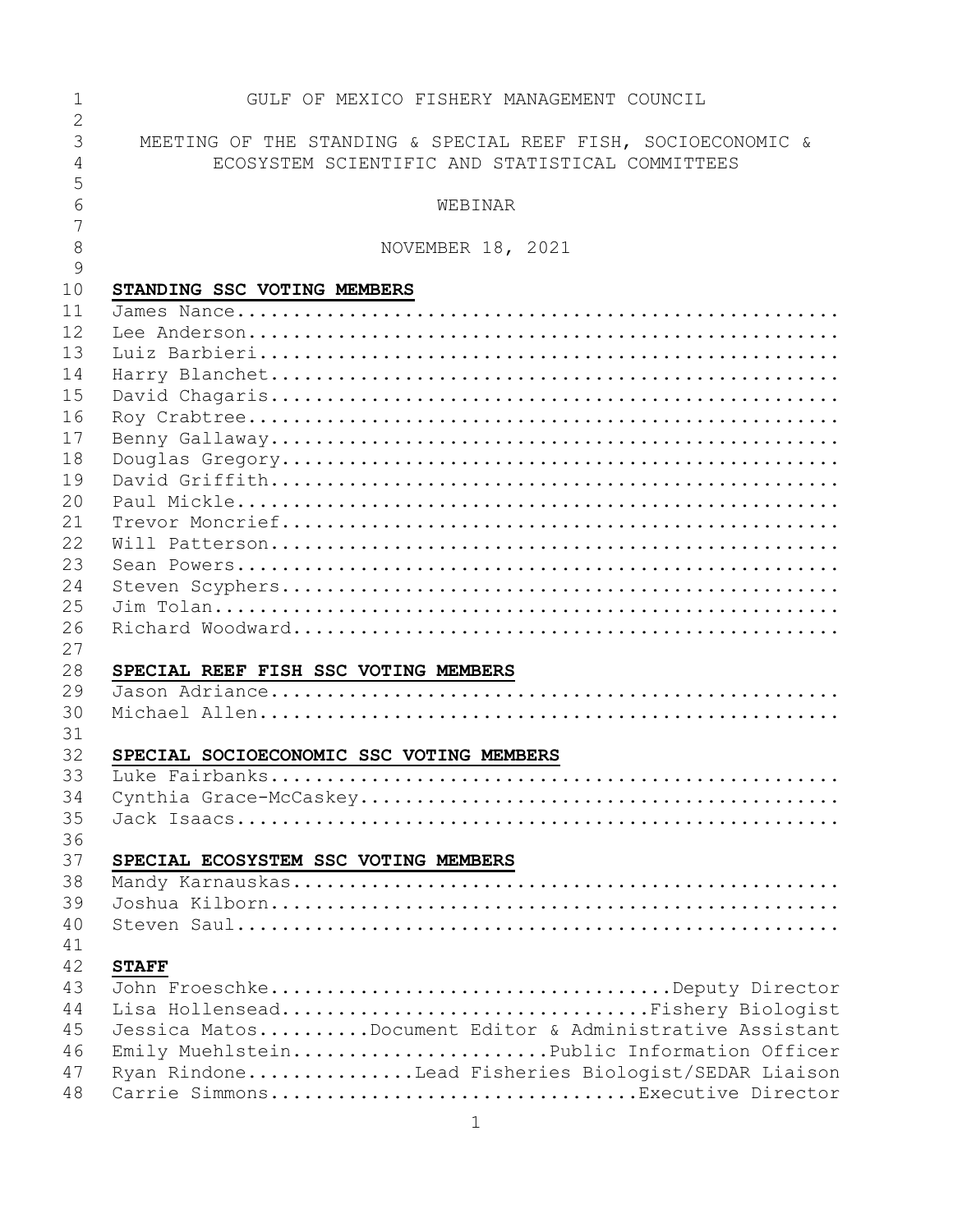|                 | Carly SomersetFisheries Outreach Specialist |
|-----------------|---------------------------------------------|
|                 |                                             |
| $\mathcal{E}$   | OTHER PARTICIPANTS                          |
| 4               |                                             |
| 5               |                                             |
| 6               |                                             |
| $7\phantom{.0}$ |                                             |
| 8               |                                             |
| 9               |                                             |
| 10              |                                             |
| 11              |                                             |
| 12              |                                             |
| 13              |                                             |
| $\sim$          |                                             |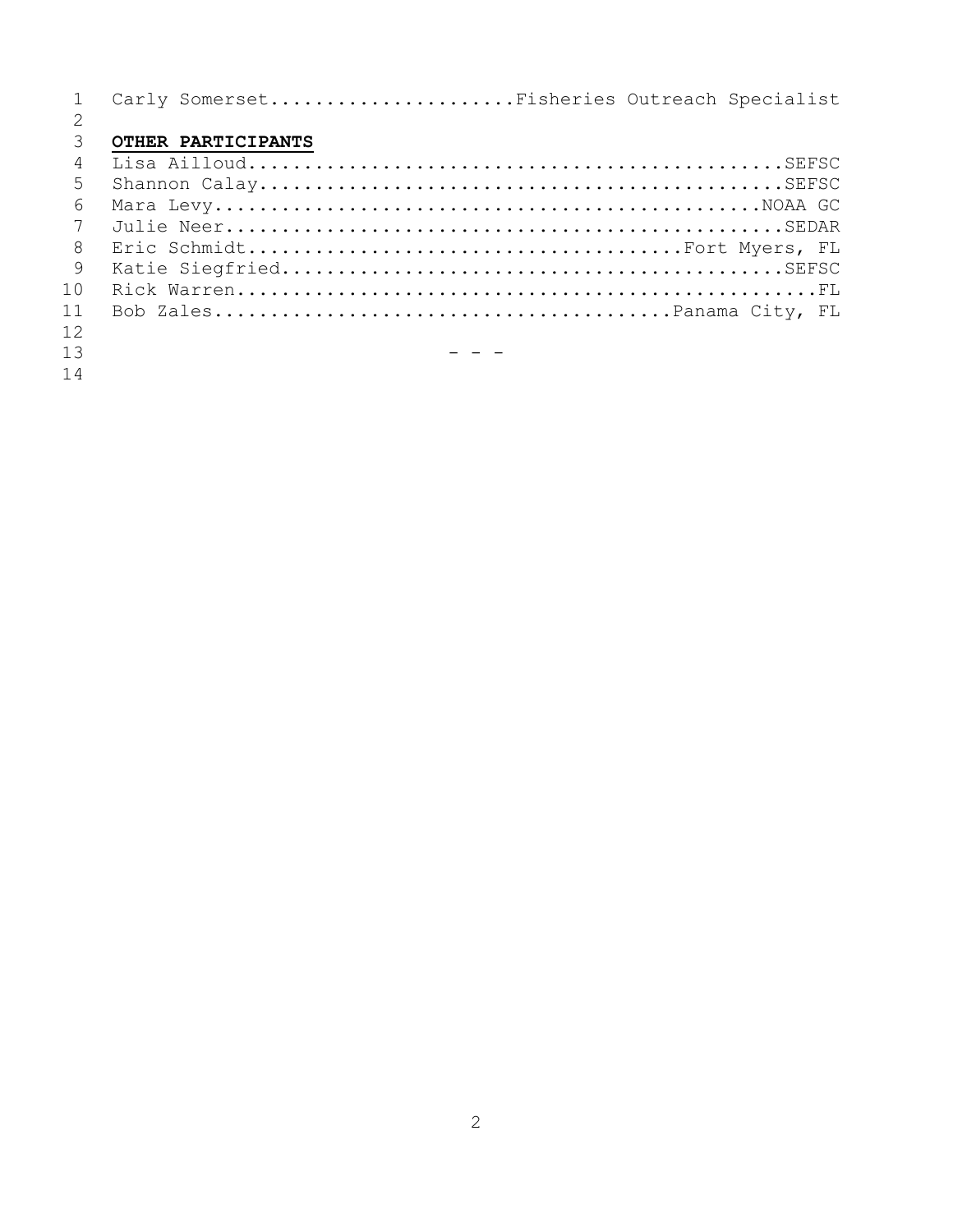| $\overline{2}$            | TABLE OF CONTENTS                                       |
|---------------------------|---------------------------------------------------------|
| 3                         |                                                         |
| 4<br>5<br>6               |                                                         |
| 7                         | Introductions and Adoption of Agenda5                   |
| 8<br>$\overline{9}$<br>10 | Approval of the Meeting Summary: September 27-30, 2021  |
| 11<br>12<br>13            |                                                         |
| 14<br>15                  |                                                         |
| 16                        | Evaluation of SEDAR 70 Projections13                    |
| 17<br>18                  | Evaluation of SEDAR 72 Projections50                    |
| 19<br>20<br>21            | Review of SEDAR 68: Gulf of Mexico Scamp Research Track |
| 22<br>23<br>24            | Terms of Reference for SEDAR 68: Gulf of Mexico Scamp   |
| 25<br>26                  |                                                         |
| 27<br>28                  |                                                         |
| 29<br>30                  |                                                         |
| 31                        |                                                         |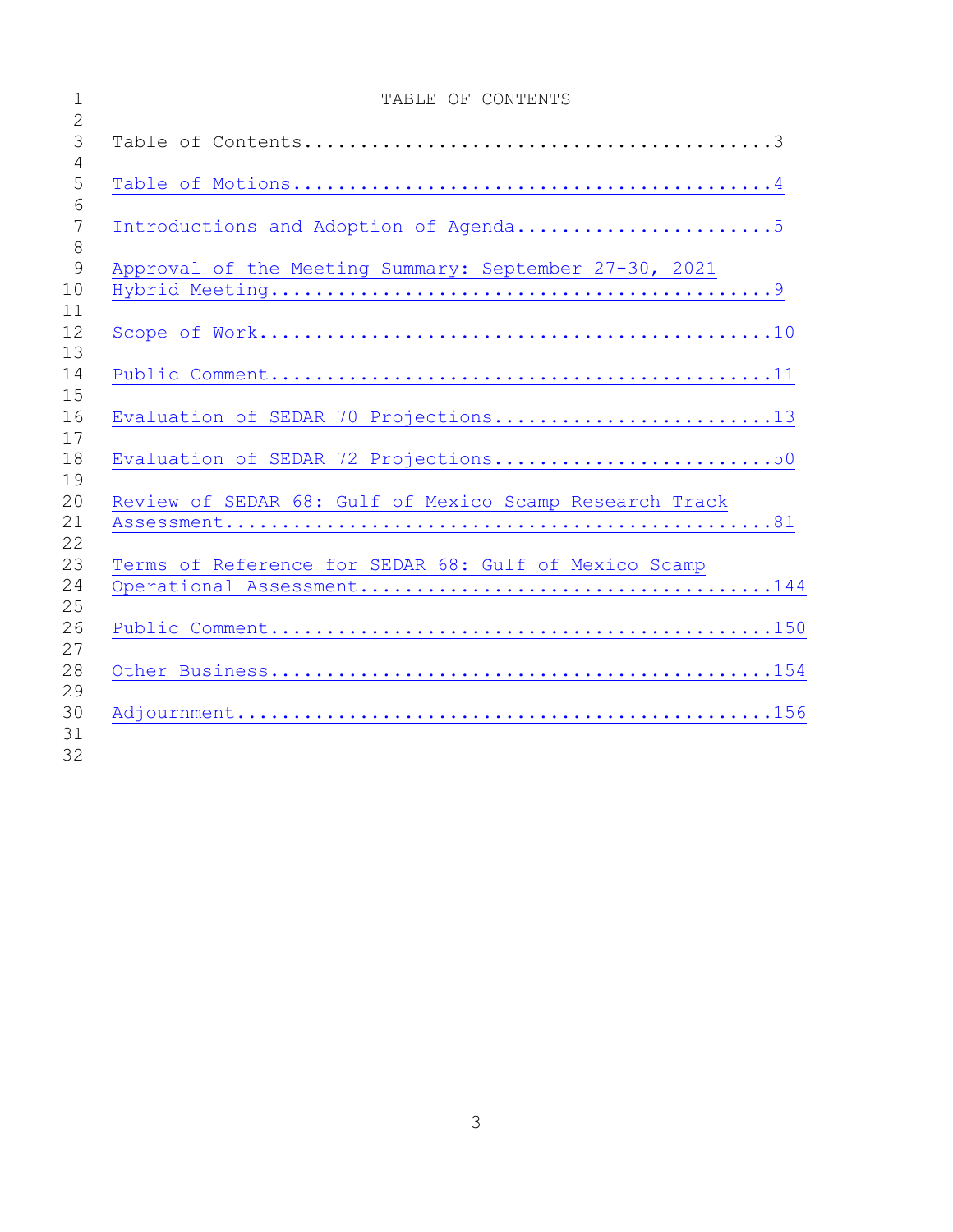#### <span id="page-3-0"></span>1 TABLE OF MOTIONS

 $\frac{2}{3}$ 3 [PAGE](#page-34-0) 35: Motion that the projection methods presented for the<br>4 SEDAR 70 Gulf Greater Amberjack stock represent the best scientific SEDAR 70 Gulf Greater Amberjack stock represent the best scientific 5 information available and are appropriate for consideration by the 6 council. Based on these projection settings, the stock is 7 overfished and undergoing overfishing. The motion carried on page<br>8 42. 8 [42.](#page-41-0)

 $\frac{9}{10}$ 10 [PAGE 42:](#page-41-1) Motion that based on the projection settings accepted by<br>11 the SSC for the SEDAR 70 operational assessment, the SSC recommends 11 the SSC for the SEDAR 70 operational assessment, the SSC recommends<br>12 the following catch level recommendations for Gulf Greater 12 the following catch level recommendations for Gulf Greater<br>13 Amberjack: OFL be set as the vield (million pounds whole weight) Amberjack: OFL be set as the yield (million pounds whole weight) 14 at F 30 percent SPR and ABC at the yield (million pounds whole<br>15 weight) at F rebuild through the end of the projected rebuilding 15 weight) at F rebuild through the end of the projected rebuilding<br>16 period of 2027. The motion carried on page 49. period of 2027. [The motion carried on page 49.](#page-48-0)

 $\begin{array}{c} 17 \\ 18 \end{array}$ 18 [PAGE 72:](#page-71-0) Motion that the SEDAR 72 based Gulf of Mexico gag<br>19 projections are the best scientific information available and are 19 projections are the best scientific information available and are<br>20 suitable for use in management. The motion carried on page 73. suitable for use in management. [The motion carried on page 73.](#page-72-0)

21<br>22 22 [PAGE 72:](#page-71-0) Motion that, based on the new scientific information<br>23 that Fmax for Gulf of Mexico gag is no longer appropriate for use 23 that Fmax for Gulf of Mexico gag is no longer appropriate for use<br>24 as a proxy for MSY, the SSC recommends that F 30 percent SPR be 24 as a proxy for MSY, the SSC recommends that F 30 percent SPR be<br>25 the MSY proxy and the basis for status determination criteria. 25 the MSY proxy and the basis for status determination criteria.<br>26 The SSC recommends that projections based on F 30 percent SPR and 26 The SSC recommends that projections based on F 30 percent SPR and<br>27 the medium red tide scenario be used to establish OFL, ABC, and 27 the medium red tide scenario be used to establish OFL, ABC, and<br>28 rebuilding schedules. Projections based on Fmax are 28 rebuilding schedules. Projections based on Fmax are<br>29 scientifically valid and suitable for analytical purposes, 29 scientifically valid and suitable for analytical purposes,<br>30 excluding the setting of catch levels for rebuilding purposes. 30 excluding the setting of catch levels for rebuilding purposes.<br>31 The motion carried on page 79. [The motion carried on page 79.](#page-78-0)

32<br>33

33 [PAGE 140:](#page-139-0) Motion that the review-workshop-approved base model<br>34 developed during the SEDAR 68 Research Track Assessment of Gulf of 34 developed during the SEDAR 68 Research Track Assessment of Gulf of 35 Mexico scamp represents the best scientific information available<br>36 and is appropriate for use in the subsequent SEDAR 68 Operational 36 and is appropriate for use in the subsequent SEDAR 68 Operational<br>37 Assessment. The motion carried on page 141. Assessment. [The motion carried on page 141.](#page-140-0)

- 38<br>39
- $39$  - -
- 40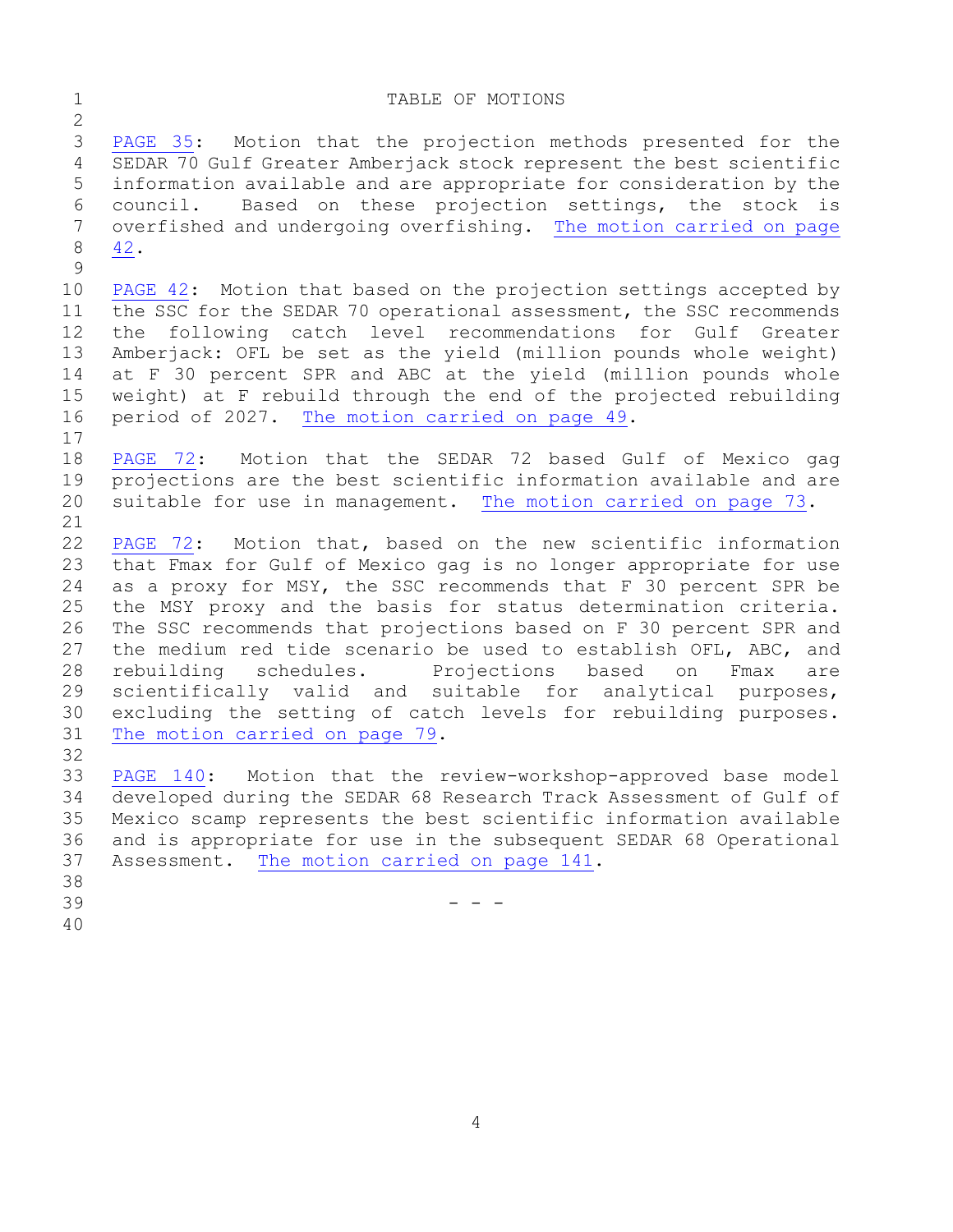1 The Meeting of the Gulf of Mexico Fishery Management Council<br>2 Standing and Special Reef Fish, Special Socioeconomic & Special 2 Standing and Special Reef Fish, Special Socioeconomic & Special 3 Ecosystem Scientific and Statistical Committees convened on<br>4 Thursday morning, November 18, 2021, and was called to order by 4 Thursday morning, November 18, 2021, and was called to order by<br>5 Chairman Jim Nance. Chairman Jim Nance.

### <span id="page-4-0"></span>7 **INTRODUCTIONS** 8 **ADOPTION OF AGENDA**

 $\frac{9}{10}$ 10 **CHAIRMAN JIM NANCE:** Okay. We're going to go ahead and start our<br>11 SSC meeting this morning. I have a statement to read. Good 11 SSC meeting this morning. I have a statement to read.<br>12 morning. My name is Jim Nance, and I am the Chair of the Scie morning. My name is Jim Nance, and I am the Chair of the Scientific 13 and Statistical Committee for the Gulf of Mexico Fishery Management 14 Council. We appreciate your attendance on this webinar and input<br>15 into this meeting. Representing the council is Leann Bosarge. 15 into this meeting. Representing the council is Leann Bosarge.<br>16 Council staff in attendance include Carrie Simmons, John 16 Council staff in attendance include Carrie Simmons, John<br>17 Froeschke, Lisa-Hollensead, and-Jessica-Matos. Froeschke, Lisa Hollensead, and Jessica Matos.

18<br>19 19 Notice of this meeting was provided to the Federal Register, sent<br>20 via email to subscribers of the council's press release email list, 20 via email to subscribers of the council's press release email list,<br>21 and was posted on the council's website. Today's meeting will 21 and was posted on the council's website. Today's meeting will<br>22 include the following topics: Adoption of the Agenda; Approval of 22 include the following topics: Adoption of the Agenda; Approval of<br>23 our September meeting minutes; Evaluation of SEDAR 70 Projections 23 our September meeting minutes; Evaluation of SEDAR 70 Projections<br>24 for Greater Amberiack: Evaluation of SEDAR 72 Projections for Gulf 24 for Greater Amberjack; Evaluation of SEDAR 72 Projections for Gulf<br>25 Gaq Grouper; Review of SEDAR 68: Gulf Scamp Research Track 25 Gag Grouper; Review of SEDAR 68: Gulf Scamp Research Track<br>26 Assessment; and then terms of reference for SEDAR 68, which is for 26 Assessment; and then terms of reference for SEDAR 68, which is for<br>27 the operational assessment. We'll then have public comment and 27 the operational assessment. We'll then have public comment and<br>28 other business. other business.

29<br>30 30 This webinar is open to the public and is being streamed live and<br>31 recorded. A summary of the meeting and verbatim minutes will be 31 recorded. A summary of the meeting and verbatim minutes will be<br>32 produced and made available to the public via the council's 32 produced and made available to the public via the council's website.

34<br>35

6<br>7

35 For the purpose of voice identification, and to ensure that you<br>36 are able to mute and unmute your line, please identify yourself by 36 are able to mute and unmute your line, please identify yourself by<br>37 stating your full name when your name is called for attendance. stating your full name when your name is called for attendance. 38 Once you have identified yourself, please re-mute your line. To<br>39 signal you wish to speak during the meeting, please use your hand-39 signal you wish to speak during the meeting, please use your hand-<br>40 raise function, and the staff will display your name. Please 40 raise function, and the staff will display your name.<br>41 remember to identify vourself before speaking and to also 41 remember to identify yourself before speaking and to also to re-<br>42 mute your line each time you finish speaking. For members of the 42 mute your line each time you finish speaking. For members of the<br>43 SSC on the webinar, we will be using the hand-raise function for 43 SSC on the webinar, we will be using the hand-raise function for<br>44 the SSC Chair to help recognize you to speak. Let's go ahead and the SSC Chair to help recognize you to speak. Let's go ahead and 45 go through our roll call now.

46<br>47 47 **MS. JESSICA MATOS:** Lee Anderson. 48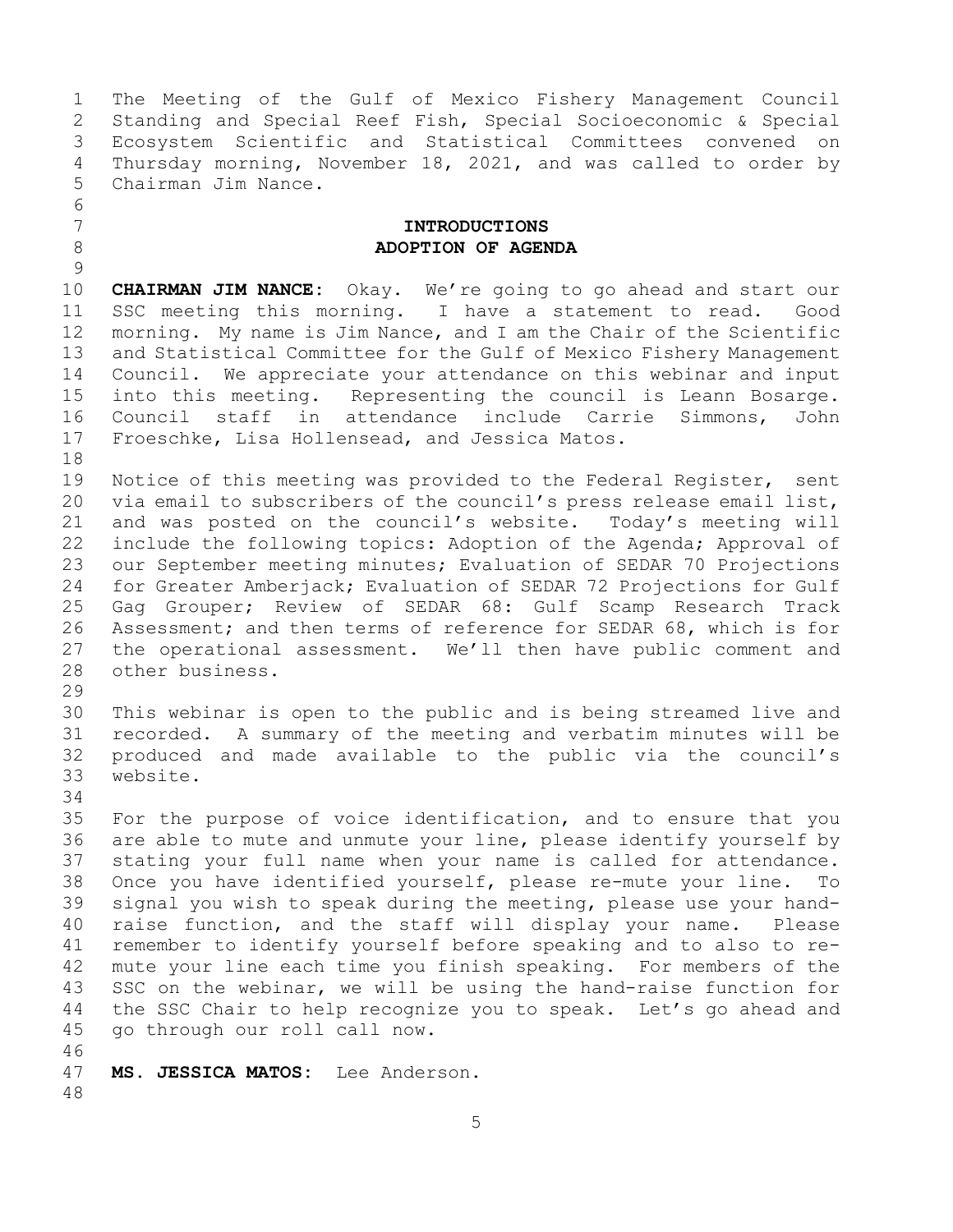| $\mathbf 1$<br>$\mathbf{2}$ | DR. LEE ANDERSON: Lee Anderson.                               |
|-----------------------------|---------------------------------------------------------------|
| 3<br>4                      | MS. MATOS: Luiz Barbieri.                                     |
| 5<br>6                      | DR. LUIZ BARBIERI: Luiz Barbieri.                             |
| 7<br>$8\,$                  | MS. MATOS: Harry Blanchet. David Chagaris.                    |
| 9<br>10                     | DR. DAVID CHAGARIS: David Chagaris.                           |
| 11<br>12                    | MS. MATOS: Roy Crabtree.                                      |
| 13<br>14                    | DR. CRABTREE: Roy Crabtree.                                   |
| 15<br>16                    | MS. MATOS: Benny Gallaway. Doug Gregory.                      |
| 17<br>18                    | MR. DOUGLAS GREGORY: Douglas Gregory.                         |
| 19<br>20                    | MS. MATOS: David Griffith.                                    |
| 21<br>22                    | DR. DAVID GRIFFITH: David Griffith.                           |
| 23<br>24                    | MS. MATOS: Paul Mickle.                                       |
| 25<br>26                    | DR. PAUL MICKLE: Paul Mickle.                                 |
| 27                          | MS. MATOS: Trevor Moncrief. I don't see your audio connected, |
| 28                          | Trevor. I see you're there, but no audio. Jim Nance.          |
| 29                          |                                                               |
| 30                          | <b>CHAIRMAN NANCE:</b> Jim Nance is here.                     |
| 31                          |                                                               |
| 32                          | MS. MATOS: Will Patterson.                                    |
| 33                          |                                                               |
| 34                          | DR. WILL PATTERSON: Will Patterson.                           |
| 35                          |                                                               |
| 36                          | MS. MATOS: Sean Powers.                                       |
| 37                          |                                                               |
| 38                          | DR. SEAN POWERS: Sean Powers is here.                         |
| 39                          |                                                               |
| 40                          | MS. MATOS: Steven Scyphers.                                   |
| 41                          |                                                               |
| 42                          | DR. STEVEN SCYPHERS: Steven Scyphers is here.                 |
| 43                          |                                                               |
| 44                          | MS. MATOS: Jim Tolan.                                         |
| 45                          |                                                               |
| 46                          | DR. JIM TOLAN: Jim Tolan.                                     |
| 47<br>48                    | MS. MATOS: Rich Woodward.                                     |
|                             |                                                               |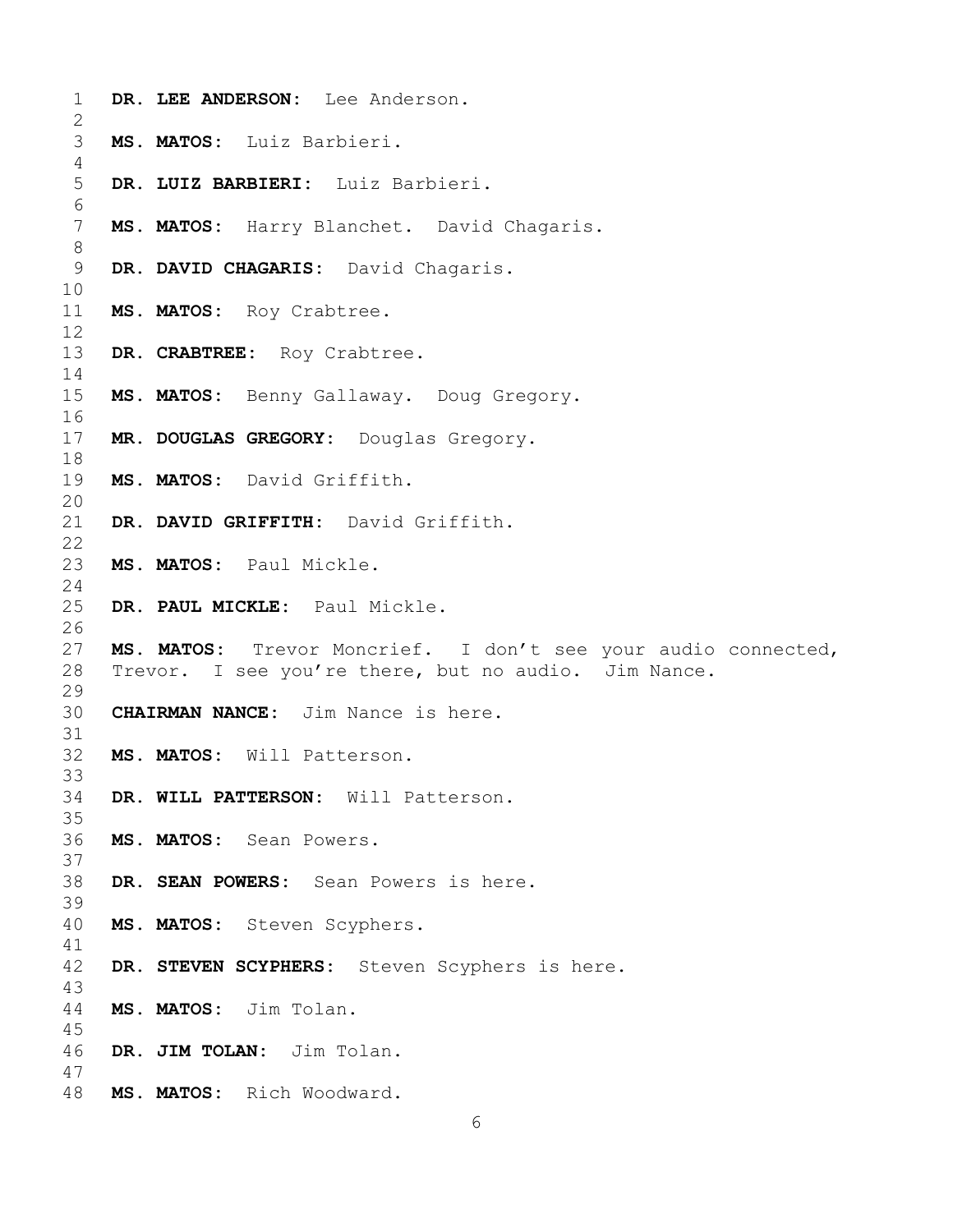| 2           | DR. RICH WOODWARD: Rich Woodward.                   |
|-------------|-----------------------------------------------------|
| 3<br>4<br>5 | MS. MATOS: Jason Adriance.                          |
| 6<br>7      | MR. JASON ADRIANCE: Jason Adriance.                 |
| 8<br>9      | MS. MATOS: Michael Allen.                           |
| 10<br>11    | DR. MICHAEL ALLEN: Mike Allen.                      |
| 12<br>13    | MS. MATOS: John Mareska. Luke Fairbanks.            |
| 14<br>15    | DR. LUKE FAIRBANKS: Luke Fairbanks.                 |
| 16<br>17    | MS. MATOS: Cindy Grace-McCaskey.                    |
| 18<br>19    | DR. CYNTHIA GRACE-MCCASKEY: Cindy Grace-McCaskey.   |
| 20<br>21    | MS. MATOS: Jack Isaacs.                             |
| 22<br>23    | DR. JACK ISAACS: Jack Isaacs.                       |
| 24<br>25    | MS. MATOS: Mandy Karnauskas. Josh Kilborn.          |
| 26<br>27    | DR. JOSH KILBORN: Josh Kilborn.                     |
| 28<br>29    | MS. MATOS: Steve Saul.                              |
| 30<br>31    | DR. STEVEN SAUL: Steve Saul.                        |
| 32<br>33    | MS. MATOS: Leann Bosarge.                           |
| 34<br>35    | MS. LEANN BOSARGE: Leann Bosarge.                   |
| 36<br>37    | MS. MATOS: Thank you.                               |
| 38          | CHAIRMAN NANCE: Thank you. I just want to say       |
|             | 20 approachate each of veu for the CCC members bein |

that I greatly 39 appreciate each of you for the SSC members being present. I<br>40 appreciate your input every time, and I think we have good 40 appreciate your input every time, and I think we have good<br>41 discussions, and I look forward to some today. I would like to go 41 discussions, and I look forward to some today. I would like to go<br>42 over the Adoption of the Agenda. Any changes? If so, let's go 42 over the Adoption of the Agenda. Any changes? If so, let's go<br>43 over those. Steve, please. over those. Steve, please.

 **DR. SCYPHERS:** Thank you, Mr. Chair. I would like to propose a 46 small amendment to the agenda, and that is that we split the public<br>47 comment, so that we can take it at the beginning and the end of 47 comment, so that we can take it at the beginning and the end of<br>48 the meeting. Through some of our recent work with stakeholders, the meeting. Through some of our recent work with stakeholders,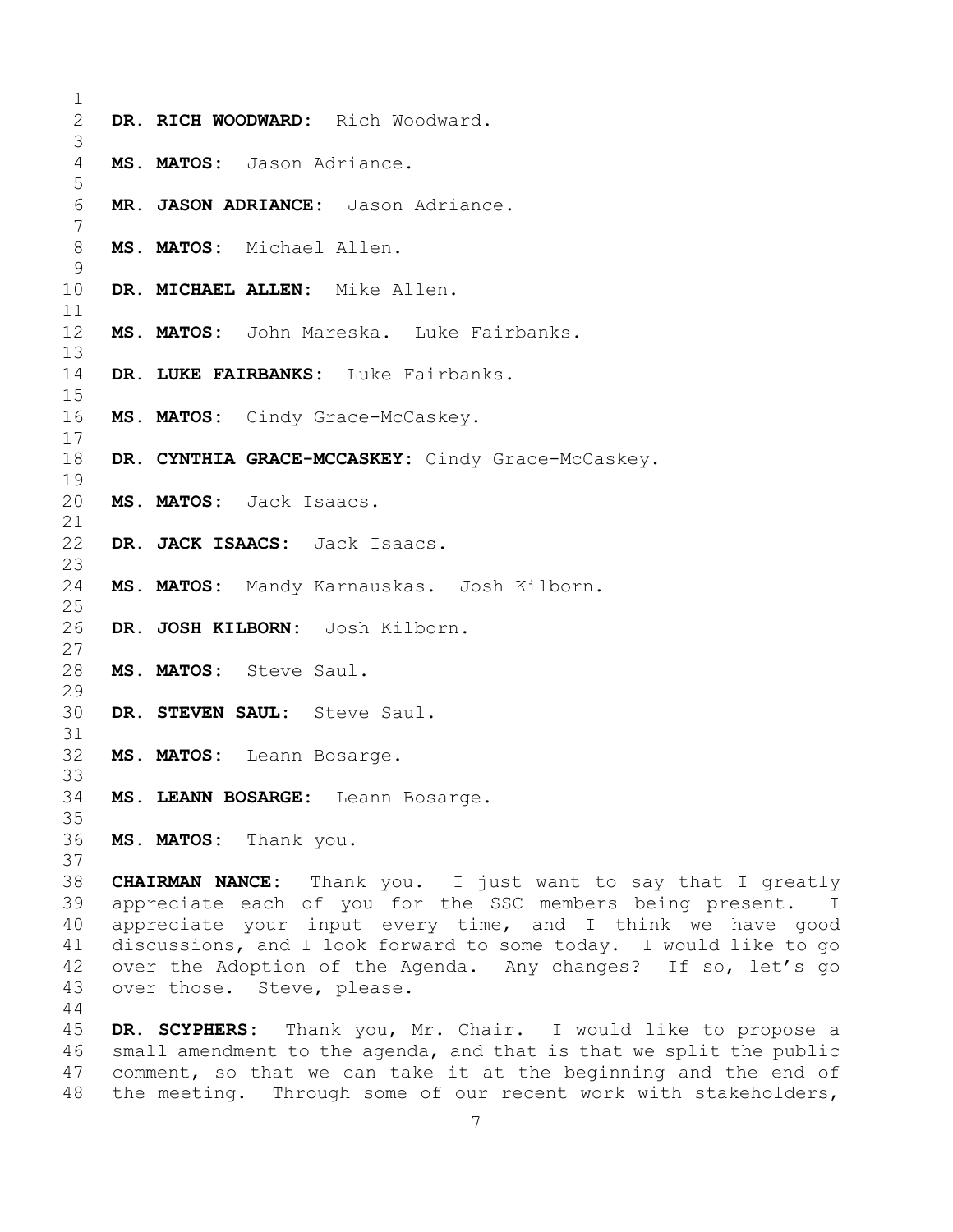1 it's been brought up that there are, at times, some really<br>2 important questions, or issues, that stakeholders might raise that 2 important questions, or issues, that stakeholders might raise that<br>3 could be important for us to consider in our discussions, and so, 3 could be important for us to consider in our discussions, and so,<br>4 if you are amenable to it, having an opportunity for public input if you are amenable to it, having an opportunity for public input 5 at the beginning and the end of the meeting would be my proposal.

6<br>7 7 **CHAIRMAN NANCE:** Let me ask, and is there any opposition to doing<br>8 that? Okay, and so let's go ahead and have a section after probably 8 that? Okay, and so let's go ahead and have a section after probably<br>9 we talk about -- I would put it between III and IV, after we go 9 we talk about -- I would put it between III and IV, after we go<br>10 through our Scope of Work, so we know what we're going to be doing, 10 through our Scope of Work, so we know what we're going to be doing,<br>11 and then we can go through. Dave, please. and then we can go through. Dave, please.

12<br>13 DR. GRIFFITH: Thanks, Jim. I just wanted to, right at the 14 beginning -- Would they be commenting then on what we did during<br>15 the September meeting, because, if they have these comments right 15 the September meeting, because, if they have these comments right<br>16 at the beginning, we haven't really discussed anything for them to 16 at the beginning, we haven't really discussed anything for them to<br>17 talk about. talk about.

18<br>19 19 **CHAIRMAN NANCE:** I think, from my perspective, what we would be<br>20 looking for is their input on what we're about to do today, any 20 looking for is their input on what we're about to do today, any<br>21 input, and, if they have something that they want to talk about 21 input, and, if they have something that they want to talk about<br>22 for projections for greater amberjack, or gag grouper, those types 22 for projections for greater amberjack, or gag grouper, those types<br>23 of things, and not to go back in history and say why didn't you do 23 of things, and not to go back in history and say why didn't you do<br>24 this last time and that type of thing, but give us some input on 24 this last time and that type of thing, but give us some input on<br>25 what we're doing today, so we have that before we talk, and then 25 what we're doing today, so we have that before we talk, and then<br>26 we still have public comment at the end, where we can then hear 26 we still have public comment at the end, where we can then hear<br>27 comments at the end. comments at the end.

- 28<br>29 DR. GRIFFITH: Okay. I'm fine with that. Thank you.
- 30<br>31

CHAIRMAN NANCE: Okay. You're welcome. Will.

32<br>33 33 **DR. PATTERSON:** I don't have an issue with this. I think, 34 oftentimes, we learn things from public comment that we maybe<br>35 overlooked. However, I think, if we do this at the beginning of 35 overlooked. However, I think, if we do this at the beginning of<br>36 meetings, we just need to remind the commenters that these are 36 meetings, we just need to remind the commenters that these are<br>37 scientific deliberations and not management deliberations and make scientific deliberations and not management deliberations and make 38 sure that they're bringing information to us and not just<br>39 commentary. commentary.

40

41 **CHAIRMAN NANCE:** Okay. Thank you, Will, and so, from a public 42 standpoint, we need to be reminded of that, that we want to be 43 able to hear things that you're interested in from a scientific 43 able to hear things that you're interested in from a scientific<br>44 perspective. With no opposition, we will put that between III and perspective. With no opposition, we will put that between III and 45 IV and allow for public comment to be there, and then we'll also 46 have public comment at the end. We need to remember, for the<br>47 public comment, to keep it short and keep it concise and keep it 47 public comment, to keep it short and keep it concise and keep it<br>48 on the things that we're about to do from a scientific perspective. on the things that we're about to do from a scientific perspective.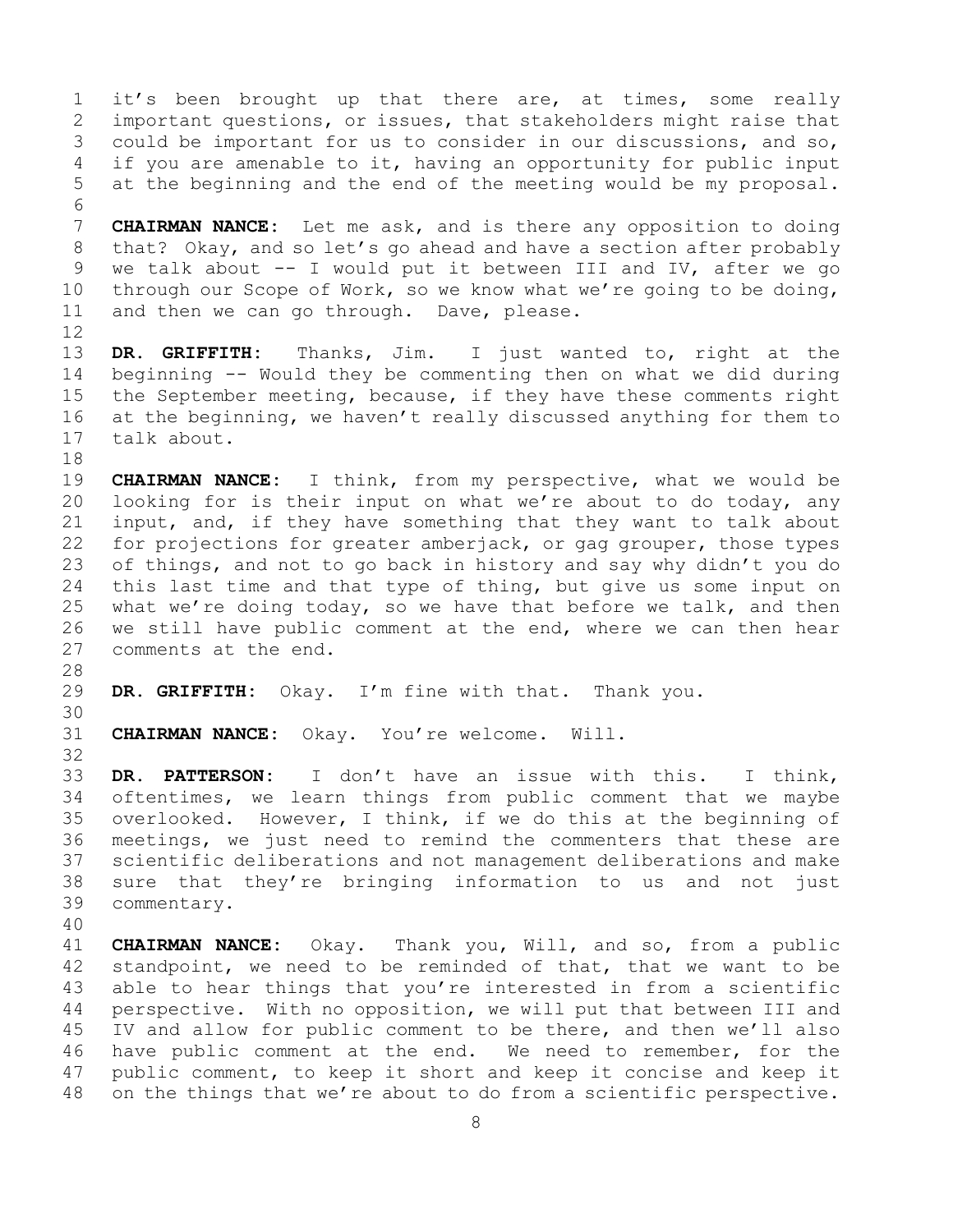$\frac{1}{2}$ 2 I also have -- I see, for Other Business, I need to add the Alaska<br>3 meeting, just to talk about that, if anybody had input for that, 3 meeting, just to talk about that, if anybody had input for that,<br>4 and so we'll add that to the Other Business. Paul. and so we'll add that to the Other Business. Paul.

6 **DR. MICKLE:** Thank you, Mr. Chair. Just, maybe in Other Business, 7 just a request to maybe talk about, as a group, if we have time,<br>8 the January meeting. I think a lot of the SSC are academics, and, 8 the January meeting. I think a lot of the SSC are academics, and,<br>9 when we come back for the spring semester, it's around the  $3^{rd}$ , 9 when we come back for the spring semester, it's around the  $3^{rd}$ , 10 and, as the materials come up, it would be good to get a head start 10 and, as the materials come up, it would be good to get a head start<br>11 on it, if we're going to talk about the abundance reports, 11 on it, if we're going to talk about the abundance reports,<br>12 Louisiana and Gulf-wide. Just a little bit of a heads-up of what Louisiana and Gulf-wide. Just a little bit of a heads-up of what 13 might be coming at us in January would allow some of the SSC 14 members to maybe try to get ahead a little bit, or at least not be<br>15 overwhelmed the first couple of davs of Januarv, as we're preparing 15 overwhelmed the first couple of days of January, as we're preparing<br>16 for the next meeting. for the next meeting.

 $\begin{array}{c} 17 \\ 18 \end{array}$ 18 **CHAIRMAN NANCE:** Okay. Paul, that's a very good point. I think<br>19 the Center -- I appreciate the Center getting the materials for 19 the Center -- I appreciate the Center getting the materials for<br>20 this meeting to us in real good time, so we had an opportunity to 20 this meeting to us in real good time, so we had an opportunity to<br>21 look at it. I think, for that January meeting, I think that will 21 look at it. I think, for that January meeting, I think that will<br>22 be important also, and so thank you, Paul. be important also, and so thank you, Paul.

23 24 **DR. MICKLE:** Jim, just one last thing, and I tried to count them<br>25 at the last meeting, but I think there was four, five, or six SSC 25 at the last meeting, but I think there was four, five, or six SSC<br>26 standings that were never on the SSC when the Great Red Snapper 26 standings that were never on the SSC when the Great Red Snapper<br>27 Count was reviewed, and so there is some catchup there, and I just Count was reviewed, and so there is some catchup there, and I just 28 wanted to emphasize that it's a good opportunity for those new<br>29 members, me included, to get completely caught up on the previous 29 members, me included, to get completely caught up on the previous<br>30 conversations and materials, so we can review it as a group, if we 30 conversations and materials, so we can review it as a group, if we<br>31 intend to do so in January, or whenever it happens, and so thank 31 intend to do so in January, or whenever it happens, and so thank<br>32 vou. you.

<span id="page-8-0"></span>33<br>34

45

5

34 **APPROVAL OF MEETING SUMMARY: SEPTEMBER 27-30, 2021**

35<br>36 CHAIRMAN NANCE: Okay. Thank you. Do I have a motion for adoption 37 of the agenda? Thank you, Sean and Roy. Any opposition to adoption 38 of the agenda? The agenda is adopted. Approval of Minutes, any<br>39 issues to bring up on the minutes? Rov. issues to bring up on the minutes? Roy.

40 41 **DR. CRABTREE:** I don't believe we have the minutes yet. I have an 42 email with Ryan asking about them yesterday, and he said they<br>43 hadn't been transcribed vet, and so I don't believe we have 43 hadn't been transcribed yet, and so I don't believe we have<br>44 minutes, and so I don't believe we can approve them. minutes, and so I don't believe we can approve them.

46 **CHAIRMAN NANCE:** I guess it's the meeting summary. We have that? 47

DR. CRABTREE: We have that.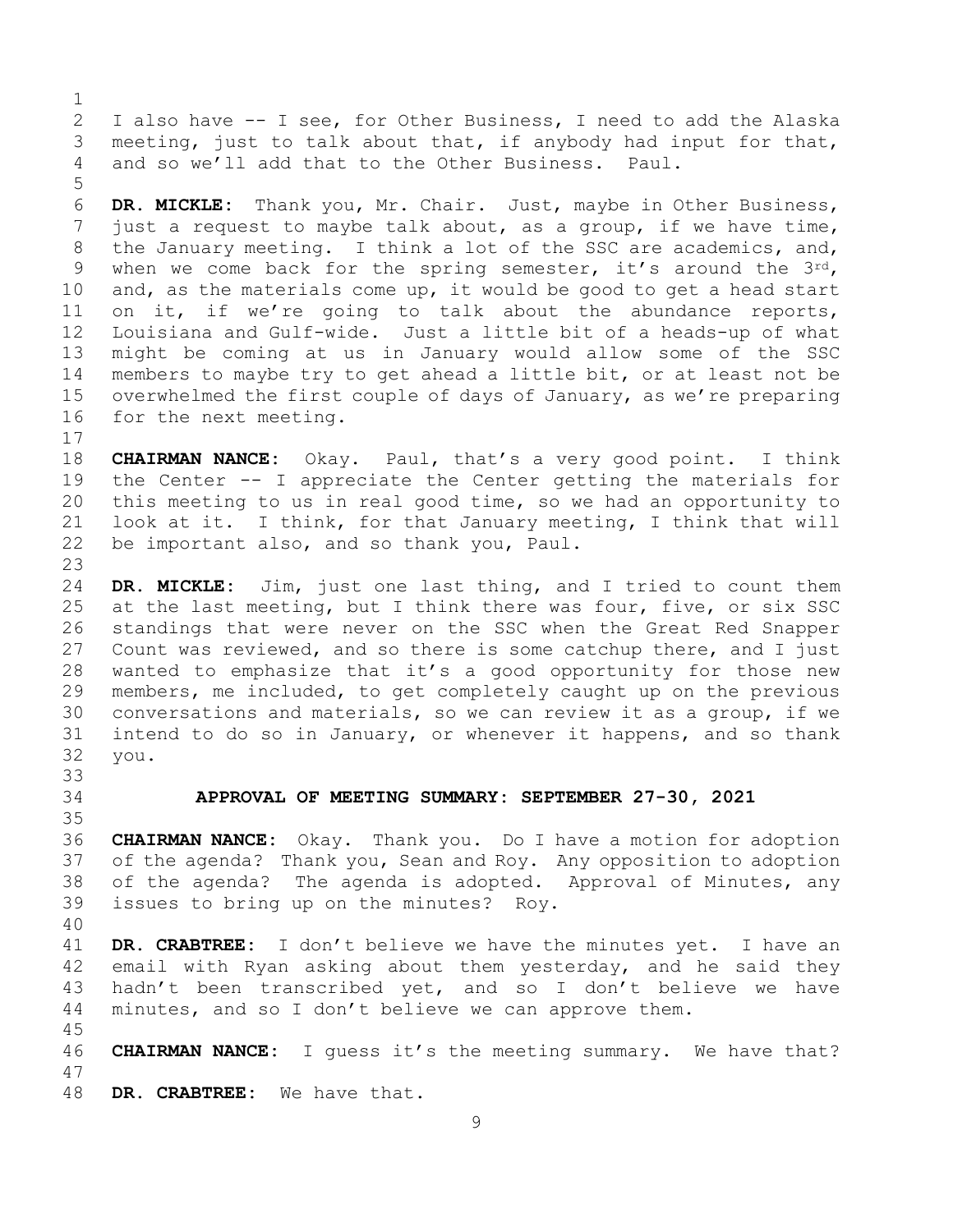<span id="page-9-0"></span> $\frac{1}{2}$ 2 **CHAIRMAN NANCE:** You didn't get up at four and read them? 3 DR. CRABTREE: I meant to, Jim, and --5 6 **CHAIRMAN NANCE:** Okay. Let's go ahead and -- Do we need to approve 7 the minutes summary? If I could ask for a motion to -- If there<br>8 are any issues on the meeting summary, which we've had for a while, 8 are any issues on the meeting summary, which we've had for a while,<br>9 a motion to adopt those. a motion to adopt those. 10<br>11 DR. CRABTREE: So moved. 12 13 **CHAIRMAN NANCE:** Thank you. It's been moved and seconded. Any 14 opposition to approving the meeting summary from the last time?<br>15 Thank vou. Doug, go ahead. Thank you. Doug, go ahead. 16<br>17 17 **MR. GREGORY:** I see the verbatim minutes online. They are<br>18 available now. available now.  $\begin{array}{c} 19 \\ 20 \end{array}$ 20 **CHAIRMAN NANCE:** They are available now, and I think they just got 21 on there at 4:00 in the morning, and so I think what we'll do,  $22$  Doug, is, so that people have time to look at them and review them 22 Doug, is, so that people have time to look at them and review them<br>23 before we approve them, we'll do that at our January meeting, if 23 before we approve them, we'll do that at our January meeting, if<br>24 that's okav. that's okay.  $\frac{25}{26}$ MR. GREGORY: That's fine with me. 27 28 **CHAIRMAN NANCE:** Okay. Thank you. John, would you take us through the scope of work, please? 30<br>31 31 **SCOPE OF WORK** 32 33 **DR. JOHN FROESCHKE:** Yes. Sure. My recommendation, given how 34 meaty each of these topics are, is to go through them one at a<br>35 time as we come to them, and so we'll start with the evaluation of 35 time as we come to them, and so we'll start with the evaluation of<br>36 SEDAR 70 projections for Gulf greater amberjack, and so the results SEDAR 70 projections for Gulf greater amberjack, and so the results 37 of the SEDAR 70 were first reviewed by the SSC in January and then, 38 subsequent to that, there were some clarifications of the<br>39 methodology and the results that we reviewed at subsequent 39 methodology and the results that we reviewed at subsequent<br>40 meetings. meetings. 41<br>42 42 In the September meeting, the SSC determined the projection<br>43 settings for a base run, and we have discussed -- Because this 43 settings for a base run, and we have discussed -- Because this<br>44 assessment makes use of the FES landings and sets the baseline to assessment makes use of the FES landings and sets the baseline to 45 consider revised allocation ratios, the Science Center has 46 prepared a presentation and a report that provides projections at<br>47 various allocation ratios that were previously decided and are 47 various allocation ratios that were previously decided and are<br>48 included in the report as well as some further descriptions of the included in the report as well as some further descriptions of the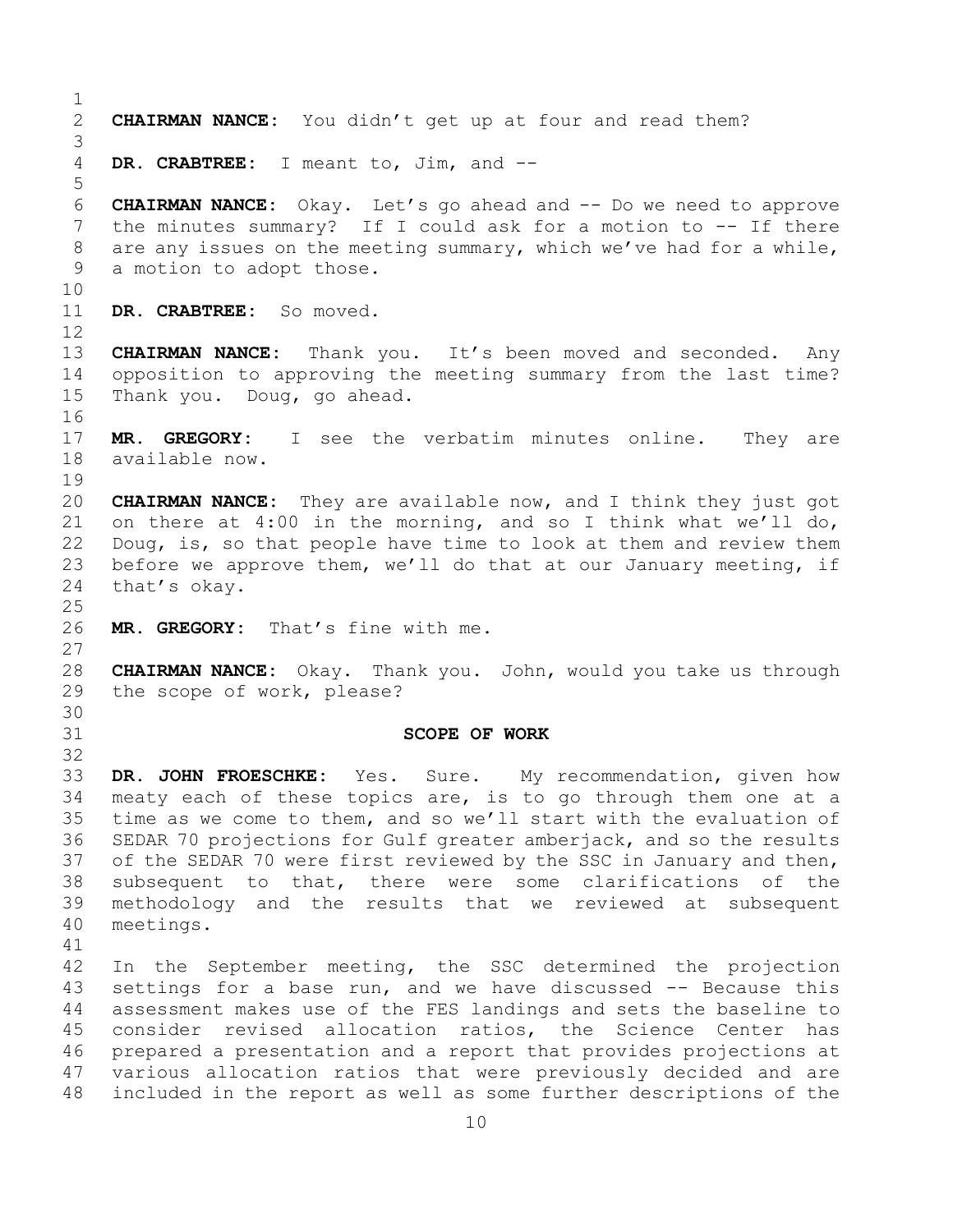1 changes that have been made based on the changes into the code,<br>2 and, in a couple of cases, a couple of corrections to the 2 and, in a couple of cases, a couple of corrections to the<br>3 assessment, and so she's going to give a presentation and describe 3 assessment, and so she's going to give a presentation and describe<br>4 those changes, and then there are going to be projections for you those changes, and then there are going to be projections for you 5 to review, and, if they're appropriate, we'll be looking for OFL 6 and ABC recommendations for each of the allocation scenarios.

7 8 **CHAIRMAN NANCE:** Okay. Thank you. Just go ahead through, John,<br>9 and could we have Agenda Item V, and just kind of go through that 9 and could we have Agenda Item V, and just kind of go through that<br>10 quickly, and also VI, just so the public knows what we're trying 10 quickly, and also VI, just so the public knows what we're trying<br>11 to accomplish in each of those. Then I think public comment, and 11 to accomplish in each of those. Then I think public comment, and<br>12 then we'll be able to go back to greater amberjack. then we'll be able to go back to greater amberjack.

14 **DR. FROESCHKE:** Agenda Item V is, in some ways, similar to Agenda 15 Item IV, in that we're going to be evaluating projections based on<br>16 the results of SEDAR 72 for Gulf gag grouper, and so we're going 16 the results of SEDAR 72 for Gulf gag grouper, and so we're going<br>17 to get a presentation from the Science Center, and the SSC is going 17 to get a presentation from the Science Center, and the SSC is going<br>18 to be looking to make recommendations on the OFL and ABC 18 to be looking to make recommendations on the OFL and ABC<br>19 projections, and then Item Number VI is the SEDAR 68, and so this, 19 projections, and then Item Number VI is the SEDAR 68, and so this,<br>20 as you know, has been a long-standing project, and this is the 20 as you know, has been a long-standing project, and this is the<br>21 first research track that has been completed, and it's for Gulf of 21 first research track that has been completed, and it's for Gulf of<br>22 Mexico scamp, and so there's going to be a full assessment report. Mexico scamp, and so there's going to be a full assessment report.

23 24 Unlike the other SEDAR assessments that we've seen to this point,<br>25 this does not contain or ask for management advice. What we're 25 this does not contain or ask for management advice. What we're<br>26 qoing to be looking for is a review of the research track report 26 going to be looking for is a review of the research track report<br>27 and any recommendations that the SSC has to be considered for and any recommendations that the SSC has to be considered for 28 incorporation in the upcoming operational assessment that will be<br>29 based on this, and you'll be seeing that next year, and so, 29 based on this, and you'll be seeing that next year, and so,<br>30 following that, then we'll be looking at the terms of reference 30 following that, then we'll be looking at the terms of reference<br>31 for that operational assessment. for that operational assessment.

32

13

33 **CHAIRMAN NANCE:** Okay. Thank you. We'll now have a turn for any 34 public comment. Please keep it concise and keep it to the science.<br>35 Any public comment at this time? Bob. Any public comment at this time? Bob. 36<br>37

#### 37 **PUBLIC COMMENT**

<span id="page-10-0"></span>38<br>39 39 **MR. BOB ZALES, II:** Bob Zales, II, representing the Southern 40 Offshore Fishing Association and also NACO, and I don't know if<br>41 this qualifies for past stuff or not, but, in the gag grouper 41 this qualifies for past stuff or not, but, in the gag grouper<br>42 assessment, and also in the amberiack, you've got the whole use of 42 assessment, and also in the amberjack, you've got the whole use of<br>43 this whole FES stuff, and now you've got Florida with their Gulf 43 this whole FES stuff, and now you've got Florida with their Gulf<br>44 Reef Fish Survey and their FCAL comparison, which, from what I Reef Fish Survey and their FCAL comparison, which, from what I 45 understand, is the Florida version of FES calculations.

46<br>47 47 In the past, you all have -- With red grouper, you all have accepted<br>48 the FES as the best available science. In this one so far, and the FES as the best available science. In this one so far, and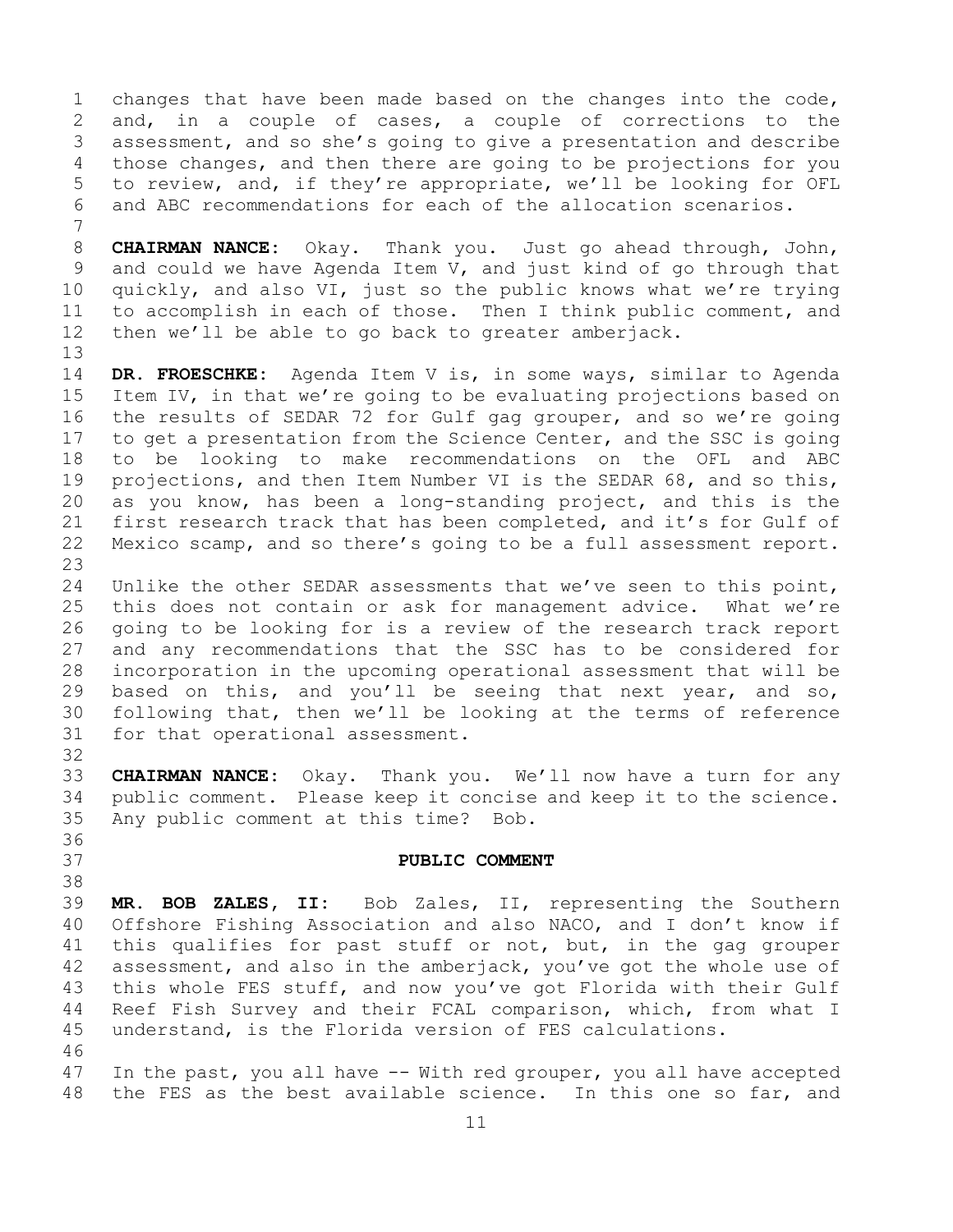1 I'm assuming that you may go down that same road, but there's clear<br>2 controversy all over the place about how this data is being used 2 controversy all over the place about how this data is being used<br>3 and how it's going back in time with history and how it is changing 3 and how it's going back in time with history and how it is changing<br>4 the whole perimeter of stock biomass and allocations and everything 4 the whole perimeter of stock biomass and allocations and everything<br>5 else. else.

6<br>7 7 This confusion is not only for us as stakeholders, but the council<br>8 is confused, because, at their August meeting, they passed a motion 8 is confused, because, at their August meeting, they passed a motion<br>9 to where apparently Congress has gotten involved with this, and so 9 to where apparently Congress has gotten involved with this, and so<br>10 thev're trying to determine -- Thev're trying to get some 10 they're trying to determine -- They're trying to get some<br>11 independent people to determine what is the best recreational data 11 independent people to determine what is the best recreational data<br>12 system, and apparently nobody really knows what is the best, and 12 system, and apparently nobody really knows what is the best, and<br>13 so, in this, I would like to see you all caution accepting this as so, in this, I would like to see you all caution accepting this as 14 the best available until we get some kind of determination, and I<br>15 understand there's supposed to be some kind of workshop in January 15 understand there's supposed to be some kind of workshop in January<br>16 about the MRIP folks talking about this again, but apparently there 16 about the MRIP folks talking about this again, but apparently there<br>17 is an issue, from my experience of over thirty years of playing 17 is an issue, from my experience of over thirty years of playing<br>18 with this. with this.

 $\begin{array}{c} 19 \\ 20 \end{array}$ 20 There is clearly an issue somewhere in the way that they go back<br>21 and recalibrate this data, and, until there is some kind of pretty 21 and recalibrate this data, and, until there is some kind of pretty<br>22 much certain explanation as to how all this happens and what it 22 much certain explanation as to how all this happens and what it<br>23 does, we need to get some kind of  $-$  I don't know what you would 23 does, we need to get some kind of  $-$  I don't know what you would  $24$  call it, but some kind of determination on where we are, because, 24 call it, but some kind of determination on where we are, because,<br>25 when you're shifting allocations based on this arbitrary change in 25 when you're shifting allocations based on this arbitrary change in<br>26 recreational data, which arbitrarily changes stock biomass, you're 26 recreational data, which arbitrarily changes stock biomass, you're<br>27 affecting everybody, and not just recreational fishers or affecting everybody, and not just recreational fishers or 28 commercial fishers, but you're affecting consumers and anybody<br>29 that is involved in a fish, from the time that it's caught to the 29 that is involved in a fish, from the time that it's caught to the<br>30 time that it's eaten by whoever, and so that's just my comment on 30 time that it's eaten by whoever, and so that's just my comment on<br>31 that particular issue. that particular issue.

32<br>33

33 **CHAIRMAN NANCE:** Thank you, Bob. Any SSC that wants to respond or has questions?

35<br>36 DR. POWERS: This has come up a couple of times, and I don't think, 37 and I could be -- We can have Ryan look in the minutes at exactly 38 what we said about FES, but that was several years ago, and I think<br>39 that was in the context of one assessment, and so I don't think we 39 that was in the context of one assessment, and so I don't think we<br>40 have given a blanket that, yes, this is always the best available 40 have given a blanket that, yes, this is always the best available<br>41 science. Usually, those things are vetted in the SEDAR data 41 science. Usually, those things are vetted in the SEDAR data<br>42 workshop format, over what is the most appropriate datasets to 42 workshop format, over what is the most appropriate datasets to<br>43 use. 43 use.

- 44
- 45 **CHAIRMAN NANCE:** John.

46<br>47 47 DR. FROESCHKE: Just to that point, going off memory here, my<br>48 recollection is something akin to, at the time, for the data, for recollection is something akin to, at the time, for the data, for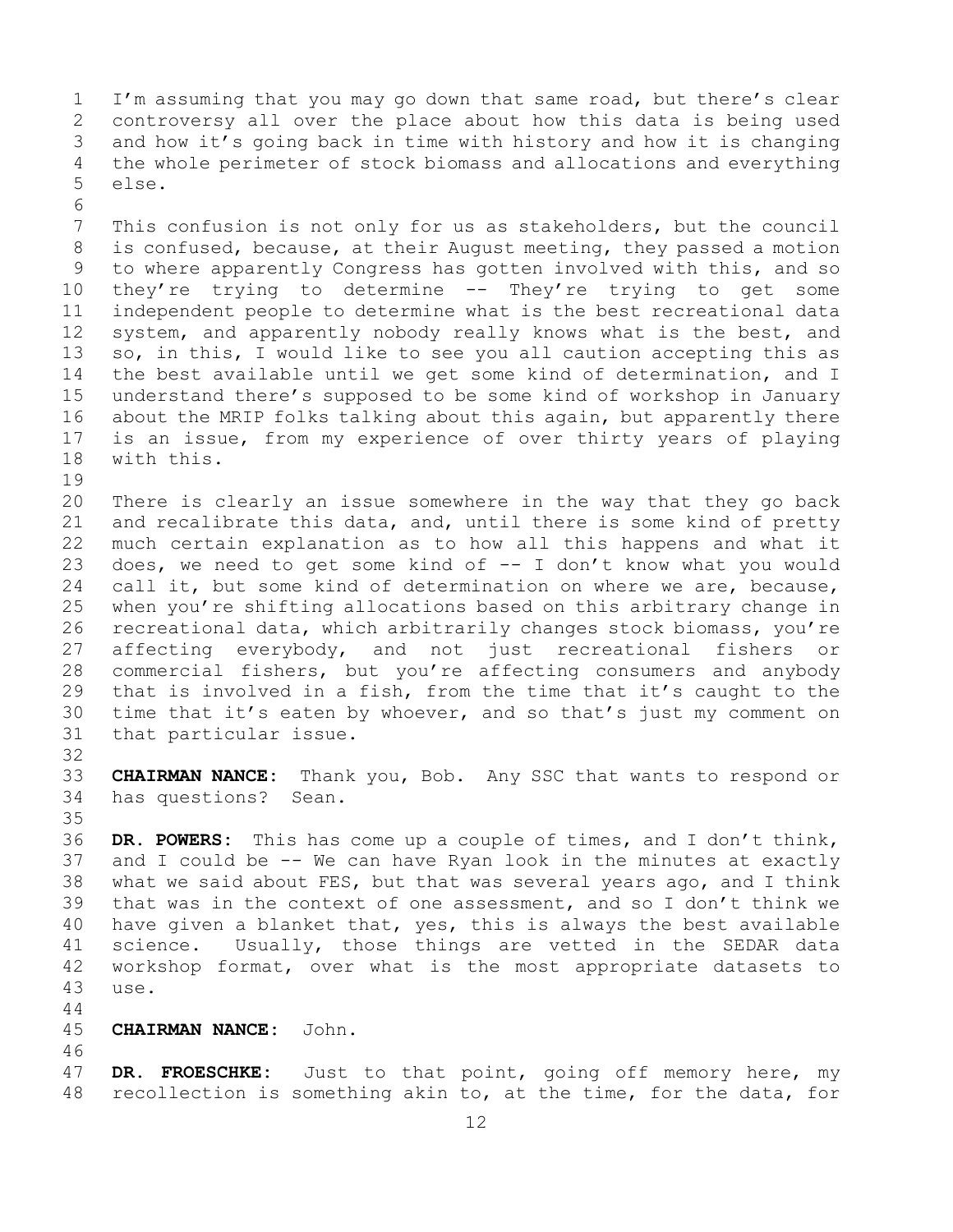1 the situation, which I believe it was the red snapper, the SSC<br>2 recommended that the FES data were, quote, unquote, appropriate 2 recommended that the FES data were, quote, unquote, appropriate<br>3 for use, but they did not make a blanket-wide endorsement beyond 3 for use, but they did not make a blanket-wide endorsement beyond<br>4 that, nor were they asked to. that, nor were they asked to.

# 5 6 **CHAIRMAN NANCE:** Luiz.

7 8 **DR. BARBIERI:** Thank you, Mr. Chairman. There is this meeting<br>9 that is now planned for January, and I don't recall seeing like a 9 that is now planned for January, and I don't recall seeing like a<br>10 save-the-date or a meeting invite yet, but there is a small group 10 save-the-date or a meeting invite yet, but there is a small group<br>11 that has been meeting in the background and planning for the 11 that has been meeting in the background and planning for the<br>12 January meeting, and this would be the MRIP Transition Team Gulf January meeting, and this would be the MRIP Transition Team Gulf 13 Sub-Group that has been meeting and planning for the January 14 meeting, which would include all the Gulf States, the Atlantic<br>15 States Commission, and, of course, NOAA Fisheries, and all the 15 States Commission, and, of course, NOAA Fisheries, and all the interested parties in this. interested parties in this.

 $\begin{array}{c} 17 \\ 18 \end{array}$ 18 This discussion is going to be expanded at that meeting, and<br>19 apparently there will be follow-up meetings that will have this 19 apparently there will be follow-up meetings that will have this<br>20 discussion. I think, at some point, Mr. Chairman, hopefully before 20 discussion. I think, at some point, Mr. Chairman, hopefully before<br>21 summer, or at least by summer, it would be nice to have the SSC 21 summer, or at least by summer, it would be nice to have the SSC<br>22 qet an update on this, just because our decisions here are really 22 get an update on this, just because our decisions here are really<br>23 on what goes into assessments and all of this analysis and 23 on what goes into assessments and all of this analysis and<br>24 management is critical, and so, if there are discussions that are 24 management is critical, and so, if there are discussions that are<br>25 being had, and apparently NOAA Fisheries OST has been conducting 25 being had, and apparently NOAA Fisheries OST has been conducting<br>26 some studies on the FES, to determine some of the issues that may 26 some studies on the FES, to determine some of the issues that may<br>27 be going on there, and they might have results at this January be going on there, and they might have results at this January 28 meeting to present, and it would be good for us to see those, if<br>29 at all possible, sometime by summertime. Thank you. at all possible, sometime by summertime. Thank you.

30<br>31 31 **CHAIRMAN NANCE:** Thank you. Okay. Any other public comment? I know some may not be available, and so we'll go ahead and go with 33 our Agenda Item Number IV. Dr. Siegfried, are you ready to do that?

35<br>36 36 **DR. KATIE SIEGFRIED:** I am.

38 **CHAIRMAN NANCE:** Good, and thank you for getting that out in such a timely fashion for us.

40

44

37

DR. SIEGFRIED: Sure. No problem.

42 CHAIRMAN NANCE: We will go ahead and turn the time over to you.

<span id="page-12-0"></span>45 **EVALUATION OF SEDAR 70 PROJECTIONS FOR GULF GREATER AMBERJACK** 46<br>47

47 **DR. SIEGFRIED:** Thank you. Good morning, everyone. Sorry that we can't be there in-person yet, and we're all looking forward to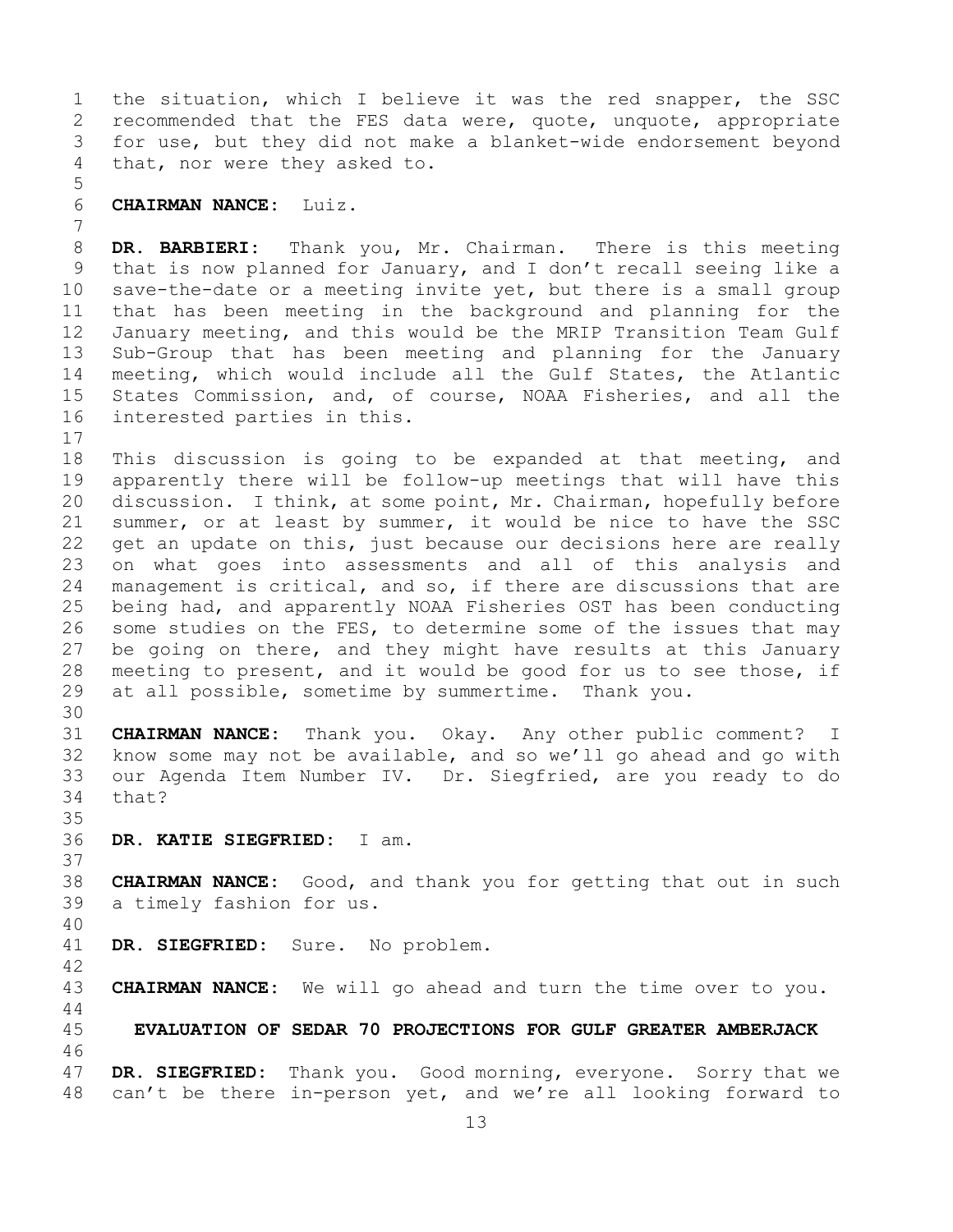1 that day, believe me. What I have for you today is a presentation<br>2 with updated amberjack projections, as well as the allocation 2 with updated amberjack projections, as well as the allocation<br>3 scenarios that were requested with a council memo. scenarios that were requested with a council memo. 4

5 At the advice of council staff and SSC leadership, we want to 6 review the corrections to the SEDAR 70 projections, once again,<br>7 iust for clarity's sake, and we want to review those new 7 just for clarity's sake, and we want to review those new<br>8 projections that are based on your recommendations from the last 8 projections that are based on your recommendations from the last<br>9 SSC meeting, and then we would like to review the projections, or 9 SSC meeting, and then we would like to review the projections, or<br>10 have you review the projections, using the various allocation 10 have you review the projections, using the various allocation<br>11 scenarios from that council request. scenarios from that council request.

12<br>13 The first item in the presentation is where we would like to take 14 you step-wise through the corrections made to the SEDAR 70<br>15 projections. They were first presented to you in January of 2021. 15 projections. They were first presented to you in January of 2021.<br>16 At that meeting, there were two misspecifications. First, the 16 At that meeting, there were two misspecifications.<br>17 benchmarks were based on SSB 30 percent, rather tha 17 benchmarks were based on SSB 30 percent, rather than an SPR 30<br>18 percent, as the MSY proxy, and the long-term average of recruitment 18 percent, as the MSY proxy, and the long-term average of recruitment<br>19 was used for both benchmarks and projections, rather than the 19 was used for both benchmarks and projections, rather than the<br>20 recent estimated mean, which was stated in the presentation and 20 recent estimated mean, which was stated in the presentation and  $21$  the report, and I did go over this in September, and I'm just 21 the report, and I did go over this in September, and I'm just  $22$  reiterating it here. reiterating it here.

23

24 Again, to visualize this for you, the plot on the right is each of<br>25 the four scenarios that I will define here. The first one, the 25 the four scenarios that I will define here.<br>26 orange line, indicates the base run, as present 26 orange line, indicates the base run, as presented in January, that<br>27 used that SSB 30 percent proxy and the long-term average used that SSB 30 percent proxy and the long-term average 28 recruitment. The first correction that we make, so that you can<br>29 see how it affects each projection one-by-one, is the gray line, 29 see how it affects each projection one-by-one, is the gray line,<br>30 and that indicates the projection using the recent recruitment, 30 and that indicates the projection using the recent recruitment,<br>31 2009 to 2018, to inform the benchmarks and the projection period. 31 2009 to 2018, to inform the benchmarks and the projection period. 32

33 We discussed that a bit last time, that it was as though we were<br>34 changing the goalpost or inferring a regime shift, although I know 34 changing the goalpost or inferring a regime shift, although I know<br>35 that's a little bit loaded language at this point, and so that is 35 that's a little bit loaded language at this point, and so that is<br>36 the gray line, and you will see that that's much lower when you 36 the gray line, and you will see that that's much lower when you<br>37 use the recent recruitment. The OFL that comes out of the use the recent recruitment. The OFL that comes out of the 38 projections is much lower.

39

40 The second correction is the dark-blue line, and that indicates<br>41 the projection using the SPR 30 percent, and not the recent 41 the projection using the SPR 30 percent, and not the recent<br>42 recruitment, but the long-term recruitment just changing our 42 recruitment, but the long-term recruitment just changing our<br>43 benchmark to SPR 30 percent, which actually allows more take in 43 benchmark to SPR 30 percent, which actually allows more take in<br>44 that projection, and then, when we correctly run that projection that projection, and then, when we correctly run that projection 45 with both SPR 30 percent and the recent recruitment, which is what 46 we specified, although that's not what you asked for last time,<br>47 that is the yellow line, and so what you should have seen in 47 that is the yellow line, and so what you should have seen in<br>48 January was the yellow line. That's the base if we're using the January was the yellow line. That's the base if we're using the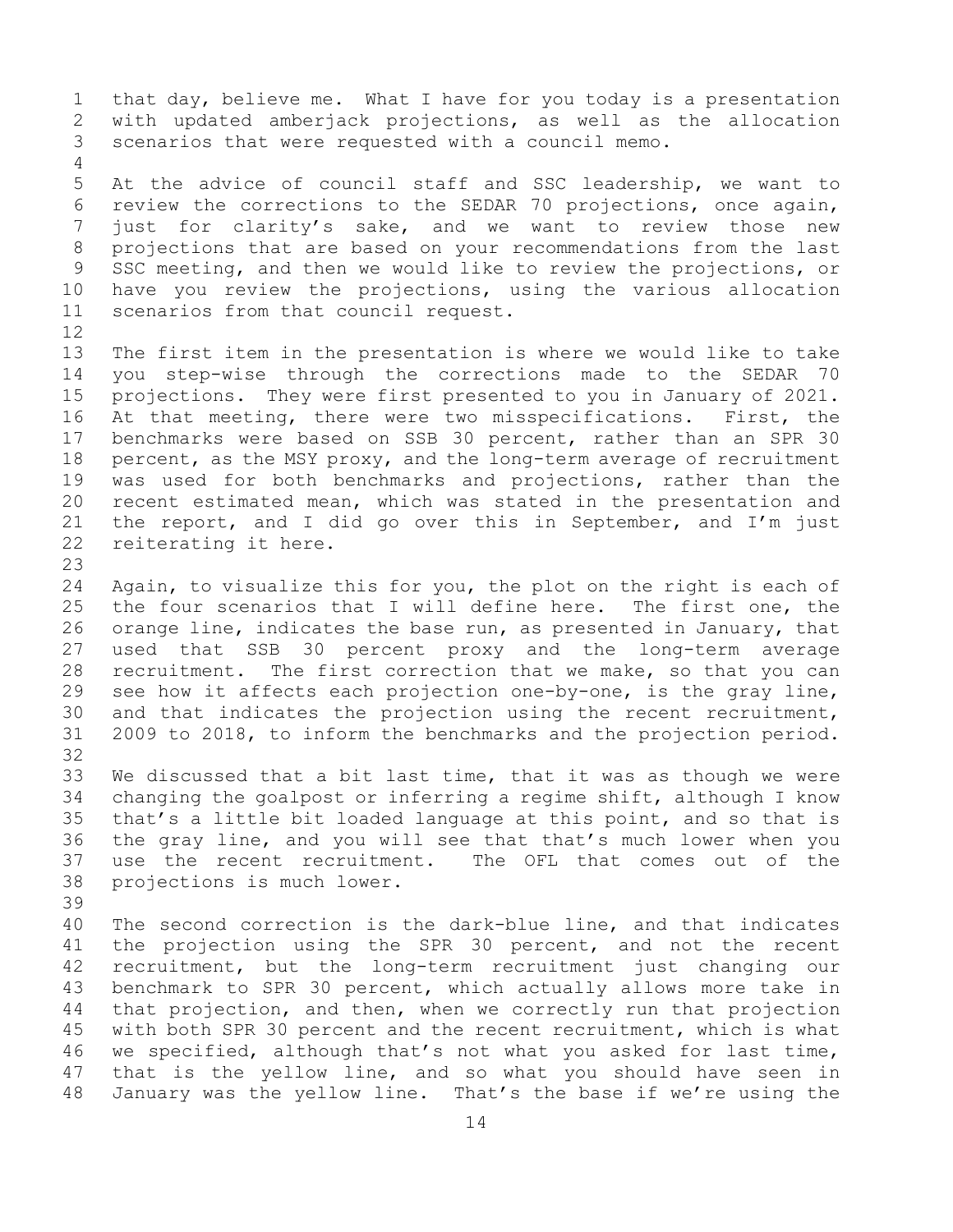1 SPR 30 and recent recruitment.  $\frac{2}{3}$ 3 It's important that people ask questions during this, rather than<br>4 -- Like John mentioned earlier, it's quite a meaty topic, and so -- Like John mentioned earlier, it's quite a meaty topic, and so 5 I'm happy for people to interrupt if they have questions along the 6 way. 7 **CHAIRMAN NANCE:** It looks like Doug has a question.  $\frac{9}{10}$ 10 **MR. GREGORY:** I am going to expose that I have forgotten more than<br>11 I ever learned, but could you just summarize what the difference 11 I ever learned, but could you just summarize what the difference<br>12 between SSB 30 percent and SPR 30 percent is? between SSB 30 percent and SPR 30 percent is? 13 14 **DR. SIEGFRIED:** The SSB 30 percent is -- Not that -- It's not<br>15 different from SPR 30 if we're assuming a steepness of near one, 15 different from SPR 30 if we're assuming a steepness of near one,<br>16 and so that's why there was an issue with that for this set of 16 and so that's why there was an issue with that for this set of<br>17 projections. That's the 30 percent of virgin biomass rather than 17 projections. That's the 30 percent of virgin biomass rather than<br>18 qoing for that 30 percent SPR, which is the standard of what the 18 going for that 30 percent SPR, which is the standard of what the<br>19 SSC has asked for in the past, and so we look at -- The Harper 19 SSC has asked for in the past, and so we look at -- The Harper<br>20 paper that we mentioned last time, there is an assumption of SPR paper that we mentioned last time, there is an assumption of SPR 21 30 versus SPR 40, and so the spawning potential ratio at 30 percent<br>22 or 40 percent, as opposed to 30 percent of the virgin biomass. or 40 percent, as opposed to 30 percent of the virgin biomass.  $\frac{23}{24}$ 24 **MR. GREGORY:** Thank you, and that's because steepness is not one,<br>25 that we see this -that we see this  $-$ -26<br>27 DR. SIEGFRIED: That's right, yes. 28<br>29 MR. GREGORY: Okay. Thank you. 30<br>31 31 **CHAIRMAN NANCE:** Katie, I have a question. For SSB, is that -- Those are male and female, correct? 33<br>34 34 **DR. SIEGFRIED:** For amberjack? Let me go back and look. I'm sorry. 36<br>37 37 **CHAIRMAN NANCE:** That's okay. I was curious, because I think SPR 38 is just the egg ratio, right, which would be more towards female,  $\frac{39}{100}$  and I think SSB, if I'm not mistaken, is both sexes. and I think SSB, if I'm not mistaken, is both sexes. 40 41 **DR. SIEGFRIED:** It was in terms of our mature female biomass for amberjack. 43 44 **CHAIRMAN NANCE:** Okay, and so I was wrong. So it's SSB is just 45 mature female, and SPR is egg ratio, right? 46<br>47 47 **DR. SIEGFRIED:** SSB is -- That 30 percent is the one benchmark,<br>48 and then this is the SSB versus recruits, and so one incorporates and then this is the SSB versus recruits, and so one incorporates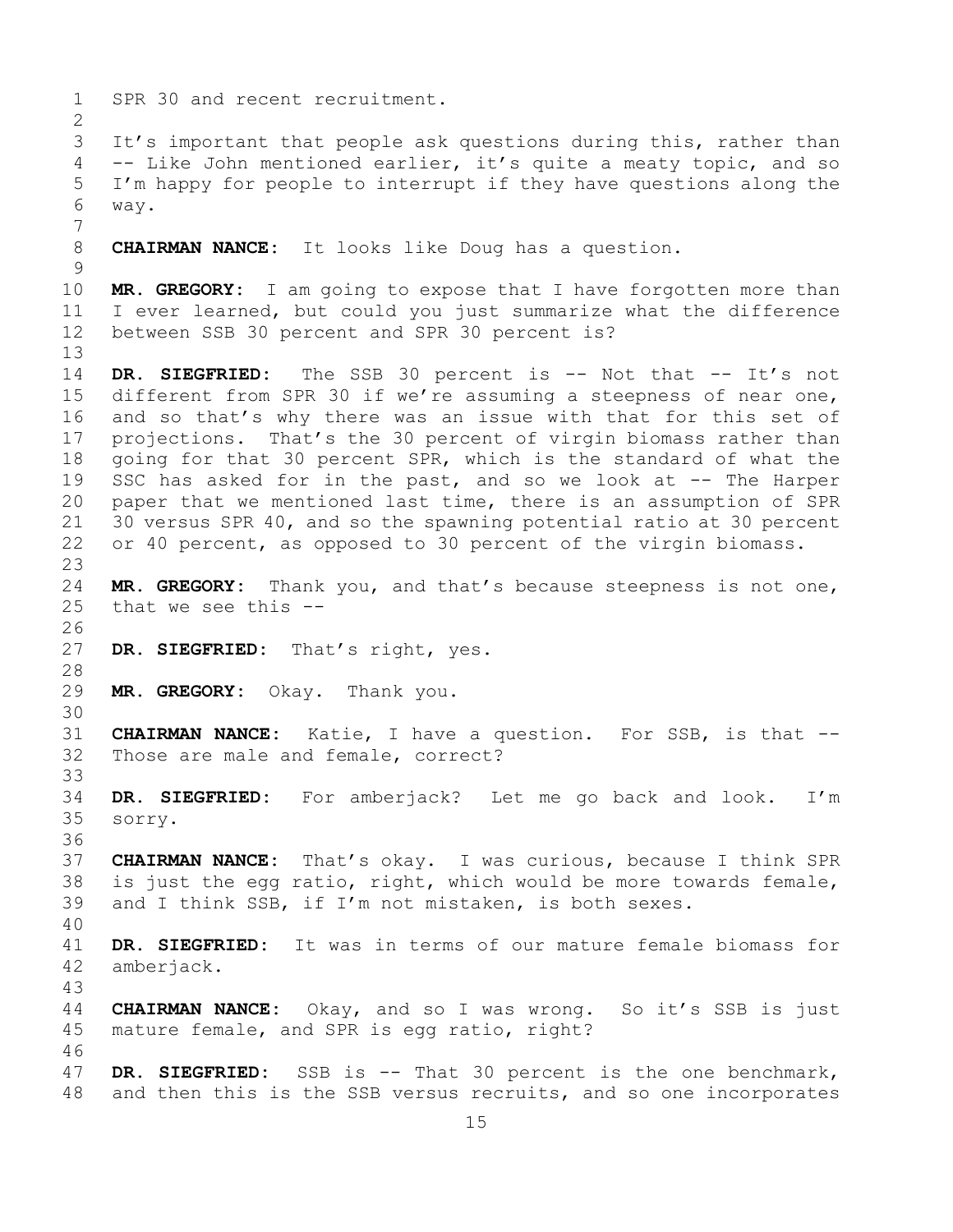1 recruits, and the other does not.  $\frac{2}{3}$ **CHAIRMAN NANCE:** Okay. Thank you. David. 4 5 **DR. CHAGARIS:** Katie, just to clarify, the gray line rebuilds the 6 stock to a level that assumes that we can only achieve the recent<br>7 recruitment, and is that correct? recruitment, and is that correct? 8<br>9 DR. SIEGFRIED: Yes, that's right. 10<br>11 11 **DR. CHAGARIS:** So, out of these four options here -- If I recall<br>12 from our discussion at the last meeting, that -- By shifting the from our discussion at the last meeting, that  $-$ - By shifting the 13 recruitment down to target, the rebuilding target is then around 14 10 or 15 percent of the unfished stock, and so I'm just kind of<br>15 pointing out here that even the most conservative of the options 15 pointing out here that even the most conservative of the options<br>16 shown here would only rebuild amberjack to that level, based on 16 shown here would only rebuild amberjack to that level, based on<br>17 the historical abundance. the historical abundance. 18<br>19 19 **DR. SIEGFRIED:** I think I agree with what you're saying, because<br>20 the SSB ratio is something like 13 percent, when our SPR is 30 the SSB ratio is something like 13 percent, when our SPR is 30 21 percent, and that's  $-$  The fact that we're only allowing, or only  $22$  expecting, the stock to get up to a level that provides this recent 22 expecting, the stock to get up to a level that provides this recent<br>23 low recruitment, that really reduces the long-term yield of the 23 low recruitment, that really reduces the long-term yield of the<br>24 stock. I am not sure what you meant by conservative, if I missed 24 stock. I am not sure what you meant by conservative, if I missed<br>25 your point there, but it does allow it to rebuild faster, but it 25 your point there, but it does allow it to rebuild faster, but it<br>26 rebuilds to a lower value, allowing lower long-term yield. rebuilds to a lower value, allowing lower long-term yield. 27 28 DR. CHAGARIS: Right. That's what I meant. I guess the most<br>29 conservative, the lowest, yield streams, but it would still only 29 conservative, the lowest, yield streams, but it would still only<br>30 rebuild the stock to that 13 percent level of unfished whatever. rebuild the stock to that 13 percent level of unfished whatever. 31<br>32 DR. SIEGFRIED: That's right, yes. 33<br>34 CHAIRMAN NANCE: Thank you. Katie, go ahead. 35<br>36 DR. SIEGFRIED: Any other questions about this? 37 38 **CHAIRMAN NANCE:** It doesn't look like it, and I think we went over 39 this in September in pretty good detail, but this is a good<br>40 refresher though for us. refresher though for us. 41<br>42 42 **DR. SIEGFRIED:** The amberjack presentations that we have provided,<br>43 I mean, it has really uncovered a lot of issues with what we 43 I mean, it has really uncovered a lot of issues with what we<br>44 present for projections and what is understood in general, and so present for projections and what is understood in general, and so 45 I'm very happy that we're getting this all clarified with the SSC, 46 because I think the projections that we have for you now are more<br>47 in line with evervbody's understanding. in line with everybody's understanding. 48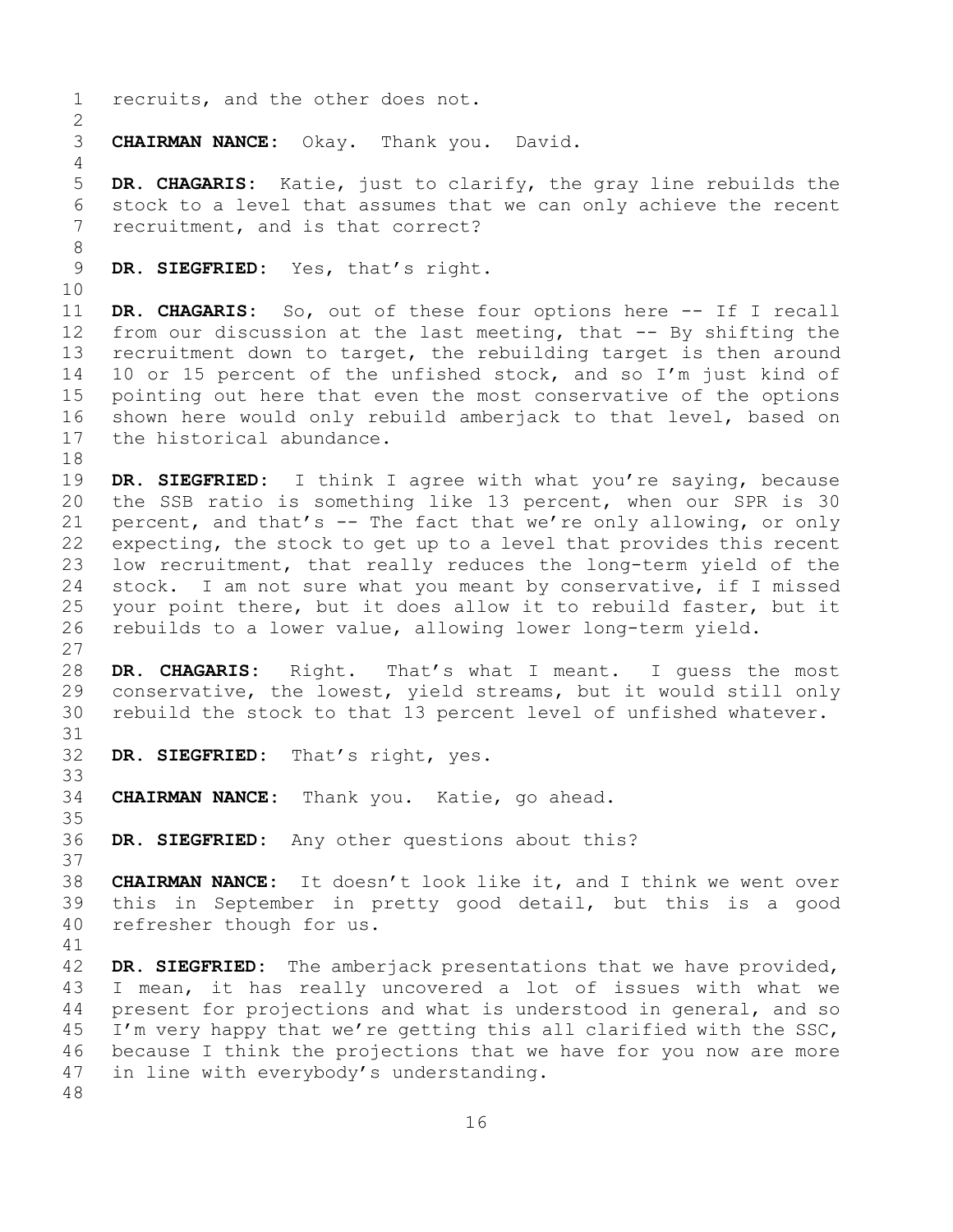1 The next slide just provides an illustration of the difference<br>2 between that yellow line, which is what should have been presented 2 between that yellow line, which is what should have been presented<br>3 in January, and the new code, and so Nathan Vaughan presented what 3 in January, and the new code, and so Nathan Vaughan presented what<br>4 the code does, which is just basically maintaining the correct F the code does, which is just basically maintaining the correct F 5 and maintaining the correction allocation ratios, which SS has a 6 difficult time with, because, in the Southeast, we really push the<br>7 boundaries of what SS can do, with all of the management input, 7 boundaries of what SS can do, with all of the management input,<br>8 and so, on the left -- It's possible that you couldn't really see, 8 and so, on the left -- It's possible that you couldn't really see,<br>9 right, because the blue line, the light-blue line, and the yellow 9 right, because the blue line, the light-blue line, and the yellow<br>10 line pretty much overlap each other, and then I zoomed-in, which 10 line pretty much overlap each other, and then I zoomed-in, which<br>11 is on the right, so that you could see those minor differences in 11 is on the right, so that you could see those minor differences in<br>12 the yellow line, and then the light-blue line is what you should 12 the yellow line, and then the light-blue line is what you should<br>13 have seen in January with the new code. have seen in January with the new code.

 $\frac{14}{15}$ 15 Really, it's a small difference for this case, but we are confident<br>16 that our new code is producing consistent allocation ratios through 16 that our new code is producing consistent allocation ratios through<br>17 time, along with the correct F values, but I just wanted you to 17 time, along with the correct F values, but I just wanted you to<br>18 know that the code was not the problem last time, and it was really 18 know that the code was not the problem last time, and it was really those two corrections. those two corrections.

20<br>21 21 **CHAIRMAN NANCE:** Thank you, because while the code -- When we were<br>22 presented with it, the code seemed to be the issue, but I think 22 presented with it, the code seemed to be the issue, but I think<br>23 this clarifies the -- What your presentation does is clarifies it 23 this clarifies the -- What your presentation does is clarifies it<br>24 very well, that the code is not an issue, but it just was some of 24 very well, that the code is not an issue, but it just was some of<br>25 the inputs into the scenarios that were the issue at that time, 25 the inputs into the scenarios that were the issue at that time,  $26$  and so thank you. and so thank you.

 $\frac{27}{28}$ 28 **DR. SIEGFRIED:** Sure. In the next slide, we start to go into the<br>29 new projections, based on your specifications from the last 29 new projections, based on your specifications from the last<br>30 meeting, and so the SSC asked for the following specs, and it was 30 meeting, and so the SSC asked for the following specs, and it was<br>31 a very detailed discussion we had last time about what you wanted 31 a very detailed discussion we had last time about what you wanted<br>32 to see this time, and so I wanted to go through those to see this time, and so I wanted to go through those 33 specifications with you.

34<br>35 35 The ones that remain unchanged from the SEDAR 70 specs were the 36 years to determine relative  $F$ , and you will all remember the matrix years to determine relative  $F$ , and you will all remember the matrix 37 that we went through last time, years to determine F current, years 38 to determine selectivity and retention, what the interim landings<br>39 should be, and then the allocation ratio for the base run and not 39 should be, and then the allocation ratio for the base run and not 40 the council request. the council request.

41<br>42 42 Again, it's important to go through this in detail, because things<br>43 change from the stock assessment report to the January meeting to 43 change from the stock assessment report to the January meeting to<br>44 the final interim landings, and so, in the stock assessment report the final interim landings, and so, in the stock assessment report 45 -- I just pulled it from the report, what you saw there, and we 46 projected starting in 2021 for management, and we had 2019 and<br>47 2020 landings specified there on the right for each of the fleets. 2020 landings specified there on the right for each of the fleets. 48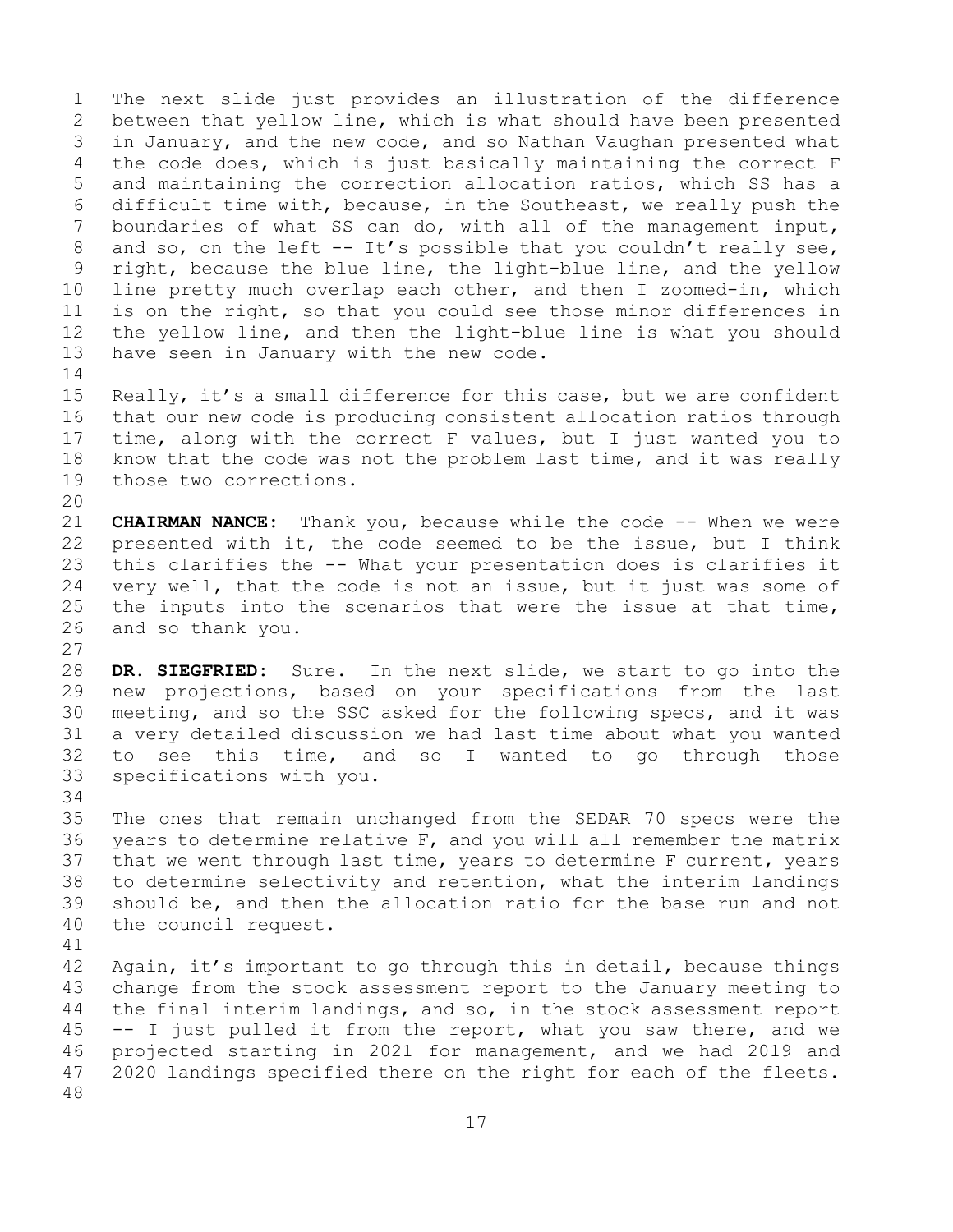1 Then, at the January meeting, we had adjusted that, because the<br>2 2019 landings had changed, and they were available, and we actually 2 2019 landings had changed, and they were available, and we actually<br>3 updated them from the database, and then the updated landings, in 3 updated them from the database, and then the updated landings, in<br>4 addition to assuming management in 2022, is the bottom box, and so addition to assuming management in 2022, is the bottom box, and so 5 that is what is in the final version of projections. 6<br>7 7 You will see that, from the top box to the bottom box, those 2019<br>8 landings assumptions went down quite a bit, and this is an instance 8 landings assumptions went down quite a bit, and this is an instance<br>9 where it was important to update the interim landings, because it 9 where it was important to update the interim landings, because it<br>10 qreatly affected the outcome of the projections. We went from 284 10 greatly affected the outcome of the projections. We went from 284<br>11 metric tons to about 157 metric tons for commercial vertical line, 11 metric tons to about 157 metric tons for commercial vertical line,<br>12 and then our 2020 and 2021 landings were an average of previous 12 and then our 2020 and 2021 landings were an average of previous<br>13 years, the three previous years, not to include 2020 though. years, the three previous years, not to include 2020 though.  $\frac{14}{15}$ 15 For these base run projections, we set our benchmark to SPR 30<br>16 percent as the MSY proxy, and we used the spawner-recruit curve to 16 percent as the MSY proxy, and we used the spawner-recruit curve to<br>17 calculate recruitment for setting benchmarks. That's consistent 17 calculate recruitment for setting benchmarks. That's consistent<br>18 with the projections that were used to set the rebuilding plan, 18 with the projections that were used to set the rebuilding plan,<br>19 and that's what the SSC asked for last time. and that's what the SSC asked for last time. 20<br>21 21 We used the recent low recruitment for the projection period, which<br>22 is assuming that low recent recruitment will continue in the short-22 is assuming that low recent recruitment will continue in the short-<br>23 term, and then we provide OFL, ABC, and rebuilding projections. 23 term, and then we provide OFL, ABC, and rebuilding projections.<br>24 We fit ABC and rebuilding, because ABC was considered 75 percent 24 We fit ABC and rebuilding, because ABC was considered 75 percent<br>25 of the F SPR 30, and we assume that rebuilding needs to occur by 25 of the F SPR 30, and we assume that rebuilding needs to occur by<br>26 the set year of 2027. the set year of 2027.  $\begin{array}{c} 27 \\ 28 \end{array}$ 28 Just to remind you of what recent average recruitment looks like,<br>29 it's probably some of the lowest, if not the lowest, of the time it's probably some of the lowest, if not the lowest, of the time 30 period, and maybe in the early 1990s it was comparable, or maybe<br>31 a little lower, but it's a lower assumed recruitment into the 31 a little lower, but it's a lower assumed recruitment into the<br>32 future, and so the recent is around fifteen or sixteen million, future, and so the recent is around fifteen or sixteen million, 33 and then our stock recruitment average for setting benchmarks was<br>34 nearly double, around 3,000, and that's just a quick pull from the 34 nearly double, around 3,000, and that's just a quick pull from the<br>35 projections, so that I could look at what the benchmarks were using 35 projections, so that I could look at what the benchmarks were using for recruitment. 37<br>38 38 I know that this is hard to see, and so I have it visualized later<br>39 as well, but this is what is in the report for you. The top matrix 39 as well, but this is what is in the report for you. The top matrix<br>40 is the OFL, and the middle is the ABC, which is 75 percent of F 40 is the OFL, and the middle is the ABC, which is 75 percent of F<br>41 SPR, and the bottom is our rebuild scenario. In all cases, you 41 SPR, and the bottom is our rebuild scenario. In all cases, you<br>42 can see recruitment, which is the second column, indicated by R, 42 can see recruitment, which is the second column, indicated by R,<br>43 is that low recruitment value, and you can see the Fs there, and 43 is that low recruitment value, and you can see the Fs there, and<br>44 we're assuming F SPR 30 in the top, 75 percent in the second, and we're assuming F SPR 30 in the top, 75 percent in the second, and 45 then you will see the low levels of F for the rebuild scenario in 46 the bottom matrix there. It's quite low until you get to rebuilt<br>47 in 2027, and then, in 2028, we move to an F SPR 30 level. On the 47 in 2027, and then, in 2028, we move to an F SPR 30 level. On the  $48$  far-right, you will  $$  $far-right, you will --$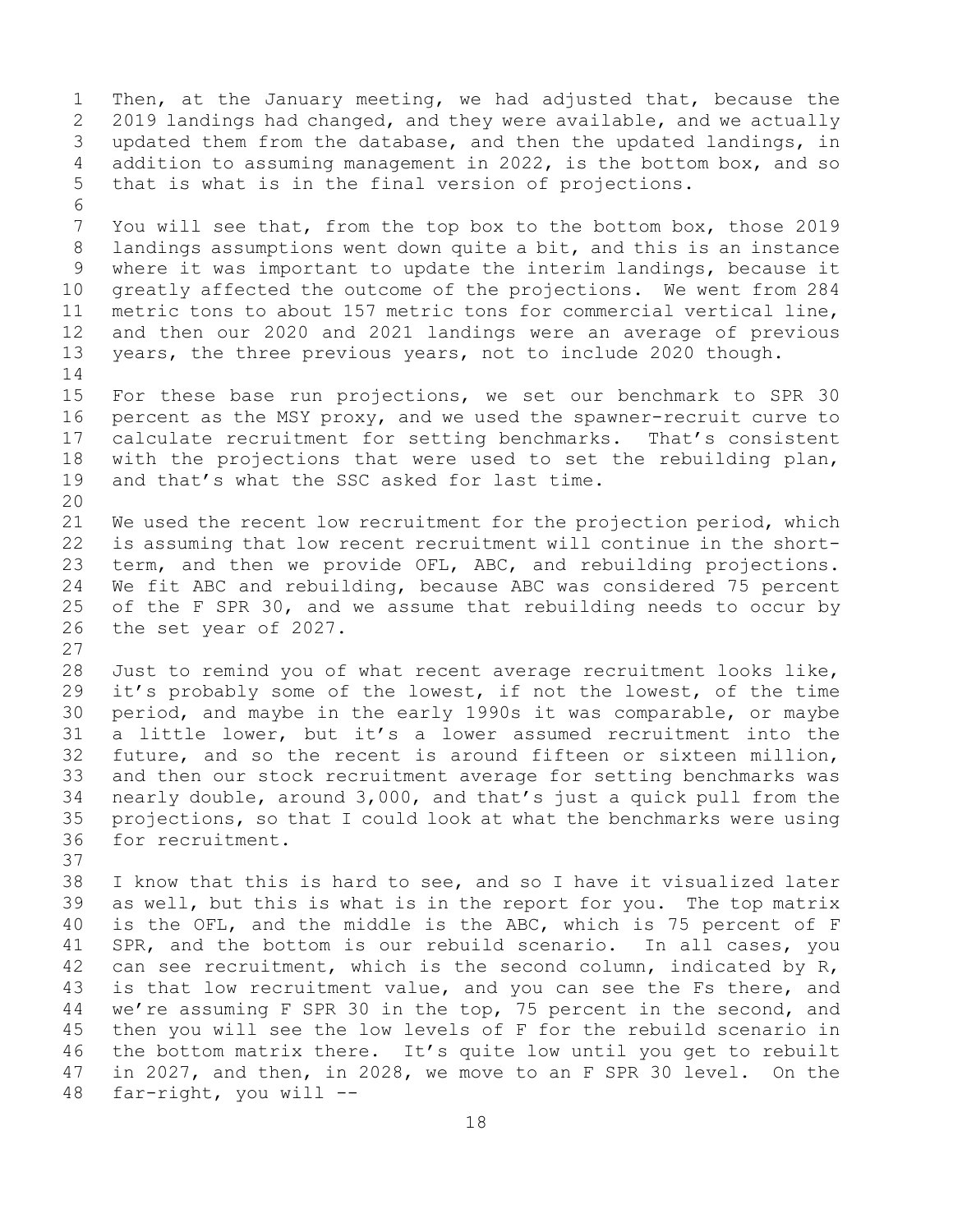$\frac{1}{2}$ 2 **CHAIRMAN NANCE:** There's a question. Luiz has a question, Katie, 3 please. 4 5 **DR. BARBIERI:** Thank you, Mr. Chairman. Katie, good morning. 6 Sorry for interrupting, but I thought that I might as well ask<br>7 this while we are going through this table. I am probably not 7 this while we are going through this table. I am probably not<br>8 remembering some of our decisions here, Katie, and so I am asking 8 remembering some of our decisions here, Katie, and so I am asking<br>9 basically to get a clarification. Why do we have an ABC -- If we 9 basically to get a clarification. Why do we have an ABC -- If we<br>10 have a rebuilding plan in place, why is an ABC equal to vield at 10 have a rebuilding plan in place, why is an ABC equal to yield at 11 F rebuild? F rebuild? 12<br>13 DR. SIEGFRIED: That is a decision that you all can make, but we 14 just provided this, because it was requested as 75 percent of F<br>15 SPR 30, and I think that it does need to -- This is also indicating 15 SPR 30, and I think that it does need to -- This is also indicating<br>16 that that assumption is not going to allow the stock to rebuild by 16 that that assumption is not going to allow the stock to rebuild by<br>17 2027. 17 2027. 18<br>19 DR. BARBIERI: Okay. Got it. Thank you, Katie. 20<br>21 DR. SIEGFRIED: Sure.  $\begin{array}{c} 22 \\ 23 \end{array}$ CHAIRMAN NANCE: Sean has a question, also.  $\frac{24}{25}$ 25 DR. POWERS: Just a quick one. We're showing that recruitment<br>26 data from the model, and what do we consider a recruit? Is that 26 data from the model, and what do we consider a recruit? Is that<br>27 a three or four-vear-old amberjack? Do you know offhand? a three or four-year-old amberjack? Do you know offhand? 28<br>29 DR. SIEGFRIED: It should be age-zeroes. 30<br>31 31 **DR. POWERS:** It's age-zeroes. Okay. It's not recruits when they enter the fishery, but it's recruits when they come out of the 33 larval stage. 34<br>35 35 DR. SIEGFRIED: Right. They are brand-spanking-new amberjack, but<br>36 they're not ready for capture in all fleets yet, and that's right. they're not ready for capture in all fleets yet, and that's right. 37 It's separate from the selectivity. 38<br>39 DR. POWERS: Okay. Thanks. 40 DR. SIEGFRIED: Sure.  $\frac{42}{43}$ 43 **CHAIRMAN NANCE:** I don't see any other hands raised. I think Luiz made a good point, the fact that, while you have provided the ABC 45 at 75 percent of SPR 30, it really isn't viable, in the fact that 46 it doesn't get us where we want to be by 2027. 47 DR. SIEGFRIED: That's right. The maximum F that can be taken in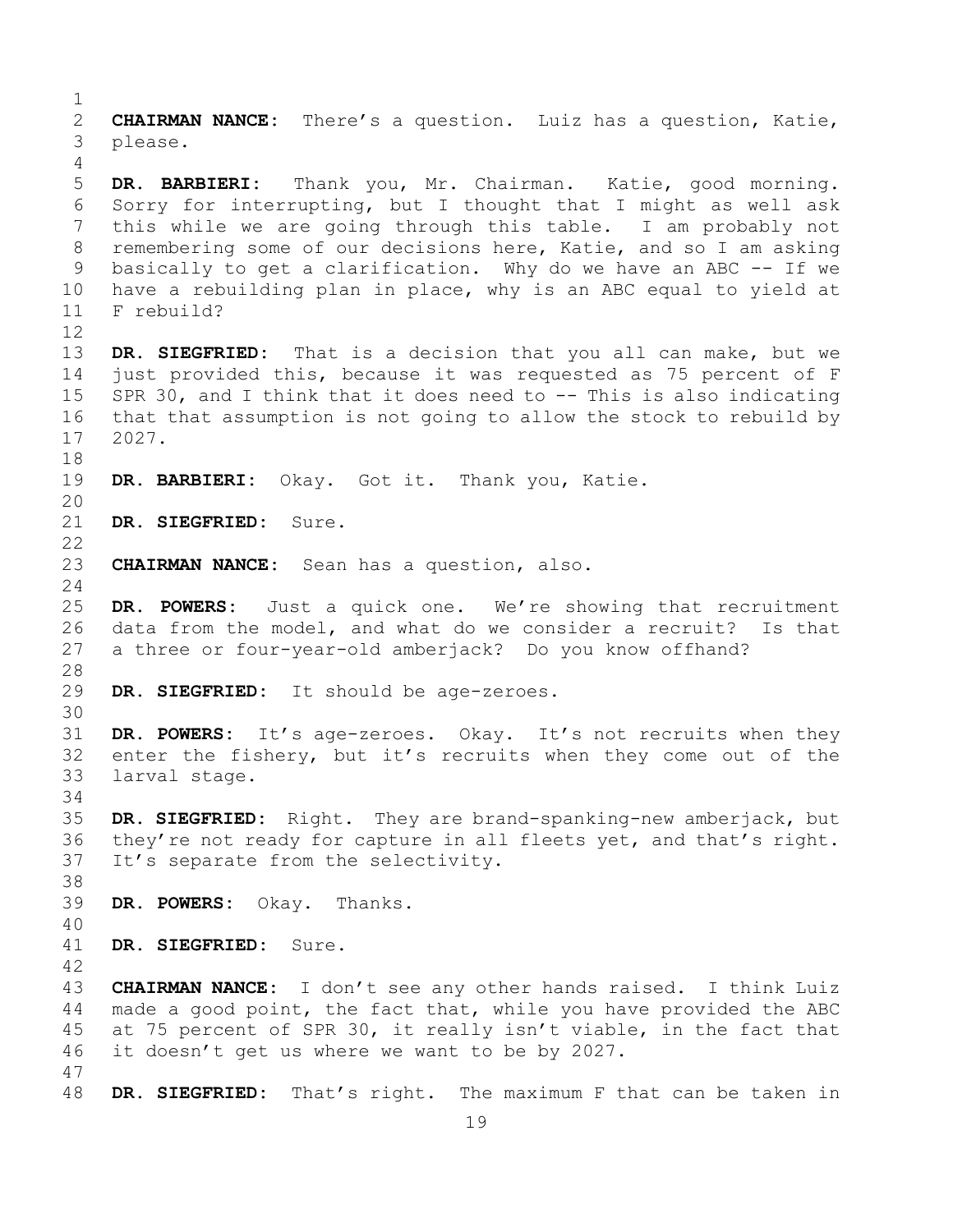1 order to rebuild by 2027 is what we've shown in the bottom matrix.  $\frac{2}{3}$ 3 **CHAIRMAN NANCE:** Okay. Perfect. Thank you. 4 5 **DR. SIEGFRIED:** Sure, and I don't know if people want to go over 6 it now, but we wanted to provide it. The SSB over SSB0, and so<br>7 the ratio -- The depletion, basically, is the third-to-last column, 7 the ratio -- The depletion, basically, is the third-to-last column,<br>8 and then the SPR is in the second-to-last column, and so you could 8 and then the SPR is in the second-to-last column, and so you could<br>9 see, in OFL, we're hitting 30 percent, which is our goal, but we're 9 see, in OFL, we're hitting 30 percent, which is our goal, but we're<br>10 overfishing, basically, or we're not recovering, I should say. 10 overfishing, basically, or we're not recovering, I should say.<br>11 We're not getting to SSB SPR 30. That's what I should have said. We're not getting to SSB SPR 30. That's what I should have said. 12<br>13 CHAIRMAN NANCE: Right. Doug, you had a question?  $\frac{14}{15}$ 15 **MR. GREGORY:** Yes. Thank you. I am just curious if the new<br>16 information on recruitment and others in this modeling -- My 16 information on recruitment and others in this modeling -- My<br>17 suggestion is we ought to revisit what the rebuilding period should 17 suggestion is we ought to revisit what the rebuilding period should<br>18 be, or are we stuck, legally, with the original rebuilding period? 18 be, or are we stuck, legally, with the original rebuilding period?<br>19 Thank you. Thank you. 20<br>21 21 **DR. SIEGFRIED:** I don't think that's a question that I can answer<br>22 for you, except for give you the background that the rebuilding -22 for you, except for give you the background that the rebuilding  $-$  23  $-$  I think the rebuilding time period has been adjusted once before, 23 - I think the rebuilding time period has been adjusted once before,<br>24 and 2027 was the second go-round for amberjack that I'm aware of. and 2027 was the second go-round for amberjack that I'm aware of.  $\frac{25}{26}$ 26 **CHAIRMAN NANCE:** I don't know, personally, but go ahead and --<br>27 Doug, that's a good question, and we'll move on and try to get Doug, that's a good question, and we'll move on and try to get 28 that answer. 29<br>30 30 **DR. SIEGFRIED:** Okay. Then the next slide is the MSRA table with<br>31 all of the status, and this was needed to show that, okay, when we 31 all of the status, and this was needed to show that, okay, when we<br>32 run the projections with what we're considering as our November run the projections with what we're considering as our November 33 base run, and this is with the SSC specs and all of the<br>34 configurations correct, and our F over FMSY proxy is greater than 34 configurations correct, and our F over FMSY proxy is greater than<br>35 one, and so there is overfishing occurring in 2018, at the end of 35 one, and so there is overfishing occurring in 2018, at the end of<br>36 the model, and then the terminal status for biomass is also --36 the model, and then the terminal status for biomass is also --<br>37 It's still below MSST, and far below our MSY proxy, and so this is It's still below MSST, and far below our MSY proxy, and so this is 38 just for  $-$  It's basically for the document, so that you know  $39$  status from our projections. status from our projections. 40 41 Then the next set of slides goes over the different allocations<br>42 that were requested by the council. The request was to provide 42 that were requested by the council. The request was to provide<br>43 OFL, ABC, and rebuilding projections with the following 43 OFL, ABC, and rebuilding projections with the following<br>44 allocations, and hopefully John Froeschke can help explain, if you allocations, and hopefully John Froeschke can help explain, if you 45 all need to know why those years were chosen, but what we were 46 asked to do is look at 84 to 16 percent allocations, rec to<br>47 commercial, 78 to 22, 80 to 20, and, for your reference, it's 73 47 commercial, 78 to 22, 80 to 20, and, for your reference, it's 73<br>48 to 27 for the base run. to 27 for the base run.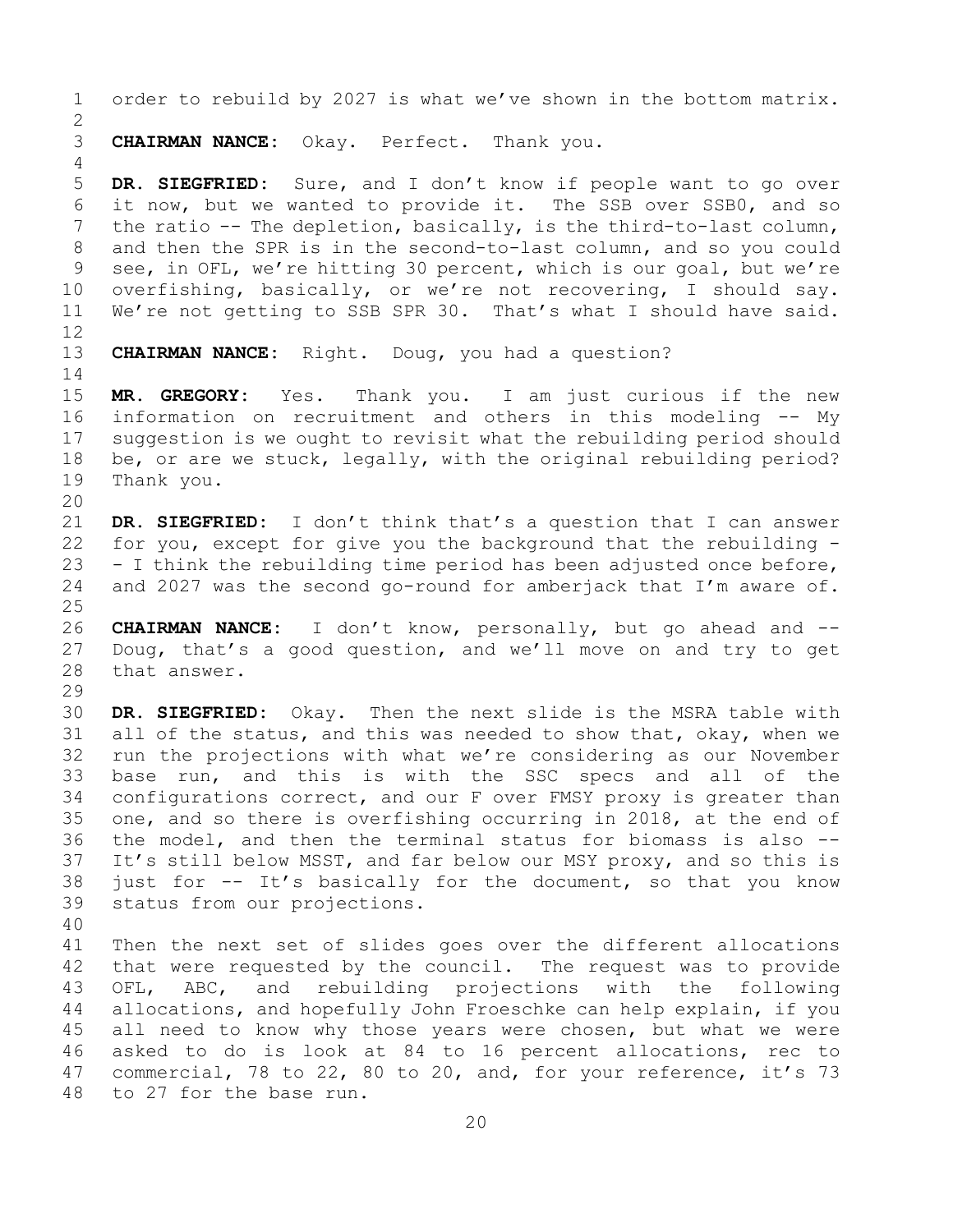$\frac{1}{2}$ 2 The last scenario was to keep the commercial annual catch limit<br>3 fixed at a set value in whole weight and calculate OFL, ABC, and 3 fixed at a set value in whole weight and calculate OFL, ABC, and<br>4 what the recreational allocation percentage is thereafter. The what the recreational allocation percentage is thereafter. 5 rebuilding is still be achieved by 2027, using the same benchmarks, 6 and then they did ask for that ABC with the 75 percent of F SPR  $30.$ 8 9 **CHAIRMAN NANCE:** Katie, I've got just a quick question. 10<br>11 DR. SIEGFRIED: Sure. 12 13 **CHAIRMAN NANCE:** Maybe John will have to answer it, but, when it 14 says, "using the years 1981 through 2004", that's where I'm kind<br>15 of -- Are we just using those particular vears for the projection 15 of -- Are we just using those particular years for the projection<br>16 or - $or$   $- \begin{array}{c} 17 \\ 18 \end{array}$ 18 **DR. SIEGFRIED:** I think those years, and John can correct me if<br>19 I'm wrong, but those years are the landings and comparing the 19 I'm wrong, but those years are the landings and comparing the<br>20 fleets, the fleet proportions, in the landings in each of those 20 fleets, the fleet proportions, in the landings in each of those<br>21 years, and is that right, John? years, and is that right, John?  $\frac{22}{23}$ DR. FROESCHKE: That's correct.  $\frac{24}{25}$ 25 **CHAIRMAN NANCE:** Okay. I just was curious, because those are the 26 years for the landings, and so there is no way to determine,<br>27 because the different years being used each time, whether it's the because the different years being used each time, whether it's the 28 ratio that's causing the change or if it's the actual years that  $29$  are causing the change. John. are causing the change. John. 30<br>31 31 **DR. FROESCHKE:** It's just the ration, and so the years just result in a ratio, and so once the ratio -- For example, if you use the 33 first one, 1981 to -- They calculated all the average landings for<br>34 recreational and all for commercial, and that's the percentage, 34 recreational and all for commercial, and that's the percentage,<br>35 and then the only thing that gets input into the model are the 35 and then the only thing that gets input into the model are the<br>36 actual allocations, the 84 percent and the 16 percent. The actual allocations, the 84 percent and the 16 percent. The 37 landings are already -- They are always in the assessment model, 38 as they always have been, and so that just changes what the<br>39 assumption of the allocation would be going forward. assumption of the allocation would be going forward. 40 CHAIRMAN NANCE: Okay. Thank you. Sorry, Katie, for interrupting. 42 43 DR. SIEGFRIED: No problem. I guess, if anybody wanted to know<br>44 why those were chosen, I don't know that right off the top of my why those were chosen, I don't know that right off the top of my 45 head, but nothing else has changed in the model besides those 46 proportions. 47 48 **CHAIRMAN NANCE:** Okay. Good. Josh, you had a question?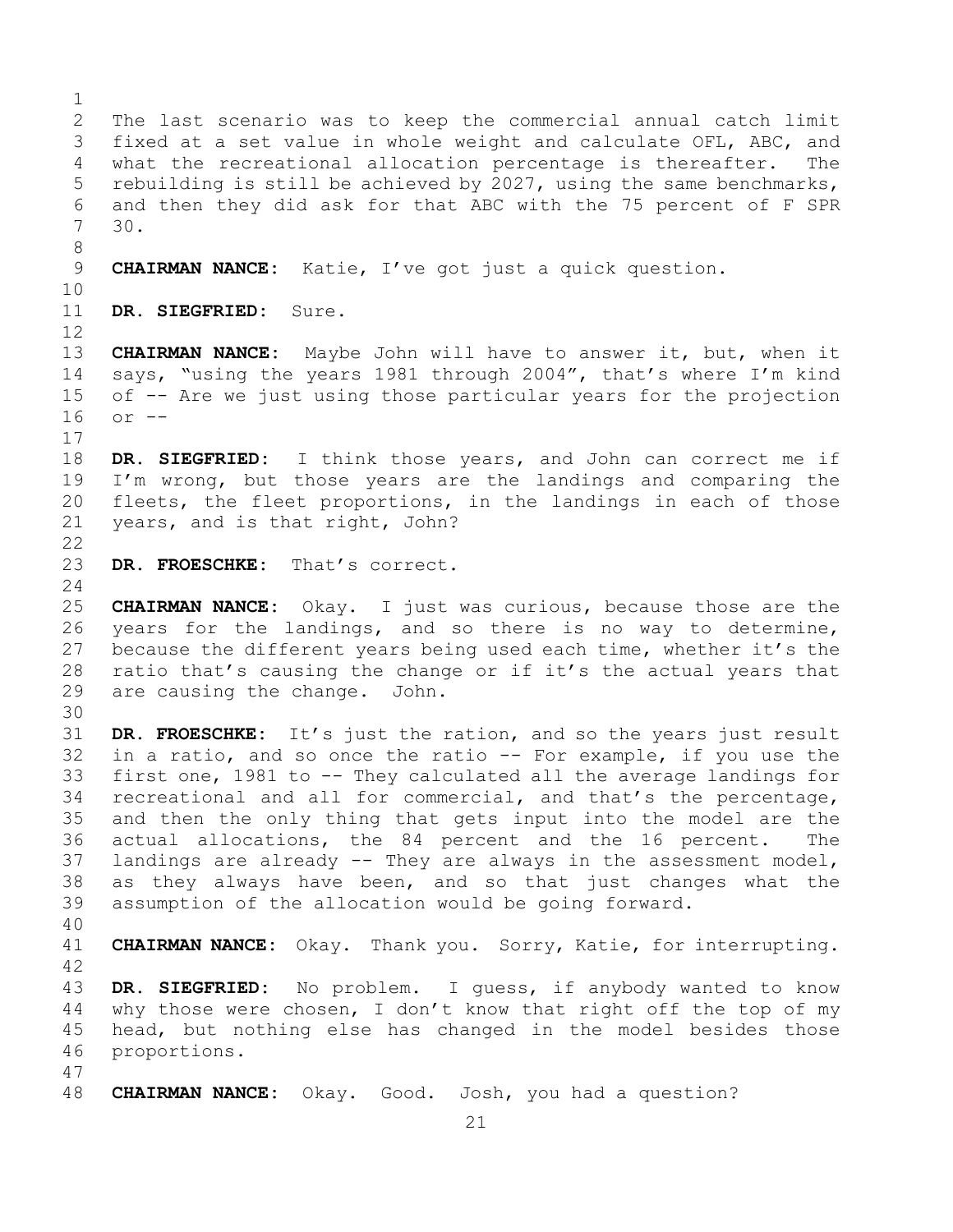$\frac{1}{2}$ 2 **DR. KILBORN:** I was actually going to ask if anybody could walk 3 through the logic of why those years changed and what the reasoning<br>4 behind that was, but do we not have an answer to that, maybe? behind that was, but do we not have an answer to that, maybe? 5 6 **CHAIRMAN NANCE:** I think there were years and ratios determined by<br>7 the council. the council. 8 9 **DR. KILBORN:** Yes, and I'm just curious why we used different<br>10 ranges. The allocations make sense, and like I understand wanting 10 ranges. The allocations make sense, and like I understand wanting<br>11 to know the difference between the allocations, but why the base 11 to know the difference between the allocations, but why the base<br>12 data change? I don't understand that part. data change? I don't understand that part. 13 14 **DR. FROESCHKE:** I will do the best that I can here off the top of 15 my head, and so, if you look at the 1981 to 2004, I believe that<br>16 was the years that were used when the original interim allocation 16 was the years that were used when the original interim allocation<br>17 was established, and so it's the same methodology, but it's just 17 was established, and so it's the same methodology, but it's just<br>18 using the FES data instead of the CHTS and MRFSS data. using the FES data instead of the CHTS and MRFSS data.  $\begin{array}{c} 19 \\ 20 \end{array}$ 20 The years 1993 through 2007 extend it, and, in 1993, there were<br>21 changes to the commercial landings and the splitting of how that 21 changes to the commercial landings and the splitting of how that<br>22 was recorded, and so that's a more recent time series. The 1993 22 was recorded, and so that's a more recent time series.<br>23 is  $-$ - So there were essentially major changes to 23 is -- So there were essentially major changes to the data<br>24 collection system after 1993, and then 1993 to 2019 would be 24 collection system after 1993, and then 1993 to 2019 would be<br>25 essentially the longest time series available, accounting for that 25 essentially the longest time series available, accounting for that<br>26 earlier change, and then the bottom one -- There was a request by 26 earlier change, and then the bottom one -- There was a request by<br>27 a council member, when we were looking at red grouper, and they a council member, when we were looking at red grouper, and they 28 wanted to look at -- Instead of looking at landings over time and<br>29 calculate it, they said, well, what if we just -- Since we're 29 calculate it, they said, well, what if we just -- Since we're<br>30 making changes to the recreational data collection system, what if 30 making changes to the recreational data collection system, what if<br>31 we kept the commercial at a fixed quota and then any remaining 31 we kept the commercial at a fixed quota and then any remaining<br>32 quota, out of the total, goes to the recreational, and then you 32 quota, out of the total, goes to the recreational, and then you<br>33 compute the percentages based on that, and so that's what they 33 compute the percentages based on that, and so that's what they<br>34 did. did. 35<br>36 36 **CHAIRMAN NANCE:** Thank you, John. Jason. 37 38 **MR. ADRIANCE:** Thank you, Mr. Chair. Katie, this may be a refresher 39 question, but, when these scenarios are run with the different<br>40 allocations, it incorporates the different selectivities of these 40 allocations, it incorporates the different selectivities of these<br>41 fleets and all those metrics, correct? fleets and all those metrics, correct?

42 43 DR. SIEGFRIED: Yes, and that's -- Well, what it does is it<br>44 attributes it to those different fleets, and we use the to those different fleets, 45 selectivities from those fleets, yes. For instance, the larger 46 fish are captured, or the commercial tends to capture larger fish,<br>47 and that's reflected in the results of the projections. and that's reflected in the results of the projections. 48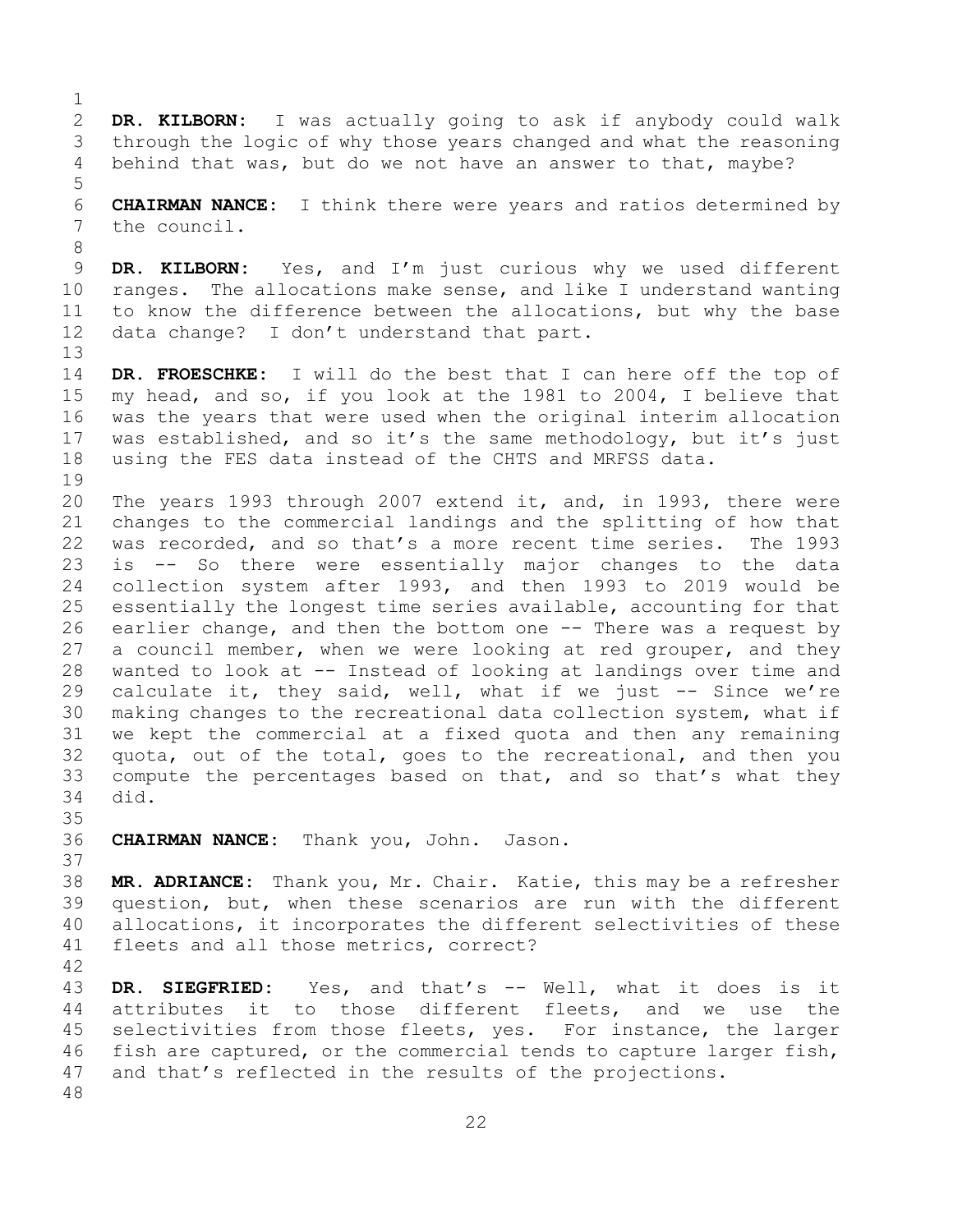- 1 **MR. ADRIANCE:** Thanks.
- $\frac{2}{3}$ 3 **CHAIRMAN NANCE:** Doug.

5 **MR. GREGORY:** Thank you. I think this is a question for John. 6 Just out of curiosity, using the CHTS data, what is the current<br>7 allocation between the two sectors? allocation between the two sectors?

8<br>9 DR. FROESCHKE: It's 73 recreational and 27 commercial.

10<br>11 MR. GREGORY: Okay. Thank you.

12<br>13 **CHAIRMAN NANCE:** That's what was used in the base run.

 $\frac{14}{15}$ 

4

15 **DR. SIEGFRIED:** Yes.

16<br>17 17 **MR. GREGORY:** Okay. I will come back to this later, but, given<br>18 that the stock is at only 42 percent of MSY, and these percentages 18 that the stock is at only 42 percent of MSY, and these percentages<br>19 are small, it's almost like we're rearranging the chairs on the 19 are small, it's almost like we're rearranging the chairs on the<br>20 Titanic. The big issue here is this stock is below 50 percent of Titanic. The big issue here is this stock is below 50 percent of 21 MSY, which means that it has a high risk of collapsing, and so we<br>22 need to be careful if we're doing anything, or recommending 22 need to be careful if we're doing anything, or recommending<br>23 anything, that might actually increase the overall mortality rate. 23 anything, that might actually increase the overall mortality rate.<br>24 Thank you. Thank you.

 $\frac{25}{26}$ 26 **CHAIRMAN NANCE:** Thank you, Doug. Let's go ahead, Katie, and go<br>27 ahead and show us the projection data. There we go. ahead and show us the projection data.

28<br>29

29 **DR. SIEGFRIED:** Sure, and so I did not put every table in the 30 presentation, but it is in the document, and I wasn't sure that it 30 presentation, but it is in the document, and I wasn't sure that it<br>31 was a great idea to just blind you with all the tables here, and 31 was a great idea to just blind you with all the tables here, and<br>32 so I tried to plot it instead. so I tried to plot it instead.

33<br>34 34 What I showed here is all of the OFL results across allocation<br>35 scenarios, and I will just have you note that it's approximately 35 scenarios, and I will just have you note that it's approximately<br>36 a 5 percent change, and this is probably what Doug was mentioning, a 5 percent change, and this is probably what Doug was mentioning, 37 the maximum in OFL across scenarios, and so there is very little 38 change in the projected catch between the base run, with the 27/73,<br>39 and the Allocation 1, which I believe is the largest recreational 39 and the Allocation 1, which I believe is the largest recreational 40 allocation. allocation.

41<br>42 42 Then here is the rebuilding results across allocation scenarios,<br>43 and we have very low catches until the rebuilding year, and then 43 and we have very low catches until the rebuilding year, and then<br>44 it's fished at the F SPR 30, and that's why there is that big jumpit's fished at the F SPR 30, and that's why there is that big jump-45 up in 2028. There is approximately a 22.5 percent difference 46 between the constant commercial catch scenario and the base in the<br>47 rebuilding time period, but then it flips and it's the lower total 47 rebuilding time period, but then it flips and it's the lower total<br>48 catch, but the important thing to note here is there is really no catch, but the important thing to note here is there is really no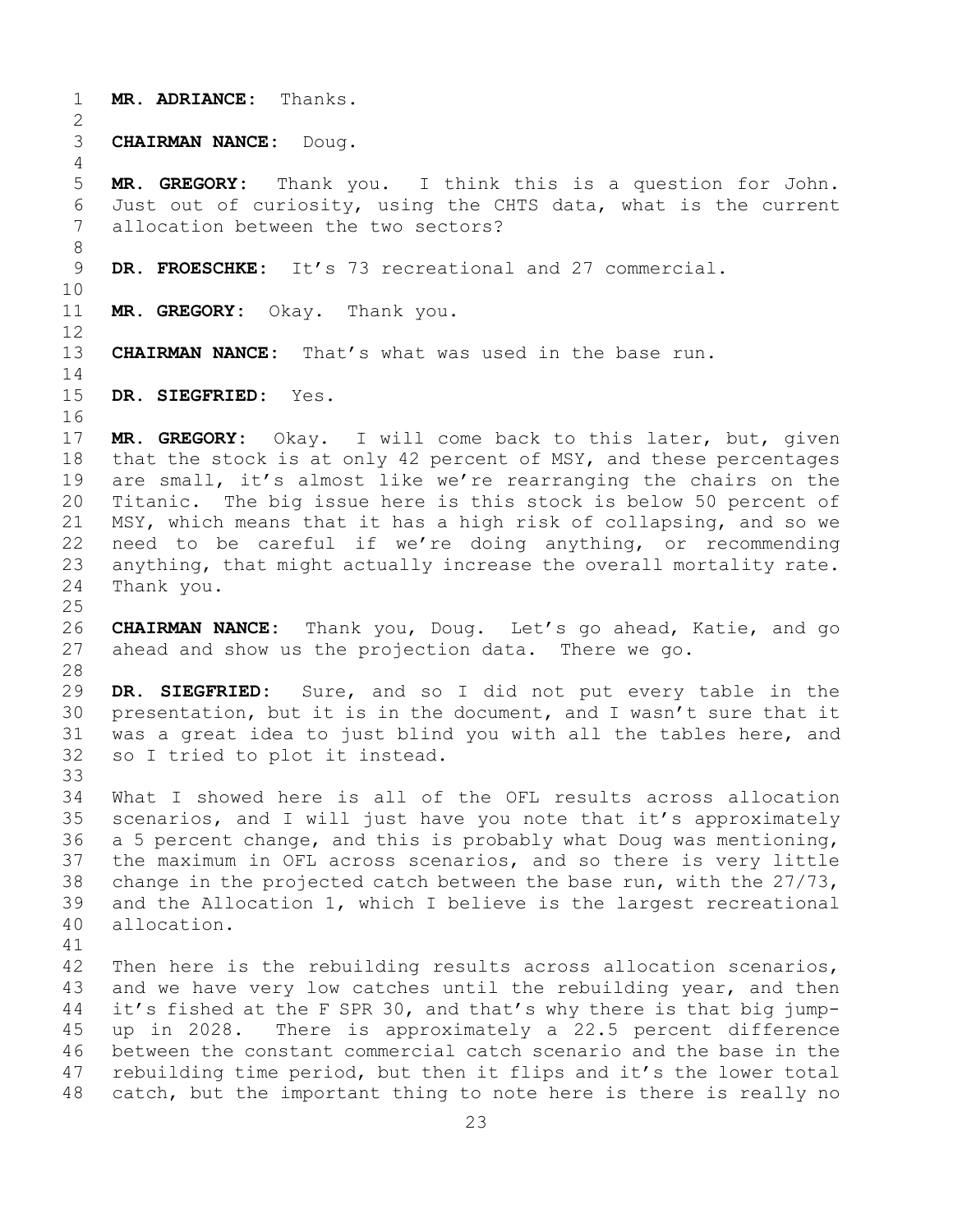1 difference between the other scenarios, the ones that have the<br>2 percentages as opposed to a constant commercial catch. percentages as opposed to a constant commercial catch.

3 Then, to explain this behavior, and I think you've seen some of 5 these types of things before, but, after we rebuild in 2027, we're 6 able to jump up and fish at the F SPR 30. However, it sort of<br>7 starts to drop off, because we're still assuming that low 7 starts to drop off, because we're still assuming that low<br>8 recruitment just in these projections, and so we wouldn't recommend 8 recruitment just in these projections, and so we wouldn't recommend<br>9 that the SSC put too much weight in those later years, and we would 9 that the SSC put too much weight in those later years, and we would<br>10 focus on the early years, before rebuilding occurs, at which point 10 focus on the early years, before rebuilding occurs, at which point<br>11 we would produce new projections, although I am sure that we would 11 we would produce new projections, although I am sure that we would<br>12 produce them along the way, but it's important to focus on the produce them along the way, but it's important to focus on the 13 time period before recruitment occurs. Any questions about the 14 allocation scenarios?

# 15<br>16 16 **CHAIRMAN NANCE:** Luiz.

 $\begin{array}{c} 17 \\ 18 \end{array}$ 

18 **DR. BARBIERI:** Thank you, Mr. Chairman. Katie, again, not to keep 19 hitting on this point, but just to make sure that this is clear<br>20 for everybody, and to make sure that I have a clear understanding 20 for everybody, and to make sure that I have a clear understanding<br>21 here, and your Slide 16, this last slide that is there, and so the 21 here, and your Slide 16, this last slide that is there, and so the<br>22 rebuilding there, from 2022 to 2027, this is fishing at F rebuild, 22 rebuilding there, from 2022 to 2027, this is fishing at F rebuild,  $23$  right? right?

 $\frac{24}{25}$ 25 **DR. SIEGFRIED:** Yes.

26<br>27

DR. BARBIERI: Right, and so that would be the ABC, and I am 28 thinking about how the council is going to interpret our actions<br>29 today in terms of OFL and ABC yield streams that they going to 29 today in terms of OFL and ABC yield streams that they going to<br>30 have to receive from us, and so when I look at that, that Slide 30 have to receive from us, and so when I look at that, that Slide<br>31 14, the last bullet in Slide 14 there, you have rebuilding is 31 14, the last bullet in Slide 14 there, you have rebuilding is<br>32 achieved when SSB reaches SSB SPR 30 percent by 2027, and ABC is achieved when SSB reaches SSB SPR 30 percent by 2027, and ABC is 33 the catch when fishing at 75 percent of F 30 percent SPR. Because<br>34 that fishing at 75 percent of F SPR 30 did not achieve our 34 that fishing at 75 percent of F SPR 30 did not achieve our 35 rebuilding target, we will discount that, and that will not be a<br>36 recommendation for ABC, and we're going to recommend just an ABC 36 recommendation for ABC, and we're going to recommend just an ABC<br>37 yield stream fishing at F rebuild, and is that correct? yield stream fishing at F rebuild, and is that correct?

38<br>39

45

39 **DR. SIEGFRIED:** That's what we would recommend, but we didn't want 40 to ignore the council request and not provide those four other<br>41 projections, but, yes, in order to rebuild, using the rebuilding 41 projections, but, yes, in order to rebuild, using the rebuilding<br>42 plan, you would have to fish at F rebuild and not at 75 percent F 42 plan, you would have to fish at F rebuild and not at 75 percent F<br>43 SPR 30, and that's what these show. It shouldn't be called ABC 43 SPR 30, and that's what these show. It shouldn't be called ABC<br>44 now, but was in the council request. now, but was in the council request.

46 DR. BARBIERI: Right. Perfect. I just wanted to make sure I had<br>47 a good understanding and my rationale here is correct. Thank you, 47 a good understanding and my rationale here is correct. Thank you,<br>48 Katie. Katie.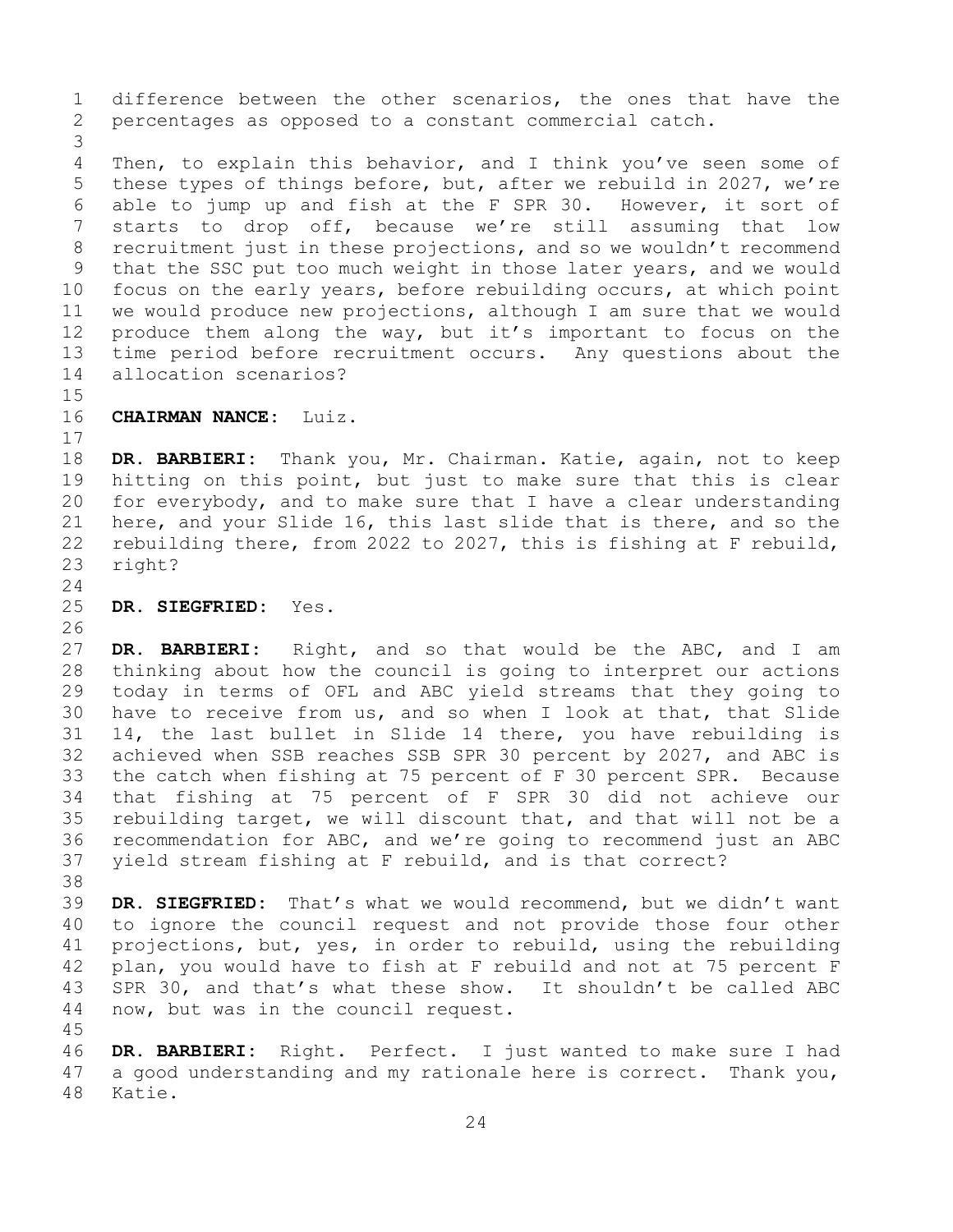$\frac{1}{2}$ 2 **DR. SIEGFRIED:** Sure.

5

## 3 4 **CHAIRMAN NANCE:** Doug.

6 **MR. GREGORY:** Thank you, and thank you, Katie. This is all very 7 helpful. Do you have a similar graph that shows the trajectory of<br>8 spawning stock biomass from the different allocations? spawning stock biomass from the different allocations?

 $\frac{9}{10}$ 10 **DR. SIEGFRIED:** I don't have that created, but I could create it<br>11 pretty quickly. In the document, you can see how the spawning 11 pretty quickly. In the document, you can see how the spawning<br>12 stock biomass increases, and let me see if I can find the page stock biomass increases, and let me see if I can find the page 13 number for you. It's all in separate plots, but, I mean, I could 14 create that pretty quickly as you're looking at gag, but, with the<br>15 low recruitment in the ten vears of this projection, we don't reach 15 low recruitment in the ten years of this projection, we don't reach<br>16 SSB SPR 30 unless we do the rebuilding F, and so would you like me 16 SSB SPR 30 unless we do the rebuilding F, and so would you like me<br>17 to create that while you're looking at gag, to put in your report? 17 to create that while you're looking at gag, to put in your report?<br>18 What can I provide? What can I provide?

19<br>20 20 **MR. GREGORY:** Yes, please, because I think it should show a gradual 21 or dramatic increase in spawning stock biomass with all the<br>22 scenarios, with the differences being similar to what we're seeing 22 scenarios, with the differences being similar to what we're seeing<br>23 in the projected catches, and, again, I will point out that, from 23 in the projected catches, and, again, I will point out that, from<br>24 I quess -- I forgot what it slide it was of vours, and I'm bouncing 24 I guess -- I forgot what it slide it was of yours, and I'm bouncing<br>25 back and forth, and it's Slide 15, and you will notice all the 25 back and forth, and it's Slide 15, and you will notice all the<br>26 allocations result in a lower catch projection than the base run, 26 allocations result in a lower catch projection than the base run,<br>27 which implies, to me, that it's increasing fishing mortality which implies, to me, that it's increasing fishing mortality 28 overall with the different allocations, and I don't think it makes<br>29 a big difference here, because the allocation differences are so 29 a big difference here, because the allocation differences are so<br>30 small, but, again, the fact that we're at 42 percent of BMSY --30 small, but, again, the fact that we're at 42 percent of BMSY --<br>31 That 50 percent, our MSST definition, is the point where other 31 That 50 percent, our MSST definition, is the point where other<br>32 councils, and particularly the Pacific Northwest, identify councils, and particularly the Pacific Northwest, identify 33 something that Shannon presented to us last year, in looking at 34 ABC, is a constant called P critical. ABC, is a constant called P critical.

35<br>36 P critical is -- The definition is like you're at a very, very 37 dangerous point, and this is not simple rebuilding, like if you 38 were between MSST and MSY, and the stock is in a serious condition<br>39 of potential risk of collapsing, and so, again, although these 39 of potential risk of collapsing, and so, again, although these<br>40 allocations are small, they do tend to increase overall fishing 40 allocations are small, they do tend to increase overall fishing<br>41 mortality, as shown by the reduced catches from the different 41 mortality, as shown by the reduced catches from the different<br>42 allocations. Thank you. I wanted to see how that related to the 42 allocations. Thank you. I wanted to see how that related to the<br>43 spawning stock biomass trajectory. Thank you. spawning stock biomass trajectory. Thank you.

44

#### 45 **CHAIRMAN NANCE:** Katie.

46<br>47 47 **DR. SIEGFRIED:** To that point, it's important to note that the<br>48 base case allocations are the lowest proportion recreational, and base case allocations are the lowest proportion recreational, and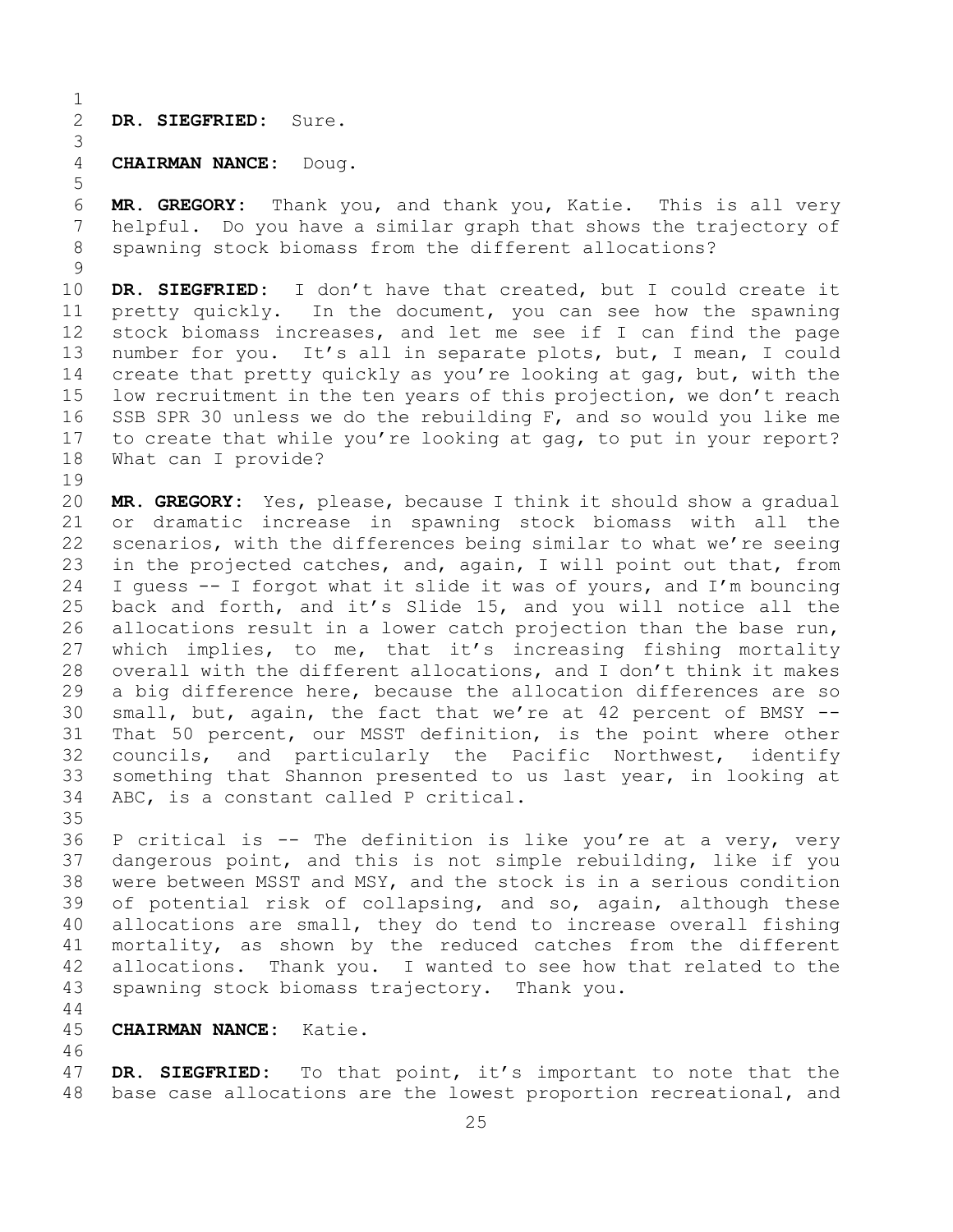1 so we think what is happening here with what you said, Doug, is<br>2 the lower catches -- It's larger fish, but there is fewer of them 2 the lower catches -- It's larger fish, but there is fewer of them<br>3 taken, but your point is a good one, and we can take a look at 3 taken, but your point is a good one, and we can take a look at<br>4 what the SSB trajectories are. Do you want them across every one what the SSB trajectories are. Do you want them across every one 5 of the allocation scenarios, or do you just want the -- Just so I 6 don't make a bunch of things that you don't need. How many plots<br>7 were vou asking for, exactly? were you asking for, exactly?

8<br>9 9 **MR. GREGORY:** I think if you take the blue and the orange and one<br>10 of the three in the middle, and that gives us the range and what 10 of the three in the middle, and that gives us the range and what<br>11 looks like the center. looks like the center.

12

13 **DR. SIEGFRIED:** Okay.

 $\frac{14}{15}$ 15 **MR. GREGORY:** Because, when you look at catches, in I think it was<br>16 Slide 16, it's very dramatic, and you think, how can we have such 16 Slide 16, it's very dramatic, and you think, how can we have such<br>17 low catches and all of a sudden go to four-times the amount of 17 low catches and all of a sudden go to four-times the amount of<br>18 catches, and that's not as intuitive as I think the growth in 18 catches, and that's not as intuitive as I think the growth in<br>19 spawning stock biomass would be, also. Thank you. spawning stock biomass would be, also. Thank you.

20<br>21

CHAIRMAN NANCE: Roy, to that point?

 $\begin{array}{c} 22 \\ 23 \end{array}$ 23 **DR. CRABTREE:** Just a couple of comments. My understanding, Doug,<br>24 in these projections at different allocations, is the fishing 24 in these projections at different allocations, is the fishing<br>25 mortality rate is not changing. It's the same, and that's how 25 mortality rate is not changing. It's the same, and that's how<br>26 they're done. It's the selectivities are shifting, and that 26 they're done. It's the selectivities are shifting, and that<br>27 results in different vields. results in different yields.

28<br>29

29 Secondly, your comment about we're at a very dangerous level with<br>30 amberjack, we are at a very low level, but it seems to me that 30 amberjack, we are at a very low level, but it seems to me that<br>31 we've been there since the mid-1990s, and so it's not like the 31 we've been there since the mid-1990s, and so it's not like the<br>32 stock has recently plummeted. It's been down for a long time. stock has recently plummeted. It's been down for a long time.

33<br>34 34 Then, secondly, with the projection scenarios, the reason, I think,<br>35 that the catches go up so dramatically is because the F values go 35 that the catches go up so dramatically is because the F values go<br>36 from F rebuild up to a much higher F, and that is really where the from F rebuild up to a much higher  $F$ , and that is really where the 37 high catches come from, I think, and then we fish the stock down 38 a little bit after that.

39

**CHAIRMAN NANCE:** Steve.

41<br>42

42 **DR. SCYPHERS:** Thank you, Mr. Chair, and, Katie, thanks for this 43 updated presentation, and so my question is kind of a refresher<br>44 from last time, but it's around this discussion on I think Doug's from last time, but it's around this discussion on I think Doug's 45 comments about the stock being in critical shape and then Roy's on 46 the longer-term view.

47 When we were looking at these projections, prior to one of the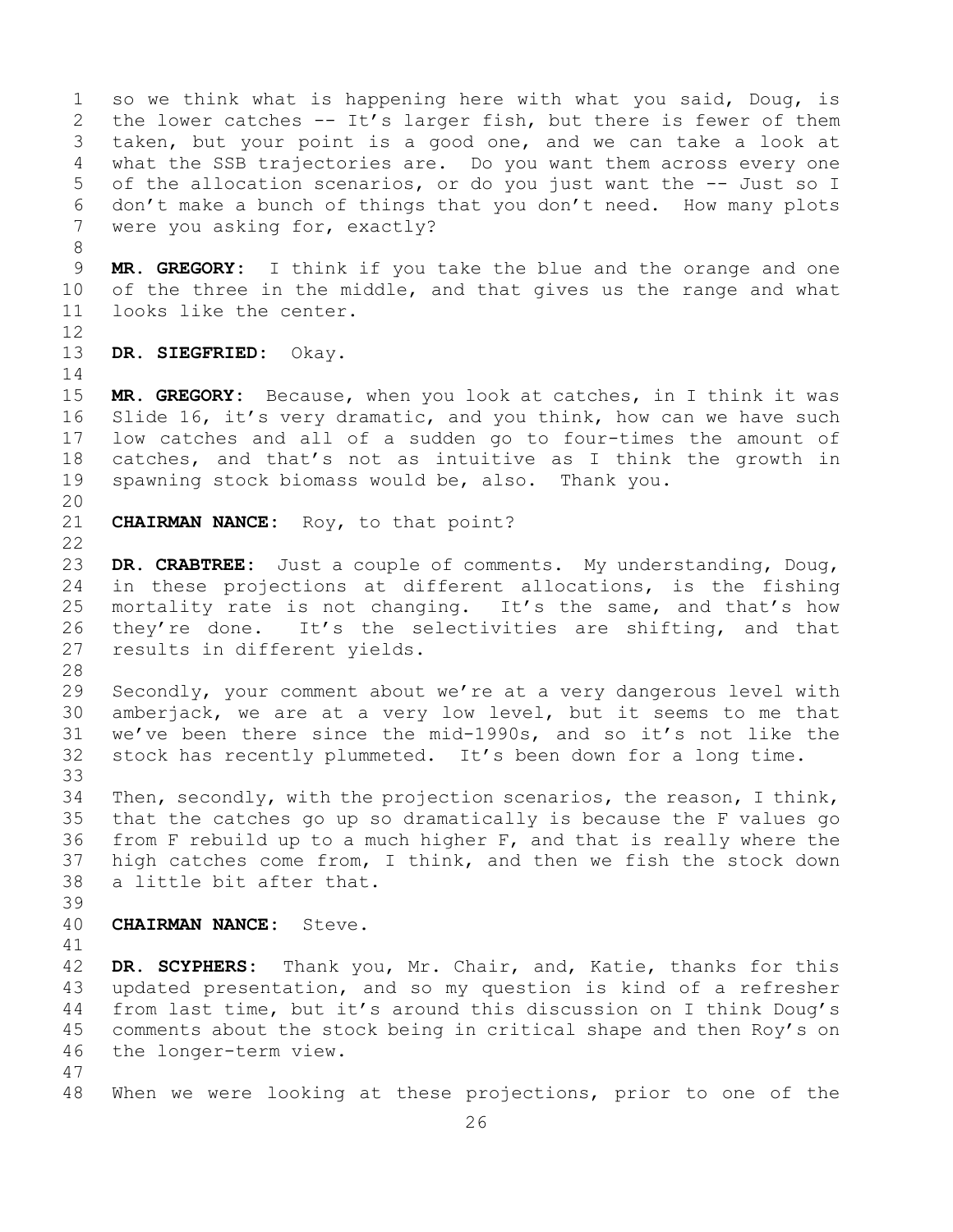1 changes, the stock status was not overfished, and so I asked the<br>2 question last time about how the projection change then changed 2 question last time about how the projection change then changed<br>3 looking back at the stock status of overfished and not overfished, 3 looking back at the stock status of overfished and not overfished,<br>4 and so I was hoping that you could just talk us through how that and so I was hoping that you could just talk us through how that 5 change happens, again. When you make an update in the projections, 6 how that can change the status of either overfished or not overfished.

8 9 **DR. SIEGFRIED:** Sure, and so if I could respond to that and then<br>10 add to what Roy said, and so, first, the way it can change is that 10 add to what Roy said, and so, first, the way it can change is that<br>11 the benchmarks are set using our projections, and we project out 11 the benchmarks are set using our projections, and we project out<br>12 to equilibrium and we calculate benchmarks using that. If we 12 to equilibrium and we calculate benchmarks using that.<br>13 assume a low recruitment, we have moved our goalpost down assume a low recruitment, we have moved our goalpost down to a low 14 level of recruitment and a corresponding low level of the stock,<br>15 which produces our long-term vield, but that also allows it to 15 which produces our long-term yield, but that also allows it to<br>16 rebuild more quickly, and so, when we adjust those benchmarks, it 16 rebuild more quickly, and so, when we adjust those benchmarks, it<br>17 may change the status, but it changes all those other things, like 17 may change the status, but it changes all those other things, like<br>18 our spawning stock biomass assumptions and our long-term yield. our spawning stock biomass assumptions and our long-term yield.

19<br>20 20 That is how the status could potentially change based on these<br>21 settings. The setting that is most influential here, with respect 21 settings. The setting that is most influential here, with respect<br>22 to our benchmarks, is what values of recruitment we assume, and 22 to our benchmarks, is what values of recruitment we assume, and<br>23 so, if there is a stock-recruit relationship here, which we're 23 so, if there is a stock-recruit relationship here, which we're<br>24 assuming there is, because we see some evidence of that in the 24 assuming there is, because we see some evidence of that in the<br>25 data, we would assume our recruits would respond to an increased 25 data, we would assume our recruits would respond to an increased<br>26 level of spawning stock, and so what's going to be important for 26 level of spawning stock, and so what's going to be important for<br>27 us, for the Science Center, is to monitor what's happening in this 27 us, for the Science Center, is to monitor what's happening in this<br>28 stock, recruitment-wise, as the rebuilding progresses. stock, recruitment-wise, as the rebuilding progresses.

29<br>30

30 Roy was exactly right that we do jump up in this plot you're seeing<br>31 here because we change our fishing mortality value in that year 31 here because we change our fishing mortality value in that year<br>32 after we rebuild, but we're also still assuming low recruitment, after we rebuild, but we're also still assuming low recruitment, 33 which is why you see that drop, and it's going to continue to drop<br>34 if we still see low recruitment, and so we really want to keep an 34 if we still see low recruitment, and so we really want to keep an<br>35 eve on that, going into future, and certainly we're not 35 eye on that, going into future, and certainly we're not<br>36 recommending jumping up to four-million pounds in 2028 without 36 recommending jumping up to four-million pounds in 2028 without some better understanding of hopefully an increase in spawning 38 stock size and recruitment. Does that help?

39

40 **DR. SCYPHERS:** It does. Thank you, but one quick follow-up, if I 41 may. Earlier, Doug asked about considering different rebuilding<br>42 timelines. Would the rebuilding timeline chosen also influence 42 timelines. Would the rebuilding timeline chosen also influence<br>43 stock status, looking back? If this was pushed to further years 43 stock status, looking back? If this was pushed to further years<br>44 forward, or shorter, would that also possibly influence the forward, or shorter, would that also possibly influence the 45 overfished and overfishing status?

46<br>47

47 **DR. SIEGFRIED:** The status should only be affected by the current<br>48 spawning stock biomass or fishing mortality rate compared to the spawning stock biomass or fishing mortality rate compared to the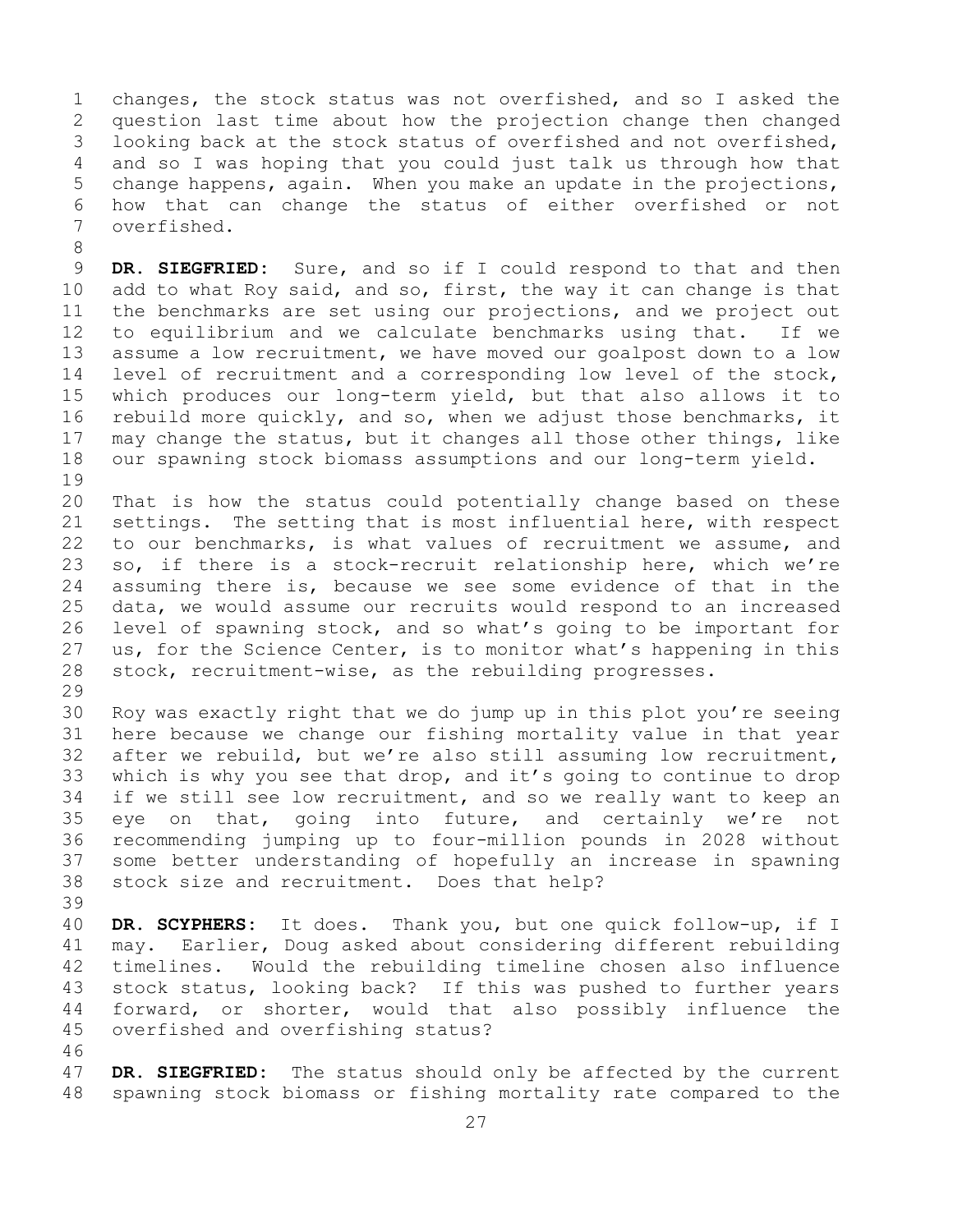1 benchmark, and so the benchmark is affected by the recruits, but<br>2 it's not affected by the rebuilding time period. The rebuilding 2 it's not affected by the rebuilding time period. The rebuilding<br>3 time period is influential in when the stock will recover, but not 3 time period is influential in when the stock will recover, but not<br>4 whether it's overfished in the terminal year of the assessment. whether it's overfished in the terminal year of the assessment. 5 6 **DR. SCYPHERS:** Okay. Thank you. 7 CHAIRMAN NANCE: Thank you, Steve. Luiz, please.  $\frac{9}{10}$ 10 **DR. BARBIERI:** Thank you, Mr. Chairman, and, Katie, just to 11 confirm, and this is to address like comments that Doug made about<br>12 the different allocations, or the impact of the different the different allocations, or the impact of the different 13 allocations, and this is slide that we have right there on the 14 screen, irrespective of what allocation was adopted, all the<br>15 projections were constrained to rebuild, to achieve a rebuilding 15 projections were constrained to rebuild, to achieve a rebuilding<br>16 biomass, by 2027, correct? biomass, by 2027, correct?  $\frac{17}{18}$ 18 **DR. SIEGFRIED:** Yes. 19<br>20 DR. BARBIERI: Right, and so, even though we may be assuming those 21 different allocations, I mean, still, by 2027, all of them would<br>22 reach that rebuilding status. reach that rebuilding status.  $\frac{23}{24}$ 24 **DR. SIEGFRIED:** Yes.  $\frac{25}{26}$ DR. BARBIERI: Right. Thank you. 27 28 **CHAIRMAN NANCE:** Jack. 29<br>30 30 **DR. ISAACS:** Actually, I think that Katie and Roy addressed my 31 concerns about this slide, or not my concerns, but my curiosity.<br>32 I have seen these tvpe of models in other fisheries, and the shape I have seen these type of models in other fisheries, and the shape 33 of this curve -- I have seen this before, and so I guess maybe I<br>34 could ask Katie or something, but is it unusual to see this type 34 could ask Katie or something, but is it unusual to see this type<br>35 of one-vear spike in your models, or have you seen it in other 35 of one-year spike in your models, or have you seen it in other fisheries, too? 37 38 **DR. SIEGFRIED:** I have seen it in other fisheries, but this is 39 because we changed the fishing mortality. We did this. We made  $40$  this occur, and we're not  $-$  Hopefully this isn't a projection 40 this occur, and we're not  $--$  Hopefully this isn't a projection<br>41 that is going to be followed, because we don't know what our future 41 that is going to be followed, because we don't know what our future<br>42 recruitment is going to be, and so I have seen this, and I created 42 recruitment is going to be, and so I have seen this, and I created<br>43 this on purpose to model the rebuilding. this on purpose to model the rebuilding. 44 45 **DR. ISAACS:** Thank you very much. It's very informative. 46<br>47 DR. SIEGFRIED: Sure. 48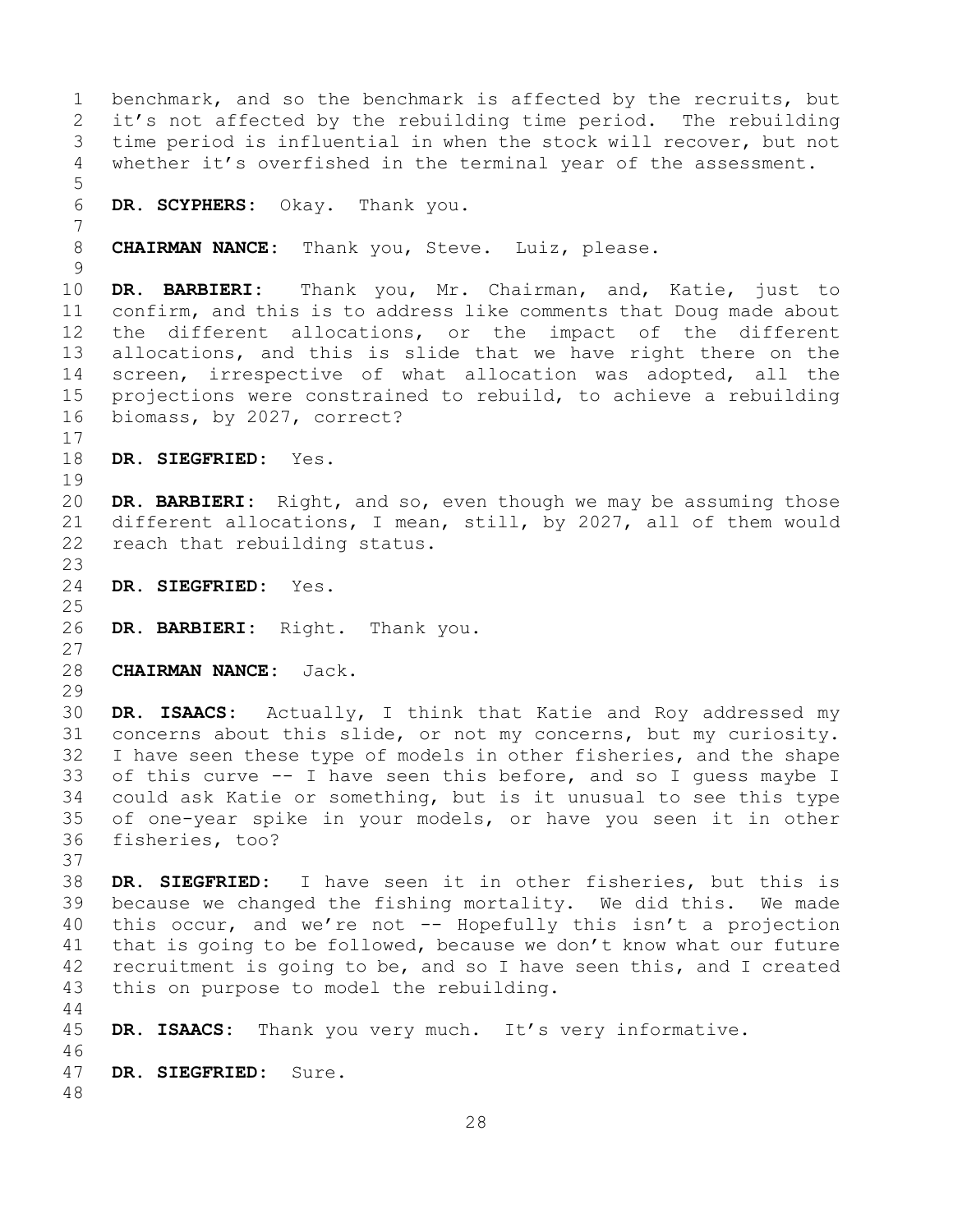1 **CHAIRMAN NANCE:** Any other general questions? Shannon.

 $\frac{2}{3}$ 3 **DR. SHANNON CALAY:** Thank you very much. I wanted to just add one sentiment to Katie's rather excellent synopsis, but this 5 discontinuity is something that we have not really seen before at 6 this SSC, and, as such, we have put a little bit of effort into<br>7 understanding why it happens, and Katie speaks very clearly about 7 understanding why it happens, and Katie speaks very clearly about<br>8 it, but one thing that I wanted to point out is this assessment 8 it, but one thing that I wanted to point out is this assessment<br>9 assumes a steepness of less than one, and so we're essentially 9 assumes a steepness of less than one, and so we're essentially<br>10 saving that there is a relationship between spawners and 10 saying that there is a relationship between spawners<br>11 recruitment. recruitment.

12<br>13 That said, for this projection, we have assumed low recruitment 14 throughout this projection will persist, and so, when you rebuild<br>15 the stock, in 2027, back to the level that can support MSY, in 15 the stock, in 2027, back to the level that can support MSY, in<br>16 years 2028, 2029, and 2030, we're still assuming that low 16 years 2028, 2029, and 2030, we're still assuming that low<br>17 recruitment will continue, and that's why we asked you to 17 recruitment will continue, and that's why we asked you to<br>18 essentially look at that with a grain of salt, because, if there 18 essentially look at that with a grain of salt, because, if there<br>19 is a spawner-recruit relationship, where the stock rebuilds back 19 is a spawner-recruit relationship, where the stock rebuilds back<br>20 to a healthy status, we would expect that recruitment would 20 to a healthy status, we would expect that recruitment would<br>21 increase, and so what we're going to need to do, during the next 21 increase, and so what we're going to need to do, during the next<br>22 several years, is monitor recruitment, to see if -- Essentially, 22 several years, is monitor recruitment, to see if -- Essentially,<br>23 if the low recruitment of this stock is continuing and adjust our 23 if the low recruitment of this stock is continuing and adjust our<br>24 projections if it is not. projections if it is not.

 $\frac{25}{26}$ 26 **CHAIRMAN NANCE:** Shannon, thank you. I think, last time, we were<br>27 talking about that, because, as we see this, in theory, rebuilding, 27 talking about that, because, as we see this, in theory, rebuilding,<br>28 we would hope to see recruitment increase, and that's why we would 28 we would hope to see recruitment increase, and that's why we would<br>29 need to monitor this in an every-year type of thing, so that we 29 need to monitor this in an every-year type of thing, so that we<br>30 can see what recruitment is doing as we start to rebuild this 30 can see what recruitment is doing as we start to rebuild this<br>31 stock, if it stays lower, or do we see an increase in recruitment, 31 stock, if it stays lower, or do we see an increase in recruitment,<br>32 but thank you for bringing that up. Any other general comments? 32 but thank you for bringing that up. Any other general comments?<br>33 Let's go back to page 11. Paul. Let's go back to page 11. Paul.

34<br>35 35 **DR. MICKLE:** Thank you, Mr. Chair. I think I'm going to -- I guess 36 I would direct this question to maybe Shannon, because of her<br>37 experience, but, just for perspective to the SSC, how many other 37 experience, but, just for perspective to the SSC, how many other<br>38 assessments has the SSC weighed in on with steepness, or I quess 38 assessments has the SSC weighed in on with steepness, or I guess<br>39 below 0.9? Is this a first, because I'm trying to address your 39 below 0.9? Is this a first, because I'm trying to address your<br>40 first point you made, Shannon, and maybe someone else can answer 40 first point you made, Shannon, and maybe someone else can answer<br>41 the question, but this is fairly atypical, from my experience, but 41 the question, but this is fairly atypical, from my experience, but<br>42 I haven't been on the SSC very long, and so maybe it is, but it is 42 I haven't been on the SSC very long, and so maybe it is, but it is<br>43 quite unique that the steepness is borderline three-quarters of 43 quite unique that the steepness is borderline three-quarters of<br>44 what this group usually sees, which dictates a very strong what this group usually sees, which dictates a very strong 45 relationship with recruit biomass, and so, when you understand 46 that, it brings up the reservations about what we think the<br>47 sensitivities are in a rebuilding scenario. sensitivities are in a rebuilding scenario.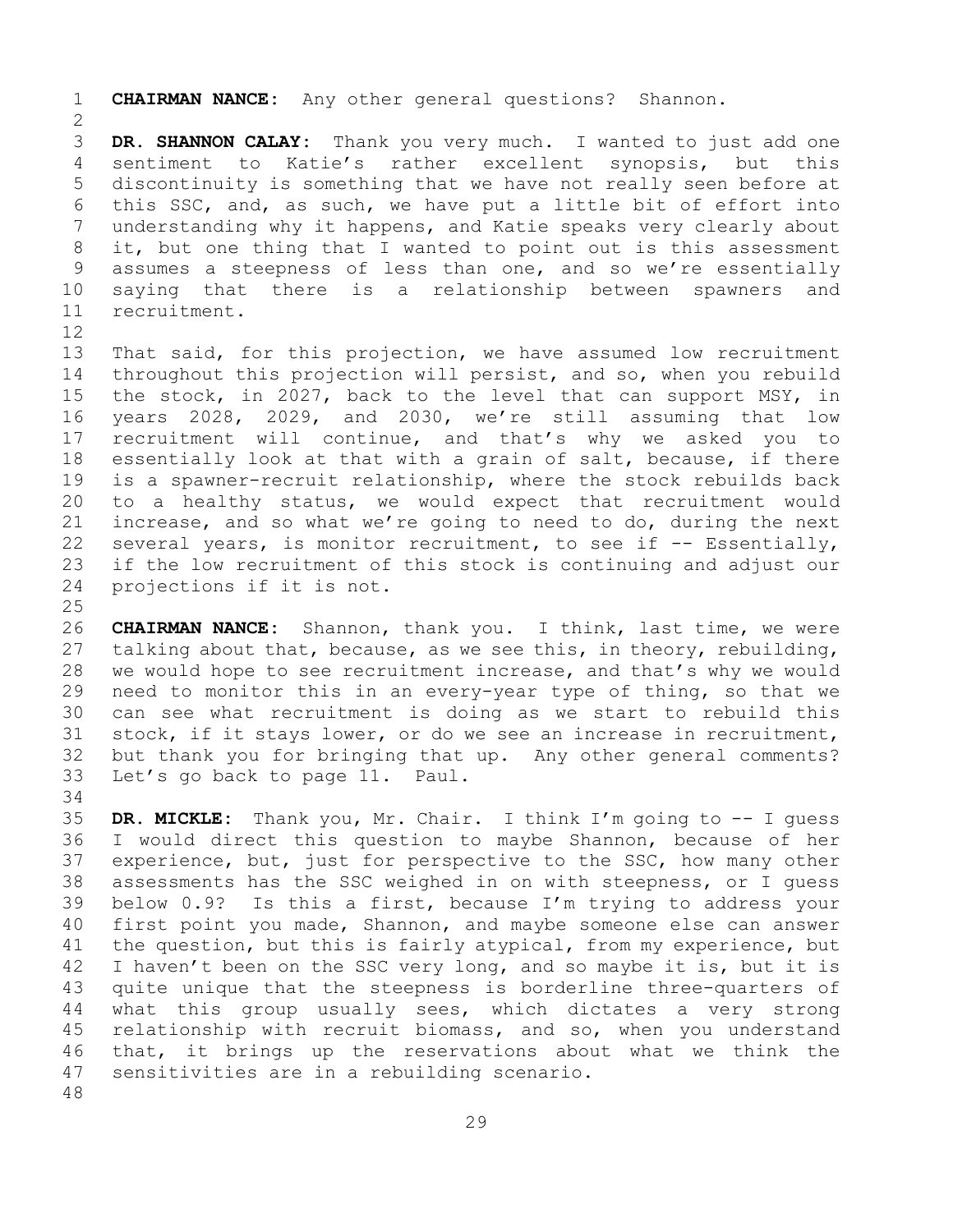1 The other question is I've been digging around everywhere about<br>2 where the 0.777 comes from for steepness, and I've got too many 2 where the 0.777 comes from for steepness, and I've got too many<br>3 screens open, and so, if somebody can help me with that as well, 3 screens open, and so, if somebody can help me with that as well,<br>4 it might appease the group on the steepness. Thank you. it might appease the group on the steepness. Thank you. 5 6 **DR. SIEGFRIED:** I can speak to that. 7 8 **CHAIRMAN NANCE:** Yes, please.  $\frac{9}{10}$ 10 **DR. SIEGFRIED:** The steepness comes from -- The panel saw a<br>11 likelihood profile of steepness for amberjack. In the last 11 likelihood profile of steepness for amberjack.<br>12 assessment, it was fixed at 0.85, and there was no co assessment, it was fixed at  $0.85$ , and there was no contrast in the 13 likelihood profile, which meant there wasn't anything in the data 14 that allowed us to estimate steepness.  $15$ <br> $16$ 16 This time, when we ran a likelihood profile over a variety of<br>17 values for steepness, we did see a minimum in that profile, which 17 values for steepness, we did see a minimum in that profile, which<br>18 meant that there was some contrast in the data that allowed us to 18 meant that there was some contrast in the data that allowed us to<br>19 estimate steepness. When we ran various diagnostics, that estimate 19 estimate steepness. When we ran various diagnostics, that estimate<br>20 of steepness was a little bit unstable, and so it was decided to 20 of steepness was a little bit unstable, and so it was decided to<br>21 fix it at the minimum of that likelihood profile for the rest of 21 fix it at the minimum of that likelihood profile for the rest of<br>22 the assessment process, to minimize sort of the jitters around 22 the assessment process, to minimize sort of the jitters around<br>23 steepness when other parameters were being estimated. steepness when other parameters were being estimated.  $\frac{24}{25}$ 25 As for the other question about which other species, the two in<br>26 recent history that didn't have a steepness of 0.99 were cobia and 26 recent history that didn't have a steepness of 0.99 were cobia and<br>27 vermilion, and we've looked into those, to determine if there were vermilion, and we've looked into those, to determine if there were 28 any issues with that steepness assumption, and we didn't find any<br>29 problems with the projections related to like the 29 problems with the projections related to like the<br>30 misspecifications. We had for amberiack, as far as what the results 30 misspecifications we had for amberjack, as far as what the results<br>31 were showing, but there wasn't any explicit discussion with the 31 were showing, but there wasn't any explicit discussion with the<br>32 SSC, like we had for amberiack, and so this sort of discussion SSC, like we had for amberjack, and so this sort of discussion 33 that we're having  $-$  I am hoping that, each time, we'll say, okay,<br>34 we'll be able to estimate steepness, or, okay, what do we assume 34 we'll be able to estimate steepness, or, okay, what do we assume<br>35 about recruitment, what does the SSC recommend, and the Center 35 about recruitment, what does the SSC recommend, and the Center<br>36 recommend, for projection specs when steepness is not one, and recommend, for projection specs when steepness is not one, and 37 what would be the most appropriate MSY proxy. That's what we're 38 trying to do with all of these presentations about amberjack, is<br>39 make all of these decisions more explicit, based on what the model 39 make all of these decisions more explicit, based on what the model<br>40 contains. Does that help? contains. Does that help? 41<br>42 DR. MICKLE: Mr. Chair, I have a follow-up question. Is that okay> 43 CHAIRMAN NANCE: Yes, please. 45 46 DR. MICKLE Yes, that helps quite a bit, and back the first<br>47 question, and I may have not followed very well, and I apologize, 47 question, and I may have not followed very well, and I apologize,<br>48 but did you say the 0.777, and you talked about how that was come but did you say the 0.777, and you talked about how that was come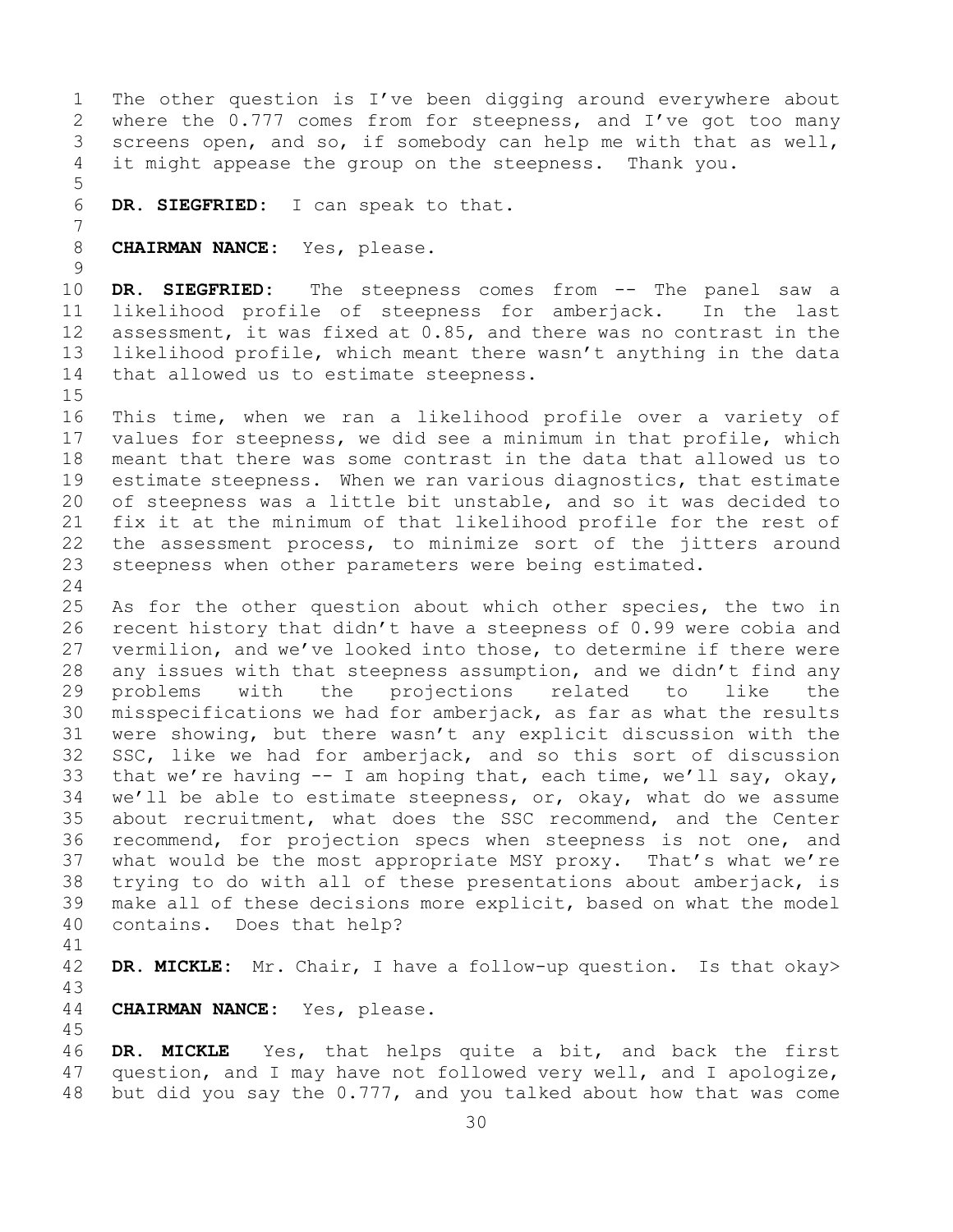1 up with, but would you describe that as qualitative or a<br>2 quantitative process, methodology, for coming up with that number? quantitative process, methodology, for coming up with that number? 3 DR. SIEGFRIED: It's a quantitative process, because it's based on 5 the likelihoods calculated at a variety of steepness, which 6 incorporates all of the data in the model, and then, when we looked<br>7 at that likelihood surface, that profile, we saw a minimum, and so 7 at that likelihood surface, that profile, we saw a minimum, and so<br>8 the maximum likelihood estimate was what was used, and it wasn't 8 the maximum likelihood estimate was what was used, and it wasn't<br>9 a qualitative determination based on literature or anything, and 9 a qualitative determination based on literature or anything, and<br>10 it was all likelihoods using the data in this model. it was all likelihoods using the data in this model.

11<br>12

13

DR. MICKLE: Thank you.

#### 14 **CHAIRMAN NANCE:** David.

15<br>16 16 **DR. CHAGARIS:** I was just thinking back on something that Shannon<br>17 said, that we want to monitor recruitment in this stock under the 17 said, that we want to monitor recruitment in this stock under the<br>18 rebuilding plan, and we would expect to see recruits increase, and 18 rebuilding plan, and we would expect to see recruits increase, and<br>19 that's true, but that recruitment is only going to increase now to 19 that's true, but that recruitment is only going to increase now to<br>20 this lower level, because all of the targets now are conditioned 20 this lower level, because all of the targets now are conditioned<br>21 on this lower level of recruitment, and so we could talk about 21 on this lower level of recruitment, and so we could talk about<br>22 allocations and projection settings and everything, but I think 22 allocations and projection settings and everything, but I think<br>23 the biggest issue here is what do we want a rebuilt stock of 23 the biggest issue here is what do we want a rebuilt stock of<br>24 qreater amberjack to look like? greater amberjack to look like?

 $\frac{25}{26}$ 26 Are we choosing to rebuild it to this low level and be satisfied<br>27 with that, because that is ultimately what is happening here with with that, because that is ultimately what is happening here with 28 the -- Because all of these reference points are calculated now<br>29 based on this low recruitment level. You can have an SPR of 30 29 based on this low recruitment level. You can have an SPR of 30<br>30 percent, but be at 5 percent of the unfished spawning stock 30 percent, but be at 5 percent of the unfished spawning stock<br>31 biomass, because it's per recruit, and so I think we just need to 31 biomass, because it's per recruit, and so I think we just need to<br>32 think carefully about sort of the fundamental underlying think carefully about sort of the fundamental underlying 33 assumption in all of these projections using the low recruitment,<br>34 that they do shift the baseline, and they shift the target down 34 that they do shift the baseline, and they shift the target down<br>35 quite a bit, and so this rebuilt stock is going to be lower than 35 quite a bit, and so this rebuilt stock is going to be lower than<br>36 what the original rebuilding plan was probably set out to achieve. what the original rebuilding plan was probably set out to achieve. 37

```
38 DR. SIEGFRIED: Can I respond, Mr. Chair?
```
39

40 **CHAIRMAN NANCE:** Yes, you may.

41<br>42 42 **DR. SIEGFRIED:** Hopefully I understood you right, Dave, but,<br>43 actually, the benchmarks that were asked for by the SSC last time 43 actually, the benchmarks that were asked for by the SSC last time<br>44 were based on the stock-recruit curve recruitments and not the low were based on the stock-recruit curve recruitments and not the low 45 recruits. What we did, that's different from what we've done in 46 the past, is we calculated those benchmarks, those goals, are<br>47 higher than what you were just describing, and they're not based 47 higher than what you were just describing, and they're not based<br>48 on low recruitment, but they're based on that stock-recruit curve, on low recruitment, but they're based on that stock-recruit curve,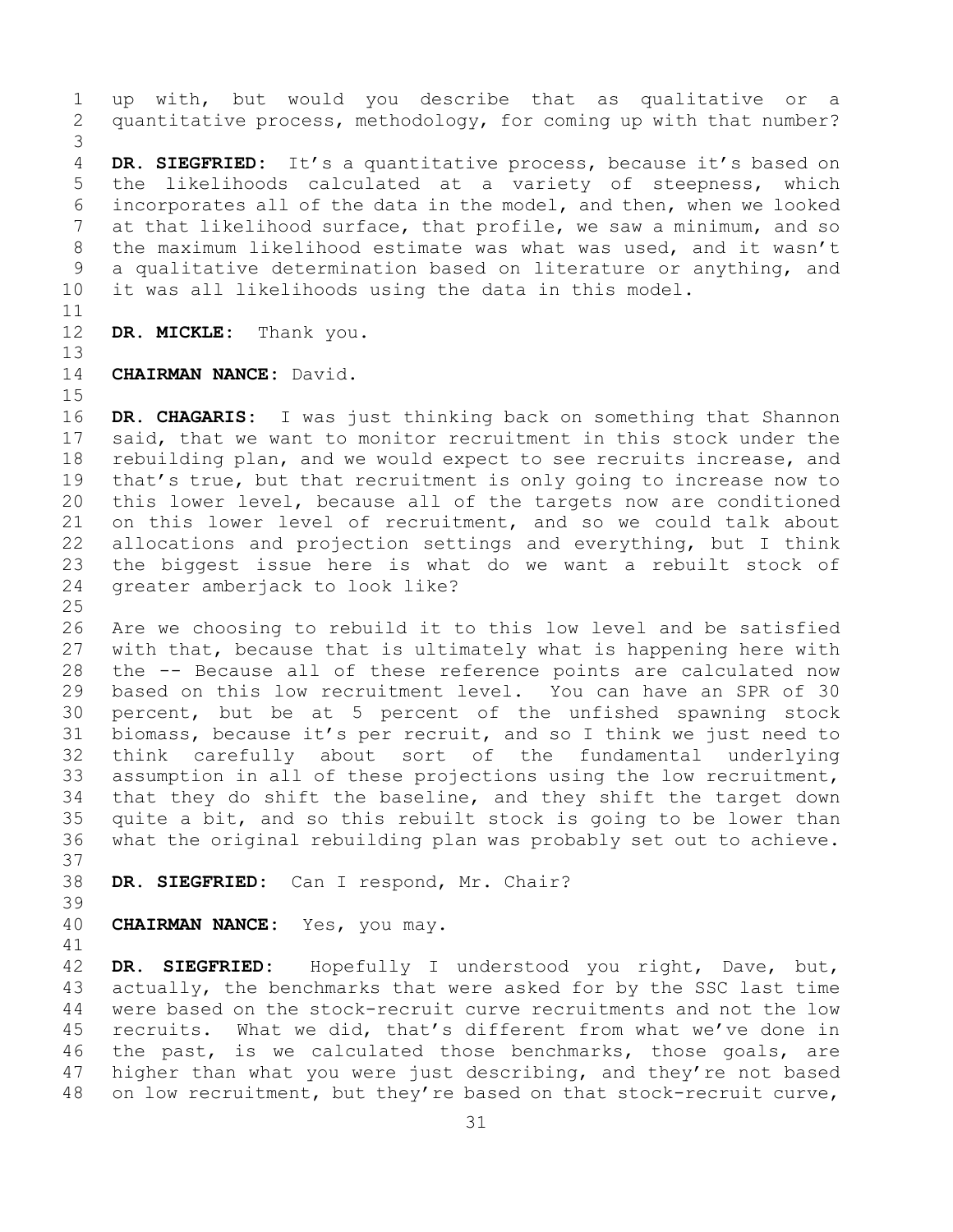1 but what we're projecting is that, while the stock is only<br>2 producing this low level of recruitments, trying to get to those 2 producing this low level of recruitments, trying to get to those<br>3 benchmarks based on the stock-recruit curve. benchmarks based on the stock-recruit curve.

5 That's why the catches are lower, because the recent recruitment 6 is lower than the expected recruitment, and so that's why we need<br>7 to be monitoring this using interim analyses and trying to take a 7 to be monitoring this using interim analyses and trying to take a<br>8 look at comp data and those types of things, to determine if that 8 look at comp data and those types of things, to determine if that<br>9 low recruitment is continuing into the future, and so we didn't 9 low recruitment is continuing into the future, and so we didn't<br>10 move the goalpost here. That was the point of using the stock-10 move the goalpost here. That was the point of using the stock-<br>11 recruit curve with the benchmarks, but only using the low 11 recruit curve with the benchmarks, but only using the low<br>12 recruitments in the short-term for these projections, and does 12 recruitments in the short-term for these projections, and does<br>13 that make sense? that make sense?

 $\frac{14}{15}$ 15 **DR. CHAGARIS:** I mean, that's -- I must have misunderstood and<br>16 didn't catch that you all were able to make that change, because 16 didn't catch that you all were able to make that change, because<br>17 my understanding is that the target -- The biomass target to 17 my understanding is that the target -- The biomass target to<br>18 rebuild to, or the SPR target, is lower than what it would be if 18 rebuild to, or the SPR target, is lower than what it would be if<br>19 you had -- Because I know you use the stock-recruit curve to 19 you had -- Because I know you use the stock-recruit curve to<br>20 estimate the long-term benchmark, but, in the rebuilding plan, 20 estimate the long-term benchmark, but, in the rebuilding plan,<br>21 doesn't the model estimate  $F$ , the fishing mortality rate, F 21 doesn't the model estimate  $F$ , the fishing mortality rate,  $F$  22 rebuild, to get to the equilibrium reference points under the 22 rebuild, to get to the equilibrium reference points under the<br>23 recent recruitment, or did you all change that? recent recruitment, or did you all change that?

 $\frac{24}{25}$ 25 **DR. SIEGFRIED:** We made a change. We did what you all asked last 26 time and were able to change that, and so our benchmark, the SPR<br>27 30, is based on the equilibrium projections using the stock-recruit 27 30, is based on the equilibrium projections using the stock-recruit 28 curve, and then what we did is just take recent recruitments to<br>29 project the short-term yield, in order to rebuild, that you're 29 project the short-term yield, in order to rebuild, that you're<br>30 seeing on the screen. Our benchmarks, the SPR 30 calculations, 30 seeing on the screen. Our benchmarks, the SPR 30 calculations,<br>31 are based on that stock-recruitment curve recruits. That's why we 31 are based on that stock-recruitment curve recruits. That's why we<br>32 needed the time from the last meeting to this one, to make those needed the time from the last meeting to this one, to make those 33 changes. We hadn't done that before in the Gulf.

34<br>35

4

35 **CHAIRMAN NANCE:** That was my understanding too of what we were<br>36 doing, and that's why it's important that we monitor this one 36 doing, and that's why it's important that we monitor this one<br>37 annually, so we can see if we're starting to see increasing annually, so we can see if we're starting to see increasing 38 recruitment, which is going to be a sign that we're on the right<br>39 track, or, if it stays low, then the things that we're doing are 39 track, or, if it stays low, then the things that we're doing are  $40$  not helping recruitment. Roy. not helping recruitment. Roy.

41<br>42 42 **DR. CRABTREE:** Yes, and, if recruitments do go up, which is what 43 the stock-recruitment curve predicts, if that happens, then the<br>44 council will be in a position to either increase the catch levels council will be in a position to either increase the catch levels 45 while they're rebuilding, or they could say we're going to keep 46 them low and rebuild that much quicker and get to the end of this. 47

**CHAIRMAN NANCE:** Dave, does that answer your question?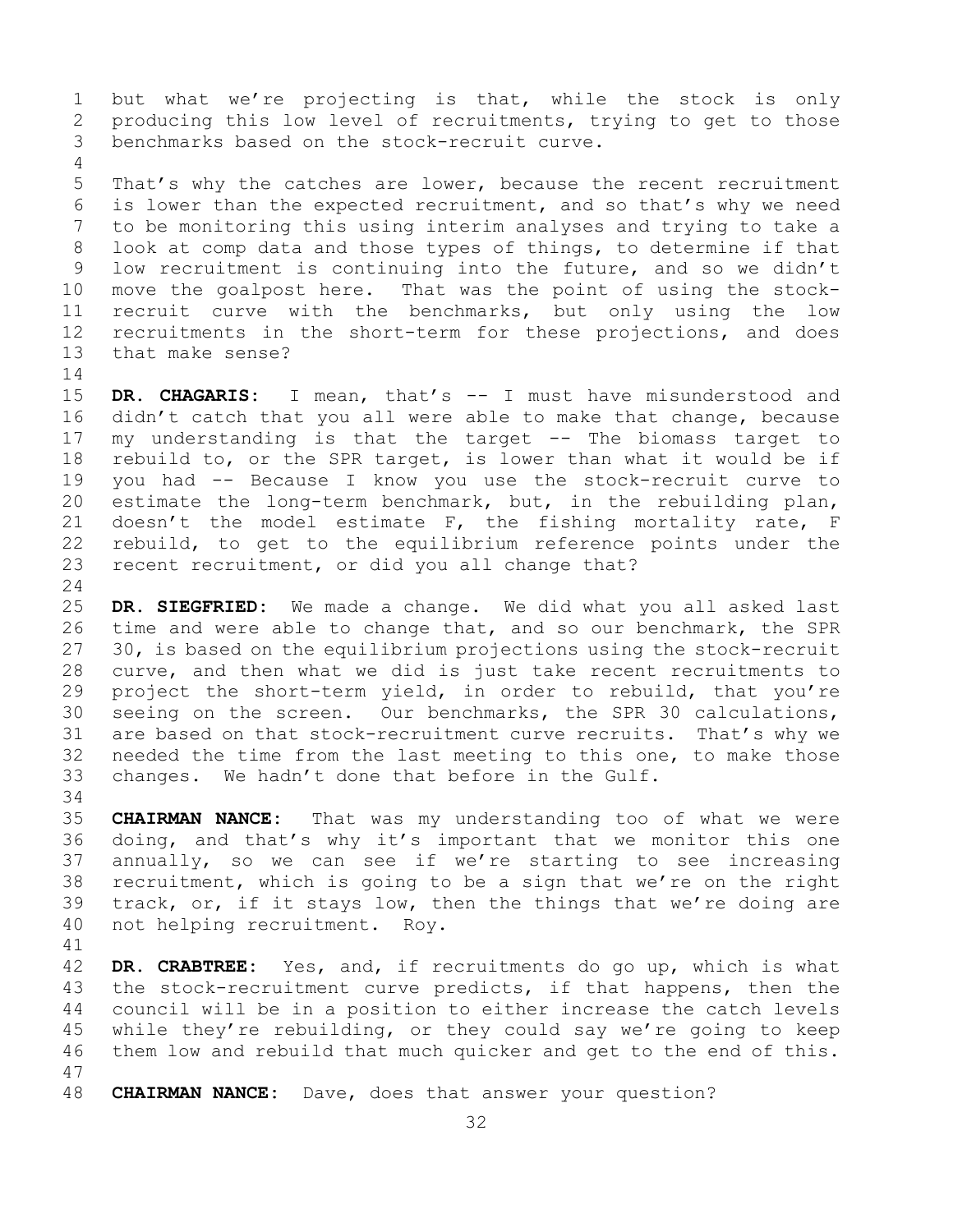$\frac{1}{2}$ 2 **DR. CHAGARIS:** Well, I'm still confused, because, looking at the 3 yield streams on page 4 of your presentation, that gray line is<br>4 the one that I asked about, that goes from 0.5, an OFL of 0.5 the one that I asked about, that goes from 0.5, an OFL of 0.5 5 million pounds, but then, looking at the yield stream on the figure 6 that you showed before, it looks like it's the same value, and so<br>7 I am not seeing the effect of trving to hit a higher target in the 7 I am not seeing the effect of trying to hit a higher target in the<br>8 yield stream. yield stream.  $\begin{array}{c} 9 \\ 10 \end{array}$ **CHAIRMAN NANCE:** On that graph, we're using the yellow one. 11<br>12 DR. CHAGARIS: Right, and so that's even higher. If you were 13 trying to build to a higher target, then the yield stream should 14 be lower under F rebuild. 15<br>16 CHAIRMAN NANCE: This is OFL, but go ahead, Katie.  $\begin{array}{c} 17 \\ 18 \end{array}$ 18 **DR. SIEGFRIED:** What you should have seen in January was the 19 yellow, and so what we discussed last time is, if we assumed<br>20 forever that the stock was going to have low recruitment, that's forever that the stock was going to have low recruitment, that's 21 what the gray line is, and there would be no jump-up after<br>22 rebuilding, and it would just be the slow, steady increase, but 22 rebuilding, and it would just be the slow, steady increase, but<br>23 then, if you go back down to that last plot, and I think it's Slide 23 then, if you go back down to that last plot, and I think it's Slide<br>24 16, what this would look like, if we used recent recruitment, is 24 16, what this would look like, if we used recent recruitment, is<br>25 there would be a very small jump-up, rather than a very large jump-25 there would be a very small jump-up, rather than a very large jump-<br>26 up, after the vear of rebuilding, and so the effect of using the 26 up, after the year of rebuilding, and so the effect of using the<br>27 stock-recruit relationship for setting benchmarks is the stock-recruit relationship for setting benchmarks is the 28 difference between the yield in 2027 here estimated and the 2028,<br>29 and that would be much, much smaller if we were assuming recent 29 and that would be much, much smaller if we were assuming recent<br>30 recruits forever. recruits forever. 31<br>32 I see what you're saying, that the gray line on that other slide 33 looks similar to these lines here, but that's the difference, is<br>34 that, after rebuilding occurs, there is the potential for more 34 that, after rebuilding occurs, there is the potential for more<br>35 take, because your benchmarks are set to the stock-recruit curve. take, because your benchmarks are set to the stock-recruit curve. 36<br>37 37 **CHAIRMAN NANCE:** Okay. Doug. 38<br>39 39 **MR. GREGORY:** Thank you. I have I think three points, but they 40 will be short. One is a question for John, and that is I see we're<br>41 starting out here with like a half-million pounds of harvest over 41 starting out here with like a half-million pounds of harvest over<br>42 the next six years, and going up to a million pounds, and what is 42 the next six years, and going up to a million pounds, and what is<br>43 the current harvest level for amberiack? That was my first 43 the current harvest level for amberjack? That was my first<br>44 question. You can get back to me later, if you don't have it at question. You can get back to me later, if you don't have it at 45 your fingertips. 46<br>47

47 **DR. FROESCHKE:** I will get you exact numbers, but recall that the comparisons are always a little bit wonky, because we're going to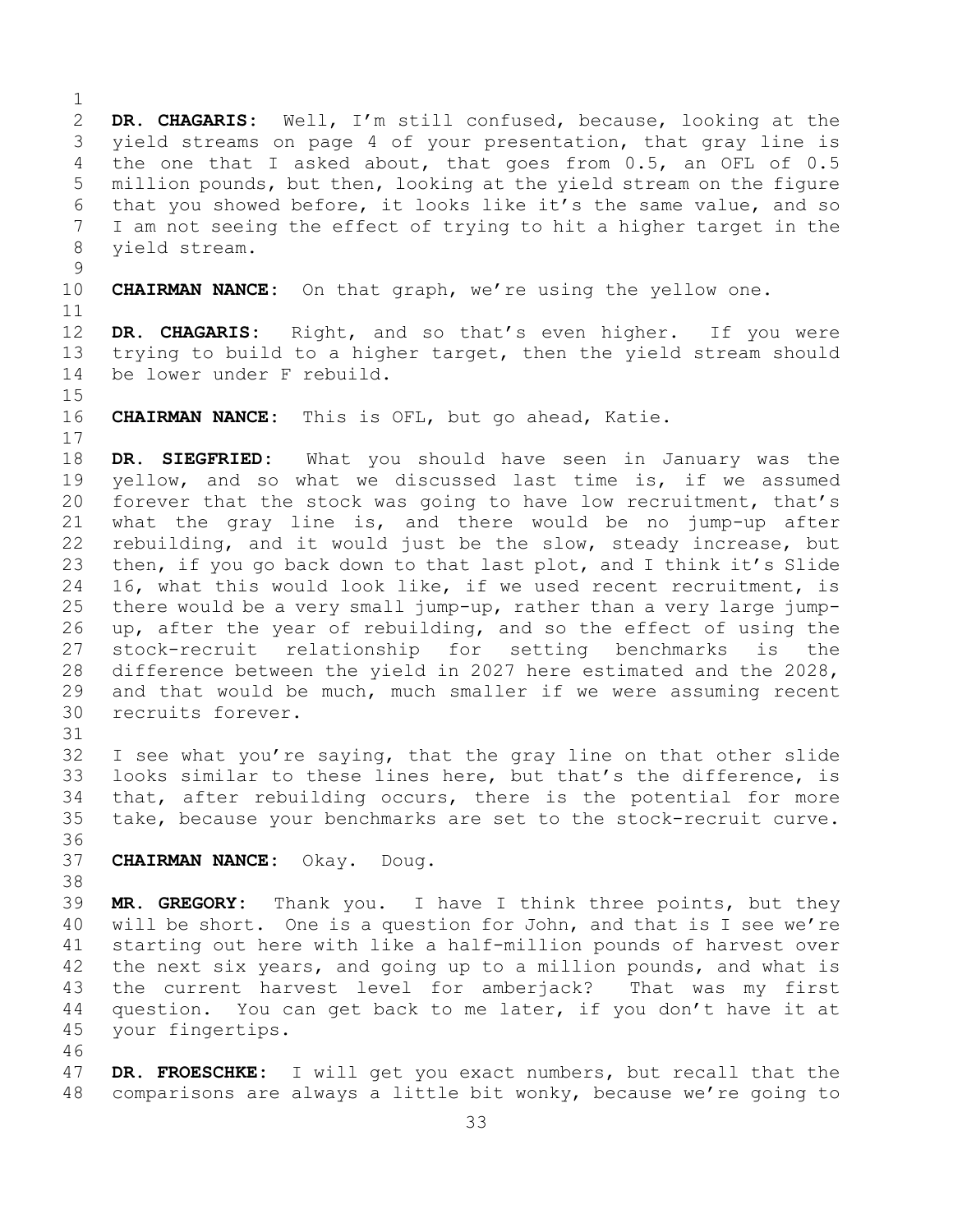1 FES from the CHTS.

 $\frac{2}{3}$ 3 **MR. GREGORY:** Okay. I guess everything here is in FES, and so that would be the comparison. that would be the comparison.

5 6 **CHAIRMAN NANCE:** That's correct.

7 8 **MR. GREGORY:** The second point is, if we can estimate steepness in<br>9 the model, at some point shouldn't we go back and reevaluate 9 the model, at some point shouldn't we go back and reevaluate<br>10 whether we should be using a proxy or an actual estimate of MSY? 10 whether we should be using a proxy or an actual estimate of MSY?<br>11 That's for Kate. Then a comment on what Dave was saving, and I 11 That's for Kate. Then a comment on what Dave was saying, and I<br>12 think Dave's concern and arguments would really come to play if we think Dave's concern and arguments would really come to play if we 13 were trying to interpret the low recruitment as a new climate 14 regime, and, at some point, we'll have that discussion, because we<br>15 do know the waters are warming, and it's affecting the stocks, 15 do know the waters are warming, and it's affecting the stocks,<br>16 most obviously with king mackerel, where we've totally changed the 16 most obviously with king mackerel, where we've totally changed the<br>17 eastern Gulf king mackerel migratory pattern. eastern Gulf king mackerel migratory pattern.

18<br>19 19 The only open question then is with -- I guess for people to talk<br>20 about, and we could do it later, is should we be trying to estimate 20 about, and we could do it later, is should we be trying to estimate<br>21 MSY directly at this point, when we have this kind of good estimate 21 MSY directly at this point, when we have this kind of good estimate<br>22 of steepness? Thank you. of steepness? Thank you.

23 24 **CHAIRMAN NANCE:** Thank you, Doug. Okay. I would like to entertain 25 -- Is there any motions from the SSC? Okay. I guess, Katie, you<br>26 can address Doug's question on steepness. can address Doug's question on steepness.

 $\begin{array}{c} 27 \\ 28 \end{array}$ 28 **DR. SIEGFRIED:** I presented a little bit about that at the last<br>29 meeting, as to whether it was something the SSC wanted to do to 29 meeting, as to whether it was something the SSC wanted to do to<br>30 move to MSY, rather than have a proxy, because we can estimate 30 move to MSY, rather than have a proxy, because we can estimate<br>31 steepness, and it was my understanding that that was not what the 31 steepness, and it was my understanding that that was not what the 32 SSC was recommending. SSC was recommending.

33<br>34 34 In general, if the steepness is estimable, and if there's an<br>35 argument of how well estimated, and that was what we discussed 35 argument of how well estimated, and that was what we discussed<br>36 last time, and, if it's estimable, then, yes, MSY is more last time, and, if it's estimable, then, yes, MSY is more 37 appropriate, but I went through all of those diagnostics last time, 38 and I thought the SSC decided against it, and I didn't realize<br>39 that it was still open for discussion. We can look at that 39 that it was still open for discussion. We can look at that<br>40 presentation again, if you would like. presentation again, if you would like.

41<br>42 42 **CHAIRMAN NANCE:** No, and I think, at our last meeting, we talked<br>43 about that, and I think it's something we can do in the future, 43 about that, and I think it's something we can do in the future,  $44$  but I think, right now, it's not. but I think, right now, it's not.

46 **MR. GREGORY:** I agree with that, Mr. Chair.

45

47 48 **CHAIRMAN NANCE:** Thank you, Doug. I would like to open it up, if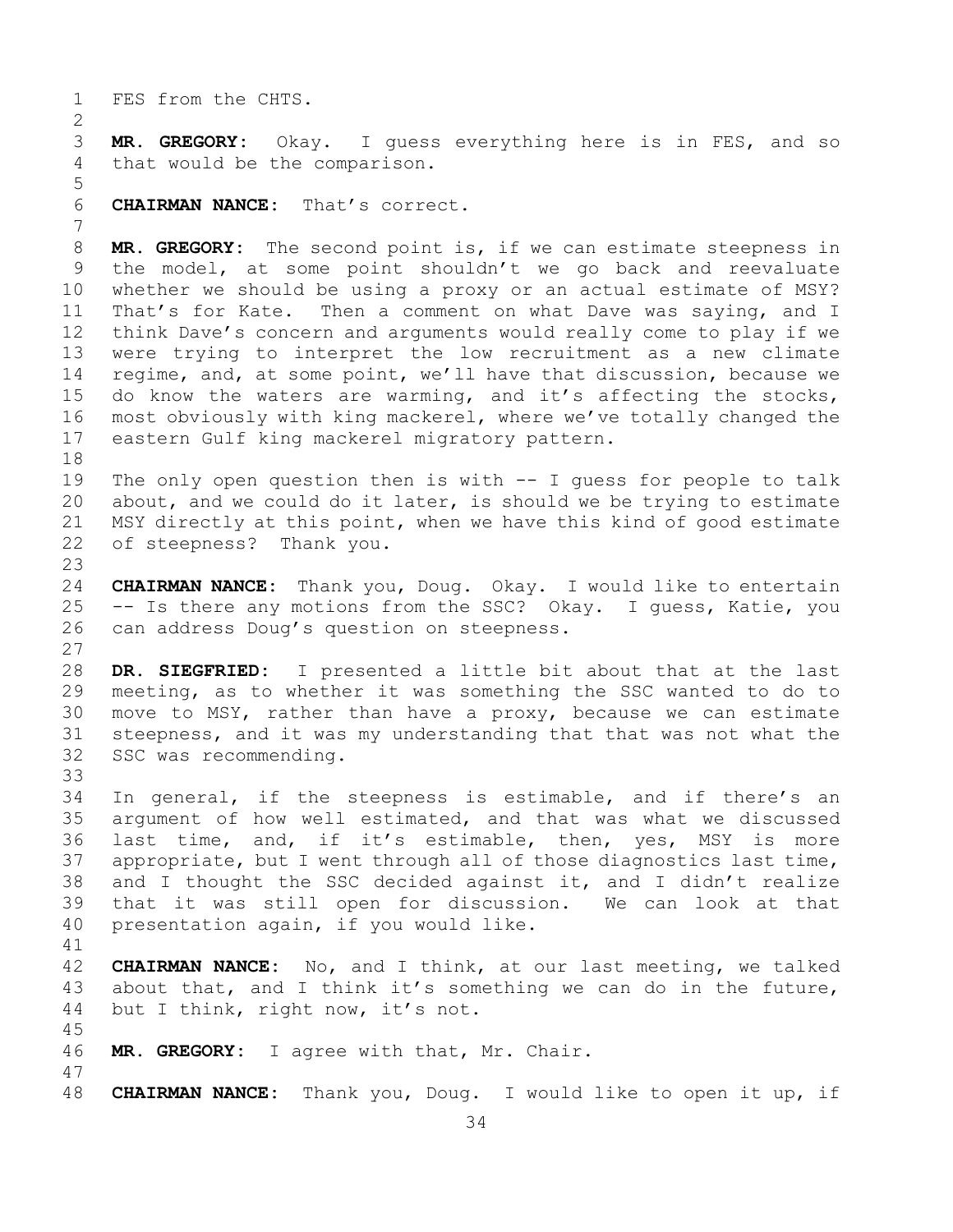<span id="page-34-0"></span>1 there's any motions. We need to move forward on our<br>2 recommendations for greater amberjack. Luiz. recommendations for greater amberjack. Luiz. 3 4 **DR. BARBIERI: I sent Jessica a motion about the greater amberjack**  5 **projections.** I will explain my rationale here if I get a second, 6 Mr. Chairman. 7 8 **CHAIRMAN NANCE:** Okay. Luiz has a motion. Do we have a second?<br>9 Steve is the second. Go ahead for discussion. Steve is the second. Go ahead for discussion. 10<br>11 11 **DR. BARBIERI:** The rationale here was to approve the methodology<br>12 that was used, right, and so all the procedures and how the that was used, right, and so all the procedures and how the 13 projections were configured and the data used, et cetera, and then, 14 instead of providing a numerical value for OFL and ABC, we<br>15 basically just explain to the council that the actual numbers there 15 basically just explain to the council that the actual numbers there<br>16 will be dependent on what allocation they decide to adopt, going 16 will be dependent on what allocation they decide to adopt, going<br>17 forward, but that we recommend that OFL be set at the OFL as 17 forward, but that we recommend that OFL be set at the OFL as<br>18 determined by the Science Center projections and that the ABC will 18 determined by the Science Center projections and that the ABC will<br>19 have to be as the yield at F rebuild, given the fact that the other 19 have to be as the yield at F rebuild, given the fact that the other<br>20 ABC did not reach the rebuilding target. ABC did not reach the rebuilding target. 21<br>22 22 **CHAIRMAN NANCE:** Thank you, and so is there discussion for this 23 motion? Roy. motion? Roy.  $\frac{24}{25}$ 25 **DR. CRABTREE:** Luiz, the OFL and the ABC would be based on the low-recruitment scenario, right? 27 28 DR. BARBIERI: Correct. Yes, and maybe we should -- I would accept<br>29 a friendly amendment, if you prefer to make that explicit, and 29 **a friendly amendment, if you prefer to make that explicit, and**  that might be an improvement to the motion, yes. 31<br>32 **DR. CRABTREE:** I think, if there's a way to add that in there, 33 that the catch levels are based on the low-recruitment scenario.<br>34 Did you want to just add a sentence at the end? Did you want to just add a sentence at the end? 35<br>36 DR. BARBIERI: A sentence at the end, I would say. 37 38 **DR. CRABTREE: Just add a sentence saying that the catch levels**  are based on the low-recruitment scenario. 40 41 **CHAIRMAN NANCE:** Right. 42 43 **DR. BARBIERI:** Right, and this would go, I would guess, to 2027, which is the rebuilding scenario that we're considering right now. 45 46 **DR. CRABTREE:** Yes, and I don't think this needs to go into the 47 motion, but, just so we're all clear, we are continuing to use the<br>48 spawner-recruit curve and the increased projections for the spawner-recruit curve and the increased projections for the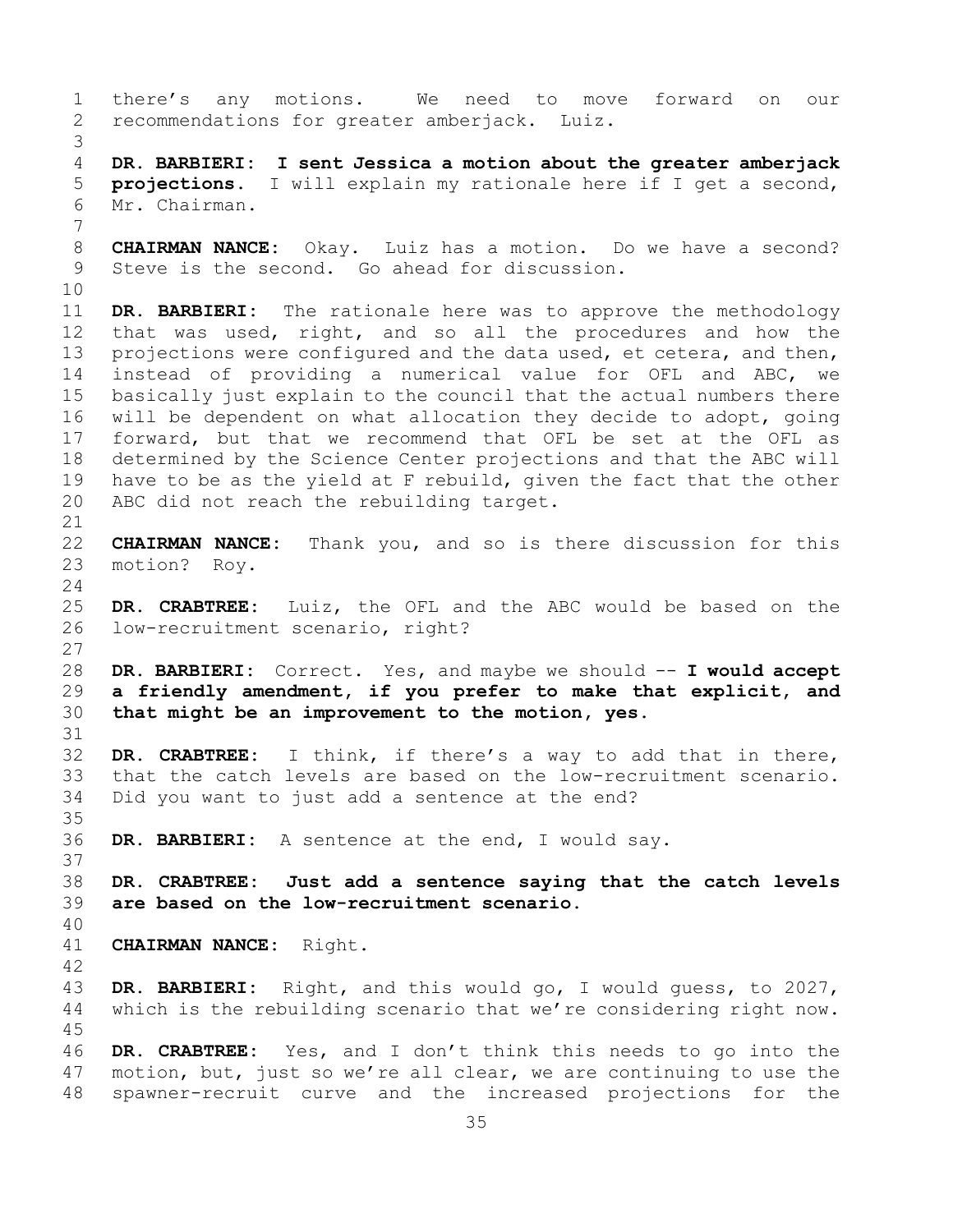36 1 rebuilding plan and rebuilding timeline, but, in terms of where<br>2 we're setting the catch levels and the OFL now, we're sticking 2 we're setting the catch levels and the OFL now, we're sticking<br>3 with the low-recruitment scenario until we see evidence indicating 3 with the low-recruitment scenario until we see evidence indicating<br>4 that higher recruitments are actually happening. that higher recruitments are actually happening. 5 6 **DR. BARBIERI:** Just to that point, Mr. Chairman, and not to over-7 extend this discussion, but I think that's a very important point<br>8 that Dr. Crabtree just made, and, Dr. Froeschke, I think that this 8 that Dr. Crabtree just made, and, Dr. Froeschke, I think that this<br>9 can be captured in our meeting summary, and I think it would help 9 can be captured in our meeting summary, and I think it would help<br>10 the council to understand explicitly what our choices were. Thank 10 the council to understand explicitly what our choices were.<br>11 you. vou. 12<br>13 **CHAIRMAN NANCE:** Thank you. Jim.  $\frac{14}{15}$ 15 **DR. TOLAN:** Thank you, Mr. Chairman. I will probably just hold my 16 comments back to what Luiz touched on at the very end, and I was<br>17 qoing to ask if you need to have a timeframe associated with this 17 going to ask if you need to have a timeframe associated with this<br>18 or if it was explicitly based on the presentation giving the F 18 or if it was explicitly based on the presentation giving the F<br>19 rebuild year of 2027, but we have touched on that, and so I think 19 rebuild year of 2027, but we have touched on that, and so I think<br>20 it's discussed here, and so thank you. it's discussed here, and so thank you. 21<br>22 22 **CHAIRMAN NANCE:** Thank you, Jim. Any other discussion on this motion? Luiz.  $\frac{24}{25}$ DR. BARBIERI: Mr. Chairman, I apologize, but instructions from 26 council staff are that it would be preferable to have a split<br>27 motion that explicitly first determines BSIA and then a separate motion that explicitly first determines BSIA and then a separate 28 motion for catch level recommendations. 29<br>30 30 **CHAIRMAN NANCE:** Roy. 31<br>32 DR. CRABTREE: We passed a motion at the last meeting that the 33 assessment was BSIA, and so do we need that again? 34<br>35 35 **CHAIRMAN NANCE:** I saw that motion and -- 36 37 **DR. POWERS:** We never passed a motion about the projection being 38 BSIA, and it was just the assessment, and I agree with Joy that<br>39 we've already done that. we've already done that. 40 41 **CHAIRMAN NANCE:** Last time, we had a motion that we accepted the 42 methodology as best available data, scientific information, and so<br>43 does this -- Do we need to split this one, because this talks about 43 does this  $-$  Do we need to split this one, because this talks about  $44$  the projections, as opposed to the model. the projections, as opposed to the model. 45 46 **DR. BARBIERI:** Right, and to that point, Mr. Chairman -- Thank 47 you, but, to that point, in line with our scope of work, and that<br>48 is explicit in our scope of work, that the Science Center -- Dr. is explicit in our scope of work, that the Science Center -- Dr.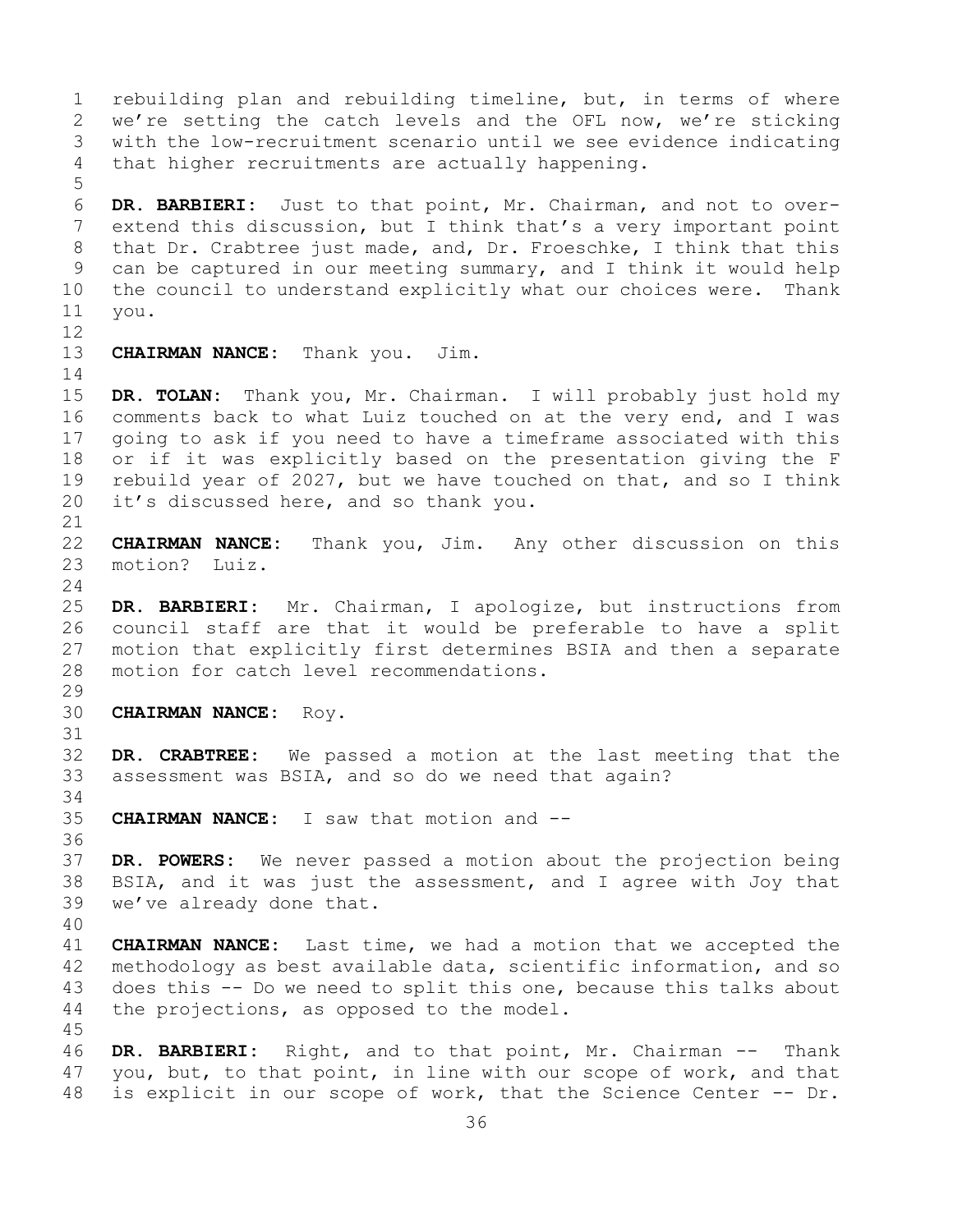1 Siegfried came today specifically to make those issues clear,<br>2 right, and to present again this methodology for the projections 2 right, and to present again this methodology for the projections<br>3 and lay out all those parameters, to make sure that we were in 3 and lay out all those parameters, to make sure that we were in<br>4 agreement, and so I was trying to address primarily what our charge agreement, and so I was trying to address primarily what our charge 5 had been set in the scope of work and then make the catch level 6 recommendation.

7 8 **CHAIRMAN NANCE:** John.

 $\frac{9}{10}$ 10 **DR. FROESCHKE:** So a couple of thoughts on the motion. I guess my<br>11 preference is if we would, once and for all, put somewhere in there 11 preference is if we would, once and for all, put somewhere in there<br>12 what the stock status is with respect to overfished and what the stock status is with respect to overfished and 13 overfishing, because that's been kicked around so much, and then 14 I don't know whether we would want to do it this motion or perhaps<br>15 a second motion, but tack on something that those assumptions are 15 a second motion, but tack on something that those assumptions are<br>16 appropriate and then consider the OFL and the ABC for the different 16 appropriate and then consider the OFL and the ABC for the different<br>17 allocation scenarios. allocation scenarios.

18<br>19 **CHAIRMAN NANCE: Roy.** 

20

21 **DR. CRABTREE:** Well, I was just going to ask -- I mean, if staff 22 wants the motion split, so that we say they are BSIA in a separate<br>23 motion and deal with it, that's fine with me. motion and deal with it, that's fine with me.

 $\frac{24}{25}$ 25 **CHAIRMAN NANCE:** I think that's how we're supposed to, in theory,<br>26 do it, and so I think it would be good if we go back to -- This is 26 do it, and so I think it would be good if we go back to -- This is<br>27 what we did last time. You see this motion right here, and it's what we did last time. You see this motion right here, and it's 28 determine the SEDAR 70 operational assessment of Gulf of Mexico 29 greater amberjack represents the best scientific information<br>30 available. This is where we talk about the model itself and not 30 available. This is where we talk about the model itself and not<br>31 the projections, because we haven't seen the projections, and so 31 the projections, because we haven't seen the projections, and so<br>32 I think this is where we're talking about the model. I think this is where we're talking about the model.

33<br>34 34 Go ahead and bring the motion back up, Jessica, that we're dealing<br>35 with now. I think this is talking about the projection with now. **I think this is talking about the projection methodology, and so, if we cut it off at "considered by the council", and, if we cut it off there and then deal with this motion first and then that other part, the SSC recommends that -- That would be a separate motion, and I think that would take care of this, logistically.**

41<br>42 42 **DR. BARBIERI: I agree completely, Mr. Chairman.** 43 **CHAIRMAN NANCE:** Steve, any issue with that, as the second? 45 46 **DR. SCYPHERS:** No, no issue with the change to the motion. I have 47 a question, but I need to think it over a little bit more. a question, but I need to think it over a little bit more. 48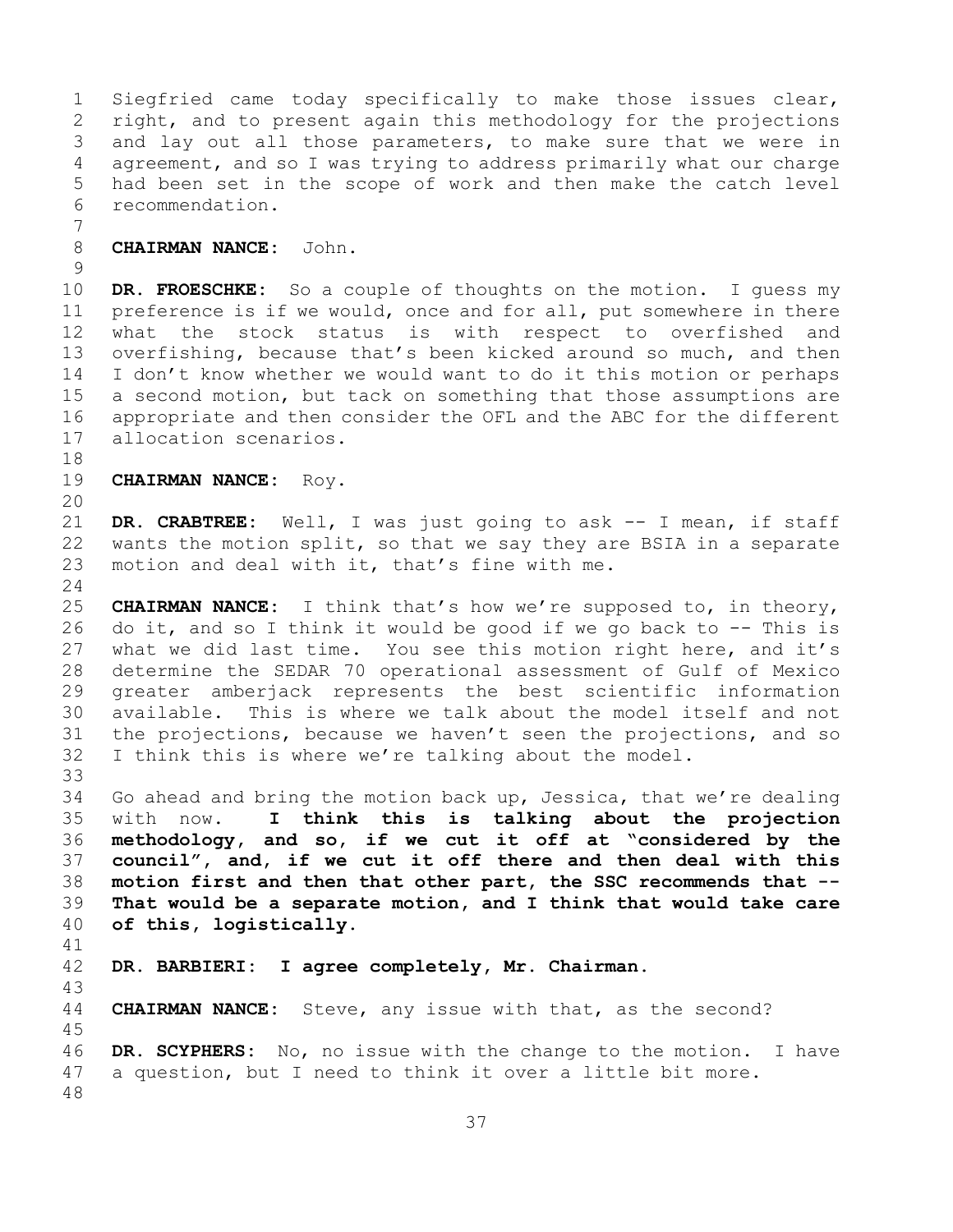1 **CHAIRMAN NANCE:** Okay. Luiz.  $\frac{2}{3}$ 3 **DR. BARBIERI:** Mr. Chairman, quickly, just to Dr. Froeschke's point, shall we restate stock status here, given the fact that 5 stock status is now dependent, right, as we have this dynamic 6 projection methodology now being used, and it could actually change<br>7 stock status from the  $$ stock status from the --8<br>9 9 **CHAIRMAN NANCE:** I think what you're saying here is the SSC --<br>10 Then add here -- Go ahead and put the stock status in there, and 10 Then add here  $-$ - Go ahead and put the stock status in there, and 11 I think that would be appropriate. I think that would be appropriate. 12 13 **DR. BARBIERI: So, based on these projections, the stock is**  14 **determined to be overfished and undergoing overfishing.**  $15$ <br> $16$ CHAIRMAN NANCE: Okay. Steve.  $\begin{array}{c} 17 \\ 18 \end{array}$ 18 **DR. SCYPHERS:** Thank you, Mr. Chair, and I'm glad that that part<br>19 came up, because that gets to the core of my questions earlier and 19 came up, because that gets to the core of my questions earlier and<br>20 my concerns last time, is how often are these projections going to my concerns last time, is how often are these projections going to 21 be revisited, and I get the sense that this is a fishery that we<br>22 want to track, and so are we going to be looking at potential 22 want to track, and so are we going to be looking at potential<br>23 changes in stock status every time we revisit these projections, 23 changes in stock status every time we revisit these projections,<br>24 and so could stock status change next vear, if we look at this 24 and so could stock status change next year, if we look at this 25 again? again? 26<br>27 CHAIRMAN NANCE: I think the intent is to look at what's happening 28 as the stock starts to rebuild and what is happening to<br>29 recruitment, and I think that's the key, and, if we see recruitment 29 recruitment, and I think that's the key, and, if we see recruitment<br>30 really going up, then we can do some other projections, to see 30 really going up, then we can do some other projections, to see<br>31 where we are and what we need to be doing to change. John. where we are and what we need to be doing to change. John. 32<br>33 33 **DR. FROESCHKE:** In general, I think the approach from the Science 34 Center, and they can correct me, but it would be to use the interim<br>35 analysis approach, which would update the landings stream if the 35 analysis approach, which would update the landings stream if the<br>36 indices increase, and I'm not sure -- That won't change the stock indices increase, and I'm not sure  $-$ - That won't change the stock 37 status, and so that only -- A stock status can really only be 38 determined through an assessment at this time, and so we would<br>39 have to do an additional stock assessment in the future to 39 have to do an additional stock assessment in the future to<br>40 determine whether the stock is no longer overfished, but we could 40 determine whether the stock is no longer overfished, but we could<br>41 increase catches through the interim analysis, if we're actually 41 increase catches through the interim analysis, if we're actually 42 seeing improvement in the indices. seeing improvement in the indices. 43 44 **CHAIRMAN NANCE:** Katie, I see you there, and so I will move you up 45 to first. 46<br>47 47 **DR. SIEGFRIED:** Thank you, Chair. John stated most of what I was<br>48 qoing to say. We wouldn't recommend doing projections between now going to say. We wouldn't recommend doing projections between now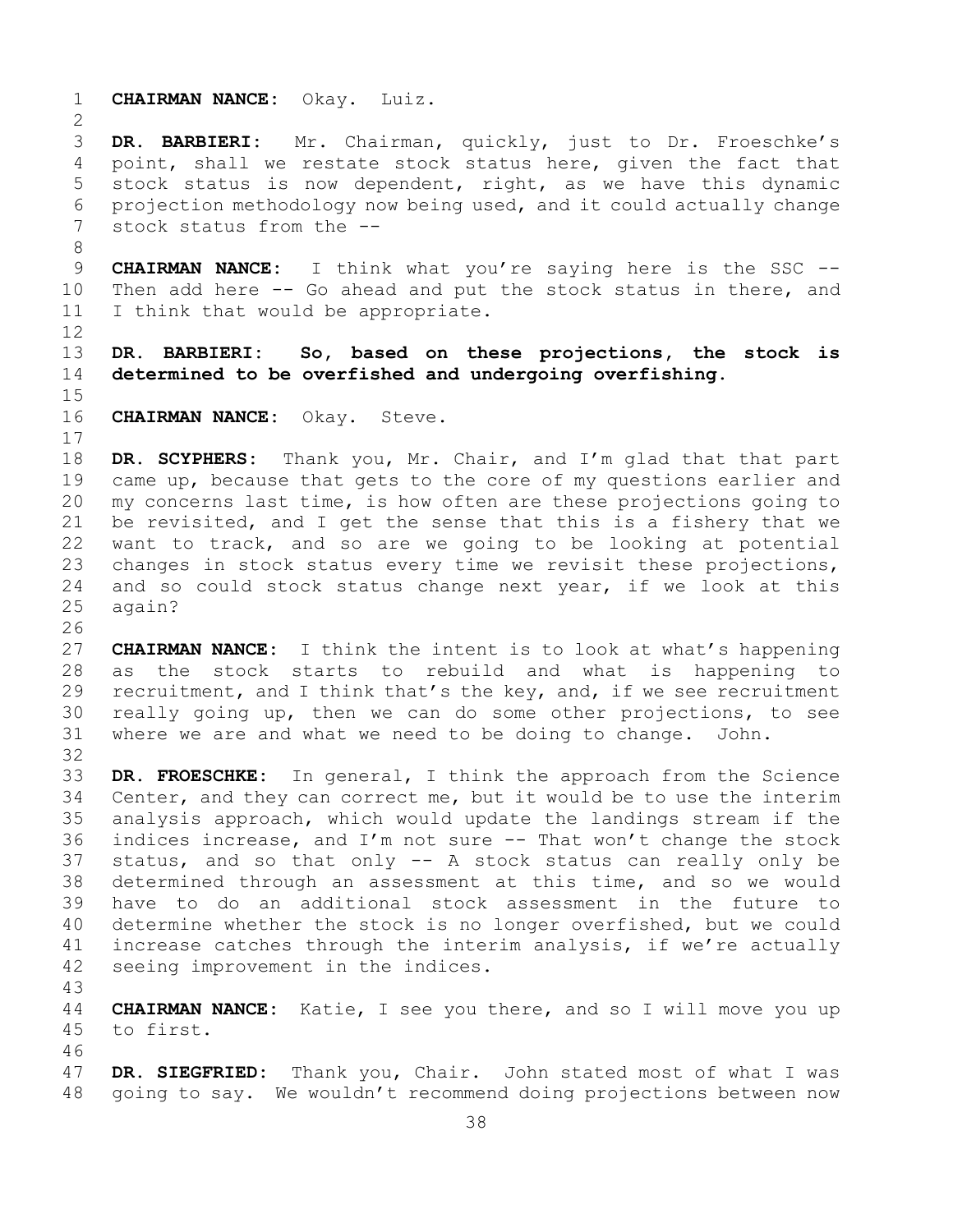1 and the next time it's assessed, and we do the interim analyses<br>2 based on the indices, and we might want to take a look at other 2 based on the indices, and we might want to take a look at other<br>3 things within the Center that we would want to discuss, and, like 3 things within the Center that we would want to discuss, and, like<br>4 I said, it might be valuable to look at comp data, but we need to I said, it might be valuable to look at comp data, but we need to 5 look at our data priorities at this point, to make sure that we're 6 providing all the other management advice that we need to provide,<br>7 but, at the verv minimum, it would be interim analyses, and I think 7 but, at the very minimum, it would be interim analyses, and I think<br>8 the combined video index was recommended for use for amberjack, 8 the combined video index was recommended for use for amberjack,<br>9 but, no, it wouldn't update status, and it would just update the 9 but, no, it wouldn't update status, and it would just update the<br>10 management advice from year to year. management advice from year to year. 11<br>12 **CHAIRMAN NANCE:** Okay. Thank you. Jason. 13 14 **MR. ADRIANCE:** Thank you, Chair. My comment actually goes, now 15 that the motion has been split, to the second part, and should I<br>16 hold that or just -hold that or just  $-$ - $\begin{array}{c} 17 \\ 18 \end{array}$ **CHAIRMAN NANCE:** Probably hold that.  $\begin{array}{c} 19 \\ 20 \end{array}$ 20 **MR. ADRIANCE:** All right. 21<br>22 22 **CHAIRMAN NANCE:** Then, Jason, I will make sure, when we talk about<br>23 the second motion, that you're brought up, for sure. Doug. the second motion, that you're brought up, for sure. Doug.  $\frac{24}{25}$ MR. GREGORY: I am in the same category as Jason. 26<br>27 CHAIRMAN NANCE: Okay. Perfect. Trevor. 28<br>29 MR. MONCRIEF: I have a quick question, and it was said a couple 30 of times now, and we said we're going to monitor recruitment over<br>31 time, to try to reevaluate and try to get a different idea of what 31 time, to try to reevaluate and try to get a different idea of what<br>32 the stock is doing, and are we talking about looking at the stock is doing, and are we talking about looking at 33 recruitment, and are we simply talking about monitoring the indices<br>34 that are coming off the video survey and the interim analysis, or 34 that are coming off the video survey and the interim analysis, or<br>35 are we saving that we're going to look at the SEAMAP plankton 35 are we saying that we're going to look at the SEAMAP plankton<br>36 surveys, to try to get a direct look at recruitment? I just wanted surveys, to try to get a direct look at recruitment? I just wanted 37 a little bit of clarity on that one, just for my own sake. 38<br>39 CHAIRMAN NANCE: Katie, do you have a comment on that one? 40 41 **DR. SIEGFRIED:** Sure, and so the recommended index, based on the 42 fact that it covers so many of the size and age classes, is the 42 fact that it covers so many of the size and age classes, is the<br>43 combined video index, but we do have annually-updated SEAMAP 43 combined video index, but we do have annually-updated SEAMAP<br>44 indices. Since the combined video index was recommended for use, indices. Since the combined video index was recommended for use, 45 we would use that first, but those other ones are also available. 46<br>47 47 I think that everybody is on the same page that this stock needs<br>48 to be -- We need to see if the new ABC set does help the stock 48 to be -- We need to see if the new ABC set does help the stock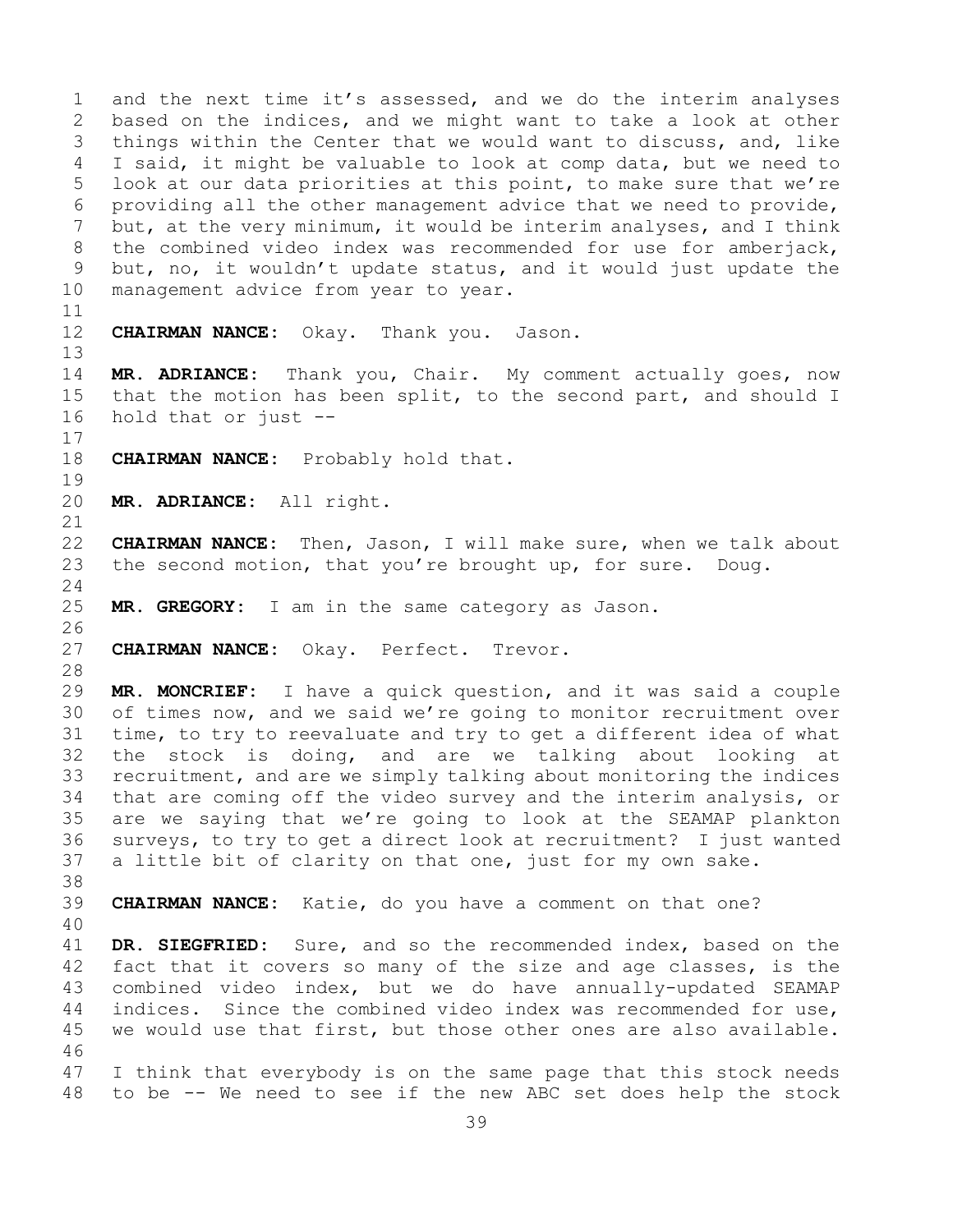1 rebuild, and so that certainly could be something that the Center<br>2 would want to support, and so we would take a look at which indices 2 would want to support, and so we would take a look at which indices<br>3 would be most appropriate for the interim, if for some reason the 3 would be most appropriate for the interim, if for some reason the<br>4 combined video index is not representative. We don't know why combined video index is not representative. 5 that would be the case right now, but we are committed to providing 6 the interim analyses for updated management advice yearly, to make<br>7 sure that we don't miss anvthing as the stock progresses to 7 sure that we don't miss anything as the stock progresses to<br>8 rebuilding. rebuilding.

 $\begin{array}{c} 9 \\ 10 \end{array}$ 10 **MR. MONCRIEF:** Thank you, and I'm sure there is some tradeoffs<br>11 between the different surveys and the representativeness, but I 11 between the different surveys and the representativeness, but I<br>12 was just trying to -- It was mentioned a few times, and so I just was just trying to  $--$  It was mentioned a few times, and so I just 13 wanted to make sure we had a good idea of, if we're going to look 14 at recruitment, how are we actually going to look at it, but I<br>15 appreciate vour answer. appreciate your answer.

16<br>17

**CHAIRMAN NANCE:** Thank you, Trevor. Carrie.

18<br>19

19 **EXECUTIVE DIRECTOR CARRIE SIMMONS:** Thank you, Mr. Chair. I just have a question about the last sentence: "Based on these 21 projections, the stock is overfished and undergoing overfishing."

 $\begin{array}{c} 22 \\ 23 \end{array}$ 23 As you mentioned, the SSC, as a body, already made a recommendation<br>24 on the status of the stock, and just a general question, since 24 on the status of the stock, and just a general question, since<br>25 we're dealing with various allocations, those projections for 25 we're dealing with various allocations, those projections for<br>26 corresponding OFL and ABC, and would we want to pull that out, 26 corresponding OFL and ABC, and would we want to pull that out,<br>27 when we get to that section, and just say that doesn't change the when we get to that section, and just say that doesn't change the 28 status of the stock, because I didn't understand that the<br>29 projections actually could change the status of the stock, and 29 projections actually could change the status of the stock, and<br>30 you've already made a recommendation on that. you've already made a recommendation on that.

31<br>32 CHAIRMAN NANCE: I think the key is here that this is the base 33 model, and so I think, from the SSC standpoint, we want to<br>34 recommend that, from the base model, from the ratios that are in 34 recommend that, from the base model, from the ratios that are in<br>35 existence right now, this is what we see, and then the second 35 existence right now, this is what we see, and then the second<br>36 motion looks like we're going to talk about the council may wish motion looks like we're going to talk about the council may wish 37 to change those ratios, and, if so, then that would have to be 38 brought back here, because that would cause -- We would have to<br>39 look at the new tables and then base our recommendations on those 39 look at the new tables and then base our recommendations on those<br>40 new ratios and what that does. Roy. new ratios and what that does. Roy.

41<br>42 42 **DR. CRABTREE:** But, I mean, for the books, the status determination<br>43 will be based on the terminal year of the assessment, which I think 43 will be based on the terminal year of the assessment, which I think<br>44 was 2018, and it showed overfished and overfishing. Now, you get was 2018, and it showed overfished and overfishing. Now, you get 45 into projections, and now the status is going to change, because 46 we're ending overfishing and rebuilding the stock, but that's the<br>47 official determination, and that, I think, comes out of the 47 official determination, and that, I think, comes out of the<br>48 terminal year of the assessment, rather than the projections. terminal year of the assessment, rather than the projections.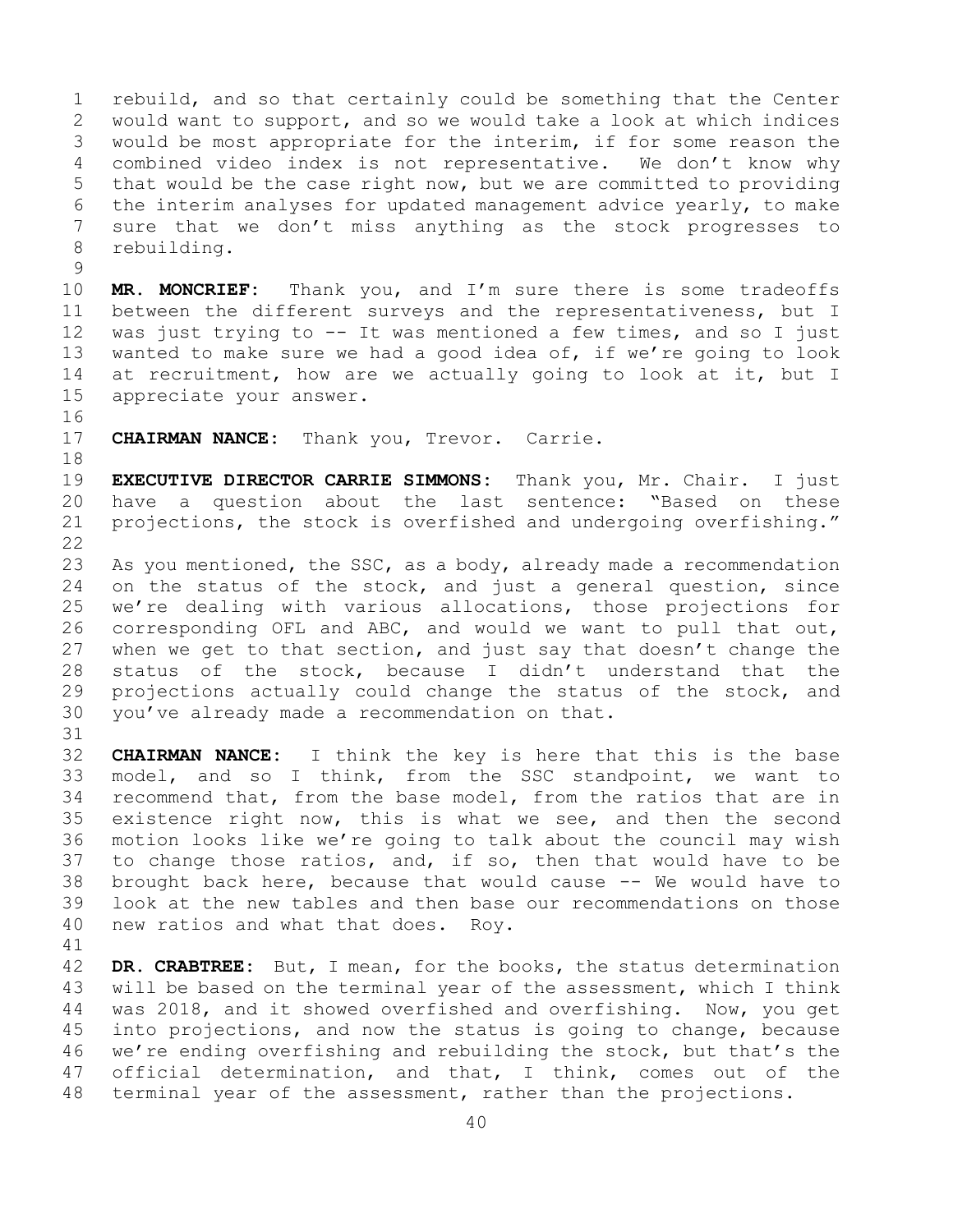$\frac{1}{2}$ 2 **CHAIRMAN NANCE:** Carrie.

3 **EXECUTIVE DIRECTOR SIMMONS:** I quess that was my point of 5 confusion, I guess, is the last part of this motion, and is that 6 necessary, and you've already made a statement on that.

7 8 **DR. CRABTREE:** Or you could just -- I think we have made a<br>9 statement, but you could clarify it here that, based on the 9 statement, but you could clarify it here that, based on the<br>10 terminal year of the assessment, the stock is overfished and 10 terminal year of the assessment, the stock is overfished and<br>11 undergoing overfishing, but I will leave that to Dr. Barbieri. undergoing overfishing, but I will leave that to Dr. Barbieri.

12<br>13 DR. BARBIERI: Well, in this case here, I think that, as of today, 14 right, with us accepting this configuration for the projections,<br>15 and, Katie, if vou're listening, and of course vou are, correct me 15 and, Katie, if you're listening, and of course you are, correct me<br>16 if I'm wrong, but this basically sets what we accept, the way that 16 if I'm wrong, but this basically sets what we accept, the way that<br>17 these projections are configured, right, and so, in this case, 17 these projections are configured, right, and so, in this case,<br>18 this sets the stock status determination for this assessment. this sets the stock status determination for this assessment.

 $\begin{array}{c} 19 \\ 20 \end{array}$ 20 **CHAIRMAN NANCE:** Maybe, for clarification, and I'm just going to 21 throw this out, based on these projection settings, to put the<br>22 term "settings" in there, that the stock is overfished and 22 term "settings" in there, that the stock is overfished and<br>23 undergoing overfishing, and would that help everyone's feeling? undergoing overfishing, and would that help everyone's feeling?

 $\frac{24}{25}$ 25 **DR. CRABTREE:** When you say "today", Luiz, you mean based on the 26 projections in 2021, the stock is overfished and undergoing<br>27 overfishing? overfishing?

28<br>29 29 **DR. BARBIERI:** No, that's not what I meant. I mean, that would be 30 the stock status at the terminal year of the assessment. the stock status at the terminal year of the assessment.

31<br>32 DR. CRABTREE: That's 2018 and not 2021.

33<br>34 34 **DR. BARBIERI:** Exactly my point. That would be 2018, because 35 that's the information that goes with this assessment, the terminal<br>36 year of the assessment. Now, these projections, because they year of the assessment. Now, these projections, because they 37 change the way that the assessment is using recruitment, or 38 determining reference points, that is what is changing.

39 40 That stock status is still retroactive to 2018, but, because we<br>41 accept these projection settings, as Jim said, as of todav, the 41 accept these projection settings, as Jim said, as of today, the<br>42 stock status determination for this stock should be set. If we 42 stock status determination for this stock should be set. If we<br>43 had accepted a different recruitment scenario for this stock, we 43 had accepted a different recruitment scenario for this stock, we<br>44 could end up with a different stock status determination as of could end up with a different stock status determination as of 45 2018, because it depends on how the Center would be estimating 46 then the reference points that they use for that determination.

47 48 **CHAIRMAN NANCE:** Let me -- I would like to vote on this motion. I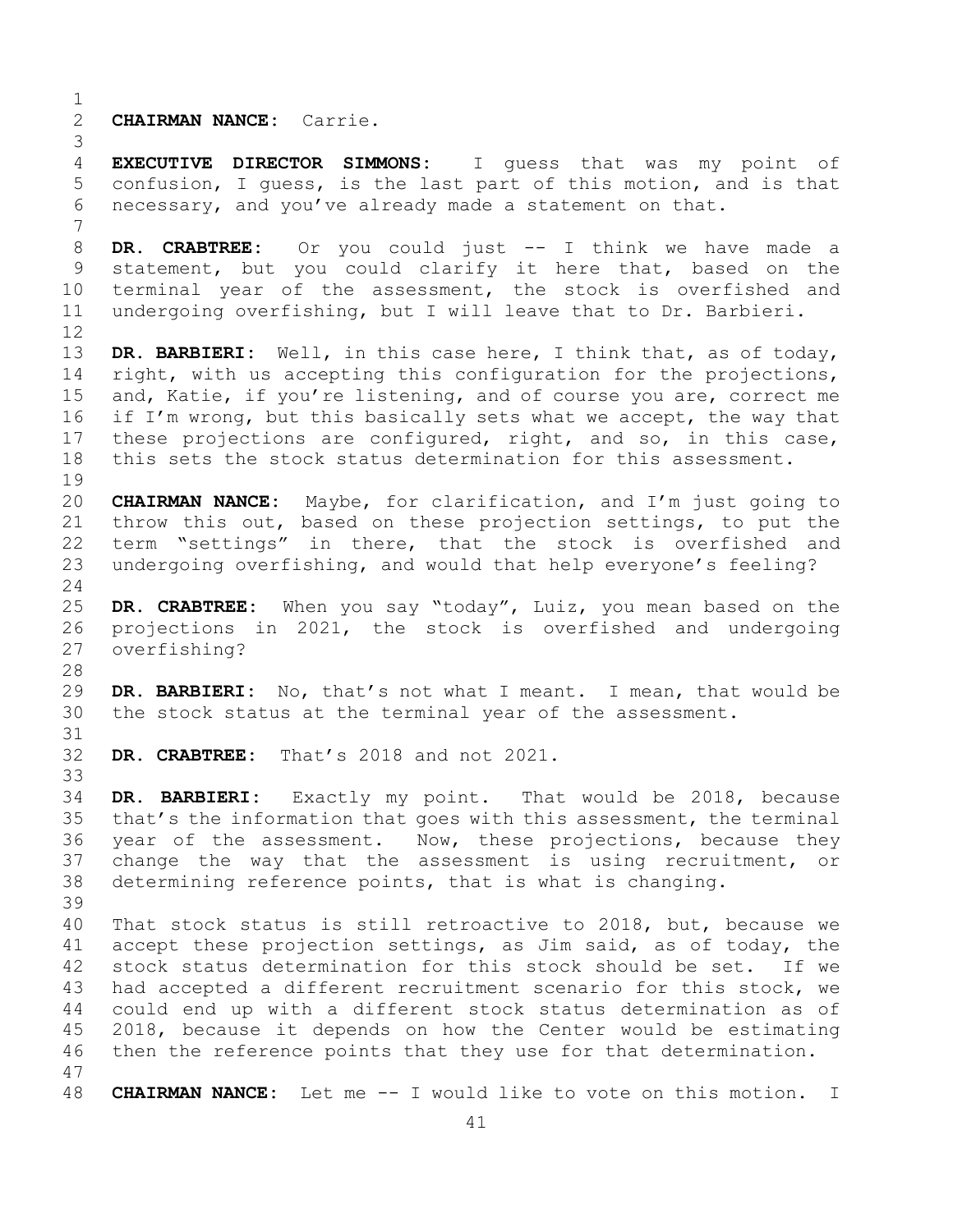1 am going to read it, and then we can go ahead and move forward<br>2 with that. The SSC determined that the projection methods 2 with that. **The SSC determined that the projection methods**  3 **presented for the SEDAR 70 Gulf greater amberjack stock represent**  4 **the best scientific information available and are appropriate for**  5 **consideration by the council. Based on these projection settings,**  6 **the stock is overfished and undergoing overfishing. Any opposition**  7 **to that motion? Please show by raise of hand. I don't see any,**  and it looks like the motion carried with no opposition.  $\begin{array}{c} 9 \\ 10 \end{array}$ 10 Let's move to that second motion. Is there discussion on -- Here's<br>11 the second motion. The second motion reads -- Steve, are you still 11 the second motion. The second motion reads -- Steve, are you still seconding? seconding? 13 14 **DR. SCYPHERS:** I will keep the second for discussion.  $15$ <br> $16$ CHAIRMAN NANCE: That's fine. Okay. Luiz.  $\begin{array}{c} 17 \\ 18 \end{array}$ 18 **DR. BARBIERI: Apologies, Mr. Chairman, but, because we modified**  19 **the previous one, I just sent Jessica revised language for the**  second one, which, of course, is unfinished. 21<br>22 **CHAIRMAN NANCE:** Then this will be a substitute motion. 23 DR. BARBIERI: Please weigh-in, in terms of -- $\frac{25}{26}$ 26 **CHAIRMAN NANCE:** Okay, and so this is the second motion. Do we have a second for this motion? 28<br>29 DR. BARBIERI: Well, we have to wordsmith a little. Delete the 30 following, the "based on the projections settings", because I was<br>31 trying to do this on the run here. trying to do this on the run here. 32 33 **CHAIRMAN NANCE:** Why don't you go ahead and correct this one, Luiz, and then we can -- John. 35<br>36 DR. FROESCHKE: At some point, essentially, the different scenarios 37 addressed in Slide 16 of the presentation -- Are we going to 38 incorporate that in this, or that would be yet another motion? 39 40 **DR. BARBIERI:** I'm sorry, John, but I was spacing out for a second. Can you ask that question again?  $\frac{42}{43}$ 43 **DR. FROESCHKE:** The different ABC and OFL projections that are -- Well, the ABCs, I quess, in Slide 16 that vary for the different 45 allocation scenarios that we've asked you to comment on, would you 46 bundle all of that into this, or would that be separate, and so,<br>47 in this case, would this apply only to the base 73/27 allocation 47 in this case, would this apply only to the base 73/27 allocation<br>48 or all the different iterations? or all the different iterations?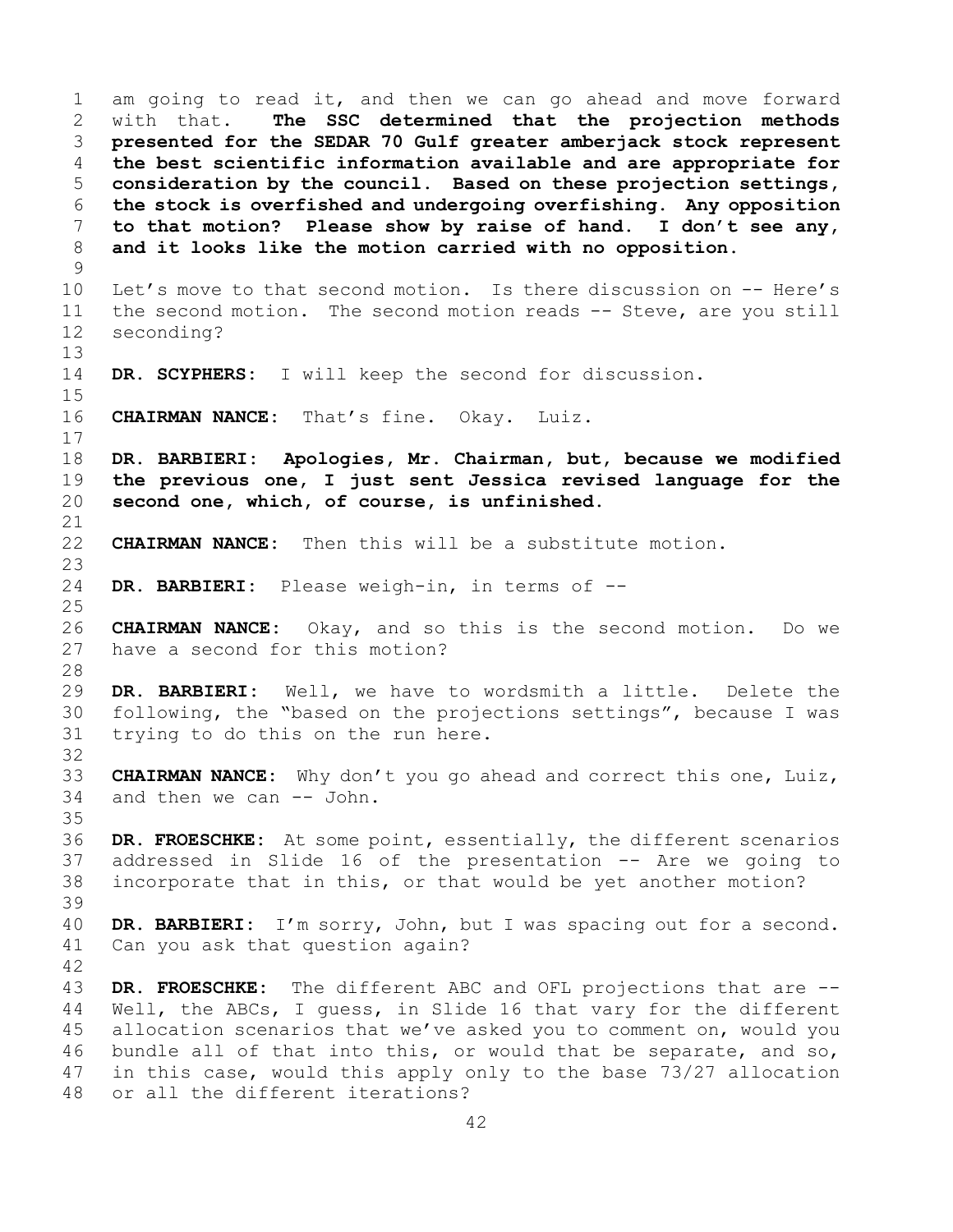$\frac{1}{2}$ 2 **DR. BARBIERI:** No, and, to clarify, and perhaps I should have made<br>3 that clear for the previous motion, and so the previous motion was 3 that clear for the previous motion, and so the previous motion was<br>4 taking care of the configuration that was used for setting those taking care of the configuration that was used for setting those 5 projections, right, and those were inclusive of all the different 6 allocation scenarios. 7 8 Picking different allocations would be something for the council<br>9 to do, but we approved the methodology, or that was the idea, 9 to do, but we approved the methodology, or that was the idea,<br>10 right, that we would approve that methodology and accepted those 10 right, that we would approve that methodology and accepted those<br>11 settings as scientifically valid. settings as scientifically valid. 12 13 **CHAIRMAN NANCE: Here is the motion: Based on the projection**  14 **settings accepted by the SSC for the SEDAR 70 operational**  15 **assessment, the SSC recommends the following catch level**  16 **recommendations for greater amberjack: OFL be set at the yield at**  17 **F 30 percent SPR and ABC at the yield at F rebuild.** Do we have a 18 second for that motion? Rov seconds. Is there discussion? Jason. second for that motion? Roy seconds. Is there discussion? Jason.  $\begin{array}{c} 19 \\ 20 \end{array}$ MR. ADRIANCE: Thank you, Mr. Chair. John and Luiz started to 21 touch on what my comment was going to be, and it doesn't need to<br>22 be attached to the motion, necessarily. It could be in the summary 22 be attached to the motion, necessarily. It could be in the summary<br>23 to the council, but I think we should provide a table of those 23 to the council, but I think we should provide a table of those<br>24 various numbers somewhere. Thanks. various numbers somewhere. Thanks.  $\frac{25}{26}$ 26 **CHAIRMAN NANCE:** For each of the different ratios and things? 27 28 **MR. ADRIANCE:** Correct. 29<br>30 30 **CHAIRMAN NANCE:** Those are all in that report, for sure, but I 31 think that would be good, and, Jason, your point is well taken.<br>32 Sean. Sean. 33<br>34 34 **DR. POWERS:** This is more a question for John, but do you have an 35 idea yet, and I know we just decided on this, but how much of a<br>36 reduction that's going to be from the current ABC? reduction that's going to be from the current ABC? 37 38 **DR. FROESCHKE:** A lot, and so the current ABC is 1.7 million and 39 change, and so 484,000 in the commercial and 1.3 on the<br>40 recreational. Now bear in mind that this is in CHTS, and so CHTS 40 recreational. Now bear in mind that this is in CHTS, and so CHTS<br>41 is -- You can almost double that in your head, and so it will be 41 is  $-$  You can almost double that in your head, and so it will be 42 a big cut. a big cut. 43 **CHAIRMAN NANCE:** Thank you. Doug. 45 46 **MR. GREGORY:** Thank you. I was going to suggest, instead of 47 specifying all the yields, is simply to put a year, a range of<br>48 years, in this, and the council typically asks us to give a three years, in this, and the council typically asks us to give a three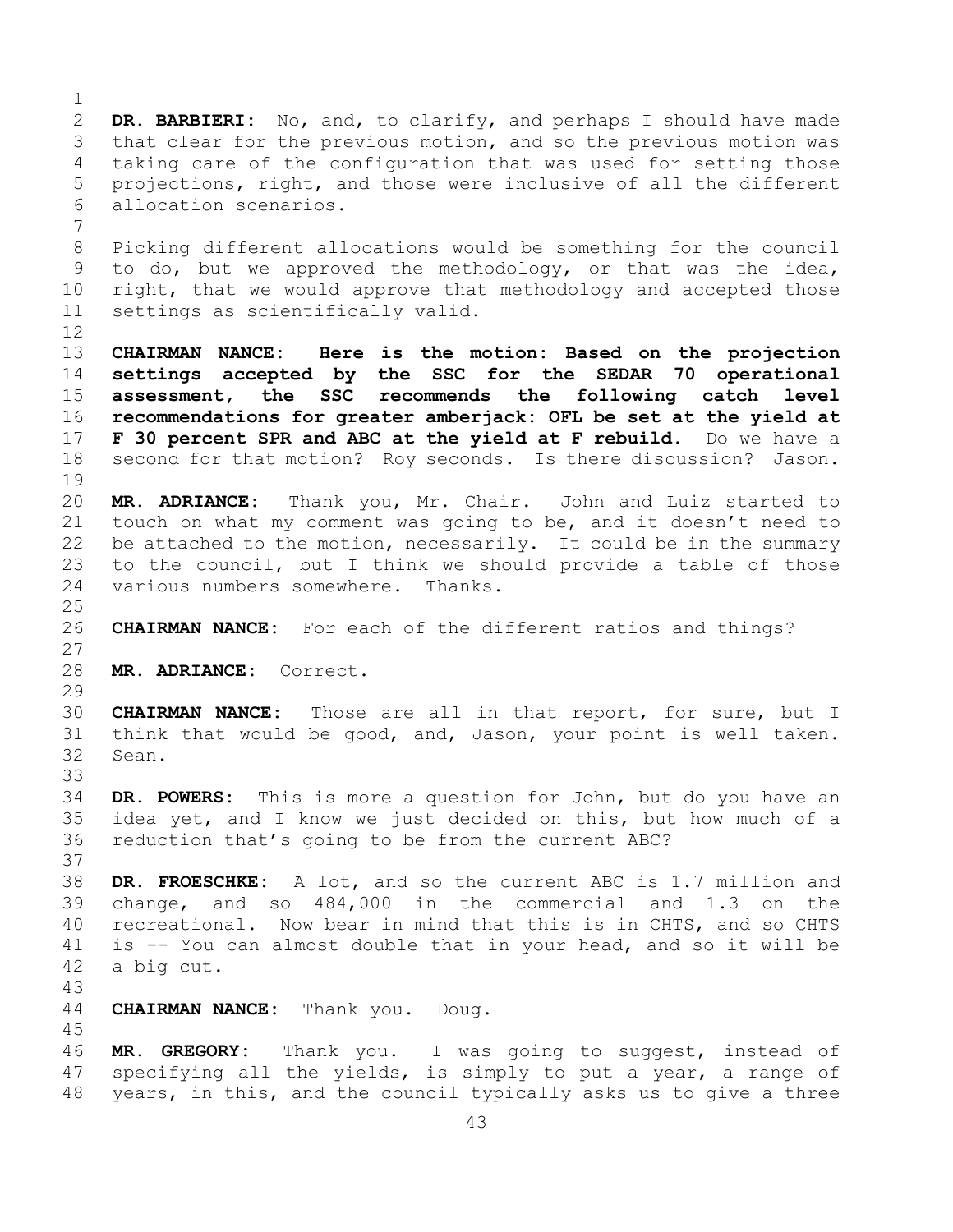44 1 or a five-year either constant or annually-changing ABC and OFL,<br>2 which doesn't seem appropriate here, but, if we just said for the 2 which doesn't seem appropriate here, but, if we just said for the<br>3 next five years, then that gets us close to the end of the 3 next five years, then that gets us close to the end of the<br>4 rebuilding period, or we could say until the end of the rebuilding rebuilding period, or we could say until the end of the rebuilding 5 period of 2027, without specifying the numbers. 6<br>7 7 Then I was going to -- I think we ought to have another motion<br>8 that basically says, and I disagree with whoever said that those 8 that basically says, and I disagree with whoever said that those<br>9 allocations are scientifically valid. I don't think there's any 9 allocations are scientifically valid. I don't think there's any<br>10 science at all to those allocations. I think what we can say is 10 science at all to those allocations. I think what we can say is<br>11 that it's irrelevant which allocation the council chooses, as far 11 that it's irrelevant which allocation the council chooses, as far<br>12 as the stock status goes, for stock rebuilding. as the stock status goes, for stock rebuilding. 13 14 **DR. BARBIERI:** To that point, Mr. Chairman?  $15$ <br> $16$ 16 **MR. GREGORY:** To get involved in this kind of minor, 2 percent or<br>17 3 percent or 4 percent, allocation is certainly not based on any 17 3 percent or 4 percent, allocation is certainly not based on any<br>18 scientific method, and so, in this motion, I would simply say we 18 scientific method, and so, in this motion, I would simply say we<br>19 need to say F rebuild and OFL until the end of the rebuilding 19 need to say F rebuild and OFL until the end of the rebuilding<br>20 period of 2027. Thank you. period of 2027. Thank you. 21<br>22 **CHAIRMAN NANCE:** Luiz. 23 24 **DR. BARBIERI:** Doug, first of all, thank you for bringing that up,<br>25 because I didn't mean to say, and I may have -- Perhaps I misspoke. 25 because I didn't mean to say, and I may have -- Perhaps I misspoke.<br>26 My comments about the projection settings is that independent, or 26 My comments about the projection settings is that independent, or<br>27 irrelevant, of whatever allocation was to be used, the settings irrelevant, of whatever allocation was to be used, the settings 28 for the projections were considered scientifically valid, and the<br>29 methodology was approved by the SSC, and so the council would know 29 methodology was approved by the SSC, and so the council would know<br>30 that they can proceed in choosing the allocation of their choice, 30 that they can proceed in choosing the allocation of their choice,<br>31 because the methodology used would be valid, and so I think that 31 because the methodology used would be valid, and so I think that<br>32 point needs to be clarified, and thank you for that. point needs to be clarified, and thank you for that. 33<br>34 34 Then, in terms of the rebuilding time period, I mean, if you want<br>35 to offer that as a friendly amendment, and I think that it adds 35 to offer that as a friendly amendment, and I think that it adds<br>36 clarity to the motion, and so I'm not against it, Mr. Chairman, to clarity to the motion, and so I'm not against it, Mr. Chairman, to 37 add that to the motion, because I feel that that adds clarity. 38<br>39 39 **MR. GREGORY:** If I may? 40 41 **CHAIRMAN NANCE:** Go ahead, Doug. 42 43 **MR. GREGORY: I would add, to the last sentence, "through the end**  of the projected rebuilding period". 45 46 **CHAIRMAN NANCE:** Through the end? 47 48 **MR. GREGORY:** Right. **Until the end of the projected rebuilding**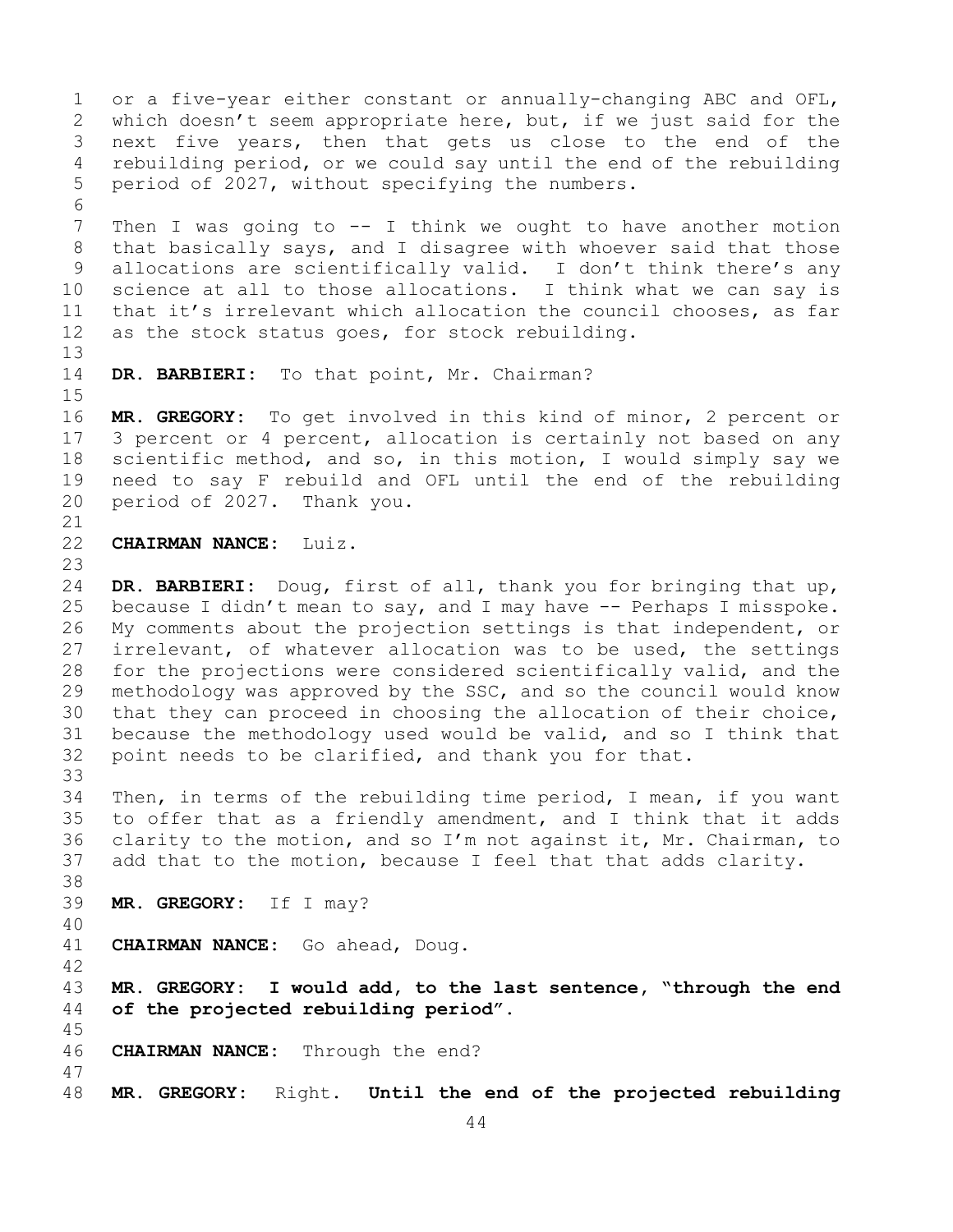1 **period.**

4

6<br>7

13

 $\frac{2}{3}$ 3 **CHAIRMAN NANCE:** Luiz and Roy?

5 **DR. BARBIERI: Yes, and I'm okay with that as well, Mr. Chairman.**

**CHAIRMAN NANCE:** Okay. Thank you. David.

8<br>9 9 **DR. CHAGARIS:** I just wanted to say that, after looking closer at 10 the tables and the explanation that Katie provided, that all of my 10 the tables and the explanation that Katie provided, that all of my<br>11 concerns for these projections have been addressed, and so I will 11 concerns for these projections have been addressed, and so I will<br>12 be supporting the motion. Thank you. be supporting the motion. Thank you.

14 **CHAIRMAN NANCE:** Thank you. I think John thinks it would be 15 helpful, and I agree with him, that probably to have maybe a table<br>16 underneath this that would show the starting year, OFL, ABC, and 16 underneath this that would show the starting year, OFL, ABC, and<br>17 allocation, just so we have the numbers that are in one area of 17 allocation, just so we have the numbers that are in one area of<br>18 this motion. Why don't we -- I am going to take Leann's question, 18 this motion. Why don't we -- I am going to take Leann's question,<br>19 and we will build this little table. We will put it at the end of 19 and we will build this little table. We will put it at the end of<br>20 the motion, and then, when we come back from break, we'll be able 20 the motion, and then, when we come back from break, we'll be able<br>21 to then vote on that motion. Leann, and then we'll take a ten-21 to then vote on that motion. Leann, and then we'll take a ten-<br>22 minute break. minute break.

23 24 **MS. LEANN BOSARGE:** Thank you, Mr. Chairman. I think you just 25 addressed my concern. From a management perspective, Magnuson<br>26 says that the science will set the catch levels, and so, for me, 26 says that the science will set the catch levels, and so, for me,<br>27 not being a scientist and reading that motion, as a manager -- It not being a scientist and reading that motion, as a manager -- It 28 probably makes perfect sense to you all that, as managers, we're<br>29 qoing to tell the fishermen they can fish at this certain yield at 29 going to tell the fishermen they can fish at this certain yield at<br>30 F rebuild through the end of some rebuilding period, but we're 30 F rebuild through the end of some rebuilding period, but we're<br>31 pretty used to getting hard numbers in those motions, and that 31 pretty used to getting hard numbers in those motions, and that<br>32 helps us a lot, and so, as long as there is some hard numbers going 32 helps us a lot, and so, as long as there is some hard numbers going<br>33 below that motion, in the form of a table, so we know what those 33 below that motion, in the form of a table, so we know what those<br>34 catch levels are, that would be very helpful for me, and so thank 34 catch levels are, that would be very helpful for me, and so thank<br>35 vou. 35 you.

36<br>37 37 **CHAIRMAN NANCE:** Okay. Thank you, Leann. We'll go ahead and take 38 a ten-minute break, and I guess we'll come back at 10:40 Eastern 39 Standard Time. Standard Time.

40

(Whereupon, a brief recess was taken.)

42 43 **CHAIRMAN NANCE:** Okay. We're getting ready to start. Jessica, I<br>44 think John just sent you a table, and we can put that table on the think John just sent you a table, and we can put that table on the 45 end of the motion. It's a big table, but it will still be good. 46 What this is is these are the values from each of the different<br>47 scenarios that are presented in the tables that are provided by 47 scenarios that are presented in the tables that are provided by<br>48 the Southeast Fisheries Science Center. the Southeast Fisheries Science Center.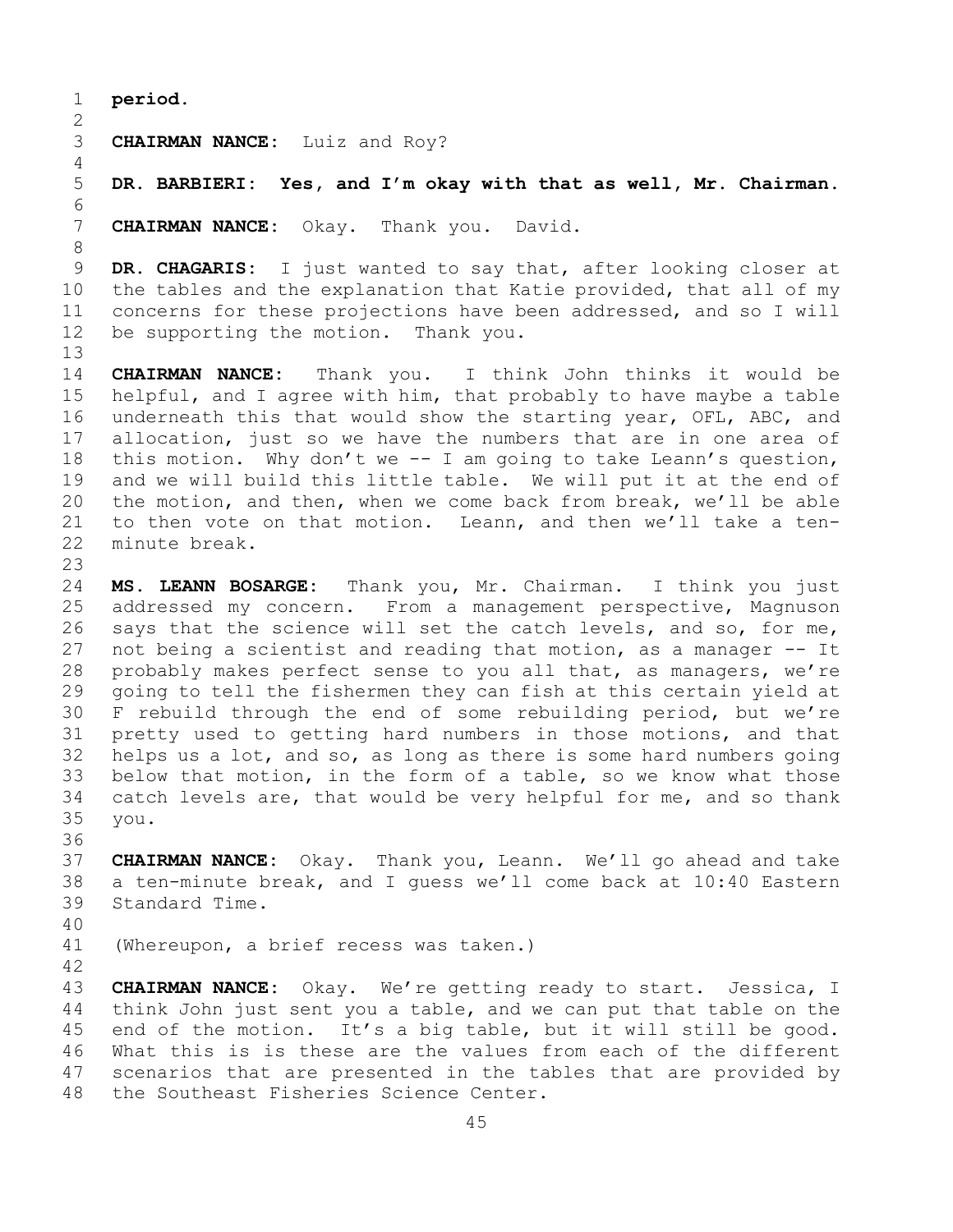$\frac{1}{2}$ 2 The intent here is just to make sure that we have, within the<br>3 motion, the values that are stated from those various tables. I 3 motion, the values that are stated from those various tables. I<br>4 would like to go ahead and have any discussion on the motion. would like to go ahead and have any discussion on the motion. 5 Sean.

6<br>7 7 **DR. POWERS:** This is more commentary than anything, but I'm<br>8 concerned that we're going to have such a large reduction in this 8 concerned that we're going to have such a large reduction in this<br>9 fishery on a stock assessment that we have all acknowledged is 9 fishery on a stock assessment that we have all acknowledged is<br>10 best available, but I think many of us share the feeling that we've 10 best available, but I think many of us share the feeling that we've<br>11 never gotten an accurate picture of this stock. Some of it has to 11 never gotten an accurate picture of this stock. Some of it has to<br>12 do with lack of -- Not enough fisheries-independent indices and 12 do with lack of -- Not enough fisheries-independent indices and 13 the landings system changes and all of those, but, you know, I 14 guess that's really my point, that this is best available science,<br>15 and we've passed a motion, and we can't exceed the OFL that we 15 and we've passed a motion, and we can't exceed the OFL that we<br>16 have accepted, but yet there is still reservations, in my mind, 16 have accepted, but yet there is still reservations, in my mind,<br>17 because of comments that we've talked about at the assessment 17 because of comments that we've talked about at the assessment<br>18 phase. phase.

 $\begin{array}{c} 19 \\ 20 \end{array}$ 20 **CHAIRMAN NANCE:** I agree, and my point is, as we, in theory, reduce 21 the catch of this stock, we need to see, as the stock rebuilds,<br>22 what happens to recruitment. Do we stay at low recruitment through 22 what happens to recruitment. Do we stay at low recruitment through<br>23 this entire period, and we really have an issue, or do we start to 23 this entire period, and we really have an issue, or do we start to<br>24 see stock being -- The recruitment being built back through time 24 see stock being -- The recruitment being built back through time<br>25 because of these things, and that's kind of what I am looking for. 25 because of these things, and that's kind of what I am looking for.<br>26 Roy. Roy.

28 **DR. CRABTREE:** I mean, I have -- I think we all have some of those 29 discomforts, and amberjack has always been a very uncertain<br>30 assessment, and I believe there has been funding provided for an 30 assessment, and I believe there has been funding provided for an<br>31 amberjack count of some sort, and so my hope is that we'll see a 31 amberjack count of some sort, and so my hope is that we'll see a<br>32 lot of new information become available over the next few vears. lot of new information become available over the next few years, 33 so that we can add some more certainty to what's going on, but I<br>34 think, with what we have right now, we've done the best we can do. think, with what we have right now, we've done the best we can do.

35<br>36 CHAIRMAN NANCE: Thank you, Roy. Trevor, please. 37

27

38 **MR. MONCRIEF:** I can certainly agree with both Sean and Roy's 39 points here. It is  $-$  The information we have in-hand definitely<br>40 is concerning, this large of a drop in the yield of a stock, 40 is concerning, this large of a drop in the yield of a stock,<br>41 straight off the bat, and I did want to touch on -- I tried to 41 straight off the bat, and I did want to touch on  $-$  I tried to 42 raise my hand right at the end of the break, and I wanted to speak 42 raise my hand right at the end of the break, and I wanted to speak<br>43 a little bit to what Doug has requested and what I think is 43 a little bit to what Doug has requested and what I think is<br>44 certainly something that needs to be included in the table, if the certainly something that needs to be included in the table, if the 45 Science Center has it available, just a projection of the actual 46 reduction from maybe what we've seen in the past with a stock  $-$ -<br>47 How much is about to be reduced, as far as the yield streams, 47 How much is about to be reduced, as far as the yield streams,<br>48 through these future years, and I think that would be very through these future years, and I think that would be very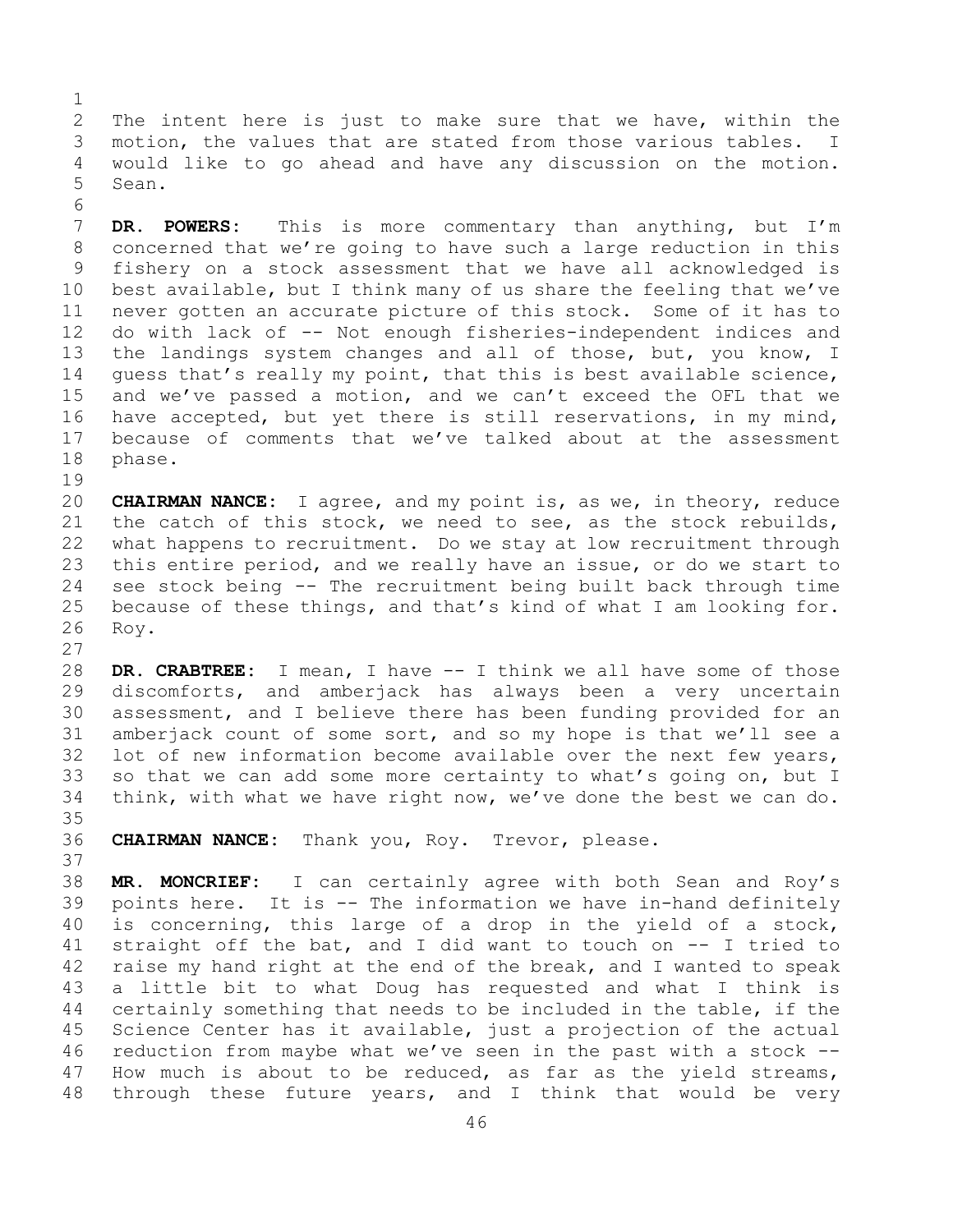1 informative.  $\frac{2}{3}$ 3 Speaking to Mr. Zales' comment at the beginning, hopefully more<br>4 stuff will continue to come out, as we continue to meet and start stuff will continue to come out, as we continue to meet and start 5 getting ideas, but this is a stock that we have undergone numerous 6 changes and haven't really realized any reduction in mortality,<br>7 for the most part, and so hopefully something in the future will 7 for the most part, and so hopefully something in the future will<br>8 pan out, and we'll be able to get a better idea of what's going on 8 pan out, and we'll be able to get a better idea of what's going on<br>9 with amberjack. with amberjack. 10<br>11 CHAIRMAN NANCE: Thank you, Trevor. Doug. 12 13 **MR. GREGORY: I would like to just add, at the end of the motion,**  14 **where it says, "rebuilding period", just say "2027", or "through**  15 **2027", "through the end of the projected rebuilding period of**  $16$  **2027".** I don't think we should use "through" twice. I'm sorry. 16 **2027".** I don't think we should use "through" twice. I'm sorry.<br>17 Thank you. Thank you. 18<br>19 CHAIRMAN NANCE: Okay. Jason. 20 21 **MR. ADRIANCE:** Thank you, Mr. Chair. I just wanted to echo what 22 Roy and Trevor spoke about, that we all have reservations in this.<br>23 Unfortunately, we're faced with a situation where this is the 23 Unfortunately, we're faced with a situation where this is the<br>24 science we have, and so I just wanted to use this to plug for a 24 science we have, and so I just wanted to use this to plug for a<br>25 research track again, hopefully after the big project that's research track again, hopefully after the big project that's 26 upcoming, and maybe we can get somewhere. I'm not sure if<br>27 monitoring the stock from year-to-year, with the issues we have monitoring the stock from year-to-year, with the issues we have 28 with the current data, is going to show us much, but we need to<br>29 change something with this down the road. Thanks. change something with this down the road. Thanks. 30<br>31 CHAIRMAN NANCE: Thank you, Jason. Carrie. 32 33 **EXECUTIVE DIRECTOR SIMMONS:** Thank you, Mr. Chair. **Could you**  34 **please add that the yield streams are in whole weight somewhere?** 35<br>36 36 **CHAIRMAN NANCE:** Thank you. Go ahead and put it, Jessica, right 37 there, and you could maybe put in parentheses. Okay. I think 38 we're ready to vote on this motion. Let me read it. **Based on the**  39 **projections settings accepted by the SSC for the SEDAR 70**  40 **operational assessment, the SSC recommends the following catch**  41 **level recommendations for Gulf greater amberjack: OFL be set as**  42 **the yield (millions of pounds whole weight) at F 30 percent SPR**  43 **and ABC at the yield, and I guess we can add the millions of pounds**  44 **there too, at F rebuild through the end of the projected rebuilding**  45 **period of 2027. Any opposition to this motion? We can show by**  46 **raise of hand.** Let's go ahead and, I guess, vote, Jessica. Let's 47 go ahead and just -- We'll do a voice vote, please. 47 go ahead and just -- We'll do a voice vote, please. 48

47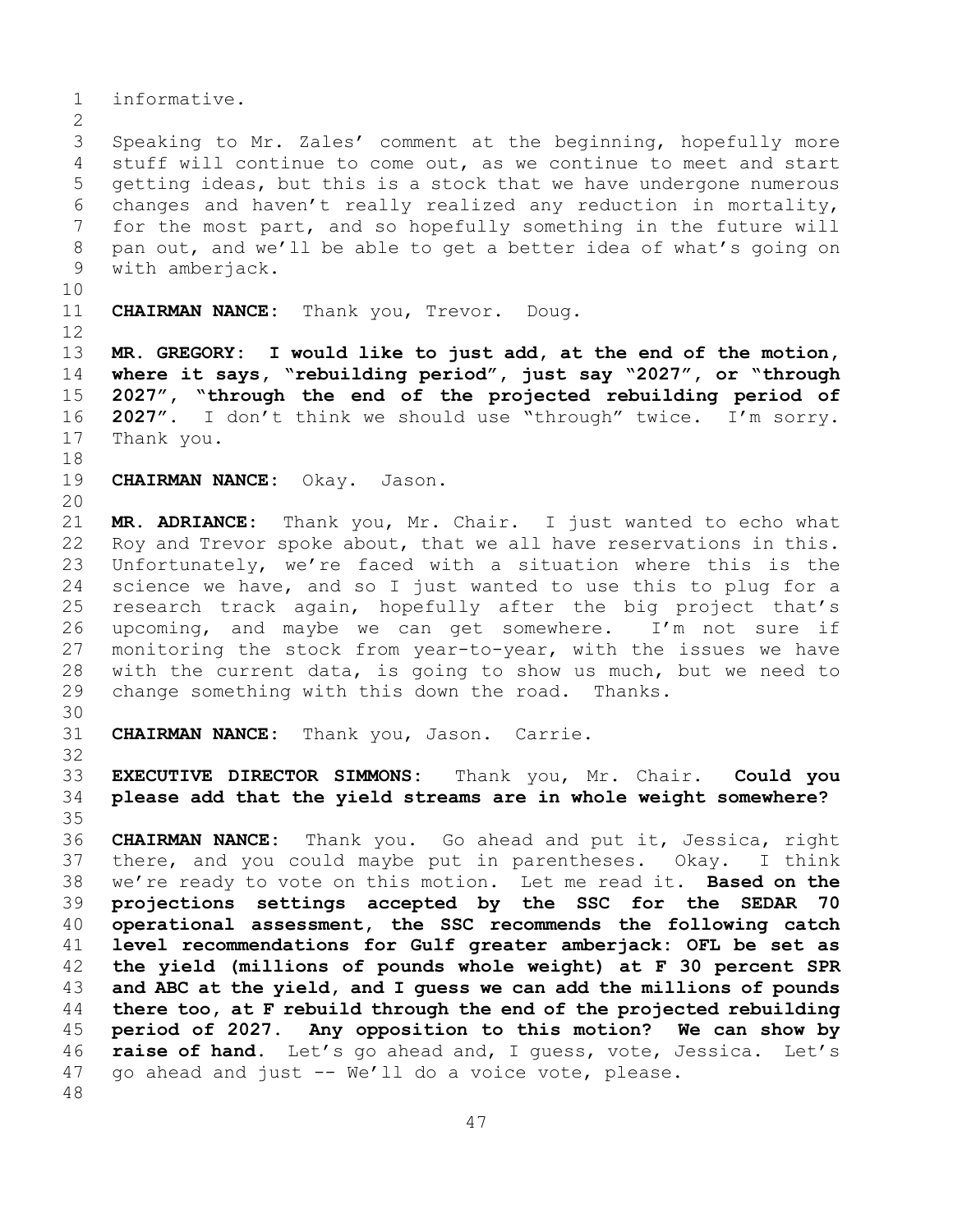| $\mathbf 1$<br>$\overline{2}$ | MS. MATOS: Steven Saul.                                          |
|-------------------------------|------------------------------------------------------------------|
| 3<br>4                        | DR. SAUL: Yes.                                                   |
| 5<br>6                        | MS. MATOS: Jack Isaacs.                                          |
| $\overline{7}$<br>8           | DR. ISAACS: Yes.                                                 |
| 9<br>10                       | MS. MATOS: Lee Anderson.                                         |
| 11<br>12                      | DR. ANDERSON: Yes.                                               |
| 13<br>14                      | MS. MATOS: Dave Chagaris.                                        |
| 15<br>16                      | DR. CHAGARIS: Yes.                                               |
| 17<br>18<br>19                | MS. MATOS: Doug Gregory.                                         |
| 20<br>21                      | MR. GREGORY: Yes.<br>MS. MATOS: Trevor Moncrief.                 |
| 22<br>23                      | MR. MONCRIEF: Yes.                                               |
| 24<br>25                      | MS. MATOS: Sean Powers.                                          |
| 26<br>27                      | DR. POWERS:<br>Yes.                                              |
| 28<br>29                      | MS. MATOS: Jim Tolan.                                            |
| 30<br>31<br>32                | DR. TOLAN: Yes.                                                  |
| 33<br>34                      | MS. MATOS: Richard Woodward.                                     |
| 35<br>36                      | DR. WOODWARD: Abstain.                                           |
| 37<br>38                      | MS. MATOS: Will Patterson. I will come back to you. Paul Mickle. |
| 39<br>40                      | DR. MICKLE: Yes.                                                 |
| 41<br>42                      | MS. MATOS: Jason Adriance.                                       |
| 43<br>44                      | MR. ADRIANCE: Yes.                                               |
| 45<br>46                      | MS. MATOS: Luke Fairbanks.                                       |
| 47<br>48                      | DR. FAIRBANKS: Yes.                                              |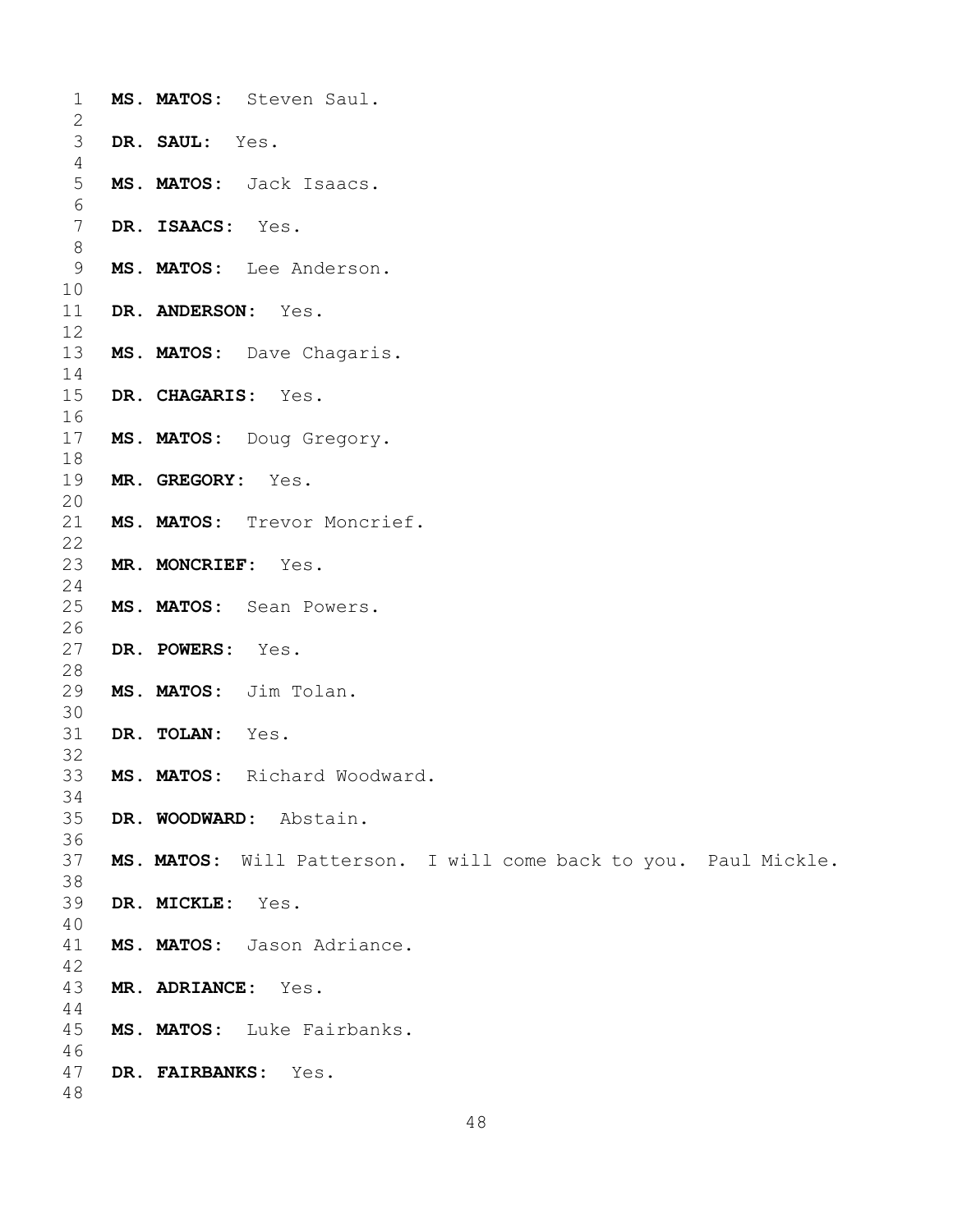| 1<br>$\mathbf{2}$        | MS. MATOS: Steven Scyphers.                                                                                                                                                                                   |
|--------------------------|---------------------------------------------------------------------------------------------------------------------------------------------------------------------------------------------------------------|
| 3<br>4                   | DR. SCYPHERS: Yes.                                                                                                                                                                                            |
| 5<br>6                   | MS. MATOS: Jim Nance.                                                                                                                                                                                         |
| $7\phantom{.0}$<br>$8\,$ | <b>CHAIRMAN NANCE:</b> Yes.                                                                                                                                                                                   |
| 9<br>10                  | MS. MATOS: David Griffith.                                                                                                                                                                                    |
| 11<br>12                 | DR. GRIFFITH: Yes.                                                                                                                                                                                            |
| 13<br>14                 | MS. MATOS: Roy Crabtree.                                                                                                                                                                                      |
| 15<br>16                 | DR. CRABTREE: Yes.                                                                                                                                                                                            |
| 17<br>18                 | MS. MATOS: Luiz Barbieri.                                                                                                                                                                                     |
| 19<br>20                 | DR. BARBIERI: Yes.                                                                                                                                                                                            |
| 21<br>22<br>23           | MS. MATOS: Michael Allen.<br>DR. ALLEN: Yes.                                                                                                                                                                  |
| 24<br>25                 | MS. MATOS: Cindy Grace-McCaskey.                                                                                                                                                                              |
| 26<br>27                 | DR. GRACE-MCCASKEY: Yes.                                                                                                                                                                                      |
| 28<br>29                 | MS. MATOS: Josh Kilborn.                                                                                                                                                                                      |
| 30<br>31                 | DR. KILBORN: Yes.                                                                                                                                                                                             |
| 32<br>33                 | MS. MATOS: Will Patterson. I see you're unmuted, Will, but I                                                                                                                                                  |
| 34<br>35<br>36           | can't hear you.<br>CHAIRMAN NANCE: Okay. Thank you. It looks like the motion                                                                                                                                  |
| 37<br>38                 | carries with some absent.                                                                                                                                                                                     |
| 39<br>40                 | DR. PATTERSON: Can you hear me now?                                                                                                                                                                           |
| 41<br>42                 | CHAIRMAN NANCE: Yes, we can, Will.                                                                                                                                                                            |
| 43<br>44<br>45           | DR. PATTERSON: I don't know what's happening with my mic there,<br>but I vote yes.                                                                                                                            |
| 46<br>47<br>48           | <b>CHAIRMAN NANCE:</b> Thank you, sir. Okay. Thank you very much for<br>that discussion and for the motions. We're now ready to move on<br>to SEDAR 72, the projections for gag grouper. Dr. Ailloud, I think |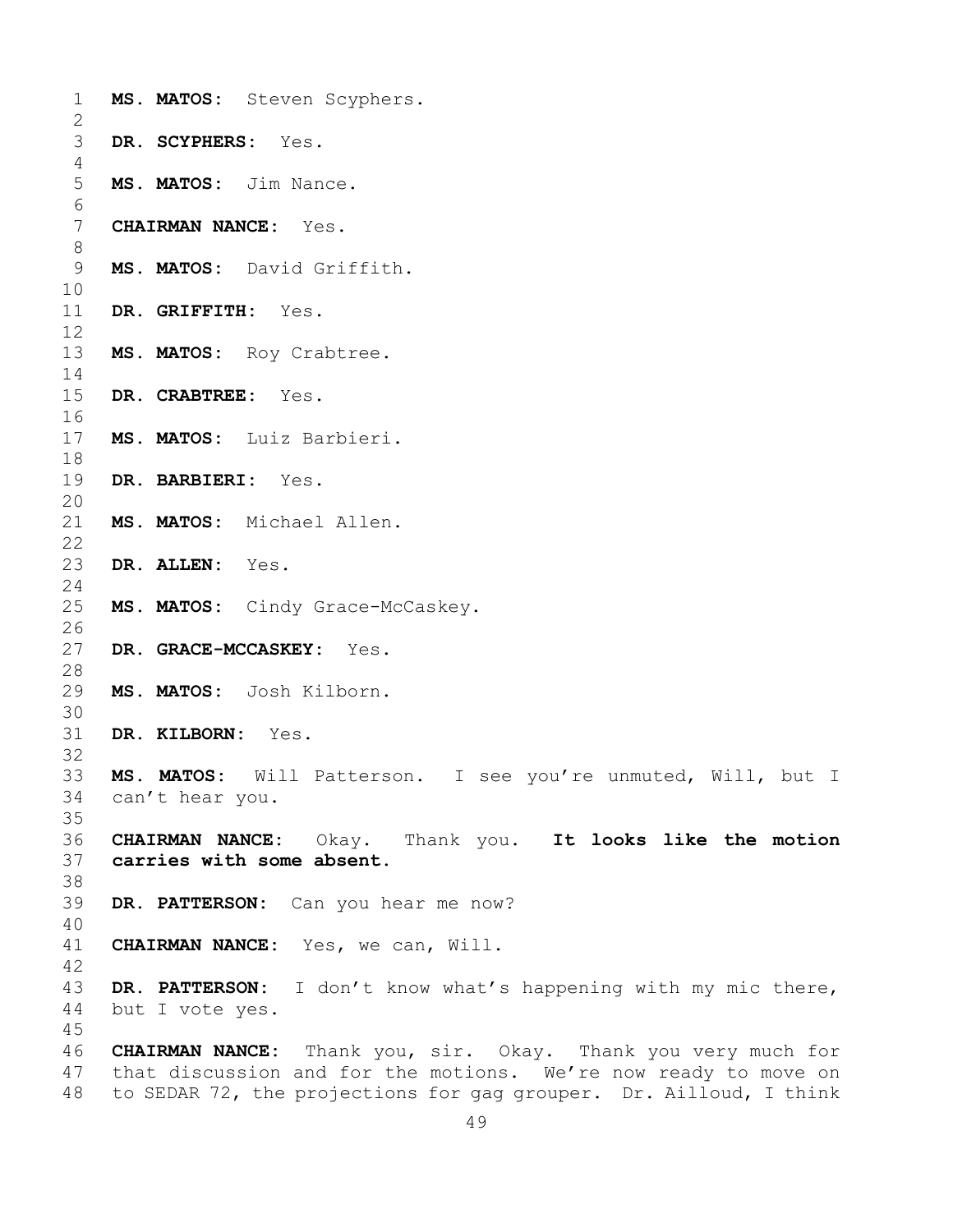1 you have the floor. Also, Katie, thank you for that presentation<br>2 and for all of that analysis. It was greatly appreciated. and for all of that analysis. It was greatly appreciated. 3 DR. SIEGFRIED: Sure. You're welcome. Thank you so much. 5 6 **EVALUATION OF SEDAR 72 PROJECTIONS FOR GULF GAG GROUPER** 7 8 **DR. LISA AILLOUD:** Hello, everyone. Today, I'm going to touch on<br>9 a few things, following up on the last meeting. The first, because 9 a few things, following up on the last meeting. The first, because<br>10 there's been a lot of discussion for gag grouper around the use of 10 there's been a lot of discussion for gag grouper around the use of<br>11 Fmax, and this is another proxy, like F SPR, I did want to give 11 Fmax, and this is another proxy, like F SPR, I did want to give<br>12 you a little bit of feedback on what I learned as far as where 12 you a little bit of feedback on what I learned as far as where<br>13 Fmax came from, and this I hope will help you decide which proxy Fmax came from, and this I hope will help you decide which proxy 14 to pursue for SEDAR 72.  $15$ <br> $16$ 16 Then I will go over the updated projections, and so, if you recall,<br>17 I was tasked with essentially only changing one thing, compared to 17 I was tasked with essentially only changing one thing, compared to<br>18 last time, which was provide projections with an updated estimate 18 last time, which was provide projections with an updated estimate<br>19 of the 2021 red tide, and so Dave Chagaris provided me with that 19 of the 2021 red tide, and so Dave Chagaris provided me with that<br>20 new estimate, and I will show you how that affects the projections, 20 new estimate, and I will show you how that affects the projections,<br>21 which is actually pretty minor, because the estimate did not change 21 which is actually pretty minor, because the estimate did not change 22 all that much. all that much. 23 24 Then, finally, I was also asked to give an idea of what could be<br>25 done to translate the catch, the projected catches, that are right 25 done to translate the catch, the projected catches, that are right<br>26 now in FES, what would it take to transform them into a GRFS 26 now in FES, what would it take to transform them into a GRFS<br>27 currency, and so I will catch up on that at the very end. currency, and so I will catch up on that at the very end. 28<br>29 29 Fmax, the original choice of Fmax started in the 2001 assessment,<br>30 and so I put the link here, if you're interested in seeing the 30 and so I put the link here, if you're interested in seeing the<br>31 full report, and I also provided the text, because I think it's 31 full report, and I also provided the text, because I think it's<br>32 really helpful to just read the entire paragraph here, but I will 32 really helpful to just read the entire paragraph here, but I will<br>33 summarize it for you. summarize it for you. 34<br>35 35 At the time Gulf of Mexico gag grouper was being assessed using a<br>36 VPA, and the definition of the SSB was SSB female only, and so 36 VPA, and the definition of the SSB was SSB female only, and so<br>37 when multiple benchmarks were looked at, at the time, the Fmax when multiple benchmarks were looked at, at the time, the Fmax 38 benchmark was compared to the F SPR 30, and the Fmax was actually<br>39 providing an F SPR equivalent that was higher than 30 percent, and 39 providing an F SPR equivalent that was higher than 30 percent, and<br>40 also providing more yield, and so the reason is, when you're doing 40 also providing more yield, and so the reason is, when you're doing<br>41 an F SPR 30 percent, but you're looking only at female biomass, 41 an F SPR 30 percent, but you're looking only at female biomass,<br>42 and you have a hermaphrodite, you're not concerned with preserving 42 and you have a hermaphrodite, you're not concerned with preserving<br>43 any of the males, and, when you're looking at an Fmax, you're 43 any of the males, and, when you're looking at an Fmax, you're<br>44 actually looking at yield over both males and females, and so, actually looking at yield over both males and females, and so, 45 because, in a hermaphrodite, your males are larger, older, you 46 could actually get more yield if you allowed more females to become<br>47 male and contribute to the yield. male and contribute to the yield. 48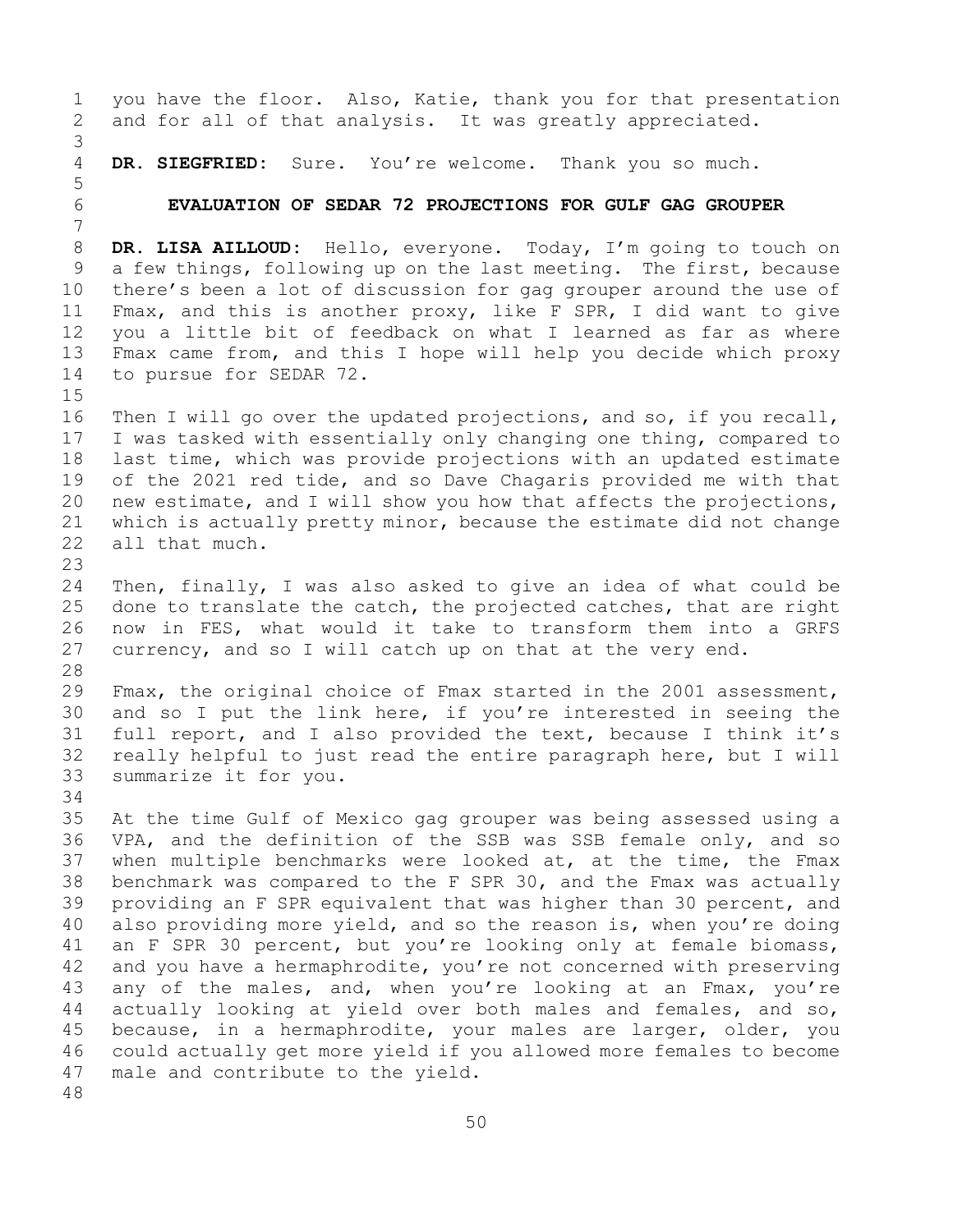1 In that case, the Fmax was equivalent to about between 43 and 65<br>2 percent of SPR, and they looked at a range of different scenarios 2 percent of SPR, and they looked at a range of different scenarios<br>3 at the time, but that was specific to that context, where you are 3 at the time, but that was specific to that context, where you are<br>4 looking at an SSB female only. looking at an SSB female only.

6 Then I retraced what the equivalent of this Fmax was compared to<br>7 SPR for different assessments since then, and so you see here that, 7 SPR for different assessments since then, and so you see here that,<br>8 in SEDAR 10, this SSB female-only Fmax was equivalent to about an 8 in SEDAR 10, this SSB female-only Fmax was equivalent to about an<br>9 F SPR 31 to 33 percent. In SEDAR 33, there was about 40 percent 9 F SPR 31 to 33 percent. In SEDAR 33, there was about 40 percent<br>10 SPR, and all this kind of moves around with differences in discards 10 SPR, and all this kind of moves around with differences in discards<br>11 and the tension -- Where the mortality is happening, essentially, 11 and the tension -- Where the mortality is happening, essentially,<br>12 and then, in SEDAR 33, that's where they started looking at SSB 12 and then, in SEDAR 33, that's where they started looking at SSB<br>13 combined, because the Stock Synthesis format allowed us to do so, combined, because the Stock Synthesis format allowed us to do so, 14 and you can see here that the F SPR equivalent is about 30 percent.

 $15$ <br> $16$ 16 As you move forward now in SEDAR 72, we're now getting a situation<br>17 where SSB female Fmax is pretty much equivalent to a 30 percent 17 where SSB female Fmax is pretty much equivalent to a 30 percent<br>18 SPR, and so it's really not any more say conservative, in a sense, 18 SPR, and so it's really not any more say conservative, in a sense,<br>19 and, when you're looking at an SSB combined scenario, now you have 19 and, when you're looking at an SSB combined scenario, now you have<br>20 the opposite happening, where your Fmax is making you fish harder 20 the opposite happening, where your Fmax is making you fish harder<br>21 than the F SPR 30, and its equivalence is about a 13 percent SPR, 21 than the F SPR 30, and its equivalence is about a 13 percent SPR,<br>22 and so we're essentially -- If we're looking at an SSB combined 22 and so we're essentially  $--$  If we're looking at an SSB combined<br>23 scenario, which we are, then the original kind of thought process 23 scenario, which we are, then the original kind of thought process<br>24 for going to Fmax doesn't apply anymore. for going to Fmax doesn't apply anymore.

 $\frac{25}{26}$ 26 Then I just have one more slide, and then I can stop for questions<br>27 Tregarding this, and I just have a quick slide that I don't want to 27 regarding this, and I just have a quick slide that I don't want to<br>28 spend much time on, but I did mention last time that the Fmax 28 spend much time on, but I did mention last time that the Fmax<br>29 search was a little more slow and unstable than an F SPR search in 29 search was a little more slow and unstable than an F SPR search in<br>30 our current algorithms we're using, and I just want to show why. our current algorithms we're using, and I just want to show why.

31<br>32 32 If you're looking at an Fmax, you're looking at maximizing your<br>33 yield per recruit, and so that red line here, as you're dividing 33 yield per recruit, and so that red line here, as you're dividing<br>34 the yield by the recruits that produce that yield, that curve can 34 the yield by the recruits that produce that yield, that curve can<br>35 be very flat, and, as you're searching -- Essentially, if you're 35 be very flat, and, as you're searching -- Essentially, if you're<br>36 bumping up the magnitude of yield and recruits at the same time, 36 bumping up the magnitude of yield and recruits at the same time,<br>37 that ratio can be very similar, and so it's just a longer search. that ratio can be very similar, and so it's just a longer search. 38 It's not an issue, and we can still get there, but it's a more<br>39 complicated process, is all. complicated process, is all.

40

5

41 With that, I think I probably should pause here, since it's a lot,<br>42 and just see if there's any questions about where Fmax came from 42 and just see if there's any questions about where Fmax came from<br>43 and the reason for F SPR 30 being more appropriate with an SSB 43 and the reason for F SPR 30 being more appropriate with an SSB<br>44 combined scenario. combined scenario.

45

46 **CHAIRMAN NANCE:** Any questions from the SSC in regard to this part<br>47 of the presentation? Lisa, I will say what a great job you've 47 of the presentation? Lisa, I will say what a great job you've<br>48 done in presenting this. We had a couple of questions at our last done in presenting this. We had a couple of questions at our last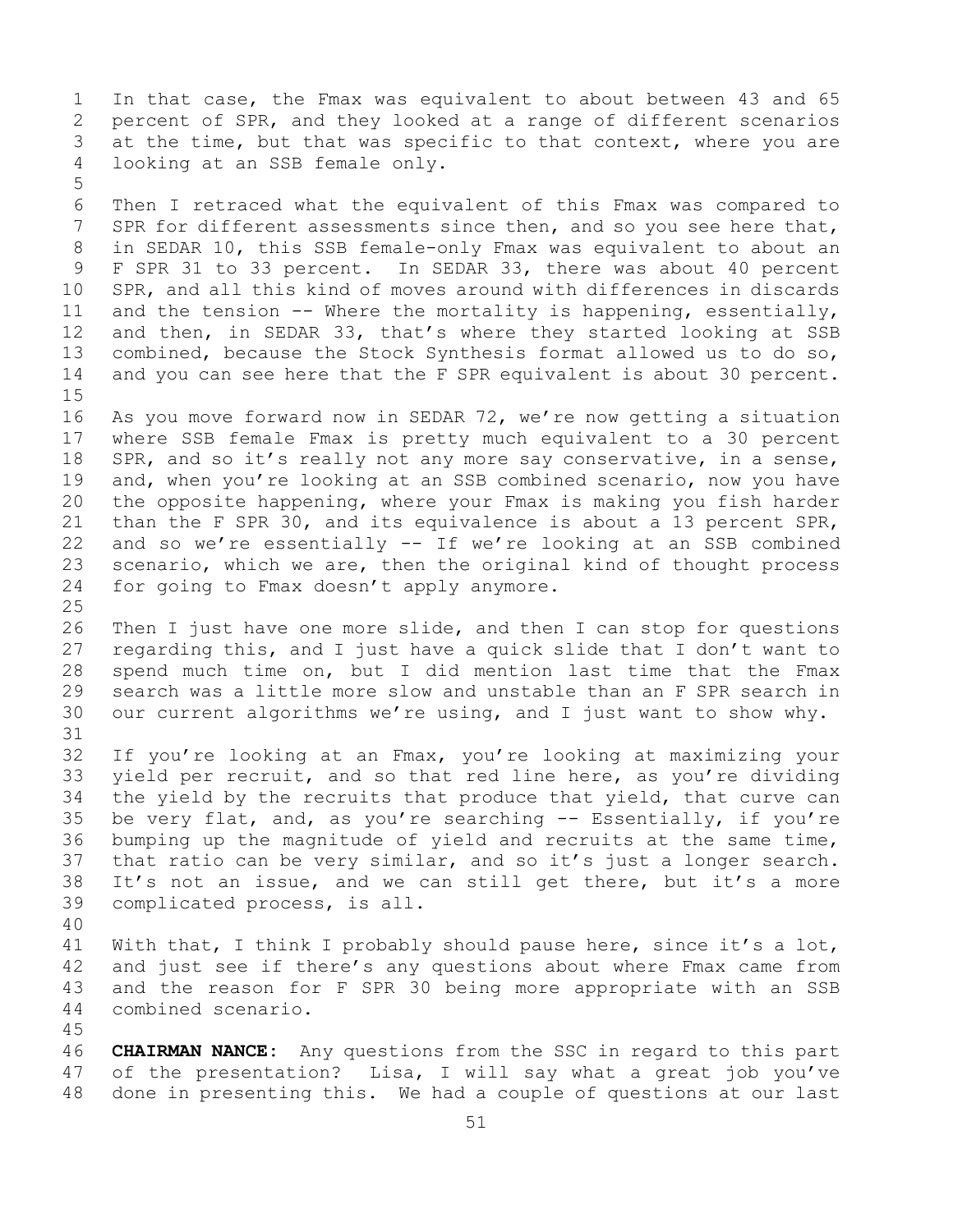1 meeting, and you have done some excellent research and come up<br>2 with this, and I greatly appreciate you doing this, and it's a 2 with this, and I greatly appreciate you doing this, and it's a real help to us. real help to us. 4<br>5 5 **DR. AILLOUD:** Thank you. 6<br>7 7 **CHAIRMAN NANCE:** Any questions though? Okay. No questions. Then<br>8 let's go ahead and move on. let's go ahead and move on.  $\frac{9}{10}$ 10 **DR. AILLOUD:** Next is the set of updated projections. I put that 11 up here, and there have been no changes in the actual setup of the<br>12 projections compared to last time, and so those are all decisions 12 projections compared to last time, and so those are all decisions<br>13 that you all had already made, but I did summarize them, just as that you all had already made, but I did summarize them, just as 14 a reminder as to what are the interim landings and what is the<br>15 allocation ratio we're using here in the projections. The 15 allocation ratio we're using here in the projections. The<br>16 selectivity is coming from 2019, and that's because there was a 16 selectivity is coming from 2019, and that's because there was a<br>17 recent change in regulations that affects retention, and then 17 recent change in regulations that affects retention, and then<br>18 relative F is the average from the last three years. relative F is the average from the last three years.  $\begin{array}{c} 19 \\ 20 \end{array}$ 20 The only thing that changed would be what are we assuming for this<br>21 2021 red tide, and so remember that, in your projection, 2021 is 21 2021 red tide, and so remember that, in your projection, 2021 is<br>22 actually an interim year, and so we're killing off some fish due 22 actually an interim year, and so we're killing off some fish due<br>23 to red tide, but we have to decide how much are we killing off, 23 to red tide, but we have to decide how much are we killing off,<br>24 and, to do so, Dave Chagaris has an ecosystem model running up to 24 and, to do so, Dave Chagaris has an ecosystem model running up to<br>25 -- He updated it up to the end of October, and so he has very 25 -- He updated it up to the end of October, and so he has very<br>26 recent data on the magnitude of this 2021 red tide, and he 26 recent data on the magnitude of this 2021 red tide, and he<br>27 recalculated for us an estimate of mortality linked to the red 27 recalculated for us an estimate of mortality linked to the red tide. 29<br>30 30 In order to show you a range of possibilities, I show you here<br>31 three scenarios that I call the low, medium, and high, but keep in 31 three scenarios that I call the low, medium, and high, but keep in<br>32 mind that what I mean by this is that the medium is actually the mind that what I mean by this is that the medium is actually the 33 point estimate coming out of Dave's ecosystem model, and so that<br>34 is kind of his most likely value of the red tide. It's this medium 34 is kind of his most likely value of the red tide. It's this medium<br>35 scenario, which represents a red tide of about 24 percent of the 35 scenario, which represents a red tide of about 24 percent of the<br>36 strength of the 2005 red tide, and so, again, I am calling it 36 strength of the 2005 red tide, and so, again, I am calling it<br>37 medium, but this is a fairly low-impact red tide, if we're medium, but this is a fairly low-impact red tide, if we're 38 comparing to historical red tides, only 24 percent of the strength. 39 40 Then, in order to give you a range, I just looked at the confidence<br>41 interval around that mean and I picked out the low end and the 41 interval around that mean and I picked out the low end and the<br>42 high end of that confidence interval, and so just the 95 percent 42 high end of that confidence interval, and so just the 95 percent<br>43 confidence interval, and this gives you two scenarios, one that I 43 confidence interval, and this gives you two scenarios, one that I<br>44 called low, and that would be that the red tide is 6 percent of called low, and that would be that the red tide is 6 percent of 45 the strength of 2005, and so quite low, and then the high, which 46 would bump it up a little bit and say that the strength was 68<br>47 percent of the 2005 red tide. percent of the 2005 red tide. 48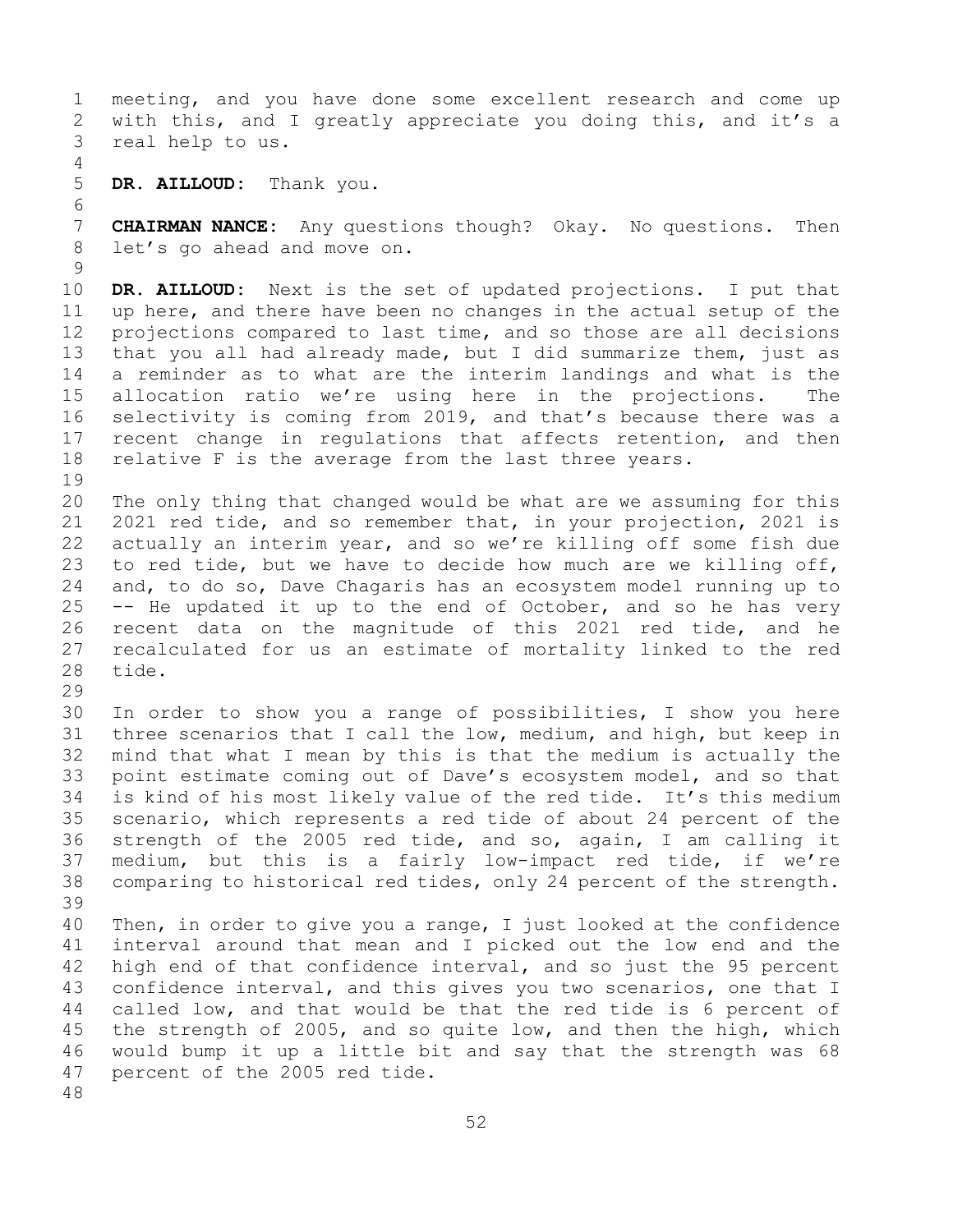1 Under all of those scenarios, we are still maintaining the red<br>2 tide lower than 2005, which is the general feeling and feedback 2 tide lower than 2005, which is the general feeling and feedback<br>3 we've gotten from stakeholders, that they don't think it was as 3 we've gotten from stakeholders, that they don't think it was as<br>4 bad as 2005, and so that seems kind of in line with our current bad as 2005, and so that seems kind of in line with our current 5 understanding. 6<br>7 7 **CHAIRMAN NANCE:** We have a question from Sean on that. 8<br>9 9 **DR. AILLOUD:** Yes. 10<br>11 CHAIRMAN NANCE: Would you go ahead and put that slide back? 12<br>13 DR. POWERS: If I am jumping ahead, please just let me know that 14 you prefer to answer it later, but the M -- I assume that's<br>15 additional M, and is that applied to all age classes or just to 15 additional M, and is that applied to all age classes or just to<br>16 some age classes? How is that handled? some age classes? How is that handled?  $\begin{array}{c} 17 \\ 18 \end{array}$ 18 **DR. AILLOUD:** In the base case, we're actually applying red tide<br>19 mortality to every single age class, and it's a flat selectivity 19 mortality to every single age class, and it's a flat selectivity<br>20 for natural mortality. for natural mortality. 21<br>22 22 **CHAIRMAN NANCE:** Okay. Thank you. You can go ahead, Lisa. 23 24 **DR. AILLOUD:** So it's the total M. To give you the same figures 25 as last time, I did run all of the scenarios that have been<br>26 requested, and, here, I summarized the F SPR 30 percent proxy 26 requested, and, here, I summarized the F SPR 30 percent proxy<br>27 versus the Fmax, and so, for each of those, you see three columns 27 versus the Fmax, and so, for each of those, you see three columns<br>28 relating to the three red tide scenarios, and so low, high, and 28 relating to the three red tide scenarios, and so low, high, and 29 medium. medium. 30<br>31 31 You can see that, in all scenarios, we do have a situation where<br>32 the stock is overfished with overfishing occurring, regardless of the stock is overfished with overfishing occurring, regardless of 33 the proxy. However, the different proxies do provide different,<br>34 very different, FMSY proxies, with Fmax being much higher, and 34 very different, FMSY proxies, with Fmax being much higher, and<br>35 what that translates to, if you look at the -- There is two things 35 what that translates to, if you look at the  $-$ - There is two things 36 that create a difference here. that create a difference here. 37<br>38 38 If you look at the very last line, row, you see that, for the<br>39 rebuilding, the F SPR 30 brings the stock to about 13 percent, 14 39 rebuilding, the F SPR 30 brings the stock to about 13 percent, 14<br>40 percent, of virgin conditions, the SSB, whereas, in the Fmax 40 percent, of virgin conditions, the SSB, whereas, in the Fmax<br>41 scenario, you're really recovering the stock to a very low level 41 scenario, you're really recovering the stock to a very low level<br>42 of about 3 to 4 percent of virgin conditions, and that's because, 42 of about 3 to 4 percent of virgin conditions, and that's because,<br>43 with F SPR, you're trying to preserve the males, because you 43 with F SPR, you're trying to preserve the males, because you<br>44 believe that the males are needed for successful reproduction. believe that the males are needed for successful reproduction. 45 46 The other difference, if you looked at the line called "Year<br>47 rebuilt at F equals zero", that will give you the year that you 47 rebuilt at F equals zero", that will give you the year that you<br>48 will rebuild if you stop fishing, starting in 2023, and you see will rebuild if you stop fishing, starting in 2023, and you see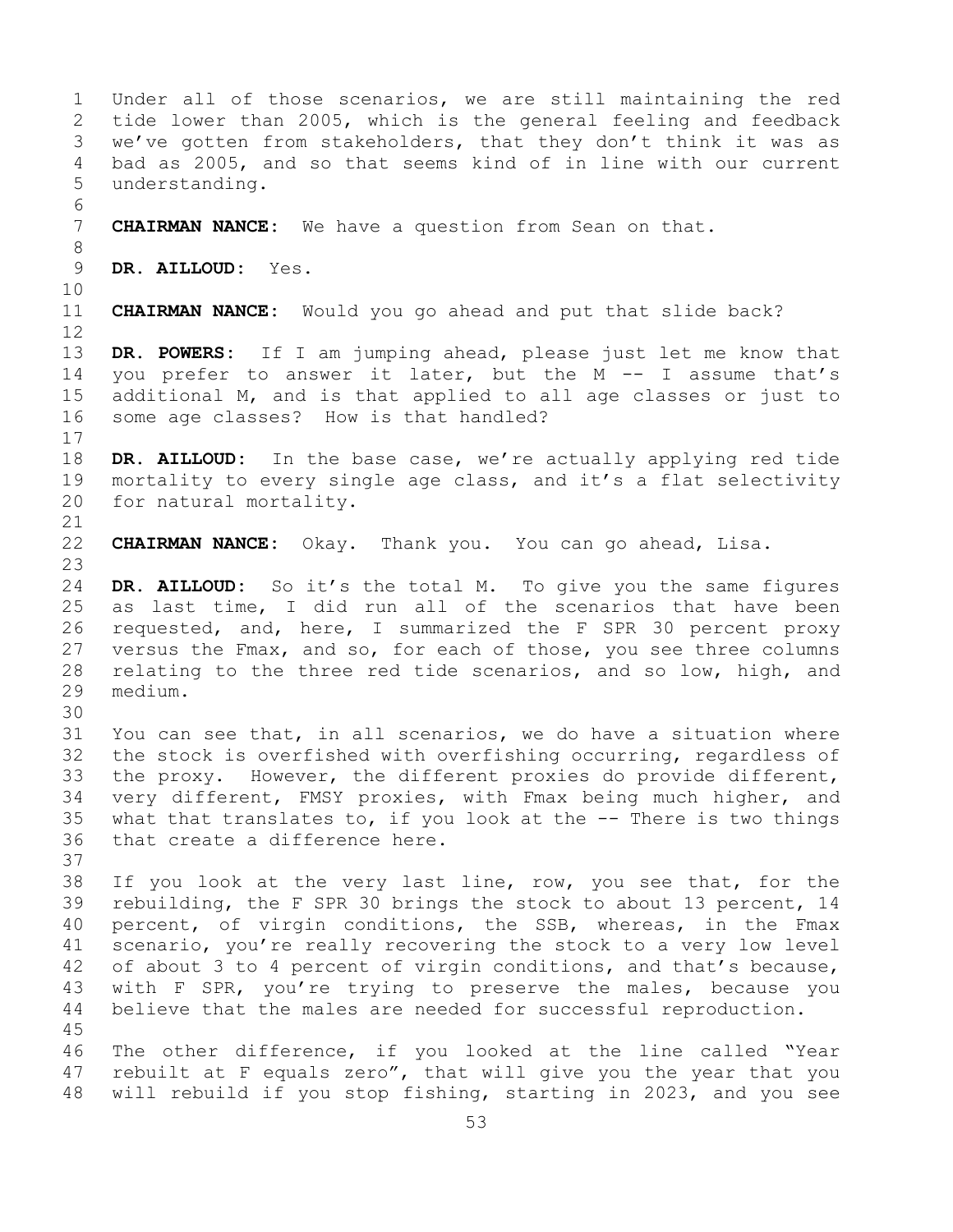1 here that, under the F SPR 30, it takes ten, eleven, or twelve<br>2 years, depending on the scenario, versus, with Fmax, it takes less 2 years, depending on the scenario, versus, with Fmax, it takes less<br>3 than ten years across all of these red tide scenarios, and I 3 than ten years across all of these red tide scenarios, and I<br>4 highlighted the F SPR low red tide scenario year rebuilt of 2033 4 highlighted the F SPR low red tide scenario year rebuilt of 2033 5 in red, and that is just because that is the only scenario where, 6 because it takes exactly ten years to rebuild, it would require -<br>7 - The law would require the fishery to close, essentially, and so 7 - The law would require the fishery to close, essentially, and so<br>8 that does not allow fishing. that does not allow fishing.  $\begin{array}{c} 9 \\ 10 \end{array}$ 10 I know this was -- We had quite a lot of discussion around this<br>11 last time, and so I just wanted to make it clear that that is the 11 last time, and so I just wanted to make it clear that that is the<br>12 only scenario where this happens. only scenario where this happens. 13 14 This is just for you, if you prefer to visualize the trends through<br>15 time, and this gives you an idea of the differences of what are 15 time, and this gives you an idea of the differences of what are<br>16 the benchmarks that each proxy is trying to reach on the long-16 the benchmarks that each proxy is trying to reach on the long-<br>17 term, and so you can see that, obviously, it's very different if 17 term, and so you can see that, obviously, it's very different if<br>18 you're trying to preserve -- If you think males need to be 18 you're trying to preserve -- If you think males need to be<br>19 preserved versus if you're just interested in looking at the vield-19 preserved versus if you're just interested in looking at the yield-<br>20 per-recruit curve. per-recruit curve. 21<br>22 22 I summarized, and I thought maybe a schematic would be a little<br>23 easier to look at for what are the F rebuild options, and so what 23 easier to look at for what are the F rebuild options, and so what<br>24 I have in the subsequent slides are all these F rebuild scenarios. 24 I have in the subsequent slides are all these F rebuild scenarios,<br>25 one per slide, because those numbers get very small, and so I 25 one per slide, because those numbers get very small, and so I<br>26 wanted to make sure that vou could read all the vield streams. 26 wanted to make sure that you could read all the yield streams,<br>27 but, essentially, there are three situations. but, essentially, there are three situations. 28<br>29 29 First, in the projection, I go ahead and calculate how long it<br>30 takes for the stock to rebuild with no fishing, and, if it takes 30 takes for the stock to rebuild with no fishing, and, if it takes<br>31 less than ten years, you are faced with three options of 31 less than ten years, you are faced with three options of rebuilding. One is to select the fastest rebuilding, which would 33 be just no fishing, and so that's Tmin. The other option would be to<br>34 to take ten years to rebuild, and the third option would be to 34 to take ten years to rebuild, and the third option would be to<br>35 pick a year that is halfway between that Tmin and that ten-year 35 pick a year that is halfway between that Tmin and that ten-year mark. 37 38 All of these would be, in this case, applicable to the Fmax<br>39 scenarios, because we're always rebuilding within less than ten 39 scenarios, because we're always rebuilding within less than ten<br>40 years, and now, if you look at the second column here, if you're 40 years, and now, if you look at the second column here, if you're<br>41 actually taking, requiring, longer than ten years to rebuild with 41 actually taking, requiring, longer than ten years to rebuild with<br>42 no fishing, in that case, there are three options open for 42 no fishing, in that case, there are three options open for<br>43 rebuilding, and one is to take Tmin times two amount of time to 43 rebuilding, and one is to take Tmin times two amount of time to<br>44 rebuild, and the other is to take Tmin plus one generation time, rebuild, and the other is to take Tmin plus one generation time, 45 which I believe is seven or eight years for gag grouper, and then 46 the third option is to take as much time as is needed if you set<br>47 vour  $-$  If you're fishing at 75 percent of MFMT. your -- If you're fishing at 75 percent of MFMT. 48

54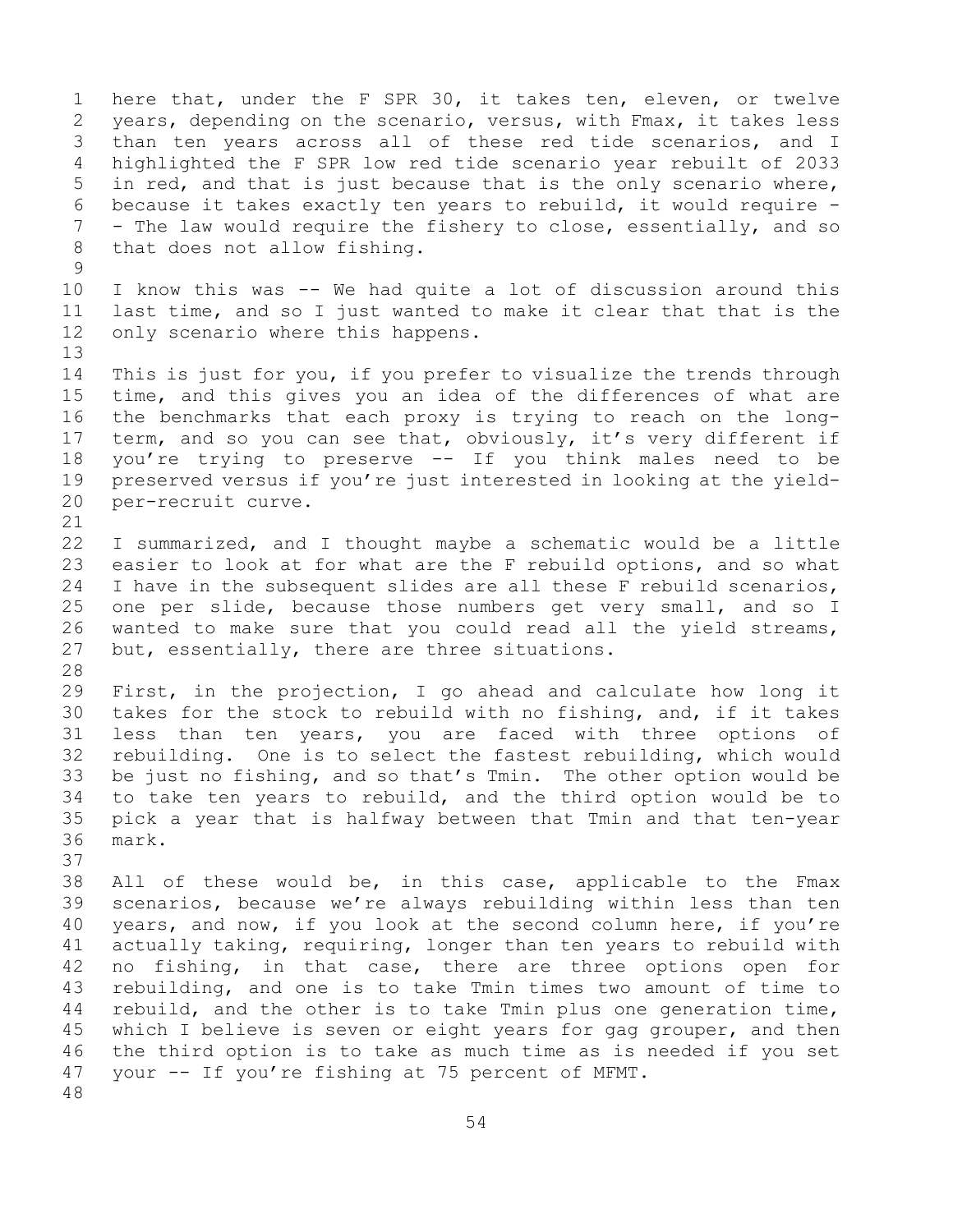1 Then, finally, just to be clear, if it takes exactly ten years to<br>2 rebuild, which is the case of the low red tide F SPR 30, then there 2 rebuild, which is the case of the low red tide F SPR 30, then there<br>3 are no options, really, because you can't go any lower, and you 3 are no options, really, because you can't go any lower, and you<br>4 don't have the second column option, and so there is no fishing don't have the second column option, and so there is no fishing 5 allowed. 6<br>7

7 I have listed all of these yield streams in million pounds gutted<br>8 weight, and this is the retained catch, and so this is the F zero, 8 weight, and this is the retained catch, and so this is the F zero,<br>9 and so this is why you see the zero here, but I have all of them 9 and so this is why you see the zero here, but I have all of them<br>10 listed in order, and I think, at this point, I can probably pause 10 listed in order, and I think, at this point, I can probably pause<br>11 and see if there is discussion or questions. and see if there is discussion or questions.

12<br>13 CHAIRMAN NANCE: I think that's good. Let's go back up two slides. 14 I think this is a good one, maybe, to have, where we have everything<br>15 kind of sitting there, and we can have a discussion on it, and so 15 kind of sitting there, and we can have a discussion on it, and so<br>16 let's go ahead and discuss -- I don't think go through every single 16 let's go ahead and discuss -- I don't think go through every single<br>17 scenario, but there are some things from this that we can take a 17 scenario, but there are some things from this that we can take a<br>18 look at in greater detail and go into those. Let's go ahead and 18 look at in greater detail and go into those. Let's go ahead and<br>19 have a discussion, at this point, on using this table. Luiz. have a discussion, at this point, on using this table. Luiz.

20<br>21 21 **DR. BARBIERI:** Thank you, Mr. Chairman. I think, if we are talking 22 about a choice of a reference point, and if we go between<br>23 continuing using Fmax versus F SPR 30 percent, which we had 23 continuing using Fmax versus F SPR 30 percent, which we had<br>24 discussed last time, and, again, Lisa, thank you for researching 24 discussed last time, and, again, Lisa, thank you for researching<br>25 into that and providing the presentation today, and I quess you 25 into that and providing the presentation today, and I guess you<br>26 made it very clear how those decisions had been made in the past, 26 made it very clear how those decisions had been made in the past,<br>27 and it looks like we have a better model in place now. SS can 27 and it looks like we have a better model in place now.<br>28 handle the hermaphrodism better than the VPA analysis was 28 handle the hermaphrodism better than the VPA analysis was able to,<br>29 and I would like to hear, I quess from council staff, potentially, 29 and I would like to hear, I guess from council staff, potentially,<br>30 about what are our options for making a recommendation for use of 30 about what are our options for making a recommendation for use of<br>31 the SPR 30 percent as a reference point for gag. the SPR 30 percent as a reference point for gag.

32<br>33 33 It looks like, right now, the constraints that we had before, in<br>34 terms of analytically getting a viable, a plausible, scenario for 34 terms of analytically getting a viable, a plausible, scenario for<br>35 qaq -- That has changed now, right, and so we are at a point where 35 gag -- That has changed now, right, and so we are at a point where<br>36 we can make that correction and align the reference points that we 36 we can make that correction and align the reference points that we<br>37 use for gag with most of the other reference points that are used use for gag with most of the other reference points that are used 38 for other reef fish stocks, and so --

39

40 **CHAIRMAN NANCE:** I think it's not only that the model has been<br>41 able to better use the data, but we've gotten some better data, 41 able to better use the data, but we've gotten some better data,<br>42 and so those two things, I think, are pointing towards where we 42 and so those two things, I think, are pointing towards where we<br>43 need to be with that reference. John. need to be with that reference. John.

44

45 **DR. FROESCHKE:** I think I will try to answer this the best I can, 46 but, as usual, it's a little bit complicated. Right now, the MSY<br>47 proxy is the Fmax, and the MSY proxy is a council prerogative, and 47 proxy is the Fmax, and the MSY proxy is a council prerogative, and<br>48 so I think what we need today is we do need -- If we're going to so I think what we need today is we do need -- If we're going to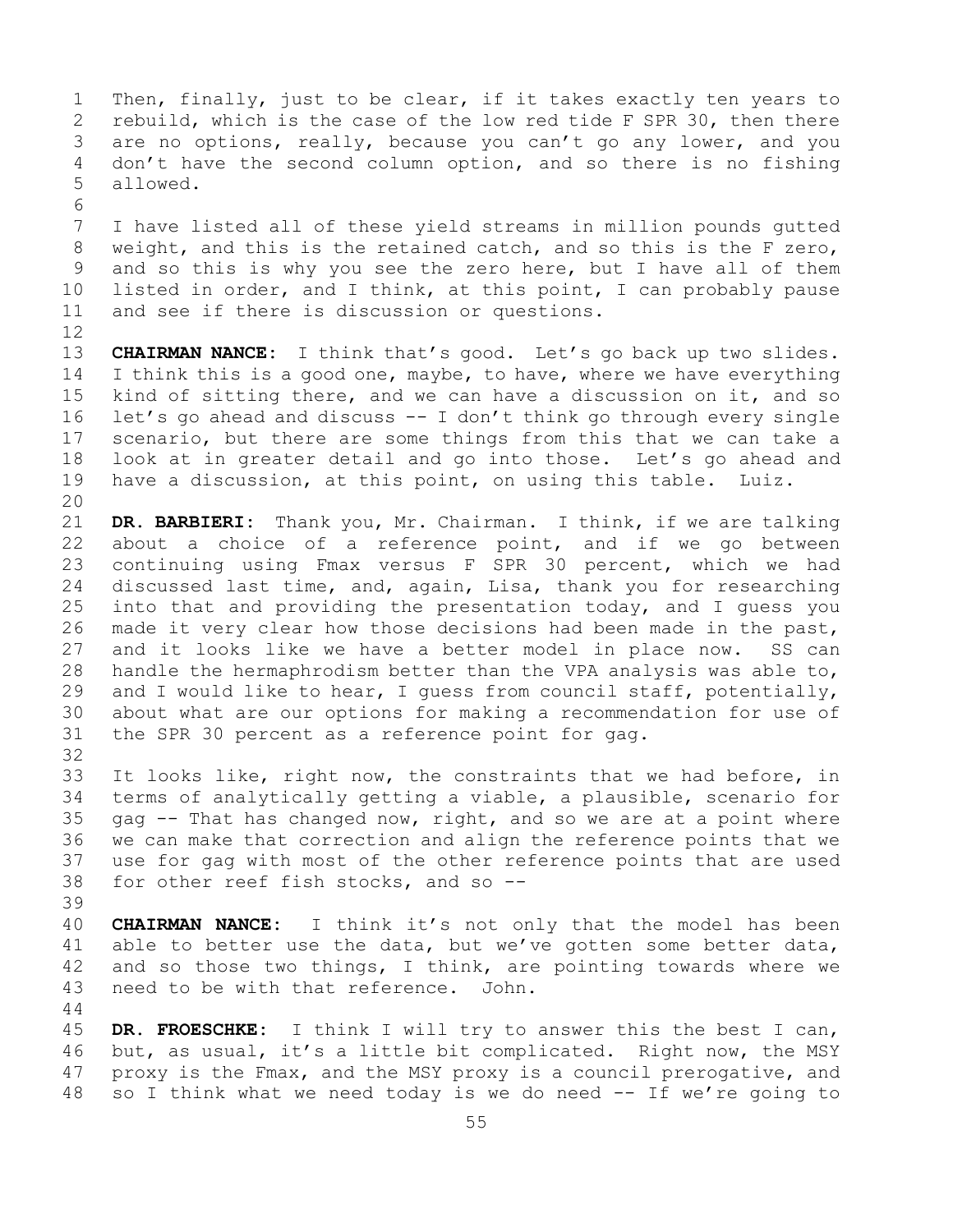1 change that, we still need to go to the no action, and so we still<br>2 need projections at Fmax. The SSC certainly could recommend and 2 need projections at Fmax. The SSC certainly could recommend and<br>3 request projections using an SPR proxy, and we could change that 3 request projections using an SPR proxy, and we could change that<br>4 through an amendment and adopt the projections using the SPR proxy through an amendment and adopt the projections using the SPR proxy 5 in one shot. 6<br>7 7 The caveat is that, long ago, the SDC document has a provision in<br>8 there that the SSC could recommend something and the council could 8 there that the SSC could recommend something and the council could<br>9 just agree with that, and so, if that's implemented, and I expect 9 just agree with that, and so, if that's implemented, and I expect<br>10 that it will be, prior to this all coming to a conclusion, then we 10 that it will be, prior to this all coming to a conclusion, then we<br>11 could probably do it that route, but, in this case, if you were 11 could probably do it that route, but, in this case, if you were<br>12 certain that you wanted to use Fmax, I think you could just do 12 certain that you wanted to use Fmax, I think you could just do<br>13 that, but, if you think you want to use SPR, we're going to need that, but, if you think you want to use SPR, we're going to need 14 both of them.  $15$ <br> $16$ 16 **CHAIRMAN NANCE:** You know, you look at Fmax here, and it's got a<br>17 13 percent SPR equivalent. I mean, basically, the reason we have 17 13 percent SPR equivalent. I mean, basically, the reason we have<br>18 higher catches there is we're allowing the stock to rebuild at a 18 higher catches there is we're allowing the stock to rebuild at a<br>19 low entity. Roy. low entity. Roy. 20<br>21 21 **DR. CRABTREE:** Yes, and that's really troubling, and I can't think<br>22 of a situation where we would say a 13 percent SPR is a defensible 22 of a situation where we would say a 13 percent SPR is a defensible<br>23 proxy for MSY, and so I've seen enough that Fmax does not seem, to 23 proxy for MSY, and so I've seen enough that Fmax does not seem, to<br>24 me, to be an appropriate reference point, and I understand that, 24 me, to be an appropriate reference point, and I understand that,<br>25 John, they will have to have that scenario to analyze in the 25 John, they will have to have that scenario to analyze in the<br>26 document, because that is the status quo, but it does seem clear 26 document, because that is the status quo, but it does seem clear<br>27 to me that the 30 percent SPR is the more appropriate reference 27 to me that the 30 percent SPR is the more appropriate reference<br>28 point, and it looks to me like we have really three decision 28 point, and it looks to me like we have really three decision<br>29 points. points. 30<br>31 31 The reference point decision will be one the council will have to<br>32 make, with our recommendation, and then there is the issue of how make, with our recommendation, and then there is the issue of how 33 to treat the sexes in the calculation of the status, which I<br>34 believe sexes combined is the recommendation out of the Science 34 believe sexes combined is the recommendation out of the Science<br>35 Center, and that seems most appropriate, and so that's a decision 35 Center, and that seems most appropriate, and so that's a decision<br>36 we need to make. we need to make. 37<br>38 38 Then there's the decision about how to handle the red tide issue,<br>39 and it seems to me that  $-$  At least my understanding of what we've 39 and it seems to me that -- At least my understanding of what we've<br>40 seen is that Dave's analysis shows that the medium red tide event 40 seen is that Dave's analysis shows that the medium red tide event<br>41 is the most likely and is the point estimate, and so my feeling, 41 is the most likely and is the point estimate, and so my feeling,<br>42 at the moment, is that ought to be our recommendation on that, and 42 at the moment, is that ought to be our recommendation on that, and<br>43 so that would leave us with presenting Fmax scenarios and 30 43 so that would leave us with presenting Fmax scenarios and 30<br>44 percent SPR scenarios to the council, with sexes combined and the percent SPR scenarios to the council, with sexes combined and the 45 medium red tide scenario. 46<br>47 DR. BARBIERI: I have a comment to that. 48

56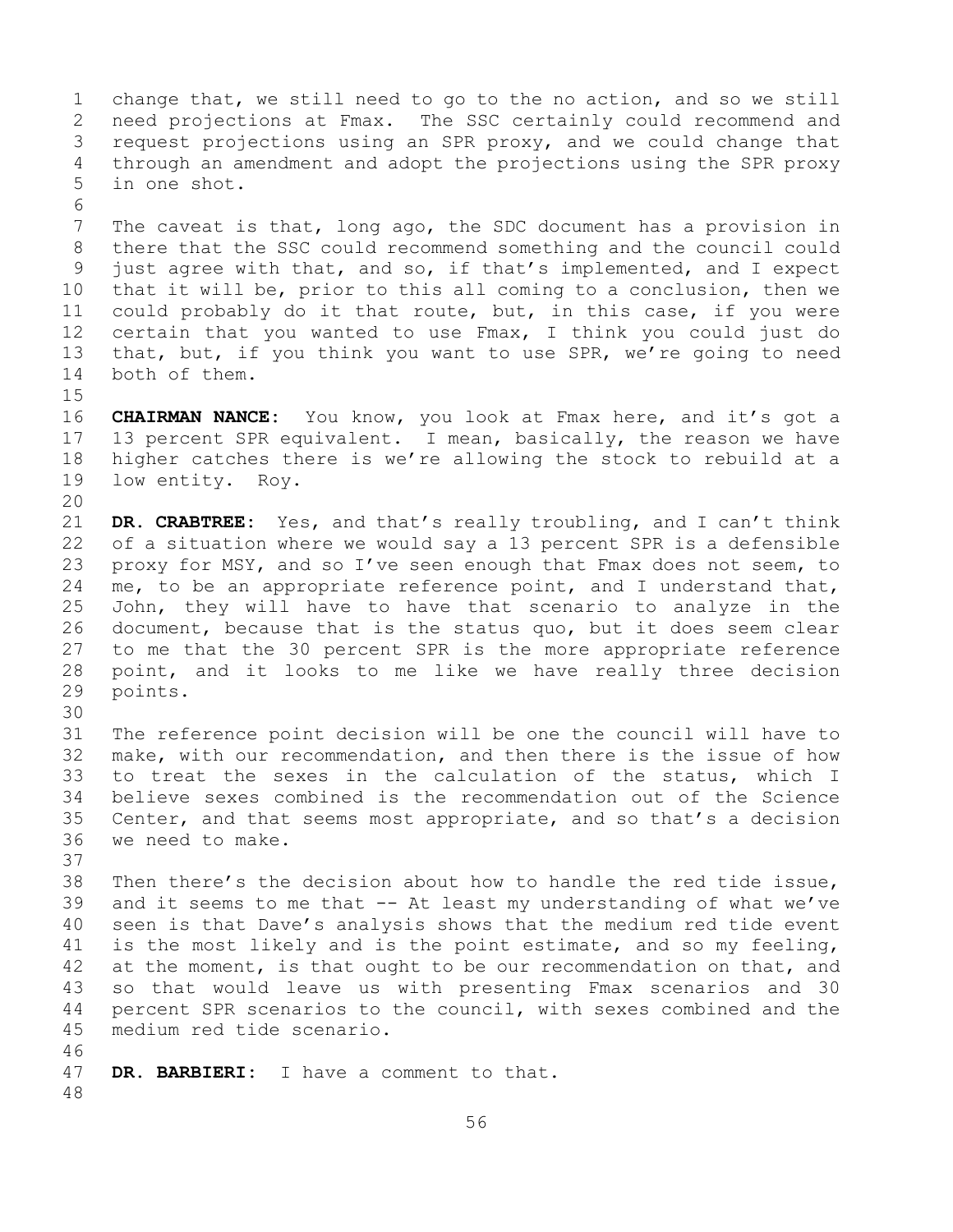1 **CHAIRMAN NANCE:** Okay, and Mara has got her hand up, and so you 2 may want to hear her first, but -- Mara, I'm going to let you go<br>3 to the head of the line. to the head of the line. 4 5 **MS. MARA LEVY:** Okay. Thank you. 6<br>7 7 **CHAIRMAN NANCE:** You're welcome. I always like to hear your input. 8<br>9 9 **MS. LEVY:** I mean, I agree with what John said, that Fmax is on<br>10 the books, and, regardless of the status determination criteria 10 the books, and, regardless of the status determination criteria<br>11 amendment, if we're going to change it, the council is going to 11 amendment, if we're going to change it, the council is going to 12 need to do it. need to do it. 13 14 I also just had a question, because, in listening to this, and<br>15 looking back at Amendment 30B, which put the Fmax reference into 15 looking back at Amendment 30B, which put the Fmax reference into<br>16 place, in that discussion, it said that, in terms of SPR at that 16 place, in that discussion, it said that, in terms of SPR at that<br>17 point, the Fmax was very close to the 40 percent SPR, and there 17 point, the Fmax was very close to the 40 percent SPR, and there<br>18 was an alternative in that document to select 30 percent SPR, as 18 was an alternative in that document to select 30 percent SPR, as<br>19 opposed to Fmax, and so I quess I'm just wondering if you've all 19 opposed to Fmax, and so I guess I'm just wondering if you've all<br>20 thought about, rather than just 30 and Fmax, whether there should 20 thought about, rather than just 30 and Fmax, whether there should<br>21 be some consideration of 40 percent, the 40 percent SPR. Thanks. be some consideration of 40 percent, the 40 percent SPR. Thanks.  $\begin{array}{c} 22 \\ 23 \end{array}$ **CHAIRMAN NANCE:** Thank you. Luiz.  $\frac{24}{25}$ 25 **DR. BARBIERI:** Not to Mara's point, and thank you for that, Mara,<br>26 but just a brief correction to what Dr. Crabtree mentioned there, 26 but just a brief correction to what Dr. Crabtree mentioned there,<br>27 and that was the sexes combined, and I thought we had a motion 27 and that was the sexes combined, and I thought we had a motion<br>28 that passed at the last meeting that already accepted the sexes 28 that passed at the last meeting that already accepted the sexes<br>29 combined, but I agree with all the other decision points. combined, but I agree with all the other decision points. 30<br>31 31 **CHAIRMAN NANCE:** Yes, that's correct. Lisa, you have your hand up, and so let me move you up. Sorry, Steve. 33<br>34 34 **DR. AILLOUD:** Thank you, and I just wanted to respond to Mara, to 35 clarify a little bit. Those comments on Fmax and about 40 percent,<br>36 or higher than F SPR 30, it would only happen in an SSB femaleor higher than F SPR 30, it would only happen in an SSB female-37 only scenario, and because -- If you're using an F SPR 30 in a 38 female-only scenario, you are ignoring males, and that's where you<br>39 would say, well, bumping it up to an F SPR 40 percent would be 39 would say, well, bumping it up to an F SPR 40 percent would be<br>40 better, because it would allow you to preserve some of the males, 40 better, because it would allow you to preserve some of the males,<br>41 and it gives you more buffer, essentially, but, here, in this case, 41 and it gives you more buffer, essentially, but, here, in this case,<br>42 we're actually looking at SSB combined, and this is why you're not 42 we're actually looking at SSB combined, and this is why you're not<br>43 seeing the same trend, and you're seeing an Fmax that is making 43 seeing the same trend, and you're seeing an Fmax that is making<br>44 vou fish a lot harder than your F SPR proxy for an SSB combined. you fish a lot harder than your F SPR proxy for an SSB combined. 45 46 **CHAIRMAN NANCE:** Thank you. That was very helpful. Steven. 47 DR. SAUL: Thank you, Mr. Chair. John answered most, or the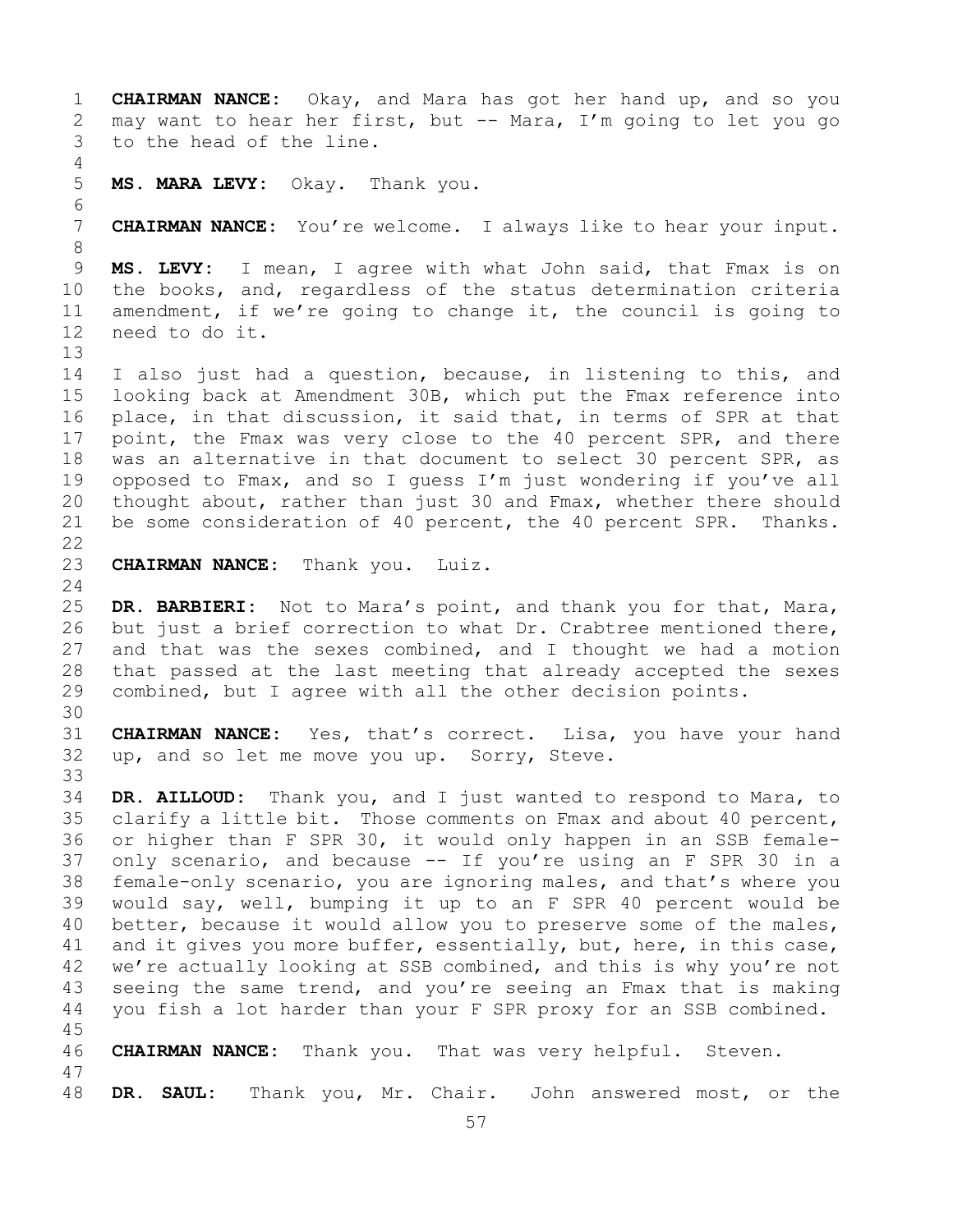1 majority, of my questions, procedurally speaking, in terms of what<br>2 we would need to do to be able to use an SPR 30, or a different 2 we would need to do to be able to use an SPR 30, or a different<br>3 benchmark, whether it's SPR 30 or 40 or whatever, and I also 3 benchmark, whether it's SPR 30 or 40 or whatever, and I also<br>4 strongly agree with Luiz and Roy that managing this thing at Fmax, 4 strongly agree with Luiz and Roy that managing this thing at Fmax,<br>5 with a 13 percent SPR, is going to get us -- It's going to cause with a 13 percent SPR, is going to get us  $-$  It's going to cause 6 problems down the line. 7 8 It's also worth, I think, noting that, as an SSC, I think it's<br>9 important that we carefully look at the terms of reference for 9 important that we carefully look at the terms of reference for<br>10 these things, because -- Which I know we do anyway, but it just 10 these things, because -- Which I know we do anyway, but it just<br>11 seems like this Fmax thing has been carried over for like twenty 11 seems like this Fmax thing has been carried over for like twenty<br>12 years, from a different model and a different time, and so I'm years, from a different model and a different time, and so I'm 13 really glad that the SSC is reconsidering alternative benchmarks. 14 Thank you.  $15$ <br> $16$ CHAIRMAN NANCE: Thank you. Sean.  $\begin{array}{c} 17 \\ 18 \end{array}$ 18 **DR. POWERS:** I agree with Roy's outline of the points, the last 19 one on red tide, and I agree with the scenario, which is that I<br>20 still have questions how they're actually taking into account red 20 still have questions how they're actually taking into account red<br>21 tide. I do -- I would like to hear some thoughts from Luiz on do 21 tide. I do -- I would like to hear some thoughts from Luiz on do<br>22 you agree that that M should be applied over all age classes, or 22 you agree that that M should be applied over all age classes, or<br>23 are you all finding that it's just younger fish that have been 23 are you all finding that it's just younger fish that have been<br>24 killed off in this red tide event? killed off in this red tide event?  $\frac{25}{26}$ 26 **CHAIRMAN NANCE:** Luiz, to that point? 27 28 **DR. BARBIERI:** Thank you, Mr. Chairman, and thank you for putting<br>29 me on the spot, Sean. The short answer is I don't know, right? I me on the spot, Sean. The short answer is I don't know, right? I 30 mean, we have very little information to really be able to inform<br>31 this decision, but, if we think about this latest red tide, my 31 this decision, but, if we think about this latest red tide, my<br>32 general feeling is that it was primarily inshore and very general feeling is that it was primarily inshore and very 33 nearshore, and it didn't have the spatial extent of the 2005, and<br>34 so it didn't have as much of an impact on older age classes of 34 so it didn't have as much of an impact on older age classes of  $35$  gag, as seems to have happened in 2005. gag, as seems to have happened in 2005. 36<br>37 Now, collecting age composition of the ages of the fish that are 38 impacted by red tide is a major challenge, and usually we cannot<br>39 do that very well. Even when we try to do it, we end up with a 39 do that very well. Even when we try to do it, we end up with a<br>40 very small sample size that's very spotty and spatially patchy and 40 very small sample size that's very spotty and spatially patchy and<br>41 is difficult to extrapolate that to the population as a whole, but 41 is difficult to extrapolate that to the population as a whole, but<br>42 my tendency would be to see that this red tide would have greater 42 my tendency would be to see that this red tide would have greater<br>43 impact on younger age classes and not the full extent of the stock. impact on younger age classes and not the full extent of the stock. 44 45 **CHAIRMAN NANCE:** Sean and then David is on, and so he may have 46 some -- 47 DR. POWERS: Good, because I was about to give the caveat that a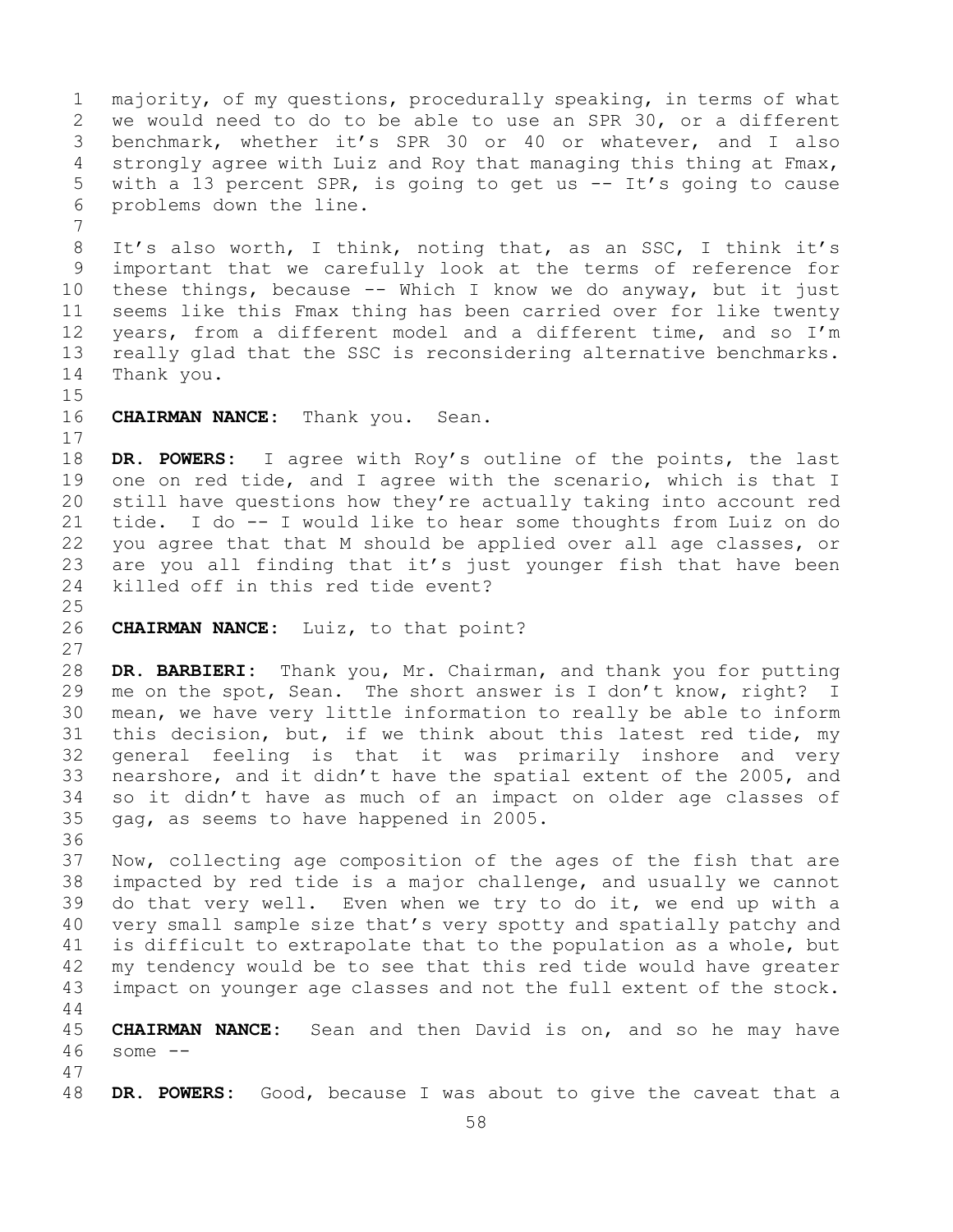1 lot of it has to do with how Dave put the impact in and whether it<br>2 makes sense, and that's why the M is applied to all, but, depending 2 makes sense, and that's why the M is applied to all, but, depending<br>3 on Dave's answer, it would be interesting to see if the analysts 3 on Dave's answer, it would be interesting to see if the analysts<br>4 had an idea of, if we only applied even a higher M to the younger had an idea of, if we only applied even a higher M to the younger 5 age classes, would that -- What would that do to the projections?

## 6<br>7 7 **CHAIRMAN NANCE:** David.

8 9 **DR. CHAGARIS:** So I agree with Luiz, and the model also predicts<br>10 that the red tide mortality is higher for the younger age stanzas, 10 that the red tide mortality is higher for the younger age stanzas,<br>11 and so like, for example, on the age-zeroes, the estimate was 0.23, 11 and so like, for example, on the age-zeroes, the estimate was 0.23,<br>12 and then, for age-ones, it was 0.18, and so the model does capture 12 and then, for age-ones, it was 0.18, and so the model does capture<br>13 that. The reason that it's going in the way it is, and there were that. The reason that it's going in the way it is, and there were 14 actually a couple of sensitivity runs that were done to try to<br>15 incorporate the age-specific mortality estimates, but one of them 15 incorporate the age-specific mortality estimates, but one of them<br>16 showed good promise, but there was a discrepancy in some of the 16 showed good promise, but there was a discrepancy in some of the<br>17 catch, and there wasn't time to -- Lisa can talk more about that, 17 catch, and there wasn't time to  $-$ - Lisa can talk more about that,<br>18 but the  $-$ - The way that it's being applied in the model now is 18 but the  $-$ - The way that it's being applied in the model now is 19 across all ages, and so to generate that value of 0.1  $-$ - From the 19 across all ages, and so to generate that value of  $0.1$  -- From the 20 ecosystem model, we summed up the total biomass lost due to red 20 ecosystem model, we summed up the total biomass lost due to red<br>21 tides and divided by the biomass over all ages. tides and divided by the biomass over all ages.

- $\begin{array}{c} 22 \\ 23 \end{array}$ 23 We do have the age-specific estimates, and, yes, they are higher<br>24 for younger ages. The only year where we actually saw a 24 for younger ages. The only year where we actually saw a<br>25 substantial amount of mortality on older ages was in 2005, where 25 substantial amount of mortality on older ages was in 2005, where<br>26 the bloom really expanded further offshore and persisted for a 26 the bloom really expanded further offshore and persisted for a<br>27 longer amount of time. longer amount of time.
- 28<br>29

CHAIRMAN NANCE: Okay. Thank you. Lisa, to that point, please?

30<br>31 31 **DR. AILLOUD:** Yes, and Dave is absolutely correct, and I just wanted to remind the group that the base model had the same 33 assumption, that M is applied across all ages. We would love to<br>34 improve that in a research track, but it was just not possible in 34 improve that in a research track, but it was just not possible in<br>35 this operational, and so, if you want the projections to be 35 this operational, and so, if you want the projections to be<br>36 consistent with the rest of the base model, it would be best to 36 consistent with the rest of the base model, it would be best to<br>37 have M be applied across all ages, in my opinion. have M be applied across all ages, in my opinion.

38<br>39

39 **CHAIRMAN NANCE:** Thank you very much. I agree. Roy.

40

41 **DR. CRABTREE:** I agree with Lisa, and I think there are a lot more 42 sophisticated ways that could come up for a research track to<br>43 handle this with gag, but, for right now, I don't think we're able 43 handle this with gag, but, for right now, I don't think we're able<br>44 to do this, and so this is the scenario we are, but, going back to to do this, and so this is the scenario we are, but, going back to 45 Mara's comment, and going back to the rationale associated with 46 Amendment 30B and Fmax, and so we have a much more sophisticated<br>47 assessment model now, with SS3, and I think we used an older VPA 47 assessment model now, with SS3, and I think we used an older VPA<br>48 model last time, and so we've learned a lot about gag, and so, model last time, and so we've learned a lot about gag, and so,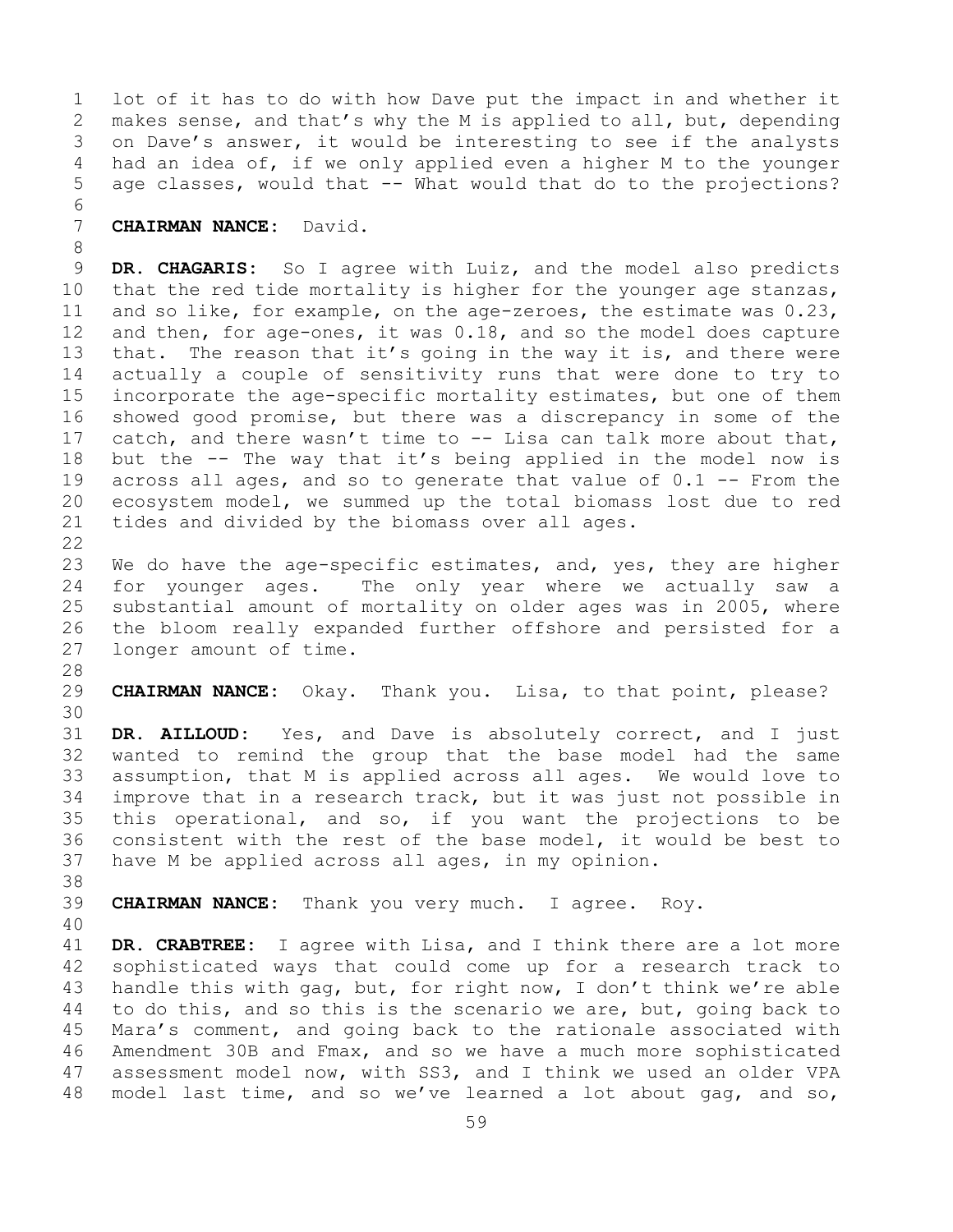1 with the more sophisticated modeling, we're able to handle these<br>2 things in different and better ways. things in different and better ways.

3 By going to the sexes combined approach that we're using now, we 5 actually are achieving a lot of the conservation benefits that 6 were talked about in Amendment 30B that might be associated with 7 going to a higher SPR, and we're actually realizing those same<br>8 sort of benefits now, through the more sophisticated modeling and 8 sort of benefits now, through the more sophisticated modeling and<br>9 better ways of looking at it, and so I think it's really just an 9 better ways of looking at it, and so I think it's really just an<br>10 advancement in our understanding and our ability to look at all of 10 advancement in our understanding and our ability to look at all of these. these.

12<br>13 CHAIRMAN NANCE: Thank you. It looks like we're approaching a 14 point where we're going to make some recommendations. Before we<br>15 do that though, Emily, can you do your Something's Fishy now, and 15 do that though, Emily, can you do your Something's Fishy now, and<br>16 I am going to publicly apologize to you. Last time, I completely 16 I am going to publicly apologize to you. Last time, I completely<br>17 skipped you and didn't even -- So I apologize for that, but I think 17 skipped you and didn't even -- So I apologize for that, but I think<br>18 having this presentation, and then we can talk about the 18 having this presentation, and then we can talk about the<br>19 recommendations for the council, but, Emily, thank you. recommendations for the council, but, Emily, thank you.

20<br>21 21 **MS. EMILY MUEHLSTEIN:** Great. Thank you for that opportunity, and<br>22 I harbor no ill feelings about being skipped. Okay, and so just 22 I harbor no ill feelings about being skipped. Okay, and so just<br>23 to remind you quys all, we are conducting Something's Fishy efforts 23 to remind you guys all, we are conducting Something's Fishy efforts<br>24 for each species that is assessed. This week, actually, the 24 for each species that is assessed.<br>25 council's Outreach and Education Te 25 council's Outreach and Education Technical Committee voted to<br>26 change the name of the Something's Fishy effort, and so I just 26 change the name of the Something's Fishy effort, and so I just<br>27 wanted to make you quys aware that, in the future, it will be wanted to make you guys aware that, in the future, it will be 28 called Fishermen Feedback, and that was mostly because Something's<br>29 Fishy could potentially imply that we're looking for negative 29 Fishy could potentially imply that we're looking for negative<br>30 information, and we wanted to avoid that. information, and we wanted to avoid that.

31<br>32 32 Something's Fishy is a tool that we use to gather information from<br>33 active fishermen on trends and sort of unusual occurrences that 33 active fishermen on trends and sort of unusual occurrences that<br>34 either the scientists or managers might not have observed, and we 34 either the scientists or managers might not have observed, and we<br>35 conducted this effort from December 10, 2020 through January 10, 35 conducted this effort from December 10, 2020 through January 10,<br>36 2021, and so sort of that month bridging the gap from last year to 36 2021, and so sort of that month bridging the gap from last year to this year. this year.

38<br>39 39 We received 423 total responses, and we analyzed 418 of those<br>40 responses, and we dropped five because they were unrelated to gag 40 responses, and we dropped five because they were unrelated to gag<br>41 and generally not helpful, and then we reported on  $-$ - We generated 41 and generally not helpful, and then we reported on  $-$ - We generated 42 a final report and presented it at the data workshop for the stock 42 a final report and presented it at the data workshop for the stock<br>43 assessment on February 11 of this year. assessment on February 11 of this year.

45 Like I said, we only analyzed 418 of the comments, because those 46 were the ones that were related to gag. Respondents were allowed<br>47 to self-identify their sector, and they were not limited to a 47 to self-identify their sector, and they were not limited to a<br>48 singular response, and so, as far as respondents goes, we had a singular response, and so, as far as respondents goes, we had a

44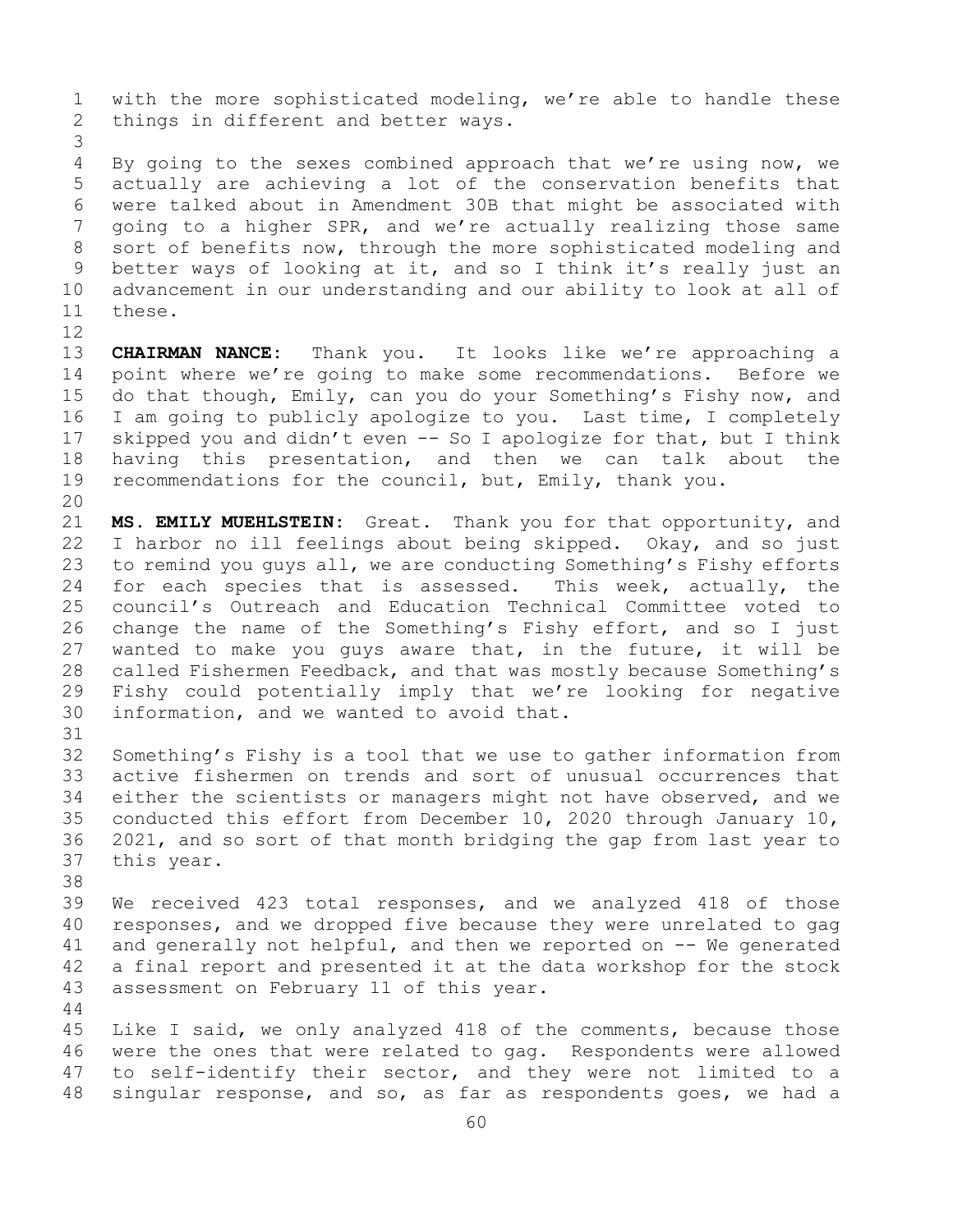1 sample size of 468, and, as you can see, a vast majority of them<br>2 were private anglers, with the for-hire sector coming in a far 2 were private anglers, with the for-hire sector coming in a far<br>3 second, and then the commercial sector, followed by the other 3 second, and then the commercial sector, followed by the other<br>4 sector, and that's usually state management personnel or fisheries sector, and that's usually state management personnel or fisheries 5 scientists that are somehow related to the process.

6<br>7 7 We are pretty pleased, by the way, with the sample size. This is<br>8 sort of one of the biggest responses that we've gotten, and so we 8 sort of one of the biggest responses that we've gotten, and so we<br>9 do analyze comments in two ways. We do a manual analysis, and we 9 do analyze comments in two ways. We do a manual analysis, and we<br>10 also do an automated analysis. Manual analysis is performed 10 also do an automated analysis. Manual analysis is performed<br>11 separately by two analysts, and then, if there is any discrepancy 11 separately by two analysts, and then, if there is any discrepancy<br>12 in determining whether the comment was positive, negative, or 12 in determining whether the comment was positive, negative, or<br>13 neutral, those two analysts get together and work out that neutral, those two analysts get together and work out that 14 discrepancy and make a final decision together.

 $15$ <br> $16$ 16 Automated analysis is based on a lexicon library and run through<br>17 R, and so we also analyze the comments in two ways. We have an 17 R, and so we also analyze the comments in two ways. We have an<br>18 overall response sentiment, and then we analyze comments that are 18 overall response sentiment, and then we analyze comments that are<br>19 only related to stock condition, and so we'll start with the 19 only related to stock condition, and so we'll start with the<br>20 overall response sentiment, and what you will see is that manual 20 overall response sentiment, and what you will see is that manual<br>21 sentiment analysis of the overall comments, all of them, showed 21 sentiment analysis of the overall comments, all of them, showed<br>22 that a small majority of respondents reported a positive sentiment, 22 that a small majority of respondents reported a positive sentiment,<br>23 and so not necessarily sort of the major negative trend that we're 23 and so not necessarily sort of the major negative trend that we're<br>24 seeing from the assessment. seeing from the assessment.

 $\frac{25}{26}$ 26 The automated analysis, which you will notice here that there is<br>27 a much smaller sample size, and that's because the R program drops 27 a much smaller sample size, and that's because the R program drops<br>28 any comments that don't have words associated with the lexicon 28 any comments that don't have words associated with the lexicon<br>29 library, and so, if it didn't just register anything that the 29 library, and so, if it didn't just register anything that the<br>30 comment said, the automated analysis drops that comment, and you 30 comment said, the automated analysis drops that comment, and you<br>31 will see there is almost a hundred less comments that were analyzed 31 will see there is almost a hundred less comments that were analyzed<br>32 through this automated analysis. It showed that, for the overall 32 through this automated analysis. It showed that, for the overall<br>33 sentiment of the comments, that a majority of the respondents 33 sentiment of the comments, that a majority of the respondents<br>34 reported a positive sentiment. reported a positive sentiment.

35<br>36 36 This might be the more helpful analyses that we conduct, and it is<br>37 based on stock-condition-related responses, and so, through manual based on stock-condition-related responses, and so, through manual 38 analysis, what we do is we identify whether or not a comment is<br>39 somehow related to stock condition, because we think that that's 39 somehow related to stock condition, because we think that that's<br>40 qoing to help sort of inform the analysts a little bit better than 40 going to help sort of inform the analysts a little bit better than<br>41 the overall comment sentiment, which sometimes has like management 41 the overall comment sentiment, which sometimes has like management<br>42 thoughts thrown in and things like that. thoughts thrown in and things like that.

43

From these, what you will see is that removing the comments that 45 were not related to stock condition reduced the proportion of 46 neutral comments, but what you will see is there is still a slight<br>47 majority of positive over negative comments here for the manual 47 majority of positive over negative comments here for the manual<br>48 sentiment analysis. Again, the automated sentiment analysis Again, the automated sentiment analysis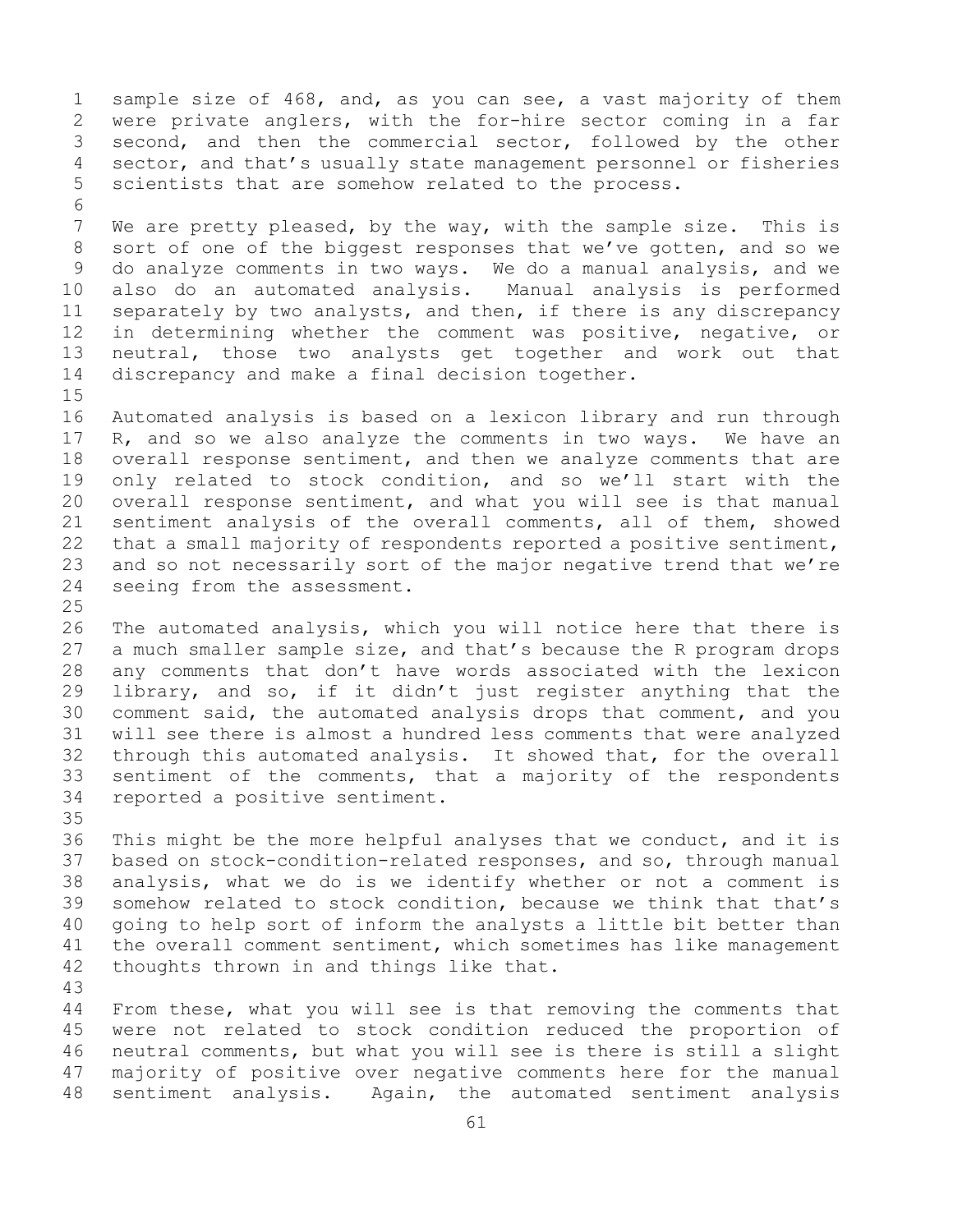1 dropped a pretty good number of the comments, and so we had a much<br>2 smaller sample size, but what we see is that removing the comments 2 smaller sample size, but what we see is that removing the comments<br>3 that were not related to stock condition slightly increased the 3 that were not related to stock condition slightly increased the<br>4 proportion of neutral comments, but, again, you will see that, proportion of neutral comments, but, again, you will see that, 5 here, there is a greater proportion of positive comments overall. 6<br>7 7 This will show you a comparison of sentiment by sector, and you<br>8 will see side-by-side, and we have a comparison of sentiment by 8 will see side-by-side, and we have a comparison of sentiment by<br>9 sector for all comments and sentiment by sector for comments that 9 sector for all comments and sentiment by sector for comments that<br>10 were related to stock conditions, and these are both based on 10 were related to stock conditions, and these are both based on<br>11 manual analysis, just as an FYI, and what you will notice is the 11 manual analysis, just as an FYI, and what you will notice is the<br>12 commercial and for-hire sector showed a majority of negative 12 commercial and for-hire sector showed a majority of negative<br>13 sentiment comments in both sections, and yet the private anglers sentiment comments in both sections, and yet the private anglers 14 were the ones that were sort of driving the positive sentiment<br>15 around gag in general and also for the stock-condition-related 15 around gag in general and also for the stock-condition-related comments.  $\begin{array}{c} 17 \\ 18 \end{array}$ 18 The next analysis we did was respondents by location, and we asked<br>19 people to self-select the location that they were referencing in 19 people to self-select the location that they were referencing in<br>20 their comments. Again, this is based on the manual analysis, and 20 their comments. Again, this is based on the manual analysis, and<br>21 what you will see is most of the responses we get are off of 21 what you will see is most of the responses we get are off of<br>22 central Florida, which I don't think is a big shocker to anybody, 22 central Florida, which I don't think is a big shocker to anybody,<br>23 and we did receive very few responses west of Alabama, and many of 23 and we did receive very few responses west of Alabama, and many of<br>24 the areas in the western Gulf had only one response associated 24 the areas in the western Gulf had only one response associated<br>25 with them. with them. 26<br>27 This will just show you, and I know this one is a little bit hard 28 to see without zooming-in, but this will show you the sentiment of<br>29 observations by location, and what you will sort of see is, in the 29 observations by location, and what you will sort of see is, in the<br>30 western Gulf, there was generally a negative sentiment about stock 30 western Gulf, there was generally a negative sentiment about stock<br>31 condition. However, remember that the sample sizes were very small 31 condition. However, remember that the sample sizes were very small<br>32 in that western Gulf, where you're seeing most of that orange. in that western Gulf, where you're seeing most of that orange. 33<br>34 34 When you get over to the Florida area, most of those positive<br>35 comments were coming sort of from the Big Bend area down through 35 comments were coming sort of from the Big Bend area down through<br>36 Tampa Bav, and then, as you get past Tampa Bay, the negative Tampa Bay, and then, as you get past Tampa Bay, the negative 37 sentiment begins to sort of take over a little bit again. Here, 38 since folks are allowed to self-select, we actually recorded a<br>39 total of 557 responses, and so some people would produce one 39 total of 557 responses, and so some people would produce one<br>40 comment, but it would be attached to multiple locations, and so 40 comment, but it would be attached to multiple locations, and so<br>41 that's important to know, too. that's important to know, too. 42 43 **CHAIRMAN NANCE:** Emily, just out of curiosity, for the Texas guys,<br>44 the chance of seeing a gag grouper is quite low. the chance of seeing a gag grouper is quite low. 45 46 **MS. MUEHLSTEIN:** Yes, and it's kind of an incidental catch that<br>47 they find pretty deep, or near rigs, but there are certain small 47 they find pretty deep, or near rigs, but there are certain small<br>48 populations of folks that know how to target them in Texas. populations of folks that know how to target them in Texas.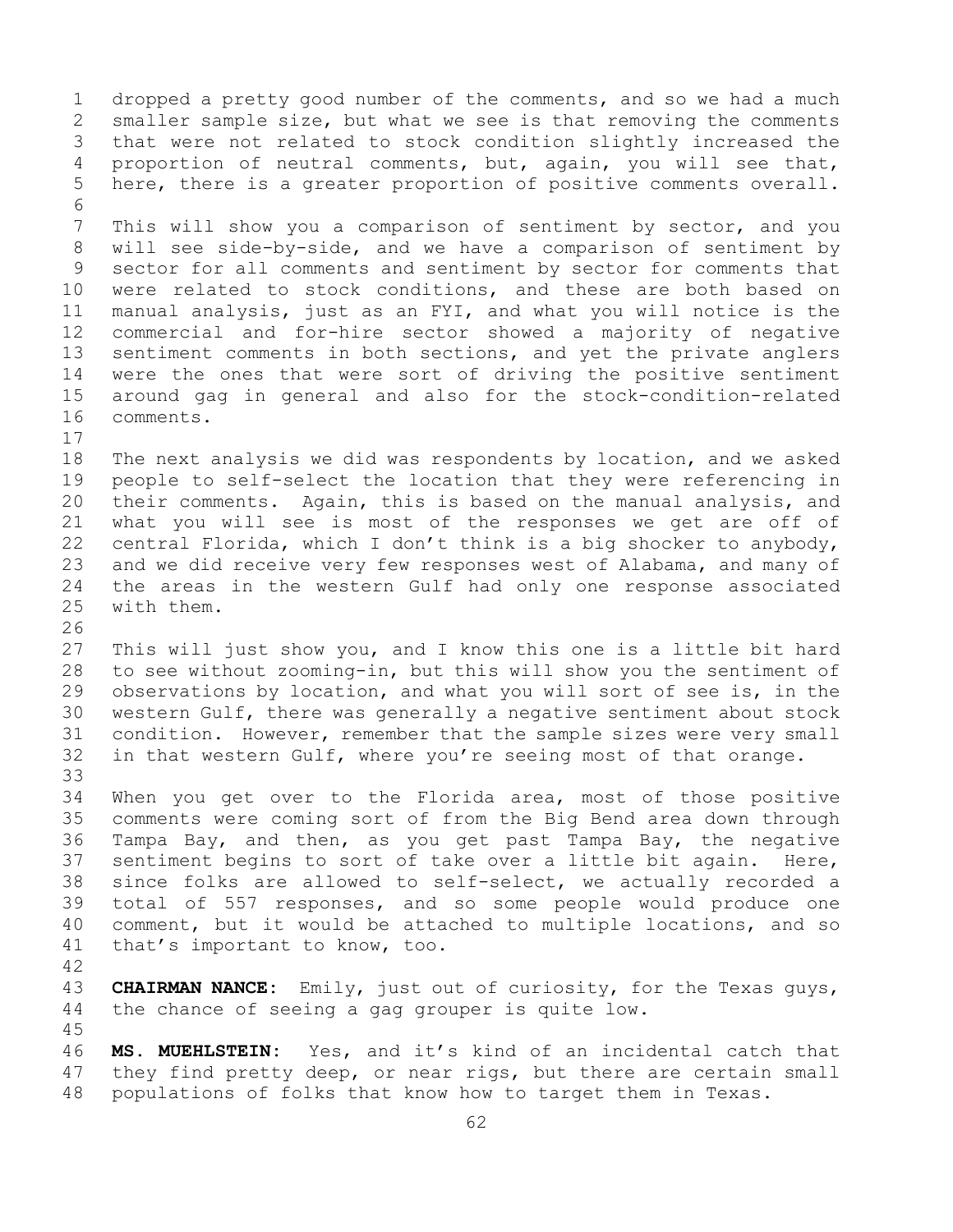$\frac{1}{2}$ 2 **CHAIRMAN NANCE:** So are the responses from the western Gulf not<br>3 really looking at catching fish, but they're listening to what's 3 really looking at catching fish, but they're listening to what's<br>4 being said, as opposed to being on the water and actually seeing being said, as opposed to being on the water and actually seeing 5 things?

6<br>7 7 **MS. MUEHLSTEIN:** That's a great question. I actually think, and<br>8 this is part of what drives the negative sentiment, is most of 8 this is part of what drives the negative sentiment, is most of<br>9 those western Gulf comments that we got were we never see them 9 those western Gulf comments that we got were we never see them<br>10 over here, and my grandfather caught one once, but I have never 10 over here, and my grandfather caught one once, but I have never<br>11 caught one, and it's kind of like that, and so it based on their 11 caught one, and it's kind of like that, and so it based on their<br>12 on-the-water experience, but it's also sort of a reflection of the on-the-water experience, but it's also sort of a reflection of the 13 fact that gag just aren't really there that frequently. I often 14 don't hear folks reporting anything about gag west of Louisiana at<br>15 all, but it's everv once in a while. all, but it's every once in a while.

16<br>17 17 **CHAIRMAN NANCE:** I'm sorry that I interrupted you, and now we've 18 qot questions. Trevor. got questions. Trevor.

 $\begin{array}{c} 19 \\ 20 \end{array}$ 20 **MR. MONCRIEF:** Thank you, Mr. Chair. I am happy to wait until the 21 end of the presentation, if you would like to do that, just so she<br>22 can finish up. can finish up.

 $\frac{23}{24}$ MS. MUEHLSTEIN: I think I've got two more slides.

45

 $\frac{25}{26}$ 26 **CHAIRMAN NANCE:** Let's go ahead and wait until the end, and I 27 apologize for interrupting. Anyway, we'll take the questions at 28 the end. the end.

29<br>30 30 **MS. MUEHLSTEIN:** At least you're not ignoring me this time. Okay, 31 and so, through that automated analysis, one of the things that<br>32 we're able to do is tease out the most frequently used positive we're able to do is tease out the most frequently used positive 33 and negative words, and what you will see here is we've teased out<br>34 the top ten, and we've displayed that in two ways, both by these 34 the top ten, and we've displayed that in two ways, both by these<br>35 bar graphs and then also this word cloud, and sort of what we kind 35 bar graphs and then also this word cloud, and sort of what we kind<br>36 of can kind of glean from this is that the most frequently used of can kind of glean from this is that the most frequently used 37 negative words could potentially indicate that anglers with 38 negative perceptions of the stock were seeing small fish or less<br>39 fish overall. fish overall.

40 41 Then, based on the most frequently used positive words, we could<br>42 sort of tease out the idea that maybe anglers with positive 42 sort of tease out the idea that maybe anglers with positive<br>43 perceptions thought that the fishing was good and that they were 43 perceptions thought that the fishing was good and that they were<br>44 seeing large and healthy fish. seeing large and healthy fish.

46 Then, through manual analysis, as you read over these four-hundred-<br>47 and-something comments, you tend to pull out some themes and some 47 and-something comments, you tend to pull out some themes and some<br>48 sort of interesting things that pop out, and so what we saw was, sort of interesting things that pop out, and so what we saw was,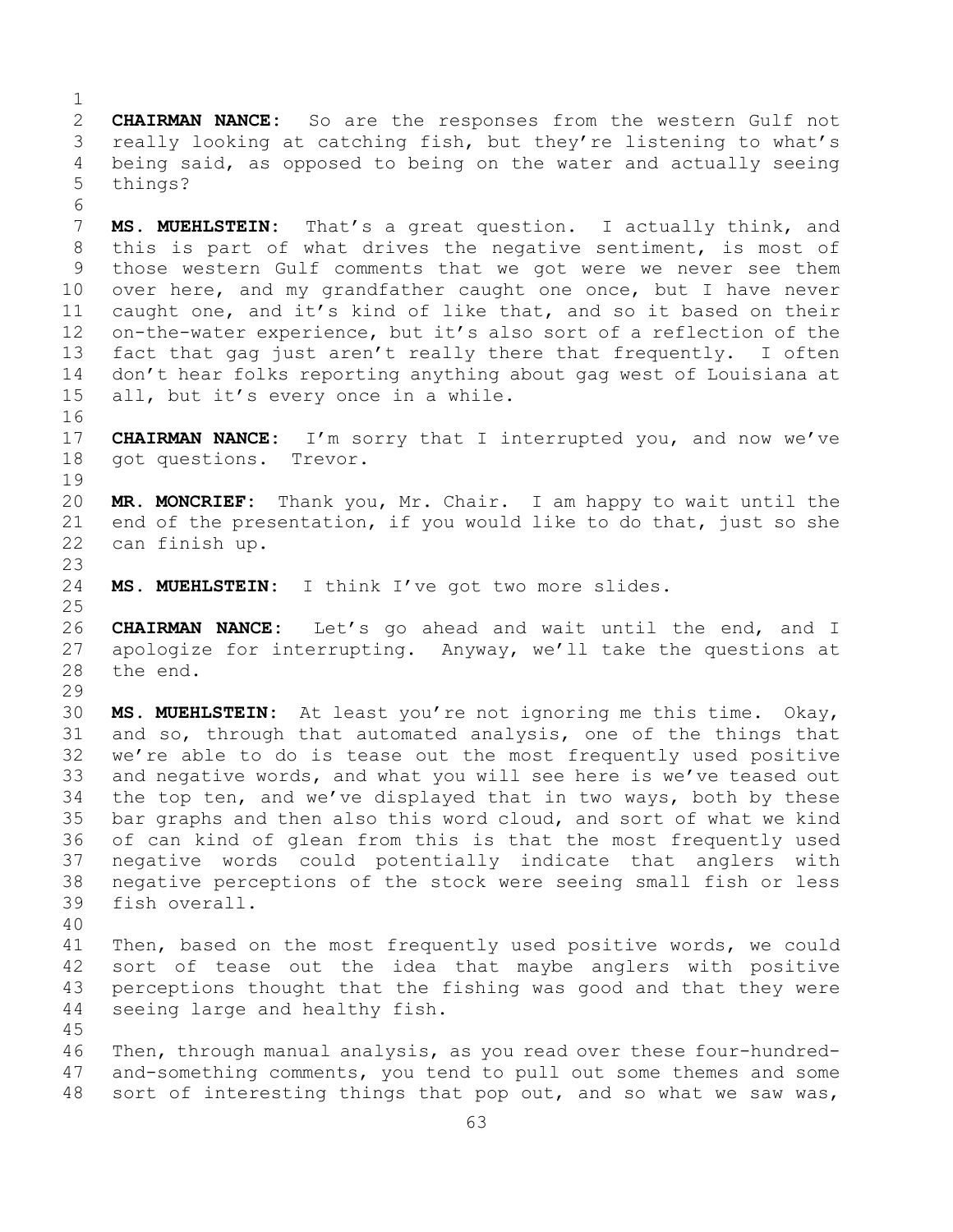1 from the positive comments, we heard a lot about there being<br>2 juveniles around, which I think is a good report. juveniles around, which I think is a good report.

3 We did hear that there are more of the fish that they're finding 5 do look healthy and colorful, which was kind of an interesting 6 thing, because that reoccurred a couple of times, and we don't<br>7 usually hear about the actual condition of the fish itself through 7 usually hear about the actual condition of the fish itself through<br>8 these tools, and so I thought that was worth kind of bringing out. these tools, and so I thought that was worth kind of bringing out.

 $\frac{9}{10}$ 10 We also heard that there's lots of big fish, and this was<br>11 especially in reference to big fish being closer to shore, and I 11 especially in reference to big fish being closer to shore, and I<br>12 think that's something that was kind of focused a lot around the 12 think that's something that was kind of focused a lot around the<br>13 area a little bit more north of Tampa Bay and in Tampa Bay itself. area a little bit more north of Tampa Bay and in Tampa Bay itself. 14 I think those fish seem to be closer inshore and more accessible<br>15 to those private recreational anglers than thev have thought them 15 to those private recreational anglers than they have thought them<br>16 to be in the past, or people are just figuring out how to catch 16 to be in the past, or people are just figuring out how to catch<br>17 them in that shallow water. them in that shallow water.

18<br>19 19 Then we heard that they've gotten really easy to catch when the<br>20 water cools down, and I think that there's a general perception 20 water cools down, and I think that there's a general perception<br>21 that they either move inshore when the water gets cold or they 21 that they either move inshore when the water gets cold or they<br>22 just start eating inshore. just start eating inshore.

23 24 Next, from the neutral comments that we heard, and these were<br>25 interesting, but we heard that males were displaying spawning 25 interesting, but we heard that males were displaying spawning<br>26 behavior in the summer, and so maybe outside of some of the typical 26 behavior in the summer, and so maybe outside of some of the typical<br>27 range of spawning. We heard that people were seeing more fish 27 range of spawning. We heard that people were seeing more fish<br>28 over sand bottom, and they were speculating that this was to avoid 28 over sand bottom, and they were speculating that this was to avoid<br>29 divers, and we heard this a couple of times, but it was mostly in 29 divers, and we heard this a couple of times, but it was mostly in<br>30 reference to sort of shallow-water diving conditions north of Tampa 30 reference to sort of shallow-water diving conditions north of Tampa<br>31 Bay, where, rather than holding on the reefs, that they were 31 Bay, where, rather than holding on the reefs, that they were<br>32 thinking that the gag were actually learning how to move off those 32 thinking that the gag were actually learning how to move off those<br>33 reefs when there was spear fishermen in the water, which I thought 33 reefs when there was spear fishermen in the water, which I thought<br>34 was kind of interesting. We also heard that potentially the 34 was kind of interesting. We also heard that potentially the<br>35 population was shifting to shallow water. population was shifting to shallow water.

36<br>37 Of the negative comments we heard, we heard a lot about depredation 38 by goliath and sharks and dolphins. We heard that that depredation<br>39 has increased in recent years, and we heard that fishing pressure 39 has increased in recent years, and we heard that fishing pressure<br>40 has been much heavier than usual, and so there was a lot of concern 40 has been much heavier than usual, and so there was a lot of concern<br>41 expressed about that. expressed about that.

42

43 We did hear that the gags that people were finding are skinnier<br>44 than usual and don't seem as healthy, and so that's directly than usual and don't seem as healthy, and so that's directly 45 contrary to what we heard in some of the positive sentiments. We 46 also heard that commercial fishing during the spawn is a problem,<br>47 and we heard that gags are being outcompeted by red snapper. With 47 and we heard that gags are being outcompeted by red snapper. With<br>48 that, that's all I had for you quys, and I am happy to take any that, that's all I had for you guys, and I am happy to take any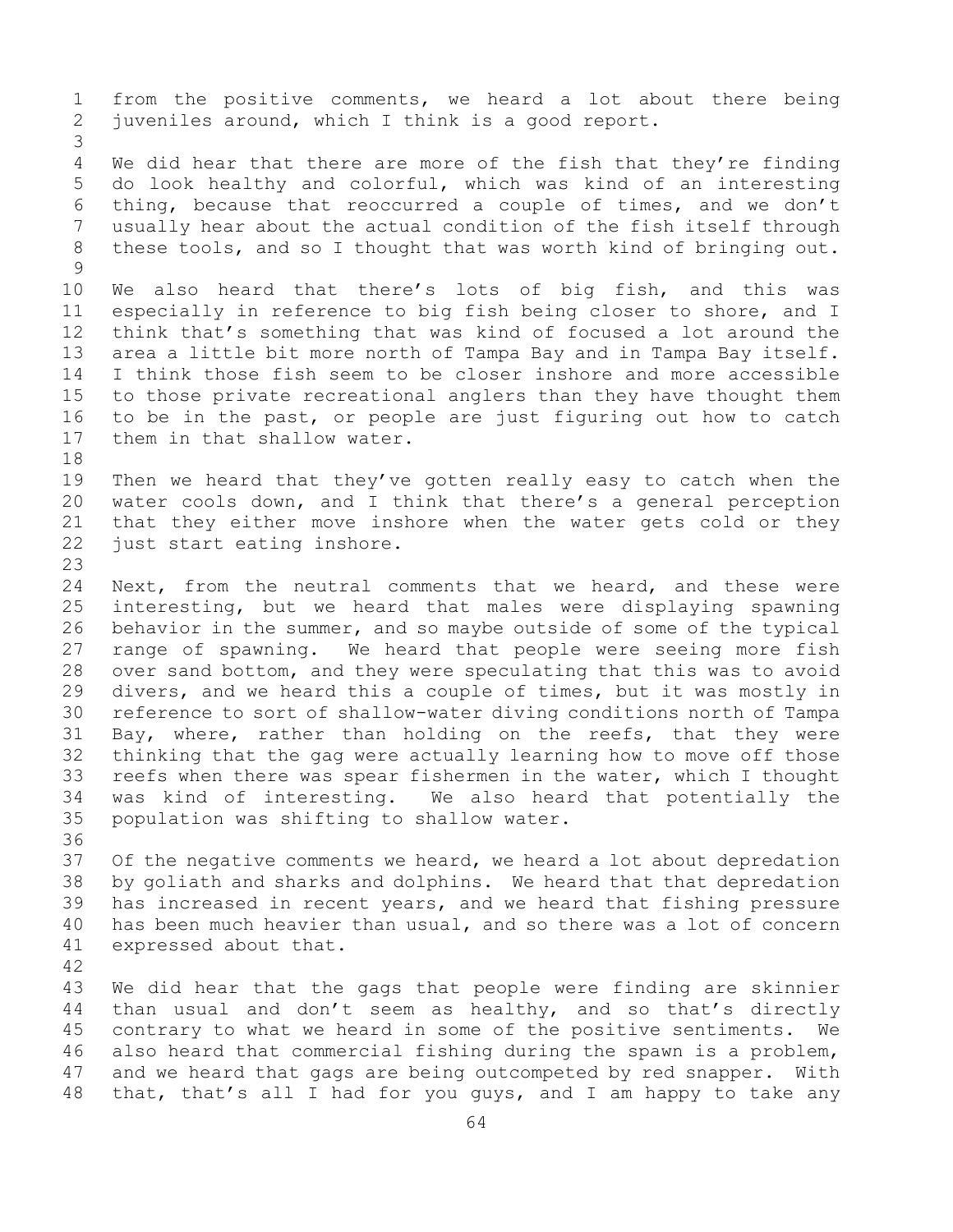1 questions.

## $\frac{2}{3}$ CHAIRMAN NANCE: Thank you. Trevor.

5 **MR. MONCRIEF:** Thanks, Mr. Chair. I was hoping that we could go 6 back up to the map of the Gulf, and so I think you hit the nail on<br>7 the head, Emily, on this answer. I mean, if you're going to get 7 the head, Emily, on this answer. I mean, if you're going to get<br>8 responses from anglers over a species that they don't observe 8 responses from anglers over a species that they don't observe<br>9 readily, or where the population isn't as high, then I think you 9 readily, or where the population isn't as high, then I think you<br>10 are going to get a lot of negative remarks that they're not seeing 10 are going to get a lot of negative remarks that they're not seeing<br>11 the fish you're asking about. the fish you're asking about.

12<br>13

4

The other one, and so if we can go up, I think, two slides, there 14 was a disparity in -- It looks like, to me, when I was just -- It<br>15 kind of stuck out to me that, when you move to the automated 15 kind of stuck out to me that, when you move to the automated<br>16 analysis, when it came to the stock sentiment, the negative 16 analysis, when it came to the stock sentiment, the negative<br>17 comments were more proportionately affected by being removed, and 17 comments were more proportionately affected by being removed, and<br>18 can you speak to that a little bit? can you speak to that a little bit?

19<br>20

20 **MS. MUEHLSTEIN:** You know, Trevor, this was a really interesting<br>21 situation. Typically, when we do perform these efforts, and we do 21 situation. Typically, when we do perform these efforts, and we do<br>22 the manual and automated analysis, they kind of gibe a little bit 22 the manual and automated analysis, they kind of gibe a little bit<br>23 better than they did here, and I think it's something to do with 23 better than they did here, and I think it's something to do with<br>24 the fact that there were so many comments that were dropped, 24 the fact that there were so many comments that were dropped,<br>25 because the words that were contained in them were not in that 25 because the words that were contained in them were not in that<br>26 lexicon library that we use for the automated analysis. lexicon library that we use for the automated analysis.

 $\frac{27}{28}$ 28 The truth is I think that it's interesting that the number of<br>29 neutral comments, or the proportion of negative comments, shifted 29 neutral comments, or the proportion of negative comments, shifted<br>30 so much, but, to be honest with you, I don't think that I can make 30 so much, but, to be honest with you, I don't think that I can make<br>31 any meaningful conclusions about why that happened, based on the 31 any meaningful conclusions about why that happened, based on the<br>32 fact that we dropped a hundred comments in the automated analysis. fact that we dropped a hundred comments in the automated analysis.

33<br>34 MR. MONCRIEF: Thank you.

35<br>36 CHAIRMAN NANCE: Thank you. Cindy, please.

37

38 **DR. GRACE-MCCASKEY:** Thank you very much. I have just a couple of 39 questions related to the methodology, and I'm curious sort of what<br>40 the methods are, in terms of soliciting or asking for fishers to 40 the methods are, in terms of soliciting or asking for fishers to<br>41 submit comments as well as what the prompts are. What are they 41 submit comments as well as what the prompts are. What are they<br>42 responding to? responding to?

43 MS. MUEHLSTEIN: That's a really good question, and I appreciate 45 that, Cindy, and I can actually make the tool itself available to 46 you, so that you can take a look at it, and so our approach here  $47$  is we understand that this is not  $-$  You know, we're not following 47 is we understand that this is not  $-$ - You know, we're not following 48 very strict sample survey protocols at all. very strict sample survey protocols at all.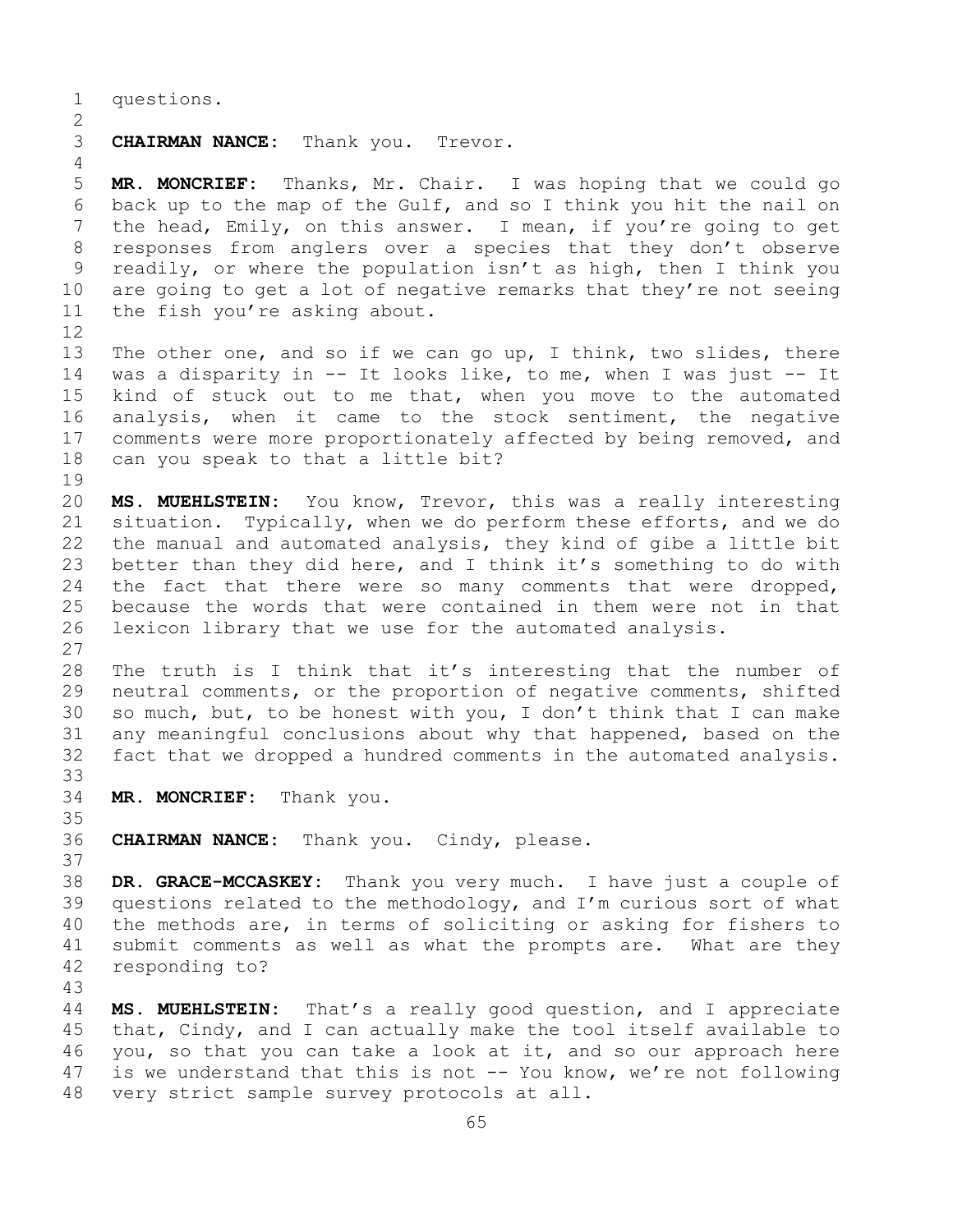$\frac{1}{2}$ 2 What we're doing is we are just sort of pushing out a general call<br>3 for anglers to give us feedback on the species, and so, when we 3 for anglers to give us feedback on the species, and so, when we<br>4 promote this, we promote it through a press release, and we promote promote this, we promote it through a press release, and we promote 5 it through social media, and we also push our sort of partner 6 communicators in the state agencies to amplify the efforts, just<br>7 to kind of try and gather as many respondents as we can to the 7 to kind of try and gather as many respondents as we can to the tool.

 $\begin{array}{c} 9 \\ 10 \end{array}$ 10 As far as the tool itself, we are subject to the Paperwork<br>11 Reduction Act, and so what that has done is made it so that we 11 Reduction Act, and so what that has done is made it so that we<br>12 can't ask a series of specific questions. What we do instead is can't ask a series of specific questions. What we do instead is 13 sort of say, hey, we are preparing for a stock assessment of gag, 14 and we would like to know a little bit more about your on-the-<br>15 water understanding of what's happening, and then we give them a 15 water understanding of what's happening, and then we give them a<br>16 very general prompt that just says to submit your comments, and we 16 very general prompt that just says to submit your comments, and we<br>17 do that because we have to keep it as general as we can, in order 17 do that because we have to keep it as general as we can, in order<br>18 to not trigger the Paperwork Reduction Act, which is why the 18 to not trigger the Paperwork Reduction Act, which is why the<br>19 backend analyses become sort of sentiment related, rather than 19 backend analyses become sort of sentiment related, rather than<br>20 quantifiable. Does that help? quantifiable. Does that help?

21<br>22 22 **DR. GRACE-MCCASKEY:** Yes, definitely, and I would love to learn<br>23 more about it, if it's okay for me to get in touch with you. more about it, if it's okay for me to get in touch with you.

 $\frac{24}{25}$ 25 **MS. MUEHLSTEIN:** Yes, absolutely, and we do have a full text 26 report, rather than just the PowerPoint, that I am happy to share<br>27 with you, and that goes a little bit more into the methodology, with you, and that goes a little bit more into the methodology, 28 but we can certainly connect off-line, and I would be happy to <br>29 talk more about it. talk more about it.

30<br>31 DR. GRACE-MCCASKEY: Great. Thank you.

33 **CHAIRMAN NANCE:** Thank you. Richard.

34<br>35 35 **DR. WOODWARD:** Sort of following on the previous question, I mean,<br>36 it's not a representative sample in any way, and you're going to it's not a representative sample in any way, and you're going to 37 get squeaky wheels, or people that have some other stake in the 38 game, or want to make a point, or at least those are going to be<br>39 overrepresented, and is there -- How do you use these data to draw 39 overrepresented, and is there -- How do you use these data to draw<br>40 any kind of useful information? any kind of useful information?

41<br>42 42 **MS. MUEHLSTEIN:** I think the answer to that is through forums like<br>43 this. The first thing that we do, actually, is present this 43 this. The first thing that we do, actually, is present this<br>44 information to the assessment scientists as they are performing information to the assessment scientists as they are performing 45 the analyses, and I know that they take it into consideration when 46 they find sort of strange trends in their data, and this is a good<br>47 sort of ground-truthing tool. sort of ground-truthing tool.

48

32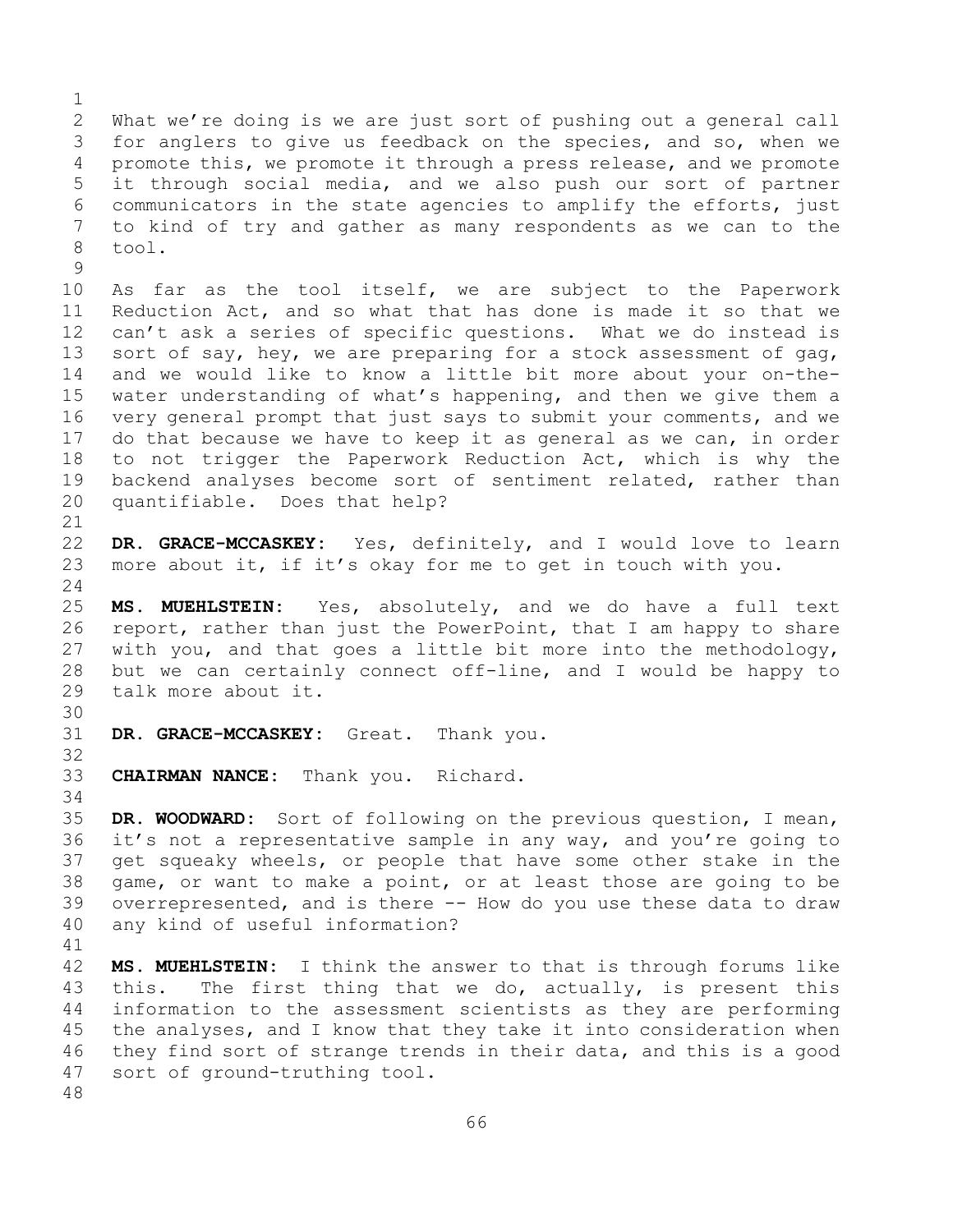1 I know that this also helps with projections, and so, if they're<br>2 sort of struggling to figure out how to make projections, they 2 sort of struggling to figure out how to make projections, they<br>3 tend to sort of take this into account and look at it and see if 3 tend to sort of take this into account and look at it and see if<br>4 it's kind of in-line with what they're seeing, with the empirical it's kind of in-line with what they're seeing, with the empirical 5 numbers, or not. Then what we do is we present it here, to you 6 guys, as you're doing your deliberations, and we also present it 7 to our advisory panels and then to the council itself, as it makes<br>8 these decisions, and so, really, it's just a way for use to infuse 8 these decisions, and so, really, it's just a way for use to infuse<br>9 our on-the-water perspectives that are shared with us, but you're 9 our on-the-water perspectives that are shared with us, but you're<br>10 right that I can't claim that this is a well-thought-out sample, 10 right that I can't claim that this is a well-thought-out sample,<br>11 right, and it is definitely self-selected. right, and it is definitely self-selected.

- 12<br>13
	- CHAIRMAN NANCE: John, to that point?

 $\begin{array}{c} 14 \\ 15 \end{array}$ 15 DR. FROESCHKE: Yes, and, just to follow -- I was involved in a<br>16 lot of the actual putting some of this together, and we never set 16 lot of the actual putting some of this together, and we never set<br>17 out to conduct a scientific survey or sample, nor have we made any 17 out to conduct a scientific survey or sample, nor have we made any<br>18 attempt to extrapolate or conclude that any of these proportions 18 attempt to extrapolate or conclude that any of these proportions<br>19 are relevant or reflect the Gulf-wide sentiment, if you want to 19 are relevant or reflect the Gulf-wide sentiment, if you want to<br>20 know the perspective of all participants, but it is an interesting 20 know the perspective of all participants, but it is an interesting<br>21 way to gather some ideas of people that collectively have a lot of 21 way to gather some ideas of people that collectively have a lot of<br>22 experience on the water, and it is more current than the 22 experience on the water, and it is more current than the<br>23 information in the assessment. Anything in the assessment, those 23 information in the assessment. Anything in the assessment, those<br>24 terminal years are always awfully wiggly, and so this does help to 24 terminal years are always awfully wiggly, and so this does help to<br>25 try to inform some of that. try to inform some of that.

- 26<br>27 **CHAIRMAN NANCE:** Thank you. Ryan, to that point?
- 28<br>29

37

29 **MR. RYAN RINDONE:** I was just going to basically say what John had 30 said. This is largely meant to be informative, and it's not meant<br>31 to change any outcomes or anything like that of any of the 31 to change any outcomes or anything like that of any of the<br>32 assessments, and it can help explain why certain things are being assessments, and it can help explain why certain things are being 33 seen or not being seen, but it's not meant to  $-$  It's not expected to have a quantitative effect on any of the assessments. to have a quantitative effect on any of the assessments.

35<br>36 CHAIRMAN NANCE: Thank you. David, please.

38 **DR. GRIFFITH:** Jim, thanks a lot. Cindy raised a couple of issues 39 that I was interested in, but I was also  $-$  I would like to see a 40 copy of that report, and I think maybe it wouldn't be a bad idea 40 copy of that report, and I think maybe it wouldn't be a bad idea<br>41 to share it with the SSC. to share it with the SSC.

42 43 The other thing is I want to thank you for doing this kind of work.<br>44 I do find it -- As an anthropologist, I find it important and I do find it -- As an anthropologist, I find it important and 45 interesting, and it sheds some light on a whole bunch of 46 qualitative issues associated with stock assessment, but I was<br>47 wondering, and it seemed to me that about a hundred or so of your 47 wondering, and it seemed to me that about a hundred or so of your<br>48 respondents were commercial fishermen, and about the same number, respondents were commercial fishermen, and about the same number,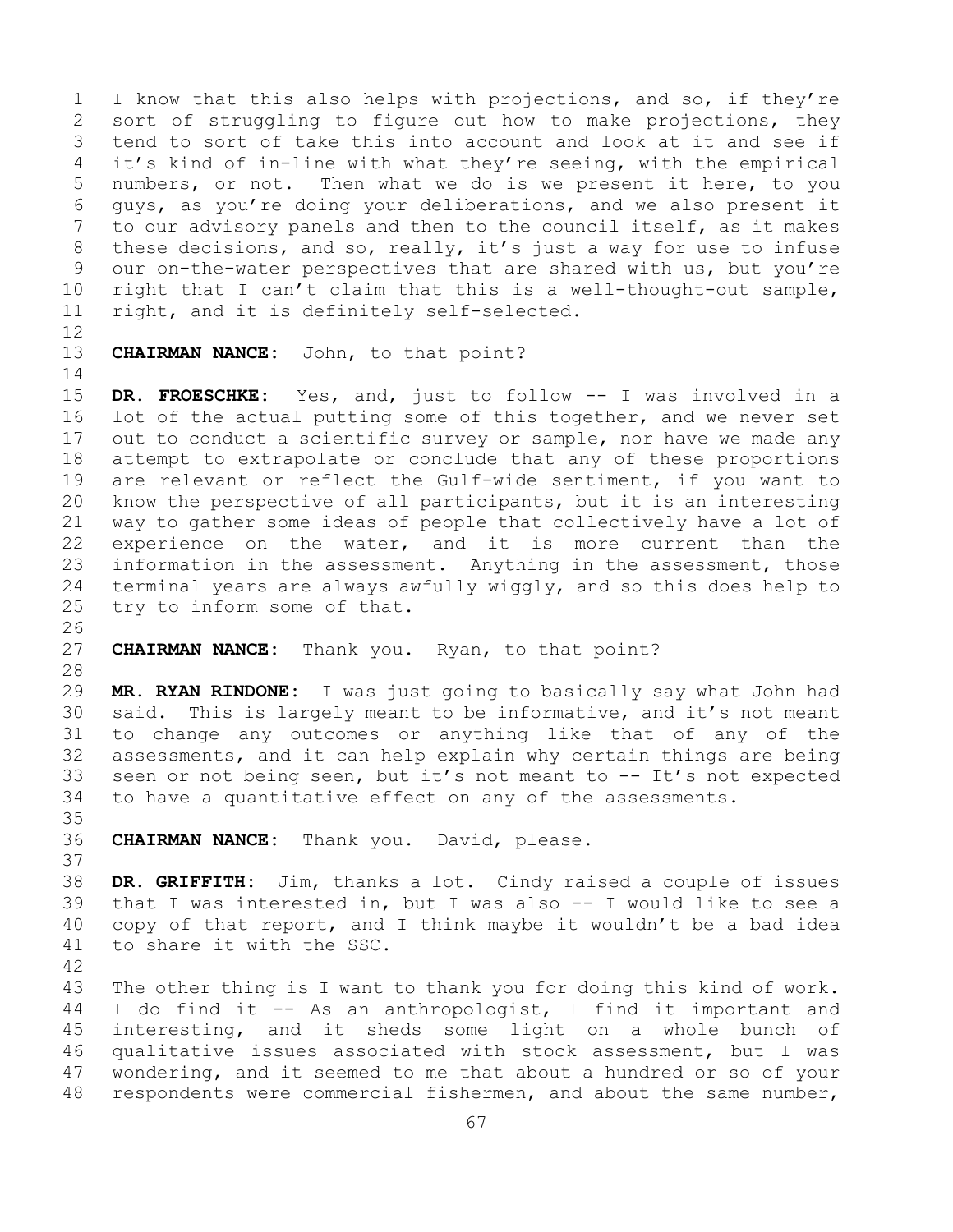1 it seemed, were for-hire, and it seems that these two populations<br>2 are the ones that would really have some kind of more vested 2 are the ones that would really have some kind of more vested<br>3 experience on the water, because their livelihoods depend on 3 experience on the water, because their livelihoods depend on<br>4 observing species and stuff like that. observing species and stuff like that. 5 6 I was wondering if there is any -- In the report or elsewhere, any<br>7 intention to delve a little deeper into separating out these two 7 intention to delve a little deeper into separating out these two<br>8 populations and seeing what they say, versus the whole group, or 8 populations and seeing what they say, versus the whole group, or<br>9 looking at things at a little more granular level, and then the 9 looking at things at a little more granular level, and then the<br>10 final thing I would like to ask is whether or not these data are 10 final thing I would like to ask is whether or not these data are<br>11 available anvwhere, because they do seem interesting, to me, and 11 available anywhere, because they do seem interesting, to me, and<br>12 so that's it. Thank you. so that's it. Thank you. 13 14 **MS. MUEHLSTEIN:** Sure. I appreciate all of those thoughts, and<br>15 so, first, before the end of the dav, what I will do is I will get 15 so, first, before the end of the day, what I will do is I will get<br>16 a copy of that report put on the SSC meetings material page under 16 a copy of that report put on the SSC meetings material page under<br>17 this agenda item, and so that's going to be an easy ask, and we 17 this agenda item, and so that's going to be an easy ask, and we<br>18 can put that on there almost immediately, and so we'll get that up 18 can put that on there almost immediately, and so we'll get that up<br>19 there. there. 20<br>21 21 Second, if you want to get in touch with me, or just our Gulf<br>22 Council offices, I have redacted versions of the full-text 22 Council offices, I have redacted versions of the full-text<br>23 comments, and I am happy to send you the full-text comments with 23 comments, and I am happy to send you the full-text comments with<br>24 all personal information redacted from it, if that's of interest 24 all personal information redacted from it, if that's of interest<br>25 to you. to you. 26<br>27 Then, to sort of address the more granular analyses, the truth is 28 we haven't drilled down any deeper into looking at those two<br>29 sectors and sort of parsing out what they are saying, versus what 29 sectors and sort of parsing out what they are saying, versus what<br>30 the private anglers are saving. I do think that your point is 30 the private anglers are saying. I do think that your point is<br>31 pretty well-founded, because those fishermen do have kind of a 31 pretty well-founded, because those fishermen do have kind of a<br>32 vested interest in the fishery. vested interest in the fishery. 33<br>34 34 I would also speculate that some of those for-hire and commercial<br>35 quys that are participating in the process are more trusting of 35 guys that are participating in the process are more trusting of<br>36 the council process itself, and, therefore, their responses might 36 the council process itself, and, therefore, their responses might<br>37 be more honest. They wouldn't have the same sort of motivator to be more honest. They wouldn't have the same sort of motivator to 38 give false information, and not that I want to imply that there<br>39 would be any motivator to do so, but it's just that we tend to 39 would be any motivator to do so, but it's just that we tend to<br>40 have kind of closer, more trusting relationships with those two 40 have kind of closer, more trusting relationships with those two<br>41 qroups as well, and I think that's important to note in the 41 groups as well, and I think that's important to note in the 42 conversation. conversation. 43 **CHAIRMAN NANCE:** Thank you. Jack and then Luiz. 45 46 **DR. ISAACS:** This is really very interesting, and I recently had<br>47 to go through a survey over here in Louisiana, looking at responses 47 to go through a survey over here in Louisiana, looking at responses<br>48 to a survey about spotted seatrout, and all I did was a manual 48 to a survey about spotted seatrout, and all I did was a manual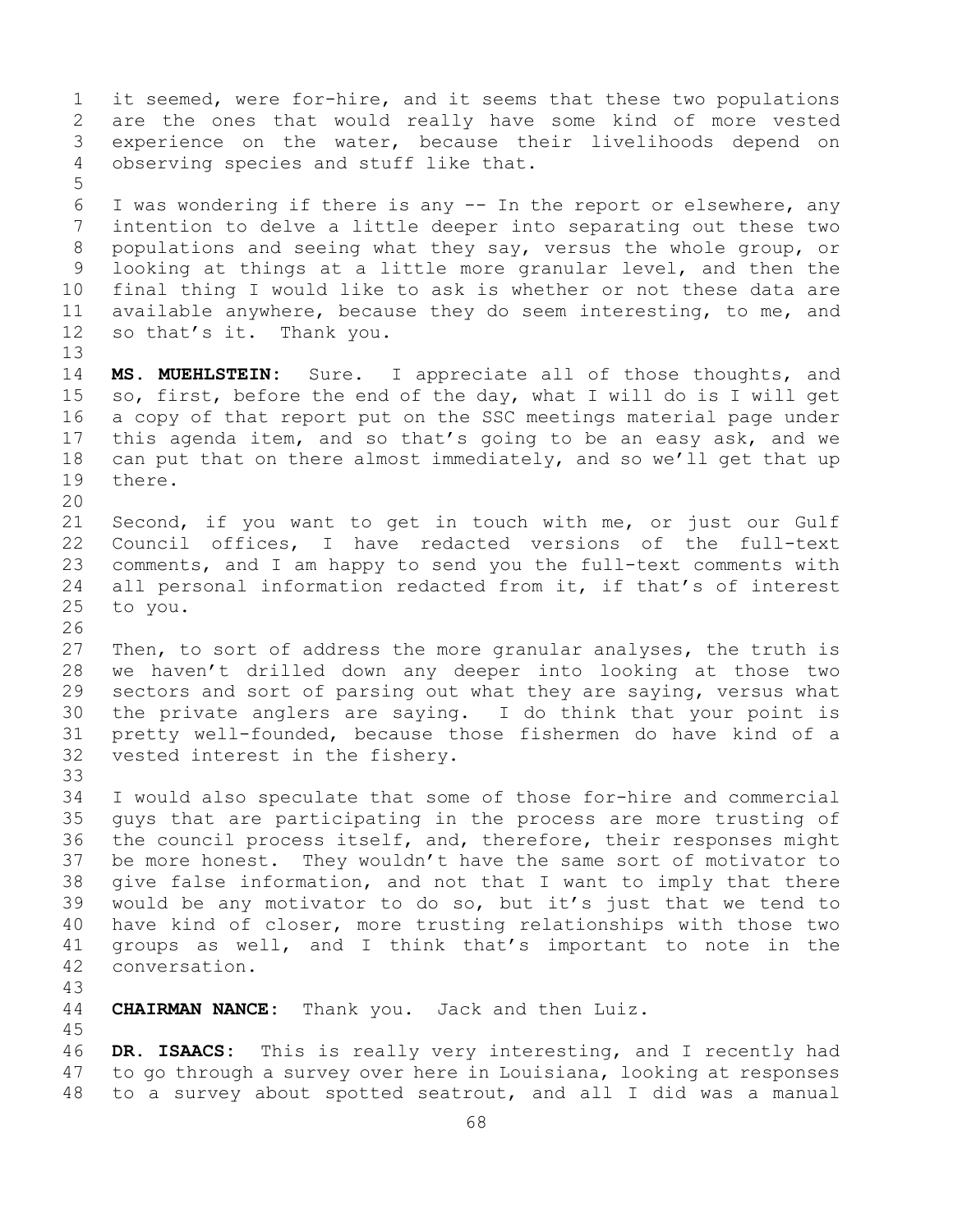1 analysis of about 3,000 comments, and it took me forever. I am<br>2 really looking forward to seeing your report here and seeing a 2 really looking forward to seeing your report here and seeing a<br>3 better way of doing it and a way that I might consider next time. better way of doing it and a way that I might consider next time. 4 5 One thing I remember, in going through my comments, is that some 6 comments talked about more than one theme, and some comments were<br>7 kind of both positive and negative, and kind of the spirit is 7 kind of both positive and negative, and kind of the spirit is<br>8 willing, but the flesh is weak type of a thing, and I would just 8 willing, but the flesh is weak type of a thing, and I would just<br>9 be wondering, for my own edification, how you handled comments 9 be wondering, for my own edification, how you handled comments<br>10 like that. like that. 11<br>12 MS. MUEHLSTEIN: That's a great question, and so I can easily how 13 the automated analysis does that, right, and so it basically counts 14 words and decides how many positive and how many are negative and<br>15 see if thev cancel each out in some way or not, and then the 15 see if they cancel each out in some way or not, and then the<br>16 overall sentiment of their entire comment is classified by that. overall sentiment of their entire comment is classified by that.  $\begin{array}{c} 17 \\ 18 \end{array}$ 18 Manual is a little bit different, and it's a little bit more<br>19 nuanced, as it sounds like you are familiar with, which is why we 19 nuanced, as it sounds like you are familiar with, which is why we<br>20 have two separate analysts, and we both go through them and then 20 have two separate analysts, and we both go through them and then<br>21 reckon any differences, and, honestly, it is a judgement call 21 reckon any differences, and, honestly, it is a judgement call<br>22 between the two of the analysts, which is why we've decided to add 22 between the two of the analysts, which is why we've decided to add 23 more than one person. more than one person.  $\frac{24}{25}$ 25 We started off doing just one person analyzing this, and, as you<br>26 know, it's a time-consuming sort of thing to do, but we found that 26 know, it's a time-consuming sort of thing to do, but we found that<br>27 that has really helped us tease those out, and I think, in some that has really helped us tease those out, and I think, in some 28 instances, somebody might express a positive sentiment and a<br>29 negative sentiment in the same comment, and that becomes a neutral 29 negative sentiment in the same comment, and that becomes a neutral<br>30 sentiment, or we kind of sort of manually enumerate the positive 30 sentiment, or we kind of sort of manually enumerate the positive<br>31 versus negative points that are made, and so your questions are 31 versus negative points that are made, and so your questions are<br>32 well founded, and we are more than happy to show you the automated well founded, and we are more than happy to show you the automated 33 analyses process, and we're happy to talk you through that and<br>34 kind of get deeper into that. kind of get deeper into that. 35<br>36 We do have a lexicon library that we're fine-tuning over time, 37 but, based on the number of comments that were dropped, it's 38 obviously not perfect yet, but I am happy to share some of our<br>39 past efforts, where the automated analysis and the manual sentiment 39 past efforts, where the automated analysis and the manual sentiment<br>40 analysis were actually closer together. This report itself is 40 analysis were actually closer together. This report itself is<br>41 kind of an outlier, in that the automated and manual had such 41 kind of an outlier, in that the automated and manual had such<br>42 different outcomes. different outcomes.

43 DR. ISAACS: Well, the thought just occurred to me that, if a 45 comment has something that's positive and something that's 46 negative, I think that we would both agree that it might not be<br>47 appropriate to say that they cancel each other out. I mean, they 47 appropriate to say that they cancel each other out. I mean, they<br>48 count as both positive and negative, and I would just raise the count as both positive and negative, and I would just raise the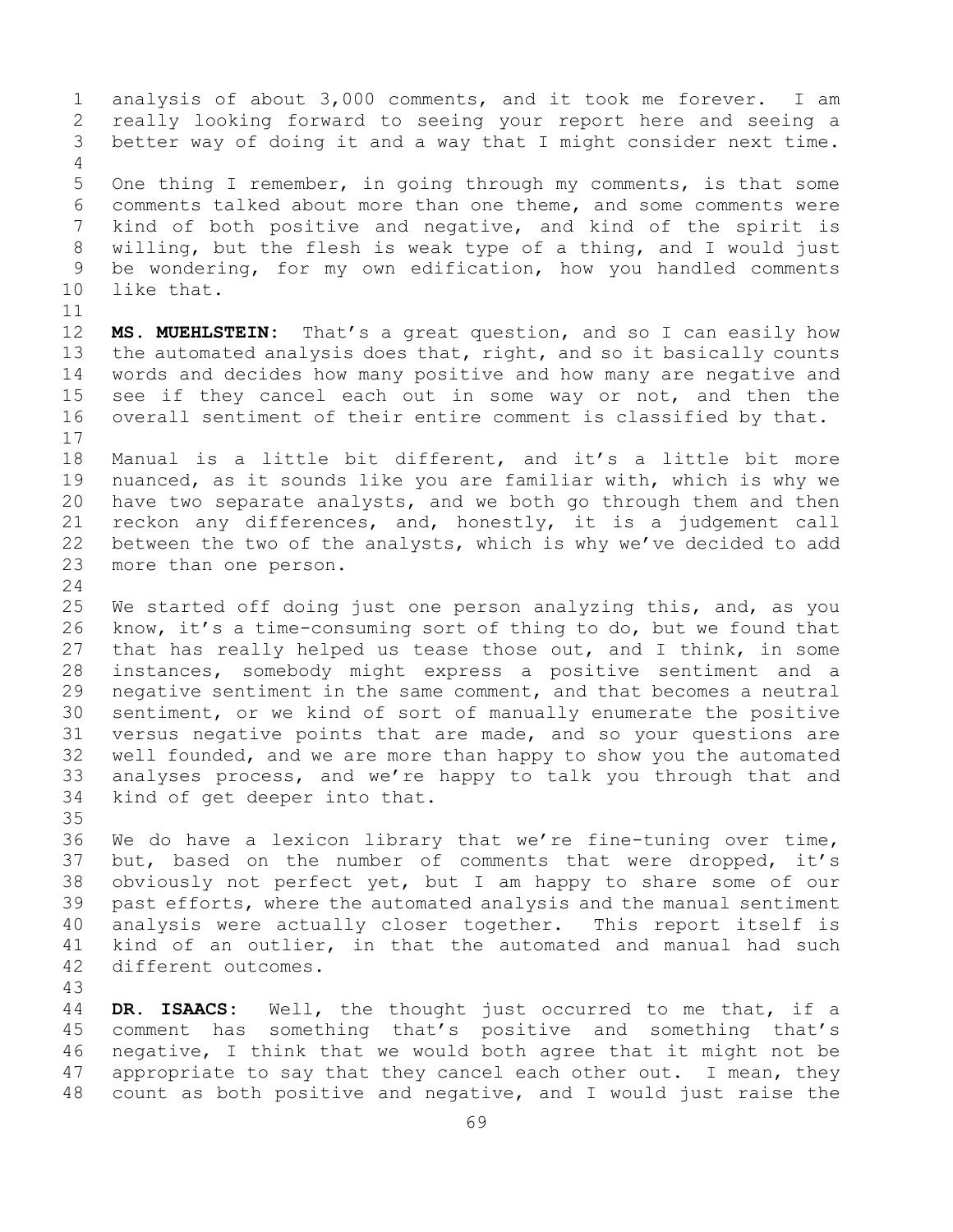1 possibility that, instead of using a pie chart, you might want to<br>2 have a bar chart or something, because you're going to have one 2 have a bar chart or something, because you're going to have one<br>3 comment that is both positive and negative, and I really don't 3 comment that is both positive and negative, and I really don't<br>4 think it's right to say that's neutral, in many instances. think it's right to say that's neutral, in many instances. 5 MS. MUEHLSTEIN: I think that's a really good point. 7 8 **CHAIRMAN NANCE:** Thank you, Jack.  $\frac{9}{10}$ DR. ISAACS: Very good. This is fascinating. 11<br>12 12 **CHAIRMAN NANCE:** Luiz. 13 14 **DR. BARBIERI:** Thank you, Mr. Chairman. Jessica, can you put up 15 Slide 8 there? It was just interesting for me to see this, Emily,<br>16 because, at times, I wonder if this helps us understand, to some 16 because, at times, I wonder if this helps us understand, to some<br>17 extent, the perceived disconnect between what fishermen are seeing 17 extent, the perceived disconnect between what fishermen are seeing<br>18 out on the water and the result of the assessment, the stock 18 out on the water and the result of the assessment, the stock<br>19 assessment. assessment. 20<br>21 21 The stock assessment is looking at the broad regional<br>22 distributional range-of-gag-and-integrating-information-from-all 22 distributional range of gag and integrating information from all<br>23 the age classes over that broad geographic scale, but, if you look 23 the age classes over that broad geographic scale, but, if you look<br>24 here in the Big Bend area, where you have positive -- A higher 24 here in the Big Bend area, where you have positive -- A higher<br>25 proportion of positive comments, and we saw a presentation that 25 proportion of positive comments, and we saw a presentation that<br>26 Sue gave last year, or maybe earlier this year, talking about that 26 Sue gave last year, or maybe earlier this year, talking about that<br>27 this is the area where the pre-spawning aggregations of gag seem 27 this is the area where the pre-spawning aggregations of gag seem<br>28 to form, the younger females that may be on their way to 28 to form, the younger females that may be on their way to<br>29 transition, on the way to the areas where they would potentially 29 transition, on the way to the areas where they would potentially<br>30 be more viable for transition. be more viable for transition. 31<br>32 Because these fish tend to aggregate in this Big Bend area, catch 33 rates in this area are really high, right, and so the fishermen  $-$  34  $-$  I get these comments all the time, that the fishermen say, hey,  $34$  - I get these comments all the time, that the fishermen say, hey,<br>35 we're catching a ton of gag, and, I mean, gag are not in trouble, 35 we're catching a ton of gag, and, I mean, gag are not in trouble,  $\overline{36}$  because we are catching a ton of them, and they are good sizes, because we are catching a ton of them, and they are good sizes, 37 and they are not huge, but they are good sizes, and they're going 38 to always be in this area, and I think this aligns perfectly with<br>39 the assessment, if this is an area where they are aggregating 39 the assessment, if this is an area where they are aggregating<br>40 before and moving in their transition phase of life, and it might 40 before and moving in their transition phase of life, and it might<br>41 explain some of the results that we're seeing, in terms of the 41 explain some of the results that we're seeing, in terms of the<br>42 outcome of the stock assessment as a whole, and so, to me, this is 42 outcome of the stock assessment as a whole, and so, to me, this is  $13$  really, really helpful, Emily. really, really helpful, Emily. 44 45 **CHAIRMAN NANCE:** Thank you, Luiz. Leann. 46<br>47 47 **MS. BOSARGE:** Thank you, Mr. Chairman. I just thought that I would offer a couple of comments, to maybe follow-up on some of the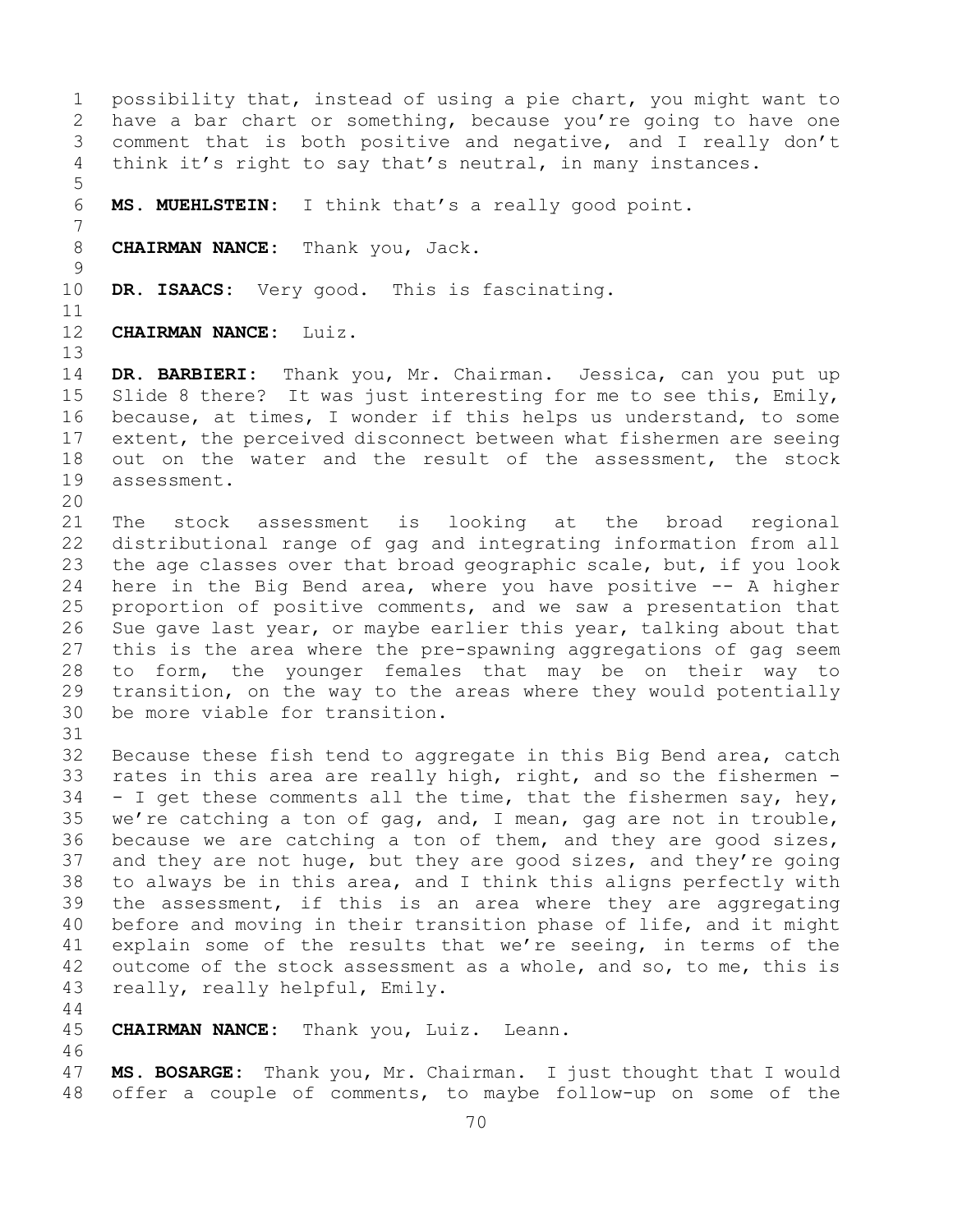1 questions from Cindy and others. I was the council member that<br>2 really pushed this tool, and it was an idea of mine, and the 2 really pushed this tool, and it was an idea of mine, and the<br>3 impetus behind it was twofold, because I know you all look at 3 impetus behind it was twofold, because I know you all look at<br>4 things from a statistically-valid survey-methodology-type of 4 things from a statistically-valid survey-methodology-type of 5 mindset, but this was more -- From a council member perspective, 6 we were seeing a lot of public comment, right, and, every meeting,<br>7 we go out to sessions in the field, where we get public comment, 7 we go out to sessions in the field, where we get public comment,<br>8 and it's very hard, sometimes, especially for a species that's 8 and it's very hard, sometimes, especially for a species that's<br>9 Gulf-wide, where you have maybe sentiment in one of the area of 9 Gulf-wide, where you have maybe sentiment in one of the area of<br>10 the Gulf, where fishermen are saving it's great, sort of like Luiz 10 the Gulf, where fishermen are saying it's great, sort of like Luiz<br>11 just mentioned, and other areas where they're saying it's not. just mentioned, and other areas where they're saying it's not. 12<br>13

We really need -- For us to make the most of that, it would be so 14 helpful to be able to aggregate, somewhere, all of those comments<br>15 and see it, and so that's really what this tool helps us to do, 15 and see it, and so that's really what this tool helps us to do,<br>16 and you can see that with Emily's maps and graphs and things that 16 and you can see that with Emily's maps and graphs and things that<br>17 she presents to us. she presents to us.

18<br>19 19 Then, also, as we move forward with it, there is a continuous<br>20 improvement, right, and so one of the things that I asked Emily to 20 improvement, right, and so one of the things that I asked Emily to<br>21 do was exactly what one of your members just said, and, you know, 21 do was exactly what one of your members just said, and, you know,<br>22 what's the difference between the sentiment commercially, for-22 what's the difference between the sentiment commercially, for-<br>23 hire, and recreationally, because their styles of fishing and their 23 hire, and recreationally, because their styles of fishing and their<br>24 qoal of fishing is different. goal of fishing is different.

 $\frac{25}{26}$ 26 You can see, in her graphs on this, with that bar chart, that<br>27 indeed the commercial and for-hire sentiment -- You had more 27 indeed the commercial and for-hire sentiment -- You had more<br>28 negative sentiment from those two sectors, whereas, with the 28 negative sentiment from those two sectors, whereas, with the<br>29 recreational, the largest bar was for the positive sentiment, and, 29 recreational, the largest bar was for the positive sentiment, and,<br>30 in my experience, looking at stocks that are in decline, in my 30 in my experience, looking at stocks that are in decline, in my<br>31 years on the council, you will see that sentiment turn negative 31 years on the council, you will see that sentiment turn negative<br>32 first in the commercial and for-hire fisheries, mainly commercial 32 first in the commercial and for-hire fisheries, mainly commercial<br>33 more so, because they are trying to catch on a wholesale basis. more so, because they are trying to catch on a wholesale basis.

34<br>35 35 They go out, and they need to land hundreds or thousands of pounds.<br>36 Well, if the stock is in decline, it's going to be harder and 36 Well, if the stock is in decline, it's going to be harder and<br>37 harder to land thousands of pounds, whereas, as a recreational harder to land thousands of pounds, whereas, as a recreational 38 fisherman that's going out fishing on his trip, he is still trying<br>39 to land maybe two, three, four fish, depending on the species, and 39 to land maybe two, three, four fish, depending on the species, and<br>40 it hasn't dropped off enough that it's that hard for him to do, 40 it hasn't dropped off enough that it's that hard for him to do,<br>41 and he's still landing three or four fish. Commercially, we could 41 and he's still landing three or four fish. Commercially, we could<br>42 do that, but we would have trouble landings thousands of pounds. do that, but we would have trouble landings thousands of pounds.

43 Anyway, it was that aggregation that is really informative to us, 45 to me anyway, as a manager, to help me see, overall, what is 46 happening with this species, from the fishermen-on-the-water<br>47 standpoint, and then the second impetus behind it was that nothing 47 standpoint, and then the second impetus behind it was that nothing<br>48 operates in a vacuum, and that goes for science as well, and, in operates in a vacuum, and that goes for science as well, and, in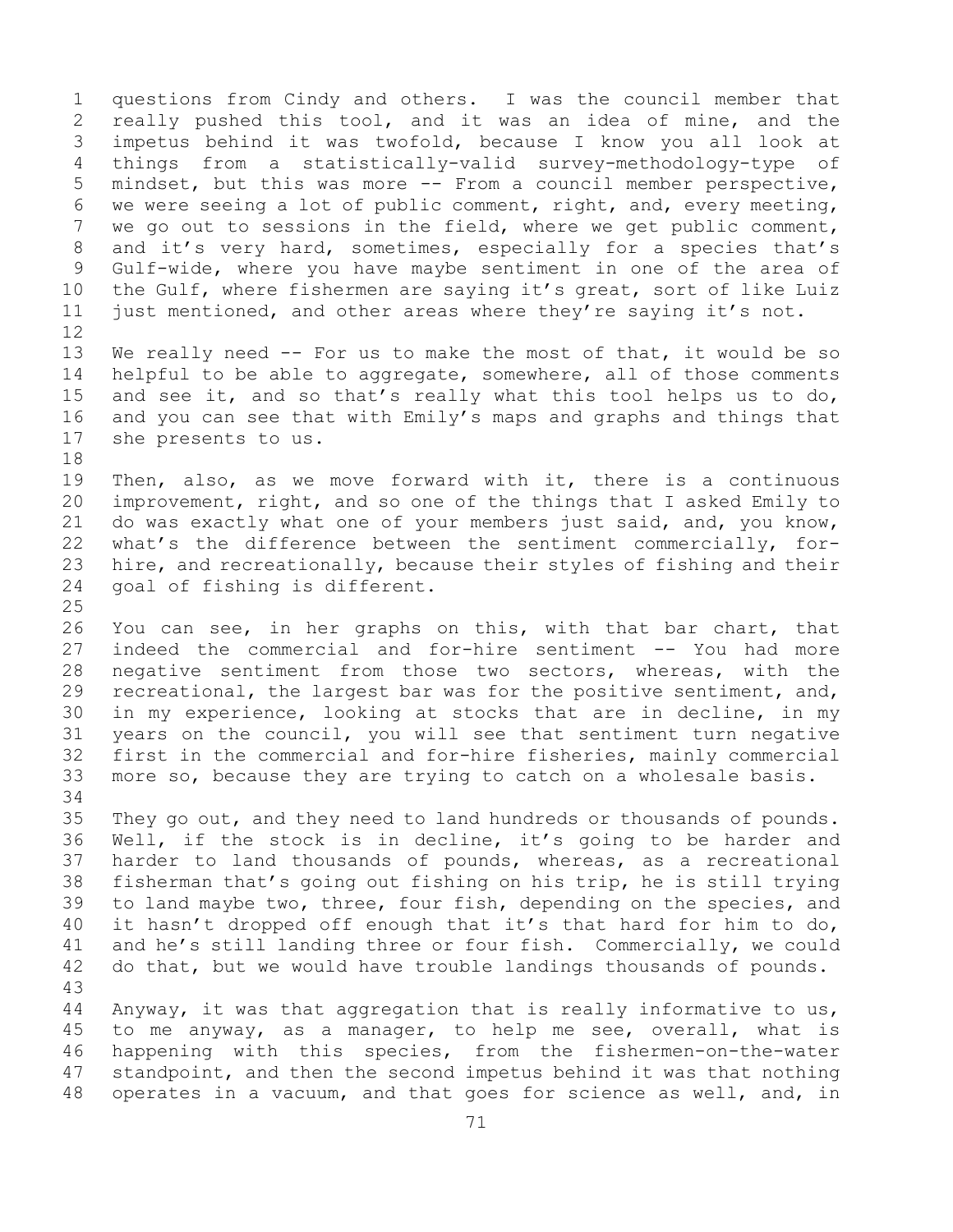1 our scientific process, as we go through these stock assessments,<br>2 we include fishermen in that process, and we try and have hopefully 2 we include fishermen in that process, and we try and have hopefully<br>3 one from each sector, but, even then, it might be maybe up to six 3 one from each sector, but, even then, it might be maybe up to six<br>4 fishermen, depending on the assessment, that are officially asked fishermen, depending on the assessment, that are officially asked 5 to be involved and be at the meetings and things of that nature. 6<br>7 7 This is a way to almost get more of that involvement, and that<br>8 feedback, from the fishermen to the scientific process, and, as 8 feedback, from the fishermen to the scientific process, and, as<br>9 Emily said, there is not any expectation that this is going to be 9 Emily said, there is not any expectation that this is going to be<br>10 used quantitatively, or even used at all, and it's there simply to 10 used quantitatively, or even used at all, and it's there simply to<br>11 add color to the numbers that the scientists may see, if they find 11 add color to the numbers that the scientists may see, if they find<br>12 it helpful, and so I just thought I would throw that out. it helpful, and so I just thought I would throw that out. 13 14 **CHAIRMAN NANCE:** Thank you, Leann. I am going to cut off discussion 15 now, and this certainly does help in our deliberation for the<br>16 assessment and so forth, and what I am going to do is we're going 16 assessment and so forth, and what I am going to do is we're going<br>17 to break for lunch now and come back at 12:45, and I would like 17 to break for lunch now and come back at 12:45, and I would like<br>18 to, when we come back at 12:45, entertain motions. I think, Roy, 18 to, when we come back at 12:45, entertain motions. I think, Roy,<br>19 you provided some succinct things, and so, if you could get a 19 you provided some succinct things, and so, if you could get a<br>20 motion, and anybody else can do a motion, and then I think we can 20 motion, and anybody else can do a motion, and then I think we can<br>21 move forward on the qaq stuff, but thank you. move forward on the gag stuff, but thank you.  $\begin{array}{c} 22 \\ 23 \end{array}$ (Whereupon, the meeting recessed for lunch on November 18, 2021.)  $\frac{24}{25}$  $25$  - - -26<br>27 November 18, 2021  $\begin{array}{c} 28 \\ 29 \end{array}$ THURSDAY AFTERNOON SESSION 30<br>31  $31$  - - -32 33 The Meeting of the Gulf of Mexico Fishery Management Council<br>34 Standing and Special Reef Fish, Special Socioeconomic & Special 34 Standing and Special Reef Fish, Special Socioeconomic & Special 35 Ecosystem Scientific and Statistical Committees reconvened on<br>36 Thursday afternoon, November 18, 2021, and was called to order by 36 Thursday afternoon, November 18, 2021, and was called to order by Chairman Jim Nance. 38<br>39 39 **CHAIRMAN NANCE:** We're back online, and I apologize, but Luiz and<br>40 I were talking about something, and we got a little carried away, 40 I were talking about something, and we got a little carried away,<br>41 and so we're going to go ahead and reconvene. If anyone has a 41 and so we're going to go ahead and reconvene. If anyone has a<br>42 motion that they have thought about over lunch, if they would sent 42 motion that they have thought about over lunch, if they would sent<br>43 that to Jessica, and we can put that on, and I think Roy told me 43 that to Jessica, and we can put that on, and I think Roy told me<br>44 that he had a motion that he was going to send. that he had a motion that he was going to send. 45 46 Okay. **We have a motion that the SSC finds that the SEDAR 72 based**  47 **Gulf of Mexico gag projections are the best scientific information**  48 **available and are suitable for use in management.** Any discussion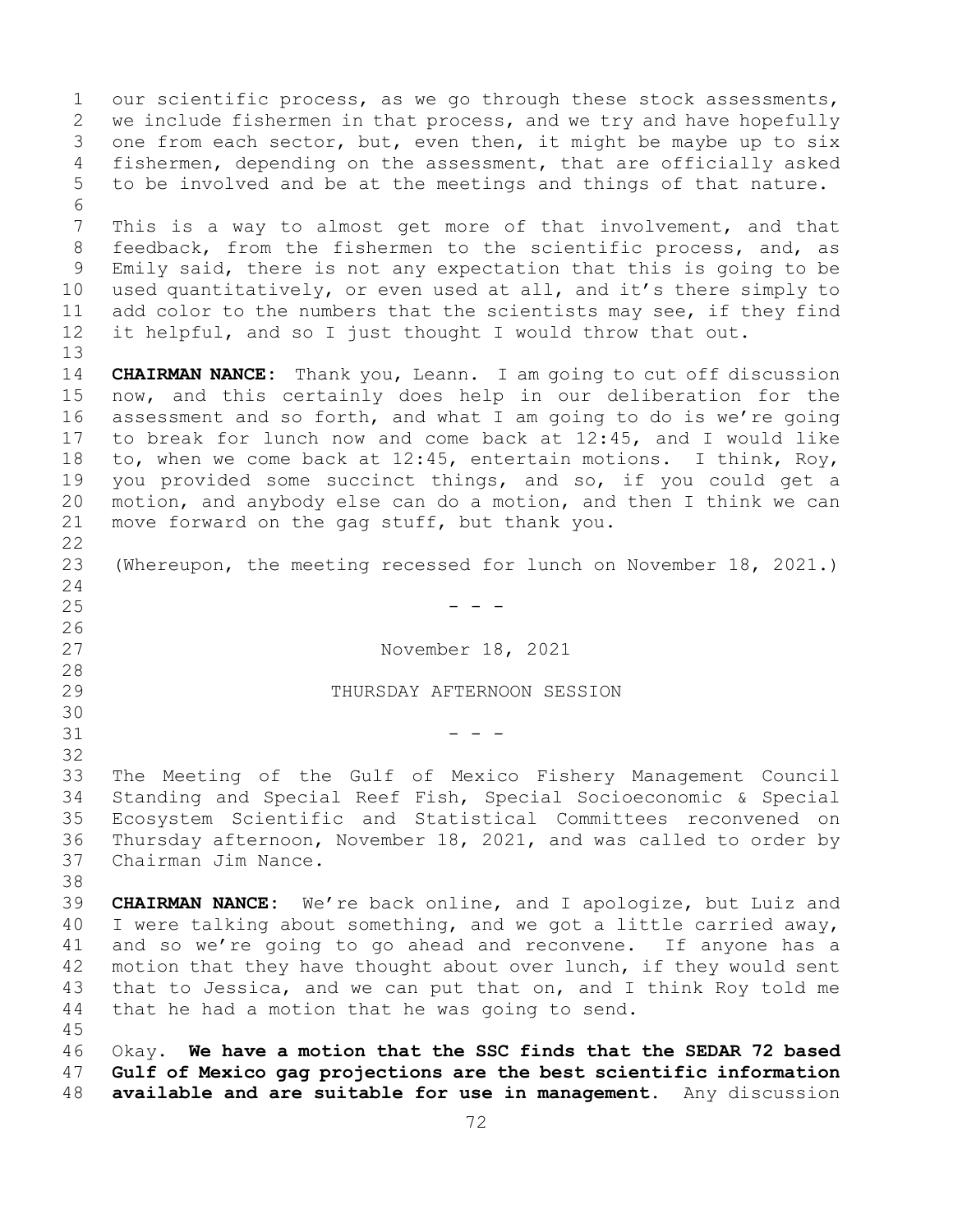73 1 on that motion? Then it needs to be seconded, please. Sean<br>2 seconds that. Any discussion? seconds that. Any discussion? 3 DR. CRABTREE: I think this just builds on a motion we passed at 5 the last SSC meeting, where we found that the SEDAR 72 assessment 6 was the best available science and extends this to cover the<br>7 projections that the Science Center has presented to us. projections that the Science Center has presented to us. 8 9 **CHAIRMAN NANCE:** Okay. **With no other discussion, and I think we've**  10 **had discussion through time, and while we're not having it right**  11 **this second, but any opposition to this motion? We can show by**  12 **raised hands. The motion carries without opposition.**  13 14 Let's put the second motion up on the screen. **The second motion,**<br>15 and I will read it, and the SSC recommends that projections based 15 **and I will read it, and the SSC recommends that projections based**  16 **on 30 percent SPR and the medium red tide scenario be used to**  17 **establish OFL, ABC, and rebuilding schedules. Projections based**  18 **on Fmax are scientifically valid and suitable for analytical**  purposes. I need a second for that motion. 20<br>21 DR. BARBIERI: I will second it, Mr. Chairman.  $\begin{array}{c} 22 \\ 23 \end{array}$ 23 **CHAIRMAN NANCE:** Okay. It's seconded by Luiz. Is there<br>24 discussion? discussion?  $\frac{25}{26}$ 26 **DR. CRABTREE:** If I could, Mr. Chairman, I think we've had a lot of discussion as to why we don't believe that Fmax is suitable for 28 use as a reference point now and we believe that 30 percent SPR is<br>29 a much better proxy for FMSY, using the sexes combined approach 29 a much better proxy for FMSY, using the sexes combined approach<br>30 for calculating it, and I understand that the Fmax scenario will 30 for calculating it, and I understand that the Fmax scenario will<br>31 have to be looked at, with a process of going through a plan 31 have to be looked at, with a process of going through a plan<br>32 amendment, and we had discussion with Dave Chagaris about the red amendment, and we had discussion with Dave Chagaris about the red 33 tide scenarios, and I certainly think we have to take that into<br>34 account, because we know there was a red tide, and the indications 34 account, because we know there was a red tide, and the indications<br>35 in the analysis that Dave has done all suggest that the median 35 in the analysis that Dave has done all suggest that the median<br>36 scenario that was analyzed by the Center is the most likely way to 36 scenario that was analyzed by the Center is the most likely way to<br>37 look at it, and so that's the basis for what I put together here. look at it, and so that's the basis for what I put together here. 38<br>39 39 Then the council will have to determine a longer rebuilding plan,<br>40 and it's certainly going to be much greater than ten years, because 40 and it's certainly going to be much greater than ten years, because<br>41 we can't rebuild the stock in ten vears or less, but what we saw 41 we can't rebuild the stock in ten years or less, but what we saw<br>42 was ten vears plus one generation, or two times Tmin, and there 42 was ten years plus one generation, or two times Tmin, and there<br>43 were a variety of ways that you could come at that, and I think 43 were a variety of ways that you could come at that, and I think<br>44 the Center has provided, within these sets of projections, enough the Center has provided, within these sets of projections, enough 45 ways for the council to analyze all of that and make a 46 determination about what the rebuilding timeline ought to be. 47 48 **CHAIRMAN NANCE:** Sean.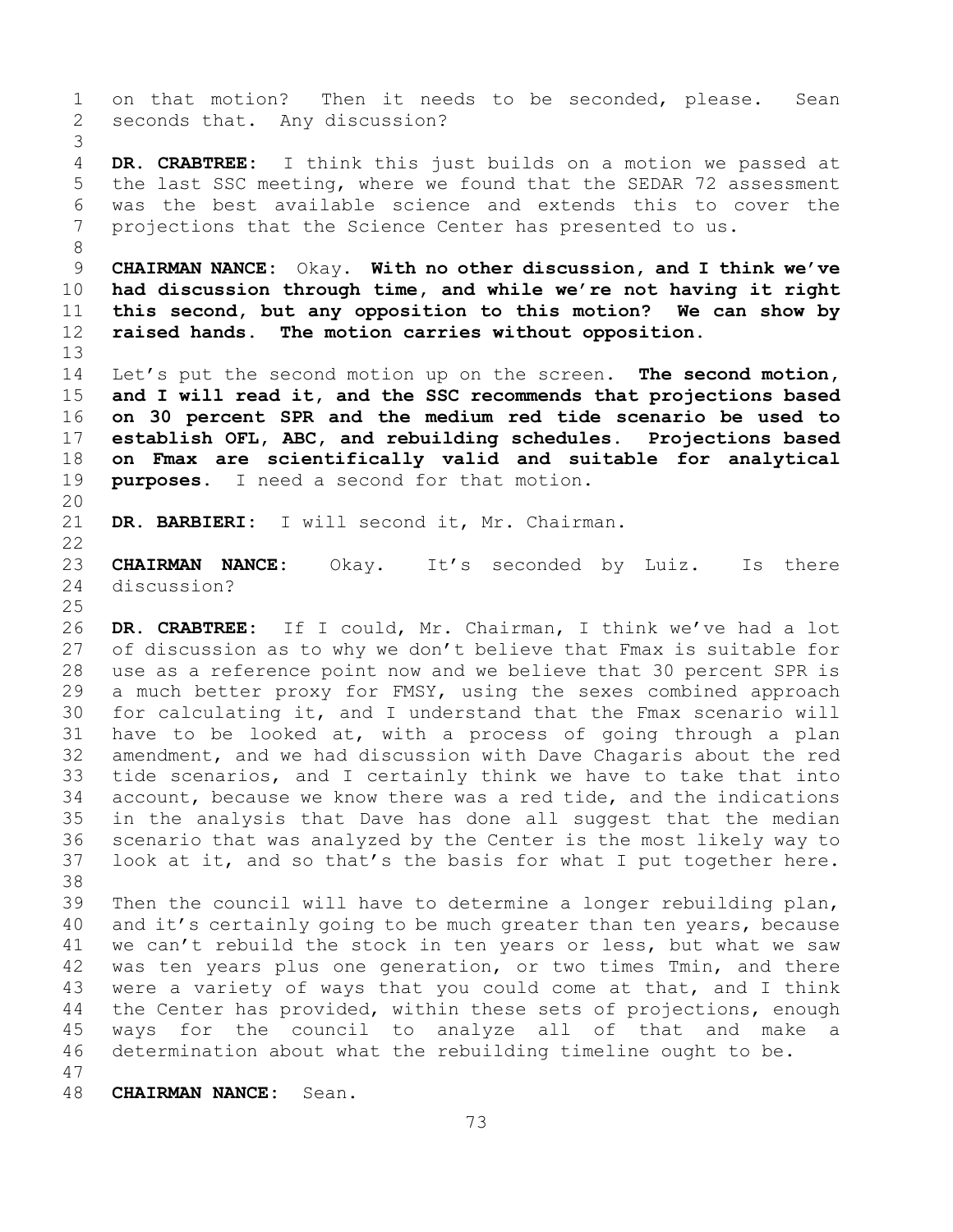$\frac{1}{2}$ 2 **DR. POWERS:** The motion is fine, except for this second statement,<br>3 and I think it creates some confusion. I think something like 3 and I think it creates some confusion. I think something like<br>4 adding "while the projections, based on Fmax, are scientifically adding "while the projections, based on Fmax, are scientifically 5 valid, the SSC does not recommend", or "the SSC recommends the SPR 6 30 percent approach", just to make it clear. 7 8 **CHAIRMAN NANCE:** Would you want to put something -- Just, after<br>9 the period there? the period there? 10<br>11 11 **DR. CRABTREE: Suitable for analytical purposes, but not**  12 **recommended --** 13 14 **CHAIRMAN NANCE:** Not recommended --  $\frac{15}{16}$ DR. CRABTREE: For use in setting catch levels.  $\frac{17}{18}$ 18 **CHAIRMAN NANCE:** Okay.  $\frac{19}{20}$ DR. CRABTREE: For use in setting catch levels or rebuilding 21 schedules.  $\begin{array}{c} 22 \\ 23 \end{array}$ 23 **DR. POWERS:** I agree that that will -- It would say, if they do 24 choose to do that, we don't need to see it again, and we think,<br>25 analytically, they're fine. analytically, they're fine. 26<br>27 27 **CHAIRMAN NANCE:** I think, Jessica, instead of that period there, 28 put a comma and then it will be -- Luiz, are you happy with that correction? 30<br>31 31 **DR. BARBIERI: I am.** 32 33 **CHAIRMAN NANCE:** Okay. Thank you, Sean. Doug, please. 34 35 **MR. GREGORY:** Thank you. I had similar thoughts, and I think that last sentence is actually redundant to the motion we just passed, 37 and it confuses the first sentence in this motion, and I don't 38 think it's necessary. Thank you. 39 40 **CHAIRMAN NANCE:** Okay. 41<br>42 42 **DR. CRABTREE:** Jim, it's my motion, and I would defer to staff as 43 to whether they feel that they need this or not. I don't mind<br>44 being redundant, and there's nothing wrong with being redundant if being redundant, and there's nothing wrong with being redundant if 45 if it's needed to make the record clear. 46<br>47 CHAIRMAN NANCE: John, to that point? 48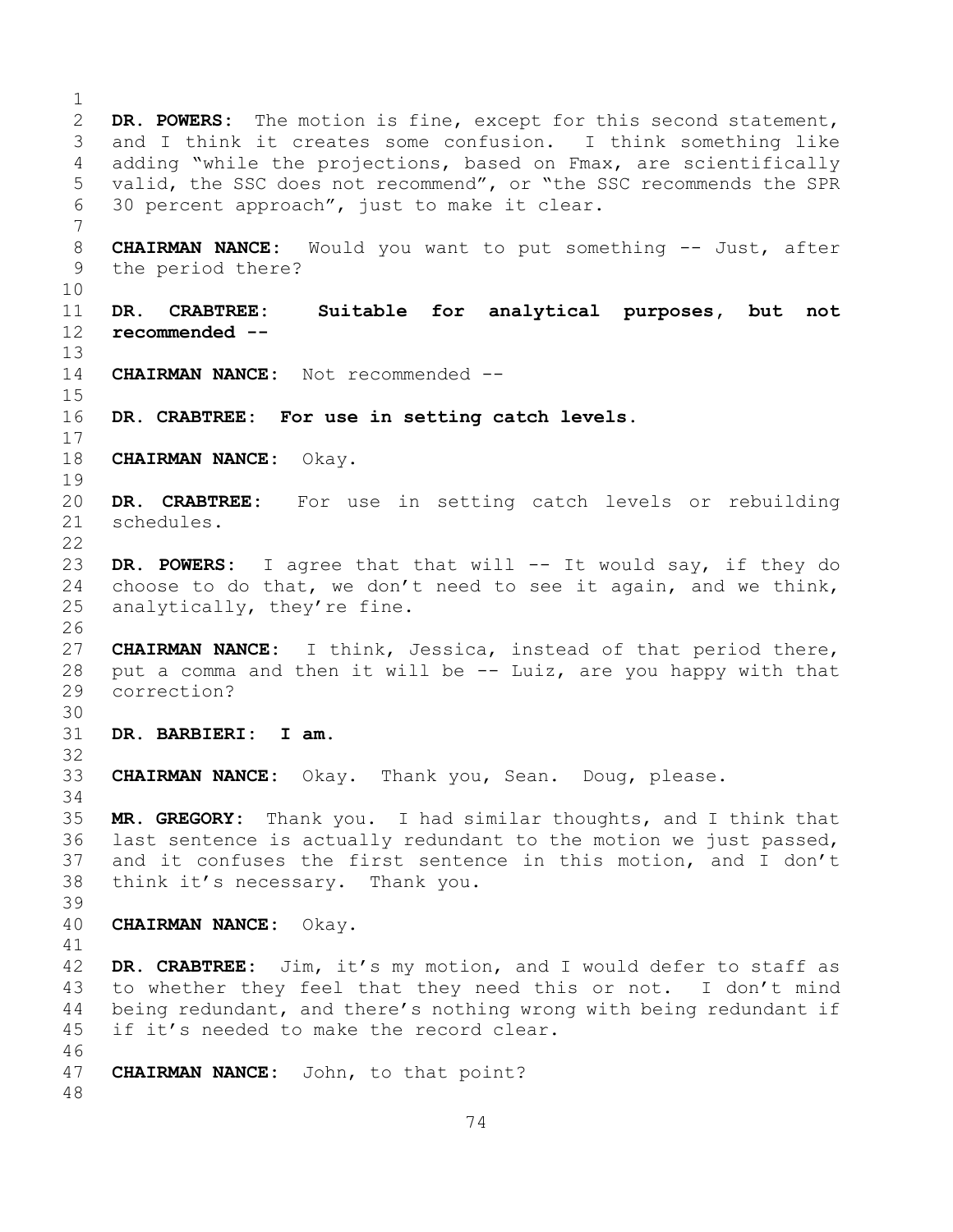1 **DR. FROESCHKE:** I guess my preference would be to have it, because,<br>2 at some point, we're going to need to request Fmax, OFL, and ABC 2 at some point, we're going to need to request Fmax, OFL, and ABC<br>3 projections for the document, for the purposes of analyzing the no 3 projections for the document, for the purposes of analyzing the no<br>4 action alternative. action alternative. 5 6 **CHAIRMAN NANCE:** I think this will make it clearer, that, while 7 those are being produced, the SSC is not recommending their use.<br>8 Doug, thank you for that comment. Steven. Doug, thank you for that comment. Steven.  $\frac{9}{10}$ 10 **DR. SAUL:** Thank you, Mr. Chair. You all captured my concerns in<br>11 the edit, and I just wanted to reiterate that it's important, and 11 the edit, and I just wanted to reiterate that it's important, and<br>12 it should be kept in there. it should be kept in there. 13 14 **CHAIRMAN NANCE:** Okay. Thank you. Jim.  $15$ <br> $16$ 16 **DR. TOLAN:** I will withdraw, Mr. Chairman. My points have been addressed. Thank you. 18<br>19 CHAIRMAN NANCE: Okay. Thank you. Jason. 20 21 **MR. ADRIANCE:** Thank you, Mr. Chair. This is a technical question,<br>22 and so we give a recommendation here, but does this satisfy our 22 and so we give a recommendation here, but does this satisfy our<br>23 charge of providing an ABC eventually, or will there be a follow-23 charge of providing an ABC eventually, or will there be a follow-<br>24 up motion to that? up motion to that?  $\frac{25}{26}$ 26 **CHAIRMAN NANCE:** I see Ms. Levy, and so I'm going to have her answer that. Well, we can answer, but she may have a comment. 28 Mara. 29<br>30 30 **MS. LEVY:** Thank you. I don't know about the answer to that<br>31 question, and I think it depends how staff sees this progressing, 31 question, and I think it depends how staff sees this progressing,<br>32 and I apologize, and I may have missed it, because I had to step and I apologize, and I may have missed it, because I had to step 33 away, but did the SSC make a motion or did we discuss actually 34 changing the status determination criteria and MSY proxy away from<br>35 Fmax to the SPR 30 percent? Fmax to the SPR 30 percent? 36<br>37 37 **CHAIRMAN NANCE:** I am sorry, but I didn't. 38<br>39 39 **MS. LEVY:** Right now, in the FMP, the MSY proxy and the other 40 status determination criteria, the MFMT, the MSST, and the OY, are<br>41 all based on an Fmax, and so I understand what you're saying here 41 all based on an Fmax, and so I understand what you're saying here<br>42 is that you believe that 30 percent SPR is a better proxy, but 42 is that you believe that 30 percent SPR is a better proxy, but<br>43 have you made a motion or talked about recommending that the 43 have you made a motion or talked about recommending that the<br>44 council change those values, those status determination criteria, council change those values, those status determination criteria, 45 and, again, I may have missed part of the discussion. 46<br>47 47 **CHAIRMAN NANCE:** I think the way the -- Maybe we're trying to do<br>48 that subtly, I quess, Mara, but what we're trying to do here is that subtly, I guess, Mara, but what we're trying to do here is

75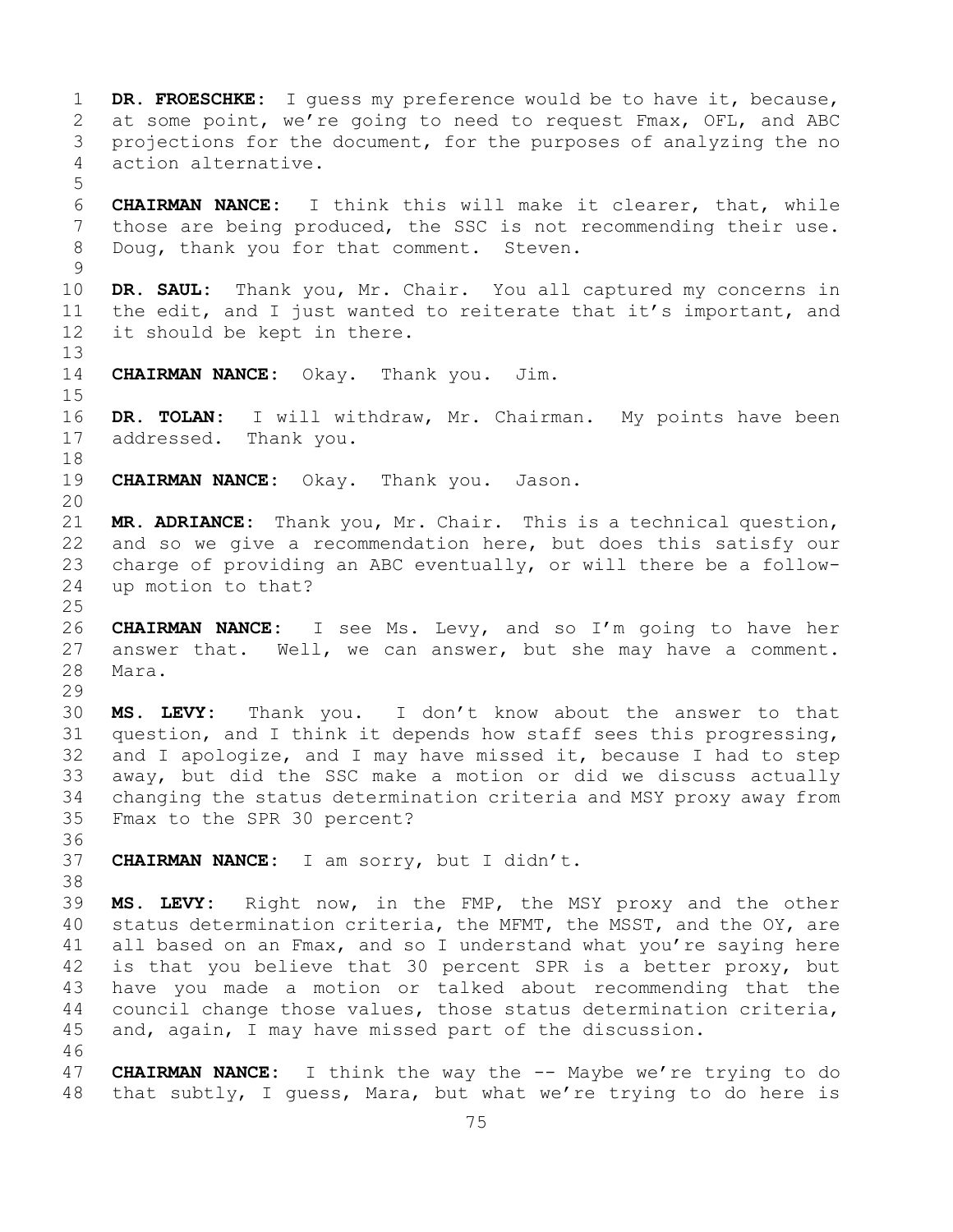1 we're recommending -- The SSC is recommending 30 percent SPR to<br>2 base the projections on. Projection based on Fmax, while the model 2 base the projections on. Projection based on Fmax, while the model<br>3 clearly shows that -- I mean, they're scientifically valid, but 3 clearly shows that -- I mean, they're scientifically valid, but<br>4 we, as the SSC, are not recommending using Fmax for setting any we, as the SSC, are not recommending using Fmax for setting any 5 catch levels for the rebuilding schedule. Roy. 6<br>7 7 **DR. CRABTREE: If I could, Mara, if you would like, I could put**  8 **one more sentence at the beginning of this motion that says**  9 **basically that the SSC finds that Fmax -- The SSC finds, based on**  10 **this new scientific information, that Fmax is not appropriate, or**  11 **no longer appropriate, for use as a reference point and recommends**  12 **the use of 30 percent SPR as a proxy for MSY and a basis for status**  13 **determination criteria.** Would that solve your problem, Mara?  $\frac{14}{15}$ 15 **MS. LEVY:** I think that would be helpful, because I think -- I get<br>16 what you're saying, but the council is going to need to make some 16 what you're saying, but the council is going to need to make some<br>17 decisions for all of those reference points. decisions for all of those reference points. 18<br>19 19 **DR. CRABTREE:** Let me ask you this then. Did you or anyone else write down what I just said? No longer appropriate for use as a 21 **proxy for MSY, and the SSC recommends the use of 30 percent SPR -** 22 **-** Leave that in. We're writing a whole separate sentence from 23 that stuff, and so back up. Before where it says -- **The SSC**  24 **recommends --** All of this is going to be in a first sentence, and<br>25 everything else remains the way it was. The SSC recommends that 25 everything else remains the way it was. **The SSC recommends that**  26 **30 percent SPR be the MSY proxy and the basis for status**  Then the next sentence starts with "The 28 **SSC recommends that projections --"** and then all the rest of it.<br>29 How's that, Mara, if you can see that? How's that, Mara, if you can see that? 30<br>31 CHAIRMAN NANCE: Luiz, do you accept those changes? 32 33 **DR. BARBIERI:** I do, Mr. Chairman. Thank you. 34<br>35 **CHAIRMAN NANCE:** Thank you. 36 37 **MS. LEVY:** That's helpful. Thank you. 38<br>39 39 **CHAIRMAN NANCE:** Okay. Mara, thank you very much. Jason. I think Jason already went. 41<br>42 MR. ADRIANCE: Correct, yes. 43 44 **CHAIRMAN NANCE:** Okay. Paul. 45 46 **DR. MICKLE:** Just a clarification. The last sentence, I would 47 like to make a friendly potential amendment, and the last sentence<br>48 of "projections based on Fmax" -- I'm sorry. Never mind. It was of "projections based on Fmax" -- I'm sorry. Never mind. It was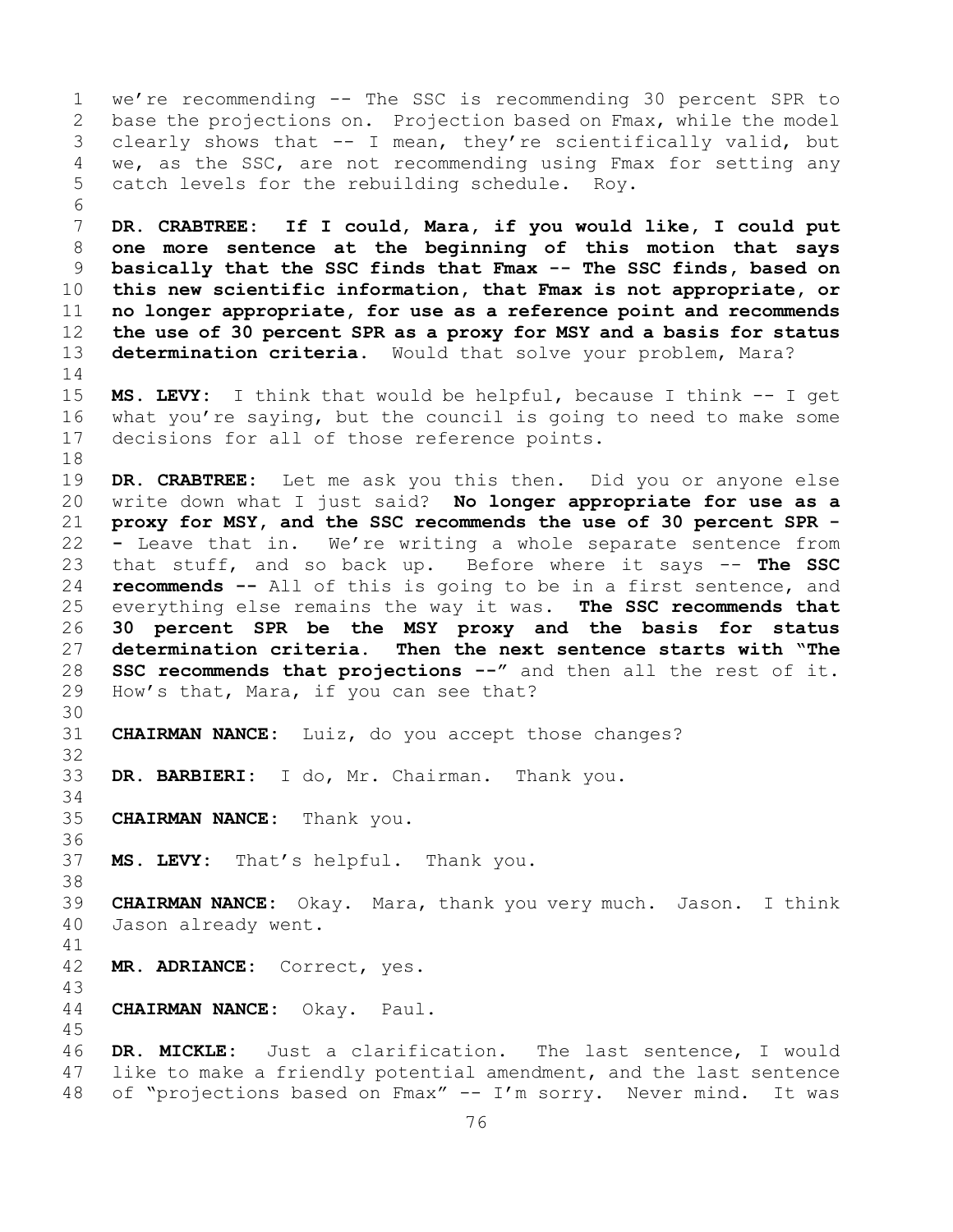1 redundant at the end. Projections based on Fmax are scientifically<br>2 valid and suitable for analytical purposes, but setting catch 2 valid and suitable for analytical purposes, but setting catch<br>3 levels, rebuilding schedules, is an analytical purpose, and so 3 levels, rebuilding schedules, is an analytical purpose, and so<br>4 that sentence doesn't really make sense. that sentence doesn't really make sense. 5 6 **To fix that, I propose changing the wording to remove "but not**  7 **recommended for use" and insert "excluding the setting of catch**  8 **levels for rebuilding schedules", and that's a friendly amendment**  9 **change that needs to be approved by the motion maker.** 10<br>11 11 **CHAIRMAN NANCE:** Okay. Thank you. Is that the way you want it written, Paul? 13 14 **DR. MICKLE:** I think so. I've got so many screens open, and I am<br>15 trying to find it. Yes, that is the correct language that I 15 trying to find it. Yes, that is the correct language that I<br>16 propose. Thank you. propose. Thank you.  $\begin{array}{c} 17 \\ 18 \end{array}$ **CHAIRMAN NANCE:** Okay. Roy and Luiz?  $\begin{array}{c} 19 \\ 20 \end{array}$ 20 **DR. CRABTREE: I don't have any objection that, if people feel**  like that's more clear.  $\begin{array}{c} 22 \\ 23 \end{array}$ 23 **CHAIRMAN NANCE:** I think it reads fine. Luiz, any issue on that one?  $\frac{25}{26}$ DR. BARBIERI: No, Mr. Chairman. Thank you. 27 28 **CHAIRMAN NANCE:** Okay. Paul. Thanks for that edit. Katie. 29<br>30 30 **DR. SIEGFRIED:** Thank you, Mr. Chair. I just have a question as 31 to what the Science Center can provide, based on what John<br>32 Froeschke mentioned earlier, and please let me know if I am Froeschke mentioned earlier, and please let me know if I am 33 misinterpreting what was said earlier, but it sounded like you<br>34 said that you need to request projections using Fmax, and so I was 34 said that you need to request projections using Fmax, and so I was<br>35 wondering if it was possible to accompany this motion, should it 35 wondering if it was possible to accompany this motion, should it<br>36 pass, that all of the Fmax projections that Lisa has completed pass, that all of the Fmax projections that Lisa has completed 37 using the red tide could be provided and then the recommended F 38 SPR 30 percent, using medium red tide, if those three options for<br>39 rebuilding could be provided all at one time, so that the council 39 rebuilding could be provided all at one time, so that the council<br>40 didn't have to circle back with other requests. didn't have to circle back with other requests. 41<br>42 **CHAIRMAN NANCE:** John, to that point? 43 DR. FROESCHKE: I think we have those projections now. 45 46 **CHAIRMAN NANCE:** So, Katie, what you're saying is provide them in<br>47 this motion at the end, or just sav as in Table so-and-so, that 47 this motion at the end, or just say as in Table so-and-so, that<br>48 type of thing, because I know that Lisa has already run the data, type of thing, because I know that Lisa has already run the data,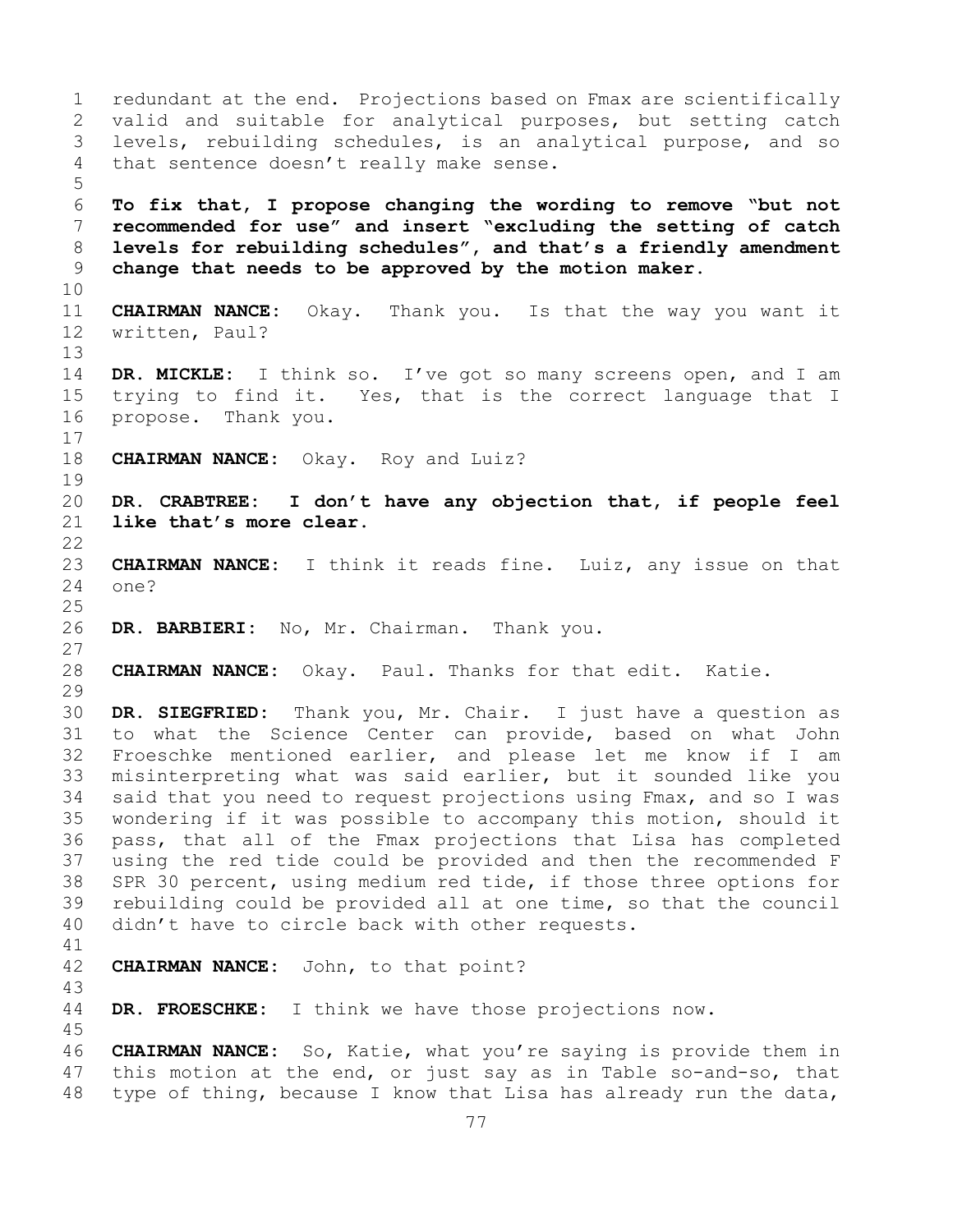1 and so we have all of this information, and it's a matter of which<br>2 the council uses and that type of thing, but they would have the 2 the council uses and that type of thing, but they would have the<br>3 data to be able to do that. data to be able to do that. 4 5 **DR. SIEGFRIED:** Yes, and I was just concerned because I thought 6 that I had heard John say earlier that we would need to request<br>7 Fmax projections, and perhaps there is some other Fmax projections 7 Fmax projections, and perhaps there is some other Fmax projections<br>8 they would need to request, but I would think that -- Again, this 8 they would need to request, but I would think that -- Again, this<br>9 is procedural, and perhaps, if all of that is provided upfront, 9 is procedural, and perhaps, if all of that is provided upfront,<br>10 they can make the decision about accepting the SSC's advice for 10 they can make the decision about accepting the SSC's advice for<br>11 the new proxy and then look at those new projection scenarios. the new proxy and then look at those new projection scenarios. 12<br>13 13 **CHAIRMAN NANCE:** Absolutely, and maybe it was misheard, but I think 14 that the runs have already been created, and so there wouldn't be 15 anything that we would need to request. John. anything that we would need to request. John. 16<br>17 DR. SIEGFRIED: Okay. Thank you. 18<br>19 19 **DR. FROESCHKE:** I may have missed it, and I don't recall, but, if<br>20 we were to reallocate based on the FES, that would be an additional 20 we were to reallocate based on the FES, that would be an additional 21 projection request, right? projection request, right?  $\begin{array}{c} 22 \\ 23 \end{array}$ 23 **DR. SIEGFRIED:** Yes, and we anticipate that, but we wouldn't<br>24 anticipate running Fmax projections for the various allocation 24 anticipate running Fmax projections for the various allocation scenarios. 26<br>27 DR. FROESCHKE: Okay. 28<br>29 29 **CHAIRMAN NANCE:** Okay. Any further discussion on this motion? Paul. 31<br>32 DR. MICKLE: Mr. Chair, thank you, and I'm sorry, and we may just 33 want to get the name of the species in here, and so I suggest,<br>34 right after "Fmax", to just put "gag". Sorry. I'm just trying to 34 **right after "Fmax", to just put "gag".** Sorry. I'm just trying to help. 36 37 **CHAIRMAN NANCE: Gulf of Mexico, yes.** Thank you. That way, we're 38 not talking about shrimp or something. Okay. Let me read this<br>39 motion. The SSC finds, based on the new scientific information, 39 motion. **The SSC finds, based on the new scientific information,**<br>40 **that Fmax -- We need to change that. It doesn't read -- Okay.** 40 **that Fmax -- We need to change that. It doesn't read -- Okay.**  41 **Fmax is no longer appropriate for use as a proxy for Gulf of Mexico**  42 **gag.** Thank you. Perfect. It helps to read it, so we can figure<br>43 out what we're saving here. out what we're saying here. 44 45 **The SSC finds, based on the new scientific information, that Fmax**  46 **is no longer appropriate for use as a proxy for MSY for Gulf of**  47 **Mexico gag, and the SSC recommends that 30 percent SPR be the MSY**  48 **proxy and the basis for SDC. The SSC recommends that projections**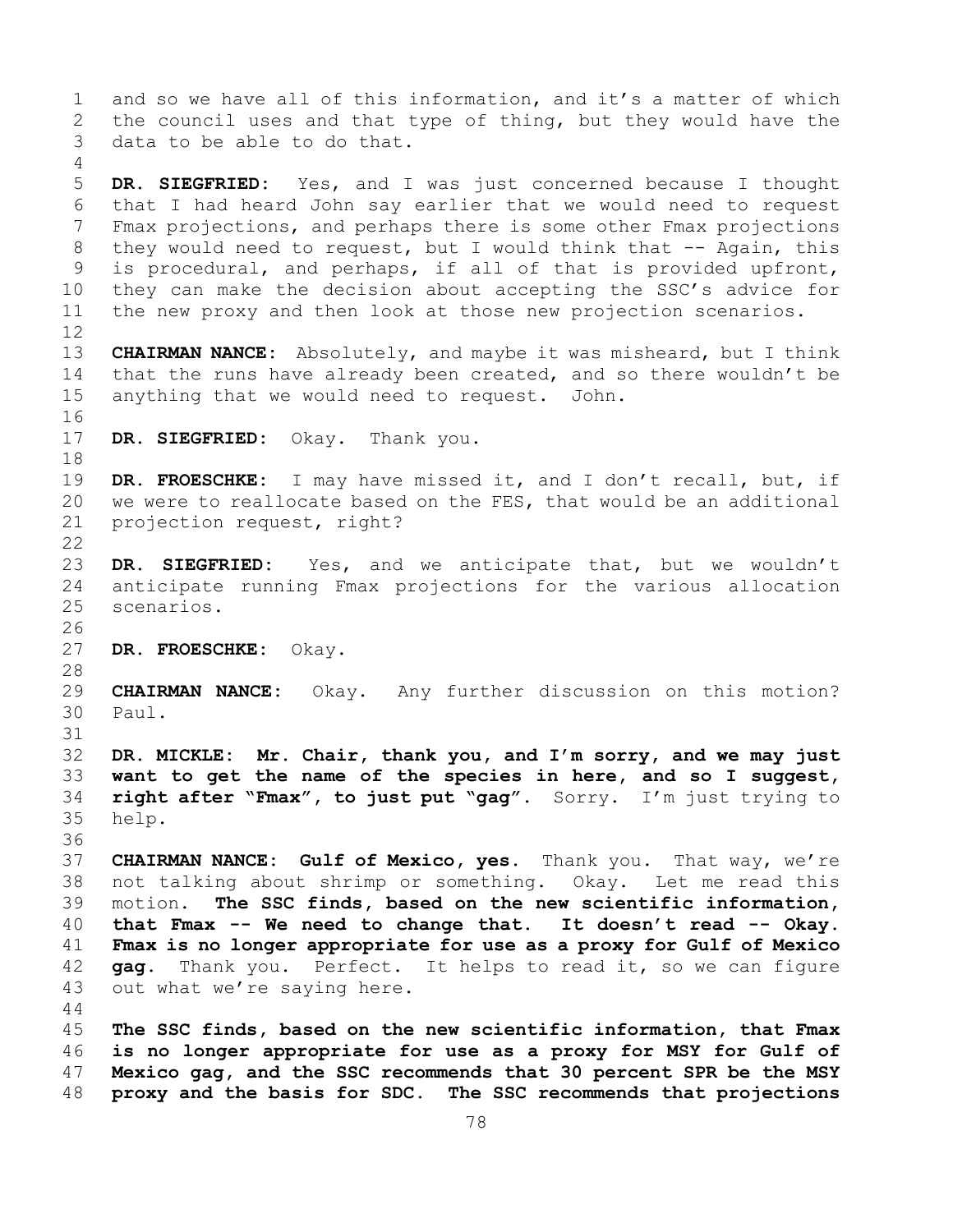**based on 30 percent SPR and the medium red tide scenario be used to establish OFL, ABC, and rebuilding schedules. Projections based on Fmax are scientifically valid and suitable for analytical purposes, excluding the setting of catch levels for rebuilding schedules. Any opposition to that motion? Please show by raise of hand. Seeing none, the motion carries with no opposition.**

7 8 I appreciate very much that discussion. Lisa, thank you so much<br>9 for your presentation and for all the work and efforts and for 9 for your presentation and for all the work and efforts and for<br>10 getting that to us in a very timely manner. getting that to us in a very timely manner.

11<br>12

13

DR. AILLOUD: Thank you.

14 **CHAIRMAN NANCE:** Next, we'll move on to Agenda Item Number VI, 15 which is Review of SEDAR 68 Gulf of Mexico Scamp Research Track<br>16 Assessment, and, Skyler, if you're ready to initiate that 16 Assessment, and, Skyler, if you're ready to initiate that<br>17 discussion. Doug, did you have a comment? discussion. Doug, did you have a comment?

18<br>19 19 **MR. GREGORY:** Yes. Thank you. Don't we need to recommend OFL and 20 ABCs? ABCs?

21<br>22 22 **DR. BARBIERI:** Well, I think we can -- Well, I don't think we can 23 as yet, Doug, to set the actual numbers, the values, for OFL and<br>24 ABC, and I think that's because, one, the council still needs to 24 ABC, and I think that's because, one, the council still needs to<br>25 decide whether they will accept our recommendation on the proxy 25 decide whether they will accept our recommendation on the proxy<br>26 for MSY, right, and so that would determine the value of the OFL, 26 for MSY, right, and so that would determine the value of the OFL,<br>27 and then the council needs to still make a final decision on the and then the council needs to still make a final decision on the 28 rebuilding schedule, the methodology for the rebuilding schedule,<br>29 which will determine what the value of ABC will be. I think that 29 which will determine what the value of ABC will be. I think that<br>30 Dr. Crabtree's motion did not address this, because we are waiting 30 Dr. Crabtree's motion did not address this, because we are waiting<br>31 for the council to make that final decision. for the council to make that final decision. 32

33 **DR. CRABTREE:** If I could, Jim, I mean, my intent with that motion 34 was the council will erect a series of alternatives for the<br>35 rebuilding schedules, and then, based on how long the rebuilding 35 rebuilding schedules, and then, based on how long the rebuilding<br>36 schedule is, the corresponding set of projections will give them schedule is, the corresponding set of projections will give them 37 the OFLs and ABCs. They may choose some rebuilding timeframe that 38 hasn't been looked at yet, and the Center would have to deal with 39 it, but that was my intent, at any rate. it, but that was my intent, at any rate.

40

**CHAIRMAN NANCE:** Okay. Thank you. Leann, to that point?

42 43 **MS. BOSARGE:** Yes, and I just had a quick question, because you did the gag in two separate meetings, and I am trying to 45 understand, maybe relative to the other species that you looked at 46 earlier with amberjack, how bad off we are on gag, and so I think,<br>47 with amberjack, you said that we were at about 86 percent of MSST 47 with amberjack, you said that we were at about 86 percent of MSST<br>48 and about 42 percent of MSY, and that's kind of where our biomass and about 42 percent of MSY, and that's kind of where our biomass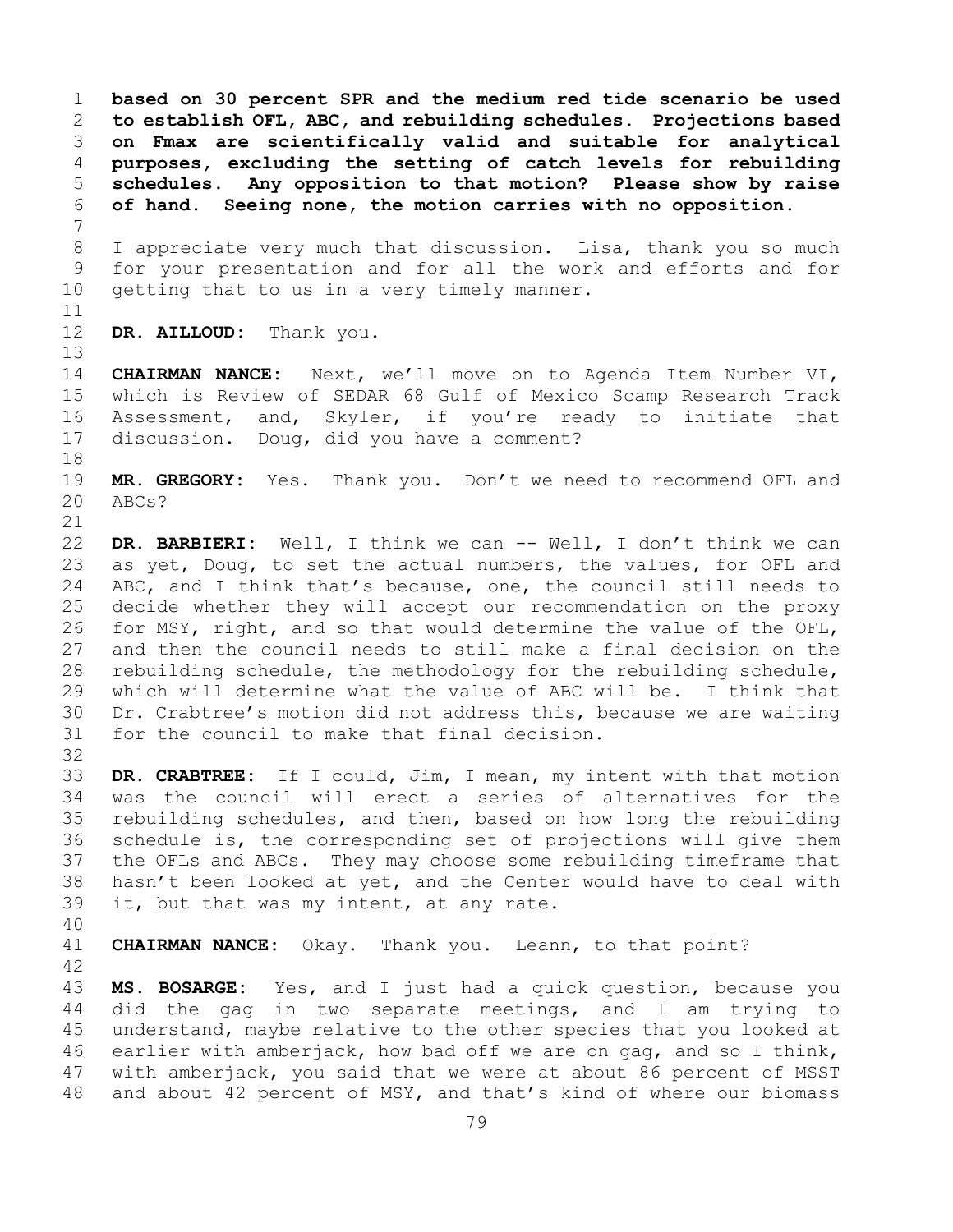1 and our population was with that stock, and what is that for gag,<br>2 just so, in my mind, I have a little bit of a reference on how bad 2 just so, in my mind, I have a little bit of a reference on how bad<br>3 qaq is? gag is? 4 5 **CHAIRMAN NANCE:** Lisa, do you know, off the top of your head, for 6 that one? 7 8 **DR. AILLOUD:** I am pulling back up the -- It's Slide 10, and so you're asking for SSB current over MSST? you're asking for SSB current over MSST? 10<br>11 **CHAIRMAN NANCE:** I think that's it, yes. 12 13 **DR. AILLOUD:** 0.16.  $\frac{14}{15}$ **CHAIRMAN NANCE:** Did you hear that, Leann? 16<br>17 MS. BOSARGE: Yes, and so 16 percent of MSST? 18<br>19 **CHAIRMAN NANCE:** Yes. 20<br>21 21 **MS. BOSARGE:** Okay.  $\begin{array}{c} 22 \\ 23 \end{array}$ 23 **CHAIRMAN NANCE:** That's why a lot of those scenarios have F equals 24 zero. zero.  $\frac{25}{26}$ MS. BOSARGE: Okay, and then the percent of MSY for gag was what? 27 28 **DR. AILLOUD:** 8. 29<br>30 30 **MS. BOSARGE:** All right. Thank you. That helps me understand a little better. 32 33 **CHAIRMAN NANCE:** Thank you. Doug. 34<br>35 35 **MR. GREGORY:** I was just going to try to bring up that last question that Leann had, but that's already been done. 37 38 **CHAIRMAN NANCE:** Okay. Thank you, Doug. Go ahead, Roy. 39 40 **DR. CRABTREE:** So this is not a scenario with a fishery closure, 41 because there is still some allowable level of harvest, but I think<br>42 one thing the Center and the council ought to talk about is trying 42 one thing the Center and the council ought to talk about is trying<br>43 to maintain sufficient data collection to support a future 43 to maintain sufficient data collection to support a future<br>44 assessment and somehow ensure that we're still getting catch-atassessment and somehow ensure that we're still getting catch-at-45 age information and will that require additional sampling of the 46 catch to cover that or not. 47 48 **CHAIRMAN NANCE:** Thank you, and I know, at our last SSC meeting,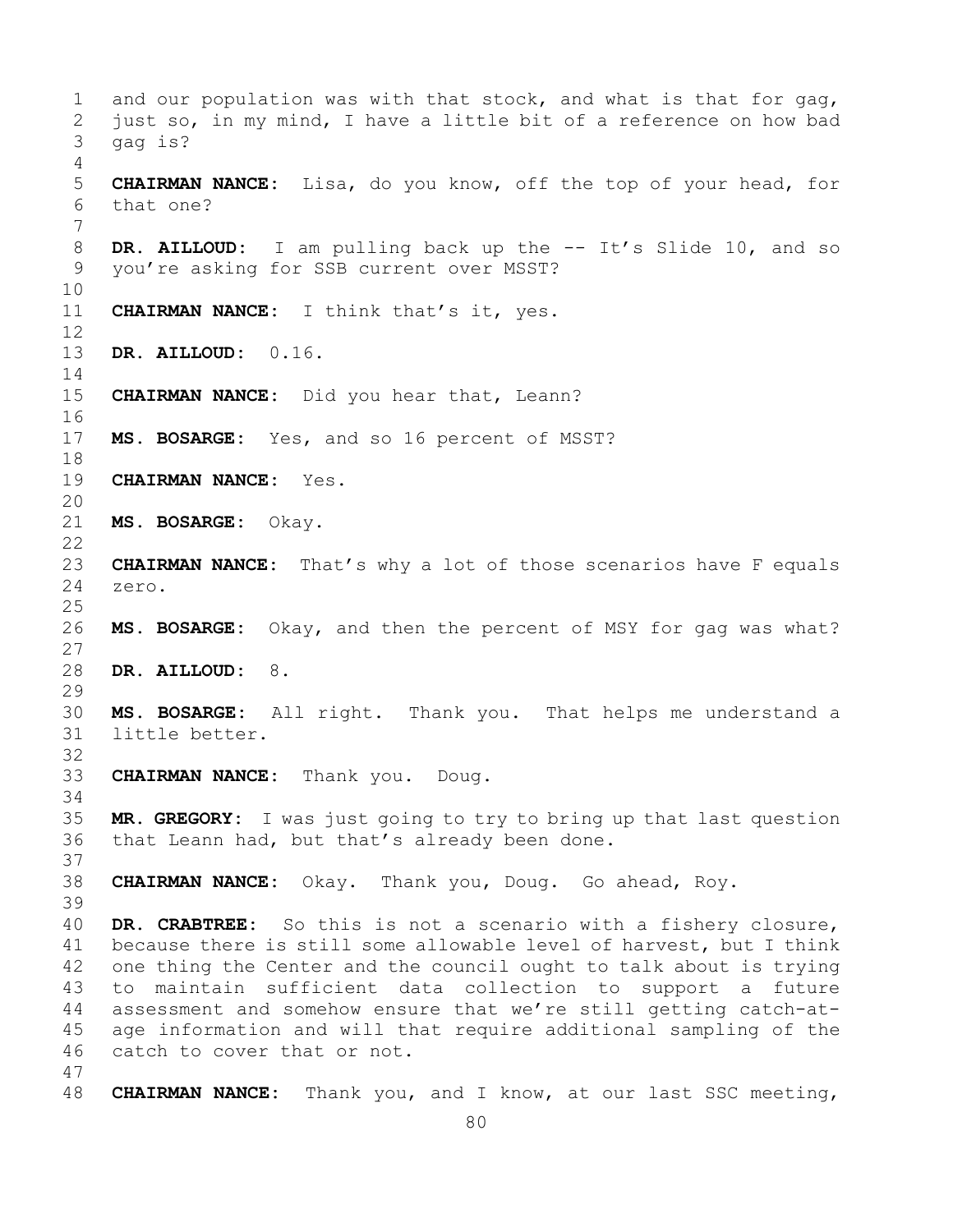1 we had a discussion about that, the need for this type of data,<br>2 and I think the council had that same type of discussion at their 2 and I think the council had that same type of discussion at their<br>3 meeting last month, and so I think everyone is aware that the need 3 meeting last month, and so I think everyone is aware that the need<br>4 to get data is very important. Skyler, sorry for that 4 to get data is very important.<br>5 interruption. We'll go ahead and tu interruption. We'll go ahead and turn the time over to you.

## 7 **REVIEW OF SEDAR 68: GULF OF MEXICO SCAMP RESEARCH TRACK**  8 **ASSESSMENT**

 $\frac{9}{10}$ 10 **DR. SKYLER SAGARESE:** No problem at all. I am just getting myself 11 situated here. What I'm going to present today -- This is our<br>12 first attempt at a research track assessment in the Gulf, that 12 first attempt at a research track assessment in the Gulf, that<br>13 we've been looking at for Gulf scamp. we've been looking at for Gulf scamp.

 $\frac{14}{15}$ 15 There is a ton of information that's been covered over the last<br>16 couple of years, but what I wanted to do with this presentation 16 couple of years, but what I wanted to do with this presentation<br>17 was kind of start with the -- Maybe work a little bit backwards, 17 was kind of start with the -- Maybe work a little bit backwards,<br>18 where we kind of reiterate the issues that came up during the 18 where we kind of reiterate the issues that came up during the<br>19 review phase, and then, as I walk through the data input review 19 review phase, and then, as I walk through the data input review<br>20 and model configuration, I will kind of discuss, in more detail, 20 and model configuration, I will kind of discuss, in more detail,<br>21 why those changes were made and what we had done previously, and 21 why those changes were made and what we had done previously, and<br>22 then I will end the presentation by going through some of the 22 then I will end the presentation by going through some of the<br>23 assessment results, and so some of the fits to the data and looking 23 assessment results, and so some of the fits to the data and looking<br>24 at the diagnostics, basically for the most up-to-date model now, 24 at the diagnostics, basically for the most up-to-date model now,<br>25 which is the review workshop base model, and so the model after 25 which is the review workshop base model, and so the model after<br>26 making a lot of the modifications by the reviewers. making a lot of the modifications by the reviewers.

 $\begin{array}{c} 27 \\ 28 \end{array}$ 28 That's kind of our snapshot of where we are in the process now, is<br>29 the research track is over, and, just to kind of orient for many 29 the research track is over, and, just to kind of orient for many<br>30 of you, this has been an ongoing process, and I keep trying to 30 of you, this has been an ongoing process, and I keep trying to<br>31 highlight that hopefully this research track is the exception, 31 highlight that hopefully this research track is the exception,<br>32 because it was never assessed, and we had certain challenges, like 32 because it was never assessed, and we had certain challenges, like<br>33 the yellowmouth grouper species identification issues, and so this 33 the yellowmouth grouper species identification issues, and so this<br>34 process was much, much, much longer, not to mention the issues 34 process was much, much, much longer, not to mention the issues<br>35 with COVID and delays that we had. with COVID and delays that we had.

6<br>7

36<br>37 37 The operational, at this point, and we'll talk about it today, and<br>38 we'll kind of touch on that there are still some outstanding issues 38 we'll kind of touch on that there are still some outstanding issues<br>39 that I will discuss, and, when we go through the terms of reference 39 that I will discuss, and, when we go through the terms of reference<br>40 for the operational, there is still some work that needs to be 40 for the operational, there is still some work that needs to be<br>41 done, but hopefully that process will be starting in early 2022, 41 done, but hopefully that process will be starting in early 2022,<br>42 and then, through that process, we'll produce an assessment model 42 and then, through that process, we'll produce an assessment model<br>43 that will show the diagnostics and update the data through the 43 that will show the diagnostics and update the data through the<br>44 most recent year and then have an assessment that we can provide most recent year and then have an assessment that we can provide 45 management advice.

46<br>47 47 It's been a long time coming, and I have tried to make this<br>48 presentation -- I have tried not to -- I tried to make it as short presentation -- I have tried not to -- I tried to make it as short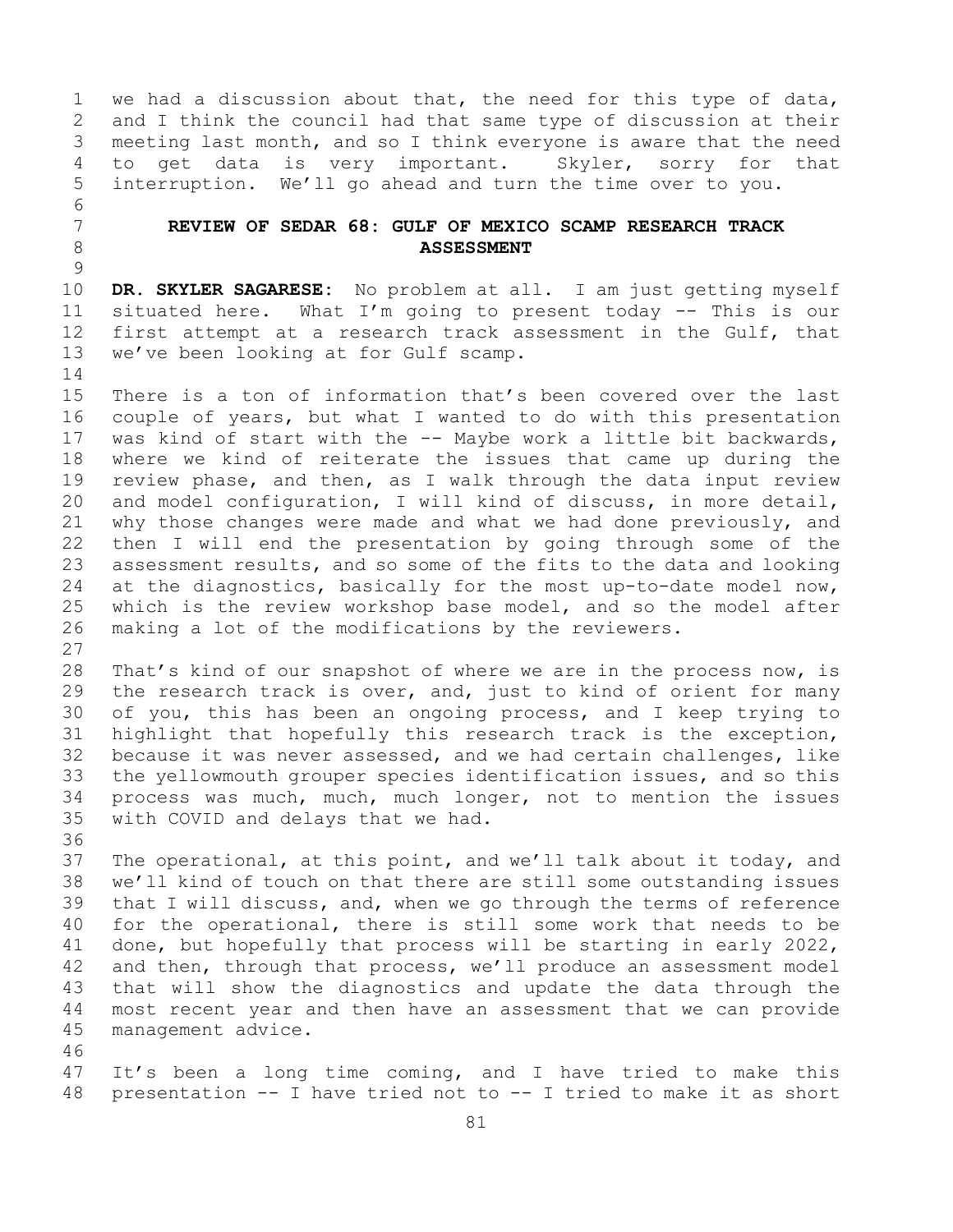1 and succinct as possible, but there is definitely a lot of<br>2 information for us to cover, and I think it's been quite a learning 2 information for us to cover, and I think it's been quite a learning<br>3 process, I think, for all of us involved. process, I think, for all of us involved. 4 5 What I wanted to, as I mentioned earlier, is basically just kind 6 of summarize. There were a couple of big, key topics that came up<br>7 during the review workshop, which was a five-dav meeting with the 7 during the review workshop, which was a five-day meeting with the<br>8 reviewers, all virtual, of course, and what we did is, for these 8 reviewers, all virtual, of course, and what we did is, for these<br>9 first two slides, is these are essentially data questions that 9 first two slides, is these are essentially data questions that<br>10 came up, where, within the assessment phase, we had made certain 10 came up, where, within the assessment phase, we had made certain<br>11 decisions, and then, when it came time, maybe we did a little bit 11 decisions, and then, when it came time, maybe we did a little bit<br>12 more analyses before the review, or the reviewers brought this up, 12 more analyses before the review, or the reviewers brought this up,<br>13 during the meeting or before the meeting, and there were certain during the meeting or before the meeting, and there were certain 14 issues that we wanted to really touch on and kind of get to the<br>15 bottom of during the review workshop. bottom of during the review workshop. 16<br>17 17 In red on this table is just the specifications of how we ended<br>18 essentially the assessment phase, the assessment process. We had 18 essentially the assessment phase, the assessment process. We had<br>19 an assessment process base model that, when you look through the 19 an assessment process base model that, when you look through the<br>20 assessment report, that's the model, all the configurations and 20 assessment report, that's the model, all the configurations and<br>21 diagnostics and results. diagnostics and results.  $\begin{array}{c} 22 \\ 23 \end{array}$ 23 Then we had the review workshop, where we made a bunch of different<br>24 changes based on the reviewer input and improvements to the model, 24 changes based on the reviewer input and improvements to the model,<br>25 and, in this table, it's just shown in green, and so there were 25 and, in this table, it's just shown in green, and so there were<br>26 different reasons behind each of those decisions. different reasons behind each of those decisions.  $\begin{array}{c} 27 \\ 28 \end{array}$ 28 For example, some of the data issues we talked about were, when it<br>29 came time to look at all the length data together, the largest 29 came time to look at all the length data together, the largest<br>30 fish, the largest scamp, in the dataset that we had was actually 30 fish, the largest scamp, in the dataset that we had was actually<br>31 129-centimeter fish. There were very few of them in the dataset, 31 129-centimeter fish. There were very few of them in the dataset,<br>32 and then, when vou look at the bigger picture with that and the 32 and then, when you look at the bigger picture with that and the<br>33 von Bertalanffy asymptotic length parameter of about eighty 33 von Bertalanffy asymptotic length parameter of about eighty<br>34 centimeters, there's a big difference there, and so the model is 34 centimeters, there's a big difference there, and so the model is<br>35 thinking that there is always larger fish, when there aren't. thinking that there is always larger fish, when there aren't. 36<br>37 One of the decisions that we made here was to reduce that  $N$ , and 38 so just have a larger plus group for our length data, and so that<br>39 was from the reviewer input. We also talked about natural 39 was from the reviewer input. We also talked about natural<br>40 mortality, and the reviewers brought up that it seems pretty low 40 mortality, and the reviewers brought up that it seems pretty low<br>41 for our age-zeroes, that I will kind of touch on more a little bit 41 for our age-zeroes, that I will kind of touch on more a little bit<br>42 further. We talked about one of the biggest issues that we've had 42 further. We talked about one of the biggest issues that we've had<br>43 in the last few years, as we've approached all these allocation 43 in the last few years, as we've approached all these allocation<br>44 discussions, is the issue of how to model the recreational discussions, is the issue of how to model the recreational 45 landings. 46<br>47 47 Currently -- In the past, we've been doing numbers, but, during<br>48 this first research track, we -- At some point for the assessment this first research track, we  $-$ - At some point for the assessment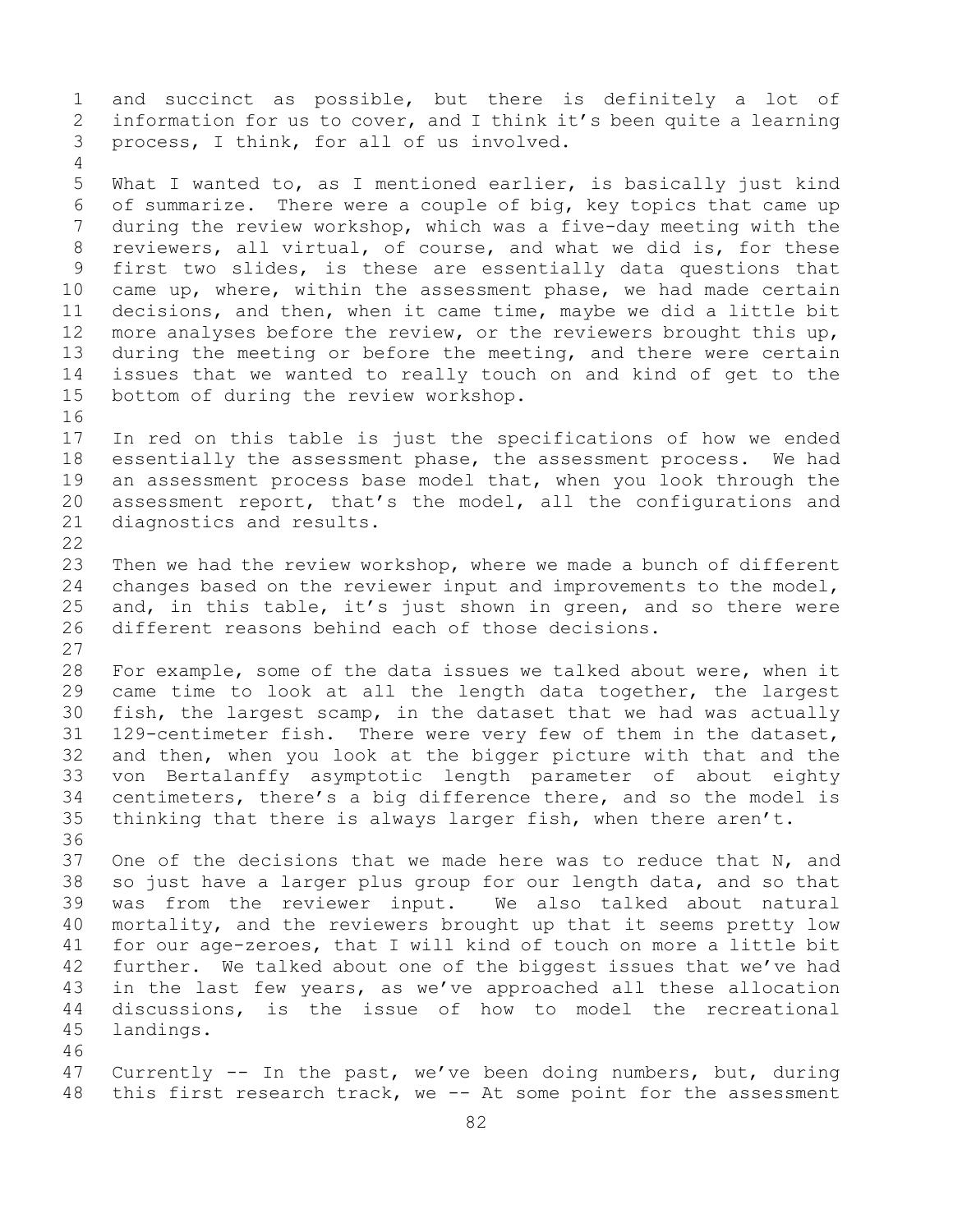1 phase, we were modeling recreational landings in weights, but then,<br>2 at the review workshop, we ended up proposing to go back to 2 at the review workshop, we ended up proposing to go back to<br>3 numbers, but use mean weight, and, again, I will kind of touch on 3 numbers, but use mean weight, and, again, I will kind of touch on<br>4 these in more detail later on, but I just wanted to kind of give these in more detail later on, but I just wanted to kind of give 5 the big picture.

6<br>7 7 The last data question that we talked about at the workshop, and,<br>8 for those of you that followed the gag assessment, this also came 8 for those of you that followed the gag assessment, this also came<br>9 up during that assessment, was the conditional age-at-length data 9 up during that assessment, was the conditional age-at-length data<br>10 that we initially attempted to input conditional age-at-length 10 that we initially attempted to input conditional age-at-length<br>11 information for our commercial fleets, but, ultimately, for 11 information for our commercial fleets, but, ultimately, for<br>12 reasons that were discovered basically after the assessment phase, 12 reasons that were discovered basically after the assessment phase,<br>13 that that was not the most -- That we were not confident moving that that was not the most  $--$  That we were not confident moving 14 forward with the data that we had.

 $15$ <br> $16$ 16 Just to highlight that this was really an ongoing process<br>17 throughout the whole phase, getting the data together, getting the 17 throughout the whole phase, getting the data together, getting the<br>18 assessment panel, the ADT, the assessment development team, going 18 assessment panel, the ADT, the assessment development team, going<br>19 through the review, but there were still some of these issues that 19 through the review, but there were still some of these issues that<br>20 we touched on during the workshop. we touched on during the workshop.

21<br>22 22 Then, in terms of model configuration, and so just some modeling<br>23 issues that came up was the use of the Dirichlet multinomial for 23 issues that came up was the use of the Dirichlet multinomial for<br>24 the composition data, just some technical specifications about how 24 the composition data, just some technical specifications about how<br>25 best to treat these parameters within Stock Synthesis, that setting 25 best to treat these parameters within Stock Synthesis, that setting<br>26 the bounds -- You know, really setting a bound of up to five, and 26 the bounds -- You know, really setting a bound of up to five, and<br>27 that's all you really need to go, and you don't need to go higher, that's all you really need to go, and you don't need to go higher, 28 because, once you hit that estimate of five, it basically says<br>29 that your sample sizes are appropriate and that you don't have to 29 that your sample sizes are appropriate and that you don't have to<br>30 -- You can essentially fix those parameters and estimate one less 30 -- You can essentially fix those parameters and estimate one less<br>31 parameter. parameter.

33 We also talked a lot about the indices of abundance, which is<br>34 always a hot topic, it seems, for our assessments, and, in this 34 always a hot topic, it seems, for our assessments, and, in this<br>35 case, while we were initially using the Francis reweighting 35 case, while we were initially using the Francis reweighting<br>36 approach for the indices, one of the reviewers mentioned that it approach for the indices, one of the reviewers mentioned that it 37 seems to be more standard practice to include an actual parameter 38 for each index, to estimate an extra standard deviation, and it's<br>39 just a way for us to keep the index in the assessment model, but, 39 just a way for us to keep the index in the assessment model, but,<br>40 if it's not fitting well, to essentially downweight it, and, again, 40 if it's not fitting well, to essentially downweight it, and, again,<br>41 I will go into a lot more detail later on with specifically the 41 I will go into a lot more detail later on with specifically the 42 indices. indices.

43

32

The other issue that always comes up as well is our retention and 45 how we parameterize retention. Basically, what we ended up doing 46 for the assessment process was fixing the inflection points for<br>47 some of the curves at their respective size limits, but, during 47 some of the curves at their respective size limits, but, during<br>48 the review phase, we ended up freeing those estimates up and the review phase, we ended up freeing those estimates up and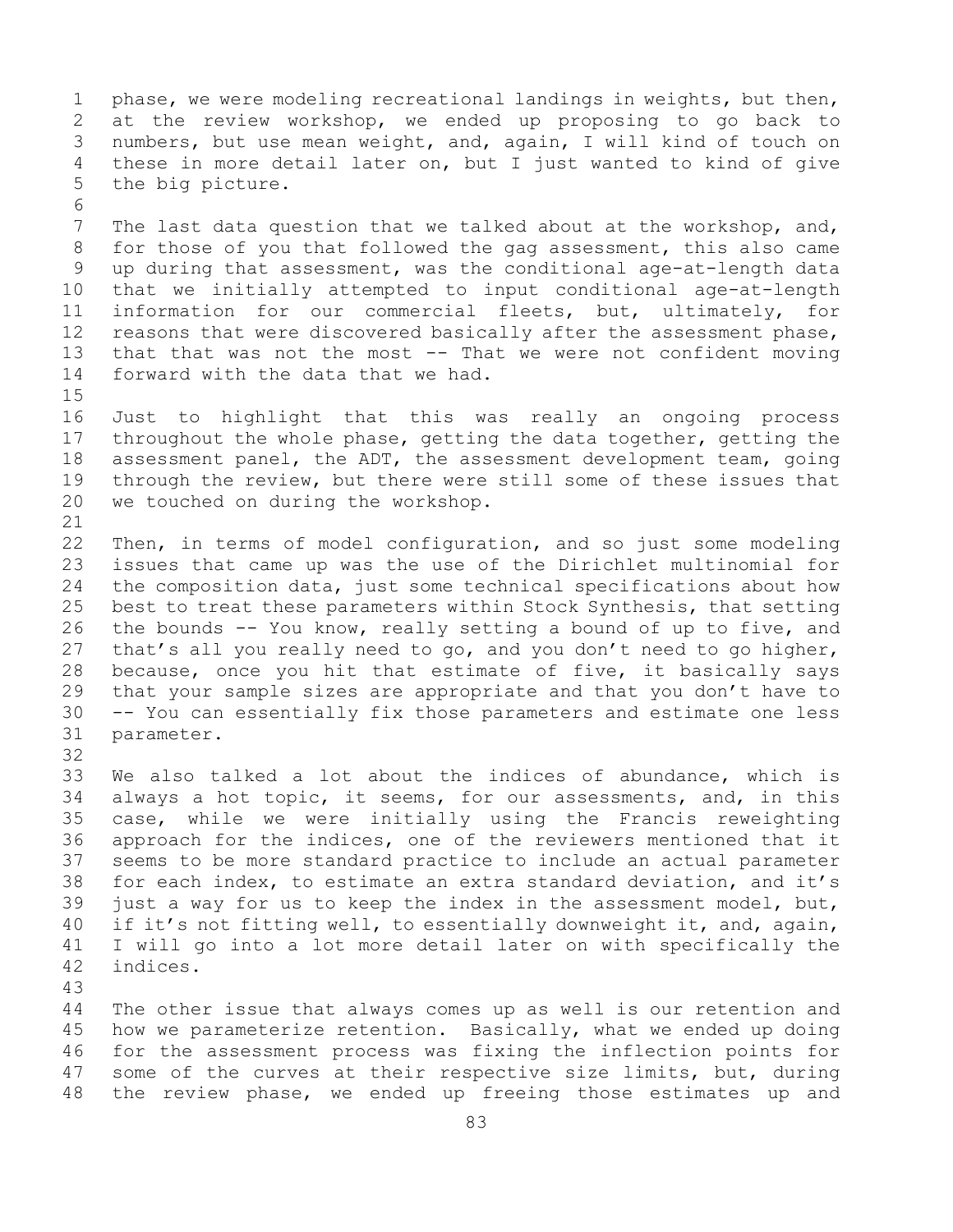1 allowing the model to estimate the inflection points, given the<br>2 length data that were in the model, and that kind of -- When you 2 length data that were in the model, and that kind of -- When you<br>3 look through the assessment report, you see these pretty large 3 look through the assessment report, you see these pretty large<br>4 predicted discards in the early 1990s, which just didn't seem 4 predicted discards in the early 1990s, which just didn't seem<br>5 realistic, given the regulations at the time, but, again, I will realistic, given the regulations at the time, but, again, I will 6 detail this more later. 7 8 The other big issue that came up is steepness. Ultimately, from<br>9 the assessment portion, we were estimating steepness, but, after 9 the assessment portion, we were estimating steepness, but, after<br>10 reviewing all of the diagnostics, during the review workshop, the 10 reviewing all of the diagnostics, during the review workshop, the<br>11 reviewers felt that steepness was not estimable, and, after quite 11 reviewers felt that steepness was not estimable, and, after quite<br>12 a bit of discussion about what we should specify with the base a bit of discussion about what we should specify with the base 13 model, ultimately, they recommended fixing it a biologically-14 realistic value, which, in this case, was a weighted combination<br>15 of the South Atlantic estimate and then the estimate coming from 15 of the South Atlantic estimate and then the estimate coming from<br>16 FishLife. FishLife.  $17$ <br> $18$ 18 I thought we had a really good review workshop, and I thought there<br>19 was a lot of really good feedback and a lot of changes that we 19 was a lot of really good feedback and a lot of changes that we<br>20 were able to make, but, also, and I will touch on it at the end of 20 were able to make, but, also, and I will touch on it at the end of<br>21 this presentation, but just a lot of issues for us to go back and 21 this presentation, but just a lot of issues for us to go back and<br>22 refine as we move forward in this process. refine as we move forward in this process. 23 24 What I wanted to do now is walk through all the different data<br>25 inputs for scamp and kind of touch on some of those key issues as 25 inputs for scamp and kind of touch on some of those key issues as<br>26 we move through it. All of what I'm going to present really 26 we move through it. All of what I'm going to present really<br>27 focuses on this review workshop base model, and so the inputs that 27 focuses on this review workshop base model, and so the inputs that<br>28 come from basically the most recent model is what we'll go through 28 come from basically the most recent model is what we'll go through<br>29 now. now. 30<br>31 31 Just to give you the big-picture idea for this assessment, we've<br>32 got the landings, and we've got four fleets. We've got commercial 32 got the landings, and we've got four fleets. We've got commercial<br>33 vertical line, commercial longline, and then recreational charter 33 vertical line, commercial longline, and then recreational charter<br>34 private and recreational headboat. We had four indices of 34 private and recreational headboat. We had four indices of<br>35 abundance that were recommended for use. We had the pre-IFO 35 abundance that were recommended for use.<br>36 commercial vertical line index from 1993 t commercial vertical line index from 1993 to 2009, the headboat 37 index, which is actually our largest index of abundance throughout 38 the entire modeled time period of 1986 to 2017, the combined video<br>39 survey was recommended, and then a new index, a new survey, 39 survey was recommended, and then a new index, a new survey,<br>40 basically the reef fish observer program vertical line survey, 40 basically the reef fish observer program vertical line survey,<br>41 and, again, I will touch on this later on. There were a lot of 41 and, again, I will touch on this later on.<br>42 discussions during the review workshop pertai discussions during the review workshop pertaining to that index. 43 Composition data in the current model, we've got the length 45 compositions of both discarded and landed fish for each of the 46 four fishing fleets and then the length comps for our combined<br>47 video and the reef fish observer program vertical line survey. video and the reef fish observer program vertical line survey. 48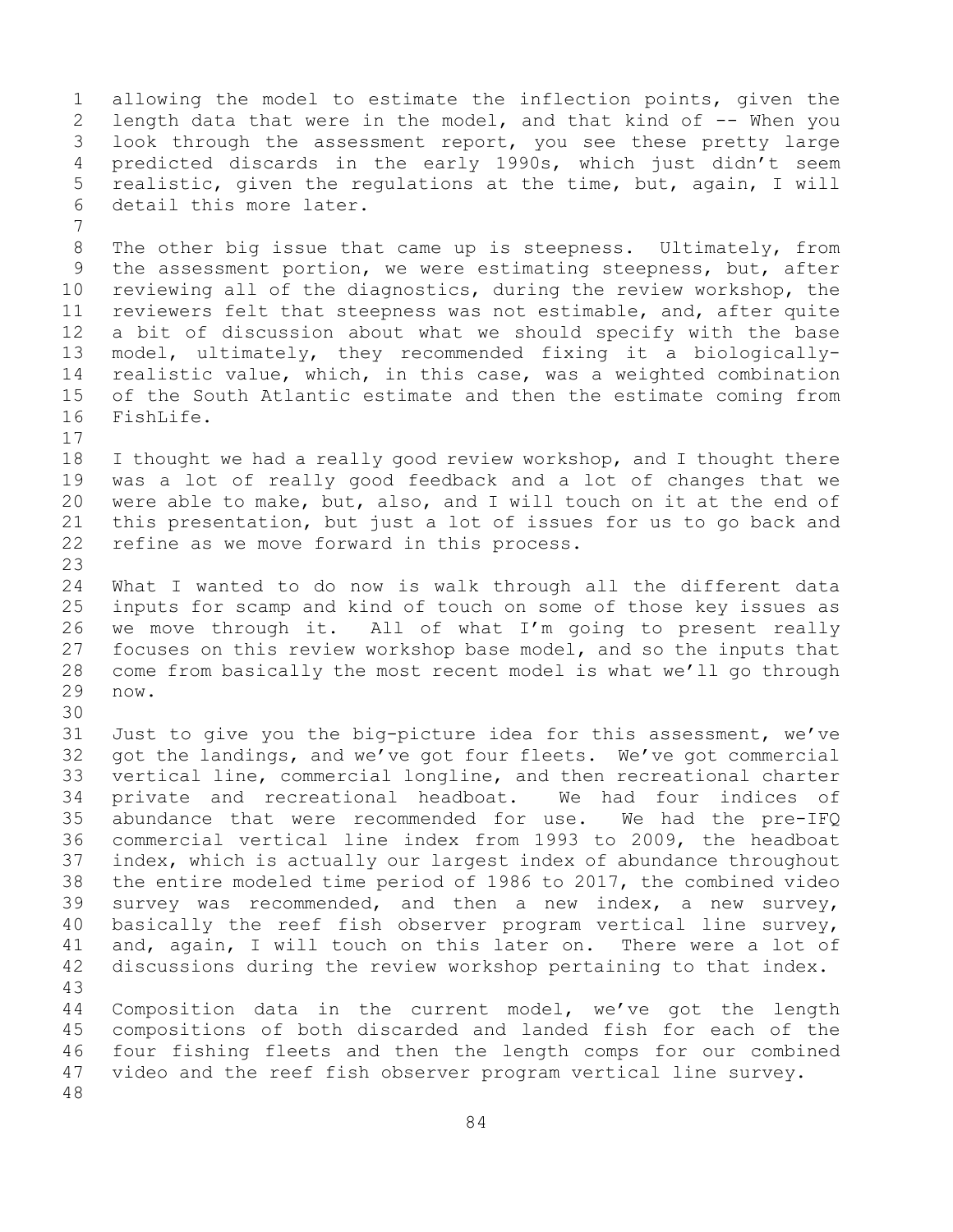1 Ultimately, we have ended up with nominal age comps in the model,<br>2 at present, and we have included the mean body weight of 2 at present, and we have included the mean body weight of<br>3 recreationally-landed fish from both the charter private and the 3 recreationally-landed fish from both the charter private and the<br>4 headboat, and I will touch on that in a little bit, and, of course, headboat, and I will touch on that in a little bit, and, of course, 5 we have estimates of discards. In this case, we have discards for 6 the recreational charter private all the way back to 1986, but,<br>7 for the other fleets, thev were assumed negligible prior to the 7 for the other fleets, they were assumed negligible prior to the<br>8 federal size limit, but, again, just kind of bigger picture, and 8 federal size limit, but, again, just kind of bigger picture, and<br>9 I will go through a lot more detail piece-by-piece now, as we walk 9 I will go through a lot more detail piece-by-piece now, as we walk<br>10 through the presentation. through the presentation.

11<br>12 12 Back in, and it seems like ages ago, but I think it was summer of<br>13 2029, we had the stock ID workshop for scamp. The big-picture 2029, we had the stock ID workshop for scamp. 14 questions were how would we treat the stock boundaries and what<br>15 were we to do with vellowmouth grouper, and so, long story short, 15 were we to do with yellowmouth grouper, and so, long story short,<br>16 ultimately what ended up happening is there was not a lot of very 16 ultimately what ended up happening is there was not a lot of very<br>17 convincing evidence for, one way or another, how to treat the 17 convincing evidence for, one way or another, how to treat the<br>18 stock, and the default was that, if we don't have strong genetic 18 stock, and the default was that, if we don't have strong genetic<br>19 evidence to support a single stock from Texas through the South 19 evidence to support a single stock from Texas through the South<br>20 Atlantic, then we would assess the stock as it's currently managed, 20 Atlantic, then we would assess the stock as it's currently managed,<br>21 which is separate from the Gulf and then the South Atlantic. which is separate from the Gulf and then the South Atlantic.

 $\begin{array}{c} 22 \\ 23 \end{array}$ 23 There were also, for example, changes in size limits, and there<br>24 were differences between regions, and so, ultimately, the stock ID 24 were differences between regions, and so, ultimately, the stock ID<br>25 workshop said let's assess the Gulf separate from the South 25 workshop said let's assess the Gulf separate from the South<br>26 Atlantic, basically so that -- There just wasn't a lot of 26 Atlantic, basically so that -- There just wasn't a lot of<br>27 information, and there are some ongoing studies now to kind of get 27 information, and there are some ongoing studies now to kind of get<br>28 more at the differentiation between scamp and yellowmouth grouper, 28 more at the differentiation between scamp and yellowmouth grouper,<br>29 because, even during that stock ID process, the life history group 29 because, even during that stock ID process, the life history group<br>30 spent an entire presentation looking just at specific differences 30 spent an entire presentation looking just at specific differences<br>31 between gill rakers and all these different details, which really 31 between gill rakers and all these different details, which really<br>32 were not that different between species, and so, ultimately, it 32 were not that different between species, and so, ultimately, it<br>33 was decided to lump in the yellowmouth grouper, all the data we 33 was decided to lump in the yellowmouth grouper, all the data we<br>34 had, and treat this assessment basically for the scamp and 34 had, and treat this assessment basically for the scamp and<br>35 yellowmouth complex, but, overwhelmingly, most of the data is 35 yellowmouth complex, but, overwhelmingly, most of the data is<br>36 scamp. scamp.

37<br>38

38 For those of you that were around back in 2016, I think, when we<br>39 did the data-limited assessment, yellowmouth grouper was one of 39 did the data-limited assessment, yellowmouth grouper was one of<br>40 the eight species on the docket for assessment, but, ultimately, 40 the eight species on the docket for assessment, but, ultimately,<br>41 there were so few data that we could not implement any approaches 41 there were so few data that we could not implement any approaches<br>42 there, and so there is so little information currently on 42 there, and so there is so little information currently<br>43 vellowmouth grouper, and, for the purpose of this assessmer 43 yellowmouth grouper, and, for the purpose of this assessment,<br>44 everything was just lumped together in the assessment, and, everything was just lumped together in the assessment, and, 45 basically, it's a scamp assessment with very minor information 46 from yellowmouth. The landings are -- The entire commercial<br>47 landings stream was confidential in that SEDAR 49. landings stream was confidential in that SEDAR 49. 48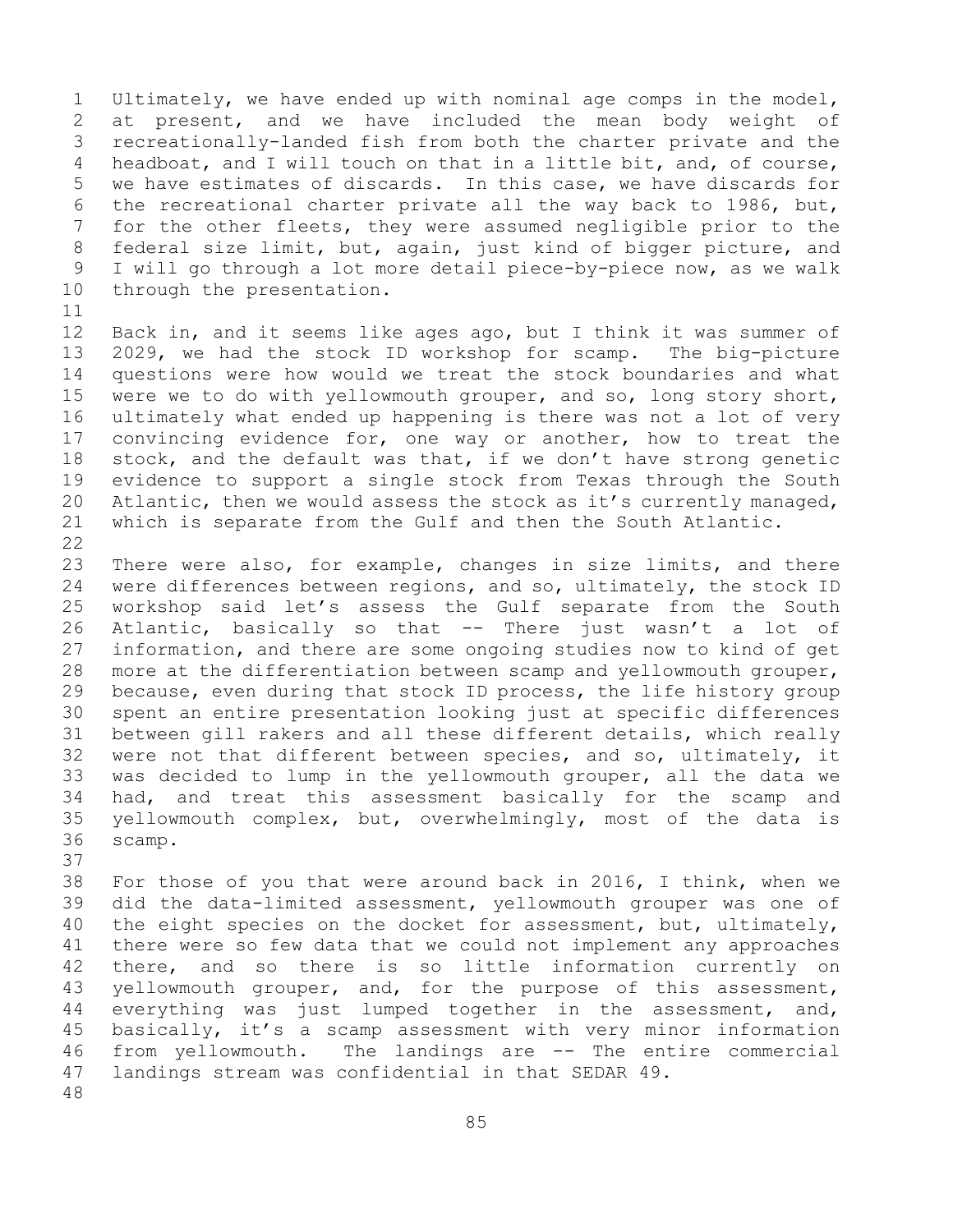1 Basically, there was a lot of back-and-forth, but, ultimately,<br>2 this is an assessment for the Gulf, and it includes yellowmouth 2 this is an assessment for the Gulf, and it includes yellowmouth<br>3 qrouper. grouper. 4 5 In terms of regulations, and so this slide is just kind of 6 providing a snapshot of the regulations for the Gulf stock over<br>7 time, and so starting in 1990, and, importantly, there's been 7 time, and so starting in 1990, and, importantly, there's been<br>8 changes in size limits, and there's been a recreational grouper 8 changes in size limits, and there's been a recreational grouper<br>9 aggregate limit, and then the commercial trip limit, and so scamp 9 aggregate limit, and then the commercial trip limit, and so scamp<br>10 are in the -- They are currently in the shallow-water grouper 10 are in the -- They are currently in the shallow-water grouper<br>11 complex, but thev're also considered deepwater grouper, and 11 complex, but they're also considered deepwater grouper, and<br>12 they're in the IFO program, and so they're not necessarily a 12 they're in the IFQ program, and so they're not necessarily a<br>13 targeted - $targeted$  -- $\frac{14}{15}$ 15 Over time, they haven't consistently been targeting, and I think<br>16 one of the biggest challenges we had, looking back at this 16 one of the biggest challenges we had, looking back at this<br>17 assessment, was, when we do these assessments, we often have the 17 assessment, was, when we do these assessments, we often have the<br>18 species blinders. We're doing scamp, and let's look primarily at 18 species blinders. We're doing scamp, and let's look primarily at<br>19 regulations for scamp, and, here, we see they're part of the 19 regulations for scamp, and, here, we see they're part of the<br>20 seasonal closures, and there are size limits, both in state waters 20 seasonal closures, and there are size limits, both in state waters<br>21 and then more recently in federal waters, but it's important to 21 and then more recently in federal waters, but it's important to<br>22 keep in mind, moving forward, this is a multispecies fishery, and, 22 keep in mind, moving forward, this is a multispecies fishery, and,<br>23 therefore, it's likely that the gag regulations, for example, might 23 therefore, it's likely that the gag regulations, for example, might<br>24 have affected behavior of fishing for scamp. have affected behavior of fishing for scamp.  $\frac{25}{26}$ 26 That's something that I think we didn't really have the big-picture<br>27 meta-analysis, or just plots of all the requlations over time, to 27 meta-analysis, or just plots of all the regulations over time, to<br>28 be able to address some of those topics, and I think that's one of 28 be able to address some of those topics, and I think that's one of<br>29 the big, overwhelming needs, moving forward, especially for this 29 the big, overwhelming needs, moving forward, especially for this<br>30 stock, is to have a better understanding of what big regulation 30 stock, is to have a better understanding of what big regulation<br>31 changes for other species might have influenced what we're seeing 31 changes for other species might have influenced what we're seeing<br>32 with scamp, because you'll see, when we get to the results, that 32 with scamp, because you'll see, when we get to the results, that<br>33 we see some patterns in the data that really can't be explained by 33 we see some patterns in the data that really can't be explained by<br>34 just scamp requlations, and so that's something, I think, to think 34 just scamp regulations, and so that's something, I think, to think<br>35 about. about. 36<br>37 If I had to summarize this entire two-plus years of my life now, 38 scamp is really more of a data-moderate species, where we don't<br>39 have a ton of data, but we have a lot of different types of data, 39 have a ton of data, but we have a lot of different types of data,<br>40 and we've had a lot of new challenges come up during this first 40 and we've had a lot of new challenges come up during this first<br>41 research track, and so there's definitely been a lot of topics to 41 research track, and so there's definitely been a lot of topics to<br>42 keep everyone on their toes. keep everyone on their toes. 43 I just want to  $-$ - I think let me move through the life history, 45 and then I will try to stop for questions related to different 46 topics, but what I wanted to do now is walk through the data<br>47 inputs, in terms of life history. inputs, in terms of life history. 48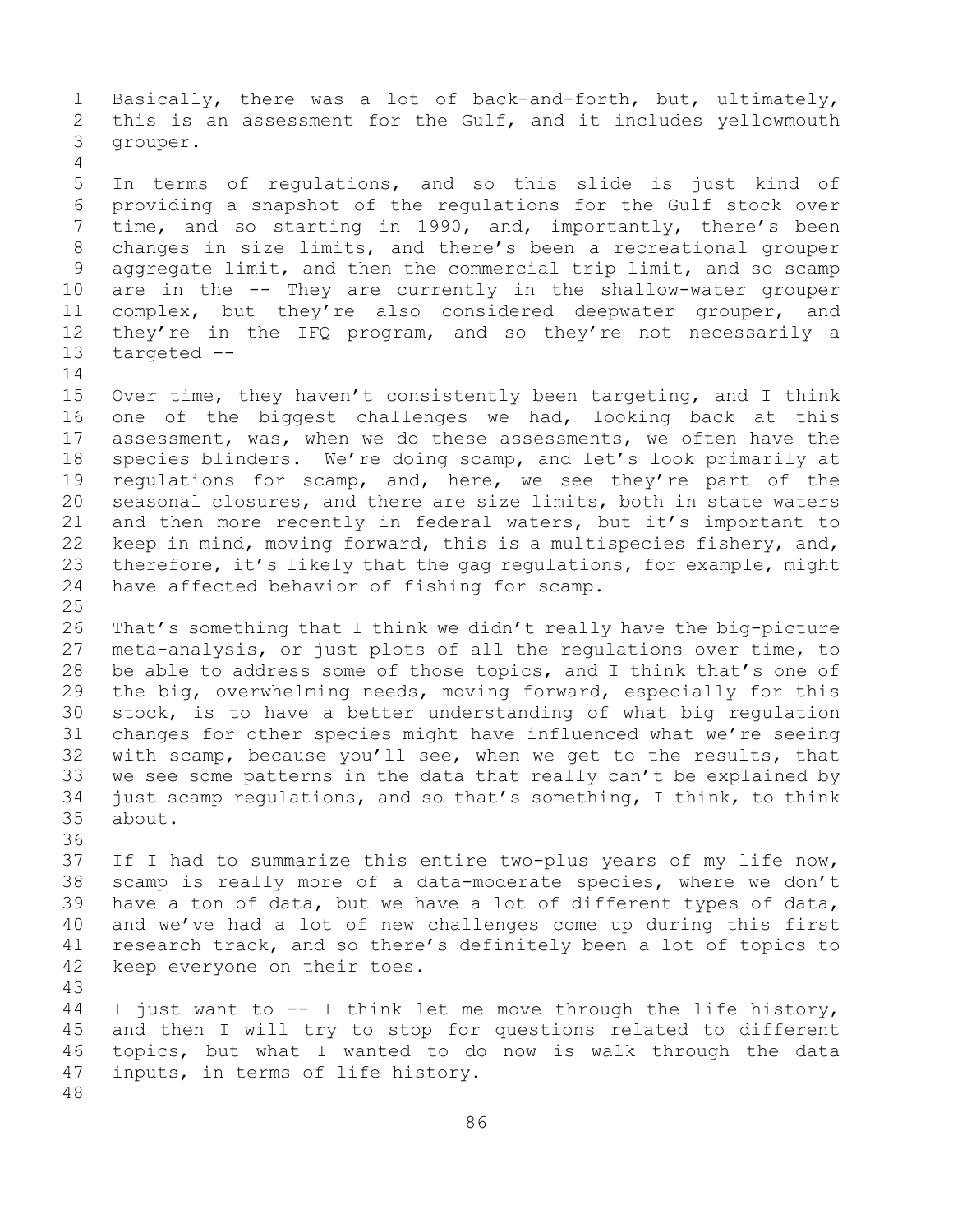1 As I mentioned, most of what we saw -- All the data, for the most<br>2 part, was scamp that was presented, the parameters and a lot of 2 part, was scamp that was presented, the parameters and a lot of<br>3 the information, was mostly scamp. There are some vellowmouth 3 the information, was mostly scamp. There are some yellowmouth<br>4 qrouper samples. For example, there were maybe 700 ages, and, For example, there were maybe 700 ages, and, 5 again, that's an ongoing recommendation, to kind of get at the 6 species. Are they really two distinct species, and to get a better<br>7 understanding of that relationship, but, for now, what we did was 7 understanding of that relationship, but, for now, what we did was<br>8 the life history working group provided a growth curve, and so 8 the life history working group provided a growth curve, and so<br>9 it's essentially the combined sexes, and we do not have sex-9 it's essentially the combined sexes, and we do not have sex-<br>10 specific data, for the most part, to get at sex curves for females 10 specific data, for the most part, to get at sex curves for females 11 and males separately. and males separately.

- 12<br>13 We have a single size modified growth curve that takes into account 14 the changes due to the size limits that have gone into place. The<br>15 life history parameters that were recommended for use are in the 15 life history parameters that were recommended for use are in the<br>16 table in the top-right, where we have the L-infinity, and so keep 16 table in the top-right, where we have the L-infinity, and so keep<br>17 in mind this L-infinity, in this case, was about seventy 17 in mind this L-infinity, in this case, was about seventy<br>18 centimeters for scamp. The growth rate parameter, K, was 0.134, 18 centimeters for scamp. The growth rate parameter, K, was 0.134,<br>19 and then the CV, and so the figure on the bottom-left is just 19 and then the CV, and so the figure on the bottom-left is just<br>20 plotting over the thirty-four age classes of scamp on the X-axis, 20 plotting over the thirty-four age classes of scamp on the X-axis,<br>21 and on the Y is a coefficient of variation. and on the Y is a coefficient of variation.
- $\begin{array}{c} 22 \\ 23 \end{array}$ 23 What you can see is, for the most part, the CV across ages is<br>24 fairly constant. There are some data points that diverge from 24 fairly constant. There are some data points that diverge from<br>25 that later on, but, of course, there is very small sample sizes. 25 that later on, but, of course, there is very small sample sizes.<br>26 As you got into these older ages, there were much fewer data to 26 As you got into these older ages, there were much fewer data to<br>27 kind of get at that. The life history working group recommending 27 kind of get at that. The life history working group recommending<br>28 a constant CV at-age was the best way to characterize the 28 a constant CV at-age was the best way to characterize the<br>29 variability within the age data. variability within the age data.

30<br>31 31 What we're seeing on the right, and this is the growth curve, and<br>32 so the von Bertalanffy growth curve over the different ages up to so the von Bertalanffy growth curve over the different ages up to 33 a max age of thirty-four, which is recommended by the working<br>34 qroup. Again, it's fork length that we used for the assessment 34 group. Again, it's fork length that we used for the assessment<br>35 model, and the thick black line is basically the curve that was 35 model, and the thick black line is basically the curve that was<br>36 recommended from the data workshop. recommended from the data workshop. 37

- 38 It's blue and red, and that's essentially the curve that comes out<br>39 of the Stock Synthesis assessment model, and all of the parameters 39 of the Stock Synthesis assessment model, and all of the parameters<br>40 were fixed, except within Stock Synthesis, and growth is modeled 40 were fixed, except within Stock Synthesis, and growth is modeled<br>41 using essentially three big parameters, the length at minimum age, 41 using essentially three big parameters, the length at minimum age,<br>42 which is this length at Amin of one year, and then the L-infinity, 42 which is this length at Amin of one year, and then the L-infinity,<br>43 which we treat as asymptotic length, and then the growth rate, in 43 which we treat as asymptotic length, and then the growth rate, in<br>44 addition to the CV of the younger fish and the older fish. addition to the CV of the younger fish and the older fish. 45
- 46 Within the assessment, we fixed all of the parameters except that<br>47 length at the first age, and so we actually -- You can see that 47 length at the first age, and so we actually  $-$  You can see that 48 this curve gets drawn lower because Stock Synthesis is assuming  $$ this curve gets drawn lower because Stock Synthesis is assuming -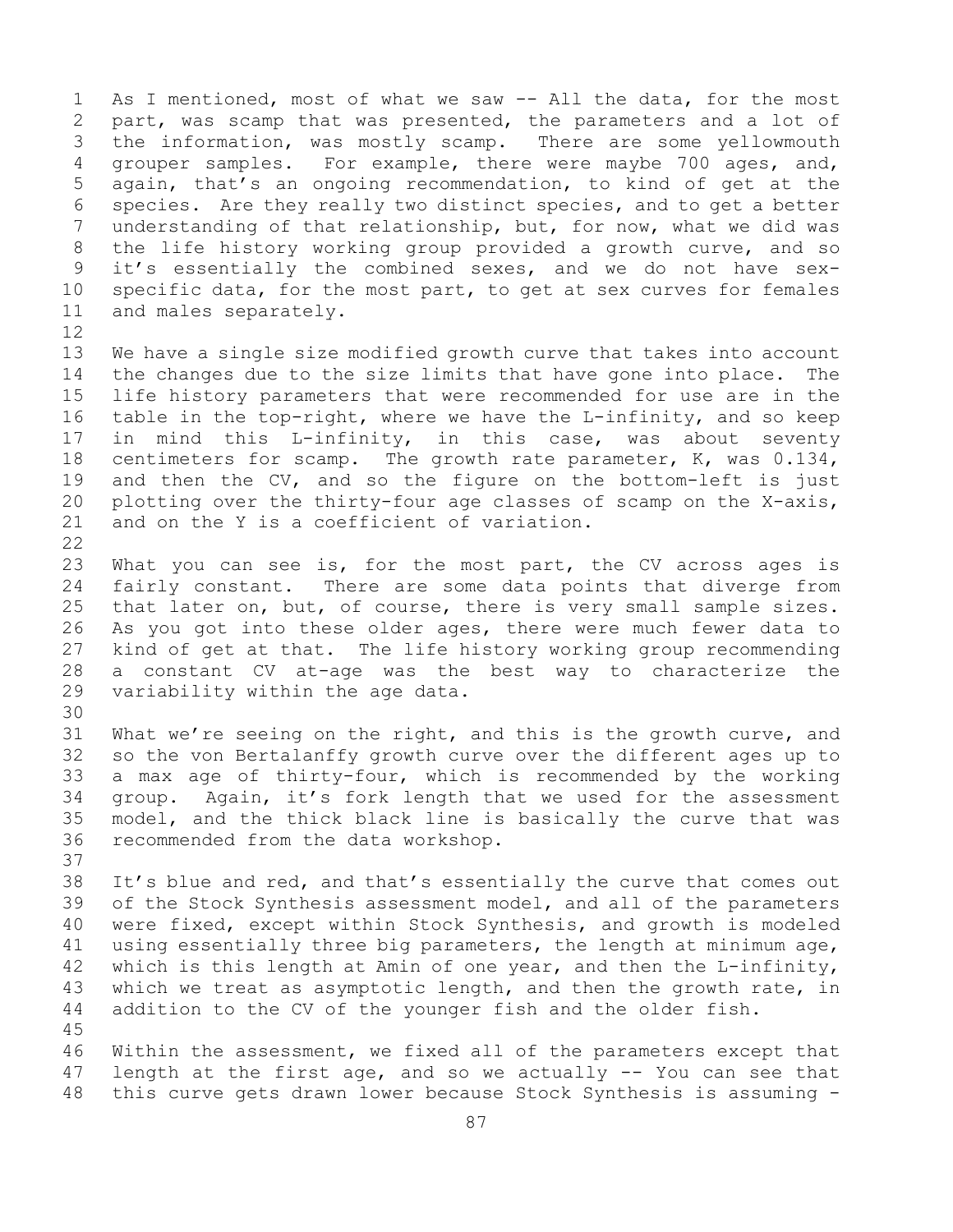1 - Based on the data that it has, it's saying the length is actually<br>2 smaller than what our curve, based on the data, would say, and so 2 smaller than what our curve, based on the data, would say, and so<br>3 we get an estimate of about fifteen centimeters here of what length 3 we get an estimate of about fifteen centimeters here of what length<br>4 at the minimum age, and I will come back to that, I think in the at the minimum age, and I will come back to that, I think in the 5 next slide or two, but just to keep that in mind, that, oftentimes, 6 we do fix the growth. We estimate the growth curves externally to<br>7 SS, and then we fix them in SS, and sometimes we often do we 7 SS, and then we fix them in SS, and sometimes we often do we<br>8 estimate this length at Amin, because we often don't have a lot of 8 estimate this length at Amin, because we often don't have a lot of<br>9 information. 9 information. 10<br>11 11 This was the recommendation from the life history, from what we<br>12 ended up doing, in both the assessment phase model and then the ended up doing, in both the assessment phase model and then the 13 review phase model, and so, going into this a little bit more in 14 detail, the issue with the length data that we have -- I tried to<br>15 dig into the different data sources, because I was curious that, 15 dig into the different data sources, because I was curious that,<br>16 when you look at the growth curve and the estimates that come out 16 when you look at the growth curve and the estimates that come out<br>17 of that, it says, essentially, your asymptotic length is about 17 of that, it says, essentially, your asymptotic length is about<br>18 seventy centimeters, which you would think is the average size of 18 seventy centimeters, which you would think is the average size of<br>19 the population. the population. 20<br>21 21 It really shouldn't be the outlier, and it should really be the<br>22 average size, and so that's about seventy centimeters, but then, 22 average size, and so that's about seventy centimeters, but then,<br>23 when we look at the data that were provided for the assessment, 23 when we look at the data that were provided for the assessment,<br>24 the composition data, and so the length comps of the retained scamp 24 the composition data, and so the length comps of the retained scamp<br>25 or yellowmouth, basically, we have almost all the data are fish 25 or yellowmouth, basically, we have almost all the data are fish<br>26 eighty-four centimeters or smaller. eighty-four centimeters or smaller.  $\frac{27}{28}$ 28 The largest scamp that we have is 129 centimeters, and so I think<br>29 this is something that, when we do this again for the operational, 29 this is something that, when we do this again for the operational,<br>30 we want to be really careful when we go through each of the datasets 30 we want to be really careful when we go through each of the datasets<br>31 and we QA/QC and we look for outliers, because the video survey 31 and we  $QA/QC$  and we look for outliers, because the video survey<br>32 did not have any large fish above eighty-four centimeters. did not have any large fish above eighty-four centimeters. 33<br>34 34 The reef fish observer program vertical line survey also didn't<br>35 have any really large fish, but, when we tell the model that we're 35 have any really large fish, but, when we tell the model that we're<br>36 seeing fish up to 129 centimeters, that is a much larger size than 36 seeing fish up to 129 centimeters, that is a much larger size than<br>37 our von Bertalanffy asymptotic size, and so that can kind of lead our von Bertalanffy asymptotic size, and so that can kind of lead 38 to some -- It could lead to issues in fitting in the model, and I<br>39 think that's one of the issues that we've seen with this research 39 think that's one of the issues that we've seen with this research<br>40 track, is that that's causing some problems, potentially, that 40 track, is that that's causing some problems, potentially, that<br>41 we're seeing within the model at present. I think this is 41 we're seeing within the model at present.<br>42 something that we talked about a bit, and it's 42 something that we talked about a bit, and it's something that we<br>43 absolutely hope that we will be able to address during the 43 absolutely hope that we will be able to address during the<br>44 operational when we get all of this information again. operational when we get all of this information again. 45 46 In terms of the maturity and the meristics, and so the maturity is<br>47 a function of age, where females was fixed in the model, and so

47 a function of age, where females was fixed in the model, and so<br>48 age at 50 percent is about 3.4 years, and this was the age at 50 percent is about 3.4 years, and this was the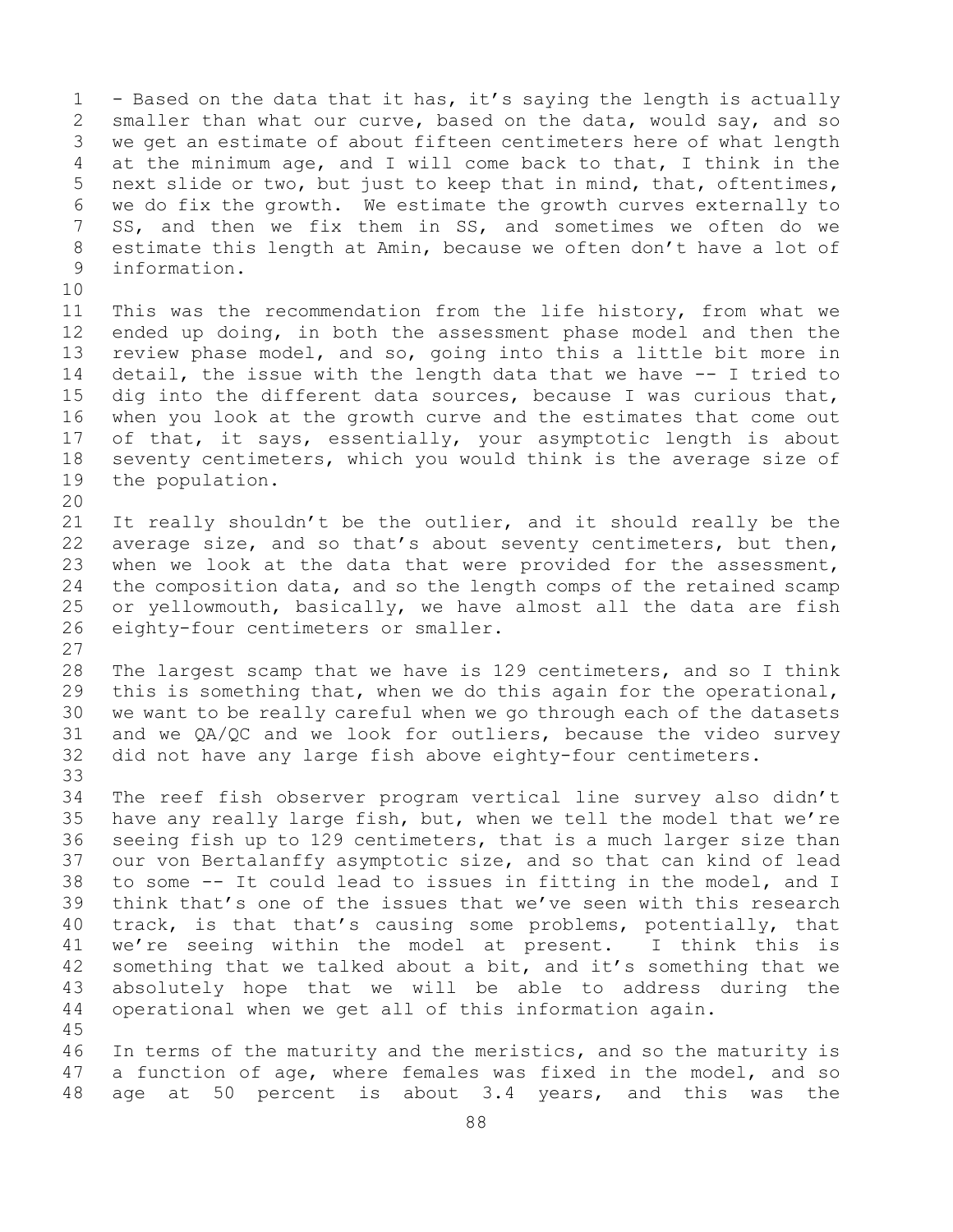1 recommendation from the life history group, and then the length-<br>2 weight relationship, and so, within the Stock Synthesis model for 2 weight relationship, and so, within the Stock Synthesis model for<br>3 scamp, all of our body weights are in kilograms gutted weight, and 3 scamp, all of our body weights are in kilograms gutted weight, and<br>4 then the lengths are in centimeters fork length, and these 4 then the lengths are in centimeters fork length,<br>5 relationships were fixed in the assessment model based o 5 relationships were fixed in the assessment model based on the data 6 provided for the assessment for scamp. Most of these data, again,<br>7 are scamp. Verv, verv few data were attributed to vellowmouth. are scamp. Very, very few data were attributed to yellowmouth. 8 9 I wanted to -- I know we've had some questions and discussion in<br>10 the past with the hermaphrodism and how this is handled in Stock 10 the past with the hermaphrodism and how this is handled in Stock<br>11 Svnthesis, and so what Stock Synthesis needs -- In this case, we 11 Synthesis, and so what Stock Synthesis needs -- In this case, we<br>12 can actually account for hermaphrodism by inputting a vector that 12 can actually account for hermaphrodism by inputting a vector that<br>13 is the transition rate of female scamp to male scamp. What the is the transition rate of female scamp to male scamp. What the 14 assessment model needs is there's parameters, and so it needs the<br>15 -- Essentially, there is Gaussian parameters, which are mu and 15 -- Essentially, there is Gaussian parameters, which are mu and<br>16 sigma, that account for the probability of switching to a male,

16 sigma, that account for the probability of switching to a male,<br>17 qiven those parameters are estimated based on the observed data 17 given those parameters are estimated based on the observed data<br>18 that we have. that we have.

19<br>20 20 For example, when we get the reproductive data for the data<br>21 workshop, that is the information that we're using to get the 21 workshop, that is the information that we're using to get the<br>22 observed proportions male, and then, ultimately, we're fitting to 22 observed proportions male, and then, ultimately, we're fitting to<br>23 the proportions male. Oftentimes, what we get is the age, or the 23 the proportions male. Oftentimes, what we get is the age, or the<br>24 length, at 50 percent female, and what we actually need here is -24 length, at 50 percent female, and what we actually need here is  $-$  25  $-$  It's not that 50 percent female, but it's this transition rate, 25 - It's not that 50 percent female, but it's this transition rate,<br>26 and so it's a conditional probability of transitioning from female 26 and so it's a conditional probability of transitioning from female<br>27 to male. to male.

28<br>29 29 What I tried to do here is give you more of the equations, to kind<br>30 of see exactly what's happening, where we have -- We're estimating 30 of see exactly what's happening, where we have  $-$  We're estimating<br>31 -- The first thing at the bottom is this thick black, and it's 31 -- The first thing at the bottom is this thick black, and it's<br>32 basically our fitted proportion male at-age, and we'll see it on basically our fitted proportion male at-age, and we'll see it on 33 the next slide, and we'll visualize this, but what we do is we<br>34 find that fitted proportion, and we're finding this probability of 34 find that fitted proportion, and we're finding this probability of<br>35 transitioning that we're iteratively solving for to find those 35 transitioning that we're iteratively solving for to find those<br>36 parameters, the mu and sigma, that minimize the sums of squares 36 parameters, the mu and sigma, that minimize the sums of squares<br>37 between the relationship, and then that is what we actually get 37 between the relationship, and then that is what we actually get<br>38 and input into Stock Synthesis, ultimately as fixed vector. and input into Stock Synthesis, ultimately as fixed vector.

39 40 We often fix these parameters, and these are the three parameters<br>41 that define what tells Stock Synthesis how to transition scamp 41 that define what tells Stock Synthesis how to transition scamp<br>42 from female to male, and so here these black dots are those 42 from female to male, and so here these black dots are those<br>43 observed proportion male that we get from the data workshop. observed proportion male that we get from the data workshop.

44

45 The thick black line then is the fitted proportion male that we're 46 seeing and that we're trying to minimize, and this thick blue --<br>47 This is what goes into Stock Synthesis, and so this probability of 47 This is what goes into Stock Synthesis, and so this probability of<br>48 transition is defined by these three parameters: the inflection transition is defined by these three parameters: the inflection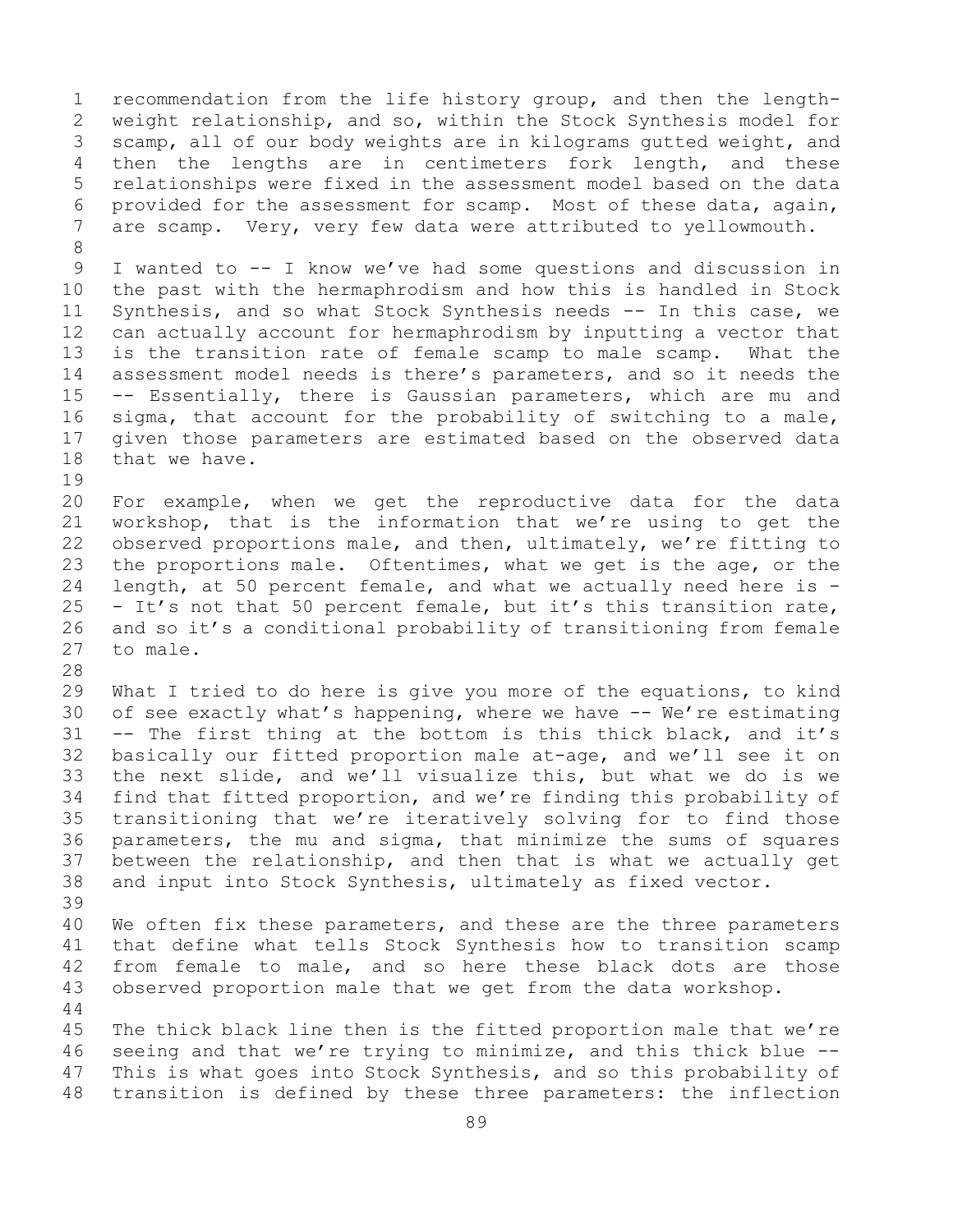1 age, which is, in this case, about twenty-one; the standard<br>2 deviation in age, which is ten; and this asymptotic rate, and, 2 deviation in age, which is ten; and this asymptotic rate, and,<br>3 basically, this tells you whether -- In this case for scamp, what 3 basically, this tells you whether -- In this case for scamp, what<br>4 this estimates is that it's 0.89, and so it does not go to one, 4 this estimates is that it's 0.89, and so it does not go to one,<br>5 and so, even at that oldest age, there is not 100 percent and so, even at that oldest age, there is not 100 percent 6 probability of transitioning to a male, but it's very high.

7 8 The one caveat, and I will kind of say it again throughout this<br>9 presentation, is scamp are pretty data-moderate. There is not a 9 presentation, is scamp are pretty data-moderate. There is not a<br>10 ton of data, and so we had just about 1,900 samples to analyze 10 ton of data, and so we had just about 1,900 samples to analyze<br>11 this information, but this is -- One thing to point out is we did 11 this information, but this is -- One thing to point out is we did<br>12 have some discussions back-and-forth with Rick Methot on this 12 have some discussions back-and-forth with Rick Methot on this<br>13 topic, and he did modify the source code for Stock Synthesis to topic, and he did modify the source code for Stock Synthesis to 14 allow us to specify what age do we first start to see males,<br>15 because, initially, it had been, you know, it would start males at 15 because, initially, it had been, you know, it would start males at<br>16 age-one, but now we can see that it's more appropriate for -- Our 16 age-one, but now we can see that it's more appropriate for  $-$  Our 17 youngest male is three years, and so we can say that younger than 17 youngest male is three years, and so we can say that younger than<br>18 three years is all female, and then, starting at age-three, there's 18 three years is all female, and then, starting at age-three, there's<br>19 a probability that that fish at age-three and older will then 19 a probability that that fish at age-three and older will then<br>20 transition from female to male, based on this curve. From this, 20 transition from female to male, based on this curve. From this,<br>21 the sex ratios are actually a derived quantity out of Stock 21 the sex ratios are actually a derived quantity out of Stock<br>22 Synthesis. Synthesis.

23 24 Just wrapping up the life history a little bit more, in terms of<br>25 the measure of reproductive potential for scamp, what was decided 25 the measure of reproductive potential for scamp, what was decided<br>26 upon and recommended at the data workshop was to treat the combined 26 upon and recommended at the data workshop was to treat the combined<br>27 male and female SSB as the reproductive potential, and we did not male and female SSB as the reproductive potential, and we did not 28 have batch fecundity estimates in the Gulf, and we didn't have<br>29 that kind of more in-depth data to use like we do for red grouper, 29 that kind of more in-depth data to use like we do for red grouper,<br>30 and we actually have batch fecundity estimates. and we actually have batch fecundity estimates.

31<br>32

In the case where you don't have specific reproductive data, and 33 you have concerns over -- Where you don't have a one-to-one sex<br>34 ratio, what we see with scamp is that, in the 1990s, it ranged 34 ratio, what we see with scamp is that, in the 1990s, it ranged<br>35 from about 18 percent to about 37 percent and that there are 35 from about 18 percent to about 37 percent and that there are<br>36 differences between size and age, and so, ultimately, what the 36 differences between size and age, and so, ultimately, what the<br>37 data workshop, the life history group, recommended was this data workshop, the life history group, recommended was this 38 combined male and female SSB. Because of the questions, the<br>39 uncertainty, they decided to recommend that in this case, and so 39 uncertainty, they decided to recommend that in this case, and so<br>40 our measure of reproductive potential will be, ultimately, male 40 our measure of reproductive potential will be, ultimately, male<br>41 and female metric tons, in this case. and female metric tons, in this case.

42 43 I think this is the last life history topic to touch on, and so<br>44 natural mortality was also a big topic of discussion. What we natural mortality was also a big topic of discussion. What we 45 ended up doing is using the Lorenzen vector of natural mortality 46 at-age that essentially takes into account the younger fish are<br>47 qoing to have higher mortality. As you get older, you're going to 47 going to have higher mortality. As you get older, you're going to<br>48 kind of see it level off, and what we do, at the Southeast Center, kind of see it level off, and what we do, at the Southeast Center,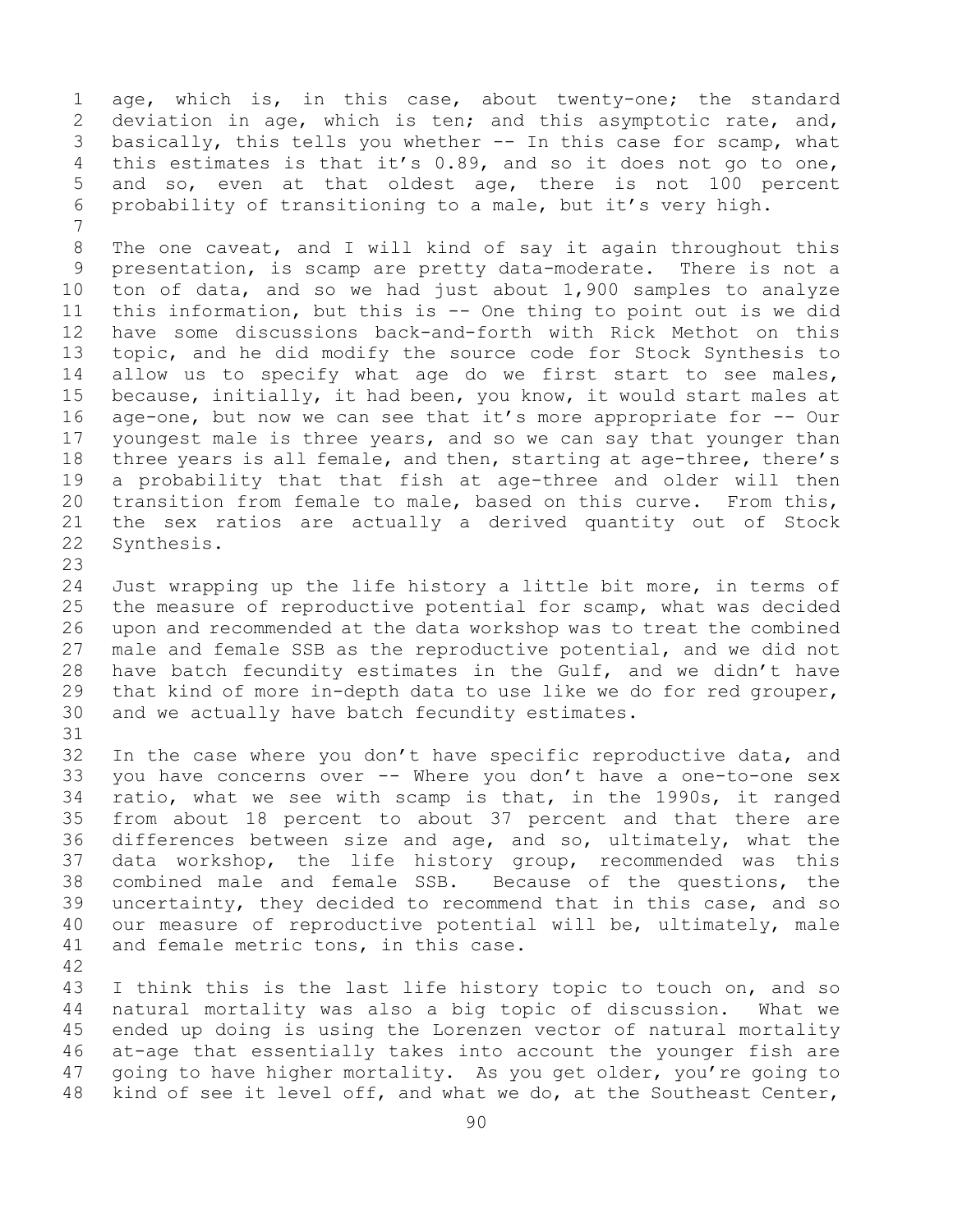1 is we generally estimate this curve externally to SS and then fix<br>2 it in the assessment model. it in the assessment model. 3 In this case, we don't have that much information male/female, and 5 so we often assume that it's constant. We also tend to adjust 6 this vector for the peak spawning that occurs, at least for the  $\overline{a}$  arouper species. We, essentially, want the mortality  $\overline{a}$  = We want 7 grouper species. We, essentially, want the mortality -- We want<br>8 to be able to say this is what mortality would be halfway through 8 to be able to say this is what mortality would be halfway through<br>9 the year, but also accounting for that peak in spawning. the year, but also accounting for that peak in spawning. 10<br>11 11 Now, this was a point of contention, or not contention, but an<br>12 issue of discussion during the review workshop, because one of the 12 issue of discussion during the review workshop, because one of the<br>13 reviewers said, why don't you just use the Lorenzen function in reviewers said, why don't you just use the Lorenzen function in 14 Stock Synthesis?  $15$ <br> $16$ 16 The reason why we don't do that is there are a couple of differences<br>17 with how we externally estimate this and how Stock Synthesis 17 with how we externally estimate this and how Stock Synthesis<br>18 currently works. Currently, to implement the Lorenzen curve, SS 18 currently works. Currently, to implement the Lorenzen curve, SS<br>19 uses a reference age, and so a single age and, for example, it 19 uses a reference age, and so a single age and, for example, it<br>20 could be ten, or it could be twelve, but it basically scales the 20 could be ten, or it could be twelve, but it basically scales the  $21$  whole vector to that single age. whole vector to that single age.  $\begin{array}{c} 22 \\ 23 \end{array}$ 23 What we end up doing, when we fit this curve externally, is we<br>24 scale it to the point estimate of natural mortality across a range 24 scale it to the point estimate of natural mortality across a range<br>25 of ages that are fully selected to the fishery, and so there's a 25 of ages that are fully selected to the fishery, and so there's a<br>26 difference in that scaling, and that's one of the issues why we 26 difference in that scaling, and that's one of the issues why we<br>27 see a difference in terms of the curve and why the reviewer was see a difference in terms of the curve and why the reviewer was 28 saying, you know, this is a pretty small natural mortality estimate<br>29 for our age-zeroes. for our age-zeroes. 30<br>31 31 Also, if you think back to the growth curves, when we estimate<br>32 this natural mortality external to Stock Synthesis, we're using this natural mortality external to Stock Synthesis, we're using 33 that curve as given by the data workshop, and so, for our age-one<br>34 fish, it's about twenty centimeters, and so, basically, the data 34 fish, it's about twenty centimeters, and so, basically, the data<br>35 and the growth curves that are provided say that those age-ones 35 and the growth curves that are provided say that those age-ones<br>36 are twenty centimeters. are twenty centimeters. 37<br>38 38 They're fairly large fish, because we really just don't have a lot<br>39 of information, but, when you estimate Lorenzen mortality in the 39 of information, but, when you estimate Lorenzen mortality in the<br>40 assessment model, and, in our case, we're also estimating that 40 assessment model, and, in our case, we're also estimating that<br>41 length at Amin, that length at the minimum age, and SS says that 41 length at Amin, that length at the minimum age, and SS says that<br>42 that minimum age, that length at that age-one, is a lot smaller, 42 that minimum age, that length at that age-one, is a lot smaller,<br>43 and, therefore, it's kind of compensating that there's a lot more 43 and, therefore, it's kind of compensating that there's a lot more<br>44 smaller fish, and, therefore, when you see the vector estimated in smaller fish, and, therefore, when you see the vector estimated in 45 SS, that's why the reviewer was saying we have such a lower 46 mortality than what you would see, and so that's just kind of a  $-$  47  $-$  We had more time to dig into this, as a group, internally and 47 - We had more time to dig into this, as a group, internally and<br>48 also at the review panel, to just kind of get more down to why we also at the review panel, to just kind of get more down to why we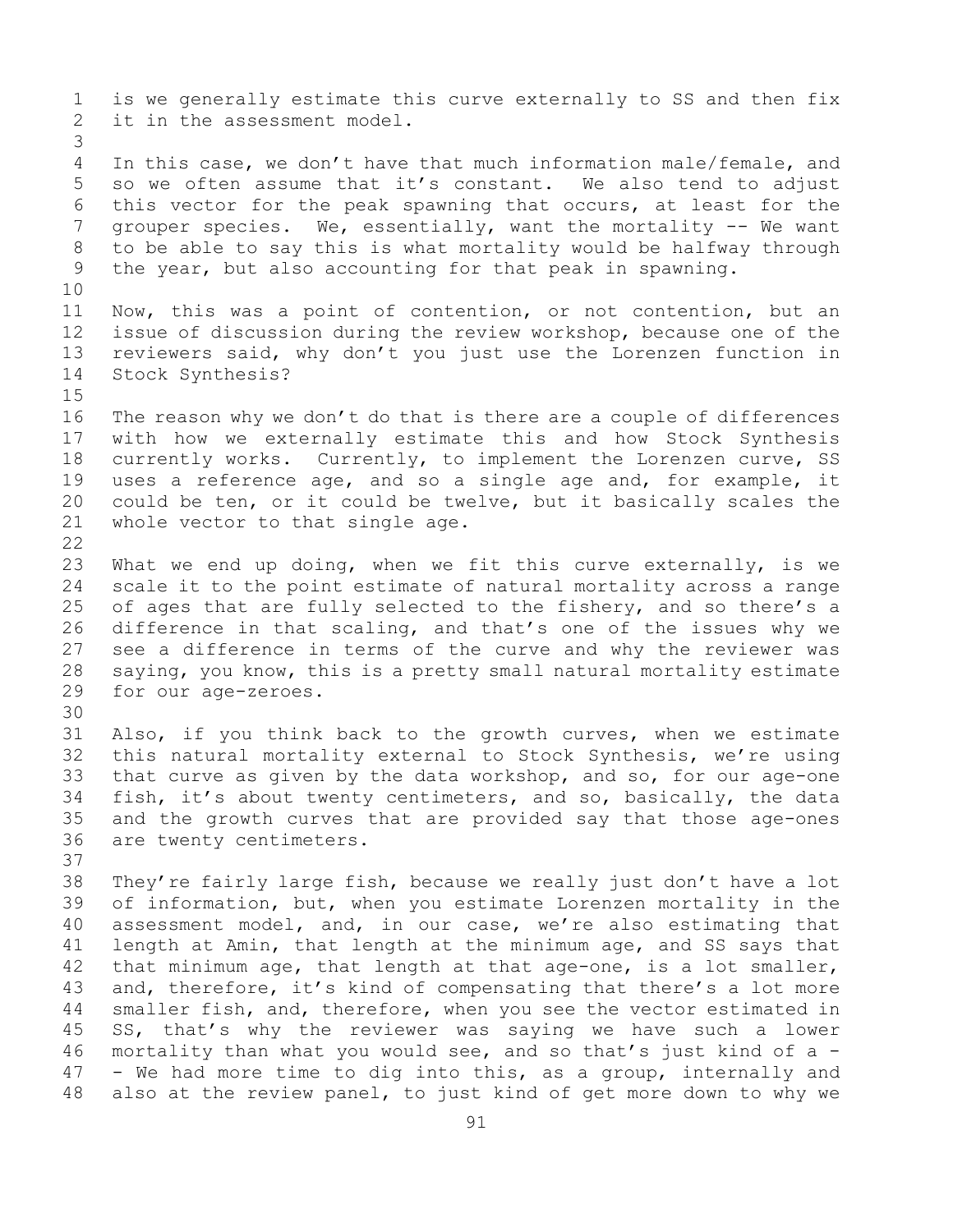1 see these differences.

 $\frac{2}{3}$ 3 We, of course, wanted to make sure we weren't doing something<br>4 incorrectly, and we weren't, but it's just we make -- We have a incorrectly, and we weren't, but it's just we make  $-$ - We have a 5 different set of parameters that we use to estimate this vector, 6 ad so that's just something that I wanted to highlight here, and<br>7 I think, on this curve, that kind of just shows you, visualizes, 7 I think, on this curve, that kind of just shows you, visualizes,<br>8 what I was just saying about the differences in the growth curve. 8 what I was just saying about the differences in the growth curve.<br>9 When we use the data as given, you see that there's a lot -- The 9 When we use the data as given, you see that there's a lot -- The<br>10 age-one fish are a lot larger, versus what Stock Synthesis. Given 10 age-one fish are a lot larger, versus what Stock Synthesis. Given<br>11 all the length and age data we put in the model, it's actually 11 all the length and age data we put in the model, it's actually<br>12 estimating that length at Amin to be smaller, and that's why we 12 estimating that length at Amin to be smaller, and that's why we<br>13 tend to see that change in the natural mortality for those ages. tend to see that change in the natural mortality for those ages.

 $\frac{14}{15}$ 15 I just wanted to highlight that there are only a few datapoints<br>16 where we have fish that are at least one year or younger, based on 16 where we have fish that are at least one year or younger, based on<br>17 the information given, and they tend to be caught in our surveys, 17 the information given, and they tend to be caught in our surveys,<br>18 and so this kind of -- I think this is one of those areas where, 18 and so this kind of  $-$  I think this is one of those areas where,<br>19 at the data phase, with the data experts, where we could 19 at the data phase, with the data experts, where we could<br>20 potentially discuss how realistic -- What sort of information, and 20 potentially discuss how realistic -- What sort of information, and<br>21 do we think we have enough survey data to have a better idea of 21 do we think we have enough survey data to have a better idea of<br>22 what size those age-ones should be, and that would potentially 22 what size those age-ones should be, and that would potentially<br>23 help us kind of ground-truth, or just double-check, and maybe a 23 help us kind of ground-truth, or just double-check, and maybe a<br>24 qut check, as we move forward in the process, because that was 24 gut check, as we move forward in the process, because that was<br>25 something that was a big area of discussion. something that was a big area of discussion.

26<br>27 There is still some life history information, I think, that we 28 want to, as we move forward with the informational, to just refine.<br>29 That's the end of life history, and I would like to take any 29 That's the end of life history, and I would like to take any<br>30 questions now for the life history, and kind of go piece-by-piece. questions now for the life history, and kind of go piece-by-piece.

31<br>32 **CHAIRMAN NANCE:** Okay. Thank you for that presentation thus far. 33 Any specific questions on what has been discussed thus far? Roy.

34<br>35 35 **DR. CRABTREE:** I am just curious, Skyler, or maybe even Luiz, about 36 the ages. I know some grouper, particularly as you get into deeper<br>37 water, can be difficult to age, and do you know how scamp are? Do water, can be difficult to age, and do you know how scamp are? Do 38 you feel like the ages were solid?

39 40 **DR. SAGARESE:** That's a great question, Roy. Before this process 41 started, we actually had an ageing workshop that I was lucky enough<br>42 to go to, where analysts from Panama City and Beaufort and the 42 to go to, where analysts from Panama City and Beaufort and the<br>43 State of Florida -- All the agers met and went through some of the 43 State of Florida -- All the agers met and went through some of the<br>44 samples, and I can say, with seeing that they've gone through -samples, and I can say, with seeing that they've gone through  $-$ -45 Basically, when you get above ten years, it's extremely difficult 46 to tell the difference between the rings. Scamp is an extremely<br>47 challenging species to age. challenging species to age.

48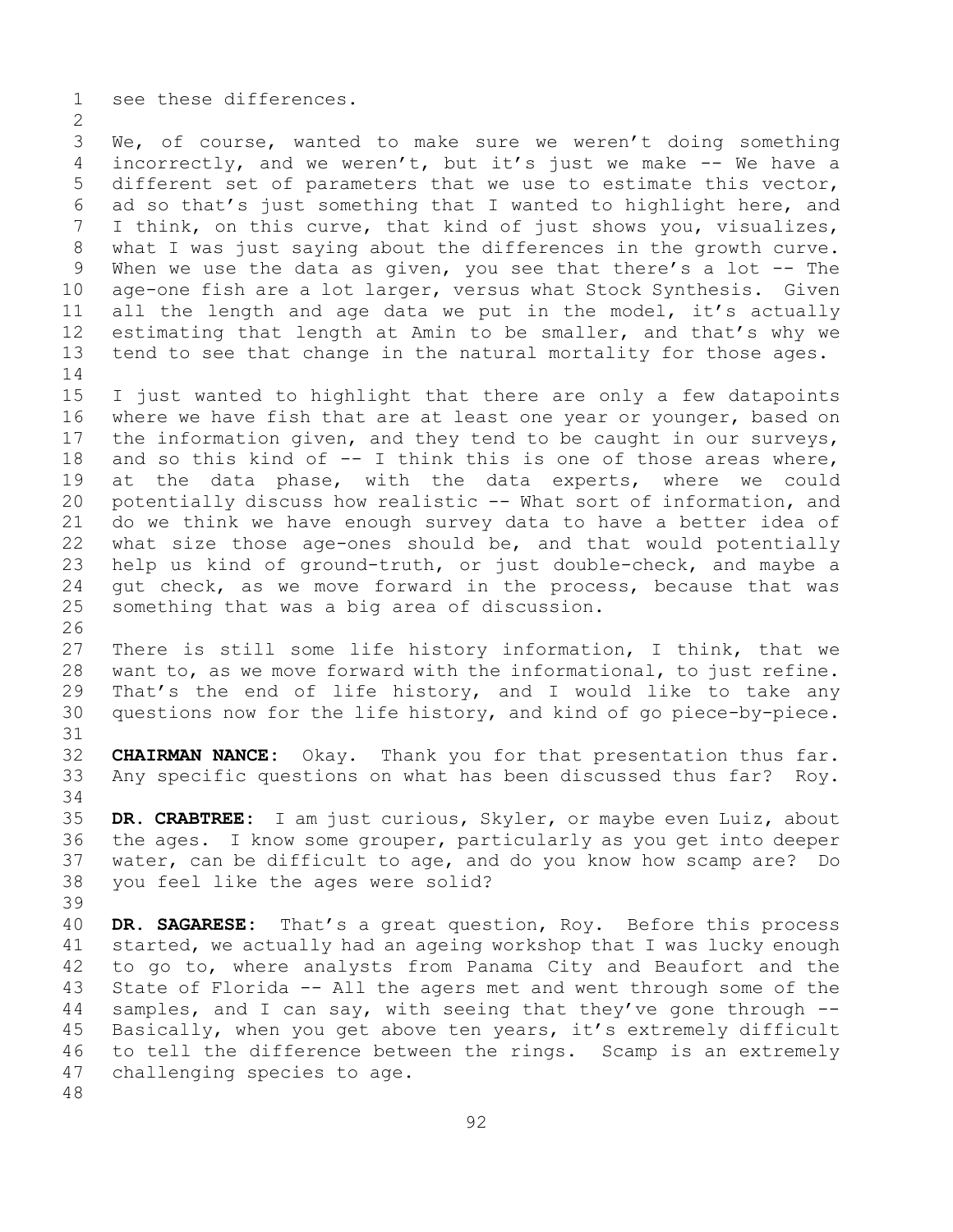1 We do have -- I will touch on it later, and we have an ageing error<br>2 matrix to account for that uncertainty, but this really is a very 2 matrix to account for that uncertainty, but this really is a very<br>3 difficult species to age, and vellowmouth -- The same as 3 difficult species to age, and yellowmouth -- The same as<br>4 vellowmouth, and I think one thing we saw with this assessment, yellowmouth, and I think one thing we saw with this assessment, 5 because it was Gulf and South Atlantic, is you can see the greater 6 complexity in the Gulf samples compared to the South Atlantic, and<br>7 my quess is due to the environmental conditions or the depth 7 my guess is due to the environmental conditions or the depth<br>8 profiles, but Gulf otoliths are a lot more difficult to age. profiles, but Gulf otoliths are a lot more difficult to age.

 $\frac{9}{10}$ 10 **DR. CRABTREE:** I'm not surprised, because I've looked at a lot of 11 qrouper otoliths, and they are kind of messy. Can you give me 11 grouper otoliths, and they are kind of messy. Can you give me<br>12 just a ballpark of about what the release mortality rate for 12 just a ballpark of about what the release mortality rate for discards is thought to be?

 $\frac{14}{15}$ 15 **DR. SAGARESE:** That is my next slide, and so soon. I mean, that's 16 -- While we're chatting about this quickly, the discard mortality 16 -- While we're chatting about this quickly, the discard mortality<br>17 rates came from an approach that's been used in the past to 17 rates came from an approach that's been used in the past to<br>18 estimate from the observer data in the reef fish observer program 18 estimate from the observer data in the reef fish observer program<br>19 for commercial. What we used for release mortality, total discard 19 for commercial. What we used for release mortality, total discard<br>20 mortality, for the bottom longline was 68 percent. mortality, for the bottom longline was 68 percent.

21<br>22 22 For the vertical line, it was 47 percent, and then the recreational<br>23 data -- Ideally, we had hoped that a similar analysis would be 23 data -- Ideally, we had hoped that a similar analysis would be<br>24 conducted, using the FWRI observer data, but, ultimately, what was 24 conducted, using the FWRI observer data, but, ultimately, what was<br>25 used was they found an estimate of about 26 percent, and that was 25 used was they found an estimate of about 26 percent, and that was<br>26 iust based on the available information, and it wasn't based on a 26 just based on the available information, and it wasn't based on a<br>27 similar generalized linear modeling approach that's being used for 27 similar generalized linear modeling approach that's being used for<br>28 commercial, and so it's pretty high commercially, and, 28 commercial, and so it's pretty high commercially, and,<br>29 recreationally, it's about 26 percent for both fleets. recreationally, it's about 26 percent for both fleets.

30<br>31

31 **DR. CRABTREE:** Okay. That sounds about right. The other thing that was interesting to me, since we just went through gag, is I 33 think the percentage of males in the sample is like 36 percent,<br>34 which, with gag, I think it was a little over 1 percent, and so 34 which, with gag, I think it was a little over 1 percent, and so<br>35 quite a contrast. quite a contrast.

36<br>37

DR. SAGARESE: Yes, and it's definitely not as male-limited right 38 now as gag is, and I think that's  $-$  We did have a lot of those<br>39 discussions during the data phase, talking about the differences 39 discussions during the data phase, talking about the differences<br>40 between species and how gag is  $-$  The sex ratio, especially now, 40 between species and how gag is  $-$  The sex ratio, especially now,<br>41 and there's been a lot of work that Sue Barbieri has been looking 41 and there's been a lot of work that Sue Barbieri has been looking<br>42 into, but scamp didn't really have that sort of -- It doesn't seem 42 into, but scamp didn't really have that sort of  $-$ - It doesn't seem<br>43 to be in as dire condition right now, and, yes, we see that within 43 to be in as dire condition right now, and, yes, we see that within<br>44 the sex ratio information that we have. the sex ratio information that we have.

- 45
- 46 **DR. CRABTREE:** Thanks, Skyler.
- 47 48 **CHAIRMAN NANCE:** Any other questions? Then let's go ahead and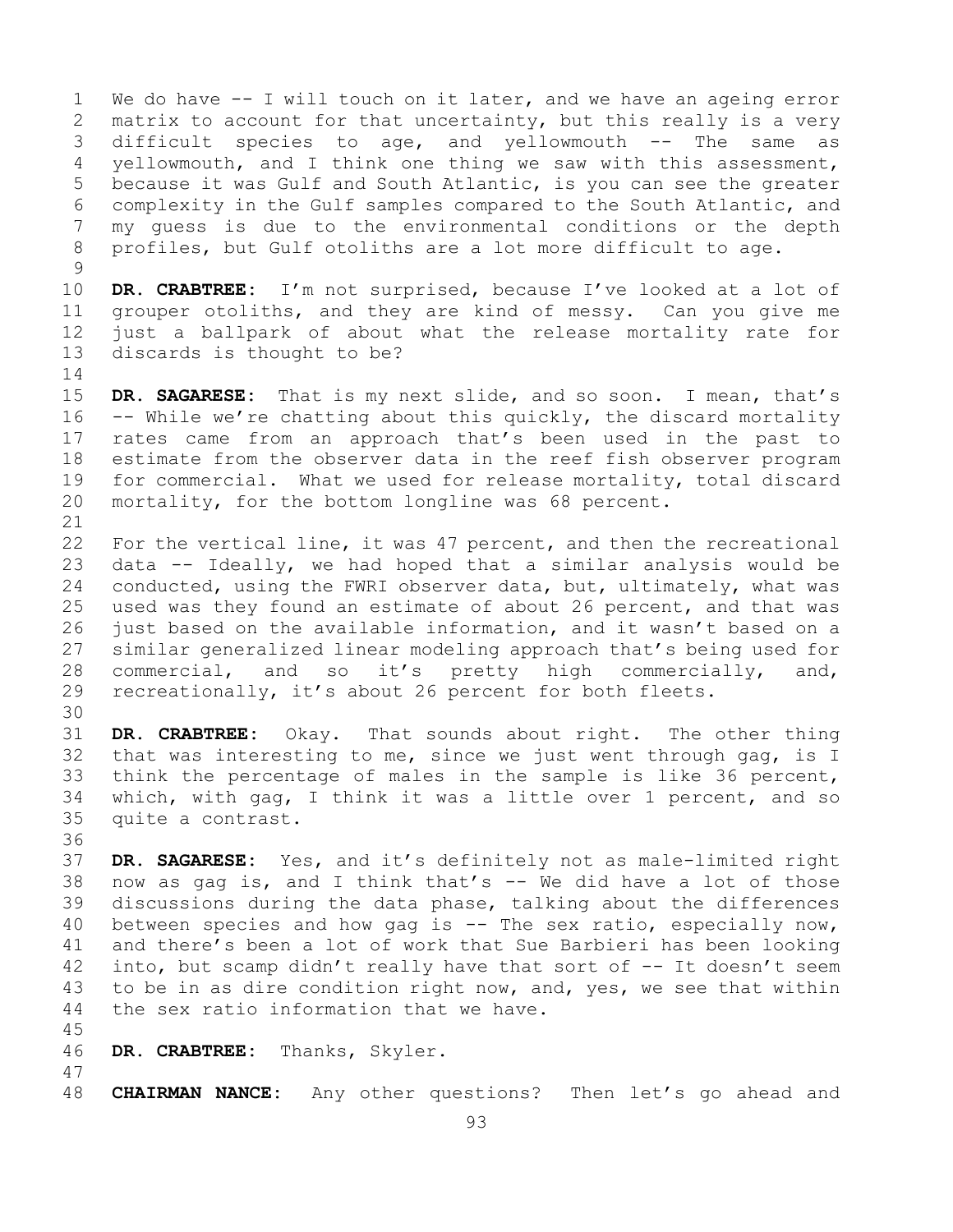1 continue on.

 $\frac{2}{3}$ 3 **DR. SAGARESE:** Okay. Moving into the removals, the commercial landings, we ended up using -- Of course, for the Gulf of Mexico, landings, we ended up using  $-$  Of course, for the Gulf of Mexico, 5 we have our landings for scamp, and, as I mentioned, everything is 6 going to be in gutted weight. The data sources came from the<br>7 annual landings system, and that's a Southeast Fisheries Science 7 annual landings system, and that's a Southeast Fisheries Science<br>8 Center database. All the landings from Texas through Alabama came 8 Center database. All the landings from Texas through Alabama came<br>9 from that data source for all the years included. from that data source for all the years included.

10<br>11 11 We used the Florida trip ticket program to get landings for west<br>12 Florida, because that was considered a more reliable source from Florida, because that was considered a more reliable source from 13 the commercial working group. Then, because this species is in 14 the IFQ program, we used the IFQ landings for all of the Gulf<br>15 states, starting in 2010. states, starting in 2010.

16<br>17 17 The one thing that I wanted to touch on is that, for scamp, the<br>18 base run recommendations from the data workshop, we start the model 18 base run recommendations from the data workshop, we start the model<br>19 in 1986, largely because, yes, we do have historic landings that 19 in 1986, largely because, yes, we do have historic landings that<br>20 were provided for scamp, but the commercial working group was very 20 were provided for scamp, but the commercial working group was very<br>21 uncomfortable and did not recommend those historical landings for 21 uncomfortable and did not recommend those historical landings for use.

23 24 This is one issue that I found, going through some of the review<br>25 workshops, where other scientists coming from different regions -25 workshops, where other scientists coming from different regions -<br>26 - You know, we have a lot more challenges, I think, in certain 26 - You know, we have a lot more challenges, I think, in certain<br>27 topics, and I think this is one of them. It's hard to -- Ideally, topics, and I think this is one of them. It's hard to  $-$  Ideally, 28 you want to create your entire historic time series. Even if it's<br>29 just kind of a rough quess, you would want to have some way of 29 just kind of a rough guess, you would want to have some way of<br>30 qoing back in time, because that would get us away from some of 30 going back in time, because that would get us away from some of<br>31 the assumptions we have to make, but, unfortunately, especially 31 the assumptions we have to make, but, unfortunately, especially<br>32 for scamp, when we looked at the historical time series of for scamp, when we looked at the historical time series of 33 commercial landings, there really wasn't a ramp, and it was just<br>34 essentially a constant, back in time, and it just didn't seem 34 essentially a constant, back in time, and it just didn't seem<br>35 realistic. realistic.

36

44

37 While, if we have these historic landings, and we have some ideas 38 of an uncertainty estimate that we can incorporate now in Stock<br>39 Synthesis, and we can put annual estimates of error with these 39 Synthesis, and we can put annual estimates of error with these<br>40 landings, and we can't really give the model historic landings 40 landings, and we can't really give the model historic landings<br>41 that we just don't know, because there is no information in the 41 that we just don't know, because there is no information in the<br>42 model, really, to tell it what it should be, and so, for this 42 model, really, to tell it what it should be, and so, for this<br>43 assessment, we decided to start in 1986. assessment, we decided to start in 1986.

45 I know this is different from what was done with gag, because gag 46 is started earlier in time, and red grouper, at least, was started<br>47 in 1986, and so there is some differences in these decisions 47 in 1986, and so there is some differences in these decisions<br>48 between species, but we did spend a lot of time trying to go back between species, but we did spend a lot of time trying to go back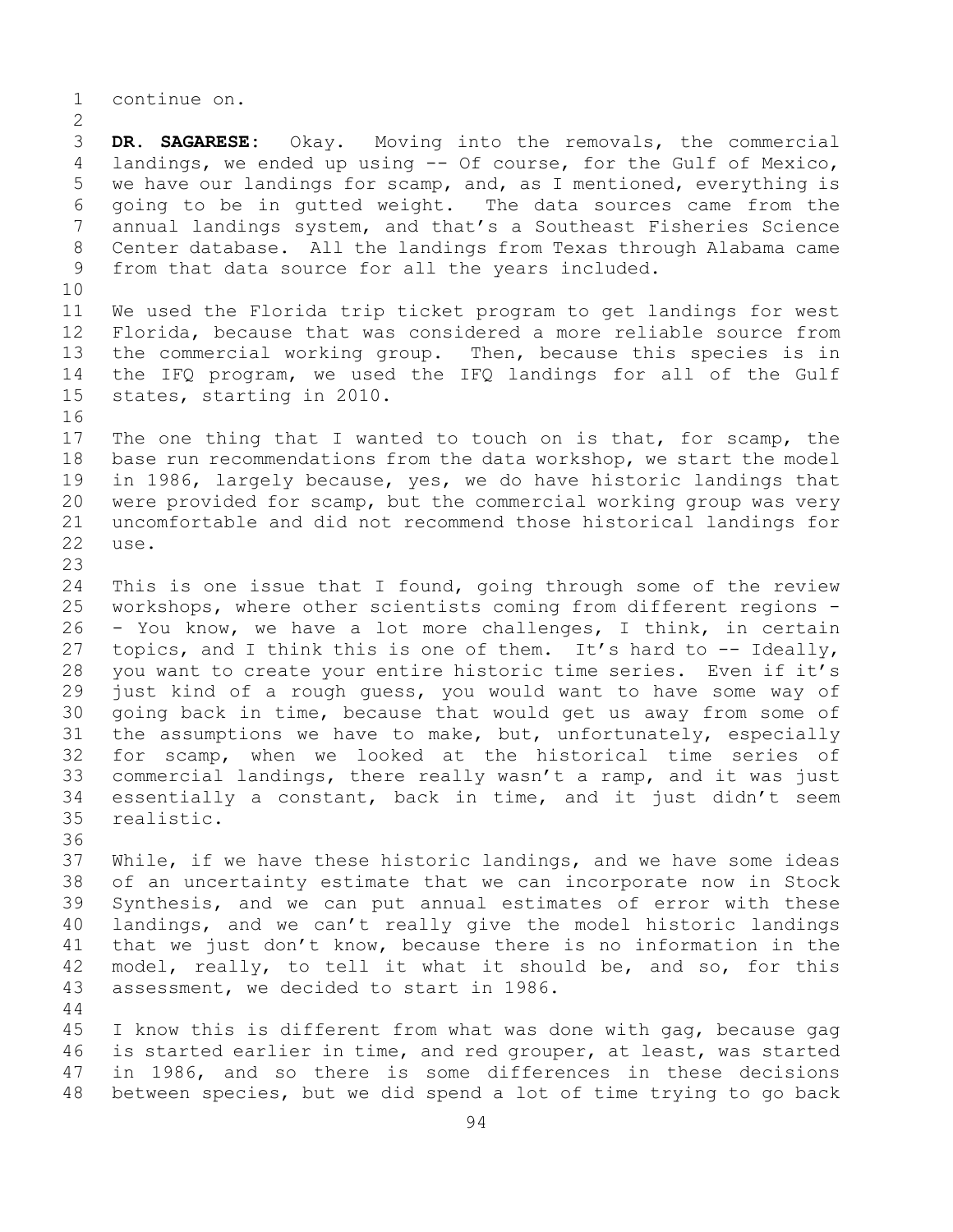1 in time, but it's just, for this analysis, we decided, again, to start in 1986. 3 We did have -- I believe this is the first assessment in the Gulf 5 where estimates of uncertainty were provided, at least a rough 6 ballpark, for the commercial landings. In this case, we ended up 7 using 0.05 from the 1986 to 2009 period, and so, within Stock<br>8 Synthesis, we input the standard errors, on a logscale, for our 8 Synthesis, we input the standard errors, on a logscale, for our<br>9 landings, and, again, 0.05 -- This comes from how the South 9 landings, and, again, 0.05 -- This comes from how the South<br>10 Atlantic handles landings, where they also have sort of an expert 10 Atlantic handles landings, where they also have sort of an expert<br>11 opinion specification of errors for landings. opinion specification of errors for landings. 12<br>13 We didn't have any quantitative information from the Gulf, and so 14 we just went with the next-best thing, which would be assuming<br>15 what the South Atlantic does, and that would be the 0.05, and so, 15 what the South Atlantic does, and that would be the 0.05, and so,<br>16 basically, we're treating our commercial landings as they're 16 basically, we're treating our commercial landings as they're<br>17 pretty known and we have a pretty good understanding of them, and 17 pretty known and we have a pretty good understanding of them, and<br>18 we're anchoring the model around those landings. we're anchoring the model around those landings. 19<br>20 20 Then, from 2010, more recently, given the implementation of the<br>21 IFQ, we're putting in even a smaller standard error of 0.01, 21 IFQ, we're putting in even a smaller standard error of  $0.01$ ,<br>22 because we're pretty confident -- Given the IFQ and how those 22 because we're pretty confident  $--$  Given the IFQ and how those<br>23 landings and tracked and provided, we're pretty confident in our 23 landings and tracked and provided, we're pretty confident in our<br>24 commercial landings estimates, at least from 1986 recently, given 24 commercial landings estimates, at least from 1986 recently, given<br>25 improvements in how the data were reported. This was something 25 improvements in how the data were reported.<br>26 that I know the reviewers had a hard time 26 that I know the reviewers had a hard time wrapping their head<br>27 around, but, for the purpose of this assessment, we did start in 27 around, but, for the purpose of this assessment, we did start in<br>28 1986, and, again, our commercial are always in weights. 1986, and, again, our commercial are always in weights. 29<br>30 30 Now, the recreational landings, we initially, as many of you that<br>31 were involved in the SSC for the last few years, when we did the 31 were involved in the SSC for the last few years, when we did the<br>32 red grouper assessment, we had the discussions about is it more red grouper assessment, we had the discussions about is it more 33 appropriate to model our input, our recreational landings, in<br>34 numbers or weights, because, with that assessment, we saw the model 34 numbers or weights, because, with that assessment, we saw the model<br>35 was not predicting the same size of landed red grouper by the 35 was not predicting the same size of landed red grouper by the recreational fleet. 37 38 What we did with this research track was try to dig in a bit more,<br>39 and, while we, at the assessment phase, had considered, or 39 and, while we, at the assessment phase, had considered, or<br>40 suggested, switching to inputting recreational landings in weight 40 suggested, switching to inputting recreational landings in weight<br>41 estimates, what we ended up then deciding is, because, for many of 41 estimates, what we ended up then deciding is, because, for many of 42 these different data sources, almost all of these surveys were, 42 these different data sources, almost all of these surveys were,<br>43 first and foremost, designed to collect data on numbers. first and foremost, designed to collect data on numbers. 44 45 The Marine Recreational Information Program is our big source of 46 recreational landings. For this assessment, we did include the<br>47 Fishing Effort Survey data. These landings and discards are now 47 Fishing Effort Survey data. These landings and discards are now<br>48 provided in addition to annual CVs, and so we have annual error provided in addition to annual CVs, and so we have annual error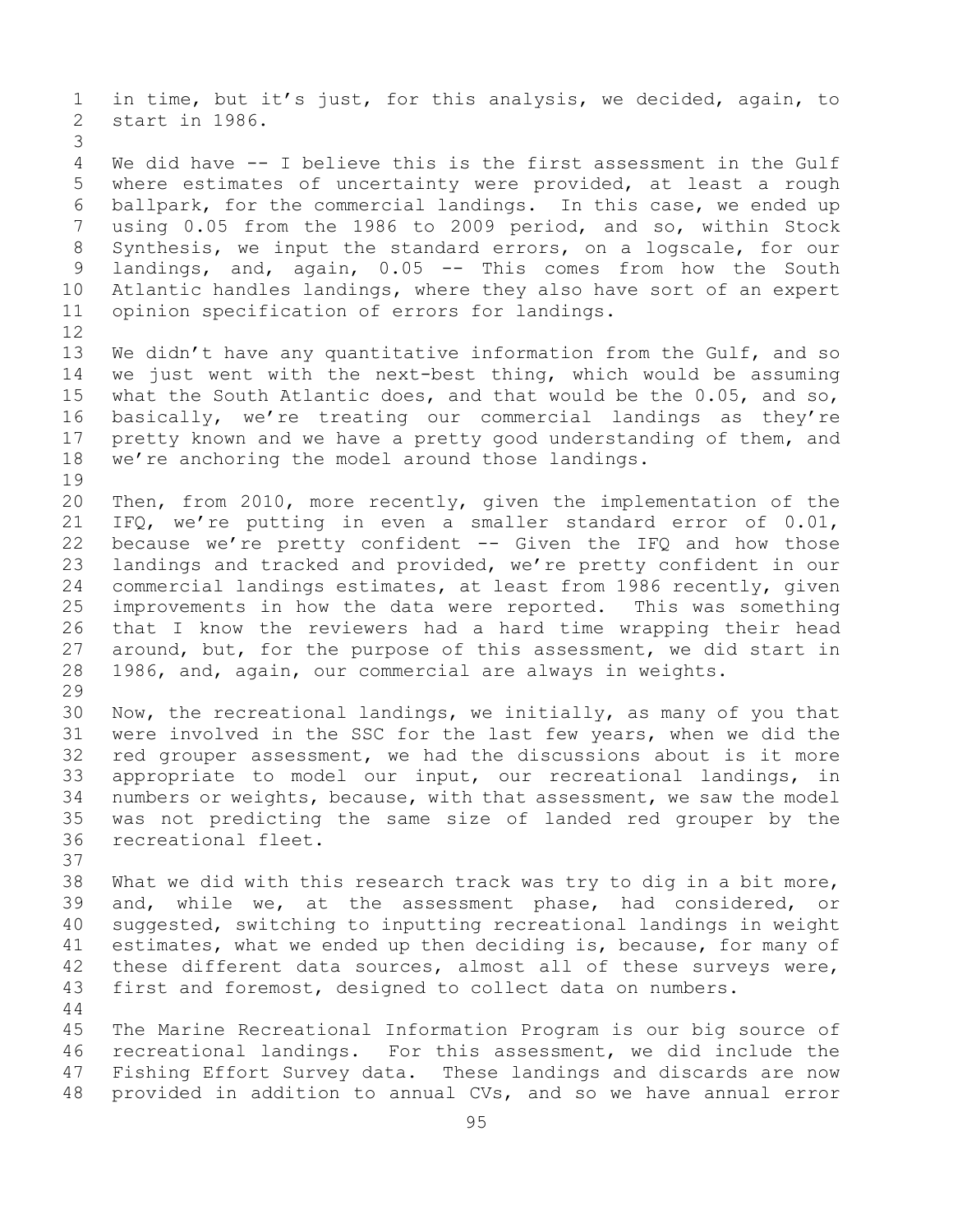1 estimates to accompany the landings and discards.

 $\frac{2}{3}$ 3 The other sources for the recreational landings we have are the<br>4 Louisiana Creel Survey, from that 2014, and that just essentially Louisiana Creel Survey, from that 2014, and that just essentially 5 gets lumped into the recreational landings from MRIP, and we had 6 the Texas Parks and Wildlife Department, the landings, and, here,<br>7 my vears start in 1986, because of the start vear, but some of 7 my years start in 1986, because of the start year, but some of<br>8 these -- For example, that data stream starts a little earlier, in 8 these -- For example, that data stream starts a little earlier, in<br>9 1983, and then, the Southeast Region Headboat Survey, that's 9 1983, and then, the Southeast Region Headboat Survey, that's<br>10 essentially a census of headboat landings, and so we have a pretty 10 essentially a census of headboat landings, and so we have a pretty good understanding of that data source.

12<br>13 We have, as you all know, are well aware, there's a lot of different 14 sources of recreational data out there right now, and we -- During<br>15 this research track, and, again, I think this is the first 15 this research track, and, again, I think this is the first<br>16 assessment in the Gulf where annual error estimates were provided 16 assessment in the Gulf where annual error estimates were provided<br>17 by the data providers by year for consideration during the stock 17 by the data providers by year for consideration during the stock<br>18 assessment, which, again, is a very important thing as we move 18 assessment, which, again, is a very important thing as we move<br>19 forward, but one thing to highlight and caveat here is that, for 19 forward, but one thing to highlight and caveat here is that, for<br>20 the base models, even though we tested the actual CVs that were the base models, even though we tested the actual CVs that were 21 provided by the data providers, which, for example, MRIP -- The<br>22 CVs range from 0.29 to 0.89, and so you can there's a really large 22 CVs range from 0.29 to 0.89, and so you can there's a really large<br>23 range of uncertainty in some of those landings. range of uncertainty in some of those landings.

 $\frac{24}{25}$ 25 When we give the model that much flexibility, and we input those<br>26 actual CVs, the fits to the model don't get that different, but, 26 actual CVs, the fits to the model don't get that different, but,<br>27 when it comes time to run diagnostics, the model is just too when it comes time to run diagnostics, the model is just too 28 flexible, and it just bounces around too much, and so it seems<br>29 like the sweet spot -- Instead of assuming we know our recreational like the sweet spot -- Instead of assuming we know our recreational 30 landings perfectly in the assessment, in this case, we input a<br>31 standard error of about 0.3 for each of the fleets, for charter 31 standard error of about 0.3 for each of the fleets, for charter<br>32 private and then headboat, which is sort of in the middle. private and then headboat, which is sort of in the middle.

33<br>34 34 We don't know them perfectly, but we can't really, at the moment,<br>35 account for that much variability in the base model, and so what 35 account for that much variability in the base model, and so what<br>36 we've ended up doing here was just setting a fixed CV of 0.3, or we've ended up doing here was just setting a fixed CV of 0.3, or 37 a logscale standard error of 0.3, and so, again, this is one of 38 those decisions that comes up a lot, but, for the purpose of the<br>39 base model from the review phase, we are, again, inputting our 39 base model from the review phase, we are, again, inputting our<br>40 recreational landings in numbers, and I think I have now just kind 40 recreational landings in numbers, and I think I have now just kind<br>41 of -- Why do we do that, and why did we decide to plow ahead with 41 of  $-$ - Why do we do that, and why did we decide to plow ahead with 42 just the numbers? just the numbers?

43

This is one of the topics that the analytical team -- You know, we 45 did a little bit more research, and we tried to approach this from, 46 you know, traditionally, all of the surveys, first and foremost,<br>47 have always sampled the number of fish. have always sampled the number of fish.

48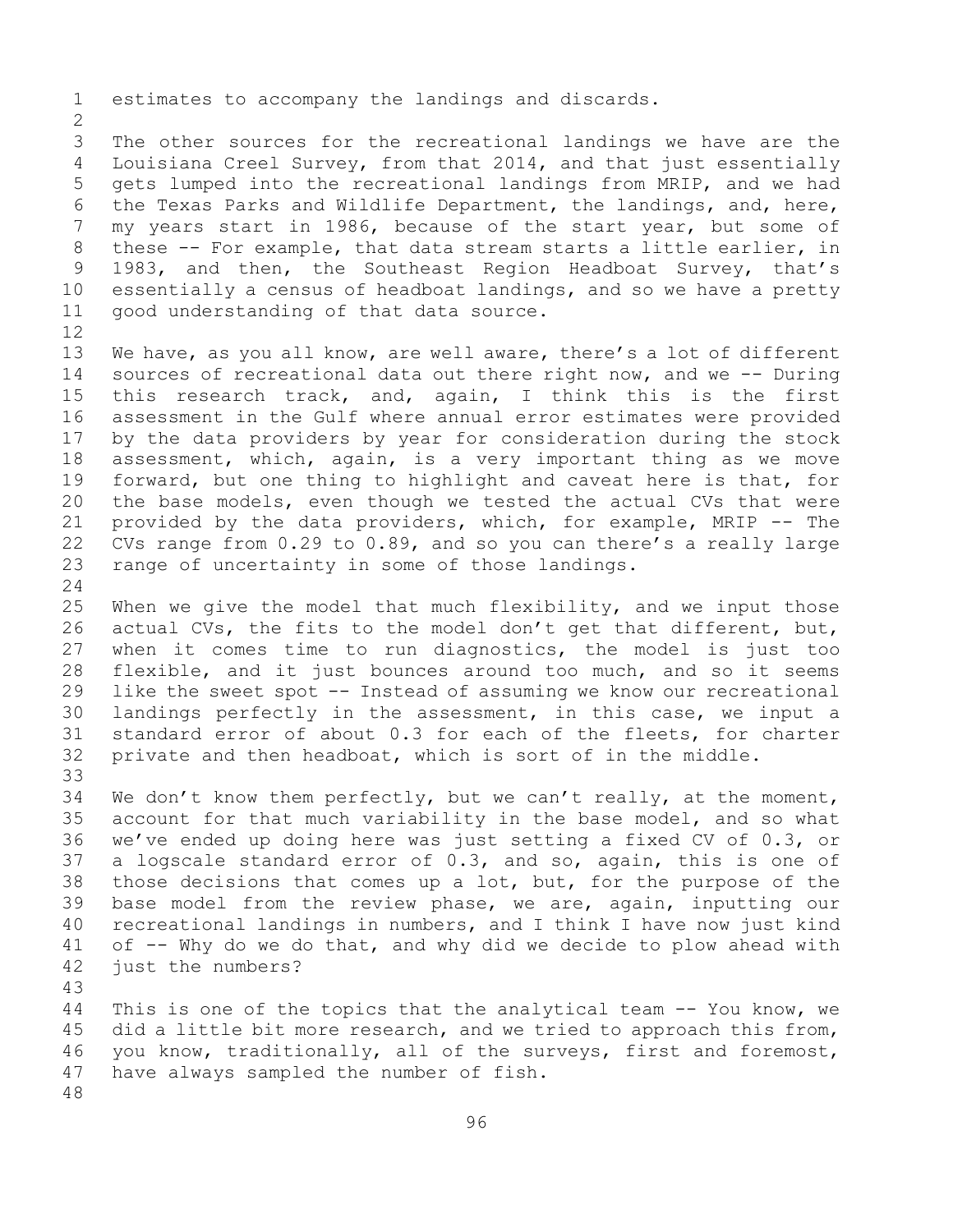1 Yes, there are weight estimates, but not every single fish<br>2 monitored or surveyed during the recreational surveys is weighed, 2 monitored or surveyed during the recreational surveys is weighed,<br>3 and so what was done, in I think it's like around 2000, when the 3 and so what was done, in I think it's like around 2000, when the<br>4 annual catch limits went in -- Because we monitor in weights, at annual catch limits went in  $-$  Because we monitor in weights, at 5 that point, a lot of statistical power was used to figure out how 6 could we best estimate the recreational landings in weights, and<br>7 that was done by Vivian Matter, at the time, and Steve Turner, and 7 that was done by Vivian Matter, at the time, and Steve Turner, and<br>8 this is where the recreational landings are monitored in weights, 8 this is where the recreational landings are monitored in weights,<br>9 and the SEFSC has its own weight estimation approach that basically 9 and the SEFSC has its own weight estimation approach that basically<br>10 looks at a different -- It looks at by strata, and so the coarsest 10 looks at a different -- It looks at by strata, and so the coarsest<br>11 strata would just be by species, where you don't have enough 11 strata would just be by species, where you don't have enough<br>12 information by region or year or state or mode, and the finest 12 information by region or year or state or mode, and the finest<br>13 would be knowing the area fished. would be knowing the area fished.

 $\frac{14}{15}$ 15 If you have the cutoff sample size of I think it might be about<br>16 fifteen fish now that they had statistically shown that that was 16 fifteen fish now that they had statistically shown that that was<br>17 a good enough representation of the strata, you basically find the 17 a good enough representation of the strata, you basically find the<br>18 number in a strata and then find the average weight in that strata, 18 number in a strata and then find the average weight in that strata,<br>19 and that's how you get your weight estimate. and that's how you get your weight estimate.

20<br>21 21 While, for this assessment, we had the estimates in both numbers<br>22 and weight, we ultimately wanted to go back and model them in 22 and weight, we ultimately wanted to go back and model them in<br>23 numbers, because that is traditionally how we've done it, and the 23 numbers, because that is traditionally how we've done it, and the<br>24 numbers have been the most consistent, in that we have estimates 24 numbers have been the most consistent, in that we have estimates<br>25 of variability in just the numbers. Using another estimate would 25 of variability in just the numbers. Using another estimate would<br>26 also incorporate uncertainty that, at the time of this assessment, 26 also incorporate uncertainty that, at the time of this assessment,<br>27 we did not have any idea of the uncertainty within those weight 27 we did not have any idea of the uncertainty within those weight estimates.

29<br>30

30 In conjunction with this question of how do we model, or how do we<br>31 input, recreational landings, what we ended up doing, and this 31 input, recreational landings, what we ended up doing, and this<br>32 came about from the red grouper analysis and the allocation came about from the red grouper analysis and the allocation 33 questions, was, well, for these surveys, we now have information<br>34 on the mean body weight, and so the mean size of a fish that's 34 on the mean body weight, and so the mean size of a fish that's<br>35 landed, either charter private or headboat, and we have that 35 landed, either charter private or headboat, and we have that<br>36 information that's provided at the data workshop. information that's provided at the data workshop.

37

38 If we input the recreational landings in numbers, and then we also<br>39 input this mean body weight for each fleet, we can at least test 39 input this mean body weight for each fleet, we can at least test<br>40 the model and see how close -- Not even fitting to it, we could 40 the model and see how close  $-$  Not even fitting to it, we could 41 use it as a qut check, or we have the information, and we can fit 41 use it as a gut check, or we have the information, and we can fit<br>42 to the mean weight, or the mean body weight, of landed fish, and 42 to the mean weight, or the mean body weight, of landed fish, and<br>43 that's what we've done in this model, is we're putting in numbers, 43 that's what we've done in this model, is we're putting in numbers,<br>44 and we're putting in the observed weights, and then we're fitting and we're putting in the observed weights, and then we're fitting 45 to those, so that the model is then able to track the sizes, and 46 we won't see the big discrepancy that we saw with red grouper.

47 Now, because this was the first research track, and this topic was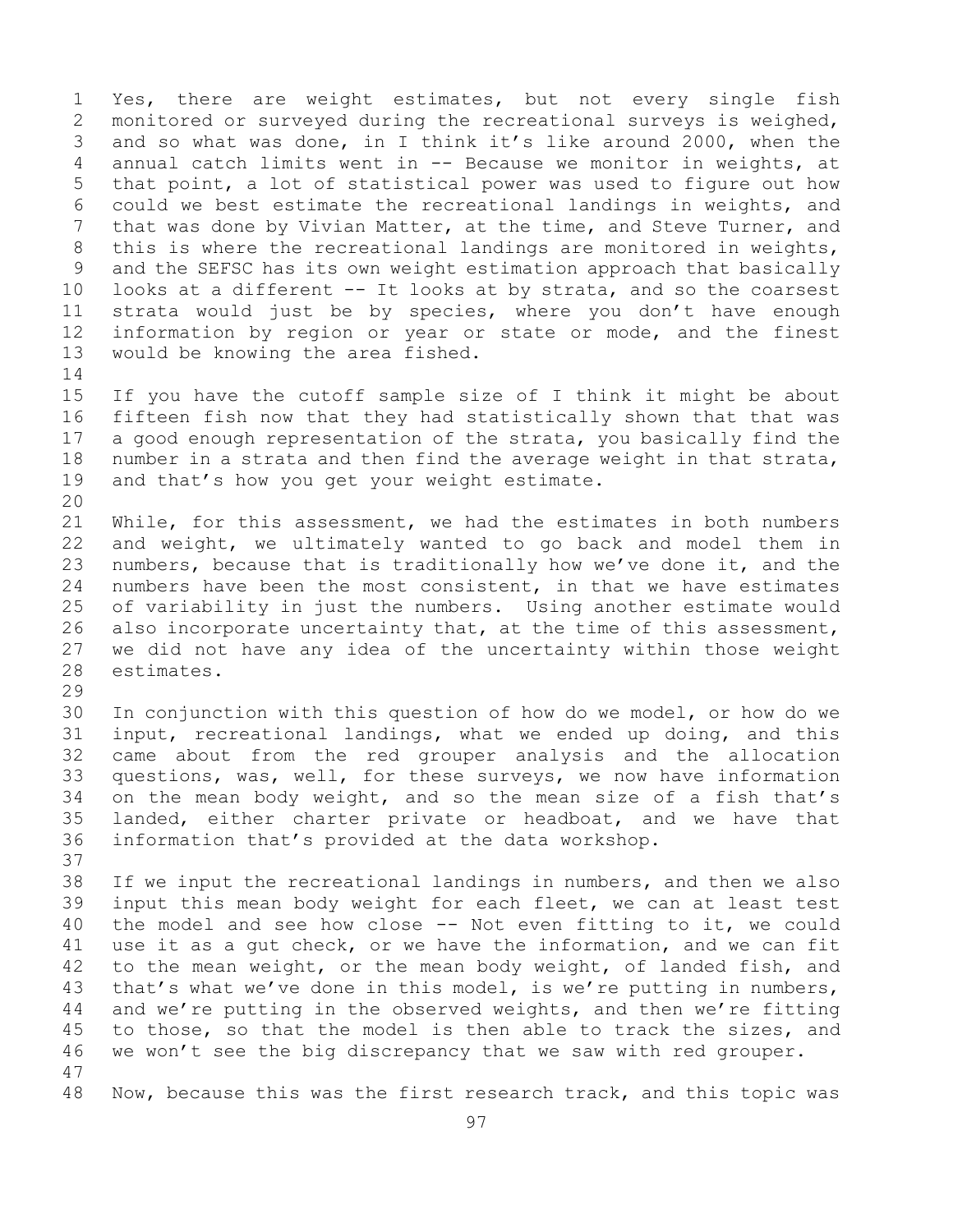1 sort of ongoing as we were going through the process, we put<br>2 together a working paper for the review workshop that just kind of 2 together a working paper for the review workshop that just kind of<br>3 qoes through the different options, and the hope is that, for the 3 goes through the different options, and the hope is that, for the<br>4 operational track assessment, what we'll get from the data operational track assessment, what we'll get from the data 5 providers is this mean weight vector for each fleet, in addition 6 to the standard deviation of that body weight, and so we'll have<br>7 what we need to put in the model, and we'll use that. what we need to put in the model, and we'll use that.

8<br>9 9 The one sort of question that we've had internally, and I think<br>10 we've also discussed potentially in past SSC meetings, is, 10 we've also discussed potentially in past SSC meetings,<br>11 essentially, when you have the recreational landings -- What t 11 essentially, when you have the recreational landings -- What they<br>12 put out for monitoring is their weight estimate, and so it's the 12 put out for monitoring is their weight estimate, and so it's the<br>13 best estimate of recreational landings in weight, and then they best estimate of recreational landings in weight, and then they 14 also put out the estimates in numbers, and so, to get the mean<br>15 body weight, essentially the one option is just to divide those 15 body weight, essentially the one option is just to divide those<br>16 weight estimates by the numbers, the estimate numbers, to get 16 weight estimates by the numbers, the estimate numbers, to get<br>17 essentially a mean weight. essentially a mean weight.

18<br>19 19 The other option, and I think it's less ideal, is to use the raw<br>20 data, but I think what we proposed, and what did for scamp, was to 20 data, but I think what we proposed, and what did for scamp, was to<br>21 propose using -- Basically, using the estimates and so the mean 21 propose using -- Basically, using the estimates and so the mean<br>22 weight is a function of that weight estimate over the numbers 22 weight is a function of that weight estimate over the numbers<br>23 estimate, just to get an average size of fish. Again, this is 23 estimate, just to get an average size of fish.<br>24 something I think that, when we go through the 24 something I think that, when we go through the operational, we<br>25 will hopefully -- We will have the data that we need to put this 25 will hopefully -- We will have the data that we need to put this<br>26 on the books officially, and, again, this was just sort of a 26 on the books officially, and, again, this was just sort of a<br>27 demonstration, because we didn't have the actual vetted data, and demonstration, because we didn't have the actual vetted data, and 28 some of this was just a table in a working paper, and it wasn't<br>29 really vetted through the data phase at the time, but it's 29 really vetted through the data phase at the time, but it's<br>30 something that we absolutely can do when we move through the 30 something that we absolutely can do when we move through the operational.

32

33 Just let me finish up this landings comparison, and so, looking at<br>34 the bigger picture, ultimately, what we see on the left is what we 34 the bigger picture, ultimately, what we see on the left is what we<br>35 have input into the model, and so our commercial fishery -- The 35 have input into the model, and so our commercial fishery -- The<br>36 landings go in as weight, in metric tons, and then, on the bottom, 36 landings go in as weight, in metric tons, and then, on the bottom,<br>37 you've got the recreational landings go in as thousands of fish you've got the recreational landings go in as thousands of fish 38 and so numbers of fish.

39

40 On the right, what we're seeing is the assessment-predicted<br>41 landings, and so, again, in this case, we're looking at the --41 landings, and so, again, in this case, we're looking at the --<br>42 Stock Synthesis will produce -- Outputs of the model will be 42 Stock Synthesis will produce -- Outputs of the model will be<br>43 landings. Even though we only input numbers, the assessment model 43 landings. Even though we only input numbers, the assessment model<br>44 will predict those landings in weights, and that's what we're will predict those landings in weights, and that's what we're 45 seeing here. Everything is in the same units, but we're predicting 46 and comparing weights.

47

What we see here is that, while, for the most part, early on, it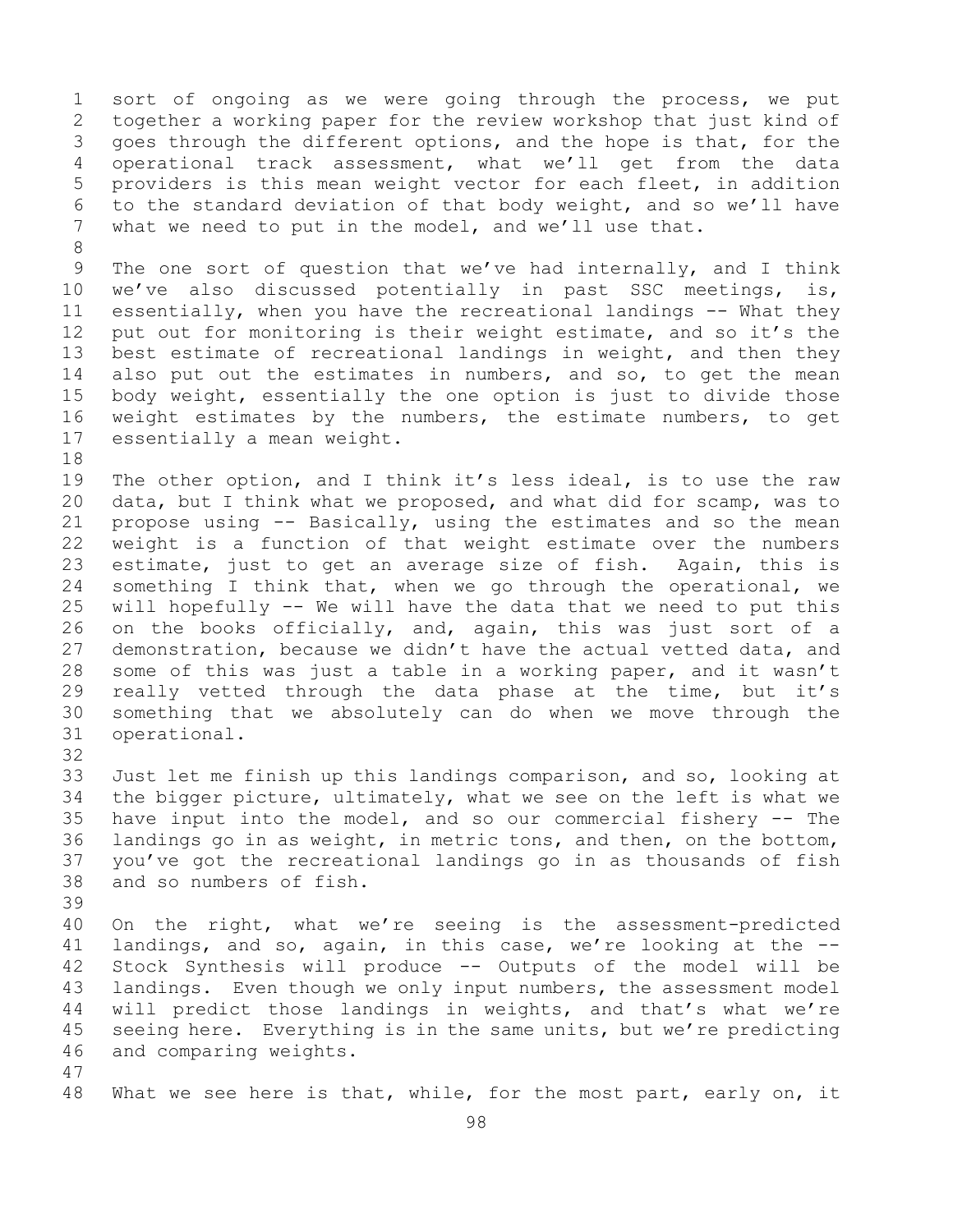1 seems to be predominantly commercial removals, we actually do see<br>2 the charter private landings going up over time, to very high 2 the charter private landings going up over time, to very high<br>3 levels in the most recent vears, and so there has seemed to be 3 levels in the most recent years, and so there has seemed to be<br>4 this shift, which I think matches what we're sort of hearing from this shift, which I think matches what we're sort of hearing from 5 stakeholders and such, but, ultimately, what we're seeing is a 6 shift in the fishery. I wanted to pause and take any questions.<br>7 I know this recreational landings in weights, in the body weight, 7 I know this recreational landings in weights, in the body weight,<br>8 has been a big issue in the last couple of years, and so I just 8 has been a big issue in the last couple of years, and so I just<br>9 wanted to pause, if anyone has any questions or comments, before 9 wanted to pause, if anyone has any questions or comments, before<br>10 we proceed. we proceed.

11<br>12

CHAIRMAN NANCE: Any SSC comments? Trevor.

13

14 **MR. MONCRIEF:** Thanks for the presentation so far, and I've really 15 been enjoying going through all this stuff. I did have a question<br>16 about the recreational landings, and so I can see the thousands of 16 about the recreational landings, and so I can see the thousands of<br>17 fish in the bottom-left on this figure, and it's pretty stochastic, 17 fish in the bottom-left on this figure, and it's pretty stochastic,<br>18 and it's bouncing back and forth, year by year and back and forth, 18 and it's bouncing back and forth, year by year and back and forth,<br>19 and then you're saving there's an increase in the trend, which I 19 and then you're saying there's an increase in the trend, which I<br>20 would agree with. You've got more folks out there being able to 20 would agree with. You've got more folks out there being able to<br>21 target these fish. target these fish.

 $\begin{array}{c} 22 \\ 23 \end{array}$ 

23 I was going to ask, and during the actual review phase, was there<br>24 any look at the wave-specific landings for this species across 24 any look at the wave-specific landings for this species across<br>25 time and kind of the representativeness across waves, patterns or 25 time and kind of the representativeness across waves, patterns or<br>26 anything? anything?

 $\frac{27}{28}$ 28 **DR. SAGARESE:** You know, that's a great question. To my knowledge,<br>29 I don't believe any wave-specific information was shown or reviewed 29 I don't believe any wave-specific information was shown or reviewed<br>30 during the assessment, because we tend to look at data on an annual 30 during the assessment, because we tend to look at data on an annual<br>31 basis, but I think, especially now with COVID and potentially 31 basis, but I think, especially now with COVID and potentially<br>32 having to look at the different waves, to see are we similar to having to look at the different waves, to see are we similar to 33 the last few years or not, and I think that's something that, maybe<br>34 moving forward, we'll be able to look at. Maybe for monitoring, 34 moving forward, we'll be able to look at. Maybe for monitoring,<br>35 and that's a question for the folks that use the data for more 35 and that's a question for the folks that use the data for more<br>36 real-time in-season monitoring, but, no, at the assessment phase, 36 real-time in-season monitoring, but, no, at the assessment phase,<br>37 we did not look at that. we did not look at that.

38<br>39

39 **MR. MONCRIEF:** All right. I've got you. I pulled them up, just 40 to have a coarse look at it, trying to look at the peaks and<br>41 everything else, and, I mean, just for informational purposes at 41 everything else, and, I mean, just for informational purposes at<br>42 this point, and it has no bearing on the work you all have done or 42 this point, and it has no bearing on the work you all have done or<br>43 anything, but it looks like peak landings jumped wave-by-wave 43 anything, but it looks like peak landings jumped wave-by-wave<br>44 across each state by year in this species, and so, in some years, across each state by year in this species, and so, in some years, 45 it's March/April, and, in some years, it's July/August, and it 46 just seems to kind of bounce around a little bit, and so it might<br>47 be a consideration to be able to look at, because this is one of 47 be a consideration to be able to look at, because this is one of<br>48 those species that aren't observed readily in the fishery, I those species that aren't observed readily in the fishery, I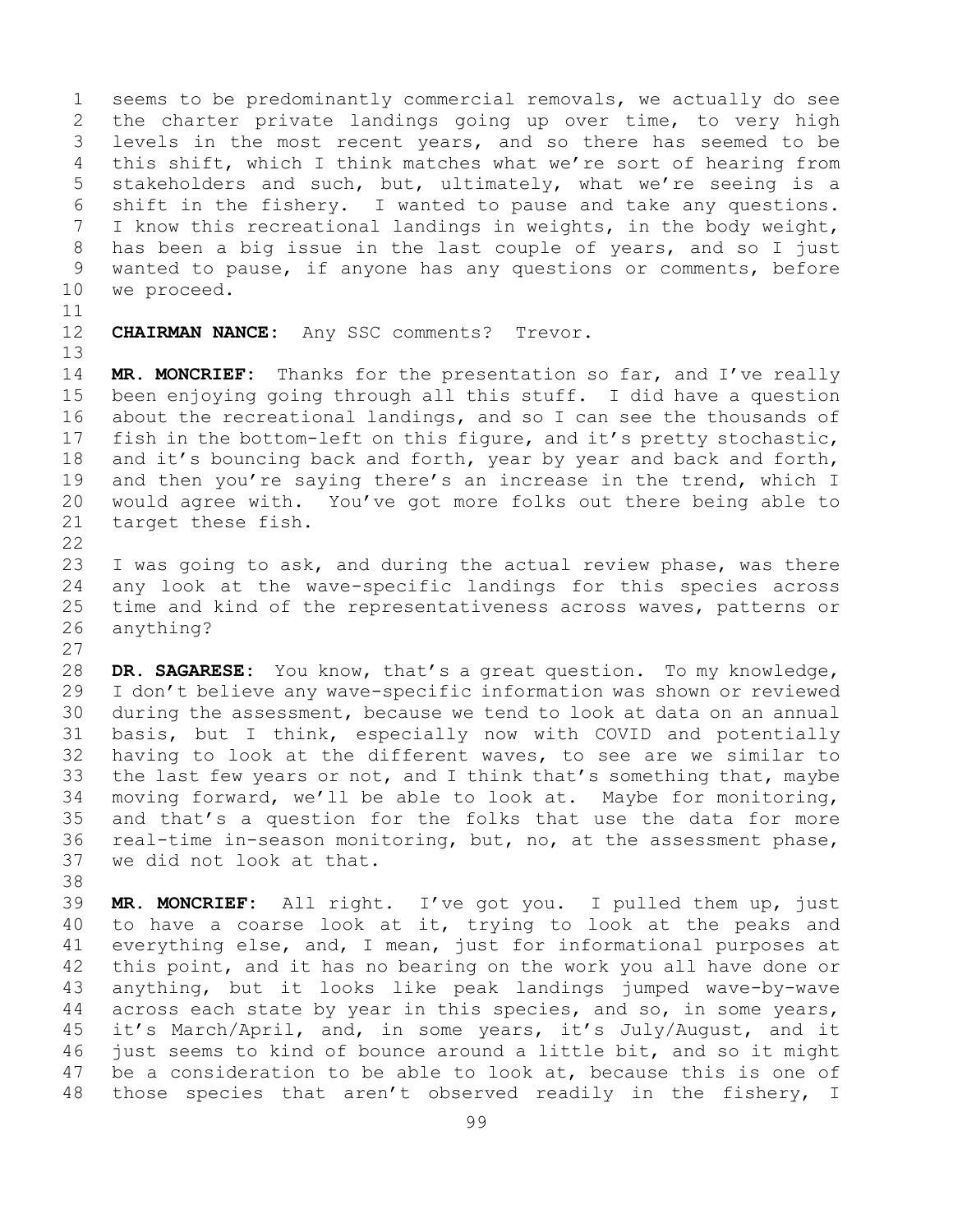1 wouldn't believe, or I wouldn't assume so.  $\frac{2}{3}$ 3 **DR. SAGARESE:** I mean, that's a great idea, and that's something that I would be very curious to see how those trends -- Maybe how 5 did they correspond to the regulations for the other maybe more 6 targeted groupers, and that seems like something that would be very valuable to look at. very valuable to look at. 8<br>9 9 The one thing I should point out is, while we don't look at wave-<br>10 specific data during the data phase, sav, if you see a peak, and 10 specific data during the data phase, say, if you see a peak, and<br>11 so, for example, these big spikes in charter private landings, the 11 so, for example, these big spikes in charter private landings, the<br>12 analysts do go back and evaluate what point, or what intercept, analysts do go back and evaluate what point, or what intercept, 13 was driving that trend, and, oftentimes, they will identify that 14 it was this wave, and it was this -- So there is some, when you<br>15 see that sort of information, and thev do go into the wave-specific 15 see that sort of information, and they do go into the wave-specific<br>16 information, but not generally, but I just wanted to bring that 16 information, but not generally, but I just wanted to bring that<br>17 up, but, yes, that's a great idea, and I think maybe that's 17 up, but, yes, that's a great idea, and I think maybe that's<br>18 something that I will put on my -- That would be really neat, to 18 something that I will put on my -- That would be really neat, to<br>19 kind of see how that corresponds to the different species, to maybe 19 kind of see how that corresponds to the different species, to maybe<br>20 provide some kind of quantitative backing of how requlations for 20 provide some kind of quantitative backing of how regulations for<br>21 other species might be driving what we see for scamp. other species might be driving what we see for scamp.  $\begin{array}{c} 22 \\ 23 \end{array}$ MR. MONCRIEF: Thank you for that.  $\frac{24}{25}$ **CHAIRMAN NANCE:** Any other questions? Leann. 26<br>27 27 **MS. BOSARGE:** Thanks, Skyler. Would you go back one slide? I 28 have one question. Those last two bullet points, and I like the<br>29 formula that you all have there at the bottom, to kind of get at 29 formula that you all have there at the bottom, to kind of get at<br>30 this in a different way, and my question is that the weights that 30 this in a different way, and my question is that the weights that<br>31 you're inputting into that formula are still raw weights, right, 31 you're inputting into that formula are still raw weights, right,<br>32 and they're not the imputed weights, and there's some imputation 32 and they're not the imputed weights, and there's some imputation<br>33 that does take place, and you're putting in the raw weights, right? that does take place, and you're putting in the raw weights, right? 34<br>35 35 **DR. SAGARESE:** That's a good question, and so the first bullet is basically the observed raw data observations. If you look back at

37 the working paper from the data phase, they actually have a table 38 of the raw data, and so they have the raw size, and they have the<br>39 min, the max, the mean, and potentially they can give the standard 39 min, the max, the mean, and potentially they can give the standard<br>40 deviation of the raw observations. deviation of the raw observations.

41<br>42 42 The second bullet, to me, those weight estimates and number<br>43 estimates, I think those are after the imputation, and so those 43 estimates, I think those are after the imputation, and so those<br>44 would assume, or would take into account, the imputations, but all would assume, or would take into account, the imputations, but all 45 that weight over numbers is doing is just giving a guide of what 46 that mean weight would be.

47 I think this is something that maybe should be considered when we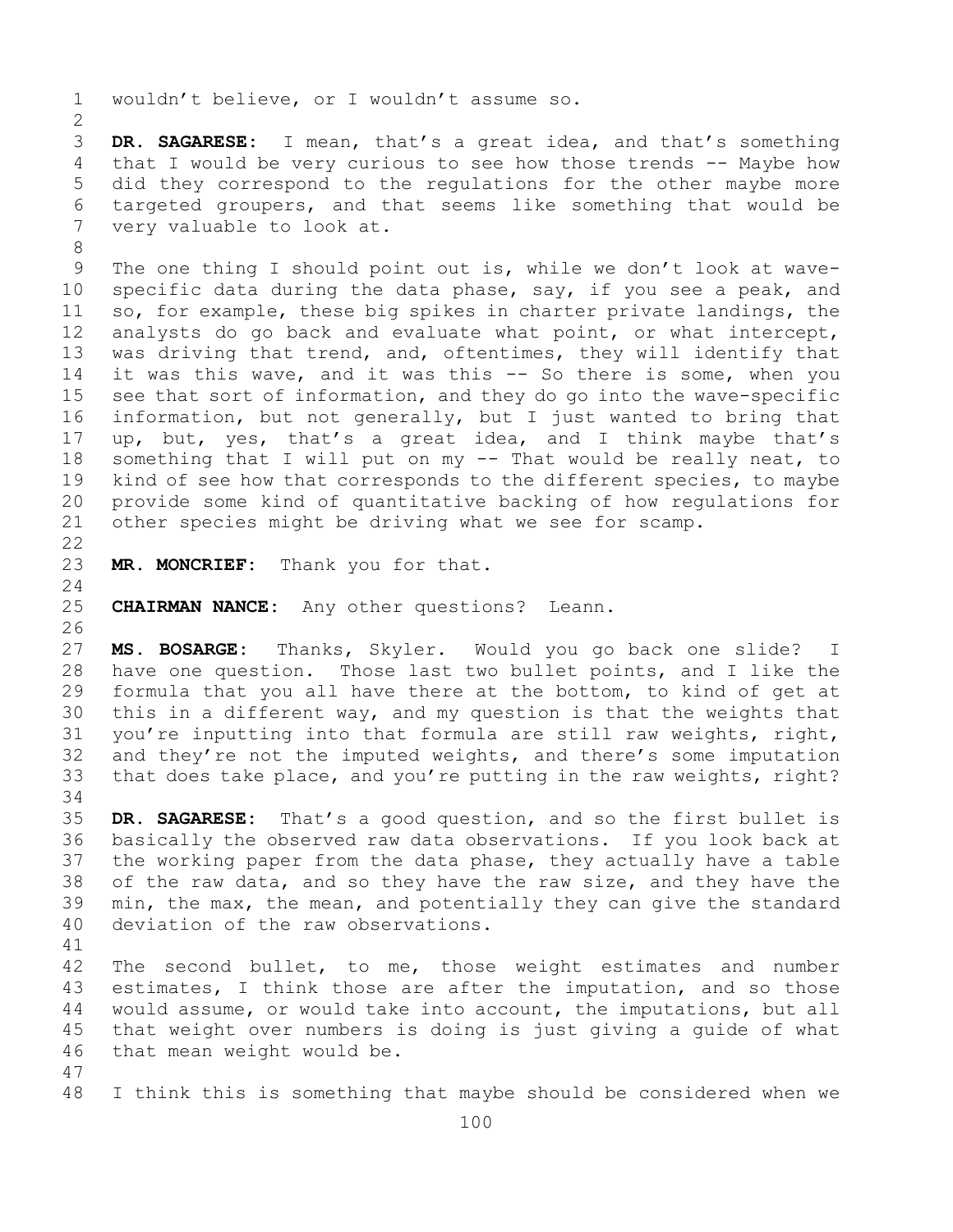1 write the terms of reference, is how best to characterize the mean<br>2 weight. Do you just want -- Would the observed be the most 2 weight. Do you just want -- Would the observed be the most<br>3 appropriate, but, again, thinking back that those monitoring 3 appropriate, but, again, thinking back that those monitoring<br>4 surveys don't always have weight estimates for every single -- Or surveys don't always have weight estimates for every single -- Or 5 measured weights, observed weights, for every single fish, and so 6 which would be the most appropriate input, I think is still  $\overline{z}$ potentially up for debate.

8<br>9 9 **MS. BOSARGE:** Okay. Thanks. It seems like, if you use the imputed,<br>10 vou're actually pulling -- When you didn't have observations, 10 you're actually pulling -- When you didn't have observations,<br>11 you're pulling them from some other either area or mode or 11 you're pulling them from some other either area or mode or<br>12 something like that and imputing, and so then, if you put that something like that and imputing, and so then, if you put that 13 into your formula, it just seems like uncertainty on top of 14 uncertainty, and so, anyway, that's just something to consider.<br>15 Thanks for the info. Thanks for the info.

16<br>17

**CHAIRMAN NANCE:** Thank you. John.

18<br>19 19 **DR. FROESCHKE:** On that same thread, I was just looking at -- It<br>20 seems like, if you're imputing numbers from other areas, that would seems like, if you're imputing numbers from other areas, that would 21 really complicate the variance calculation, because you really<br>22 don't have any -- You don't have fully independent estimates, and 22 don't have any -- You don't have fully independent estimates, and<br>23 just an observation on the charts. The uncertainty is quite large, 23 just an observation on the charts. The uncertainty is quite large,<br>24 and many of them are negative, and perhaps the normal distribution 24 and many of them are negative, and perhaps the normal distribution<br>25 of the variance is not the right way to do that. of the variance is not the right way to do that.

26<br>27 DR. SAGARESE: Thanks, John, and so that's another really good 28 point, and this is something that the Science Center is aware of.<br>29 They are currently working on trying to get at CV estimates for 29 They are currently working on trying to get at CV estimates for<br>30 body size, as well as the recreational landings in weights, and so 30 body size, as well as the recreational landings in weights, and so<br>31 hopefully the estimates that we will get will account for that 31 hopefully the estimates that we will get will account for that<br>32 uncertainty, but you're absolutely correct, in that you see, in uncertainty, but you're absolutely correct, in that you see, in 33 these trends, that there's a lot of uncertainty in the sizes, and<br>34 that's -- The review workshop working paper kind of shows what 34 that's -- The review workshop working paper kind of shows what<br>35 sensitivity runs -- Whether we use the observed data or the 35 sensitivity runs -- Whether we use the observed data or the<br>36 derived, to give you an idea, but the uncertainty is going to be derived, to give you an idea, but the uncertainty is going to be 37 key in how we specify this information in the assessment model, 38 and, yes, that's something that is  $-$  I believe it's in the works,<br>39 because this is  $-$  We recognize this is a big issue, a big topic. because this is  $-$  We recognize this is a big issue, a big topic.

40

41 **CHAIRMAN NANCE:** Okay. Thank you. Skyler, you can go ahead, I think.

43

DR. SAGARESE: Okay, and so moving into discards, and so the 45 commercial discards -- We did have estimates of commercial discards 46 for the two fleets, for the commercial vertical line and the 47 commercial longline. commercial longline.

48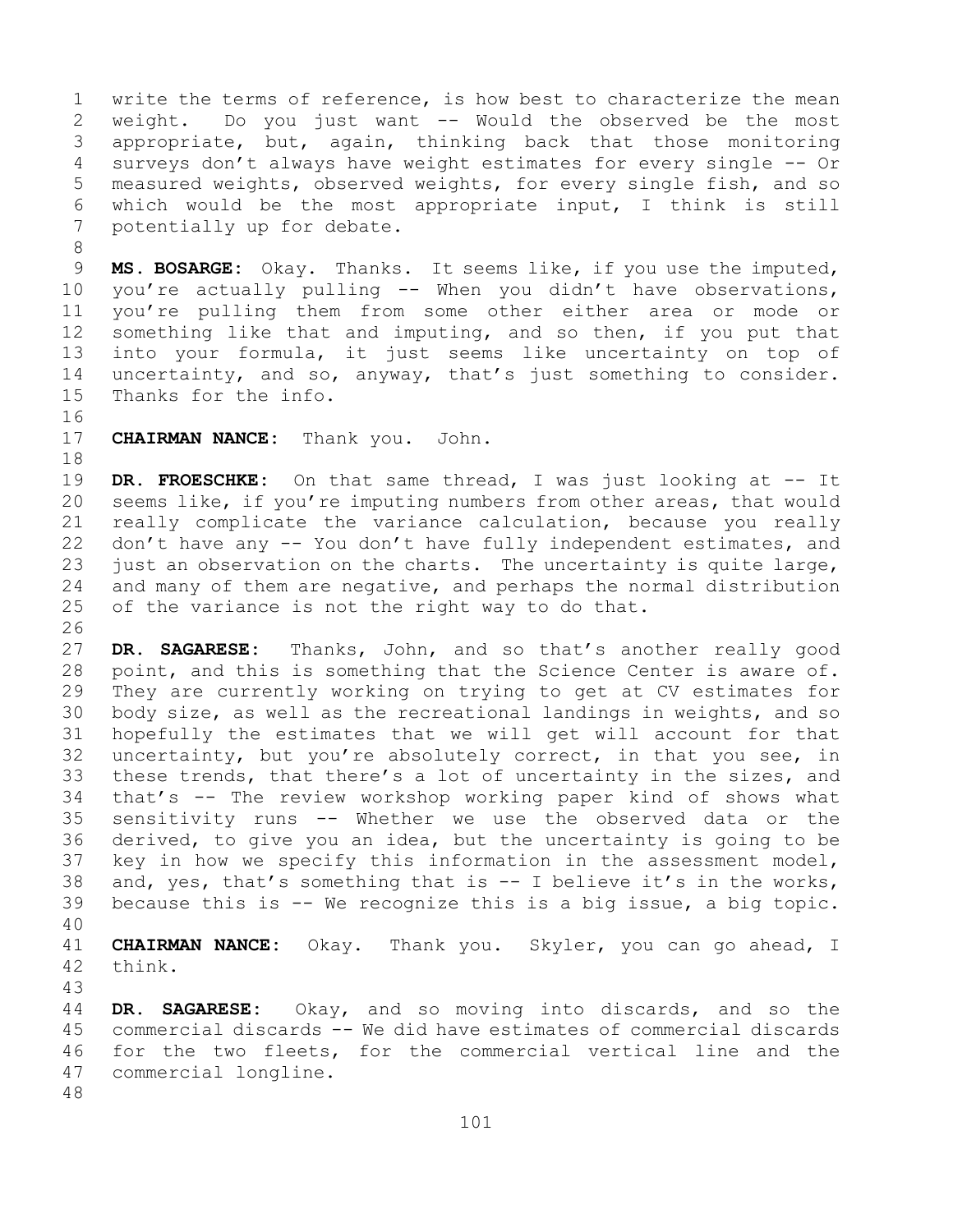1 What we have input into Stock Synthesis is actually the total<br>2 discards, and so we input the total number of fish discarded and 2 discards, and so we input the total number of fish discarded and<br>3 then we implement the discard mortality in the model and have that 3 then we implement the discard mortality in the model and have that<br>4 -- Basically, the model estimates discards, applies the discard -- Basically, the model estimates discards, applies the discard 5 mortality, and then an output of the assessment model is the total 6 number of fish discarded as well as the total number of fish that<br>7 are dead that are discarded. are dead that are discarded.

8 9 The total discards that were provided -- Estimates came from, in<br>10 this case, the catch per unit effort expansion approach that has 10 this case, the catch per unit effort expansion approach that has<br>11 become pretty common in the Gulf, and I think it was first applied 11 become pretty common in the Gulf, and I think it was first applied<br>12 for red grouper, and, basically, it uses the observer program to 12 for red grouper, and, basically, it uses the observer program to<br>13 get the CPUE, and then it takes the total effort from the get the CPUE, and then it takes the total effort from the 14 commercial logbook information.

 $15$ <br> $16$ 16 What we see for scamp -- The one thing that I want to point out<br>17 first is what we're plotting here is the total number of discards 17 first is what we're plotting here is the total number of discards<br>18 per fleet, and the Y-axis is in thousands of fish, and, 18 per fleet, and the Y-axis is in thousands of fish, and,<br>19 essentially, the commercial vertical line estimates are about 19 essentially, the commercial vertical line estimates are about<br>20 4,000 fish, on average, a year, whereas commercial longline is 20 4,000 fish, on average, a year, whereas commercial longline is<br>21 discarding only about 500 or 700 fish, and not thousands, but like 21 discarding only about 500 or 700 fish, and not thousands, but like<br>22 700 fish, and so there are very, very few fish discarded compared 22 700 fish, and so there are very, very few fish discarded compared<br>23 to the landings. to the landings.

 $\frac{24}{25}$ 25 For the assessment model, we have assumed -- We are using the data<br>26 as they were provided, and we're using the annual error estimates 26 as they were provided, and we're using the annual error estimates<br>27 that were provided with the data in the assessment model, and so, that were provided with the data in the assessment model, and so, 28 when we're estimating, or fitting, to these discards, there is a<br>29 lot of uncertainty in some of these years, and that's what we see 29 lot of uncertainty in some of these years, and that's what we see<br>30 in this figure. We assume a lognormal distribution for the 30 in this figure. We assume a lognormal distribution for the<br>31 discards, and we're fitting to them, but, again, they are extremely 31 discards, and we're fitting to them, but, again, they are extremely<br>32 small, in magnitude, compared to the landings. small, in magnitude, compared to the landings.

33<br>34 34 One thing that I just want to quickly mention is that, because<br>35 this was a research track, we also -- Through some of the process, 35 this was a research track, we also -- Through some of the process,<br>36 we tried to implement a model that was modeling discards separately 36 we tried to implement a model that was modeling discards separately<br>37 as their own fleets, to basically disconnect the fishing mortality as their own fleets, to basically disconnect the fishing mortality 38 of landed and discarded fish, so that they were treated<br>39 differently, and I think that's how the South Atlantic tends to 39 differently, and I think that's how the South Atlantic tends to<br>40 model the removals, but, ultimately, for a couple of different 40 model the removals, but, ultimately, for a couple of different<br>41 reasons, we decided to stick with -- One of the strengths of Stock 41 reasons, we decided to stick with -- One of the strengths of Stock<br>42 Synthesis is we have the retention function, and we have the 42 Synthesis is we have the retention function, and we have the 43 ability to input the discards. ability to input the discards.

45 We have the discard length compositions to estimate the retention, 46 and so, while we did pursue a different way of treating discards,<br>47 we ended up going forward with how we've done it in the past, is 47 we ended up going forward with how we've done it in the past, is<br>48 modeling retention, for different reasons, but I just wanted to modeling retention, for different reasons, but I just wanted to

44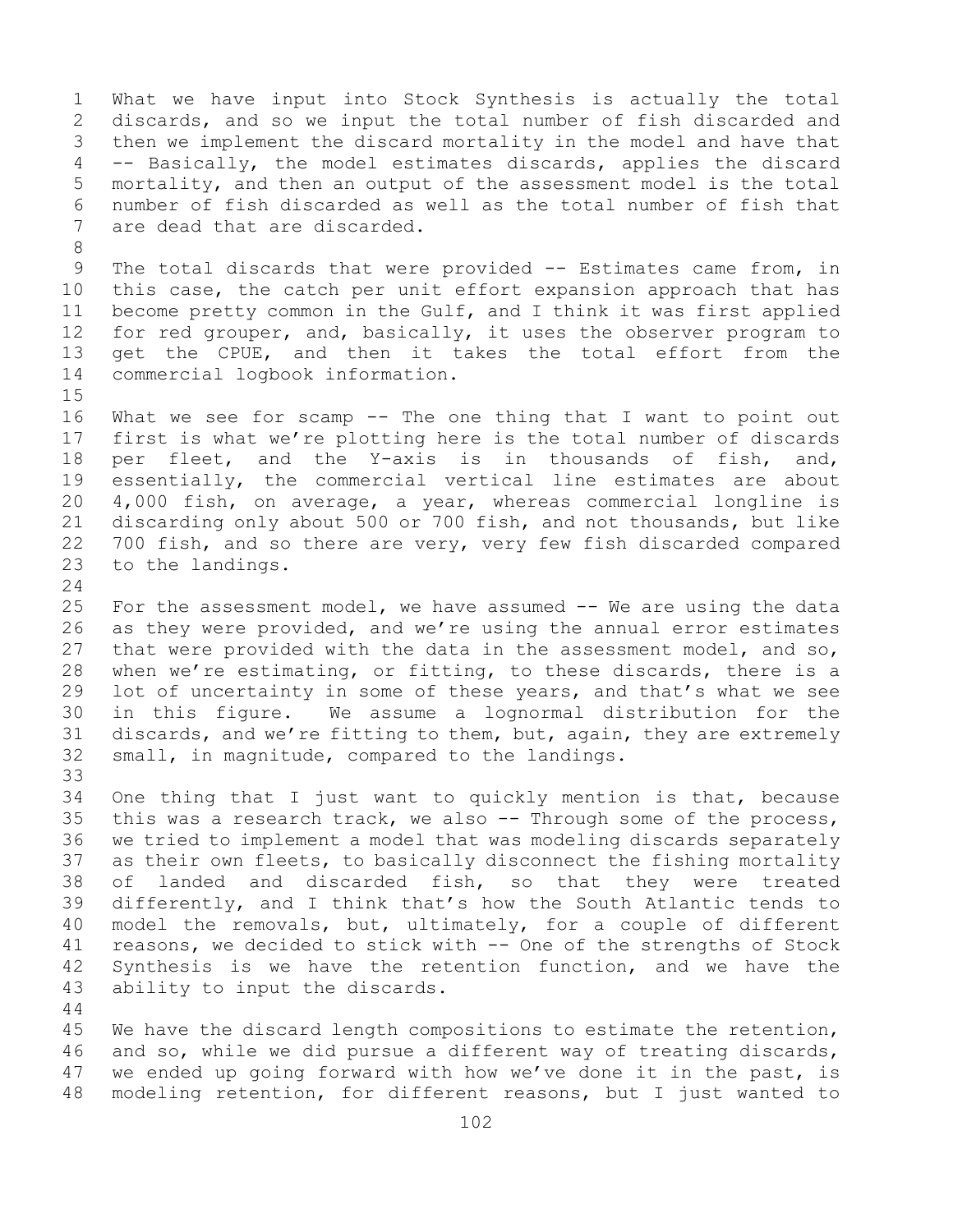1 highlight that, because that was something that we tried.

 $\frac{2}{3}$ 3 In terms of the recreational discards, again, we put in the total<br>4 number of discards before applying discard mortality rates, and number of discards before applying discard mortality rates, and 5 so, recreationally, all of the discard information that we had, 6 for the most part, came from the charter private, and it came from<br>7 MRIP, and, ultimately, there were no discards assumed for Louisiana 7 MRIP, and, ultimately, there were no discards assumed for Louisiana<br>8 or Texas, because there were no discards reported for the Texas 8 or Texas, because there were no discards reported for the Texas<br>9 survey, although they were assumed negligible, given that there 9 survey, although they were assumed negligible, given that there<br>10 were so few fish landed in Texas, and then, for LA Creel, because 10 were so few fish landed in Texas, and then, for LA Creel, because<br>11 LA Creel does not report discards, because the MRIP discards were 11 LA Creel does not report discards, because the MRIP discards were<br>12 very sparse, the discards in Louisiana were assumed negligible. very sparse, the discards in Louisiana were assumed negligible. 13

14 Basically, what we see is that we do have some discard information,<br>15 mostly for the West Florida Shelf and not really for the western 15 mostly for the West Florida Shelf and not really for the western<br>16 Gulf. For the headboat discards, the working group suggested --16 Gulf. For the headboat discards, the working group suggested --<br>17 They ultimately ended up saying to use the self-reported discards 17 They ultimately ended up saying to use the self-reported discards<br>18 from 2004 and more recently, and then, for that first period of 18 from 2004 and more recently, and then, for that first period of<br>19 2000 to 2003, just to use a proxy, a proxy of the mean headboat 19 2000 to 2003, just to use a proxy, a proxy of the mean headboat<br>20 discard ratio, to get at what those four years of discards would 20 discard ratio, to get at what those four years of discards would<br>21 have been, based on the average from 2004 to 2018. have been, based on the average from 2004 to 2018.

 $\begin{array}{c} 22 \\ 23 \end{array}$ 23 There's a couple of things to touch on here, and so, just looking<br>24 at the plots on the left is the charter private. Again, the Y-24 at the plots on the left is the charter private. Again, the Y-<br>25 axis is in thousands of discarded fish, and, on the right, it's 25 axis is in thousands of discarded fish, and, on the right, it's<br>26 headboat, and so charter private -- You can tell, in this figure, 26 headboat, and so charter private -- You can tell, in this figure,<br>27 the discards are extremely variable, and they are very uncertain, the discards are extremely variable, and they are very uncertain, 28 and so you have estimates, for the most part, that can go up to<br>29 200,000 fish, whereas, earlier in the time period, very few fish 29 200,000 fish, whereas, earlier in the time period, very few fish<br>30 were discarded, but, in this instance, I touched on it earlier 30 were discarded, but, in this instance, I touched on it earlier<br>31 with the requlations. with the regulations.

32

33 In 1990, a Florida state size limit went into place, and so what<br>34 the charter private discards from MRIP show is that fish were being 34 the charter private discards from MRIP show is that fish were being<br>35 discarded even before that state size limit went into place, but, 35 discarded even before that state size limit went into place, but,<br>36 during the data phase, the headboat discards prior to 2000, prior 36 during the data phase, the headboat discards prior to 2000, prior<br>37 to the federal size limit -- Basically, they said that, before to the federal size limit -- Basically, they said that, before 38 that federal size limit went in, that fish probably weren't<br>39 discarded, or they were at least negligible, but there weren't any 39 discarded, or they were at least negligible, but there weren't any<br>40 estimates, and so that's why you see why we have estimates of 40 estimates, and so that's why you see why we have estimates of<br>41 discards for charter private starting in 1986, but, for all the 41 discards for charter private starting in 1986, but, for all the<br>42 other fisheries, we have discards starting in 2000, because those 42 other fisheries, we have discards starting in 2000, because those<br>43 three of the four fisheries assume that discards were negligible 43 three of the four fisheries assume that discards were negligible<br>44 before that federal size limit. before that federal size limit.

45

46 Scamp, for the most part, are caught further offshore, and they're<br>47 not really -- Keepers are probably not going to be -- Well, in 47 not really -- Keepers are probably not going to be -- Well, in<br>48 terms of landings, and they might be discarding smaller scamp, terms of landings, and they might be discarding smaller scamp,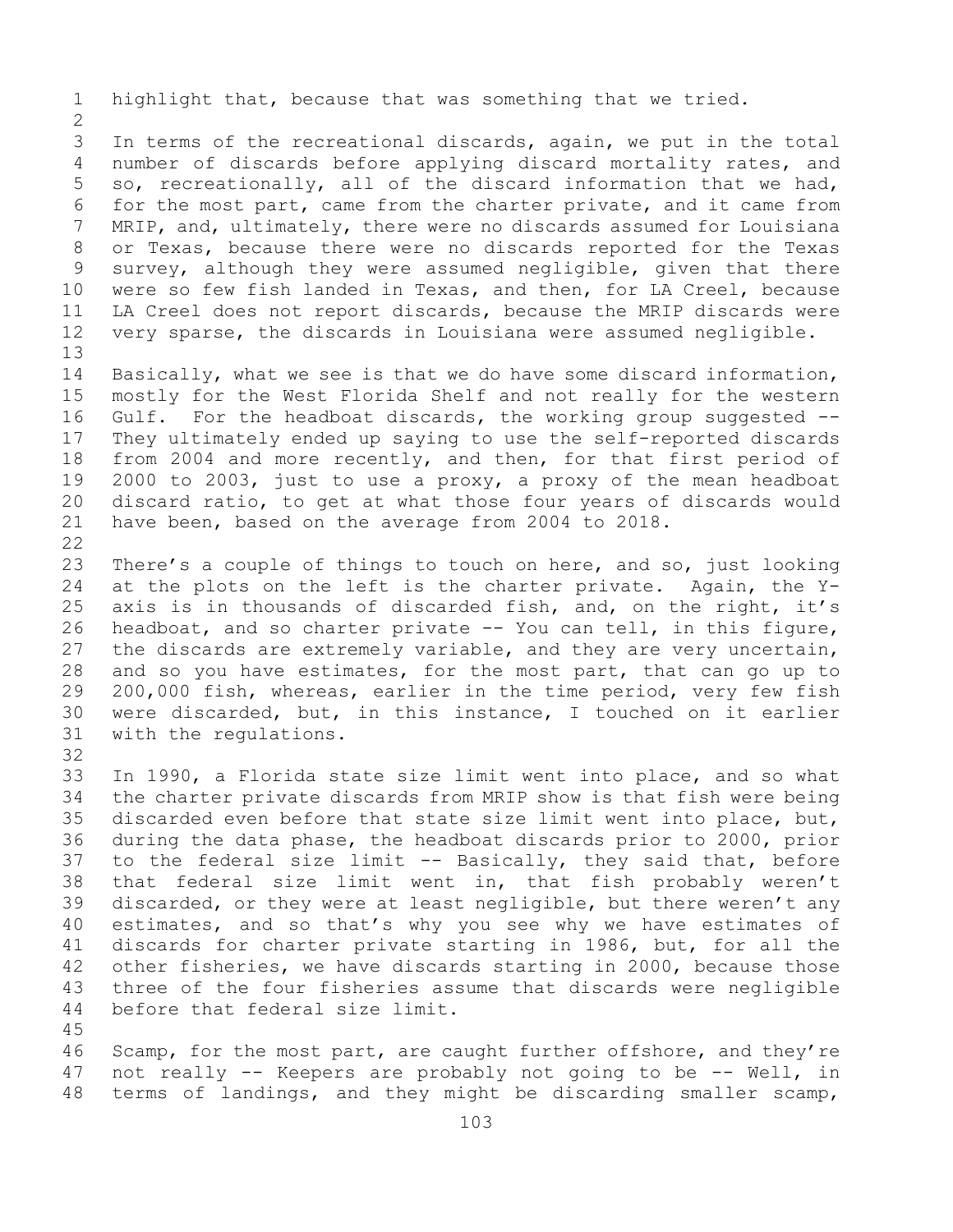1 but, for the most part, fish were likely caught in federal waters,<br>2 and so I just wanted to highlight that one difference, in terms of 2 and so I just wanted to highlight that one difference, in terms of<br>3 the years where discards start, and the other thing is that, again, 3 the years where discards start, and the other thing is that, again,<br>4 as we did with commercial, we used -- In the assessment, we input as we did with commercial, we used  $-$  In the assessment, we input 5 the actual error estimates for each of the annual discard estimates 6 that came from charter private, which the CVs come from MRIP.

7 8 Then, for headboat, there were CVs that were provided, and there<br>9 was a big effort by the data analysts to provide us those 9 was a big effort by the data analysts to provide us those<br>10 estimates, and there are working papers that describe how they did 10 estimates, and there are working papers that describe how they did<br>11 it, but, ultimately, those estimates were extremely small, and 11 it, but, ultimately, those estimates were extremely small, and<br>12 some vears it was essentially zero, because the thinking was it's some years it was essentially zero, because the thinking was it's 13 supposed to be a census, but, ultimately, we ended up assuming 14 that those discards -- Headboat discards from the Southeast Region<br>15 Headboat Survey, we still don't have estimates of uncertainty for 15 Headboat Survey, we still don't have estimates of uncertainty for<br>16 the discarded fish, and so we assume a CV of 0.5. the discarded fish, and so we assume a CV of  $0.5$ .

 $\begin{array}{c} 17 \\ 18 \end{array}$ 18 There is a lot of uncertainty in the discards, and, again, for the<br>19 MRIP, the uncertainties of discards range from 0.32 to essentially 19 MRIP, the uncertainties of discards range from 0.32 to essentially<br>20 one, based on the data provided, and so, again, they're pretty 20 one, based on the data provided, and so, again, they're pretty<br>21 small, and they're pretty uncertain, and that's kind of where we 21 small, and they're pretty uncertain, and that's kind of where we<br>22 came with  $--$  I didn't plot the comparison, just because, 22 came with -- I didn't plot the comparison, just because,<br>23 overwhelmingly, most of the fish discarded are charter private, in 23 overwhelmingly, most of the fish discarded are charter private, in<br>24 terms of total magnitude, and some of those discards actually are 24 terms of total magnitude, and some of those discards actually are<br>25 very high, or are much higher compared to the other fleets, when 25 very high, or are much higher compared to the other fleets, when<br>26 compared with landings. compared with landings.

 $\frac{27}{28}$ 28 In terms of the composition data, we do have discard length<br>29 compositions, which, in the Gulf, are very important, and most of 29 compositions, which, in the Gulf, are very important, and most of<br>30 them, in terms of the commercial data, come from the reef fish 30 them, in terms of the commercial data, come from the reef fish<br>31 observer program, and from the recreational, both charter private 31 observer program, and from the recreational, both charter private<br>32 and headboat, comes from the FWRI at-sea observer program. and headboat, comes from the FWRI at-sea observer program.

33<br>34 34 This information is really important, because it gives us an idea<br>35 of the sizes that are discarded, and, from that, we can estimate 35 of the sizes that are discarded, and, from that, we can estimate<br>36 the retention curves throughout the time series. For this the retention curves throughout the time series.<br>assessment, normally, in the past, there has 37 assessment, normally, in the past, there has been some 38 inconsistencies, and we always haven't had account of the number<br>39 of trips to go with the compositions, and, in those cases, we would 39 of trips to go with the compositions, and, in those cases, we would<br>40 use the number of fishes, the input sample sizes, but, for this 40 use the number of fishes, the input sample sizes, but, for this<br>41 assessment, the composition analysts put a lot of time into making 41 assessment, the composition analysts put a lot of time into making<br>42 sure that we had that information, so that we could count up the 42 sure that we had that information, so that we could count up the 43 number of trips that these samples correspond to. number of trips that these samples correspond to. 44

45 All of the input sample sizes for this assessment, for the 46 composition data, are actually the number of trips and not the<br>47 number of fish, and so it's thought to be a more appropriate 47 number of fish, and so it's thought to be a more appropriate<br>48 metric, because, oftentimes, if different fish are caught on the metric, because, oftentimes, if different fish are caught on the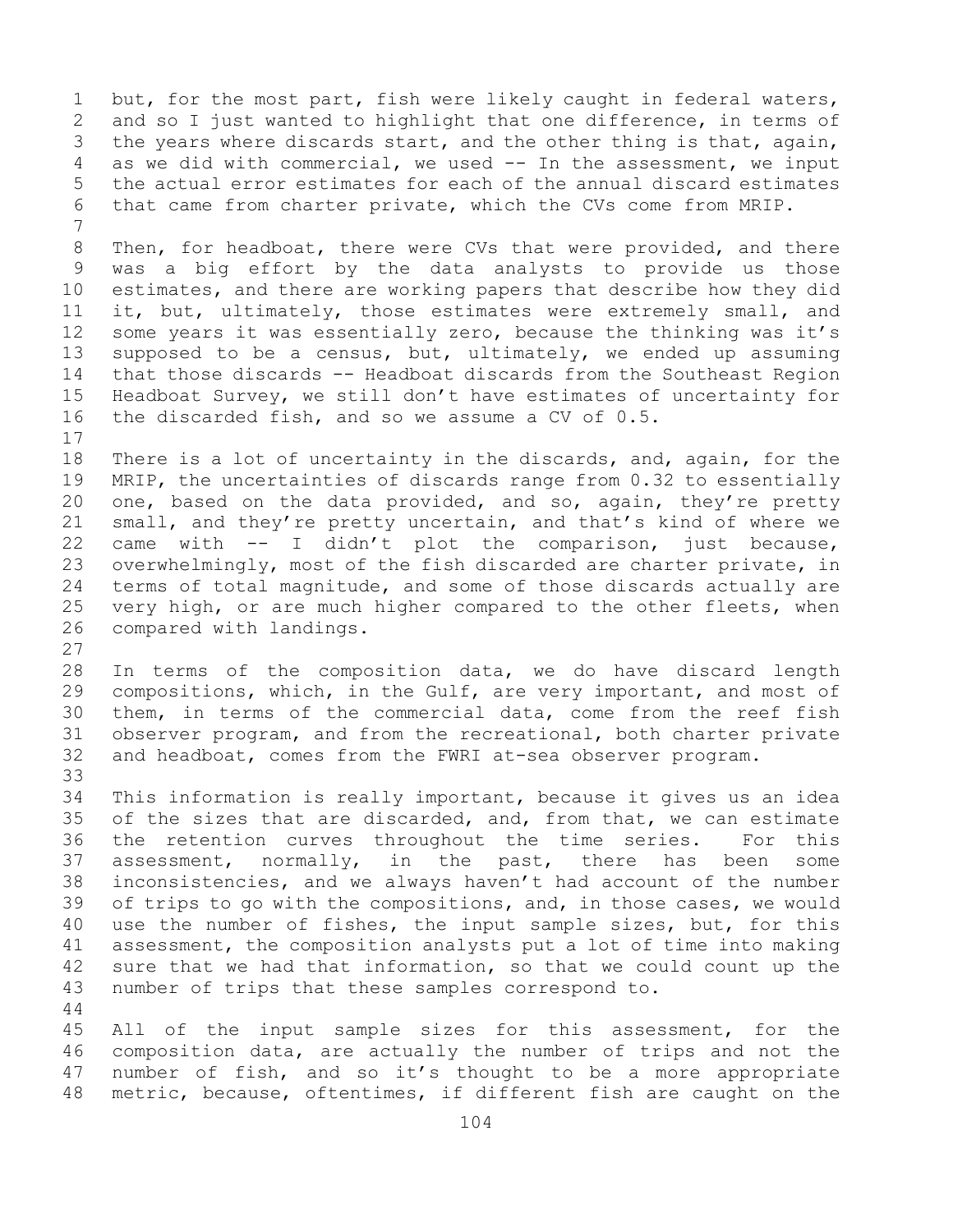1 same trip, you would assume that they're not independent, and so<br>2 this is a better representation of what those input sample sizes 2 this is a better representation of what those input sample sizes<br>3 would be. would be. 4 5 Just for comparison, the teal line that you're going to see in 6 each of the figures is essentially just showing the federal size<br>7 limit that went in in I think it was 1999 for scamp, but, overall, 7 limit that went in in I think it was 1999 for scamp, but, overall,<br>8 there has been a size limit, and you can see most of these fish, 8 there has been a size limit, and you can see most of these fish,<br>9 for the most part, the data that we have, a lot of them are 9 for the most part, the data that we have, a lot of them are<br>10 discarded underneath the size limit, but, commercially, there are 10 discarded underneath the size limit, but, commercially, there are<br>11 some fish discarded above the size limit. some fish discarded above the size limit. 12<br>13 In the IFQ program that went in in 2010, you can see that the 14 commercial longline, which is the top-right figure, the data<br>15 available, we only had a few vears of data that were included in 15 available, we only had a few years of data that were included in<br>16 the model, because many of the years had fewer than ten trips, and 16 the model, because many of the years had fewer than ten trips, and<br>17 so they were deemed too low to include, and so we're pretty lucky 17 so they were deemed too low to include, and so we're pretty lucky<br>18 to have some information, in terms of discard length compositions. to have some information, in terms of discard length compositions. 19<br>20 20 The one thing to note is that the headboat, the discard length<br>21 composition for headboat, is weighted by the trip type, because of 21 composition for headboat, is weighted by the trip type, because of  $22$  -- Depending upon trip type, it will determine how far they're 22 -- Depending upon trip type, it will determine how far they're<br>23 qoing offshore and the potential sizes they will come into, they 23 going offshore and the potential sizes they will come into, they<br>24 will come across, but, otherwise, it's nominal compositions for 24 will come across, but, otherwise, it's nominal compositions for<br>25 the discards. the discards. 26<br>27 We also, in this model, we've got the length compositions for the 28 landed fish, and so, for commercial, most of that data comes from<br>29 the trip interview program, but also from GulfFIN, and the 29 the trip interview program, but also from GulfFIN, and the<br>30 composition analyst was able to provide weighted estimates, where 30 composition analyst was able to provide weighted estimates, where<br>31 they developed compositions in sub-regions for the Gulf, and so 31 they developed compositions in sub-regions for the Gulf, and so<br>32 the Southeast, the Northeast, and then the West, and then they 32 the Southeast, the Northeast, and then the West, and then they<br>33 weighted those distributions based on the landings in each of the 33 weighted those distributions based on the landings in each of the regions. 35<br>36 36 That is what we've got, in terms of commercial, and we've got<br>37 weighted length compositions that have gone into the assessment weighted length compositions that have gone into the assessment 38 model as data inputs, and the input sample sizes are the number of<br>39 trips, and so, as long as it had ten or more trips, the data are 39 trips, and so, as long as it had ten or more trips, the data are included in the model. included in the model. 41<br>42 42 The plots here are showing over the different -- From 1986 onward,<br>43 and so you can see the implementation of the Florida size limit 43 and so you can see the implementation of the Florida size limit<br>44 early in the 1990s and then the federal size limit in 1999, and so early in the 1990s and then the federal size limit in 1999, and so 45 the one thing to note that is important is that the Florida state 46 size limit, from 1990 to 1998, basically, if a fish was caught in<br>47 state waters below that size limit, it would have to be thrown 47 state waters below that size limit, it would have to be thrown<br>48 back, but, if a fish that size was caught in federal waters, there back, but, if a fish that size was caught in federal waters, there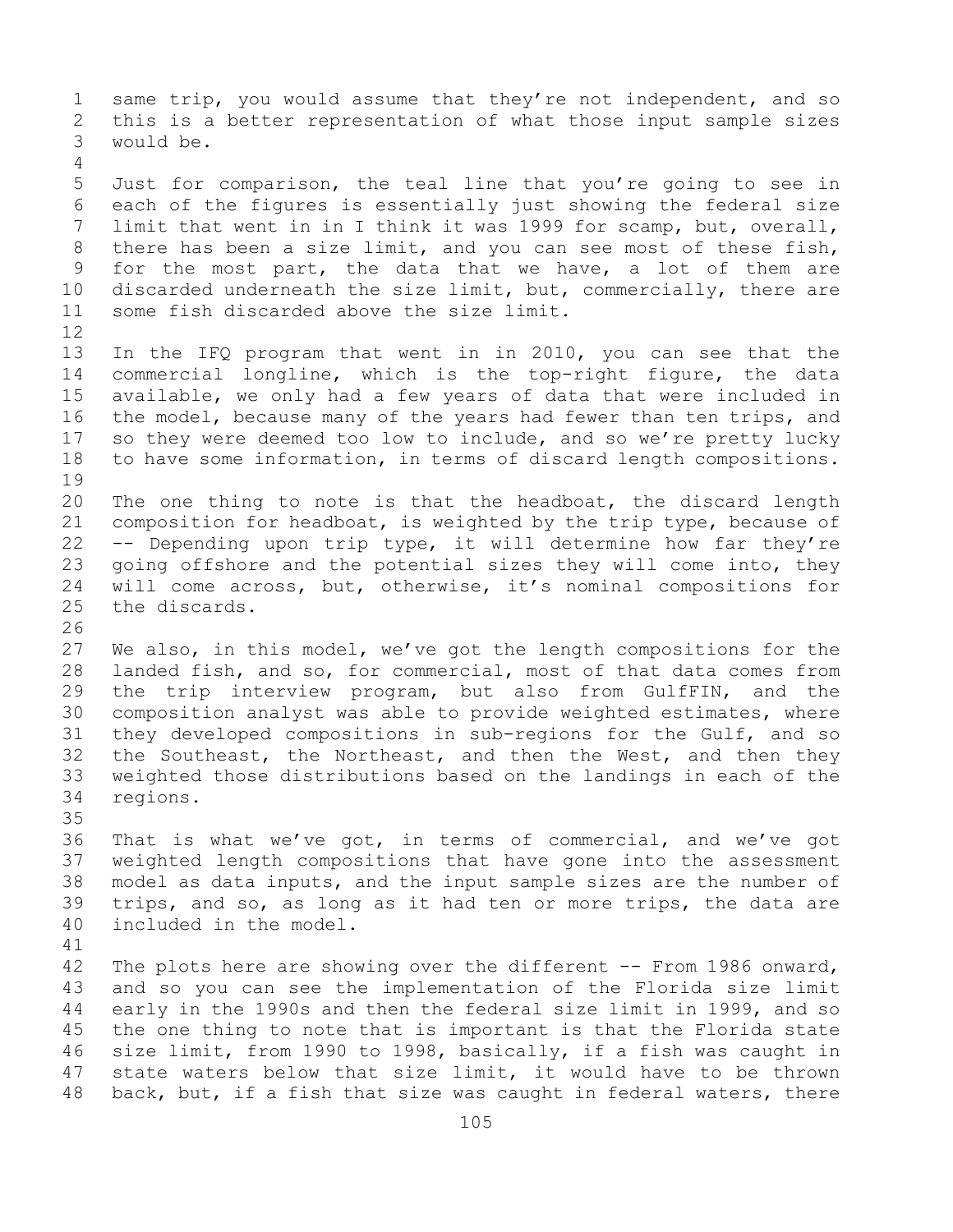1 was no size limit, and so that's why we see there is a mix-and-<br>2 match of fish above and below, and that's because of that, and 2 match of fish above and below, and that's because of that, and<br>3 that was only Florida. that was only Florida. 4

5 In 1999, when the federal size limit goes in, and it was actually 6 not the same size as Florida until I think this is 2003, and they 7 then became consistent, and so there has been some changes in that<br>8 size limit, and then I will touch on it later on, how we accounted 8 size limit, and then I will touch on it later on, how we accounted<br>9 for that with retention, but what we can see is that, overall, 9 for that with retention, but what we can see is that, overall,<br>10 since the federal size limit, we can see that most of the fish 10 since the federal size limit, we can see that most of the fish<br>11 landed you would expect are above, and, again, this is -- The teal 11 landed you would expect are above, and, again, this is -- The teal<br>12 line is just kind of an approximate, and it's not exactly at the 12 line is just kind of an approximate, and it's not exactly at the<br>13 size limit, converted into the centimeters fork length, but, over size limit, converted into the centimeters fork length, but, over 14 time, we can see that we have a lot of pretty good information, in<br>15 terms of lengths, and I think that -- I will touch on it later, 15 terms of lengths, and I think that -- I will touch on it later,<br>16 when we get to the age data, but we have a lot of lengths for 16 when we get to the age data, but we have a lot of lengths for<br>17 scamp, and we also have length data from the recreational fleet, 17 scamp, and we also have length data from the recreational fleet,<br>18 and so we get the length data for recreational from a couple of 18 and so we get the length data for recreational from a couple of<br>19 different sources, from the MRIP program, from Texas, from the 19 different sources, from the MRIP program, from Texas, from the<br>20 headboats, and then also from GulfFIN. headboats, and then also from GulfFIN.

21<br>22 22 There were not enough samples to weight, or to develop a weighted<br>23 composition, and so what we have input into the model is just the 23 composition, and so what we have input into the model is just the<br>24 nominal length compositions for the recreational fleets, and, 24 nominal length compositions for the recreational fleets, and,<br>25 again, there is a lot of details in the working paper that talks 25 again, there is a lot of details in the working paper that talks<br>26 about that it was attempted but there just wasn't enough to 26 about that it was attempted but there just wasn't enough to<br>27 separate by regions, and then weight by landings, and so what we 27 separate by regions, and then weight by landings, and so what we<br>28 have here is we do have length compositions. have here is we do have length compositions.

29<br>30 30 Again, you can see the Florida size limit in red and then the<br>31 federal size limit, and you can see how most of the length data -31 federal size limit, and you can see how most of the length data -<br>32 - Most of it is above the size limits, although, for headboat, you - Most of it is above the size limits, although, for headboat, you 33 do actually see some fish that are landed below the size limit,<br>34 and we'll see that later on, when we look at the model fits, and 34 and we'll see that later on, when we look at the model fits, and<br>35 so we have a lot of information, length-wise. so we have a lot of information, length-wise.

36<br>37 Looking at the age data, this was another big topic of discussion 38 during the review phase, and also during the assessment phase, and<br>39 so we had initially -- What I mentioned earlier is we did have a 39 so we had initially -- What I mentioned earlier is we did have a<br>40 lot of length data in the model, and we have both discarded and 40 lot of length data in the model, and we have both discarded and<br>41 landed, or retained, compositions in the assessment. landed, or retained, compositions in the assessment.

42 43 Because of that, we have decided to use the length-based<br>44 selectivity approach for each of the fleets and surveys, to selectivity approach for each of the fleets and surveys, to 45 essentially -- We have a lot more confidence in the length 46 information that we currently have.

47 At the time, when we were developing the inputs, we wanted to use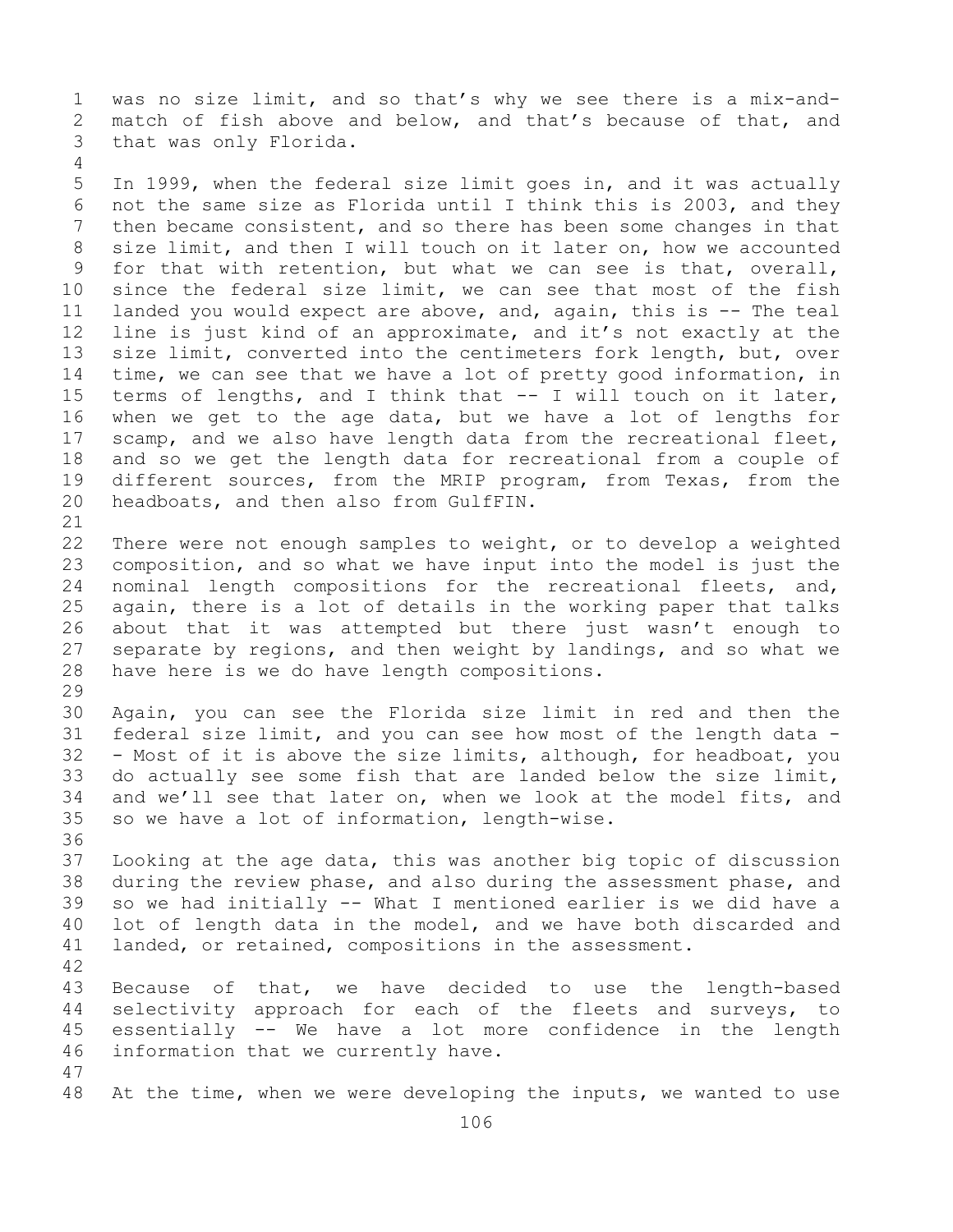1 the conditional age-at-length for the commercial fleets, because<br>2 one of the -- There is a couple of different benefits. If you 2 one of the -- There is a couple of different benefits.<br>3 have this sort of information, and it's deemed represent 3 have this sort of information, and it's deemed representative --<br>4 For example, if you have a program that is length stratified, and For example, if you have a program that is length stratified, and 5 so, if you are collecting random samples across lengths, then you 6 could actually use this information in the model to condition the 7 ages on the length data, and it allows you to estimate growth, and<br>8 it allows you to get at the variability, to estimate the 8 it allows you to get at the variability, to estimate the<br>9 variability in the model, and there's a lot of benefits. variability in the model, and there's a lot of benefits.

10<br>11 11 At the time, we were under the assumption that we could apply this<br>12 approach, and, ultimately, when we got to the review phase, and as 12 approach, and, ultimately, when we got to the review phase, and as<br>13 we were going through gag as well, and we started having more we were going through gag as well, and we started having more 14 conversations with the life history folks, and we realized that<br>15 the conditional age-at-length is -- We're likely violating that 15 the conditional age-at-length is  $-$  We're likely violating that<br>16 assumption, that the data, at least for the species of interest, 16 assumption, that the data, at least for the species of interest,<br>17 for scamp, that it was not likely representative, and so we ended 17 for scamp, that it was not likely representative, and so we ended<br>18 up switching back to the nominals for the review workshop phase. up switching back to the nominals for the review workshop phase.

19<br>20 20 For the recreational data, we only had nominal age comps, because<br>21 we had fewer sample sizes, and so we tried to use a more appropriate 21 we had fewer sample sizes, and so we tried to use a more appropriate<br>22 -- Best practices is to use conditional age-at-length, but, again, 22 -- Best practices is to use conditional age-at-length, but, again,<br>23 it's really dependent upon how our data were collected and how 23 it's really dependent upon how our data were collected and how<br>24 we're treating it, and I think this is something that, when we get 24 we're treating it, and I think this is something that, when we get<br>25 to the operational, just to re-review the representativeness of 25 to the operational, just to re-review the representativeness of<br>26 what we're inputting into the assessment, to make sure what we're 26 what we're inputting into the assessment, to make sure what we're<br>27 putting in is our best quess at what we think those compositions 27 putting in is our best guess at what we think those compositions<br>28 could be. could be.

29<br>30 30 That is something that will be really important for us to get to<br>31 the bottom of, and I can say that we are internally having our 31 the bottom of, and I can say that we are internally having our<br>32 best practices for composition data right now, and we are best practices for composition data right now, and we are 33 discussing all these issues, and we'll have some resolution with<br>34 this workshop that's ongoing, and so that's just something to keep 34 this workshop that's ongoing, and so that's just something to keep<br>35 in mind. in mind.

36<br>37

Comparing all the, again, nominal age comps, currently, the review 38 workshop base model just has the age comps as all nominals for all<br>39 the fleets, and input sample size is, again, the number of trips, 39 the fleets, and input sample size is, again, the number of trips,<br>40 and you can see that the one thing that we see with this species 40 and you can see that the one thing that we see with this species<br>41 is we really don't have a ton of age data, and it's not like red 41 is we really don't have a ton of age data, and it's not like red<br>42 qrouper, where we have a bunch of ages and we see strong cohorts. 42 grouper, where we have a bunch of ages and we see strong cohorts.<br>43 We really don't have a lot of information, and one big gap that 43 We really don't have a lot of information, and one big gap that<br>44 was identified for the research track was the issue of all the age was identified for the research track was the issue of all the age 45 data between 2003 and 2012.

46<br>47 47 They were processed in a different way, and so there were concerns<br>48 with inaccuracies with what was reported as the age and what was with inaccuracies with what was reported as the age and what was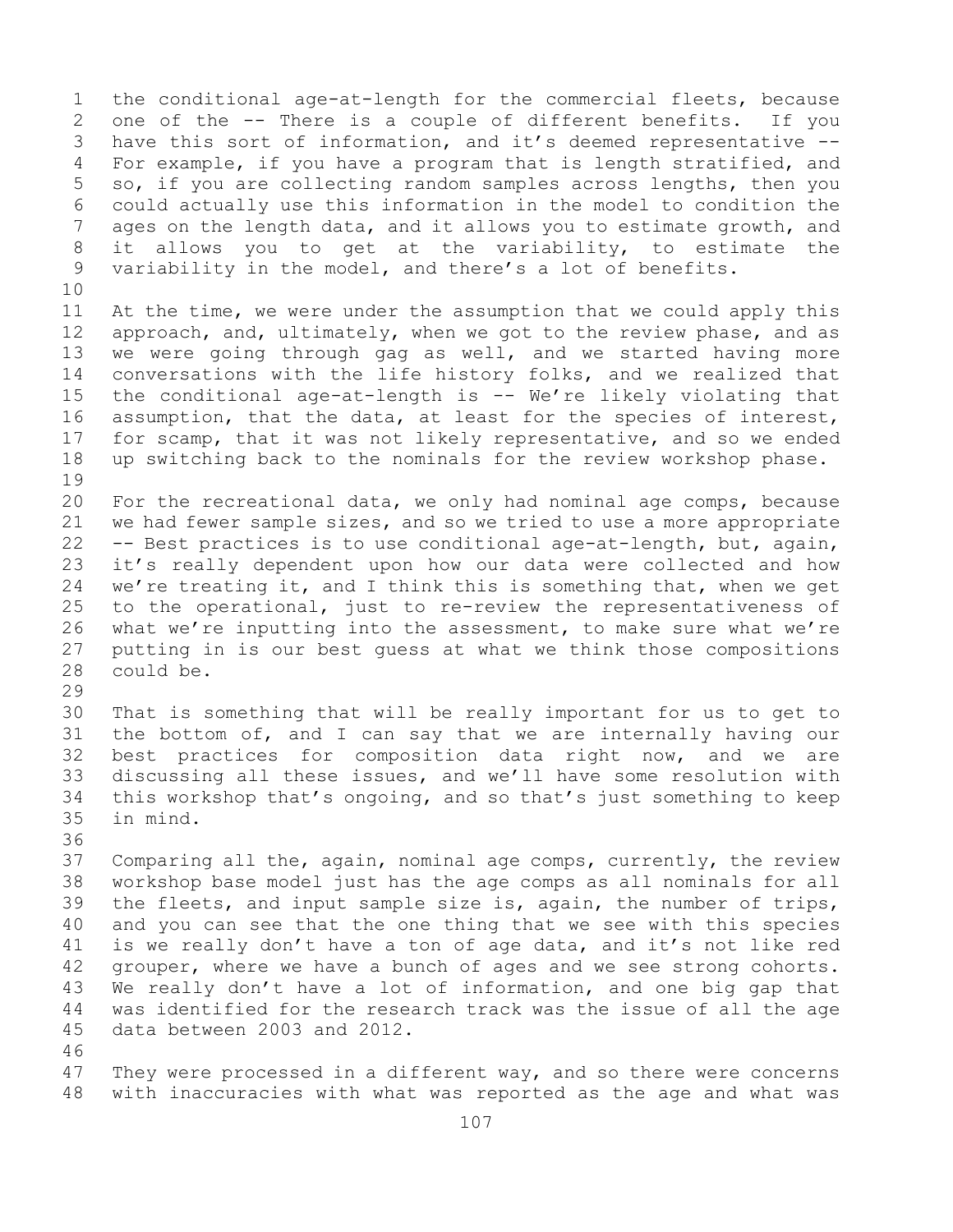1 reported for the fish, the size and for the other metrics, and so<br>2 all those age data were not used in the research track, and, 2 all those age data were not used in the research track, and,<br>3 instead, just proxy age data, using the otolith weight, was used, 3 instead, just proxy age data, using the otolith weight, was used,<br>4 just as a placeholder for the research track. just as a placeholder for the research track. 5 6 Panama City is currently going back through those years. They had<br>7 additional otolith samples that were not processed, because they 7 additional otolith samples that were not processed, because they<br>8 only sub-sampled, and so they are processing the remaining otoliths 8 only sub-sampled, and so they are processing the remaining otoliths<br>9 for those years and reading them for the first time, and those age 9 for those years and reading them for the first time, and those age<br>10 estimates will be available for the operational for that gap in 10 estimates will be available for the operational for that gap in vears. 12<br>13 One of the issues that we had is we used proxy ages just to have 14 placeholders for now. Could that potentially have led to some of<br>15 the issues we're seeing in the model? It's possible, and so I 15 the issues we're seeing in the model? It's possible, and so I<br>16 think this is one of those areas where, when we get to the 16 think this is one of those areas where, when we get to the<br>17 operational, we get the best available data, and we'll be able to 17 operational, we get the best available data, and we'll be able to<br>18 qo from there and see if any of the issues were resolved, and maybe 18 go from there and see if any of the issues were resolved, and maybe 19 they got better, or, if not, what other potential places could we 19 they got better, or, if not, what other potential places could we<br>20 be looking, and so that was just a unique issue for scamp, for 20 be looking, and so that was just a unique issue for scamp, for 21 this research track. this research track.  $\begin{array}{c} 22 \\ 23 \end{array}$ 23 Hopefully we'll never really see that proxy age information needed,<br>24 but this was just for scamp for those select years, and you can 24 but this was just for scamp for those select years, and you can<br>25 see the clear gaps for vertical line, charter private, and 25 see the clear gaps for vertical line, charter private,<br>26 headboat, and, actually, most of the proxy data came out for 26 headboat, and, actually, most of the proxy data came out for the<br>27 longline, and so you don't really see a gap there, but that's just 27 longline, and so you don't really see a gap there, but that's just<br>28 something that I wanted to emphasize, that that was just a scamp 28 something that I wanted to emphasize, that that was just a scamp<br>29 issue, and so no worries with the other stocks for now. issue, and so no worries with the other stocks for now. 30<br>31 31 Then, I think, moving into the last few pieces of data, and then<br>32 I will kind of break for the data review, but the indices. Again, I will kind of break for the data review, but the indices. Again, 33 this was a big issue, a big topic for discussion, for the review<br>34 phase, and also for the assessment phase. phase, and also for the assessment phase. 35<br>36 36 For this assessment, we had two CPUE indices, and the one was the<br>37 pre-IFQ commercial vertical line index, and so from the logbook pre-IFQ commercial vertical line index, and so from the logbook 38 data from 1993 to 2009. While other indices were produced,<br>39 ultimately, just this logbook index was recommended for the 39 ultimately, just this logbook index was recommended for the<br>40 assessment. Overall, you can see that, for the time period model, 40 assessment. Overall, you can see that, for the time period model,<br>41 it's kind of flat, and there's not a lot of contrast, and it just 41 it's kind of flat, and there's not a lot of contrast, and it just<br>42 kind of bounces around, and we see that later on, when we look at 42 kind of bounces around, and we see that later on, when we look at 43 the results. the results. 44 45 The headboat index, on the other hand, we see a lot more variation, 46 and we see a lot more variability across the index, and what we<br>47 want to point out here is this is our longest time series for the 47 want to point out here is this is our longest time series for the<br>48 model, and so it does have an important -- It is an important model, and so it does have an important -- It is an important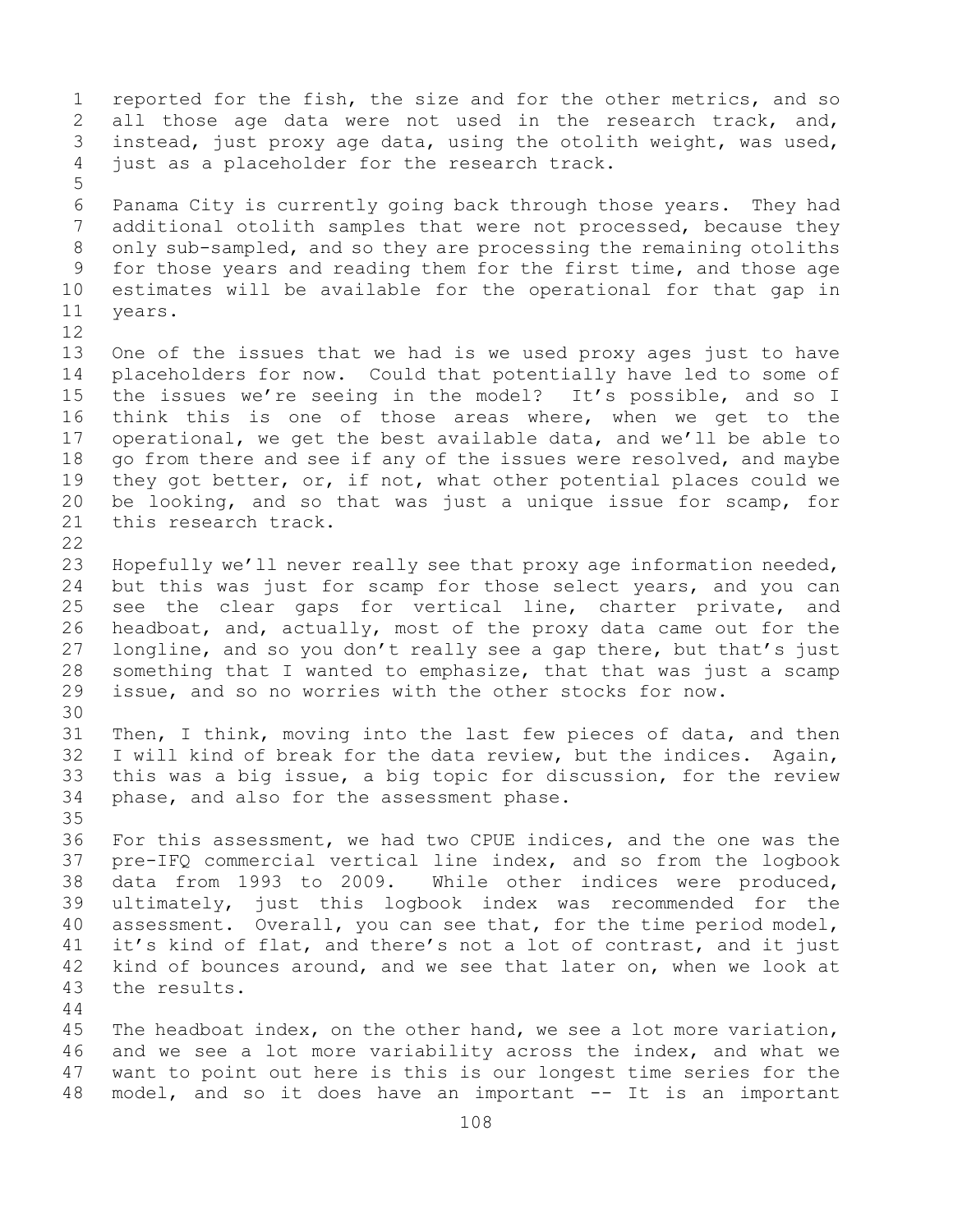1 driver of the dynamics that we're seeing in the assessment.  $\frac{2}{3}$ 3 The headboat index, you can see, for the most part, we see a drop<br>4 in the most recent vears, but there is a bit more contrast. For in the most recent years, but there is a bit more contrast. For 5 these fishery indices, we ended up -- Normally, when you 6 standardize indices, you get estimates of uncertainty with the index. 8<br>9 9 What we did for input into the assessment model was to scale the<br>10 standard errors for each index for the fishery, so that they had 10 standard errors for each index for the fishery, so that they had<br>11 a mean of 0.2, and so each of these fisherv-independent indices -11 a mean of  $0.2$ , and so each of these fishery-independent indices  $-$  12 - It would maintain the interannual variability in the uncertainty,  $-$  It would maintain the interannual variability in the uncertainty, 13 but they would be scaled to 0.2, and so they would have, 14 essentially, the same scale. Then, when I talk about the model<br>15 configuration, I will talk about the extra uncertainty that we 15 configuration, I will talk about the extra uncertainty that we<br>16 considered in the assessment. considered in the assessment.  $17$ <br> $18$ 18 Then, for this assessment, we had two surveys, and the only<br>19 fisherv-independent survey was the combined video survey, which is 19 fishery-independent survey was the combined video survey, which is<br>20 the three labs, the FWRI, Panama City, and the Pascagoula, the 20 the three labs, the FWRI, Panama City, and the Pascagoula, the<br>21 SEAMAP reef fish survey, and the combined video index was included 21 SEAMAP reef fish survey, and the combined video index was included<br>22 and recommended for this assessment. Again, you can see it's a 22 and recommended for this assessment. Again, you can see it's a<br>23 lot lower abundance in more recent years. lot lower abundance in more recent years.  $\frac{24}{25}$ 25 Then we had length information from that survey for most of the<br>26 years available, and the second -- While we consider the reef fish 26 years available, and the second -- While we consider the reef fish<br>27 observer program a vertical line index, it was a novel index of observer program a vertical line index, it was a novel index of 28 abundance that was not developed using the standard delta lognormal<br>29 type approach, and it was essentially almost a mix between -- With 29 type approach, and it was essentially almost a mix between -- With<br>30 fisherv-independent surveys, you often have a mean stratified 30 fishery-independent surveys, you often have a mean stratified<br>31 approach to designing a survey, and so the analysts that put this 31 approach to designing a survey, and so the analysts that put this<br>32 index together took the observer data, which we know always comes index together took the observer data, which we know always comes 33 from -- It is fishery-dependent, in a way, but the design of that<br>34 survey, the design of the development of the index, took into 34 survey, the design of the development of the index, took into<br>35 account the uneven sampling and depths and areas and such, and so 35 account the uneven sampling and depths and areas and such, and so<br>36 it also had information on landings and discarded fish, and so it 36 it also had information on landings and discarded fish, and so it<br>37 was an inventory of the total catch. was an inventory of the total catch. 38<br>39 39 For the purpose of input into the stock assessment model, we<br>40 treated this index as a survey, because it had its own length 40 treated this index as a survey, because it had its own length<br>41 composition, and, again, it's both discarded and landed fish, and 41 composition, and, again, it's both discarded and landed fish, and<br>42 so total fish, and so we ended up inputting this into the stock 42 so total fish, and so we ended up inputting this into the stock<br>43 assessment as its own data source. assessment as its own data source. 44 45 The one thing to note here is that, when we look at the four 46 indices that were recommended for use and the correlations, and<br>47 this is just the correlation matrix, and you can see that some of 47 this is just the correlation matrix, and you can see that some of<br>48 the indices are not very correlated, and some of them are, but, the indices are not very correlated, and some of them are, but,

109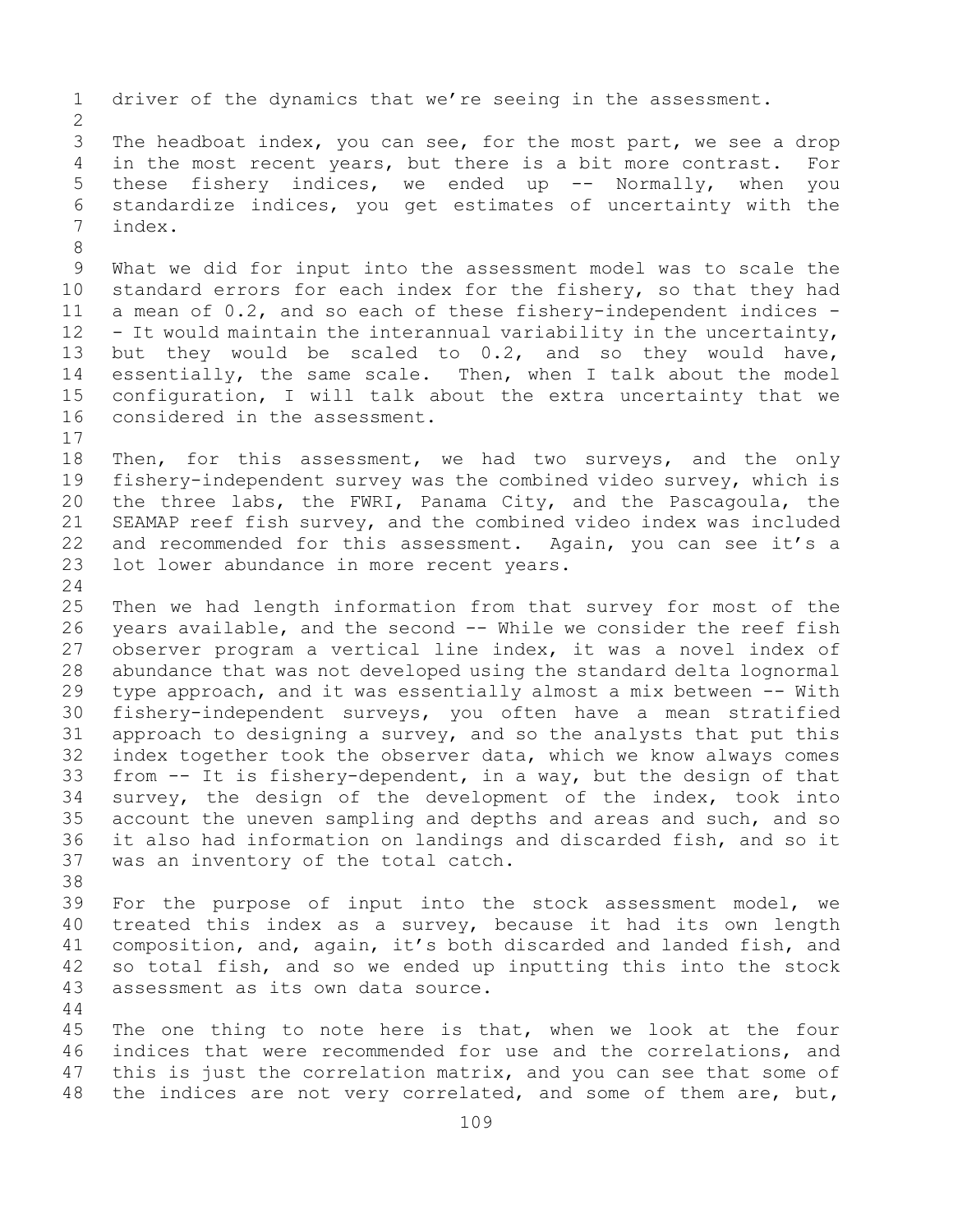1 for the most part, the big discussion for the review workshop, and<br>2 we had it with the assessment phase too, was the two indices that 2 we had it with the assessment phase too, was the two indices that<br>3 we have throughout the terminal year of 2017 for the research track 3 we have throughout the terminal year of 2017 for the research track<br>4 showed that -- Actually, you can see these two indices actually showed that  $-$  Actually, you can see these two indices actually 5 were provided for 2018, but our terminal year for the assessment 6 was 2017, but, overall, two of the three indices were showing a<br>7 decline in the most recent vears, the headboat and the video 7 decline in the most recent years, the headboat and the video<br>8 survey, but that reef fish observer program survey for vertical 8 survey, but that reef fish observer program survey for vertical<br>9 line, in that lime green color, was actually going up. line, in that lime green color, was actually going up.

10<br>11

11 You can imagine that this conflict in these indices was a big area<br>12 of discussion at the review workshop. We did sensitivity runs of discussion at the review workshop. We did sensitivity runs 13 where we removed the reef fish observer program vertical line 14 index. The diagnostics didn't -- They got a tiny bit better, but<br>15 it didn't solve all the problems, but the problem with the 15 it didn't solve all the problems, but the problem with the<br>16 conflicts in these indices -- This was a big issue, and, instead 16 conflicts in these indices -- This was a big issue, and, instead<br>17 of removing the index, because the index -- There was a lot of 17 of removing the index, because the index -- There was a lot of<br>18 time and effort put in, and there is a lot of value in fishery-18 time and effort put in, and there is a lot of value in fishery-<br>19 dependent data that ultimately it was decided to retain this index 19 dependent data that ultimately it was decided to retain this index<br>20 in the base model from the review phase, but just to downweight it 20 in the base model from the review phase, but just to downweight it<br>21 later on in the process. later on in the process.

 $\begin{array}{c} 22 \\ 23 \end{array}$ 

23 This was the data workshop, and we also were in the middle of<br>24 COVID, and so there was a lot going on, and maybe, if we had been 24 COVID, and so there was a lot going on, and maybe, if we had been<br>25 more selective, maybe we could have evaluated some of these issues 25 more selective, maybe we could have evaluated some of these issues<br>26 instead of kind of pushing them through the whole process, and 26 instead of kind of pushing them through the whole process, and<br>27 that might have contributed to some of the issues, but it is that might have contributed to some of the issues, but it is 28 difficult trying to justify keeping or excluding an index,<br>29 especially based on the trend, because, if it is reliable, and the 29 especially based on the trend, because, if it is reliable, and the<br>30 way the survey was designed -- You know, it covers the big range 30 way the survey was designed  $--$  You know, it covers the big range 31 of the fishery depth-wise. of the fishery depth-wise.

32

33 It covered most of the depth ranges, and it covered most of the<br>34 sizes, and the analysts were pretty confident that that index 34 sizes, and the analysts were pretty confident that that index<br>35 should be indexing abundance, but, during the review workshop, one 35 should be indexing abundance, but, during the review workshop, one<br>36 of the reviewers ran their own analyses and basically said all of of the reviewers ran their own analyses and basically said all of 37 the indices are in agreement in a surplus production model except 38 for the reef fish observer program index, and, when they added in<br>39 a time-varying catchability for that reef fish observer index 39 a time-varying catchability for that reef fish observer index<br>40 program survey, it actually got a better fit, and so there seems 40 program survey, it actually got a better fit, and so there seems<br>41 to be evidence that there's an increase in catchability from that 41 to be evidence that there's an increase in catchability from that<br>42 survey that is not currently accounted for, and so just things to 42 survey that is not currently accounted for, and so just things to<br>43 keep in mind as we move into the results for potential hypotheses 43 keep in mind as we move into the results for potential hypotheses<br>44 of what's going on. of what's going on.

45

46 Let me just quickly touch on the ecosystem considerations, and so,<br>47 long story short, this was the first research track, and there was 47 long story short, this was the first research track, and there was<br>48 a big effort by Mandy Karnauskas and Matt McPherson to basically a big effort by Mandy Karnauskas and Matt McPherson to basically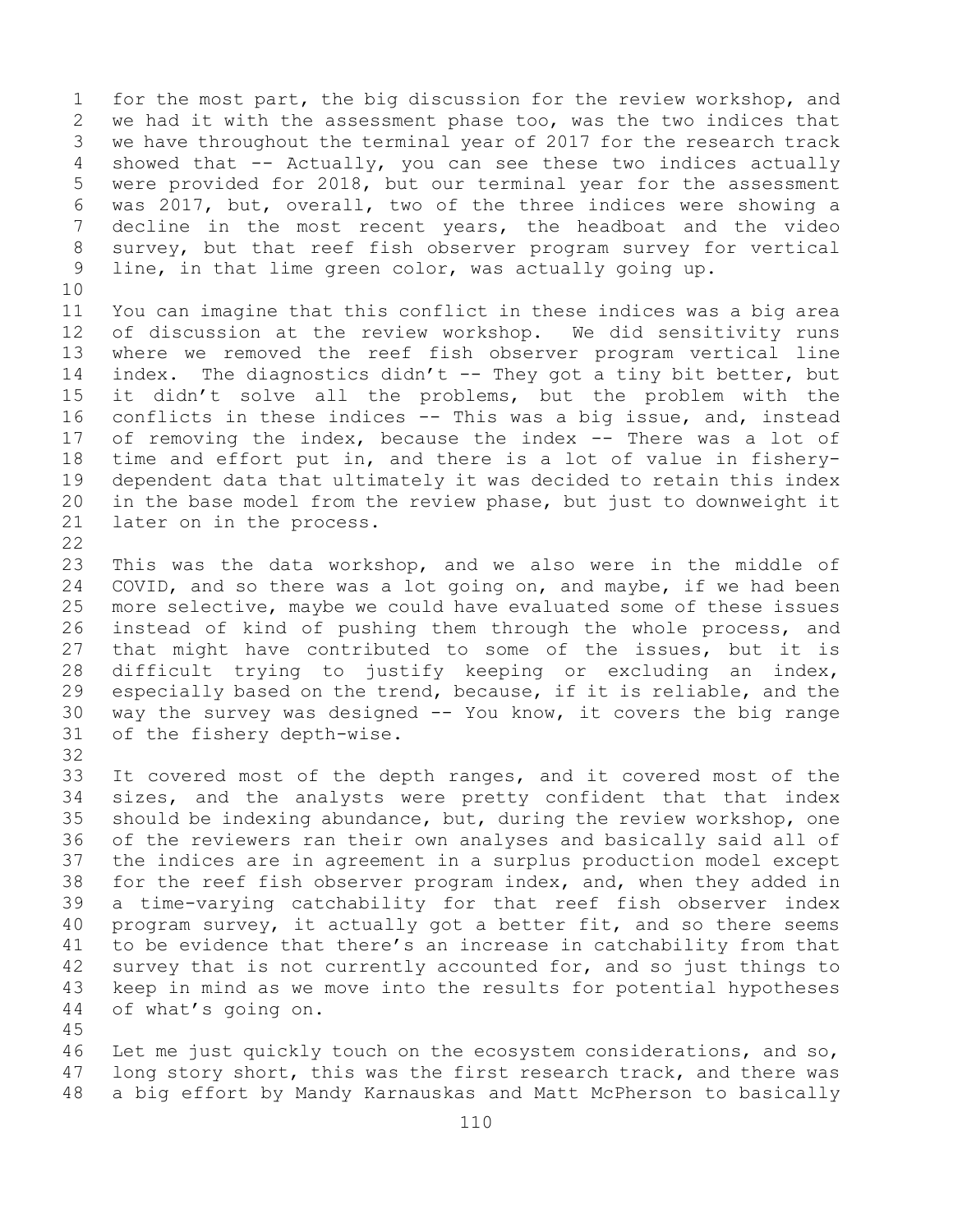1 kick off a research track with this conceptual mapping idea, where<br>2 basically you reach out to stakeholders and scientists, and you 2 basically you reach out to stakeholders and scientists, and you<br>3 kind of come together and identify all the potential drivers, 3 kind of come together and identify all the potential drivers,<br>4 whether biological or physical or management related or economic whether biological or physical or management related or economic 5 related, and you identify the system and then try to highlight the 6 key areas, potentially, where further research could be conducted<br>7 or just -- Not necessarily that these are all facts, but, 7 or just -- Not necessarily that these are all facts, but,<br>8 basically, that each of these relationships on this graph could 8 basically, that each of these relationships on this graph could<br>9 just be a working hypothesis. just be a working hypothesis. 10<br>11 11 I think, in the ideal world, you would have this map, and you would<br>12 have a couple of years to do your research to address some of these 12 have a couple of years to do your research to address some of these<br>13 questions, and then you would have a research track assessment questions, and then you would have a research track assessment 14 where you could then consider all that information at that time<br>15 and incorporate it right into the assessment model. and incorporate it right into the assessment model. 16<br>17 17 The first issue that I just wanted to note here is the issue of<br>18 red tide, and what we saw -- What Lisa presented earlier was, with 18 red tide, and what we saw -- What Lisa presented earlier was, with<br>19 gag and red grouper, that red tide seemed to be a big issue, and 19 gag and red grouper, that red tide seemed to be a big issue, and<br>20 that was something that was hypothesized that I will touch on in 20 that was something that was hypothesized that I will touch on in the next slide.  $\begin{array}{c} 22 \\ 23 \end{array}$ 23 Again, this issue, what I really wanted to emphasize here is,<br>24 because scamp is not really a primarily-targeted species 24 because scamp is not really a primarily-targeted species<br>25 throughout the time series, by fleet, that the regulations for 25 throughout the time series, by fleet, that the regulations for<br>26 other species probably are driving some of the patterns that we're 26 other species probably are driving some of the patterns that we're<br>27 seeing and not necessarily fishing for scamp, and so these are the 27 seeing and not necessarily fishing for scamp, and so these are the<br>28 kinds of things where we can go back and kind of develop research, 28 kinds of things where we can go back and kind of develop research,<br>29 looking at regulations and looking at the wave-specific landings, 29 looking at regulations and looking at the wave-specific landings,<br>30 and maybe we can tie different seasons, or different regulations, 30 and maybe we can tie different seasons, or different regulations,<br>31 into changes in fishing behavior, and I think that kind of 31 into changes in fishing behavior, and I think that kind of<br>32 information -- This would be really helpful to help us hone-in on information -- This would be really helpful to help us hone-in on 33 what actual ecosystem drivers would we need to consider in the<br>34 stock assessment, because it's not as simple as -- Not only do you 34 stock assessment, because it's not as simple as -- Not only do you<br>35 need to know the mechanism, but you need to know how to incorporate 35 need to know the mechanism, but you need to know how to incorporate<br>36 it in the assessment, what data are needed, and then actually how 36 it in the assessment, what data are needed, and then actually how<br>37 to model it, how to include it, and so I just wanted to bring that to model it, how to include it, and so I just wanted to bring that 38 up. 39 40 We really didn't have enough time, during this assessment, to touch<br>41 on many of the ecosystem or economic points that the terms of 41 on many of the ecosystem or economic points that the terms of<br>42 reference had, but that's certainly something we're aware of, and 42 reference had, but that's certainly something we're aware of, and<br>43 I just wanted to bring up now the red tide, where we had -- With 43 I just wanted to bring up now the red tide, where we had -- With<br>44 qaq and red grouper, we had a lot of feedback from stakeholders. gag and red grouper, we had a lot of feedback from stakeholders. 45

46 We had the Something's Fishy survey, where you had a lot of people<br>47 talking about the red tides and the issues, and, at least for 47 talking about the red tides and the issues, and, at least for<br>48 scamp, from the Something's Fishy survey, I think there was maybe scamp, from the Something's Fishy survey, I think there was maybe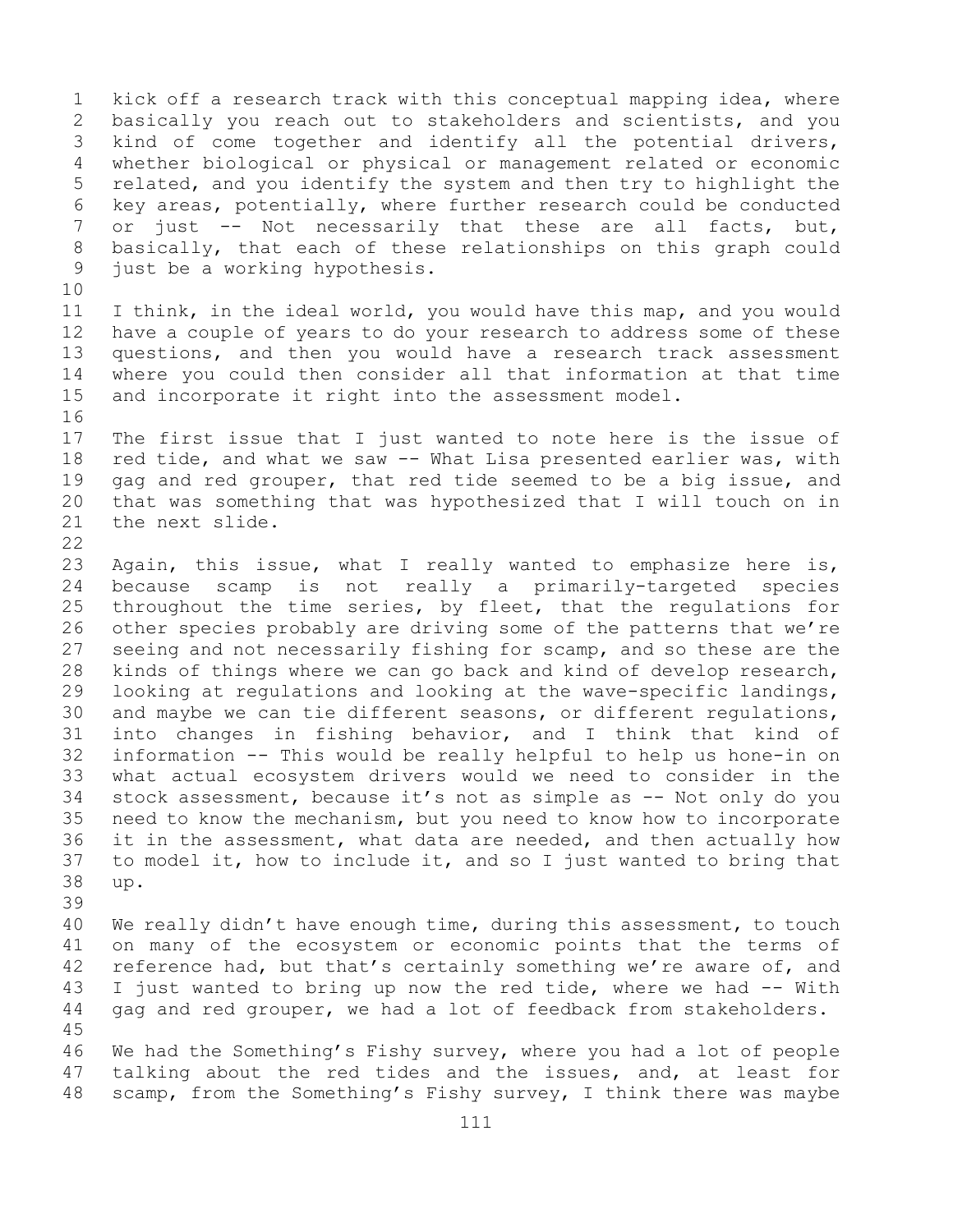1 one person that mentioned that red tide might be a driver. All<br>2 the other documentation that was submitted for SEDAR 68 -- There 2 the other documentation that was submitted for SEDAR 68 -- There<br>3 was very little discussion about the red tides. was very little discussion about the red tides.

5 We've been doing oral history interviews at the Science Center, 6 and there just wasn't that big call that red tide mortality might<br>7 be a significant issue for scamp, not to mention, in this figure 7 be a significant issue for scamp, not to mention, in this figure<br>8 -- So we had one of our post-docs who has been looking at this 8 -- So we had one of our post-docs who has been looking at this<br>9 work and has been very collaborative with fishermen, and this is 9 work and has been very collaborative with fishermen, and this is<br>10 just a plot of scamp distribution, which was developed during the 10 just a plot of scamp distribution, which was developed during the<br>11 stock ID workshop for scamp, and so the different colors are the 11 stock ID workshop for scamp, and so the different colors are the<br>12 relative abundance, and so the darker blues are basically where 12 relative abundance, and so the darker blues are basically where<br>13 scamp tend to occur. scamp tend to occur.

 $\frac{14}{15}$ 15 This, on the top-left, is your August 2005, which was the big year<br>16 where we had a big red tide that was pretty substantial across the 16 where we had a big red tide that was pretty substantial across the<br>17 shelf, and the top-right is 2014, in August, and so the same month, 17 shelf, and the top-right is 2014, in August, and so the same month,<br>18 but just 2014. 2014, in September, is the bottom-left, and then 18 but just 2014. 2014, in September, is the bottom-left, and then<br>19 the bottom-right is 2018. The take-home here is that most of the 19 the bottom-right is 2018. The take-home here is that most of the<br>20 scamp biomass tends to be a bit further offshore. scamp biomass tends to be a bit further offshore.

4

21<br>22 22 The contour lines are just showing the dissolved oxygen, and the<br>23 red contour lines basically identify areas of hypoxic conditions 23 red contour lines basically identify areas of hypoxic conditions<br>24 that potentially could have been caused by the red tide, and 24 that potentially could have been caused by the red tide, and<br>25 there's been some discussion about, with red tide mortality, what's 25 there's been some discussion about, with red tide mortality, what's<br>26 the actual mechanism, and could it be that it's a mix between 26 the actual mechanism, and could it be that it's a mix between<br>27 hypoxia and red tide, and I think Mandy and her post-doc, Brendan, hypoxia and red tide, and I think Mandy and her post-doc, Brendan, 28 are putting out some work to kind of show some of those results,<br>29 but, overall, none of this data really suggested that red tide 29 but, overall, none of this data really suggested that red tide<br>30 mortality would be a significant source of mortality for scamp at 30 mortality would be a significant source of mortality for scamp at this time. 32

33 Again, hopefully, if there's further research in the future that<br>34 comes to light, this is the kind of information that we could 34 comes to light, this is the kind of information that we could<br>35 consider, but, for now, there is no red tide mortality. We do not 35 consider, but, for now, there is no red tide mortality. We do not<br>36 have any environmental considerations in the assessment at this have any environmental considerations in the assessment at this 37 time for scamp, and so I think that's the end of the data. Are 38 there any other questions or comments for the data portion?

39

40 **CHAIRMAN NANCE:** Trevor.

41<br>42

42 **MR. MONCRIEF:** Thanks, Mr. Chair. Just a quick question, and so,<br>43 for the fishery-independent indices, on Slide 15, where you have 43 for the fishery-independent indices, on Slide 15, where you have<br>44 some younger individuals, you list that you got some of these ages some younger individuals, you list that you got some of these ages 45 from SEAMAP cruises, and was there an evaluation of that survey, 46 to see if it could be used as a fishery-independent index?

47 DR. SAGARESE: Absolutely, and so, during the data phase, all the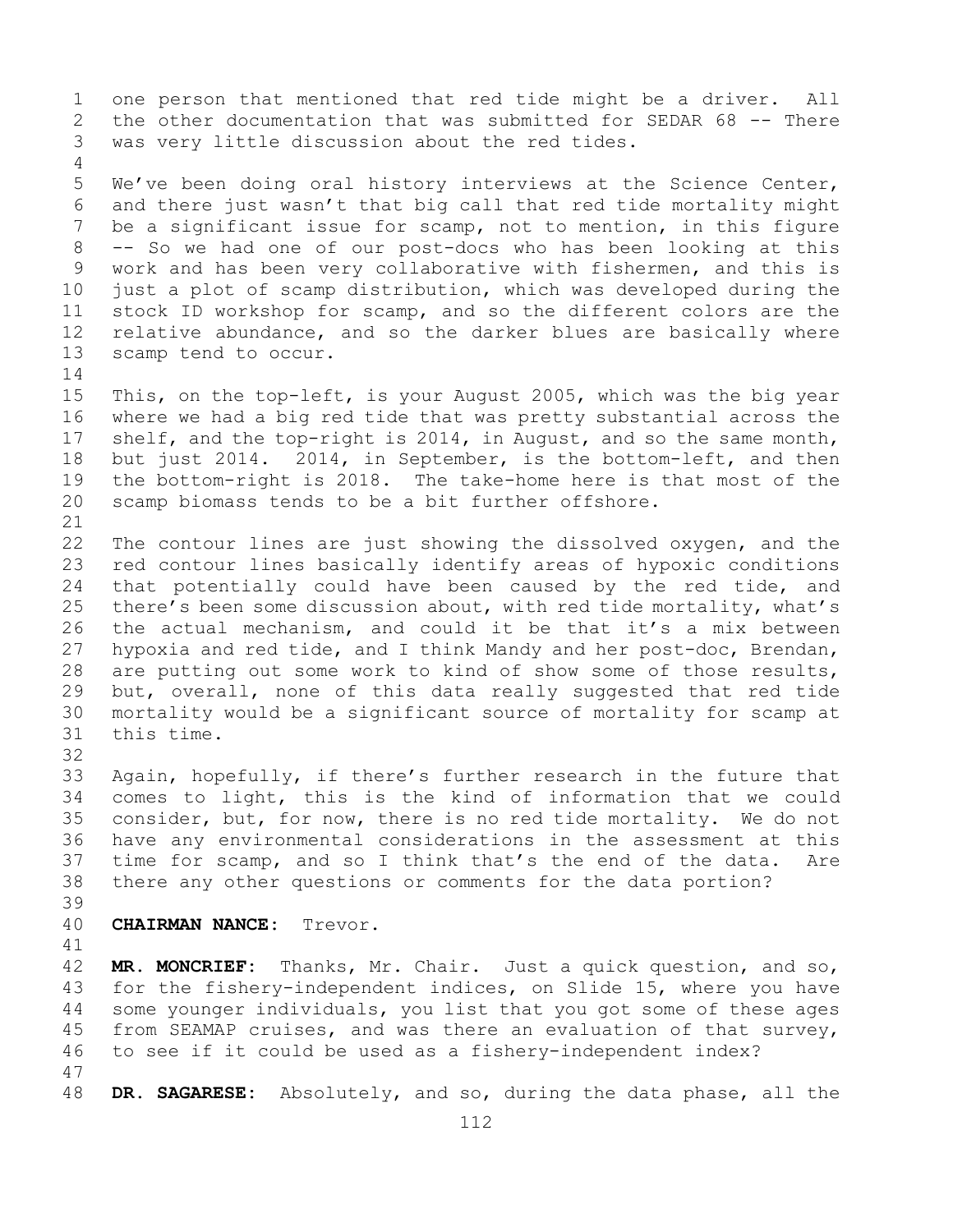1 different surveys were considered. Basically, to determine if we<br>2 have enough data for an index of abundance, you would have to look 2 have enough data for an index of abundance, you would have to look<br>3 at the proportion positive. The table that I showed earlier with 3 at the proportion positive. The table that I showed earlier with<br>4 the ages, and so the information used to develop the growth curves the ages, and so the information used to develop the growth curves 5 and the meristic conversions, basically any data point in any data 6 source that exists, is used to develop the data for the growth or<br>7 the life history, but the index data -- Those different indices 7 the life history, but the index data -- Those different indices<br>8 had very few samples overall, and we're not able to develop a time 8 had very few samples overall, and we're not able to develop a time<br>9 series of abundance. series of abundance.

10<br>11 11 I think, for scamp, if you're curious about the other indices, the<br>12 SEDAR 49 -- We had a data triage report that kind of went through SEDAR 49  $-$  We had a data triage report that kind of went through 13 each of the available federal surveys, and you would see the 14 proportion positive for each of the different surveys for scamp,<br>15 to just give vou an idea. The proportion positive was verv low, 15 to just give you an idea. The proportion positive was very low,<br>16 or inconsistent, and so they were very sparse, but, basically, for 16 or inconsistent, and so they were very sparse, but, basically, for<br>17 scamp, the biggest source of the indices and fishery-independent 17 scamp, the biggest source of the indices and fishery-independent<br>18 we had is the video survey. we had is the video survey.

 $\begin{array}{c} 19 \\ 20 \end{array}$ MR. MONCRIEF: Okay. I've got you, and I appreciate that. You 21 figure, with a species that's living a little bit deeper than the<br>22 others, and staying around those shelves, it's going to be kind of 22 others, and staying around those shelves, it's going to be kind of<br>23 hard to have an independent survey that's going to get after them, 23 hard to have an independent survey that's going to get after them,<br>24 and so I appreciate that. and so I appreciate that.

 $\frac{25}{26}$ DR. SAGARESE: That was a great question.

28 **CHAIRMAN NANCE:** Thank you. We're going to take a five-minute break, and so we'll come back at 2:55 Eastern Time, and then, 30 Skyler, if we can do our best to -- We need to wrap up the<br>31 presentation, for sure, before 4:00, so that we have time for 31 presentation, for sure, before 4:00, so that we have time for<br>32 discussion and those types of things from the committee. We will discussion and those types of things from the committee. We will 33 see everybody at 2:55.

34<br>35 (Whereupon, a brief recess was taken.)

36<br>37 37 **CHAIRMAN NANCE:** We're going to go ahead and start. Skyler, are 38 you ready to continue?

39

27

DR. SAGARESE: Yes, I am.

41<br>42 **CHAIRMAN NANCE:** Okay. Thank you.

43

DR. SAGARESE: Moving into the assessment configuration, and so I 45 only have a couple more slides basically describing the 46 configuration, and then we're going to jump into the model fits<br>47 and some of the results. and some of the results.

48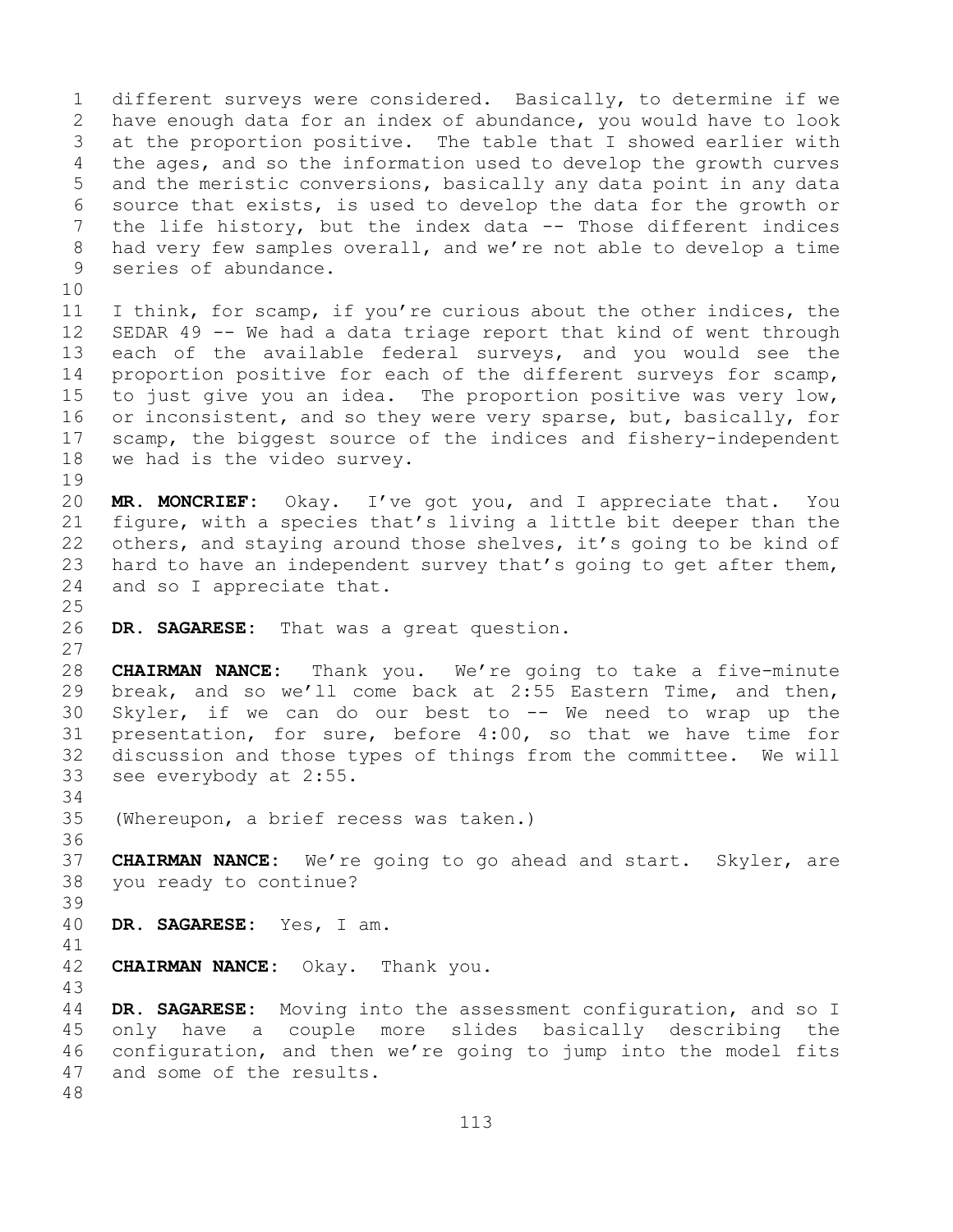1 For scamp, basically, we have a one-area, one-season model. We've<br>2 qot both males and females in the assessment, so that we can 2 got both males and females in the assessment, so that we can<br>3 implement the hermaphrodism function, and males and females --3 implement the hermaphrodism function, and males and females --<br>4 When I say that we don't have male and female-specific data, but When I say that we don't have male and female-specific data, but 5 we essentially have data that's a combination of both, and that's 6 how we specify the model, and the reproductive potentials, the<br>7 combined male and female SSB, and we've got the von Bertalanffy 7 combined male and female SSB, and we've got the von Bertalanffy<br>8 qrowth that we talked about, and we are only estimating the length 8 growth that we talked about, and we are only estimating the length<br>9 at the minimum age of one year. at the minimum age of one year.

10<br>11 11 The natural mortality vector for Lorenzen is fixed in the<br>12 assessment model. We estimated external, and then we have an assessment model. We estimated external, and then we have an 13 ageing error matrix, and this is very important, because this 14 allows us to account for what Roy had asked earlier, and scamp are<br>15 verv difficult to age, and so vou can see in this matrix -- So the 15 very difficult to age, and so you can see in this matrix  $-$  So the 16 true age over the observed age, and, basically, the younger fish 16 true age over the observed age, and, basically, the younger fish<br>17 -- It's fairly simple, when they only have a couple of rings, to 17 -- It's fairly simple, when they only have a couple of rings, to<br>18 correctly identify the age, but, as they get about, and I think 18 correctly identify the age, but, as they get about, and I think<br>19 it's about maybe eight or older, you can see that there's just a 19 it's about maybe eight or older, you can see that there's just a<br>20 lot more variability, and so we input this into the assessment 20 lot more variability, and so we input this into the assessment<br>21 model, to allow the model some flexibility with those exact ageing 21 model, to allow the model some flexibility with those exact ageing<br>22 specifications. specifications.

23

24 Scamp is definitely a species of notice, with the difficulty with<br>25 ageing, and, for the purpose of the assessment, we've got our plus 25 ageing, and, for the purpose of the assessment, we've got our plus<br>26 qroup, in terms of data inputs, and anything twenty years or older 26 group, in terms of data inputs, and anything twenty years or older<br>27 is in a plus group for the age. We have -- As I mentioned, we is in a plus group for the age. We have -- As I mentioned, we 28 start the model in 1986, and, because we know that there were<br>29 removals before that period, we have to develop -- We have to 29 removals before that period, we have to develop -- We have to estimate the initial conditions.

31<br>32 To do that, we input the average landings for each fleet between 33 1986 and 1990, just to kind of give us an area to start the model,<br>34 and then, from there, we consider diagnostics to address how well 34 and then, from there, we consider diagnostics to address how well<br>35 are our estimates of initial fishing mortality, and the assessment 35 are our estimates of initial fishing mortality, and the assessment<br>36 then -- It uses that information, in terms of estimating the then -- It uses that information, in terms of estimating the 37 initial conditions and being able to start the model basically in 38 a fished state.

39 40 We used the approach in Stock Synthesis where we treat the annual<br>41 fishing mortality rates for each fleet as their own parameters, 41 fishing mortality rates for each fleet as their own parameters,<br>42 and so we estimate annual estimates for each fleet. Part of the 42 and so we estimate annual estimates for each fleet. Part of the<br>43 reason for this, why it tends to be used in the Southeast, is 43 reason for this, why it tends to be used in the Southeast, is<br>44 because we basically have landings that we know of, like because we basically have landings that we know of, like 45 recreational charter private, or headboat, and we have landings 46 that have considerable uncertainty.

47

In this sort of instance, we can account for that, by giving these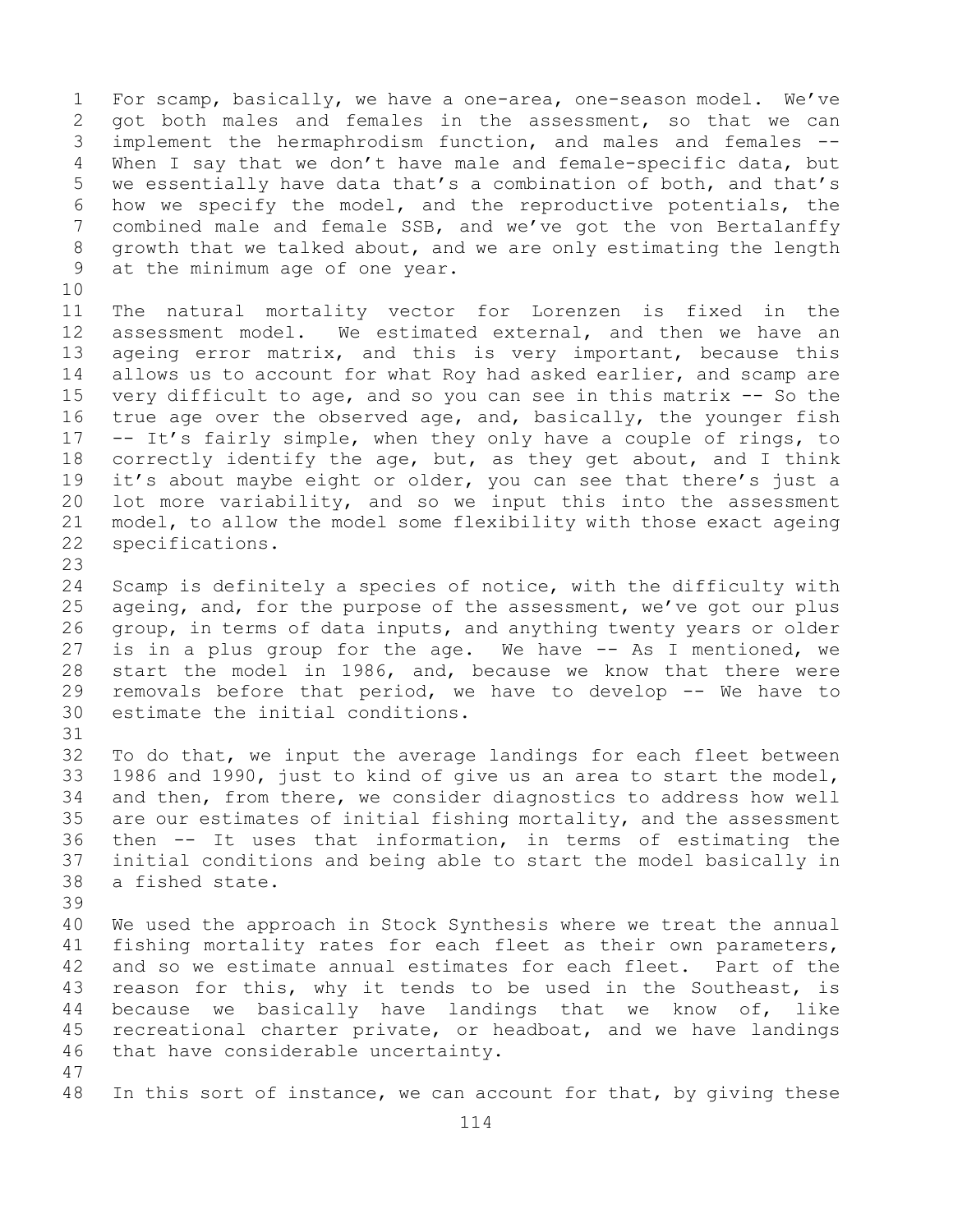1 annual error estimates, to allow the model not to have to fit the<br>2 catches precisely, and that's what is done in many other regions, 2 catches precisely, and that's what is done in many other regions,<br>3 especially for Stock Synthesis, and so, in particular, have this 3 especially for Stock Synthesis, and so, in particular, have this<br>4 approach, and I do want to mention that, for the operational, we'll approach, and I do want to mention that, for the operational, we'll 5 consider recent modifications in SS to treat this as a hybrid, a 6 different hybrid, where you can have some fleets in continuous F<br>7 and some not, and so that's a new method that has come out, and 7 and some not, and so that's a new method that has come out, and<br>8 we'll be considering it during the operational. we'll be considering it during the operational.

 $\begin{array}{c} 9 \\ 10 \end{array}$ 10 In terms of -- What I mentioned earlier is so we have the indices<br>11 that go in with uncertainty estimates. During the fitting phase, 11 that go in with uncertainty estimates. During the fitting phase,<br>12 rather than having to iteratively reweight, or readjust, based on rather than having to iteratively reweight, or readjust, based on 13 the Francis approach, we can estimate an actual parameter for each 14 index that accounts for additional uncertainty that it sees --<br>15 When we fit to all the different data inputs in the assessment, 15 When we fit to all the different data inputs in the assessment,<br>16 we'll downweight -- The model will downweight indices that it's 16 we'll downweight -- The model will downweight indices that it's<br>17 not fitting particularly well, which we'll see later on. not fitting particularly well, which we'll see later on.

18<br>19 19 For each index, we can estimate that extra parameter, and that<br>20 avoids having to iteratively reweight the indices to get into the avoids having to iteratively reweight the indices to get into the 21 model weighting, and so that's something that was a recommendation<br>22 from the review panel, and that's also been talked about in 22 from the review panel, and that's also been talked about in<br>23 modeling courses that we've had recently, too. modeling courses that we've had recently, too.

 $\frac{24}{25}$ 25 For the purpose of this assessment, none of our indices have time-<br>26 varying catchability, and we just assume constant catchability 26 varying catchability, and we just assume constant catchability<br>27 across the time series, and the population has an age structure across the time series, and the population has an age structure 28 from one to thirty-four years old. The data that we're inputting<br>29 in there, the age data, has a plus group of twenty years old. That 29 in there, the age data, has a plus group of twenty years old. That<br>30 plus group, for the age data, was just based on examining the data 30 plus group, for the age data, was just based on examining the data<br>31 we had available that most of the ages are up to age-twenty, most 31 we had available that most of the ages are up to age-twenty, most<br>32 of the data, and we have implemented the Dirichlet multinomial of the data, and we have implemented the Dirichlet multinomial 33 error distribution for our composition data.

34<br>35 35 This has been done in the last few assessments, and I think maybe<br>36 the first one was greater amberjack, but the way that this works 36 the first one was greater amberjack, but the way that this works<br>37 is we have a parameter estimate for each of the composition data, is we have a parameter estimate for each of the composition data, 38 or each of the input data for composition, and the model estimates<br>39 that parameter, and we can then specify, when that parameter is 39 that parameter, and we can then specify, when that parameter is<br>40 about five or higher, basically, that the initial input sample 40 about five or higher, basically, that the initial input sample<br>41 sizes that we put in are appropriate, or it's a way to downweight 41 sizes that we put in are appropriate, or it's a way to downweight<br>42 some of the samples, and so, if the model thinks that it's too 42 some of the samples, and so, if the model thinks that it's too<br>43 high, it can set that parameter lower and downweight those 43 high, it can set that parameter lower and downweight those<br>44 different data sources. different data sources.

45

46 This is a better practice. This has sort of been recommended from<br>47 different analysts, and so this is what we consider more of a move 47 different analysts, and so this is what we consider more of a move<br>48 to best practices, and our reviewers were in agreement with that. to best practices, and our reviewers were in agreement with that.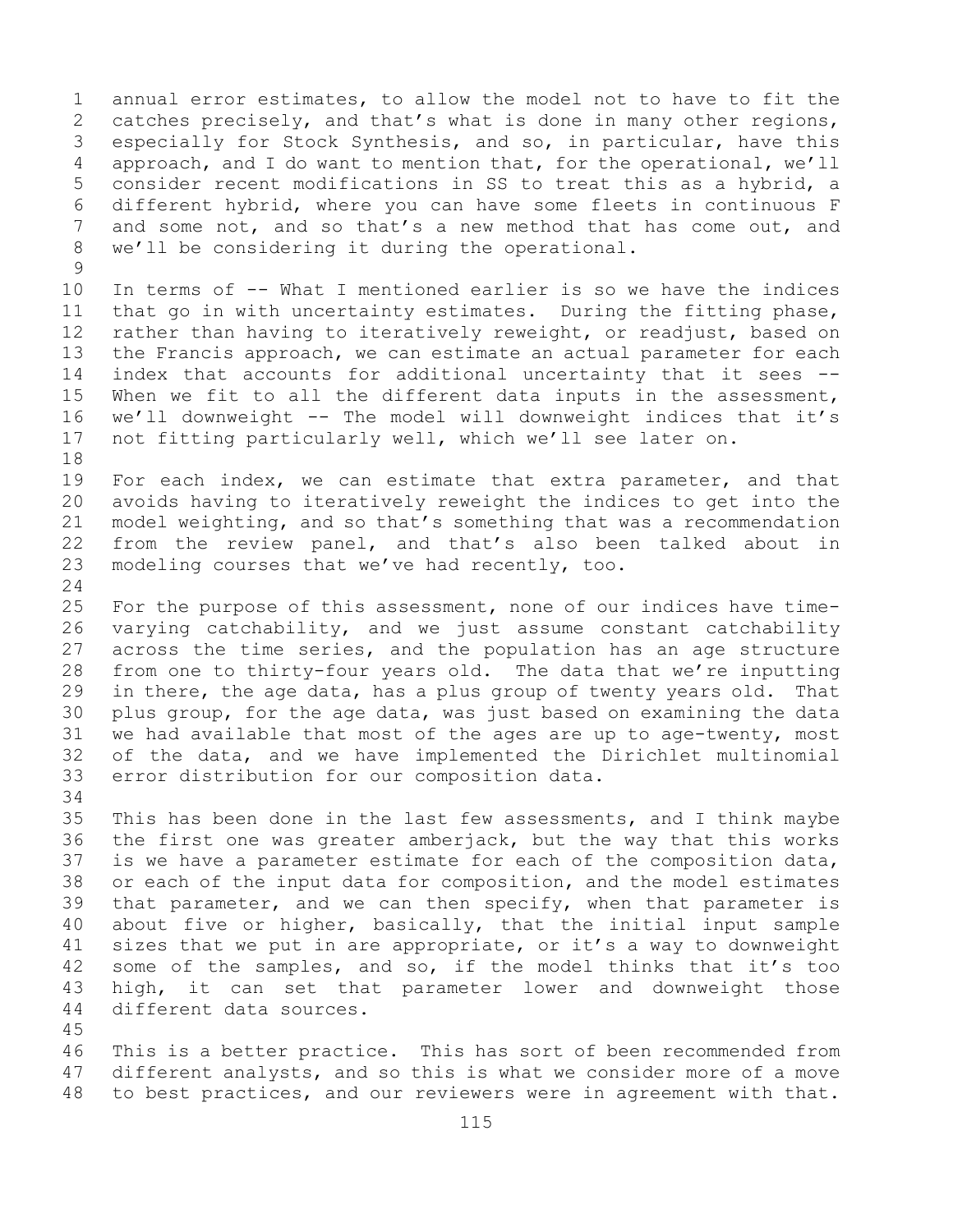$\frac{1}{2}$ 2 We are assuming the Beverton-Holt stock-recruitment relationship,<br>3 and we're currently estimating the RO, the virgin recruitment, RO, 3 and we're currently estimating the RO, the virgin recruitment, RO,<br>4 the sigma-R, the standard deviation in the recruitment, and we're the sigma-R, the standard deviation in the recruitment, and we're 5 estimating that. We also are estimating recruitment deviations 6 from 1986 to 2014. We're not estimating them through the terminal<br>7 vear, because we don't really see age-one or two, and I think we 7 year, because we don't really see age-one or two, and I think we<br>8 start with age-three fish in some of the fisheries, and so we don't 8 start with age-three fish in some of the fisheries, and so we don't<br>9 have really any information in the model for those few years. have really any information in the model for those few years. 10<br>11 11 Steepness, just to touch on  $-$  We spent hours during the review<br>12 workshop kind of debating and going back and forth with steepness, workshop kind of debating and going back and forth with steepness, 13 but, for the purpose of the research track, the recommendation 14 from the reviewers was we have -- Rather than fix steepness at<br>15 0.99, which we've done in the past, not to be representative of 15 0.99, which we've done in the past, not to be representative of<br>16 the spawner-recruit relationship, but just to kind of fix it for 16 the spawner-recruit relationship, but just to kind of fix it for<br>17 computational purposes, and they really did not support that, and 17 computational purposes, and they really did not support that, and<br>18 instead supported fixing it at a value that was plausible, or more 18 instead supported fixing it at a value that was plausible, or more<br>19 realistic, for our stock. realistic, for our stock. 20<br>21 21 In this case, they recommended the FishLife as a package, an R<br>22 package, that summarizes all the information from FishBase and 22 package, that summarizes all the information from FishBase and<br>23 other sources, and it basically gives you a prior, and so it's 23 other sources, and it basically gives you a prior, and so it's<br>24 verv important for data-limited stocks, because you can go and you 24 very important for data-limited stocks, because you can go and you<br>25 can find for my species, and FishLife tells me that the prior for 25 can find for my species, and FishLife tells me that the prior for<br>26 the species will be  $0.77$ , with a CV of  $0.27$ . the species will be  $0.77$ , with a CV of  $0.27$ .  $\frac{27}{28}$ 28 One of the reviewers was very involved with using that sort of<br>29 information in the assessment, and so that was the one, and then 29 information in the assessment, and so that was the one, and then<br>30 other panelists that were also reviewing the South Atlantic 30 other panelists that were also reviewing the South Atlantic<br>31 assessment at the same time said, well, we have an estimate of 31 assessment at the same time said, well, we have an estimate of<br>32 steepness from the South Atlantic that they believed was estimable steepness from the South Atlantic that they believed was estimable 33 and was a valid estimate, and so they recommended this weighted<br>34 mean of those two values to be -- The Gulf model would be fixed at 34 mean of those two values to be  $-$ - The Gulf model would be fixed at  $35$  that, and so  $0.69$ . Currently, steepness is fixed at this  $0.69$ . that, and so 0.69. Currently, steepness is fixed at this 0.69. 36<br>37 The one thing I do want to highlight is, when this model was 38 getting reviewed in the South Atlantic, I think there was some<br>39 concern over the estimate of steepness, and so that's something 39 concern over the estimate of steepness, and so that's something<br>40 for the operational that we might have to revisit, is, if that 40 for the operational that we might have to revisit, is, if that<br>41 steepness value from the base model for the South Atlantic is 41 steepness value from the base model for the South Atlantic is<br>42 changed, we might have to just re-estimate, or reevaluate, this 42 changed, we might have to just re-estimate, or reevaluate, this<br>43 assumption for steepness, but steepness is always a big topic for 43 assumption for steepness, but steepness is always a big topic for discussion. 45 46 The selectivity I mentioned earlier, and so we are assuming length-<br>47 based selectivity for all the fleets and surveys, and the two

47 based selectivity for all the fleets and surveys, and the two<br>48 recreational fisheries were estimating a dome-shaped pattern, recreational fisheries were estimating a dome-shaped pattern,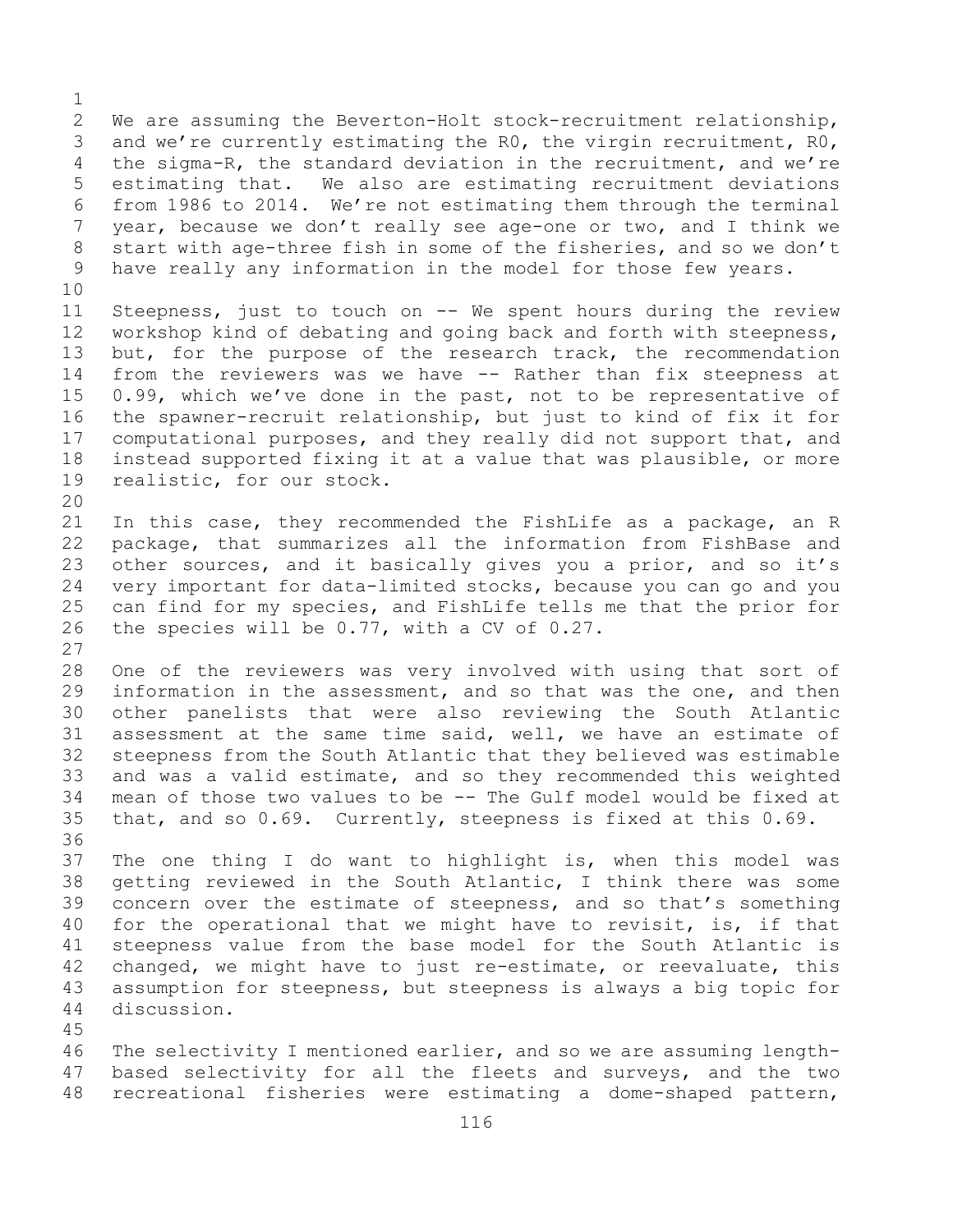1 because they tend to not cover -- They tend to be closer to shore,<br>2 for the most part, and there seems to be some evidence that they're 2 for the most part, and there seems to be some evidence that they're<br>3 not really going after the largest of fish, as compared to some of 3 not really going after the largest of fish, as compared to some of<br>4 the commercial fisheries and the video survey. the commercial fisheries and the video survey.

5

6 We are not estimating time-varying selectivity for anything, and<br>7 it's just constant across the time periods. We do know that there 7 it's just constant across the time periods. We do know that there<br>8 have been changes in regulations, and we tend to believe that those 8 have been changes in regulations, and we tend to believe that those<br>9 are affecting retention, and so minimum sizes will affect whether 9 are affecting retention, and so minimum sizes will affect whether<br>10 fish are retained or not, and so, for this assessment, we have 10 fish are retained or not, and so, for this assessment, we have<br>11 three blocks for the recreational and four blocks for commercial. three blocks for the recreational and four blocks for commercial.

12<br>13 On the bottom-right, those blocks essentially are based on the 14 different size limits, and the first block, 1990 to 1998, was that<br>15 there was a Florida state size limit, and the block between 1999 15 there was a Florida state size limit, and the block between 1999<br>16 and 2002 is when there were mismatching state and federal size 16 and 2002 is when there were mismatching state and federal size<br>17 limits, and then, from 2003 through 2017, there was one 17 limits, and then, from 2003 through 2017, there was<br>18 recreational block where the federal size limit was implement 18 recreational block where the federal size limit was implemented,<br>19 and then, for the commercial, we split that into two, starting in 19 and then, for the commercial, we split that into two, starting in<br>20 2010, because of the implementation of the IFO. We are modeling 20 2010, because of the implementation of the IFQ. We are modeling<br>21 time-varying retention to account for how those changes in 21 time-varying retention to account for how those changes in<br>22 management would affect the sizes of fish retained. management would affect the sizes of fish retained.

23 24 Just to give you some more context, before -- Basically, before<br>25 the size limits for the headboat and the commercial fisheries, we 25 the size limits for the headboat and the commercial fisheries, we<br>26 really didn't think that discards would be -- You know, most of 26 really didn't think that discards would be -- You know, most of<br>27 the fish would have been -- If they were caught, they were probably the fish would have been  $-$  If they were caught, they were probably 28 retained. There really wasn't discarding before that size limit.

29<br>30 30 We do have data before the size limit for recreational charter<br>31 private, and so there was some discarding before the size limit, 31 private, and so there was some discarding before the size limit,<br>32 and then what we wanted to do with the -- Initially, during the and then what we wanted to do with the  $-$ - Initially, during the 33 assessment phase, we had tried fixing the inflection points, to<br>34 have fewer parameters, but, ultimately, fixing those size limits, 34 have fewer parameters, but, ultimately, fixing those size limits,<br>35 especially the one in Florida, that was just not -- That was 35 especially the one in Florida, that was just not -- That was<br>36 basically telling the model that all those fish below the Florida 36 basically telling the model that all those fish below the Florida<br>37 size limit should have been discarded, but not necessarily if they size limit should have been discarded, but not necessarily if they 38 were caught in federal waters, and so that decision was changed<br>39 during the review workshop. during the review workshop.

40 41 The reviewers noticed that, as well as us, when we were going back<br>42 and kind of reevaluating everything with a fine-tooth comb, and so 42 and kind of reevaluating everything with a fine-tooth comb, and so<br>43 we wanted to make sure that that was re-reviewed during the review 43 we wanted to make sure that that was re-reviewed during the review<br>44 phase, and, ultimately, now, at the moment, we are estimating all phase, and, ultimately, now, at the moment, we are estimating all 45 the inflection points and the width parameters, and so the 46 parameter defines how quickly the asymptote is reached for each of<br>47 the curves, for each of the fisheries. the curves, for each of the fisheries. 48

117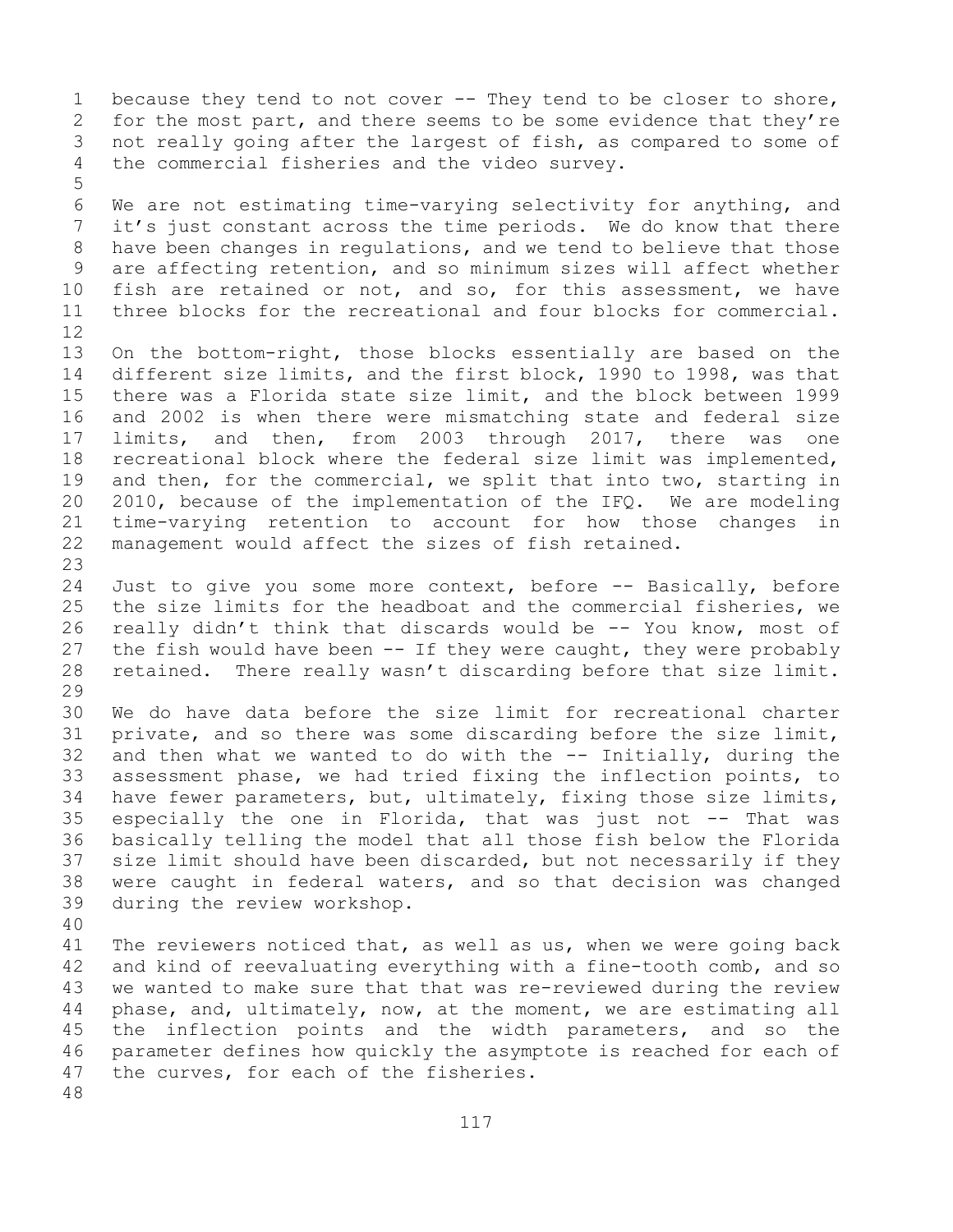1 In terms of the asymptote, the asymptote is fixed at the maximum<br>2 value for commercial for all the periods except the IFQ period, 2 value for commercial for all the periods except the IFQ period,<br>3 because we assumed that, if fish were above the size limit, they 3 because we assumed that, if fish were above the size limit, they<br>4 were retained, and, for recreational, because there's bag limits were retained, and, for recreational, because there's bag limits 5 and other regulations, we just assumed -- We estimated the 6 asymptote, basically to say that, just because a fish was above<br>7 the size limit, it might not have been retained. the size limit, it might not have been retained.

8<br>9 9 Now, that's something that we may be able to reevaluate, and the<br>10 one caveat is that we are estimating a lot of parameters in the 10 one caveat is that we are estimating a lot of parameters in the<br>11 current model, and we have not fixed any selectivity, or very few 11 current model, and we have not fixed any selectivity, or very few<br>12 retention parameters, and we don't have any priors, and so we'll 12 retention parameters, and we don't have any priors, and so we'll<br>13 see that when we get to the diagnostics. You can see how all the see that when we get to the diagnostics. You can see how all the 14 flexibility in the model kind of -- We're seeing that become<br>15 evident, but I just wanted to highlight that, for this purpose, we 15 evident, but I just wanted to highlight that, for this purpose, we<br>16 really have not -- We have fixed as few parameters as possible, 16 really have not -- We have fixed as few parameters as possible,<br>17 and that's something that, with the operational, we will be looking 17 and that's something that, with the operational, we will be looking<br>18 into more. Are there any questions on configuration, or maybe I 18 into more. Are there any questions on configuration, or maybe I<br>19 will just jump into the results, and then we'll finish with a 19 will just jump into the results, and then we'll finish with a<br>20 summary of everything? summary of everything?

21<br>22 CHAIRMAN NANCE: I think that would be good, Skyler.

23 24 **DR. SAGARESE:** Okay. Perfect. The estimated selectivity patterns<br>25 on the top here is the length-based patterns by fleet or survey, 25 on the top here is the length-based patterns by fleet or survey,<br>26 and so the different colors is each its own fleet. We have the 26 and so the different colors is each its own fleet. We have the<br>27 logistic selectivity for the commercial, and then we've got the logistic selectivity for the commercial, and then we've got the 28 dome-shaped, and so the first thing to note here is that we're<br>29 fitting to the length-based. Stock Synthesis then is taking the 29 fitting to the length-based. Stock Synthesis then is taking the<br>30 lengths and converting the lengths into ages, and so we see this 30 lengths and converting the lengths into ages, and so we see this<br>31 derived age-based selectivity. We're not estimating age 31 derived age-based selectivity. We're not estimating<br>32 selectivity, but it's a derived quantity of the assessment, 32 selectivity, but it's a derived quantity of the assessment, as<br>33 we're using length information, first and foremost. we're using length information, first and foremost.

34<br>35 35 The one improvement we saw between the assessment phase and the<br>36 review phase is now the only parameter that had a high CV above 36 review phase is now the only parameter that had a high CV above<br>37 one is our headboat, and so the lime green is the descending limb, one is our headboat, and so the lime green is the descending limb, 38 and you can see it's kind of sharp, and so this is a pretty<br>39 uncertain part of this curve, and that's something that, with the 39 uncertain part of this curve, and that's something that, with the<br>40 operational, we can dive more into that and look at likelihood 40 operational, we can dive more into that and look at likelihood<br>41 profiles and potentially talk about either fixing it or giving it 41 profiles and potentially talk about either fixing it or giving it<br>42 a prior, and so, before this, there were more parameters that were 42 a prior, and so, before this, there were more parameters that were<br>43 uncertain, but one of the big improvements for the review workshop 43 uncertain, but one of the big improvements for the review workshop<br>44 was only this one parameter was uncertain. was only this one parameter was uncertain. 45

46 Now, the landings -- So these are showing the input landings are<br>47 the thick-colored lines and the expected, and so the assessment-47 the thick-colored lines and the expected, and so the assessment-<br>48 predicted landings are that dashed line, and so you can see, first predicted landings are that dashed line, and so you can see, first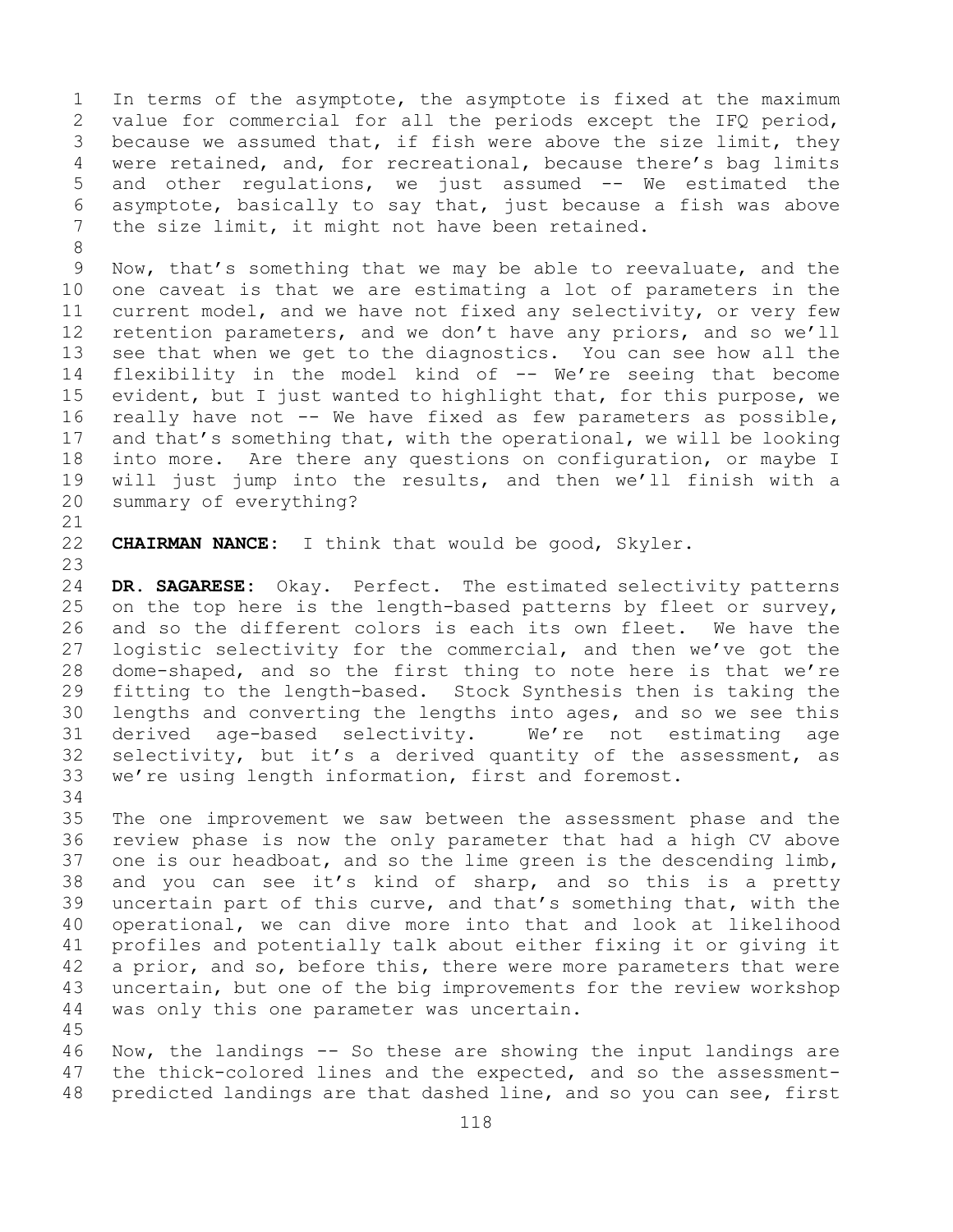1 and foremost, in the top, basically, we're treating the commercial<br>2 landings as known. What we're putting in is what we're getting 2 landings as known. What we're putting in is what we're getting<br>3 out, because we gave very low uncertainty estimates. out, because we gave very low uncertainty estimates. 4

5 The big difference is the recreational. You can see that headboat, 6 for the most part, landings are very small, and it's this charter<br>7 private, and so the green line, or agua, is basically the input 7 private, and so the green line, or aqua, is basically the input<br>8 data, and then the dashed line around is the observed, and so the 8 data, and then the dashed line around is the observed, and so the<br>9 assessment-predicted recreational landings, in numbers. You can 9 assessment-predicted recreational landings, in numbers.<br>10 see that they're not identical, and there are some dif 10 see that they're not identical, and there are some differences,<br>11 and the reason why we see this is because the assessment is fitting 11 and the reason why we see this is because the assessment is fitting<br>12 to a bunch of different datasets. to a bunch of different datasets.

14 We've got landings, and we've got discards, and we've got pretty<br>15 high uncertainty estimates for some of these inputs, and so we're 15 high uncertainty estimates for some of these inputs, and so we're<br>16 qoing to see divergence. We're going to see places where it's not 16 going to see divergence. We're going to see places where it's not<br>17 exact, and this is something that we saw with red grouper, that 17 exact, and this is something that we saw with red grouper, that<br>18 they weren't matching, but that's by design, because we have 18 they weren't matching, but that's by design, because we have<br>19 allowed a lot of uncertainty within these inputs. We're telling 19 allowed a lot of uncertainty within these inputs. We're telling<br>20 the model that you don't have to fit those big peaks, if you don't 20 the model that you don't have to fit those big peaks, if you don't<br>21 believe it, and we see that the model is not, and so the expected 21 believe it, and we see that the model is not, and so the expected values  $-$ - It's not hitting those big peaks. values -- It's not hitting those big peaks.

23 24 We did sensitivity runs using the actual error estimates from the<br>25 data phase, and, when you give the model that much more 25 data phase, and, when you give the model that much more<br>26 uncertainty, you might see some differences in the outputs that 26 uncertainty, you might see some differences in the outputs that<br>27 you can see in the report, when comparing the sensitivities, but you can see in the report, when comparing the sensitivities, but 28 just allowing more flexibility made the diagnostics much worse<br>29 than what we're seeing now, and so that was something that there 29 than what we're seeing now, and so that was something that there<br>30 is a fine line between allowing too much flexibility and being 30 is a fine line between allowing too much flexibility and being<br>31 able to anchor the model. able to anchor the model.

32

13

33 Normally, landings -- You need to anchor these age-structured 34 models on landings, and so we have different situations, where we<br>35 have a lot more uncertainty that even the reviewers are -- That 35 have a lot more uncertainty that even the reviewers are  $-$ - That 36 they're used to, and so this is a big topic, I think, for further they're used to, and so this is a big topic, I think, for further 37 research, getting a better handle on our uncertainty in our 38 landings and incorporating the information. Maybe not necessarily<br>39 in the base model, but potentially in a Monte Carlo type 39 in the base model, but potentially in a Monte Carlo type<br>40 uncertainty analysis, like is done in the South Atlantic, and so 40 uncertainty analysis, like is done in the South Atlantic, and so<br>41 that's just something to keep in mind, moving forward. that's just something to keep in mind, moving forward.

42 43 In terms of the discards, total discards, again, big picture, the<br>44 magnitude of discards is very small, with the exception of charter magnitude of discards is very small, with the exception of charter 45 private. Charter private was very variable, and the fits are 46 fairly decent for many of the commercial years. There is still<br>47 the 2003 to 2005, and both of the fleets show this big change. I 47 the 2003 to 2005, and both of the fleets show this big change. I<br>48 think something similar was seen for the gag assessment too, and think something similar was seen for the gag assessment too, and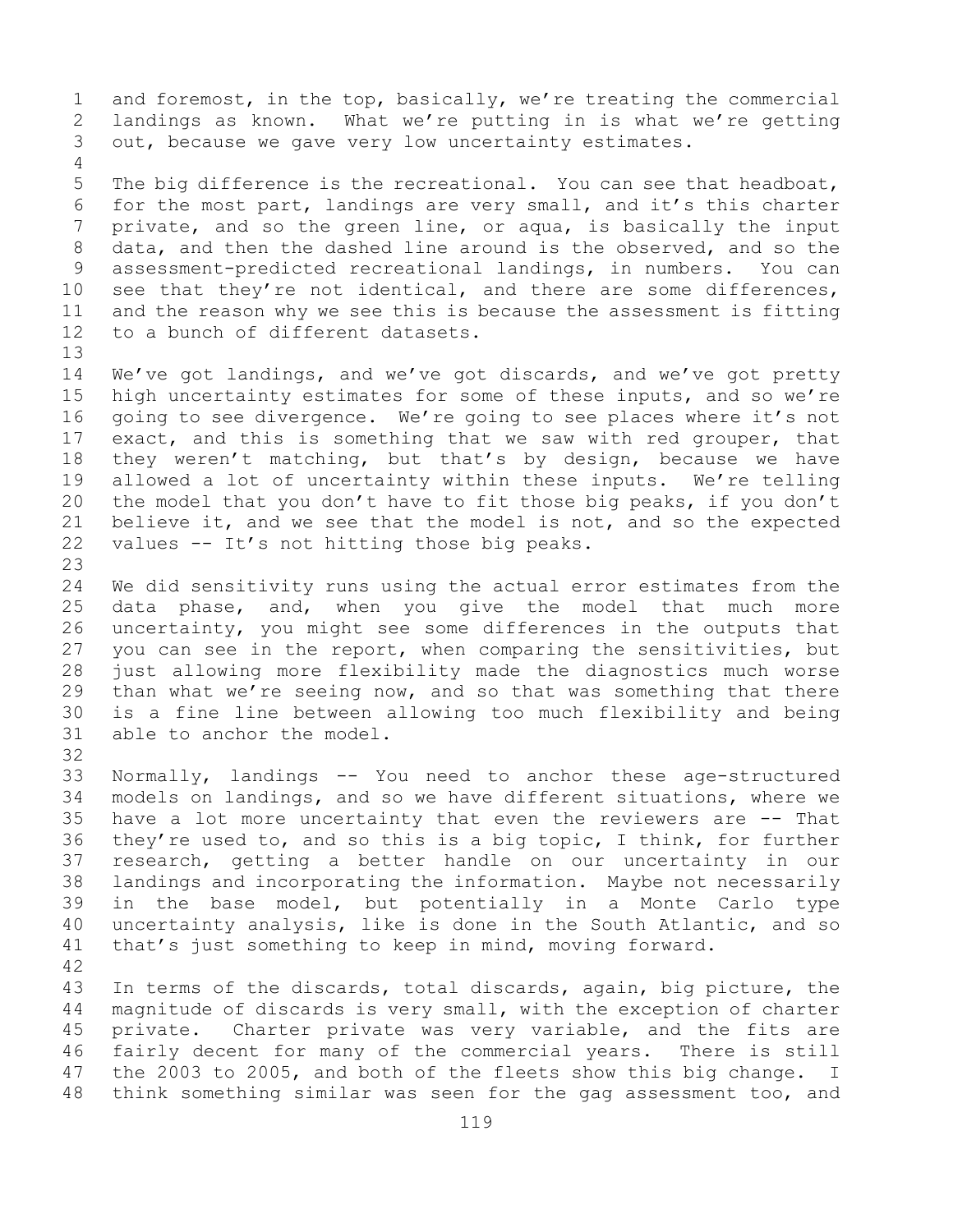1 so whether there was something that happened in the fishery in<br>2 2003 to 2005, and that's maybe something to look into. 2 2003 to 2005, and that's maybe something to look into. 3 Charter private, we're fitting fairly well early on, but there's 5 still some of these years that the model is just not really able 6 to fit these discards, and headboat, early on, between 2007, we<br>7 see better fits, and then we're underestimating, consistently, 7 see better fits, and then we're underestimating, consistently,<br>8 after that period, but, again, there's always a play between 8 after that period, but, again, there's always a play between<br>9 fitting the discards and landings, in particular, and the retention 9 fitting the discards and landings, in particular, and the retention<br>10 and how that plays into the compositions and what fish are 10 and how that plays into the compositions and what fish are<br>11 discarded, and so I think, overall, we saw much improved fits for 11 discarded, and so I think, overall, we saw much improved fits for<br>12 the review phase, but still, with the operational, we'll be, 12 the review phase, but still, with the operational, we'll be,<br>13 hopefully, reevaluating the retention and selectivity parameters, hopefully, reevaluating the retention and selectivity parameters, 14 to just work on our fits.

 $15$ <br> $16$ 16 The Dirichlet parameters, and so, for each of the data inputs, and<br>17 so the length compositions and the age compositions, and what we 17 so the length compositions and the age compositions, and what we<br>18 ended up getting is that the commercial length data -- That 18 ended up getting is that the commercial length data -- That<br>19 basically these values close to five -- They were bounding out, 19 basically these values close to five -- They were bounding out,<br>20 and so we ended up fixing them in the assessment model, and that 20 and so we ended up fixing them in the assessment model, and that<br>21 just says that our input sample sizes are representative and that, 21 just says that our input sample sizes are representative and that,<br>22 even with this weighting, that they were converging to the same 22 even with this weighting, that they were converging to the same<br>23 input sample size. input sample size.

 $\frac{24}{25}$ 25 We saw that the reef fish observer program length data actually<br>26 was the lowest, and so it was downweighting that information quite 26 was the lowest, and so it was downweighting that information quite<br>27 a bit, as well as the age comp data, and so the ages, you can see, a bit, as well as the age comp data, and so the ages, you can see, 28 have values much lower than five, and so that kind of information<br>29 -- We see, and we'll get to it in a little bit, but we definitely -- We see, and we'll get to it in a little bit, but we definitely 30 see a tradeoff between length data, fitting to the length data,<br>31 and then fitting to the age data, and you can see that here, not 31 and then fitting to the age data, and you can see that here, not<br>32 only in these Dirichlet parameters, but later on, when we look at only in these Dirichlet parameters, but later on, when we look at 33 the fits.

34<br>35

35 Moving into the commercial selectivity retention, the figures on<br>36 the left are just for the 2017, and so the terminal year, the most 36 the left are just for the 2017, and so the terminal year, the most<br>37 recent retention block, and we were plotting for each of the fleets recent retention block, and we were plotting for each of the fleets 38 across the length, and so we have length-based selectivity is the 1993 blue, the blue dots, and the length-based retention is the red, 39 blue, the blue dots, and the length-based retention is the red,<br>40 and the discard mortality is just fixed at -- In this case, 40 and the discard mortality is just fixed at  $--$  In this case,<br>41 vertical line is 0.47, and this is just showing you, by length, 41 vertical line is 0.47, and this is just showing you, by length,<br>42 each of those functions. each of those functions.

43

On the right, this is our time-varying retention, and so you can 45 see, early on, all the fish were retained, and it didn't matter 46 what size they were, and then, once size limits came into play in<br>47 1990, we started estimating time-varying retention to account for 47 1990, we started estimating time-varying retention to account for<br>48 changes in size limits, but, again, estimating each of those changes in size limits, but, again, estimating each of those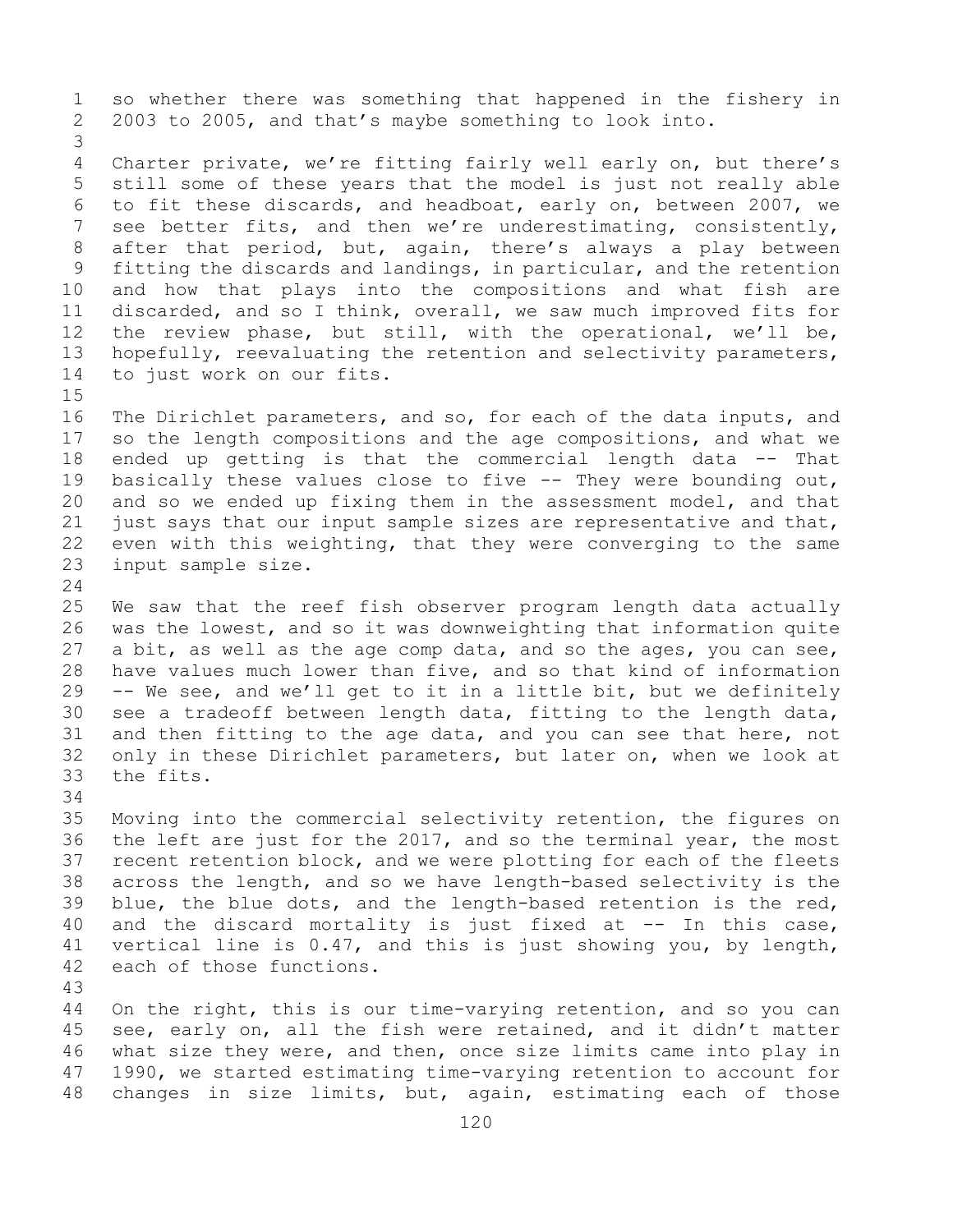1 inflection points and the width parameters, as well as that last<br>2 asymptote for the IFQ period. asymptote for the IFQ period.

3 The take-home here, for both commercial vertical line and longline, 5 is none of the parameters for selectivity or retention were highly 6 uncertain. They all had CVs below one, and so there was no cause<br>7 for concern there, and vou can see there are some slight changes, 7 for concern there, and you can see there are some slight changes,<br>8 and so, for example, for both fleets, they're pretty similar, where 8 and so, for example, for both fleets, they're pretty similar, where<br>9 we have, earlier on, they were retaining larger fish, and then, 9 we have, earlier on, they were retaining larger fish, and then,<br>10 when the size limits changes for federal, we see it drops a little 10 when the size limits changes for federal, we see it drops a little<br>11 bit, and so you see they start retaining fish below about I think 11 bit, and so you see they start retaining fish below about I think<br>12 it's sixteen inches, which is about maybe thirty-eight centimeters it's sixteen inches, which is about maybe thirty-eight centimeters 13 fork length, versus the state period, and so you see those changes 14 in the time-varying retention. Then, even though the asymptote -<br>15 - We allowed estimation for commercial, thev're still retaining 15 - We allowed estimation for commercial, they're still retaining<br>16 most of the fish that they catch, and so that's one thing of note. most of the fish that they catch, and so that's one thing of note.

 $\begin{array}{c} 17 \\ 18 \end{array}$ 18 In terms of -- This is where we start to see some of the results<br>19 that we spent a lot of time trying to get to the bottom of during 19 that we spent a lot of time trying to get to the bottom of during<br>20 the research track. There were some concerns with patterns, and 20 the research track. There were some concerns with patterns, and<br>21 so, of course, you never want to see patterns in your data. This 21 so, of course, you never want to see patterns in your data. This<br>22 is the discard length compositions for vertical line, and retained 22 is the discard length compositions for vertical line, and retained<br>23 is on the right, or landed fish, and so what we see is that, 23 is on the right, or landed fish, and so what we see is that,<br>24 especially for the retained, you see these blobs of the dark 24 especially for the retained, you see these blobs of the dark<br>25 filled-in, and it just basically means that we observed fish that 25 filled-in, and it just basically means that we observed fish that<br>26 were larger than what the model is predicting. were larger than what the model is predicting.

 $\frac{27}{28}$ 28 We see sort of this decline over time, and then you see some<br>29 pattern here as well from 2004 onward, and so we see these 29 pattern here as well from 2004 onward, and so we see these<br>30 patterns. We tried looking into -- Actually, what I should say 30 patterns. We tried looking into  $-$  Actually, what I should say<br>31 is, before we  $-$  Earlier in the modeling phase, we ended up only 31 is, before we -- Earlier in the modeling phase, we ended up only<br>32 blocking retention, based on the federal size limits, and when, we blocking retention, based on the federal size limits, and when, we 33 only considered federal regulations, these residual patterns --<br>34 They were much larger in magnitude, and they were much worse, and 34 They were much larger in magnitude, and they were much worse, and<br>35 so, when we then went back and said there was the Florida size 35 so, when we then went back and said there was the Florida size<br>36 limit, and most of the data, and most of the landings, are from 36 limit, and most of the data, and most of the landings, are from<br>37 Florida, and so those regulations had some impact. Florida, and so those regulations had some impact.

38<br>39 39 When we added those blocks to account for those changes, we saw<br>40 much improved fits to these composition data, and so the maximum 40 much improved fits to these composition data, and so the maximum<br>41 is about two, which is a lot more desirable than what we were 41 is about two, which is a lot more desirable than what we were<br>42 seeing earlier on, and so the patterns -- There is still some 42 seeing earlier on, and so the patterns -- There is still some<br>43 patterns, but I think, overall, we're seeing improved fits that 43 patterns, but I think, overall, we're seeing improved fits that<br>44 hopefully, during the operational, we will be able to get even hopefully, during the operational, we will be able to get even 45 better.

46<br>47 47 Commercial longline is a similar fashion, and we see, again, with<br>48 mostly the retained length compositions, we do see these patterns, mostly the retained length compositions, we do see these patterns,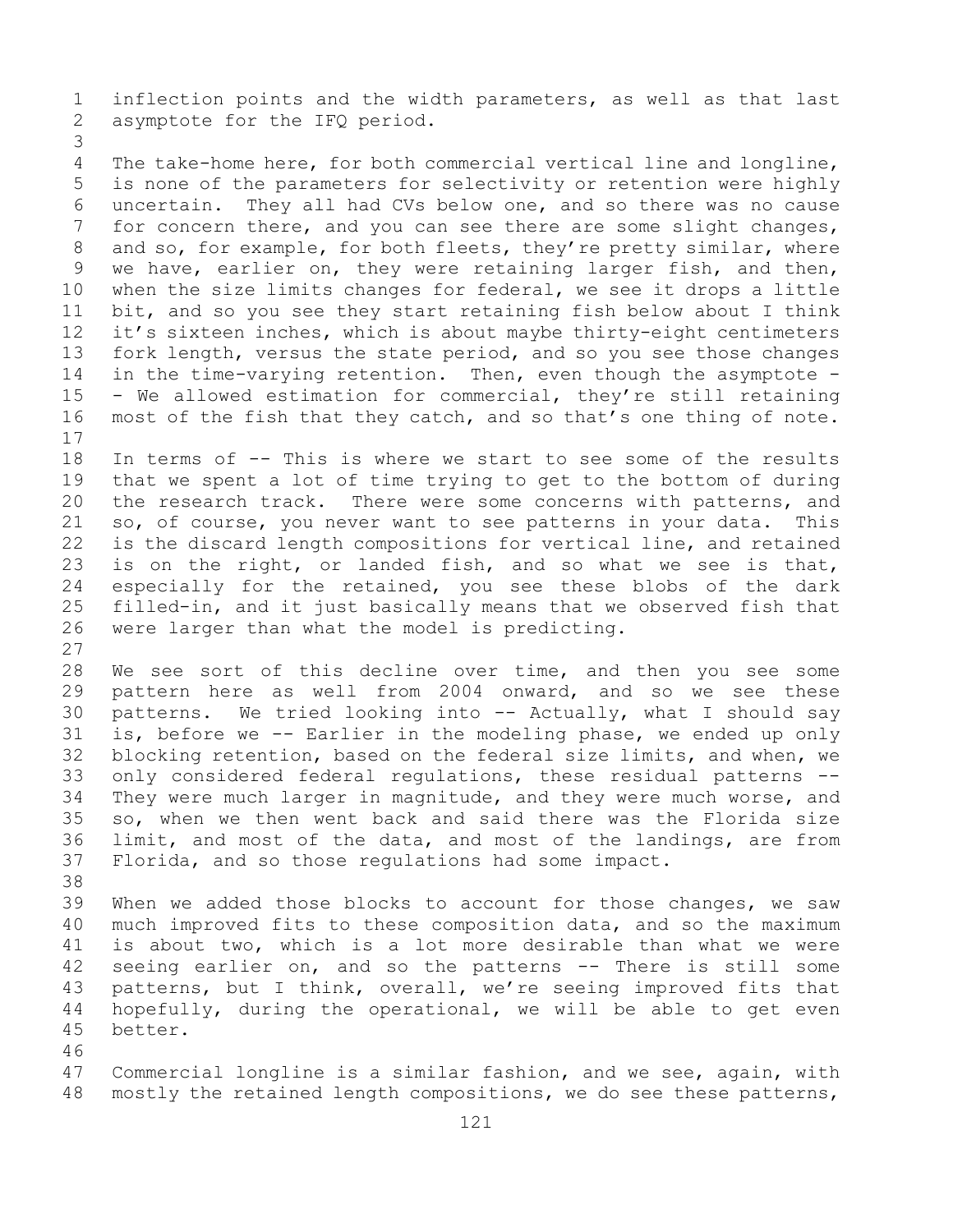1 where we've got blobs that we're observing more fish of those sizes<br>2 than what the model is predicting. Again, it's not necessarily 2 than what the model is predicting. Again, it's not necessarily<br>3 ideal, especially these last few years, and you can see there is 3 ideal, especially these last few years, and you can see there is<br>4 some groupings of residuals, and the magnitudes are not terrible, 4 some groupings of residuals, and the magnitudes are not terrible,<br>5 but, still, this is something that hopefully, with the operational, but, still, this is something that hopefully, with the operational, 6 we'll be able to dig into a bit further.

7 8 Now, where things get really, I think, squirrelly with this<br>9 assessment was the theme of we're either fitting the length comps 9 assessment was the theme of we're either fitting the length comps<br>10 fairly well or we're fitting the age comps. We can't fit both at 10 fairly well or we're fitting the age comps. We can't fit both at<br>11 the same time, and so what you will see here is we're seeing fairly 11 the same time, and so what you will see here is we're seeing fairly<br>12 decent fits to the length compositions, but then the age 12 decent fits to the length compositions, but then the age<br>13 compositions we're not, and so we're seeing these big patterns. compositions we're not, and so we're seeing these big patterns.

 $\frac{14}{15}$ 15 Yes, the residuals are fairly small in magnitude, but this is not<br>16 good, where you see all the open circles, and so they're expecting 16 good, where you see all the open circles, and so they're expecting<br>17 larger fish than we're observing, versus, above that age-ten, we're 17 larger fish than we're observing, versus, above that age-ten, we're<br>18 observing older fish than we expect, and so that's not good. 18 observing older fish than we expect, and so that's not good.<br>19 That's something that we are well aware of and is one of the 19 That's something that we are well aware of and is one of the<br>20 outstanding issues that the reviewers noted for this assessment, 20 outstanding issues that the reviewers noted for this assessment,<br>21 and, again, this was because, up until the review phase, we were 21 and, again, this was because, up until the review phase, we were<br>22 using the conditional age-at-length, whereas, right during the 22 using the conditional age-at-length, whereas, right during the<br>23 review phase, we switched back to nominals. review phase, we switched back to nominals.

 $\frac{24}{25}$ 25 Now, whether the nominal age compositions -- I think this is<br>26 something that wasn't considered. It wasn't considered during the 26 something that wasn't considered. It wasn't considered during the<br>27 data phase, because weighted age compositions for commercial were 27 data phase, because weighted age compositions for commercial were<br>28 provided, but they were weighted by the length comps, and the 28 provided, but they were weighted by the length comps, and the<br>29 reason why we don't want to use weighted age comps weighted by the 29 reason why we don't want to use weighted age comps weighted by the<br>30 length comps is because, if we use the length comps in the 30 length comps is because, if we use the length comps in the<br>31 assessment, and then we weight the age comps by them, we're double-31 assessment, and then we weight the age comps by them, we're double-<br>32 dipping. dipping.

33<br>34

34 We're double using the information, and so I think the operational<br>35 will hopefully be able to reevaluate, with fresh eves, all the 35 will hopefully be able to reevaluate, with fresh eyes, all the<br>36 composition data and talk about the representativeness of them and 36 composition data and talk about the representativeness of them and<br>37 proceed with the best available information for the operational, proceed with the best available information for the operational, 38 in terms of whether we can develop weighted age compositions or<br>39 whether the nominals are in fact representative of the landings 39 whether the nominals are in fact representative of the landings<br>40 and what we expect or what we would assume would be representative 40 and what we expect or what we would assume would be representative<br>41 of the fleet. of the fleet.

42

43 Looking at the recreational, and so the charter private and the<br>44 headboat, and, again, just highlighting that, in this case, the headboat, and, again, just highlighting that, in this case, the 45 one selectivity parameter that was very uncertain was the 46 descending limb of our headboat selectivity pattern, and so this<br>47 part of the curve. In terms of the retention parameters, only two 47 part of the curve. In terms of the retention parameters, only two<br>48 retention parameters had a CV above one. In this case, they both retention parameters had a CV above one. In this case, they both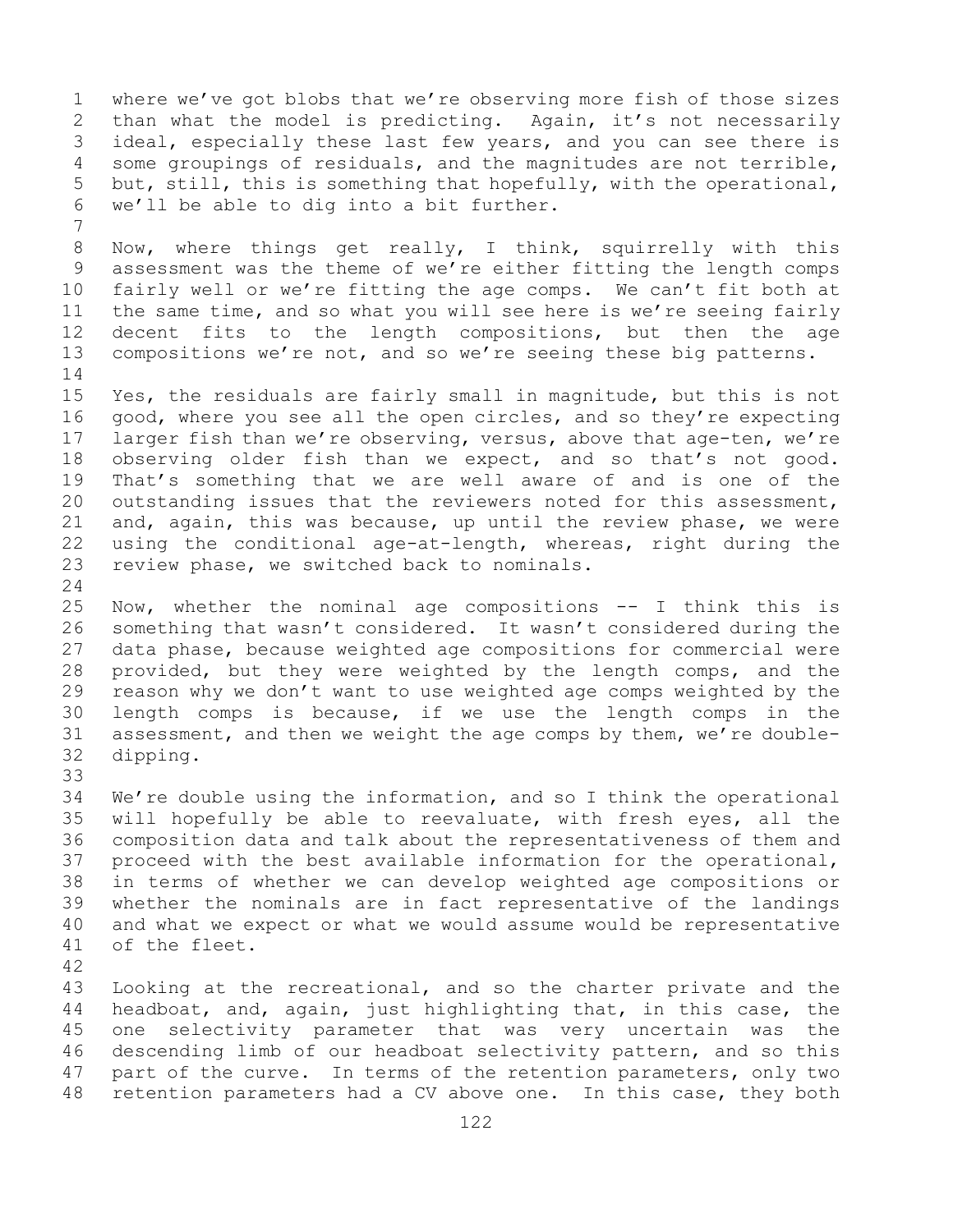1 specified the asymptote for charter private, for the 1990 and then<br>2 the 1999 time block. the 1999 time block.

3 What I should say is, as you can tell just by this figure, they 5 were basically estimated up about nine, and so that's essentially 6 saying that almost all the fish caught above that size limit were<br>7 retained. This is something that hopefully we can dig into the 7 retained. This is something that hopefully we can dig into the<br>8 data a bit more, and, if we have reason to believe that that 8 data a bit more, and, if we have reason to believe that that<br>9 follows from the data, we can essentially consider fixing that, or 9 follows from the data, we can essentially consider fixing that, or<br>10 we can do profiles, to see where the likelihood is supported, and 10 we can do profiles, to see where the likelihood is supported, and<br>11 potentially either add priors or fix those parameters, to alleviate 11 potentially either add priors or fix those parameters, to alleviate<br>12 some of those issues. some of those issues.

13

14 We do see, looking at the residuals and the patterns for the<br>15 charter private, and, again, we sort of see a similar outcome with 15 charter private, and, again, we sort of see a similar outcome with<br>16 the length comps, and the magnitudes are not terrible. We do see 16 the length comps, and the magnitudes are not terrible. We do see<br>17 some patterns. For example, in this case, you can see the observed 17 some patterns. For example, in this case, you can see the observed<br>18 data, and we sort of see this increase over time, starting about 18 data, and we sort of see this increase over time, starting about<br>19 2010, where we're actually observing this cohort, and we're 19 2010, where we're actually observing this cohort, and we're<br>20 observing more of that cohort moving through the fishery than we 20 observing more of that cohort moving through the fishery than we<br>21 would  $-$  Or not really a cohort, and we're looking at changes in 21 would -- Or not really a cohort, and we're looking at changes in<br>22 length comp, but, basically, you can see that pattern moving 22 length comp, but, basically, you can see that pattern moving<br>23 forward in the length composition by year. forward in the length composition by year.

 $\frac{24}{25}$ 25 It's not as bad, but there's still some reason to believe that, if<br>26 we maybe look at the requlations a bit closer for other species, 26 we maybe look at the regulations a bit closer for other species,<br>27 maybe we can sort of address some of these issues and test some of 27 maybe we can sort of address some of these issues and test some of 28 these hypotheses. these hypotheses.

29<br>30

30 We see a similar outcome for the headboat length compositions. In<br>31 this case, we see some pretty big patterns below the federal size 31 this case, we see some pretty big patterns below the federal size<br>32 limit in the 2000s, where we actually were observing much -- We 32 limit in the 2000s, where we actually were observing much -- We<br>33 were observing fish below the size limit, and, of course, the model 33 were observing fish below the size limit, and, of course, the model<br>34 is not expecting that, because we have -- We're fixing it at the 34 is not expecting that, because we have -- We're fixing it at the<br>35 size limit, or we're estimating close to that size limit, and so 35 size limit, or we're estimating close to that size limit, and so<br>36 there's still some reason some places for concern, and, in this 36 there's still some reason some places for concern, and, in this<br>37 case, the headboat -- You can see the magnitudes are very high, 37 case, the headboat  $-$ - You can see the magnitudes are very high, 38 and so up to ten, and so this is not the kind of residuals that we 38 and so up to ten, and so this is not the kind of residuals that we<br>39 would hope to see, but, when looking through the whole research 39 would hope to see, but, when looking through the whole research<br>40 track, what we see, from the review workshop, is a much improved 40 track, what we see, from the review workshop, is a much improved<br>41 model than what we reviewed at the beginning of it, and so we're 41 model than what we reviewed at the beginning of it, and so we're<br>42 working towards better fits and a better-behaving model, but 42 working towards better fits and a better-behaving model, but<br>43 there's still some work to do. there's still some work to do.

44

45 Looking at the age compositions for the recreational fleets, you 46 can see, in this case, we have these big gaps from those missing<br>47 years that we didn't have a lot of data. Hopefully, when we do 47 years that we didn't have a lot of data. Hopefully, when we do<br>48 have that information for the operational, maybe some of these have that information for the operational, maybe some of these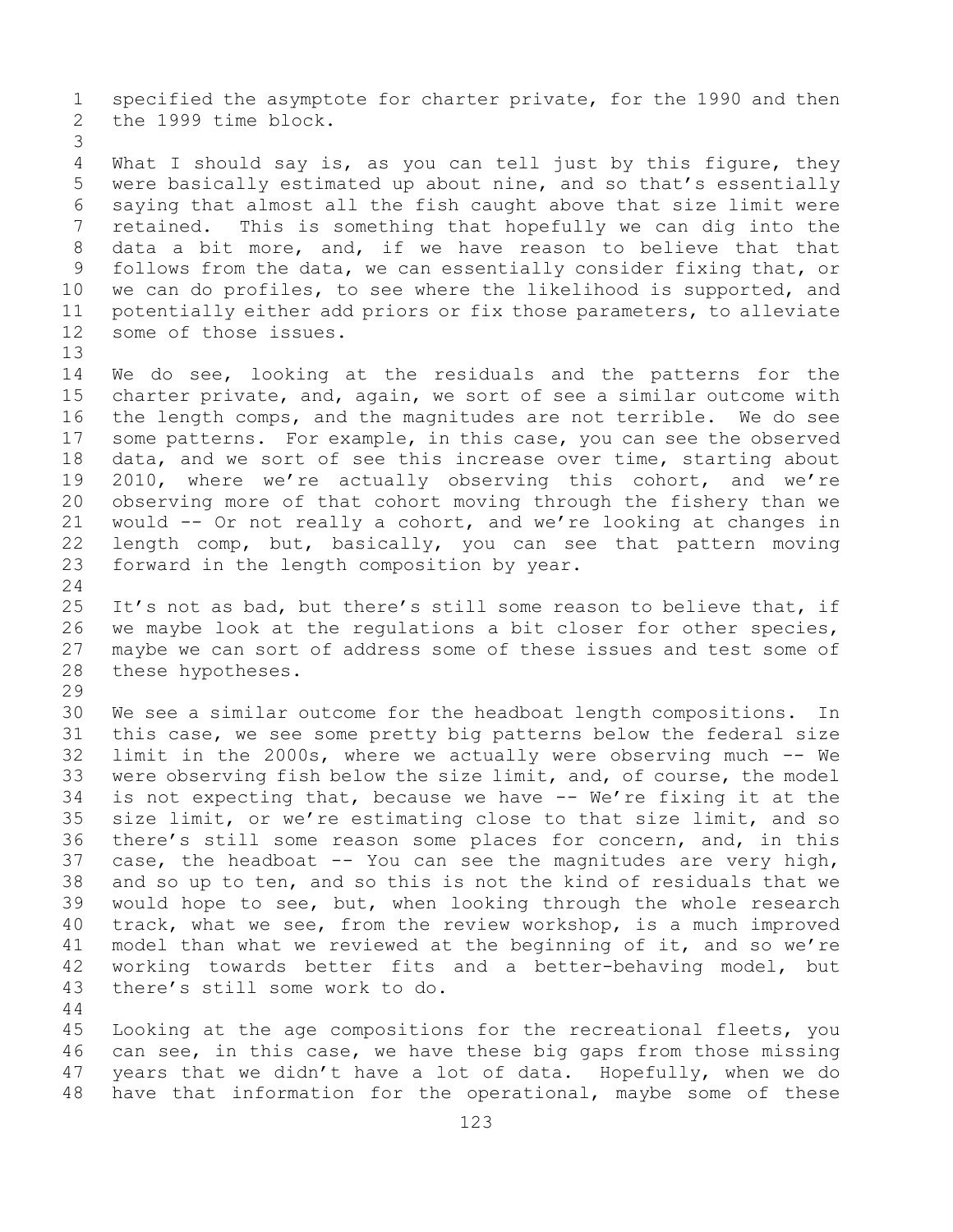1 issues won't rear their heads, or maybe they will, but we'll have<br>2 to wait and see when we get the new information. to wait and see when we get the new information.

3 I think the recreational fleets, to me, really stood out, in terms 5 of the magnitudes of those residuals. They're really large, 6 although they are better than the assessment phase model, but what<br>7 stood out was these big shifts in the most recent vears, and so 7 stood out was these big shifts in the most recent years, and so<br>8 we're actually observing younger fish than the model thinks, and 8 we're actually observing younger fish than the model thinks, and<br>9 what we've heard, from folks on the water, and some of the 9 what we've heard, from folks on the water, and some of the<br>10 hypotheses, is that, if the recreational fisheries are changing 10 hypotheses, is that, if the recreational fisheries are changing<br>11 where thev fish, if they're fishing closer to shore, it would make 11 where they fish, if they're fishing closer to shore, it would make<br>12 sense that they're seeing smaller fish, because we're not blocking. 12 sense that they're seeing smaller fish, because we're not blocking.<br>13 We don't have blocks that refer to those sorts of changes. We don't have blocks that refer to those sorts of changes.

- $\frac{14}{15}$ 15 It's possible that that's what we're actually seeing in the data,<br>16 that there is a spatial change in the fishery or some sort of 16 that there is a spatial change in the fishery or some sort of<br>17 change in behavior, and closed seasons for other species might 17 change in behavior, and closed seasons for other species might<br>18 have affected this, and that's what we see now, and so we really 18 have affected this, and that's what we see now, and so we really<br>19 need to have a better understanding of what's going on in this 19 need to have a better understanding of what's going on in this<br>20 multispecies fishery with the other target species, and perhaps 20 multispecies fishery with the other target species, and perhaps<br>21 evaluating maps of the fisheries over time could give some insight 21 evaluating maps of the fisheries over time could give some insight<br>22 into what we're seeing here, which is what our hypothesis is. into what we're seeing here, which is what our hypothesis is.
- 23 24 Summarizing, looking at the -- Seeing this tradeoff, when we look<br>25 at the fits to the length data, and so these are the aggregate 25 at the fits to the length data, and so these are the aggregate<br>26 compositions over each of the years for discards and retained or 26 compositions over each of the years for discards and retained or<br>27 landed fish, for the most part, the length comps are fitting fairly 27 landed fish, for the most part, the length comps are fitting fairly<br>28 well, with the exception of sometimes the discards, and that's 28 well, with the exception of sometimes the discards, and that's<br>29 pretty normal, that we don't always have very good fits for 29 pretty normal, that we don't always have very good fits for<br>30 discards, especially longline, and we only had those four years of 30 discards, especially longline, and we only had those four years of<br>31 data, but, for the most part, they fit okay. data, but, for the most part, they fit okay.
- 32<br>33

33 There is something here with the combined video that we'll look<br>34 into further refining, and one suggestion the reviewers had is 34 into further refining, and one suggestion the reviewers had is<br>35 maybe assuming logistic selectivity wasn't the -- Maybe we could 35 maybe assuming logistic selectivity wasn't the -- Maybe we could<br>36 look into whether is a dome-shaped pattern that SS would allow us 36 look into whether is a dome-shaped pattern that SS would allow us<br>37 to estimate logistic, but that's something that could potentially 37 to estimate logistic, but that's something that could potentially<br>38 be looked at, depending upon the list of tasks for the operational, 38 be looked at, depending upon the list of tasks for the operational,<br>39 but lengths, the fits to the lengths, look okay. but lengths, the fits to the lengths, look okay.

40 41 Then, when you look at the fits to the age compositions, again,<br>42 these are all nominal, and you can see that there is a big mismatch, 42 these are all nominal, and you can see that there is a big mismatch,<br>43 and so, for the most part, commercially, we're actually -- The 43 and so, for the most part, commercially, we're actually  $-$  The 44 model is predicting younger fish than what we're seeing in the model is predicting younger fish than what we're seeing in the 45 data, and then the opposite for recreational, where we're actually 46 -- The model is predicting slightly older fish than what we're<br>47 seeing in the data, but I have a feeling that's driven by that 47 seeing in the data, but I have a feeling that's driven by that<br>48 most recent years, where we're seeing younger fish, and so there's most recent years, where we're seeing younger fish, and so there's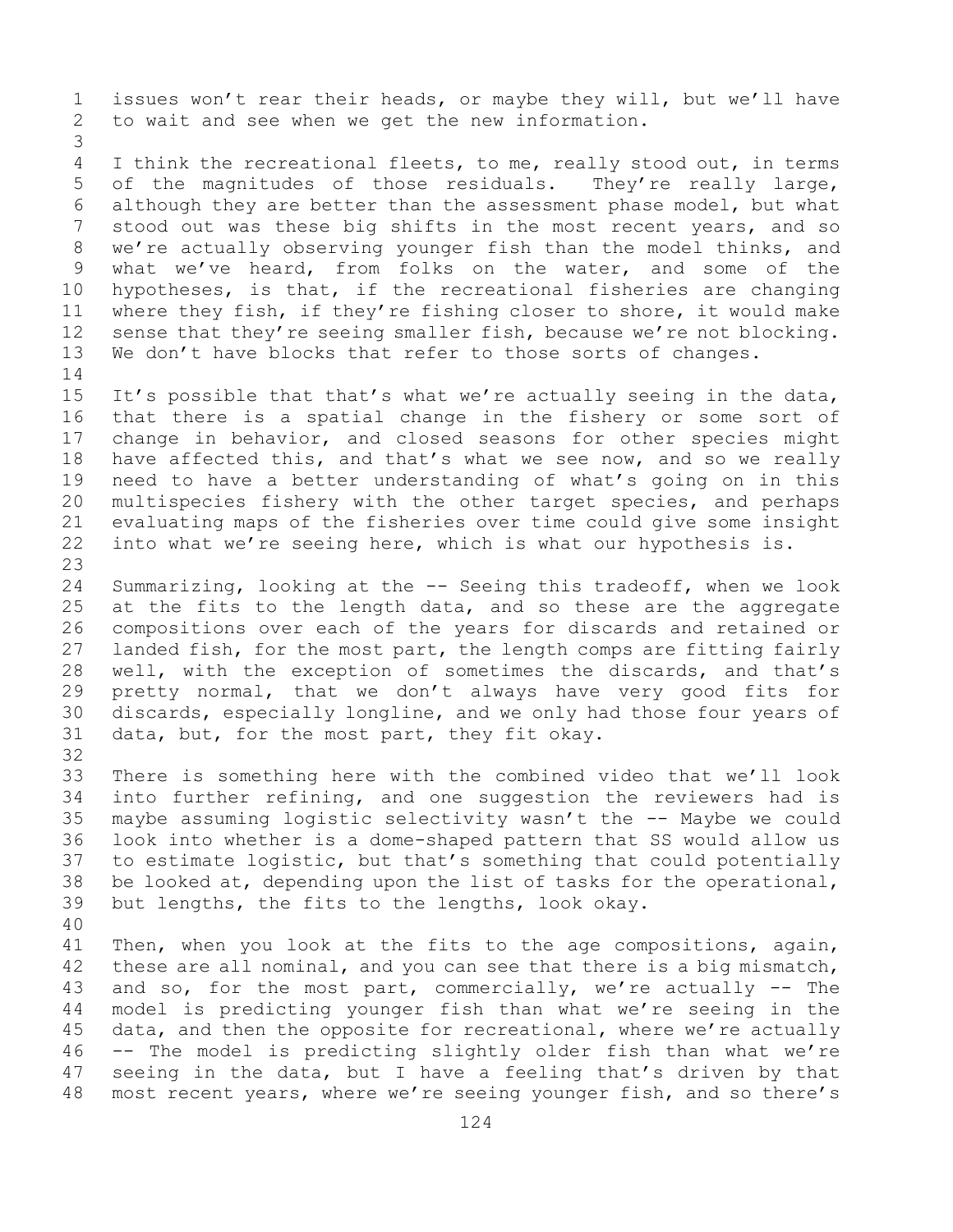1 a clear mismatch here in fitting the length and ages.  $\frac{2}{3}$ 3 We think this is a mixture of the growth parameters, that we have<br>4 fixed the growth curve, and we've got the L-infinity at 70, and fixed the growth curve, and we've got the L-infinity at 70, and 5 the maximum sizes and the composition data, and we just think that, 6 if we go through and reevaluate the life history and the 7 composition data, that hopefully some of these issues will be at<br>8 least reduced, in terms of the misfits, and so that's one of the 8 least reduced, in terms of the misfits, and so that's one of the<br>9 plans, one of the charges, I think, for the operational. plans, one of the charges, I think, for the operational. 10<br>11 11 Looking at the indices, and so, in these plots, we're looking at<br>12 the blue lines are the model-predicted index value, and the dots the blue lines are the model-predicted index value, and the dots 13 are the observed index value that went into the model, and the 14 thick lines are the uncertainty estimates that we put into the<br>15 model as inputs, and then the thin lines are the extra variance 15 model as inputs, and then the thin lines are the extra variance<br>16 estimated by the assessment. estimated by the assessment.  $\begin{array}{c} 17 \\ 18 \end{array}$ 18 The root mean square error is just comparing the observed to the<br>19 expected, and then the extra standard deviation, with the CV, is 19 expected, and then the extra standard deviation, with the CV, is<br>20 that parameter that SS said there is extra variation here, and 20 that parameter that SS said there is extra variation here, and<br>21 that's what it is estimating for each index, and the big take-home 21 that's what it is estimating for each index, and the big take-home<br>22 here is that we're fitting the headboat fairly well, which this is 22 here is that we're fitting the headboat fairly well, which this is<br>23 our longest time series, and so that's one of the drivers of the 23 our longest time series, and so that's one of the drivers of the 24 trends we see in the outputs. trends we see in the outputs.  $\frac{25}{26}$ 26 The combined video is not fitting as well, and there's a fairly<br>27 high root mean square error, but some of the years are looking high root mean square error, but some of the years are looking 28 good, and we are getting the increase, and then, more recently, we<br>29 see sort of a decline. see sort of a decline. 30<br>31 31 The pre-IFQ commercial vertical line index, we're not quite fitting<br>32 it, but there is really not a lot of contrast here in the model, it, but there is really not a lot of contrast here in the model, 33 in the input data, and so it's not terrible, but this reef fish<br>34 observer program vertical line index -- We're not fitting this. 34 observer program vertical line index -- We're not fitting this.<br>35 The assessment is predicting a decline, mostly being informed by 35 The assessment is predicting a decline, mostly being informed by<br>36 the other data streams, whereas, if you look at the observed data, the other data streams, whereas, if you look at the observed data, 37 there is kind of this increase, except for 2017, and you sort of 38 see it ticking up a little bit, but, overall, we're not fitting<br>39 very well to the survey, and the SS is downweighting it. It's 39 very well to the survey, and the SS is downweighting it. It's<br>40 estimating a pretty large standard deviation. estimating a pretty large standard deviation. 41<br>42 42 Rather than remove that index, the review workshop recommended<br>43 just allowing the model to absorb -- To allow extra variability 43 just allowing the model to absorb -- To allow extra variability<br>44 and just not fit it, and so this is one of those issues that I and just not fit it, and so this is one of those issues that I 45 think had a lot of discussion. This conflict in the indices is 46 potentially also causing some of the issues we're seeing,<br>47 potentially, with the retrospective pattern, that we'll touch on 47 potentially, with the retrospective pattern, that we'll touch on<br>48 later, but there always seems to be -- We always have more -- We later, but there always seems to be -- We always have more -- We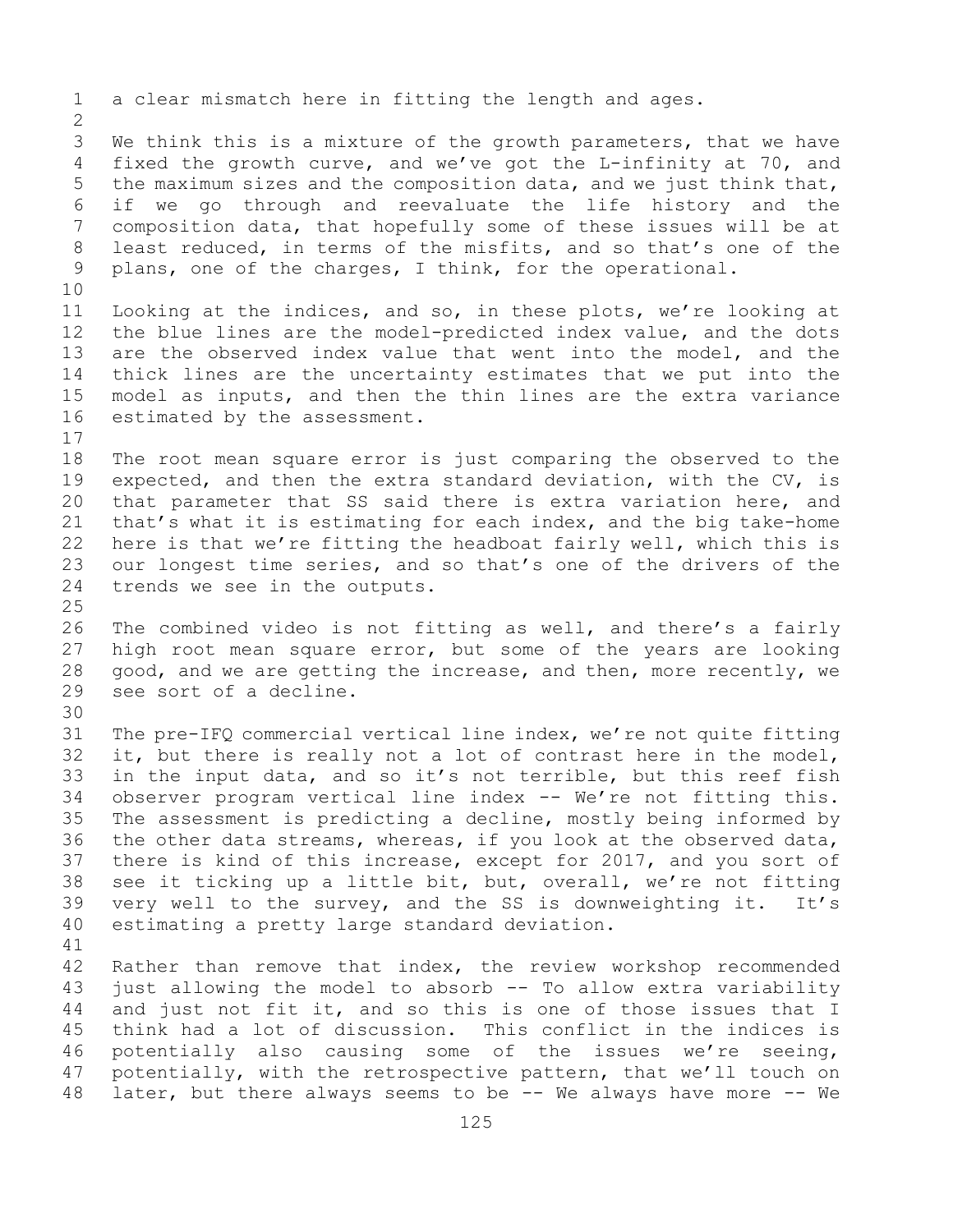1 always have multiple indices, and they're not always telling the<br>2 same story. same story.

3 I do think it was comforting though to see that the reviewer found 5 complementary signals in the indices except that vertical line, 6 and so maybe there is just more evaluation that we need to go back 7 and just thoroughly investigate and potentially look at maybe some<br>8 sort of changing catchability of that survey. sort of changing catchability of that survey.

 $\begin{array}{c} 9 \\ 10 \end{array}$ 10 Now we're going to transition into the derived quantities. This<br>11 is a couple of plots here going on, but what we have is the 11 is a couple of plots here going on, but what we have is the<br>12 recruitment quantities. On the top-right is the spawner-recruit 12 recruitment quantities. On the top-right is the spawner-recruit<br>13 curve, and we've got recruitment on the Y-axis, over the spawning curve, and we've got recruitment on the Y-axis, over the spawning 14 biomass on the X, and the first thing to point out is each point<br>15 is a different year. is a different year.

16<br>17 17 We've got some high-recruitment events in 1999 and 2001, and this<br>18 thick line is basically our curve, and there is not a well-defined 18 thick line is basically our curve, and there is not a well-defined<br>19 spawner-recruit curve. We don't have a lot of samples in this 19 spawner-recruit curve. We don't have a lot of samples in this<br>20 bottom-left quadrant. There's not a lot here, and there was not 20 bottom-left quadrant. There's not a lot here, and there was not<br>21 a lot of contrast, unfortunately, in the data for the Gulf. I 21 a lot of contrast, unfortunately, in the data for the Gulf. I<br>22 think the South Atlantic had a lot more information, and they had 22 think the South Atlantic had a lot more information, and they had<br>23 more contrast within their data streams, and so they had a 23 more contrast within their data streams, and so they had a<br>24 different -- They told a different picture, in terms of the ability 24 different -- They told a different picture, in terms of the ability<br>25 to estimate steepness and actually having the curve, and so that's 25 to estimate steepness and actually having the curve, and so that's<br>26 something, in the Gulf, for scamp, that we -- Unfortunately, we 26 something, in the Gulf, for scamp, that we -- Unfortunately, we<br>27 see issues with the contrast, and I think that that's also 27 see issues with the contrast, and I think that that's also<br>28 potentially what we see with the retrospective concerns. potentially what we see with the retrospective concerns.

29<br>30 30 We see the steepness, again, was fixed at that weighted value from<br>31 the review workshop, and we're estimating a sigma R of about 0.45. 31 the review workshop, and we're estimating a sigma R of about 0.45.<br>32 One of the reviewers mentioned that this is usually fixed at 0.6, One of the reviewers mentioned that this is usually fixed at  $0.6$ , 33 and that was done for this assessment, and we also estimated sigma-<br>34 R for red grouper, and so it has not always been fixed. I mean, 34 R for red grouper, and so it has not always been fixed. I mean,<br>35 that's certainly something we could look into, but I think that 35 that's certainly something we could look into, but I think that<br>36 the information that we had  $-$  We see some support within mostly 36 the information that we had  $-$  We see some support within mostly<br>37 the composition data, and, of course, the length compositions, the composition data, and, of course, the length compositions, 38 where we see, from the recreational fleets, where we have smaller<br>39 fish and younger fish, that we have some information for recruits. fish and younger fish, that we have some information for recruits.

40 41 We've got some high recruitment estimates, although we do have a<br>42 lot of estimates with CVs above one, and so a lot of these 42 lot of estimates with CVs above one, and so a lot of these<br>43 recruitment events are highly uncertain, and we can see that with 43 recruitment events are highly uncertain, and we can see that with<br>44 the recruitment deviations, with having very large CVs, but peak the recruitment deviations, with having very large CVs, but peak 45 recruitment in 1999 and then 2001, but, really, since then, we 46 haven't seen very high recruitment, and, since 2008 onward, it's<br>47 been pretty low, below the average, and that's something --47 been pretty low, below the average, and that's something<br>48 Unfortuntely, I think we don't have a ton of data to show tho Unfortuntely, I think we don't have a ton of data to show those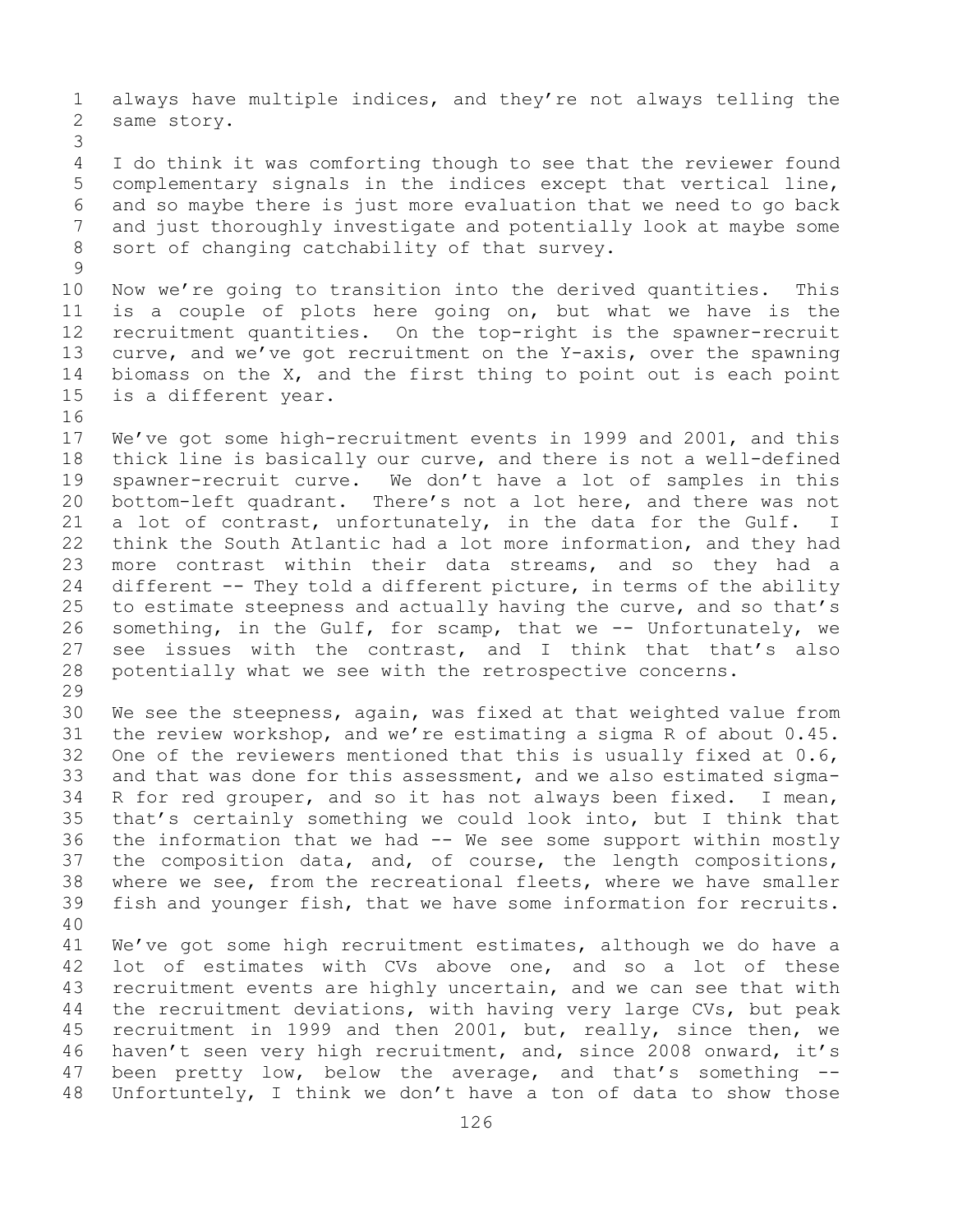1 strong signals moving through, like we do for other stocks, and so<br>2 that's something that may also be causing some of the issues. that's something that may also be causing some of the issues. 3 Looking at the trends in the -- Spawning stock biomass is on the 5 top-left, which, again, was male and female SSB combined, and the 6 top-right is total biomass of the vulnerable species, which is 7 ages-three and up, and numbers-at-age of females is in the bottom-<br>8 left, and that's millions of fish, and then males in thousands of 8 left, and that's millions of fish, and then males in thousands of<br>9 fish on the bottom right. fish on the bottom right. 10<br>11 11 Basically, the numbers of fish over time and age, and you can see<br>12 that, for females, for the most part, the mean age is about two to that, for females, for the most part, the mean age is about two to 13 three years, but you can see that, obviously, age-zeroes are all 14 females, and we see those big cohorts moving through in 1999 and<br>15 2001, and mavbe 2002 and 2003, and so we can kind of see those 15 2001, and maybe 2002 and 2003, and so we can kind of see those<br>16 quys moving through the population. guys moving through the population.  $17$ <br> $18$ 18 The numbers for males, again, males don't start until age-three,<br>19 and then you can see that mean age for males is between ten and -19 and then you can see that mean age for males is between ten and -<br>20 - More recently, it's actually been the oldest is about thirteen, - More recently, it's actually been the oldest is about thirteen, 21 and that's a slight change, and so you can see the numbers moving<br>22 through the population. Overall, the trend in spawning stock 22 through the population. Overall, the trend in spawning stock<br>23 biomass -- Unexploited equilibrium, and so the unexploited, the 23 biomass -- Unexploited equilibrium, and so the unexploited, the<br>24 SSB0, is basically what we use to look at the ratio of depletion, 24 SSB0, is basically what we use to look at the ratio of depletion,<br>25 and so each of these annual estimates over that unfished value, to 25 and so each of these annual estimates over that unfished value, to<br>26 qive us an idea of how depleted the stock is from the unexploited. give us an idea of how depleted the stock is from the unexploited. 27 28 What we see is, over time, SSB and total biomass a pretty similar.<br>29 We had an increase throughout the 1990s, largely attributed to 29 We had an increase throughout the 1990s, largely attributed to<br>30 that composition data, a peak in about 2007, and since we've seen 30 that composition data, a peak in about 2007, and since we've seen<br>31 a decline. Again, we didn't really -- Because this was a research 31 a decline. Again, we didn't really -- Because this was a research<br>32 track, we did not produce stock status, because we did not track, we did not produce stock status, because we did not 33 undertake our projections, and, as we've kind of touched on today<br>34 already, the way we get the reference points is by projecting 34 already, the way we get the reference points is by projecting<br>35 equilibrium conditions forward, and so we did not do that for the 35 equilibrium conditions forward, and so we did not do that for the 36 research track. research track. 37 38 I think that's one topic that the reviewers brought up, that it<br>39 would have been helpful to kind of look at, in that general sense, 39 would have been helpful to kind of look at, in that general sense,<br>40 what would have happened, and so that's one thing to consider. what would have happened, and so that's one thing to consider. 41<br>42 42 I think it was helpful for us to not have to spend time on the<br>43 projections, because we had a lot more time to go in and do more 43 projections, because we had a lot more time to go in and do more<br>44 diagnostics and do more sensitivities. We present a few in the diagnostics and do more sensitivities. We present a few in the 45 report, but we do a lot more work behind the scenes that really 46 never comes to public view, and so just to keep that in mind, and<br>47 that's one thing to note, moving forward. that's one thing to note, moving forward. 48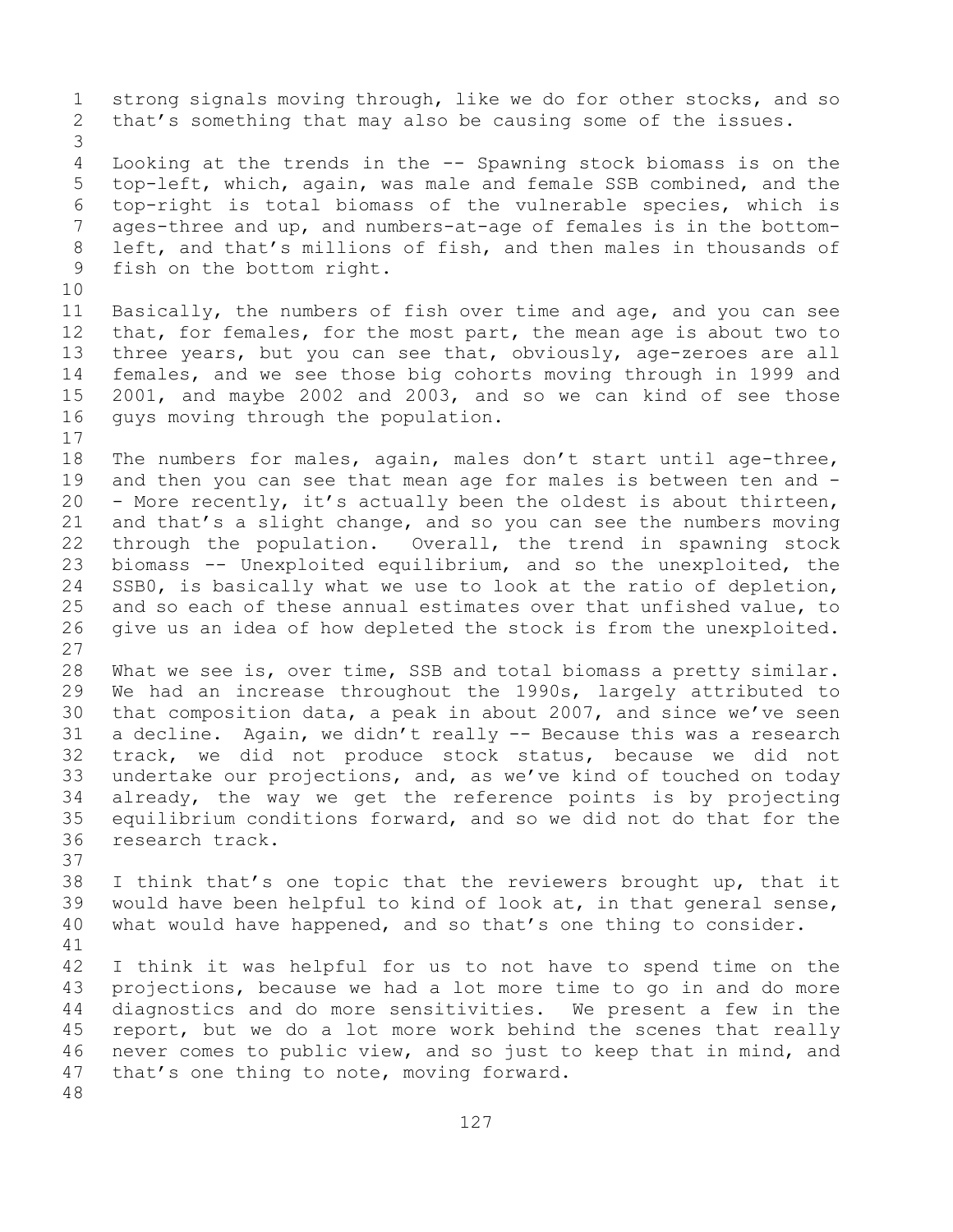1 Then I think this is the last derived quantity to look through,<br>2 and this is the estimates of the initial fishing mortality rates, 2 and this is the estimates of the initial fishing mortality rates,<br>3 and so, for -- Because we started the stock in a fished condition, 3 and so, for -- Because we started the stock in a fished condition,<br>4 we estimate these conditions, inputting average landings for each we estimate these conditions, inputting average landings for each 5 fleet from 1986 to 1990, and we ended up not estimating the initial 6 F for headboat, because the landings were so small that, when we<br>7 did, it was bounding out at zero, and so it was just not -- We 7 did, it was bounding out at zero, and so it was just not -- We<br>8 deemed that it wasn't helpful, because we were concerned that that 8 deemed that it wasn't helpful, because we were concerned that that<br>9 bounding parameter would potentially have another impact in the 9 bounding parameter would potentially have another impact in the<br>10 assessment and would impede the ability of coming to a good 10 assessment and would impede the ability of coming to a good solution.

- 12<br>13 What we see over time, and this is for the entire stock, the 14 exploitation rate over time, and so, for all the fisheries, the<br>15 fraction of the biomass killed, and, in this top-right, we're 15 fraction of the biomass killed, and, in this top-right, we're<br>16 showing it by fleet, and so fleet-specific, and so you can see 16 showing it by fleet, and so fleet-specific, and so you can see<br>17 what we mentioned earlier, earlier on, is that much of the fishing 17 what we mentioned earlier, earlier on, is that much of the fishing<br>18 mortality and exploitation was from commercial, but then we see 18 mortality and exploitation was from commercial, but then we see<br>19 this increase over time for recreational, which peak values in 19 this increase over time for recreational, which peak values in<br>20 2014, and then commercial actually we saw some increases in about 20 2014, and then commercial actually we saw some increases in about<br>21 2016, and then recent declines. 2016, and then recent declines.
- $\begin{array}{c} 22 \\ 23 \end{array}$ 23 Headboat, over time, has been very small, and, for charter private,<br>24 we see that big change over time, and so we have seen increases in 24 we see that big change over time, and so we have seen increases in<br>25 fishing mortality recently. It will be interesting to get the 25 fishing mortality recently. It will be interesting to get the<br>26 more recent information, and maybe, once we look at stock status, 26 more recent information, and maybe, once we look at stock status,<br>27 to kind of consider what the stock status would be, especially to kind of consider what the stock status would be, especially 28 given the fisheries and what's going on with gag and red grouper.<br>29 It would be very interesting to see how those requlations, or how 29 It would be very interesting to see how those regulations, or how<br>30 the status of those stocks, how we start to see maybe shifting 30 the status of those stocks, how we start to see maybe shifting<br>31 exploitation to scamp, which might be going on here with especially 31 exploitation to scamp, which might be going on here with especially<br>32 charter private. charter private.
- 33<br>34 34 I think -- Let me pause and ask for questions on the fits, if<br>35 anyone wants me to go back, and then I think the last set of slides 35 anyone wants me to go back, and then I think the last set of slides<br>36 are diagnostics. I think we have maybe seven slides of 36 are diagnostics. I think we have maybe seven slides of<br>37 diagnostics, and then that's about it. diagnostics, and then that's about it.
- 38<br>39
- 39 **CHAIRMAN NANCE:** I think that's perfect, Skyler. Let's go ahead,<br>40 and are there any questions on any aspects of these models thus 40 and are there any questions on any aspects of these models thus<br>41 far? I don't see any questions, Skyler. far? I don't see any questions, Skyler.
- 42

44

DR. SAGARESE: Okay. Let's plow ahead.

- 45 **CHAIRMAN NANCE:** Okay.
- 46<br>47 47 **DR. SAGARESE:** Moving into the diagnostics, this is where -- Before<br>48 we touch on these diagnostics, I just want to reiterate here, and we touch on these diagnostics, I just want to reiterate here, and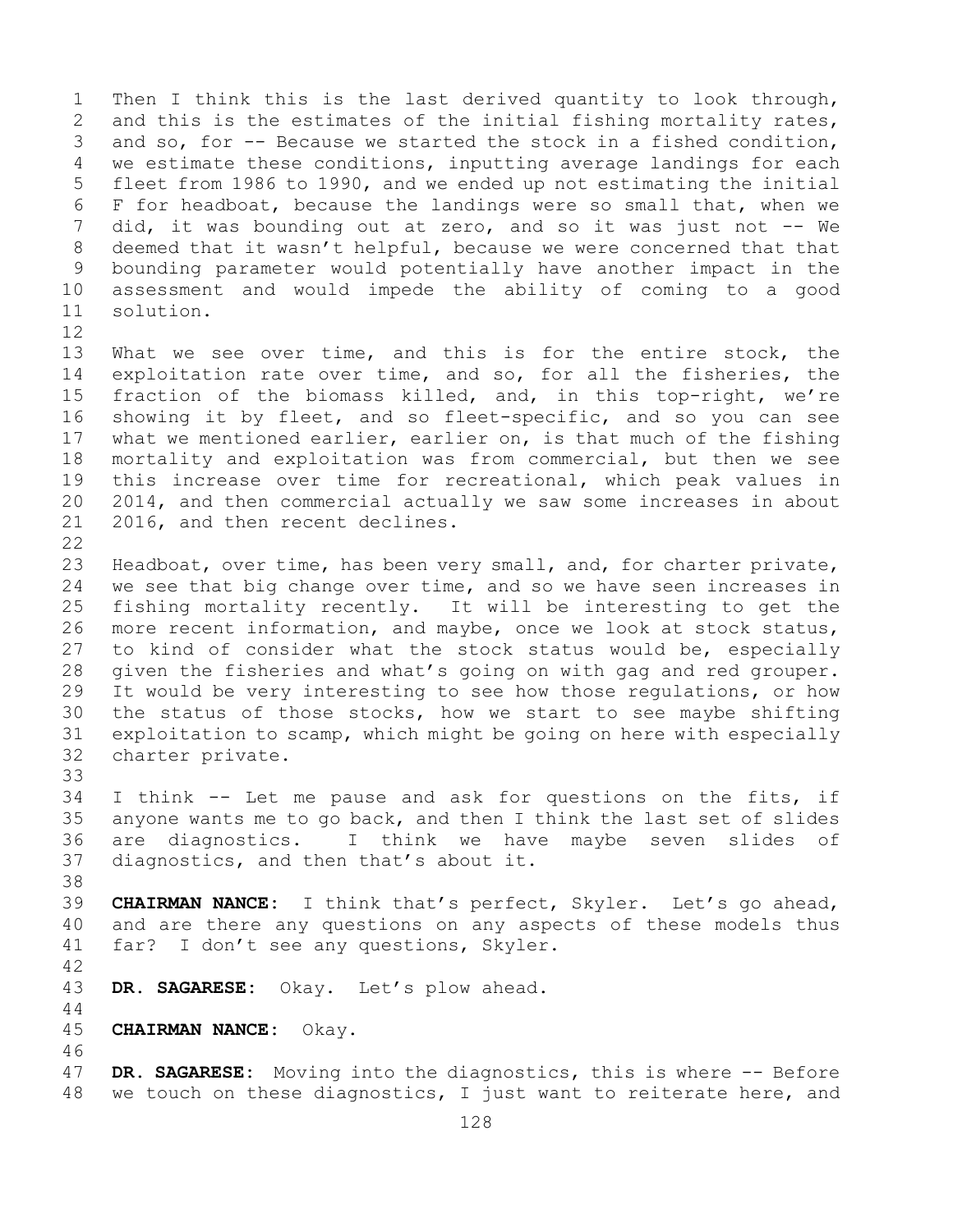1 I touched on it earlier, but we really did not fix a lot of<br>2 parameters, and we did not give priors on any of the selectivity 2 parameters, and we did not give priors on any of the selectivity<br>3 or retention parameters, and the model is very flexible to estimate 3 or retention parameters, and the model is very flexible to estimate<br>4 what it wants, and we see that in the jitter. what it wants, and we see that in the jitter. 5 6 Normally, with the jitter, you would expect to see some sort of<br>7 consistent result. You would want to come to a verv similar 7 consistent result. You would want to come to a very similar<br>8 solution. Now, one thing we discussed, with the research track, 8 solution. Now, one thing we discussed, with the research track,<br>9 is there's two ways you can do that. is there's two ways you can do that. 10<br>11 11 On one hand, you can not put priors and not fix parameters, but,<br>12 in this case, what we did is where we highlight the uncertainty, in this case, what we did is where we highlight the uncertainty, 13 and you can see how some of those -- For example, the headboat, 14 the selectivity parameters, a couple of these jitter runs, which<br>15 are much different, the model doesn't converge. Those headboat 15 are much different, the model doesn't converge. Those headboat<br>16 selectivity parameters can wreak havoc on trying to get a solution. selectivity parameters can wreak havoc on trying to get a solution.  $\begin{array}{c} 17 \\ 18 \end{array}$ 18 In one case, you can see the uncertainty in all these plots, and<br>19 you would want consistency. You would want a single line across 19 you would want consistency. You would want a single line across<br>20 each of these components, the likelihood components, and we don't 20 each of these components, the likelihood components, and we don't<br>21 see that with this assessment, because there's so much flexibility. see that with this assessment, because there's so much flexibility.  $\begin{array}{c} 22 \\ 23 \end{array}$ 23 Now, when it comes time for the operational, we can spend more<br>24 time fine-tuning this, once we've got all the data into the 24 time fine-tuning this, once we've got all the data into the<br>25 assessment and start looking at likelihood profiles and trying to 25 assessment and start looking at likelihood profiles and trying to<br>26 pin some of these parameters down and maybe give them priors or 26 pin some of these parameters down and maybe give them priors or<br>27 fix them at supported values, and that's where we'll start to get fix them at supported values, and that's where we'll start to get 28 more of a consistent result, but there is something to be said<br>29 about you could fix everything and get a jitter that shows you a 29 about you could fix everything and get a jitter that shows you a<br>30 single run, but that doesn't necessarily highlight your 30 single run, but that doesn't necessarily highlight your<br>31 uncertainty. uncertainty. 32 33 For the purpose of the research track, we just kept it flexible,<br>34 and we wanted to highlight these issues. Of a hundred jitter runs, 34 and we wanted to highlight these issues. Of a hundred jitter runs,<br>35 only twenty of them had the same negative loglikelihood. You can 35 only twenty of them had the same negative loglikelihood. You can<br>36 see that some of these runs, especially -- There was one that 36 see that some of these runs, especially  $-$  There was one that<br>37 jumped up about 2,000 units, again mostly due to the length jumped up about  $2,000$  units, again mostly due to the length 38 compositions, and so some of those selectivity patterns, or<br>39 retention parameters, sometimes will just go into a space and we'll 39 retention parameters, sometimes will just go into a space and we'll<br>40 get these runs that may not even converge, and that's the issue 40 get these runs that may not even converge, and that's the issue<br>41 with this analysis. with this analysis. 42 43 The figure on the top-right, it's just showing you, for each of<br>44 those 100 runs, that's what the trajectory and the spawning stock those 100 runs, that's what the trajectory and the spawning stock 45 biomass look like, and so there are some shifts. There are some

46 of these really jagged ones that didn't converge, but, overall,<br>47 when you look at this in terms of a relative sense, oftentimes the 47 when you look at this in terms of a relative sense, oftentimes the<br>48 status won't change, but there is some variability there, and I status won't change, but there is some variability there, and I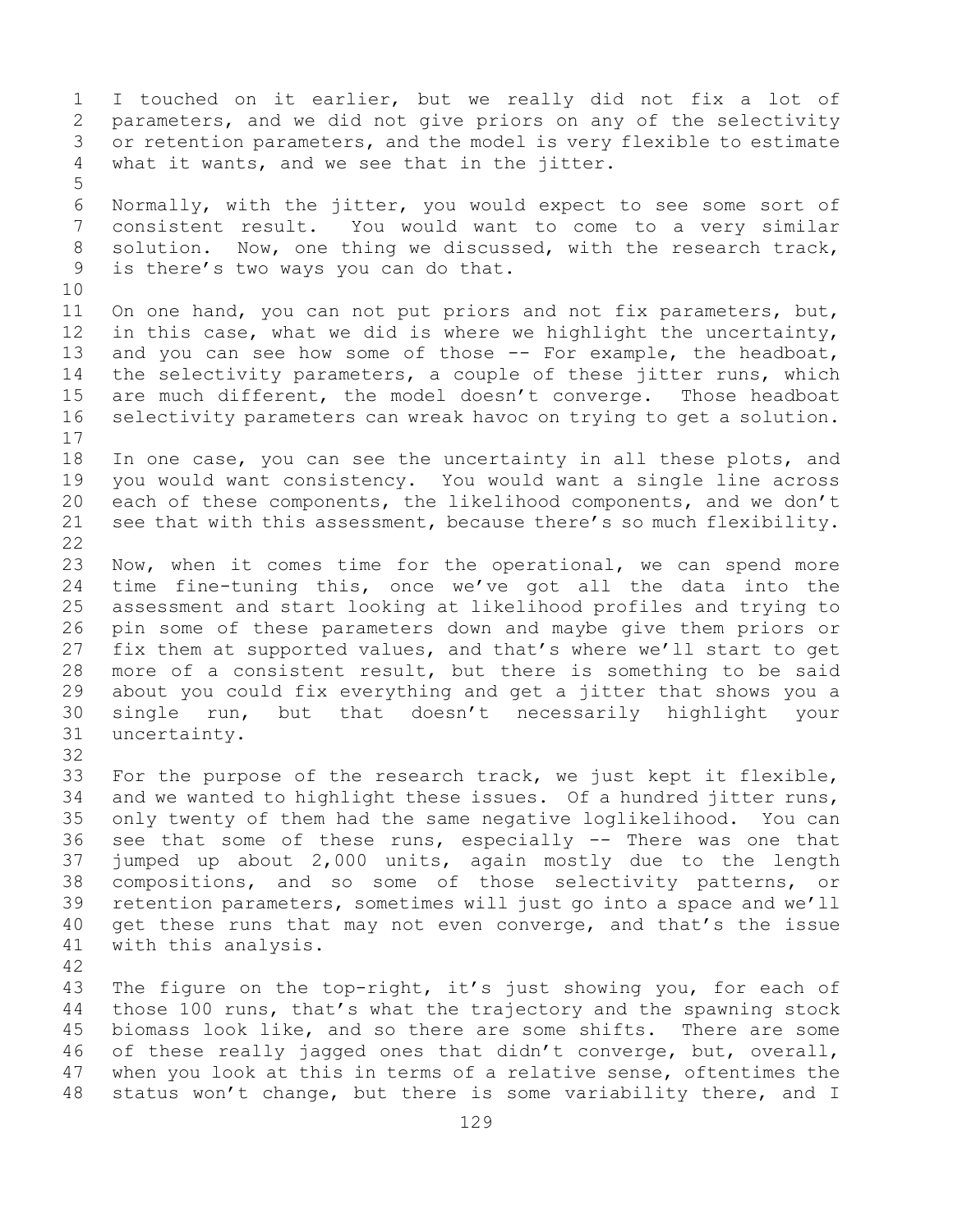1 think that this is something that we will be looking into further<br>2 when we get into the operational track, is trying to get a better-2 when we get into the operational track, is trying to get a better-<br>3 behaving model, because this was cause for concern, and we 3 behaving model, because this was cause for concern, and we<br>4 discussed it with the review panel, and this is something that is discussed it with the review panel, and this is something that is 5 always an issue that deserves a lot of attention, because there 6 are so many ways that you can specify and parameterize a model. 7 8 The other diagnostics that we looked at was looking at the<br>9 likelihood profiles for some of the key parameters. I will show 9 likelihood profiles for some of the key parameters.<br>10 here the natural log of the unfished, or virgin, recr 10 here the natural log of the unfished, or virgin, recruitment, the<br>11 RO, and, basically, we plot the change in the loglikelihood, and 11 RO, and, basically, we plot the change in the loglikelihood, and<br>12 so, for each of the values, we ran from, in this case, an lnRO of so, for each of the values, we ran from, in this case, an lnR0 of 13 seven to eight, in I think 0.05 intervals, and, basically, you fix 14 the model at each of those runs, and you re-estimate the<br>15 parameters, and then you see at what point you would want to be at 15 parameters, and then you see at what point you would want to be at 16 the bottom of this space. the bottom of this space.  $\begin{array}{c} 17 \\ 18 \end{array}$ 18 Where this likelihood profile minimizes, total is basically, in<br>19 many of these cases, where our model estimate is, and so there's 19 many of these cases, where our model estimate is, and so there's<br>20 qood agreement there, but, because we have so many different data 20 good agreement there, but, because we have so many different data<br>21 sources, we often do see conflicts, and so, for example, the 21 sources, we often do see conflicts, and so, for example, the<br>22 indices here would support the lowest value of about 7.8, and so 22 indices here would support the lowest value of about 7.8, and so<br>23 your indices alone would support a higher value, whereas many of 23 your indices alone would support a higher value, whereas many of<br>24 the other data streams would be in agreement with that, at about 24 the other data streams would be in agreement with that, at about<br>25 a 7.4 estimate. a 7.4 estimate. 26<br>27 This is pretty typical of what we see, but you always -- Total-28 wise, you want to see a good agreement there. Our estimates, for<br>29 the most part, of these values -- For lnRO, we have a pretty low 29 the most part, of these values -- For lnR0, we have a pretty low<br>30 CV, and so that's one positive, is that we are seeing a similar 30 CV, and so that's one positive, is that we are seeing a similar<br>31 result with our likelihood profile, and a similar result for our 31 result with our likelihood profile, and a similar result for our<br>32 sigma-R, where we have a minimum of about 0.445, and so that would 32 sigma-R, where we have a minimum of about 0.445, and so that would<br>33 be about here in this profile, but, when you also compare the 33 be about here in this profile, but, when you also compare the  $34$  different values  $--$  I think a rule-of-thumb is that any values 34 different values -- I think a rule-of-thumb is that any values<br>35 within two negative loglikelihood units could be supported, and 35 within two negative loglikelihood units could be supported, and<br>36 so, here, you can see there's a pretty wide range of about 0.36 to 36 so, here, you can see there's a pretty wide range of about 0.36 to<br>37 I think about 0.58 that are within two negative loglikelihood I think about 0.58 that are within two negative loglikelihood 38 units. 39 40 Basically, it just says that there's not a lot of  $-$ - That there is 41 so much variability in the data that the model really can't 41 so much variability in the data that the model really can't<br>42 distinguish between those values of that range, and so this is one 42 distinguish between those values of that range, and so this is one<br>43 instance where perhaps, in other assessments, and I think maybe 43 instance where perhaps, in other assessments, and I think maybe<br>44 amberjack might have been one where both steepness and sigma-R amberjack might have been one where both steepness and sigma-R 45 were fixed, and maybe doing a bivariate likelihood profile could 46 kind of simultaneously provide the values for  $-$ - If we wanted to  $47$  fix, for example, sigma-R and steepness, and maybe that's the kind 47 fix, for example, sigma-R and steepness, and maybe that's the kind<br>48 of analysis that should be done to find out where we should be, of analysis that should be done to find out where we should be,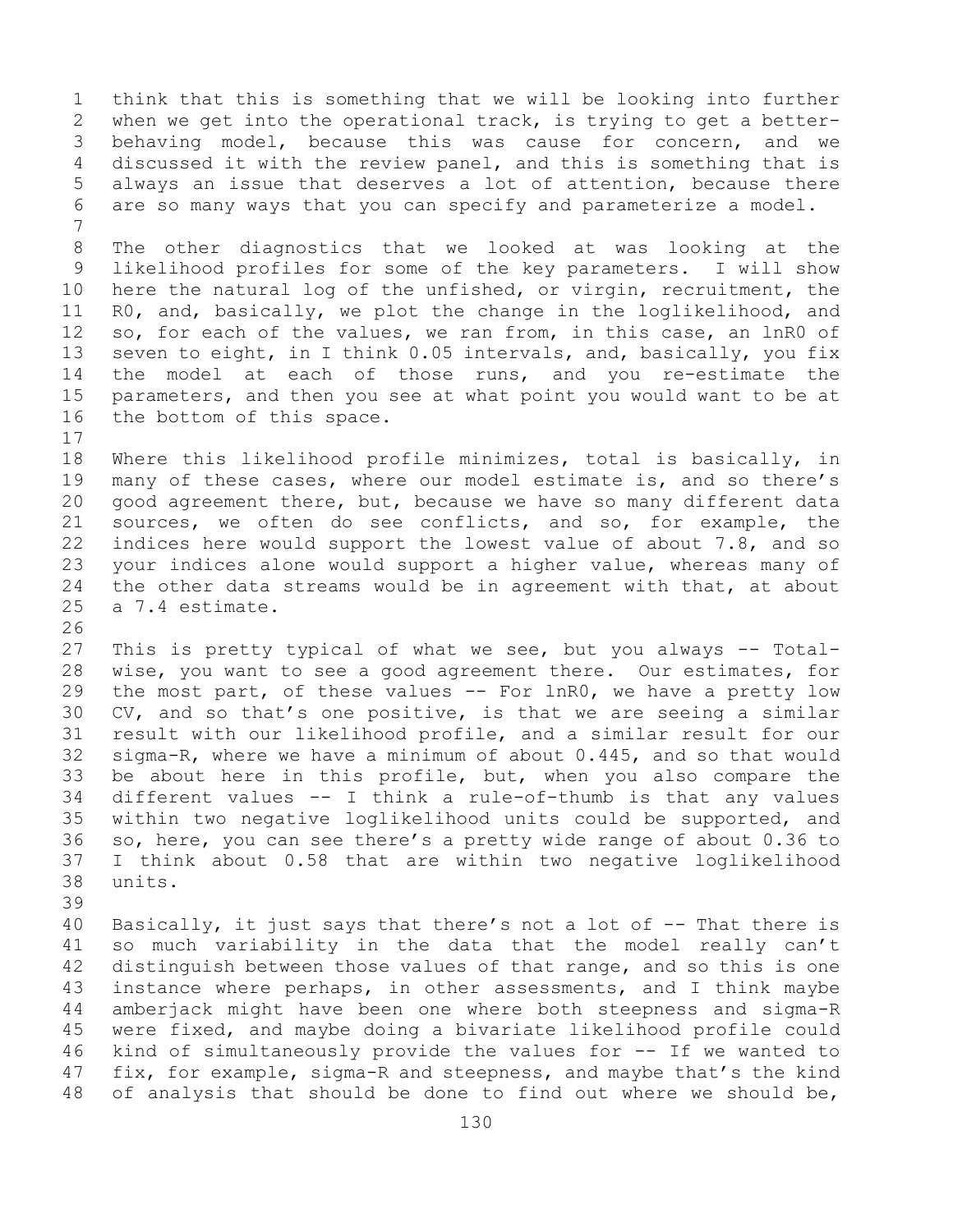1 and, again, we do see tradeoffs in the length data supporting a<br>2 higher estimate of sigma-R versus our index and age data supporting 2 higher estimate of sigma-R versus our index and age data supporting<br>3 lower values. lower values. 4 5 We're also looking at -- Again, the initial conditions for the 6 groupers are pretty important, because we can't recreate the<br>7 historic time series, and so we want to be sure that the initial 7 historic time series, and so we want to be sure that the initial<br>8 conditions that we specify are -- That there is low uncertainty, 8 conditions that we specify are -- That there is low uncertainty,<br>9 and so what we've done here is we do these likelihood profiles for 9 and so what we've done here is we do these likelihood profiles for<br>10 a range of initial F values for each of our fleets. a range of initial F values for each of our fleets. 11<br>12 In this case, we went up to  $0.1$ , from  $0.01$  up to  $0.1$ , and we see 13 that that model estimate, and so the maximum likelihood estimates 14 from the base model, are pretty similar to the minimums for each<br>15 of these profiles, and so there is support there that savs, you 15 of these profiles, and so there is support there that says, you<br>16 know, we're basically -- The base model is in the space where we 16 know, we're basically -- The base model is in the space where we<br>17 would want to be with the support, based on this information, but, 17 would want to be with the support, based on this information, but,<br>18 again, there is always potential tradeoffs in different data 18 again, there is always potential tradeoffs in different data<br>19 streams, and we tend to see -- Between the length and age data, we 19 streams, and we tend to see -- Between the length and age data, we<br>20 see some conflicts there, which is expected, given the tradeoff in 20 see some conflicts there, which is expected, given the tradeoff in  $21$  fits. fits.  $\begin{array}{c} 22 \\ 23 \end{array}$ 23 The one profile that I did want to show, in addition to the key<br>24 ones that we generally show are, in this case, the von Bertalanffy 24 ones that we generally show are, in this case, the von Bertalanffy<br>25 qrowth rate, because this kind of highlights that tradeoff in the 25 growth rate, because this kind of highlights that tradeoff in the<br>26 growth, and so the assessment model, if we estimated that -- In 26 growth, and so the assessment model, if we estimated that -- In<br>27 our sensitivity runs, we also did runs where we estimated the our sensitivity runs, we also did runs where we estimated the 28 growth parameters, and, in those cases, we did get our K values<br>29 changed considerably from the estimate recommended by the life 29 changed considerably from the estimate recommended by the life<br>30 history. history. 31<br>32 In the base model, K is fixed to 0.13. In this case, when we did 33 the profile over a range of K values from 0.05 up to 0.15, we can<br>34 see that, if we estimated that, or, across those ranges, the model 34 see that, if we estimated that, or, across those ranges, the model  $35$  supports a value of about 0.1. In conflict though, you can see 35 supports a value of about 0.1. In conflict though, you can see<br>36 that the age data supports a slightly lower value here in this that the age data supports a slightly lower value here in this 37 case, or just lower than that 0.1 and then the length data goes a 38 bit higher, about 0.12, or maybe 0.15, and so you can see that the<br>39 age data and the length data would support different K values. age data and the length data would support different K values. 40 41 I think that, moving forward, the life history and reevaluating<br>42 that and just kind of looking more into the L-infinity issue and 42 that and just kind of looking more into the L-infinity issue and<br>43 the growth, and we want to make sure that the growth curves that 43 the growth, and we want to make sure that the growth curves that<br>44 we have in the assessment model are the most appropriate for the we have in the assessment model are the most appropriate for the 45 assessment, because that could be one of the reasons why we're 46 seeing the tradeoffs and the mismatches between length and age<br>47 fits. fits. 48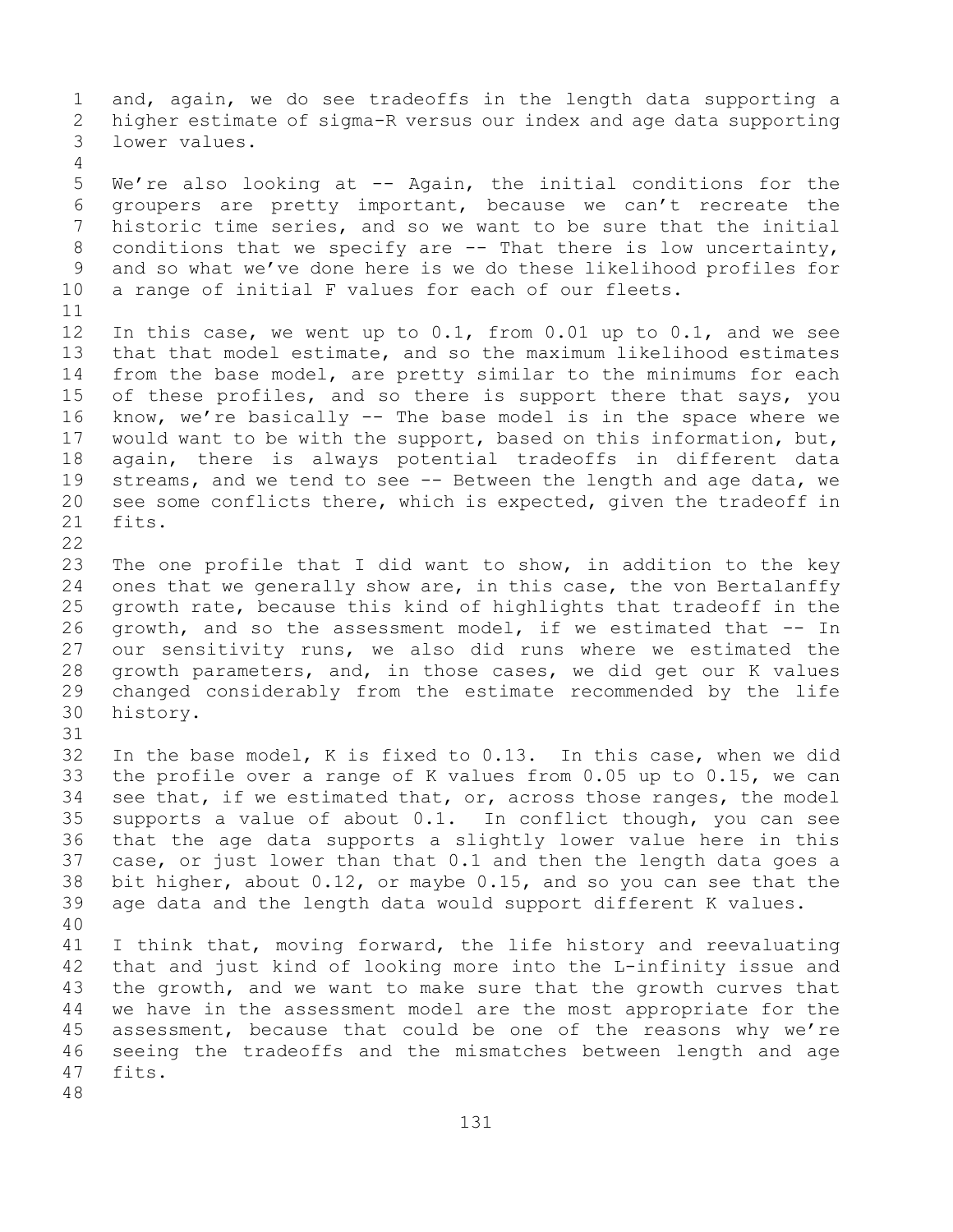1 Again, here is just plotting the trajectories, and you can see<br>2 that, relative to the SSB unfished -- For the most part, they are 2 that, relative to the SSB unfished -- For the most part, they are<br>3 all above 0.3, and there is one run that didn't converge, but just 3 all above 0.3, and there is one run that didn't converge, but just<br>4 to kind of give some context how those different values -- We can to kind of give some context how those different values -- We can 5 see changes in the assessment, and I think it's really important 6 for us, for this species at least, to pay close attention to those<br>7 arowth parameters, and I think Lisa saw a fairly similar result 7 growth parameters, and I think Lisa saw a fairly similar result<br>8 when she was using the conditional age-at-length in the gag 8 when she was using the conditional age-at-length in the gag<br>9 assessment model as well, where, when you actually allow the model 9 assessment model as well, where, when you actually allow the model<br>10 to estimate K and L-infinity, the estimates go off in space and 10 to estimate K and L-infinity, the estimates go off in space and<br>11 diverge pretty much from the values that you input, and so, 11 diverge pretty much from the values that you input, and so,<br>12 basically, your best starting parameters. That is something that 12 basically, your best starting parameters. That is something that<br>13 want to pursue a little further, and we'll be looking at some of want to pursue a little further, and we'll be looking at some of 14 those issues hopefully with the operational.

 $15$ <br> $16$ 16 The other type of diagnostic that we like to do in the Gulf,<br>17 because we often have multiple indices, is we rerun the model 17 because we often have multiple indices, is we rerun the model<br>18 leaving out one index of abundance at a time, as well as one run 18 leaving out one index of abundance at a time, as well as one run<br>19 where we leave out all the fishery-dependent indices, which is 19 where we leave out all the fishery-dependent indices, which is<br>20 this red line in the future, and so, basically, that just means 20 this red line in the future, and so, basically, that just means<br>21 that's a run with only the combined video survey, and so that was 21 that's a run with only the combined video survey, and so that was<br>22 our only fishery-independent survey that we had. our only fishery-independent survey that we had.

23 24 What we see with this analysis is, bigger picture, when you include<br>25 the uncertainty bounds, there is really no distinguishable 25 the uncertainty bounds, there is really no distinguishable<br>26 differences, with the exception of early on in this time series, 26 differences, with the exception of early on in this time series,<br>27 when we remove the headboat and the fishery-dependent, which is when we remove the headboat and the fishery-dependent, which is 28 largely driven by headboat, or solely driven by headboat, and we<br>29 do see this change in spawning stock biomass. do see this change in spawning stock biomass.

30<br>31 31 You also see much more variability in the SSB unfished, and so the<br>32 SSB0 estimates, and so there is some change early on in the time SSB0 estimates, and so there is some change early on in the time 33 series, and so that headboat survey seems to be extremely important<br>34 in driving what we're seeing within the assessment, which is 34 in driving what we're seeing within the assessment, which is<br>35 expected, given it's the longest time series, and, then in the 35 expected, given it's the longest time series, and, then in the<br>36 terminal, in the most recent year, we see some slight changes, and terminal, in the most recent year, we see some slight changes, and 37 so, if you remove the video survey, our SSB would be slightly 38 lower. If you removed the headboat survey, you would see a<br>39 slightly higher SSB, but, again, taking into account the 39 slightly higher SSB, but, again, taking into account the<br>40 uncertainty bounds, it's not that large of a change in the 40 uncertainty bounds, it's not that large of a change in the  $41$  trajectory. trajectory.

42

43 In the recruitments, there are some differences with the<br>44 recruitment, and so you can see -- Well, when considering the recruitment, and so you can see -- Well, when considering the 45 bounds, you're within the bounds, but there are some little shifts, 46 and so, without the fishery-dependent or headboat, for example,<br>47 you would see slightly higher more recently and earlier on in the 47 you would see slightly higher more recently and earlier on in the time series.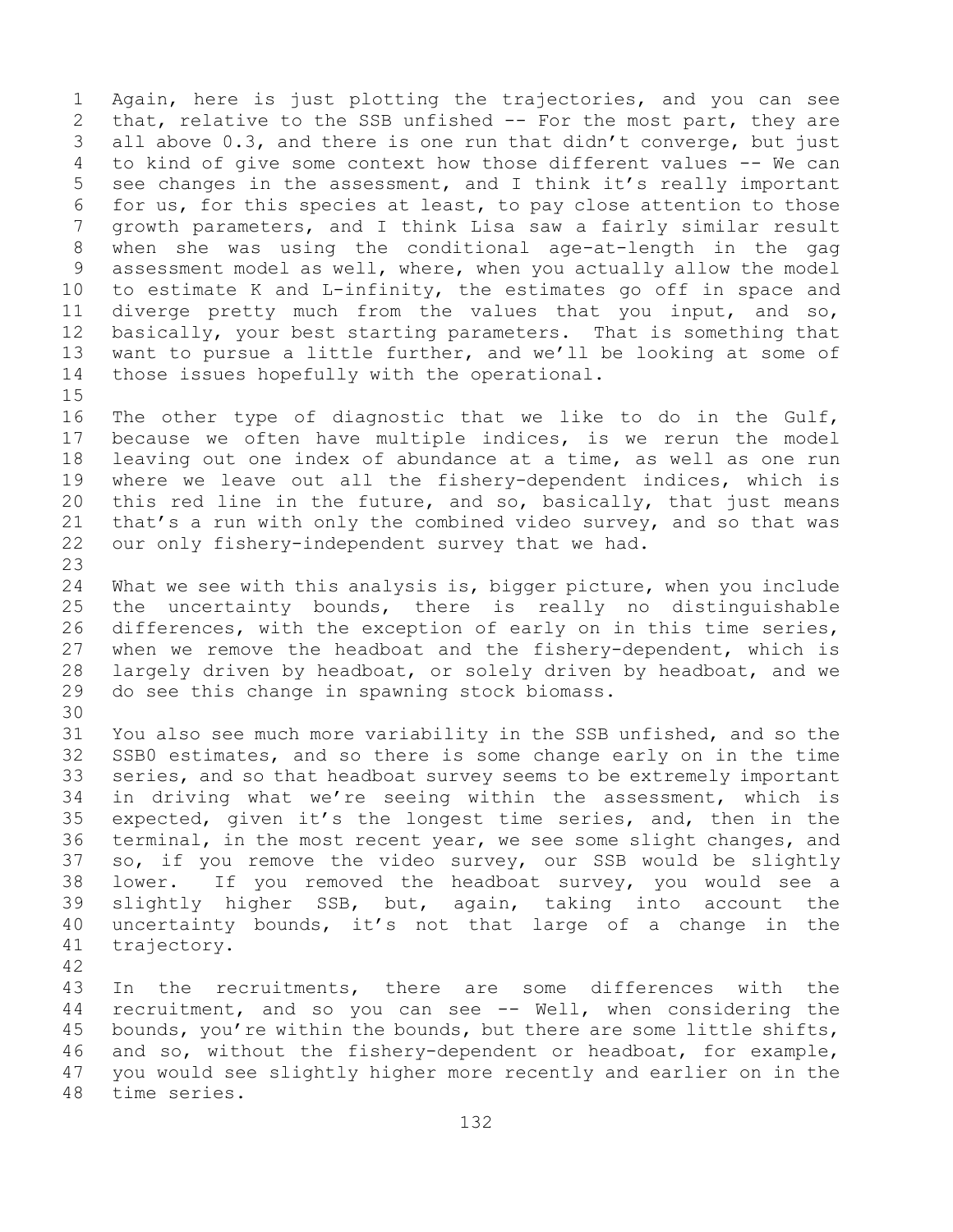$\frac{1}{2}$ 2 Overall, there is not a huge change, but there is something to be<br>3 said with part of the discussions about should the review panel 3 said with part of the discussions about should the review panel<br>4 remove the reef fish observer program. If the signal in the -remove the reef fish observer program. If the signal in the --5 Well, it sounds like there are concerns with that signal and that 6 there could be a trend in catchability that might not  $-$ - That might<br>7 render that index not as representative of the stock as we thought, 7 render that index not as representative of the stock as we thought,<br>8 and that might be something that we do want to consider for the 8 and that might be something that we do want to consider for the<br>9 research track, because that index in conflict with the others 9 research track, because that index in conflict with the others<br>10 could potentially be another issue that we're having within this 10 could potentially be another issue that we're having within this<br>11 model, which is causing some of the poor diagnostics that we see. model, which is causing some of the poor diagnostics that we see. 12<br>13 The one concern that we talked about at the review phase was this 14 retrospective pattern. Unfortunately, there is a rule-of-thumb<br>15 that generally this Rho value, and so the retrospective bias value, 15 that generally this Rho value, and so the retrospective bias value,<br>16 Mohn's Rho, you would want to be -- For our long-lived species, 16 Mohn's Rho, you would want to be -- For our long-lived species,<br>17 you would want to be within a range of negative 0.15 to 0.2, and 17 you would want to be within a range of negative 0.15 to 0.2, and<br>18 that's generally the rule-of-thumb. that's generally the rule-of-thumb.  $\begin{array}{c} 19 \\ 20 \end{array}$ What our model estimates is that we're actually  $-$ - We have a bias 21 value, a Mohn's Rho, of negative 0.24, and so we're actually<br>22 outside that range, and this is a plot that comes out of one of 22 outside that range, and this is a plot that comes out of one of<br>23 the new diagnostics packages that we were made aware of during 23 the new diagnostics packages that we were made aware of during<br>24 this review phase, that one of the reviewers was intimately 24 this review phase, that one of the reviewers was intimately<br>25 involved with the SS3 diagnostics. involved with the SS3 diagnostics. 26<br>27 I am not going to show a lot of them today, but I think that's 28 something that, moving forward in the Gulf, we will  $--$  Our toolbox<br>29 is growing by the day, and this is the kind of information that 29 is growing by the day, and this is the kind of information that<br>30 we'll be able to quantify in more standard practice as we move 30 we'll be able to quantify in more standard practice as we move forward. 32 33 In addition to that Mohn's Rho value, and so for the retrospective,<br>34 as we peel each year of data off, we can see that, in our spawning 34 as we peel each year of data off, we can see that, in our spawning<br>35 stock biomass, and this is just -- On the right, it's just the 35 stock biomass, and this is just  $-$  On the right, it's just the 36 most recent, and I think this is ten years, but you can see that, most recent, and I think this is ten years, but you can see that, 37 as you peel the year back, there's a big change in the scale, and 38 so the biomass drops down, and that's the kind of pattern that you<br>39 don't want to see. don't want to see. 40 41 This is something that we're aware of, and hopefully we'll be able<br>42 to solve it when we move into the operational, as we get new data 42 to solve it when we move into the operational, as we get new data<br>43 and refine the model a bit more, and the peels are not in the 43 and refine the model a bit more, and the peels are not in the<br>44 confidence intervals of that terminal year, and this is something confidence intervals of that terminal year, and this is something 45 that did concern the reviewers. 46<br>47 47 The other value that is of note here is that this -- I guess it's<br>48 the Rho for the forecasting bias, another metric for diagnostics the Rho for the forecasting bias, another metric for diagnostics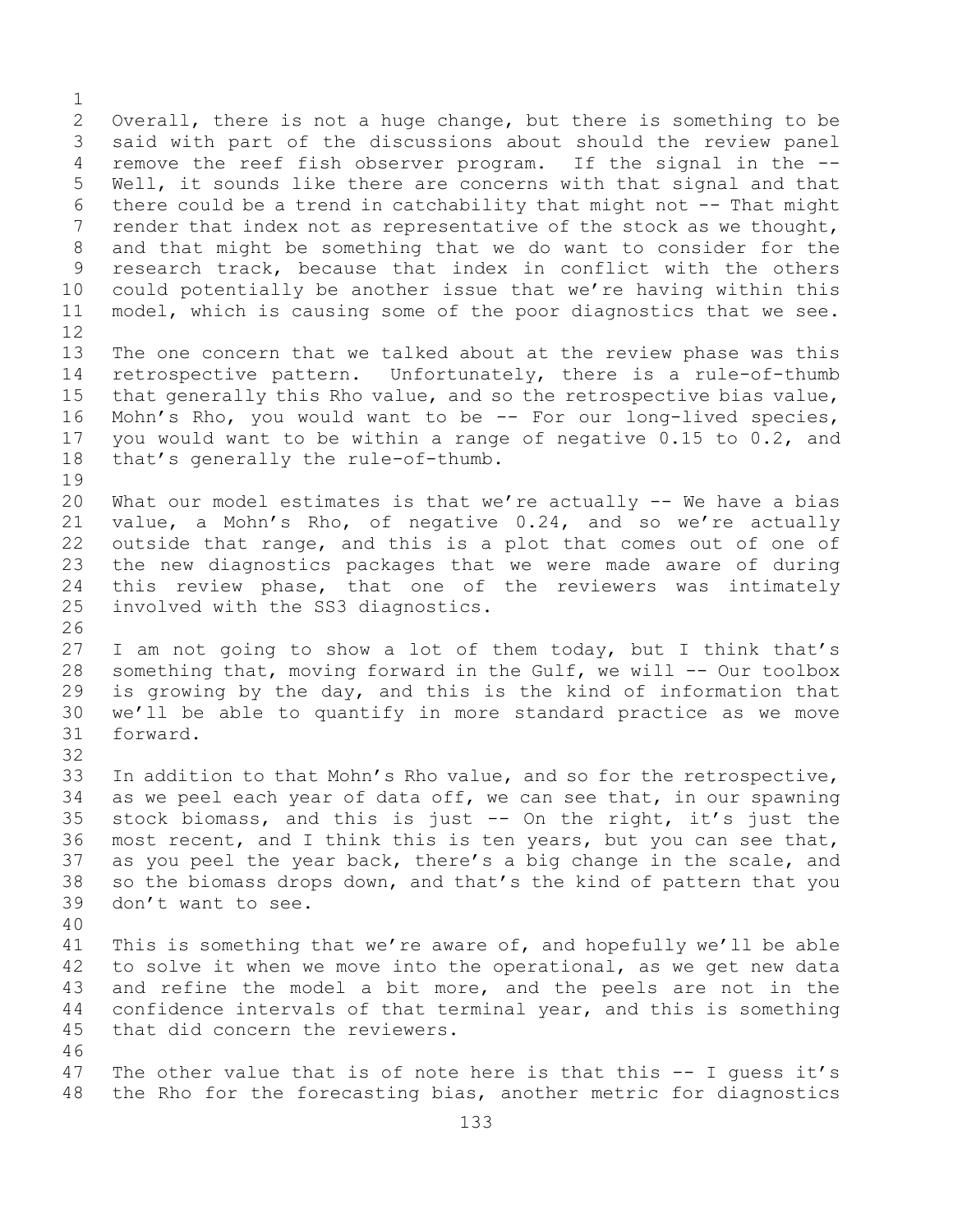1 in that SS3 diagnostics by Carvahlo, and, basically, what you do<br>2 is, from your peels, you -- This is maybe 2013, and, basically, 2 is, from your peels, you -- This is maybe 2013, and, basically,<br>3 you forecast a year ahead for each of those years, and then you 3 you forecast a year ahead for each of those years, and then you<br>4 qet your bias value for your forecasting, and, again, it's probably get your bias value for your forecasting, and, again, it's probably 5 not ideal, and we're seeing a bias, and we're not able to forecast 6 either in this case, and so that's concerning, and that is<br>7 something that we do want to address, moving forward. something that we do want to address, moving forward.

8 9 I am not going to go into a lot of detail now, and they're all<br>10 documented pretty in-depth in the report, in the addendum, but 10 documented pretty in-depth in the report, in the addendum, but<br>11 there were additional diagnostics that the reviewers have brought 11 there were additional diagnostics that the reviewers have brought<br>12 to our attention from this 2021 publication. There was a way to to our attention from this 2021 publication. There was a way to 13 look for non-random patterns in each of the inputs, and so, in our 14 index data, our age data, and our length data, and, basically, you<br>15 would want to identify -- You would want to see non-random patterns 15 would want to identify -- You would want to see non-random patterns<br>16 in the residuals for each of the data inputs. in the residuals for each of the data inputs.

 $17$ <br> $18$ 18 When we ran those runs tests, what we saw was that, for the indices,<br>19 there were non-random -- We had no patterns in our residuals for 19 there were non-random -- We had no patterns in our residuals for<br>20 all of the indices except the commercial vertical line, and the all of the indices except the commercial vertical line, and the 21 pre-IFQ index had some patterns. That's one cause for concern.<br>22 The age data, especially, for three of the four fleets, we had 22 The age data, especially, for three of the four fleets, we had<br>23 non-random patterns, which we know there's issues with the age 23 non-random patterns, which we know there's issues with the age<br>24 data, and so that's one thing that is on our radar. We did have 24 data, and so that's one thing that is on our radar. We did have<br>25 non-random patterns in the length compositions for headboat and 25 non-random patterns in the length compositions for headboat and<br>26 video, and those, unfortunately, did not pass this test. video, and those, unfortunately, did not pass this test.

 $\frac{27}{28}$ 28 Another thing that I guess a more recent analysis that's been<br>29 looked at is what's really important with these models is the 29 looked at is what's really important with these models is the<br>30 ability to predict what's going to happen, and we do projections 30 ability to predict what's going to happen, and we do projections<br>31 to identify the future forecasts, and there are now tests to 31 to identify the future forecasts, and there are now tests to<br>32 characterize the predictive skill of these models and each of these characterize the predictive skill of these models and each of these 33 data inputs, which of them are useful for forecasting in the future<br>34 and which of them aren't, and, ultimately, the take-home here is 34 and which of them aren't, and, ultimately, the take-home here is  $35$  that the indices of abundance, actually our video and reef fish 35 that the indices of abundance, actually our video and reef fish<br>36 observer program vertical line, and they did not have a strong 36 observer program vertical line, and they did not have a strong<br>37 predictive skill. predictive skill.

38<br>39

39 The age data, except for charter private, was okay, and the length<br>40 data, and the only one that didn't have good predictive skill was 40 data, and the only one that didn't have good predictive skill was<br>41 the video survey, and so the way that the reviewers discussed all 41 the video survey, and so the way that the reviewers discussed all<br>42 these different diagnostics -- Not that one of these would 42 these different diagnostics -- Not that one of these would<br>43 completely fail a model, but, when it comes time to develop your 43 completely fail a model, but, when it comes time to develop your<br>44 base model, when you look at all of this information combined, you base model, when you look at all of this information combined, you 45 can see where some of the problem issues could be, and, if you had 46 the resources to develop more than one model, for example in an<br>47 ensemble, you could potentially weight across the different 47 ensemble, you could potentially weight across the different<br>48 assumptions and look at it that way. assumptions and look at it that way.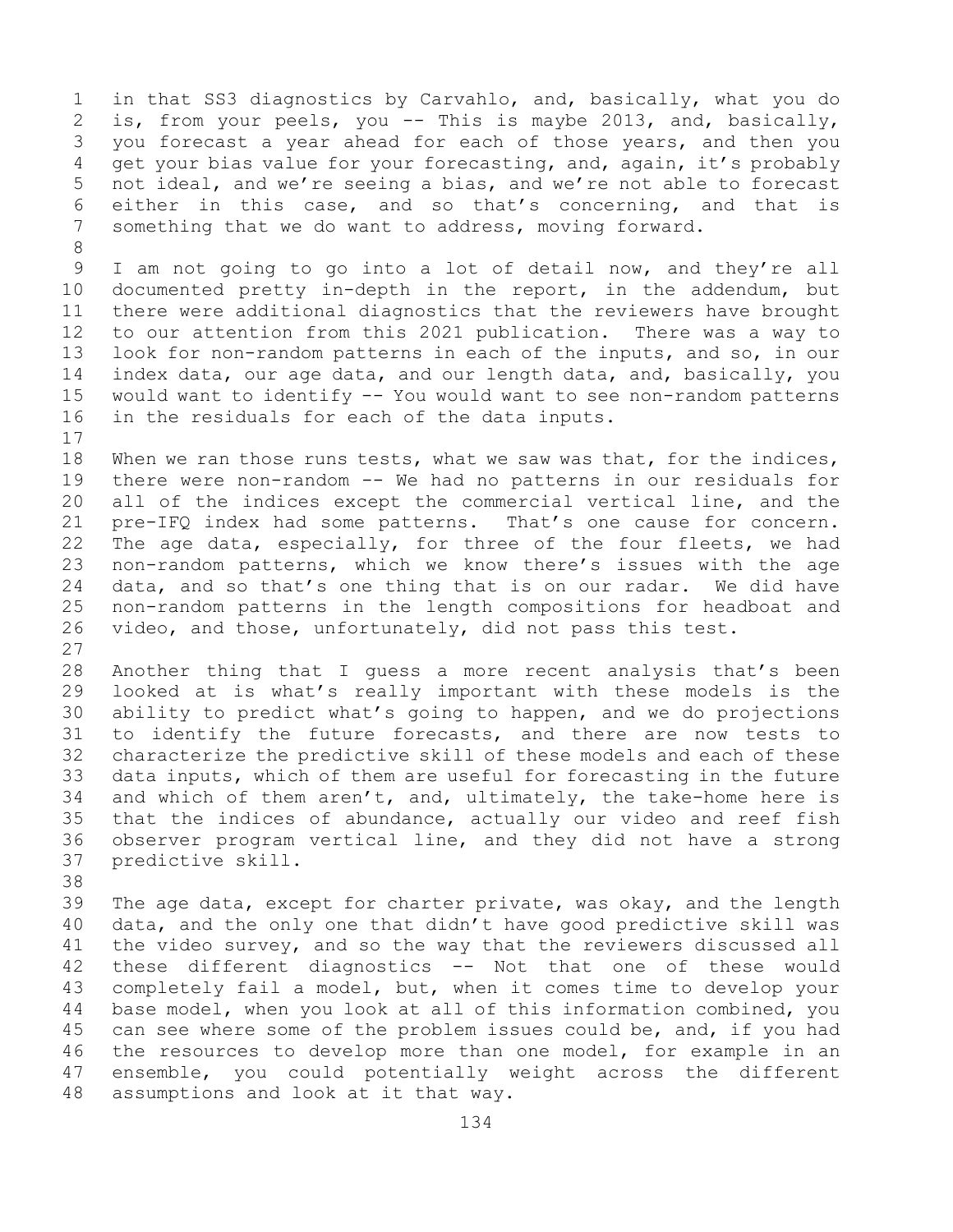$\frac{1}{2}$ 2 Of course, within the current SEDAR framework, how we operate, we<br>3 develop a single base model to move forward in the process, but at 3 develop a single base model to move forward in the process, but at<br>4 least these additional diagnostics give us a place to start when least these additional diagnostics give us a place to start when 5 we go back and we provide information, in terms of the ability of 6 our model to forecast, or some of these other issues, and try to<br>7 dig into some of the poor diagnostics, or I should sav less-than-7 dig into some of the poor diagnostics, or I should say less-than-<br>8 ideal diagnostics. ideal diagnostics.

 $\begin{array}{c} 9 \\ 10 \end{array}$ 10 I am just going to briefly touch on this, and I know we don't have<br>11 time to go through all the sensitivities, but I just wanted to 11 time to go through all the sensitivities, but I just wanted to<br>12 highlight, in the assessment report, we did a few sensitivities highlight, in the assessment report, we did a few sensitivities 13 looking at key issues, such as the ability to estimate steepness, 14 and we looked at scenarios for natural mortality. We looked at<br>15 sensitivity runs that looked at different fractions of male 15 sensitivity runs that looked at different fractions of male<br>16 contribution to the spawning stock biomass, and so, depending upon 16 contribution to the spawning stock biomass, and so, depending upon<br>17 how much male SSB contributed, and was it female only, or was there 17 how much male SSB contributed, and was it female only, or was there<br>18 25 percent male, or 50 percent, and that was really just 18 25 percent male, or 50 percent, and that was really just<br>19 demonstrative, to kind of show what the result would be. demonstrative, to kind of show what the result would be.

20<br>21 21 There is really not a clear understanding of how we would discount<br>22 male SSB, but, for the current base, and moving forward for scamp, 22 male SSB, but, for the current base, and moving forward for scamp,<br>23 we've got combined male and female SSB for now. we've got combined male and female SSB for now.

 $\frac{24}{25}$ 25 We did sensitivities, during both phases, for the growth<br>26 parameters, and there was a lot of work, and we tried to estimate 26 parameters, and there was a lot of work, and we tried to estimate<br>27 them with the conditional age-at-length, but, ultimately, we were them with the conditional age-at-length, but, ultimately, we were 28 not -- We were concerned with the model estimates and the issues<br>29 we've talked about with the composition data, the tradeoffs, the we've talked about with the composition data, the tradeoffs, the 30 growth versus the size, and so I think those are certainly things<br>31 we will revisit with the operational, and, of course, the 31 we will revisit with the operational, and, of course, the<br>32 recreational landings and the standard errors that we input in the recreational landings and the standard errors that we input in the 33 base model. That's always a  $-$  Uncertainty in our landings I think<br>34 is a big topic for discussion. is a big topic for discussion.

35<br>36 To summarize, the biggest issues we currently see are the age and 37 growth. There is the big gap of missing data, the 2003 to 2012. 38 For the operational, we'll have all of that information provided.<br>39 We'll have more recent age and growth data, and hopefully we'll 39 We'll have more recent age and growth data, and hopefully we'll<br>40 have a -- We have proposed to have a topical working group to 40 have a -- We have proposed to have a topical working group to<br>41 really thoroughly evaluate and address all the issues with the age 41 really thoroughly evaluate and address all the issues with the age<br>42 and growth and any of the life history parameters, and, for 42 and growth and any of the life history parameters, and, for<br>43 example, even the ageing error matrix, and that may be stuff that 43 example, even the ageing error matrix, and that may be stuff that<br>44 we want to touch on. we want to touch on.

45

46 I talked about looking at the jitter, and there is some work to be<br>47 done with our selectivity and retention parameters, to look into 47 done with our selectivity and retention parameters, to look into<br>48 some of those issues noted, and then that retrospective bias, and some of those issues noted, and then that retrospective bias, and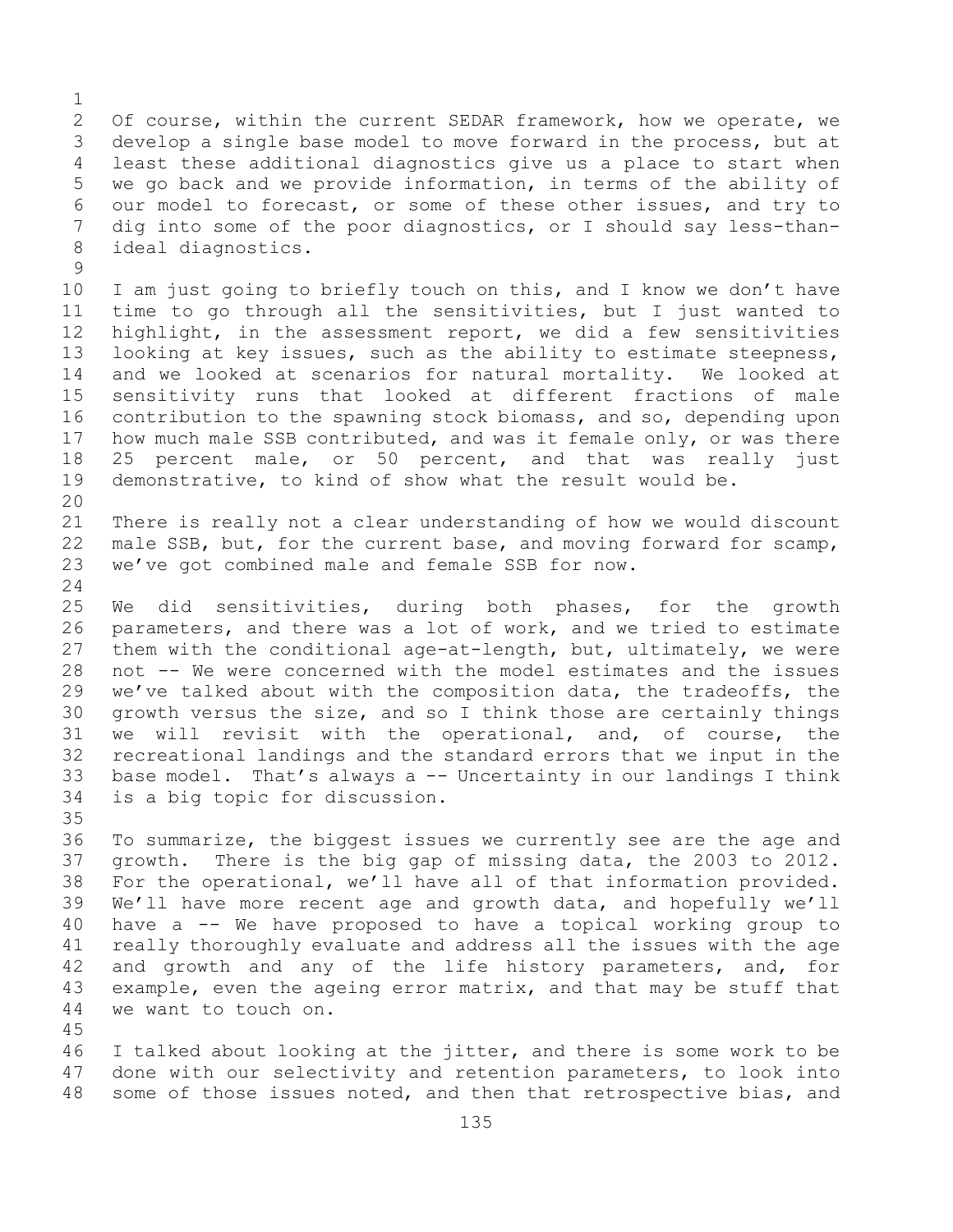1 so these are really the big outstanding modeling or data issues<br>2 that we currently see, moving forward. that we currently see, moving forward. 3 Then I just wanted to use this last slide to summarize the big 5 take-home from the reviewers, and, basically, they had a couple of 6 short-term recommendations, and they had other long-term 7 recommendations that -- Not necessarily for consideration for the<br>8 operational, but just different issues that might help with this 8 operational, but just different issues that might help with this assessment. 10<br>11 11 I think that's my last slide, but I just wanted to kind of  $-- I'm$ <br>12 sure you all will be discussing this when we talk about the terms sure you all will be discussing this when we talk about the terms 13 of reference, and, for now, I am happy to answer any outstanding 14 questions with the model or diagnostics.  $15$ <br> $16$ 16 **CHAIRMAN NANCE:** Okay.  $\begin{array}{c} 17 \\ 18 \end{array}$ DR. SAGARESE: I know it's a lot, and so thank you.  $\begin{array}{c} 19 \\ 20 \end{array}$ 20 **CHAIRMAN NANCE:** As usual, you gave an excellent presentation. It<br>21 was very clear and excellent. Let's -- We can ask questions on 21 was very clear and excellent. Let's -- We can ask questions on<br>22 the model, and the two things that we need to consider here is 22 the model, and the two things that we need to consider here is<br>23 whether the SEDAR 68 base model requires any modifications, and, 23 whether the SEDAR 68 base model requires any modifications, and,<br>24 if it does, we need to kind of recommend those, and is it 24 if it does, we need to kind of recommend those, and is it<br>25 appropriate to use in the operational assessment? Those are the 25 appropriate to use in the operational assessment? Those are the<br>26 two things, and I would -- Once we get questions answered and 26 two things, and I would -- Once we get questions answered and<br>27 things, we need to have a motion that either says here's the stuff things, we need to have a motion that either says here's the stuff 28 we need to do and that type of thing. Trevor. 29<br>30 30 **MR. MONCRIEF:** Thank you, Mr. Chair, and thanks for that 31 presentation. It was very informative, and I appreciate the things<br>32 covered, and I certainly learned a fair amount about scamp and the covered, and I certainly learned a fair amount about scamp and the 33 process you all went through. 34<br>35 35 I will say that it seems like there's a lot of things that still<br>36 need to be worked on, and I am still trying to wrap my head around 36 need to be worked on, and I am still trying to wrap my head around<br>37 the research track process and how it translates and everything the research track process and how it translates and everything 38 else, but I kind of thought, and correct me if I'm wrong, but the  $39$  research track was made so that you could spend some time to make 39 research track was made so that you could spend some time to make<br>40 sure you get the optimal model configuration and kind of work out 40 sure you get the optimal model configuration and kind of work out<br>41 all the kinks before moving to the operational, and the operational 41 all the kinks before moving to the operational, and the operational<br>42 was just kind of a turn-of-the-crank, but it seemed like there was 42 was just kind of a turn-of-the-crank, but it seemed like there was<br>43 qoing to be a lot of additional work on you all for the operational 43 going to be a lot of additional work on you all for the operational<br>44 assessment, and so I quess my question is -assessment, and so I quess my question is  $-$ 45 46 I don't know if it's to the staff, to the Science Center staff or<br>47 council staff, or whoever else, but, I mean, it seems like there's 47 council staff, or whoever else, but, I mean, it seems like there's<br>48 a lot of work that's going to go into this operational assessment, a lot of work that's going to go into this operational assessment,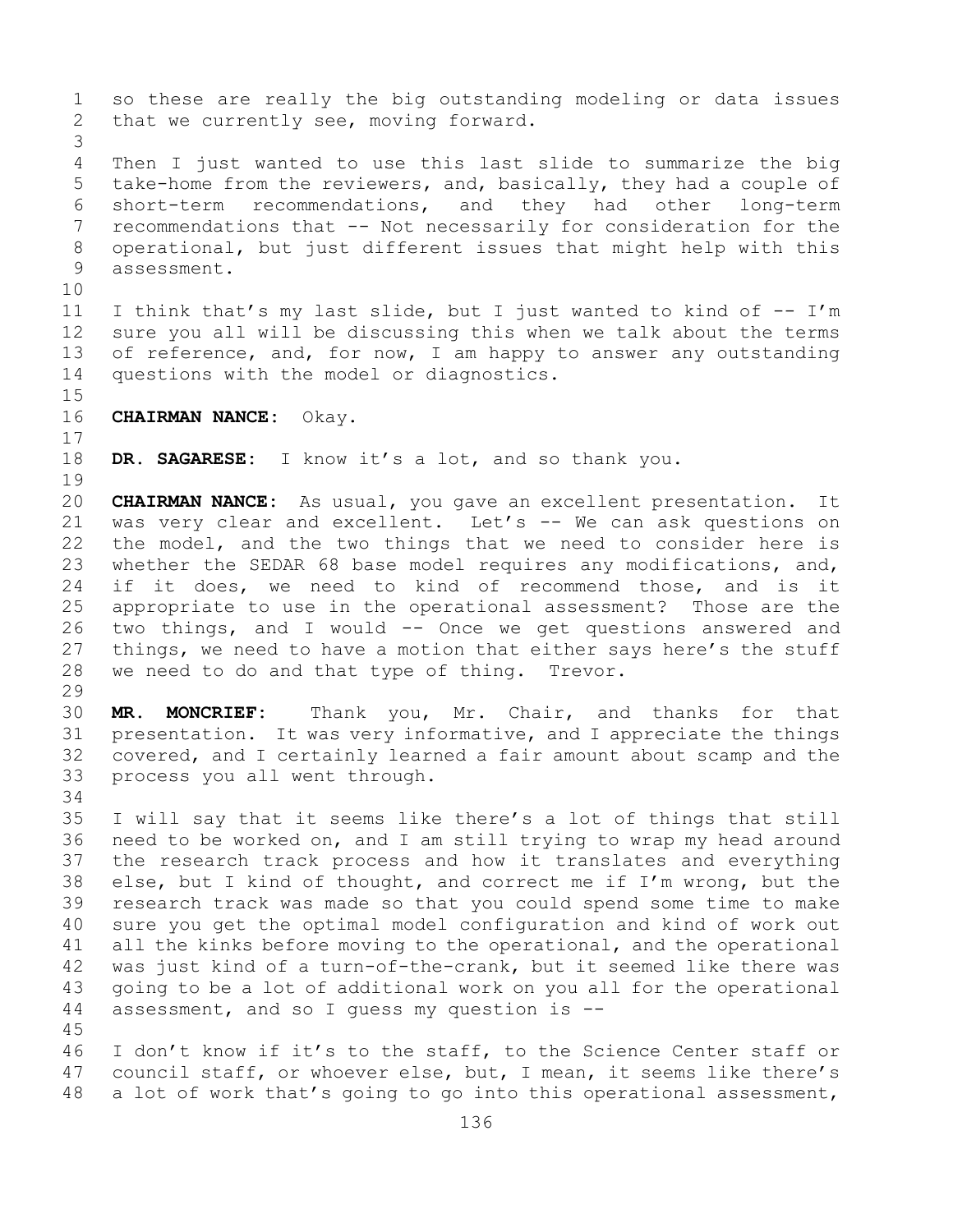1 and I just -- I am wondering if that's how the process is supposed<br>2 to go. to go. 3 **CHAIRMAN NANCE:** I am not sure who the best one to answer it is. 5 This is our first one we've done. Katie, go ahead. 6<br>7 7 **DR. SIEGFRIED:** Thank you, Chair. Trevor, I understand your<br>8 question, and we are understanding what this process will look 8 question, and we are understanding what this process will look<br>9 like ourselves. I think, because this was a species that was never 9 like ourselves. I think, because this was a species that was never<br>10 assessed before, unlike the red snapper that's coming up for the 10 assessed before, unlike the red snapper that's coming up for the<br>11 next research track, there was a lot more to delve into here than 11 next research track, there was a lot more to delve into here than<br>12 there might have been otherwise. there might have been otherwise. 13 14 This is a completely newly-assessed species, and I think the list<br>15 that Skyler has there for you from the reviewers was maybe smaller 15 that Skyler has there for you from the reviewers was maybe smaller<br>16 than it looks like, and, I mean, Skyler has very high expectations 16 than it looks like, and, I mean, Skyler has very high expectations<br>17 for assessments, which is great, because we get the best product, 17 for assessments, which is great, because we get the best product,<br>18 but the CIE reviewers didn't seem to think that it needed to go 18 but the CIE reviewers didn't seem to think that it needed to go<br>19 back to the drawing board, and that was one of the things that 19 back to the drawing board, and that was one of the things that<br>20 they were tasked to tell us. they were tasked to tell us. 21<br>22 22 They thought that it could move forward with the work on just a<br>23 few items that we thought could be covered by at least one topical 23 few items that we thought could be covered by at least one topical<br>24 working group for life history, and potentially two, but we 24 working group for life history, and potentially two, but we<br>25 certainly expected you all to recommend those groups, in order to 25 certainly expected you all to recommend those groups, in order to<br>26 delve into some of these issues, but, because it was a newly-26 delve into some of these issues, but, because it was a newly-<br>27 assessed species, I'm not surprised at all that there's a little assessed species, I'm not surprised at all that there's a little 28 bit more to do between the research track and when the operational<br>29 would be reviewed and accepted by you all. I hope that answers 29 would be reviewed and accepted by you all. I hope that answers<br>30 your question. your question. 31<br>32 MR. MONCRIEF: It kind of does, and I hate to -- I'm sorry, because 33 it was such an open-ended question, but it's just kind of -- You<br>34 know, I am just trying to think about an open-ended product moving 34 know, I am just trying to think about an open-ended product moving<br>35 forward, and, obviously, you all did a ton of work on it, and it's 35 forward, and, obviously, you all did a ton of work on it, and it's<br>36 the first time it's been done, and I am just trying to think 36 the first time it's been done, and I am just trying to think<br>37 forward that, if you include two more years, or three more years, forward that, if you include two more years, or three more years, 38 of data, is this going to make that big of a difference, to where<br>39 I quess the next model, the operational assessment -- Would it be 39 I guess the next model, the operational assessment -- Would it be<br>40 fit to be able to give management advice for the species? fit to be able to give management advice for the species? 41<br>42 42 I know that's like a crystal-ball question, and it's something you<br>43 have to go through the process with, but I was just trying to see 43 have to go through the process with, but I was just trying to see<br>44 -- You know, there was a lot of stuff that still needed to be 44 -- You know, there was a lot of stuff that still needed to be 45 reconciled, and that's what my concern was. 46<br>47 CHAIRMAN NANCE: Thank you, Trevor. Doug. 48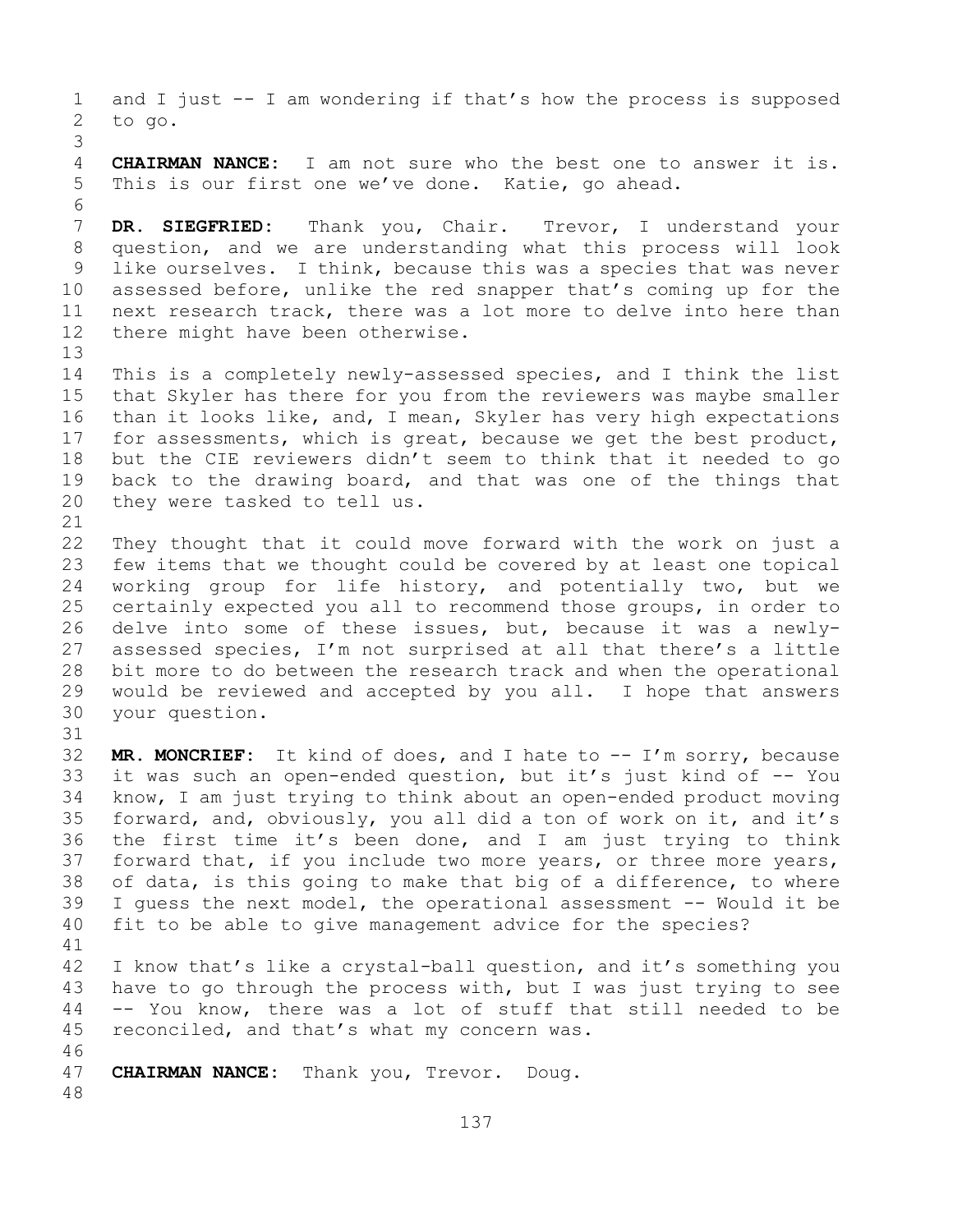1 **MR. GREGORY:** Thank you. Katie said basically everything I was 2 going to say, but, to Trevor, I agree, and I think each of us have<br>3 slightly different expectations of what a research track will 3 slightly different expectations of what a research track will<br>4 provide, and, like Katie said, this species has never been assessed provide, and, like Katie said, this species has never been assessed 5 before, and this was the first research track, and so it's got 6 probably a lot more loose ends than other species will have that<br>7 we've been dealing with. we've been dealing with.

8<br>9 9 This was new to everybody, the analysts and the data providers,<br>10 and things to look into is the yellowmouth grouper, and one thing 10 and things to look into is the yellowmouth grouper, and one thing<br>11 that Skyler didn't say about these larger fish that we were beyond 11 that Skyler didn't say about these larger fish that we were beyond<br>12 the growth model -- In our discussion at the review workshop, it 12 the growth model -- In our discussion at the review workshop, it<br>13 was thought that maybe those are other species, like warsaw, that was thought that maybe those are other species, like warsaw, that 14 were misidentified and they're not really scamp, and so that's one<br>15 of the things they're going to look into, but, yes, I agree with 15 of the things they're going to look into, but, yes, I agree with<br>16 you, Trevor, that this is not what I think we are expecting in 16 you, Trevor, that this is not what I think we are expecting in<br>17 other research tracks, and a lot was learned in the review 17 other research tracks, and a lot was learned in the review<br>18 workshop, and so it's not surprising, and it asked a lot more 18 workshop, and so it's not surprising, and it asked a lot more<br>19 questions than it did answers. Thank you. questions than it did answers. Thank you.

20<br>21

**CHAIRMAN NANCE:** Thank you, Doug. Luiz.

 $\begin{array}{c} 22 \\ 23 \end{array}$ 23 DR. BARBIERI: Thank you, Mr. Chairman. I was a representative,<br>24 SSC representative, on this review panel, and, for starters, I 24 SSC representative, on this review panel, and, for starters, I<br>25 want to compliment, really, Skyler and Katie and the Science Center 25 want to compliment, really, Skyler and Katie and the Science Center<br>26 team that worked on this, because this is a big challenge, this 26 team that worked on this, because this is a big challenge, this<br>27 assessment. assessment.

28<br>29

29 I mean, we can see the data gaps that exist and all the<br>30 uncertainties and all the issues that have to be addressed, and I 30 uncertainties and all the issues that have to be addressed, and I<br>31 feel that the team did an amazing job, really, putting this 31 feel that the team did an amazing job, really, putting this<br>32 together and bringing something that came to this level of results, together and bringing something that came to this level of results, 33 and so, I mean, having said that, yes, it's a challenge to deal<br>34 with a quantitative, model-based assessment for a species that is 34 with a quantitative, model-based assessment for a species that is<br>35 so data poor, and now 20/20 hindsight -- When we were discussing 35 so data poor, and now 20/20 hindsight -- When we were discussing<br>36 how to test drive the research track assessment process, at the 36 how to test drive the research track assessment process, at the<br>37 time, we thought, well, let's start with a species that, if it time, we thought, well, let's start with a species that, if it 38 takes a longer period of time, we may not need immediate management<br>39 advice, and so let's start with scamp, and now we realize that we 39 advice, and so let's start with scamp, and now we realize that we<br>40 just created an additional challenge for the team. I just wanted 40 just created an additional challenge for the team. I just wanted  $41$  to  $$  $to$   $--$ 

42 43 **CHAIRMAN NANCE:** I am going to interrupt. It does look like though<br>44 the only way to get anything was to do a research track for this. the only way to get anything was to do a research track for this. 45

46 **DR. BARBIERI:** Right. Exactly, yes, and so it's painful, but it's 47 a pain that we had to incur, the team had to incur, to be able to 48 accomplish this much and take this long to get there, and that's accomplish this much and take this long to get there, and that's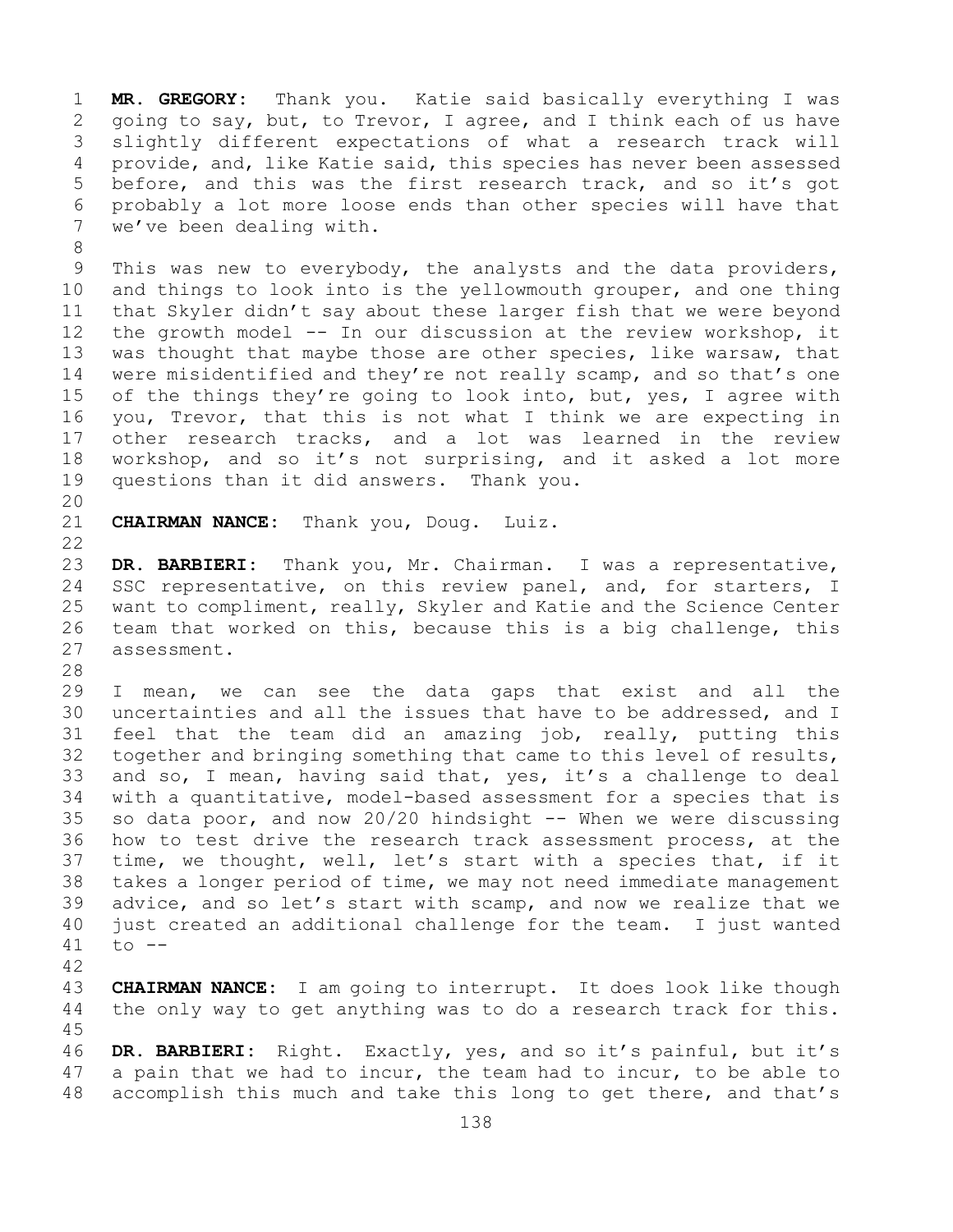1 right, but, you know, I have a motion that I will make later in<br>2 regard to this, but I do feel that, as we move on to the operational 2 regard to this, but I do feel that, as we move on to the operational<br>3 assessment, that the SSC is going to have to look at this and think 3 assessment, that the SSC is going to have to look at this and think<br>4 about the degree -- I mean, how to handle a quantitative assessment about the degree  $-$ - I mean, how to handle a quantitative assessment 5 with this level of uncertainty. We've got something that is -- 6 It's unusual compared to a lot of the other assessments that we<br>7 usually get to see, and so it's just something for us to think 7 usually get to see, and so it's just something for us to think<br>8 about as this process moves forward. about as this process moves forward.

 $\frac{9}{10}$ 

**CHAIRMAN NANCE:** Thank you. Josh.

11<br>12

DR. KILBORN: Thank you. First of all, thanks for the 13 presentation, and it's obvious that a ton of work went into this. 14 I think my first comment would be that I suppose that we did, or<br>15 vou did, rise to the challenge of conducting a research track 15 you did, rise to the challenge of conducting a research track<br>16 assessment, and I think that's great, but I quess I'm a little 16 assessment, and I think that's great, but I guess I'm a little<br>17 disappointed that there was less information than I was hoping for 17 disappointed that there was less information than I was hoping for<br>18 on the ecosystem-related things. on the ecosystem-related things.

19<br>20 20 I see that a couple of the long-term reviewer goals were related<br>21 to the ecosystem considerations, and so my question is this 21 to the ecosystem considerations, and so my question is this<br>22 research track went on for two-and-a-half years, and apparently 22 research track went on for two-and-a-half years, and apparently<br>23 you ran out of time to add ecosystem considerations, and so I don't 23 you ran out of time to add ecosystem considerations, and so I don't<br>24 understand, and like when are we going to actually get to really 24 understand, and like when are we going to actually get to really<br>25 start looking at the nitty-gritty details of evaluating ecosystem 25 start looking at the nitty-gritty details of evaluating ecosystem<br>26 considerations, because it seems to me the only place to get that 26 considerations, because it seems to me the only place to get that<br>27 done is during a research track. done is during a research track.

28<br>29

29 I know that this particular research track was a little difficult,<br>30 because it was the first time this species had been assessed, and 30 because it was the first time this species had been assessed, and<br>31 there was a lot more on your plate than you thought might be there, 31 there was a lot more on your plate than you thought might be there,<br>32 but I quess, moving forward, am I going to be disappointed again but I guess, moving forward, am I going to be disappointed again 33 at the next research track, when it comes time for ecosystem<br>34 considerations? I don't know, and I quess I was just a little 34 considerations? I don't know, and I guess I was just a little<br>35 disappointed, and I thought there would be a little more meat to 35 disappointed, and I thought there would be a little more meat to<br>36 that aspect of this particular assessment, and I think Mandy 36 that aspect of this particular assessment, and I think Mandy<br>37 probably has a comment. probably has a comment.

38<br>39

39 **CHAIRMAN NANCE:** It looks like Mandy is prepared to answer that.<br>40 Go ahead, Mandy. Go ahead, Mandy.

41<br>42 42 **DR. KARNAUSKAS:** Thanks. I can sort of answer that question,<br>43 wearing my Science Center hat, because I was largely in charge of 43 wearing my Science Center hat, because I was largely in charge of<br>44 that terms of reference regarding the ecosystem aspects. I quess that terms of reference regarding the ecosystem aspects. I quess 45 I will just say that, largely, in a lot of the research that we've 46 done at the Science Center in trying to incorporate ecosystem into<br>47 stock assessments, is that it can often do more harm than good if 47 stock assessments, is that it can often do more harm than good if<br>48 you don't get the relationships really correct, and so I always you don't get the relationships really correct, and so I always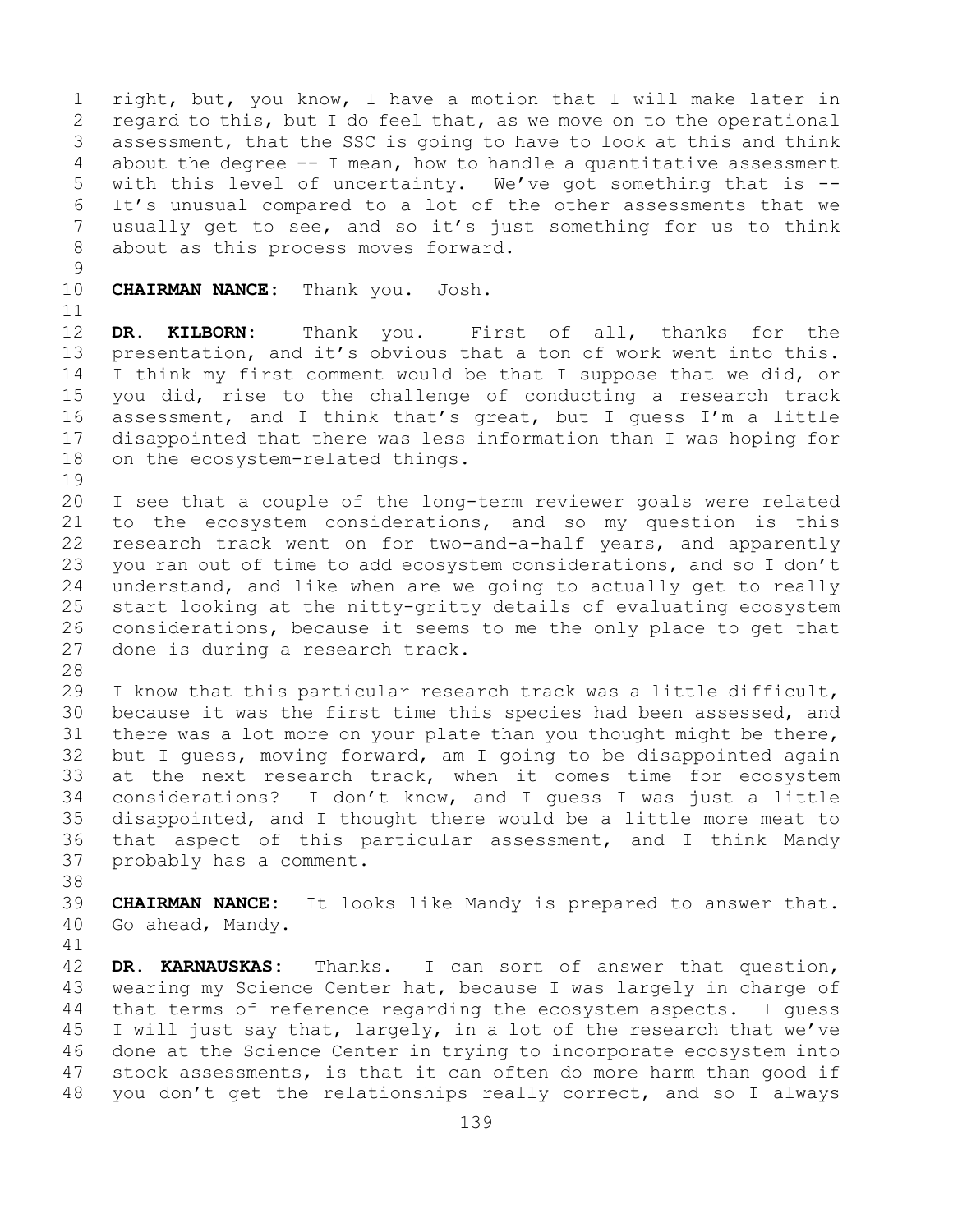1 approach it very cautiously, and so that's sort of the short answer<br>2 to why you didn't see more ecosystem work in this stock assessment. to why you didn't see more ecosystem work in this stock assessment.

3 Skyler did present some of the conceptual modeling work that we 5 did, and that's something that we have put forward as sort of a 6 framework for trying to capture what are the really critical<br>7 ecosvstem elements that need to be included in a stock assessment. 7 ecosystem elements that need to be included in a stock assessment,<br>8 and we thought this method was perhaps preferable to just a 8 and we thought this method was perhaps preferable to just a<br>9 literature search of what sort of relationships exist in the 9 literature search of what sort of relationships exist in the<br>10 scientific literature, and so we're trying to come up with more 10 scientific literature, and so we're trying to come up with more<br>11 efficient and more robust ways to think about the potential factors 11 efficient and more robust ways to think about the potential factors<br>12 that could be included in the stock assessment, but I will just go that could be included in the stock assessment, but I will just go 13 back to saying that we do have to be really careful including these 14 factors, especially when we have a lot of the basic data inputs<br>15 that still need to be sorted through. that still need to be sorted through.

16<br>17

**CHAIRMAN NANCE:** Thank you. John.

18<br>19 19 **DR. FROESCHKE:** Just following-up on an earlier comment about how<br>20 to address an assessment that has a lot of uncertainty, and sort to address an assessment that has a lot of uncertainty, and sort 21 of what I was thinking, on a positive note, is that what's<br>22 interesting about this assessment is that almost all of the 22 interesting about this assessment is that almost all of the<br>23 parameters were actually estimated by the model, which should 23 parameters were actually estimated by the model, which should<br>24 result in propagating that uncertainty through the assessment, 24 result in propagating that uncertainty through the assessment,<br>25 which would actually fit well into how our ABC Control Rule is 25 which would actually fit well into how our ABC Control Rule is<br>26 developed, because it's supposed to -- When you actually have the 26 developed, because it's supposed to -- When you actually have the<br>27 uncertainty characterized in the model, you should result in a uncertainty characterized in the model, you should result in a 28 larger  $P^*$  buffer that would actually result in the management<br>29 advice accounting for the scientific uncertainty, which usually is 29 advice accounting for the scientific uncertainty, which usually is<br>30 not the case in our assessments. not the case in our assessments.

31<br>32 CHAIRMAN NANCE: Okay. Thank you. Any other specific questions? 33 I think I would rather  $--$  Luiz, have you sent your  $--$  Go ahead and 34 put that up, and I think this will give us an opportunity to  $--$ 34 put that up, and I think this will give us an opportunity to  $-$ -<br>35 Here's a motion, and we can discuss this, should we get a second. Here's a motion, and we can discuss this, should we get a second. 36<br>37

 **The SSC determined that the base model developed during the SEDAR 68 research track assessment for Gulf of Mexico scamp represents the best scientific information available and is appropriate for use in the subsequent operational assessment.** Do I have a second 41 for that motion? Sean seconds that. Is there discussion, please?<br>42 Julie. Julie.

43

DR. JULIE NEER: Just one quick clarification, Luiz. Recall that 45 the review panel came up with a new base model, and I want to make 46 sure that your motion reflects whichever base model you're<br>47 referring to, the one that came out of the assessment panel or the 47 referring to, the one that came out of the assessment panel or the 48 one that came out of the review. one that came out of the review.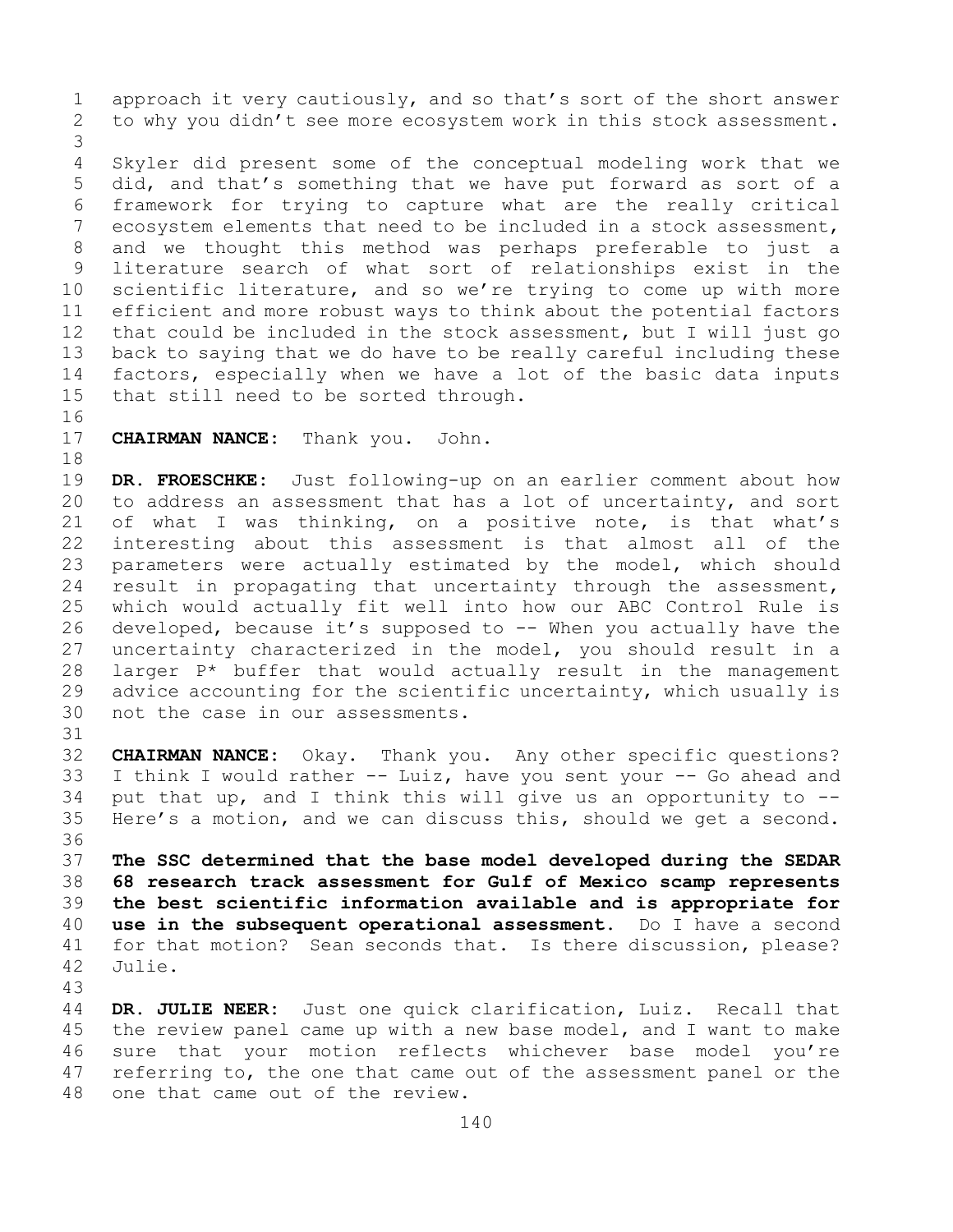$\frac{1}{2}$ DR. BARBIERI: I meant the one that was presented today to us. 3 4 **DR. NEER: That would be the review, RW, approved base model, is**  5 **I think the language we were using, just to make sure there is no**  6 **confusion, and that's all.** 7 8 **DR. BARBIERI:** Thank you, Julie. **Yes.**  $\frac{9}{10}$ 10 **CHAIRMAN NANCE:** Okay. When I see a base model, I think it's the<br>11 one we saw. If there's something else. I'm in trouble. Okay. 11 one we saw. If there's something else, I'm in trouble. Okay.<br>12 Perfect. That answers that, and, Julie, thank you for that That answers that, and, Julie, thank you for that 13 clarification. Is there discussion on this motion? **Is there any**  14 **opposition to this motion? We can show by a raise of hands.**  Seeing none, the motion carries with no opposition. Thank you. 16<br>17 17 We will now do the Something's Fishy, although I think we're<br>18 changing the name, and I can't remember what the real name is now. 18 changing the name, and I can't remember what the real name is now.<br>19 Is it Fishermen Feedback? Okay. Are you going to do it, young 19 Is it Fishermen Feedback? Okay. Are you going to do it, young lady? 21<br>22 22 **MS. CARLY SOMERSET:** I am.  $\frac{23}{24}$ CHAIRMAN NANCE: Okay. You mean we drove the other one out? 25 26 **MS. SOMERSET:** I am going to fill in for Emily. She had to hop on another meeting. 28<br>29 29 **CHAIRMAN NANCE:** Okay. Thank you. 30<br>31 31 **MS. SOMERSET:** Thank you, Mr. Chair. I will make this pretty quick, because I know we're running out of time, and I think, based 33 on the discussion earlier, we already had a good comments. 34<br>35 35 **CHAIRMAN NANCE:** Yes, and, for this one, and I will just be very blunt, and, for this one, we want to just talk about what is 37 presented here and not necessarily any of the aspects of the model. 38<br>39 39 **MS. SOMERSET:** All right, and so, as Emily stated earlier, this is 40 a tool used to gather information on the fish stock from fishermen<br>41 who are on the water, and so we want to have what they observe, 41 who are on the water, and so we want to have what they observe,<br>42 and responses for this Something's Fishy for scamp were gathered 42 and responses for this Something's Fishy for scamp were gathered<br>43 from February 25 of 2020 to March 25 of 2020. from February 25 of 2020 to March 25 of 2020. 44 45 We received far fewer comments for this Something's Fishy than we 46 did for the gag, and we only had thirty-six responses. Four were<br>47 dropped, because they were repeats, and then the final report was 47 dropped, because they were repeats, and then the final report was<br>48 qenerated and presented to the data workshop in February of 2021. generated and presented to the data workshop in February of 2021.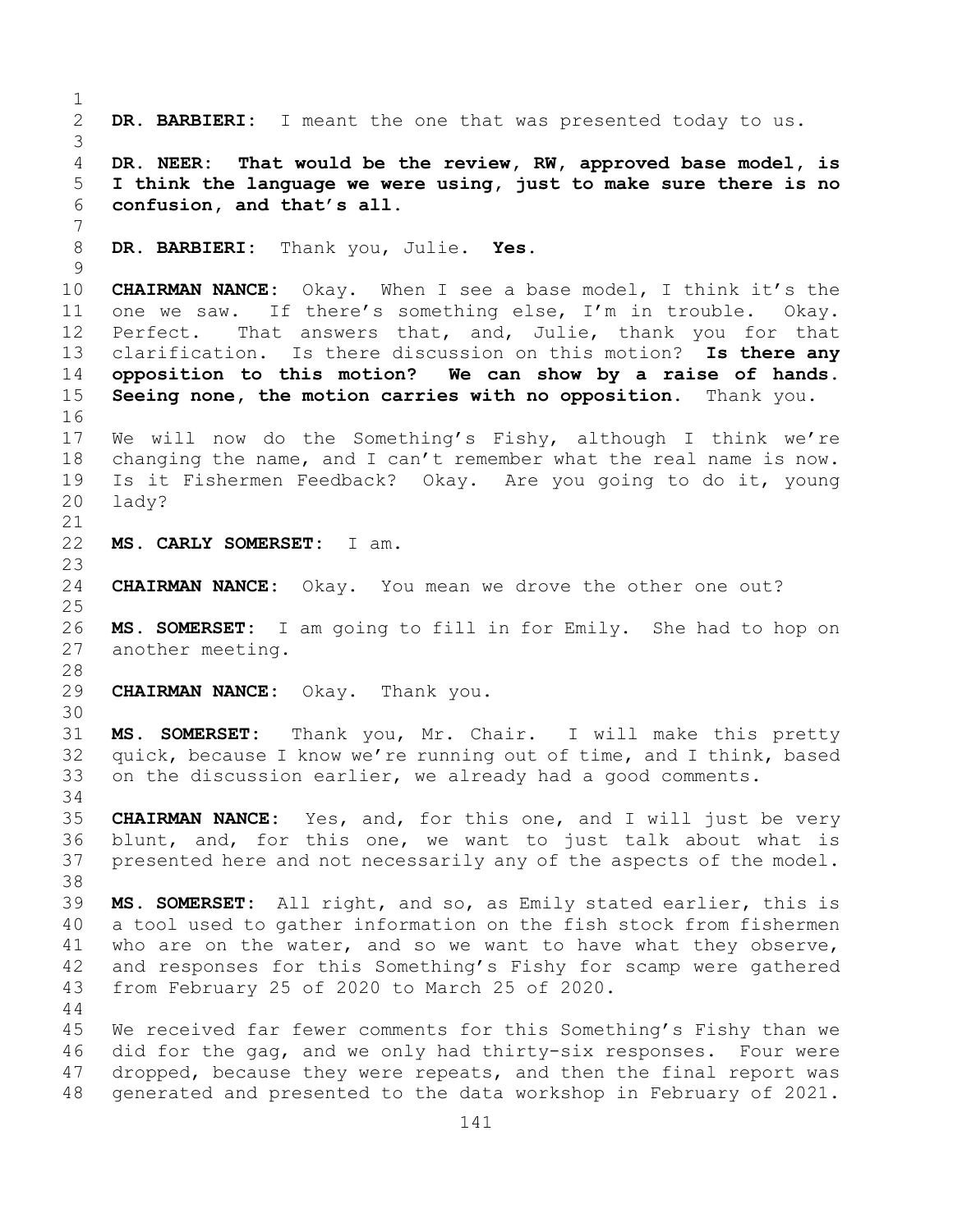$\frac{1}{2}$ 2 We had the thirty-two respondents, self-identified with sector,<br>3 and, again, you can see that the majority of respondents were 3 and, again, you can see that the majority of respondents were<br>4 attributed to the recreational sector, and they were not limited attributed to the recreational sector, and they were not limited 5 to a single response. Coming in second was the commercial, 6 followed by  $-$  Sorry. Coming in second was the for-hire, followed<br>7 by the commercial and the other category. by the commercial and the other category. 8<br>9

9 Response sentiment, both manual and automated sentiment analysis<br>10 showed a small majority of respondents reported a negative 10 showed a small majority of respondents reported a negative<br>11 sentiment, and so, in the manual, there was a greater proportion 11 sentiment, and so, in the manual, there was a greater proportion<br>12 that expressed negative compared to the automated, but, again, as that expressed negative compared to the automated, but, again, as 13 explained earlier by Emily, and in the discussion, we do end up 14 with some dropped responses in the automated if they are not<br>15 recognized in the lexicon library, but, similar to the manual and 15 recognized in the lexicon library, but, similar to the manual and<br>16 the automated, there was more negative comments than neutral or 16 the automated, there was more negative comments than neutral or<br>17 positive. positive.

18<br>19 19 In this one, you notice that we did not do a comparison by stock<br>20 health, or this one was done prior to the one on gag, and we have health, or this one was done prior to the one on gag, and we have 21 been striving to make each one better as we go, and so this one<br>22 just did an overall response sentiment, but we did do the by 22 just did an overall response sentiment, but we did do the by<br>23 sector, and you can see that, in the private and other and 23 sector, and you can see that, in the private and other and<br>24 commercial categories, the majority of responses were negative. 24 commercial categories, the majority of responses were negative.<br>25 However, in the for-hire, we had higher positive responses than we 25 However, in the for-hire, we had higher positive responses than we<br>26 did negative or neutral. did negative or neutral.

 $\frac{27}{28}$ 28 Response rate by location, most responses were gathered off of<br>29 central Florida, and you can see the purple area just off of Tampa, 29 central Florida, and you can see the purple area just off of Tampa,<br>30 and respondents could report observations for one or more grid 30 and respondents could report observations for one or more grid<br>31 locations, and so that's why we had 126 responses, because they 31 locations, and so that's why we had 126 responses, because they<br>32 could choose multiple grid areas, and this is based on the manual could choose multiple grid areas, and this is based on the manual 33 sentiment analysis.

34<br>35

35 Response sentiment by location, again, they could report<br>36 observations for more than one grid location, and this is the --36 observations for more than one grid location, and this is the --<br>37 Based on manual analysis related to stock condition, you can see Based on manual analysis related to stock condition, you can see 38 that, again, the majority of responses were off of the central<br>39 Florida area, and we had very few responses off the coast of Texas 39 Florida area, and we had very few responses off the coast of Texas<br>40 and then the southern tip of Florida. and then the southern tip of Florida.

41<br>42 42 For the automated analysis, the negative words that occurred most<br>43 frequently were small, problem, and less. Positive words that 43 frequently were small, problem, and less. Positive words that<br>44 were used more frequently were good, plentiful, incredible, easy, were used more frequently were good, plentiful, incredible, easy, 45 better, and so this could indicate the anglers with negative 46 perceptions of the scamp stock were seeing fewer fish and that the<br>47 fish thev were seeing were potentially smaller. fish they were seeing were potentially smaller.

48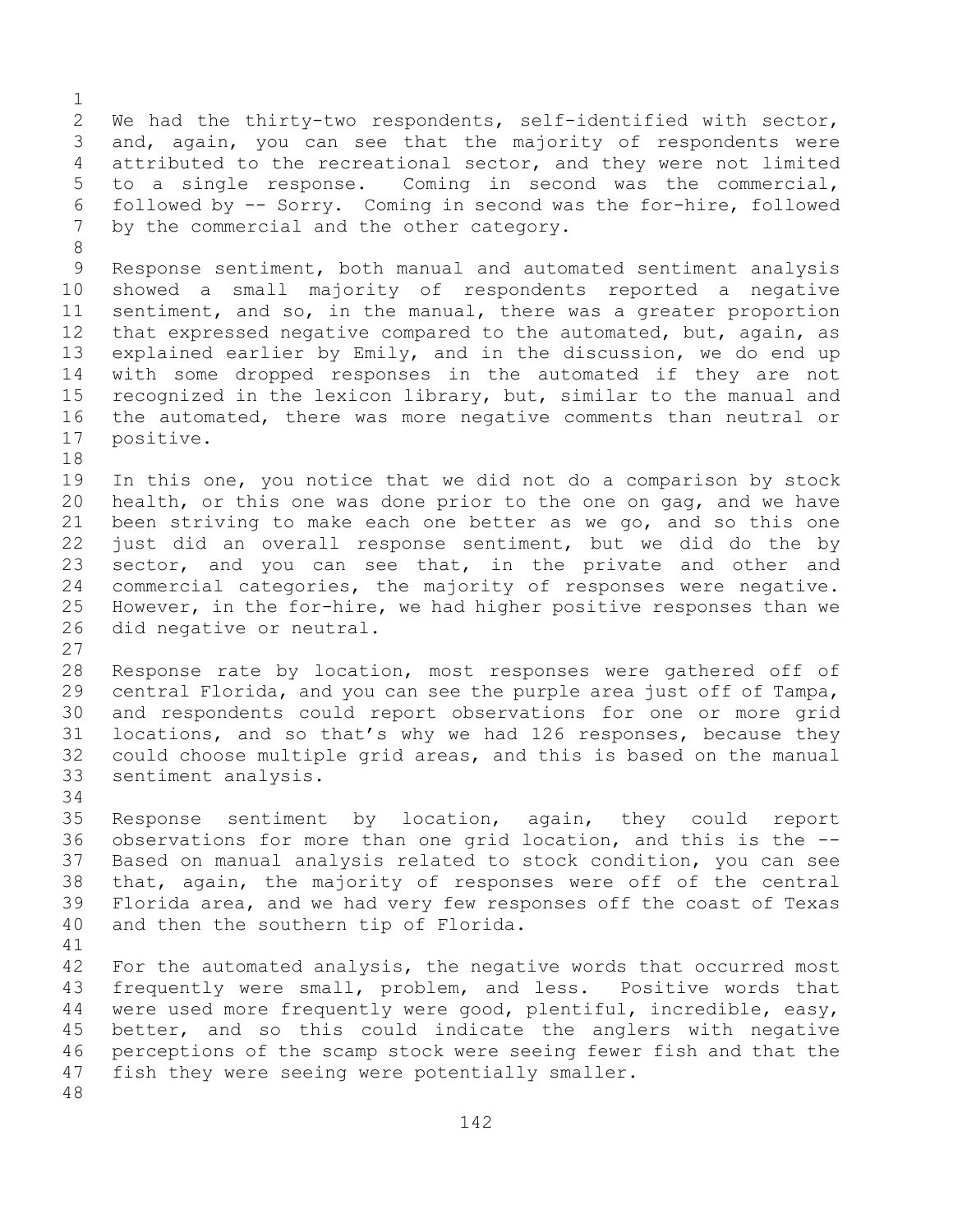1 Just some observations from the comments that we combed through<br>2 for the manual analysis, the scamp population is simply not as 2 for the manual analysis, the scamp population is simply not as<br>3 prolific as some other reef fish species. Offshore, scamp occur 3 prolific as some other reef fish species. Offshore, scamp occur<br>4 less frequently, but are much larger, on average, and scamp may be less frequently, but are much larger, on average, and scamp may be 5 more hook-shy than other reef fish, and then just some observations 6 from the negative comments is red tide ruined spawning and nursery<br>7 arounds and divers observe undersized scamp, greater than sixteen 7 grounds and divers observe undersized scamp, greater than sixteen<br>8 inches, nearshore. I believe that was the last slide. inches, nearshore. I believe that was the last slide.  $\frac{9}{10}$ 10 **CHAIRMAN NANCE:** Any specific questions on that, the data and so<br>11 forth? David, please. forth? David, please. 12 13 **DR. GRIFFITH:** Thanks. I was just wondering why there is so many 14 fewer responses to this than there were for the other one, and I'm<br>15 iust curious. just curious. 16<br>17 17 **MS. SOMERSET:** That's an excellent question, and so Emily does<br>18 send this out the same way for each time we develop and employ the 18 send this out the same way for each time we develop and employ the<br>19 Something's Fishy tool, and I quess, just based on -- I mean, I 19 Something's Fishy tool, and I guess, just based on -- I mean, I<br>20 would imagine that those who are vested in fishing for scamp would imagine that those who are vested in fishing for scamp 21 replied, but maybe, if scamp isn't seen as often off the west<br>22 coast, or farther west, then they're not going to reply to the 22 coast, or farther west, then they're not going to reply to the<br>23 tool, but I was surprised by how few responses we received compared 23 tool, but I was surprised by how few responses we received compared<br>24 to other species that we've done Something's Fishy on. to other species that we've done Something's Fishy on.  $\frac{25}{26}$ 26 **CHAIRMAN NANCE:** Lisa. 27 28 **DR. LISA HOLLENSEAD:** I believe too that FWC actually picked up<br>29 the qaq request for our Something's Fishy, and so we had some state the gag request for our Something's Fishy, and so we had some state 30 partners help promote that as well, which is why we may see some 31 differences in the responses. differences in the responses. 32 33 **CHAIRMAN NANCE:** I think it may also be with how many are targeting a particular species. 35<br>36 DR. GRIFFITH: Yes, I imagine, and can I ask a follow-up question? 37 38 **CHAIRMAN NANCE:** Absolutely. 39 40 **DR. GRIFFITH:** Is this a pretty new method? Are you trying to figure out how to maybe increase the feedback? 42 43 **MS. SOMERSET:** We are always trying to do that. With development 44 of the tool, the iterations are hopefully getting better as we do of the tool, the iterations are hopefully getting better as we do 45 each one, and so you saw earlier that Emily was discussing stock 46 condition, and then I believe Ms. Bosarge had asked, at one of the<br>47 council meetings, to look at response sentiment by sector, and so, 47 council meetings, to look at response sentiment by sector, and so,<br>48 over time, we have added those, and so we're doing the same thing over time, we have added those, and so we're doing the same thing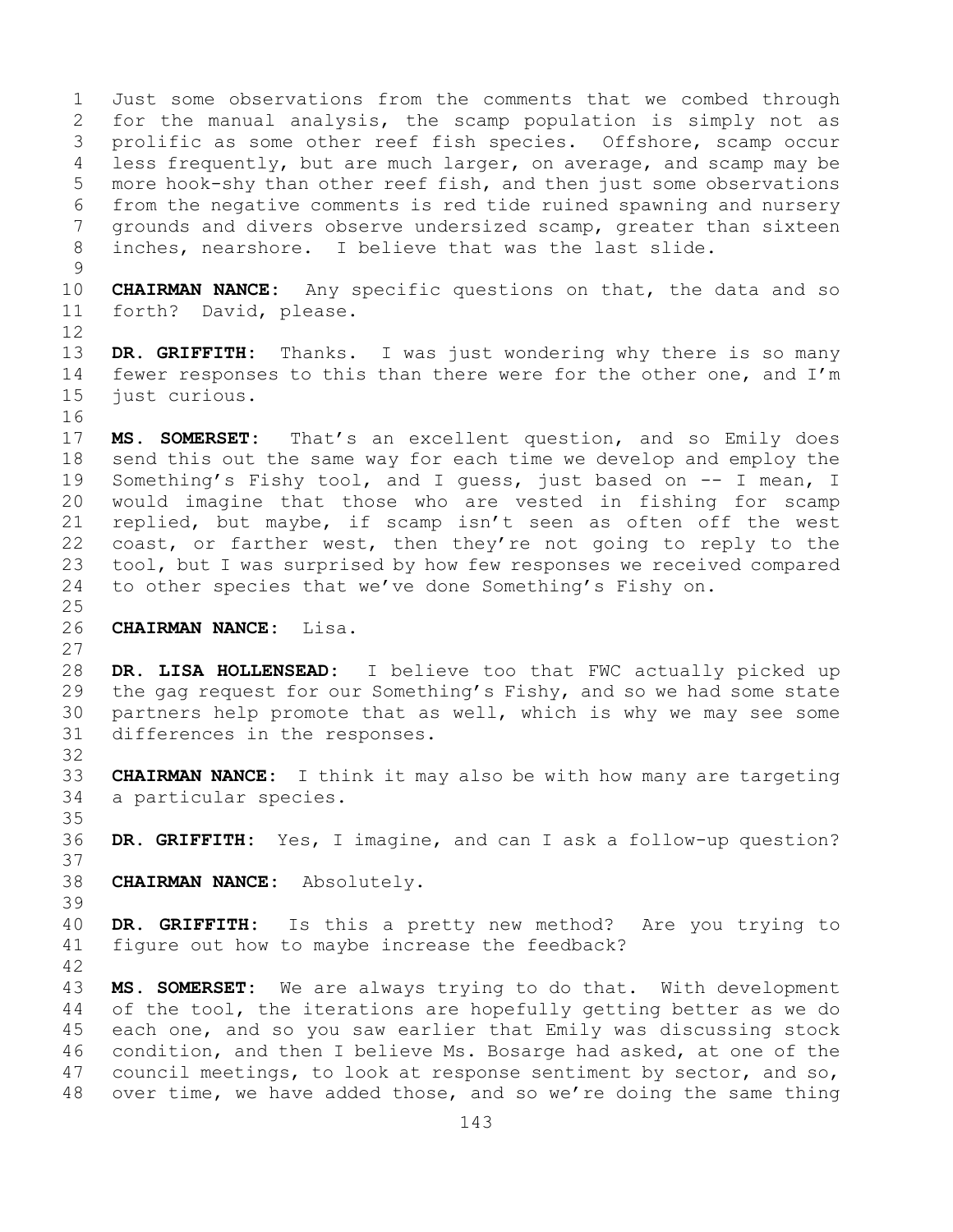1 when we send out the tool for feedback and response from anglers.<br>2 We're always trying to get the states to pick up and help us get 2 We're always trying to get the states to pick up and help us get<br>3 it out to as many people as possible, and also to get them to 3 it out to as many people as possible, and also to get them to respond. respond. 5 6 **CHAIRMAN NANCE:** Thank you very much. 7 DR. GRIFFITH: Thank you.  $\begin{array}{c} 9 \\ 10 \end{array}$ 10 **CHAIRMAN NANCE:** We appreciate the presentation. Thank you. Let's 11 go ahead and move on to Item Number VII, and we're going to talk<br>12 about the terms of reference for SEDAR 68. John, I think you have about the terms of reference for SEDAR 68. John, I think you have 13 that for us.  $\frac{14}{15}$ 15 **TERMS OF REFERENCE FOR SEDAR 68: GULF OF MEXICO SCAMP**  16 **OPERATIONAL ASSESSMENT**  $\begin{array}{c} 17 \\ 18 \end{array}$ 18 **DR. FROESCHKE:** I will do my best to fill in for Ryan. If I get 19 too far astray, hopefully Julie can reel me in. What we have here<br>20 is the Gulf of Mexico scamp operational assessment, and this is 20 is the Gulf of Mexico scamp operational assessment, and this is<br>21 what will be used to take the output of the research track, as we 21 what will be used to take the output of the research track, as we<br>22 have agreed on the base model, incorporating the changes that they 22 have agreed on the base model, incorporating the changes that they<br>23 have mentioned along the way, and produce an operational assessment 23 have mentioned along the way, and produce an operational assessment<br>24 with management advice in the next vear, and so those are the 24 with management advice in the next year, and so those are the<br>25 terms, and I think we've reviewed these before, and the Science 25 terms, and I think we've reviewed these before, and the Science<br>26 Center has looked at those. Center has looked at those. 27 28 I won't read them all to you, and there is one topical working<br>29 group assigned for life history, to work a little more on the 29 group assigned for life history, to work a little more on the<br>30 obvious life history issues in the research track assessment, and 30 obvious life history issues in the research track assessment, and<br>31 so the goal is to get this finalized, so that they can begin work 31 so the goal is to get this finalized, so that they can begin work<br>32 on this in the verv near future. Anv questions? on this in the very near future. Any questions? 33<br>34 34 **CHAIRMAN NANCE:** I am not sure, when Skyler was -- At the end of<br>35 the presentation, but, if she's still on, but was there going to 35 the presentation, but, if she's still on, but was there going to<br>36 be maybe another topical working group, or was this working group 36 be maybe another topical working group, or was this working group<br>37 qoing to be able to handle all of the different questions from the going to be able to handle all of the different questions from the 38 research model? 39 40 **DR. FROESCHKE:** That's a good question for her. I don't know the answer to that.  $42$ <br> $43$ 43 **CHAIRMAN NANCE:** Skyler, are you still on, by chance? 44 45 **DR. SAGARESE:** Yes, I am, Mr. Chair. I think that -- I did talk 46 with Ryan while we were developing this, and I think that update<br>47 life history, the one bullet, is definitely going to be addressed 47 life history, the one bullet, is definitely going to be addressed<br>48 by the topical group, and then I think, under the second bullet, by the topical group, and then I think, under the second bullet,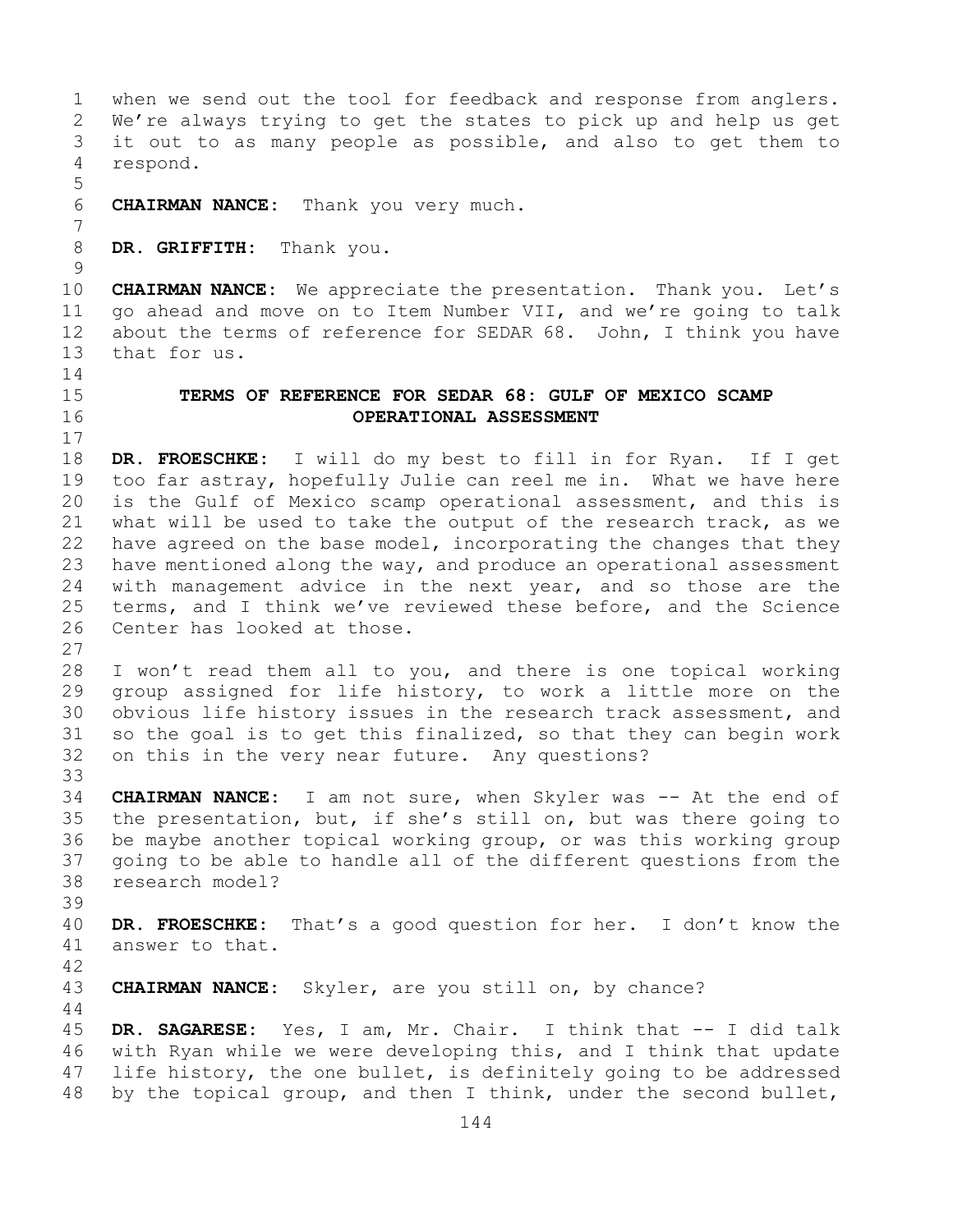1 where it says to evaluate the selectivity and retention, I think<br>2 those are the two big issues that I envisioned, and then, 2 those are the two big issues that I envisioned, and then,<br>3 throughout this whole process, we'll be looking at trying to 3 throughout this whole process, we'll be looking at trying to<br>4 alleviate that retrospective bias. As far as I'm concerned, this alleviate that retrospective bias. As far as I'm concerned, this 5 definitely hits on the big issues.

6<br>7 7 **CHAIRMAN NANCE:** Okay. Thank you, and I think, to that point,<br>8 Ryan has his hand up. Ryan. Ryan has his hand up. Ryan.

 $\frac{9}{10}$ MR. RINDONE: Mr. Chair, I was just going to say what Skyler said.

11<br>12

13

CHAIRMAN NANCE: Okay. So you're okay with that, Ryan? Trevor.

14 **MR. MONCRIEF:** Thank you, Mr. Chair. The one thing that I was 15 going to bring up is there was a discussion by the Science Center<br>16 on potentially looking at the drivers of the recreational fishery 16 on potentially looking at the drivers of the recreational fishery<br>17 and why landings are moving around and all that stuff, and 17 and why landings are moving around and all that stuff, and<br>18 potentially how other requlations are impacting, and is that 18 potentially how other regulations are impacting, and is that<br>19 something that will be covered in a working group, or is that 19 something that will be covered in a working group, or is that<br>20 something that will be gone through in a process by the Science 20 something that will be gone through in a process by the Science  $21$  Center staff or  $-$ - That was my question. Center staff or  $--$  That was my question.

 $\begin{array}{c} 22 \\ 23 \end{array}$ 

## CHAIRMAN NANCE: Katie or Skyler?

 $\frac{24}{25}$ 25 **DR. SIEGFRIED:** I can take that one. I think that we would handle 26 it -- At the approval of these TORs, we would handle that<br>27 internally, in that we have a management history database we've internally, in that we have a management history database we've 28 been developing that would allow us to take a closer look at the<br>29 intersection of regulations across species. We hadn't thought to 29 intersection of regulations across species. We hadn't thought to<br>30 have it be a topical working group, and it would just more be 30 have it be a topical working group, and it would just more be<br>31 handled with our investigations of selectivity and retention. handled with our investigations of selectivity and retention.

32<br>33

33 **CHAIRMAN NANCE:** Okay. Good. I think, Trevor, that's a good<br>34 point, and I think, as long as it's -- While there may not be a 34 point, and I think, as long as it's  $-$  While there may not be a<br>35 topical working group specifically for that, I'm sure that it will 35 topical working group specifically for that, I'm sure that it will<br>36 be handled throughout the assessment itself. be handled throughout the assessment itself.

37

38 **MR. MONCRIEF:** Thank you.

39

40 **CHAIRMAN NANCE:** Doug.

41<br>42 42 **MR. GREGORY:** I have a question for Ryan or Julie. The agenda<br>43 savs this is terms of reference, but the document itself calls it 43 says this is terms of reference, but the document itself calls it<br>44 a scope of work, and my understanding is, at least in past a scope of work, and my understanding is, at least in past 45 assessments, we would look at a scope of work and provide our 46 input, and it would be then reevaluated by the staff and the Center<br>47 and come back to us at a future date to look at again as a term of 47 and come back to us at a future date to look at again as a term of<br>48 reference. Are we going to see this twice, or is this one shot reference. Are we going to see this twice, or is this one shot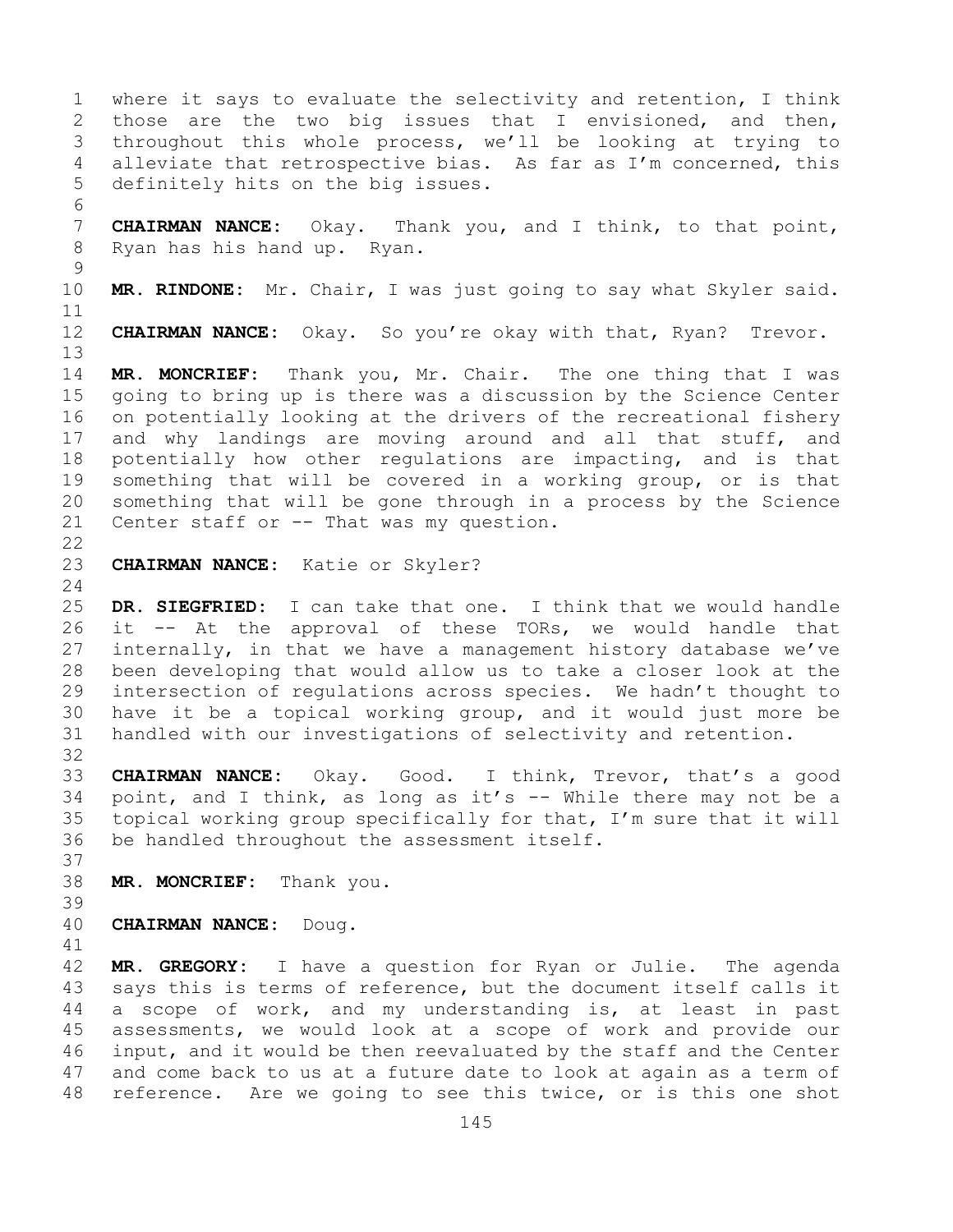1 for -- Because it's confusing. The agenda is in conflict with the<br>2 title, in my mind. title, in my mind. 3 4 **CHAIRMAN NANCE:** That's a good point. Ryan. 5 6 **MR. RINDONE:** Doug, that one is on me, and it's just force of 7 habit, that we go scope of work and terms of reference, but you're<br>8 right. In this particular case, when we have an operational 8 right. In this particular case, when we have an operational<br>9 assessment that's following a research track, it is just a term of 9 assessment that's following a research track, it is just a term of<br>10 reference, and you quys will not see this again, and so this is 10 reference, and you guys will not see this again, and so this is<br>11 definitely a speak-now-or-forever-hold-vour-piece moment, with 11 definitely a speak-now-or-forever-hold-your-piece moment, with<br>12 respect to how the operational assessment will be conducted. respect to how the operational assessment will be conducted. 13 14 **CHAIRMAN NANCE:** Okay. Thank you for that clarification, Ryan. Doug, does that answer your question? 16<br>17 17 **MR. GREGORY:** Most certainly, and my only concern is this afternoon<br>18 whirlwind of presentations, and I think most people haven't had a 18 whirlwind of presentations, and I think most people haven't had a<br>19 chance to digest all of this, but, if that's the new system, that's 19 chance to digest all of this, but, if that's the new system, that's 20 the way it is. the way it is. 21<br>22 CHAIRMAN NANCE: Julie. 23 24 **DR. NEER:** Well, to Doug's point, and so the difference is between,<br>25 when you have a statement of work that's for an operational 25 when you have a statement of work that's for an operational<br>26 assessment, that's a stand-alone assessment, like the old 26 assessment, that's a stand-alone assessment, like the old<br>27 standards or updates. There is a statement of work to develop the standards or updates. There is a statement of work to develop the 28 scope of the project, and then there's the negotiation between the<br>29 council and the Science Center, and then it comes back to you, and 29 council and the Science Center, and then it comes back to you, and<br>30 you approve terms of reference, and that is all true still for the 30 you approve terms of reference, and that is all true still for the<br>31 operationals that are not immediately following a research track. operationals that are not immediately following a research track. 32<br>33 33 The ones that are following immediately after a research track,<br>34 the thought process was that there should be few modifications 34 the thought process was that there should be few modifications<br>35 that need to happen, because you just did this massive research 35 that need to happen, because you just did this massive research<br>36 track process, and we're learning that, at least for scamp, that 36 track process, and we're learning that, at least for scamp, that<br>37 has not been the case as clearly as we had hoped, and there was has not been the case as clearly as we had hoped, and there was 38 more left over than we had hoped, in both the Gulf and the South 39 Atlantic assessments. Atlantic assessments. 40 41 It's a different process, depending on what type of operational<br>42 assessment is happening, just to clarify that, and then my quick 42 assessment is happening, just to clarify that, and then my quick<br>43 question to Skyler, and so, Skyler, you are happy with just the 43 question to Skyler, and so, Skyler, you are happy with just the<br>44 one topical working group covering both those topics that you one topical working group covering both those topics that you 45 mentioned? 46<br>47 47 **DR. SAGARESE:** Yes, Julie, and I think the biggest reason for the topical group will be the life history. I think all the other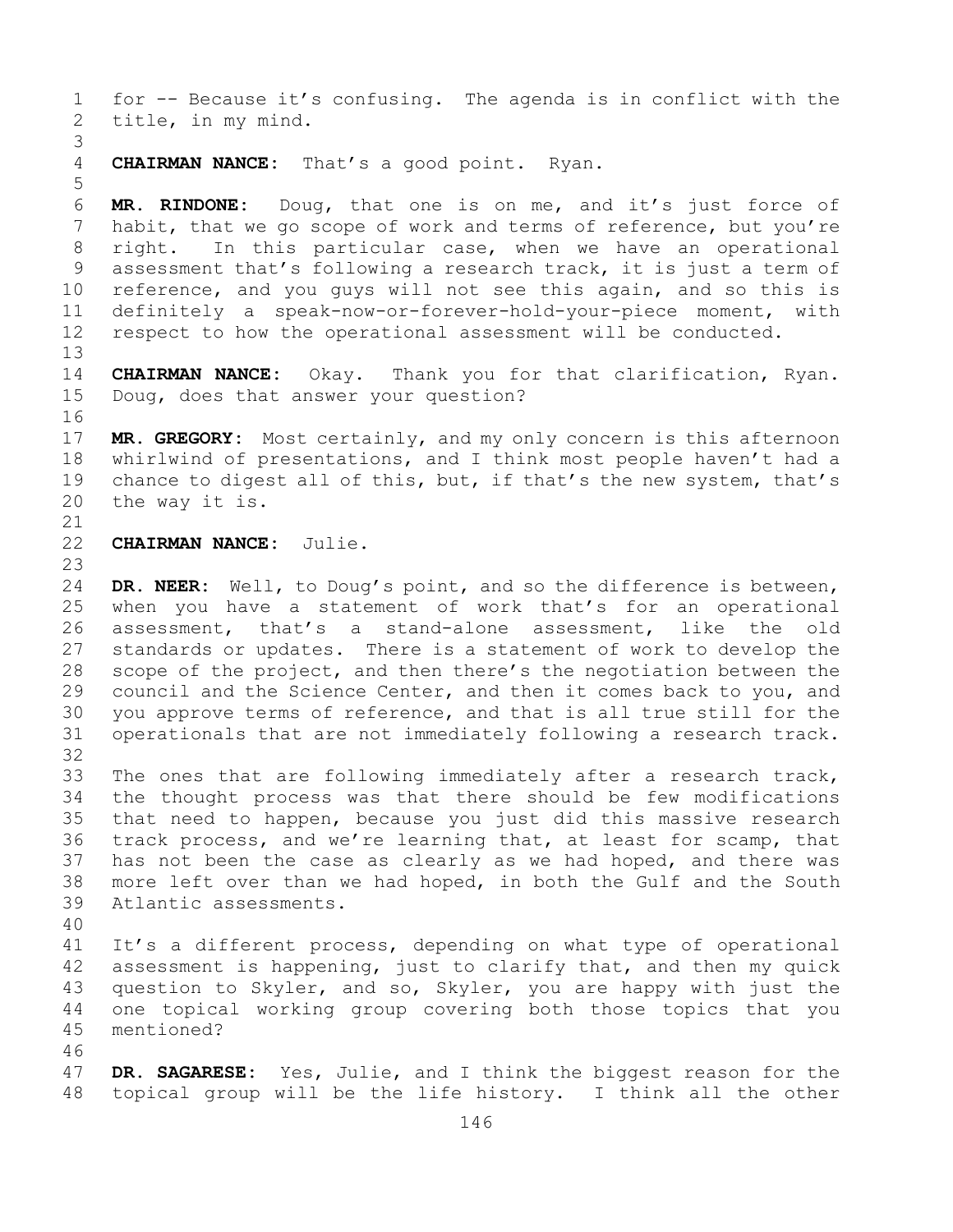1 issues, the selectivity, the retention, the influence of the<br>2 requlations, we'll be looking at that internally, and I don't think 2 regulations, we'll be looking at that internally, and I don't think<br>3 we need topical working groups for any of those things, and I think 3 we need topical working groups for any of those things, and I think<br>4 we will be addressing those as we go through the modeling, but I we will be addressing those as we go through the modeling, but I 5 think the data review of all the life history is very important, 6 that we get the data providers together. 7 8 **DR. NEER:** I would agree with you for the life history one, but I<br>9 just wanted to be clear. Thank you. just wanted to be clear. Thank you. 10<br>11 11 **CHAIRMAN NANCE:** Okay. Thank you. We've had the presentation for a little while, and we've had this scope of work for a little while 13 also to look at, and is there anything on here that is giving 14 anyone real heartburn? Roy.  $15$ <br> $16$ 16 DR. CRABTREE: Well, I wouldn't say real heartburn, but, under<br>17 Number 2, where it says, "use the following status determination 17 Number 2, where it says, "use the following status determination<br>18 criteria" and then "MSY or MSY proxy", and then it lists "yield at 18 criteria" and then "MSY or MSY proxy", and then it lists "yield at<br>19 FMSY or F rebuild", and that F rebuild, it doesn't seem to me, to 19 FMSY or F rebuild", and that F rebuild, it doesn't seem to me, to<br>20 be appropriate. I can't understand how MSY or the MSY proxy would be appropriate. I can't understand how MSY or the MSY proxy would 21 ever be the yield at F rebuild. I mean, the F rebuild could be as<br>22 low as zero, if we were in a ten-year rebuilding plan, and that 22 low as zero, if we were in a ten-year rebuilding plan, and that<br>23 would not reflect at all on MSY, and so that just doesn't seem 23 would not reflect at all on MSY, and so that just doesn't seem<br>24 correct to me. That's different than MSY. correct to me. That's different than MSY.  $\frac{25}{26}$ MR. GREGORY: If I may, Mr. Chairman, if you look at --27 28 **DR. CRABTREE:** That would be the OFL, but that's not the same thing as MSY. 30<br>31 **CHAIRMAN NANCE:** Shannon, to that point? 32 33 **DR. SHANNON CALAY:** I was just going to agree with Roy that he is 34 correct that F rebuild would not ever be an MSY or an MSY proxy, 34 correct that F rebuild would not ever be an MSY or an MSY proxy,<br>35 and so that bullet point does need revision. and so that bullet point does need revision. 36 37 **CHAIRMAN NANCE:** Okay. Doug, did you have something on that topic, 38 or anything else? 39 40 **MR. GREGORY:** You can just change the word "or" to "and", and then<br>41 it will read just like the third item below it, the MFMT equals 41 it will read just like the third item below it, the MFMT equals<br>42 FMSY or proxy and F rebuild, and so you want both items, if it's 42 FMSY or proxy and F rebuild, and so you want both items, if it's<br>43 overfished. If it's not overfished, you just want the one item. overfished. If it's not overfished, you just want the one item. 44 45 **CHAIRMAN NANCE:** Okay, and so, on the MSY, or MSY proxy, equals 46 yield at FMSY and F rebuild, if overfished. 47 DR. CRABTREE: Well, that still doesn't make sense to me, because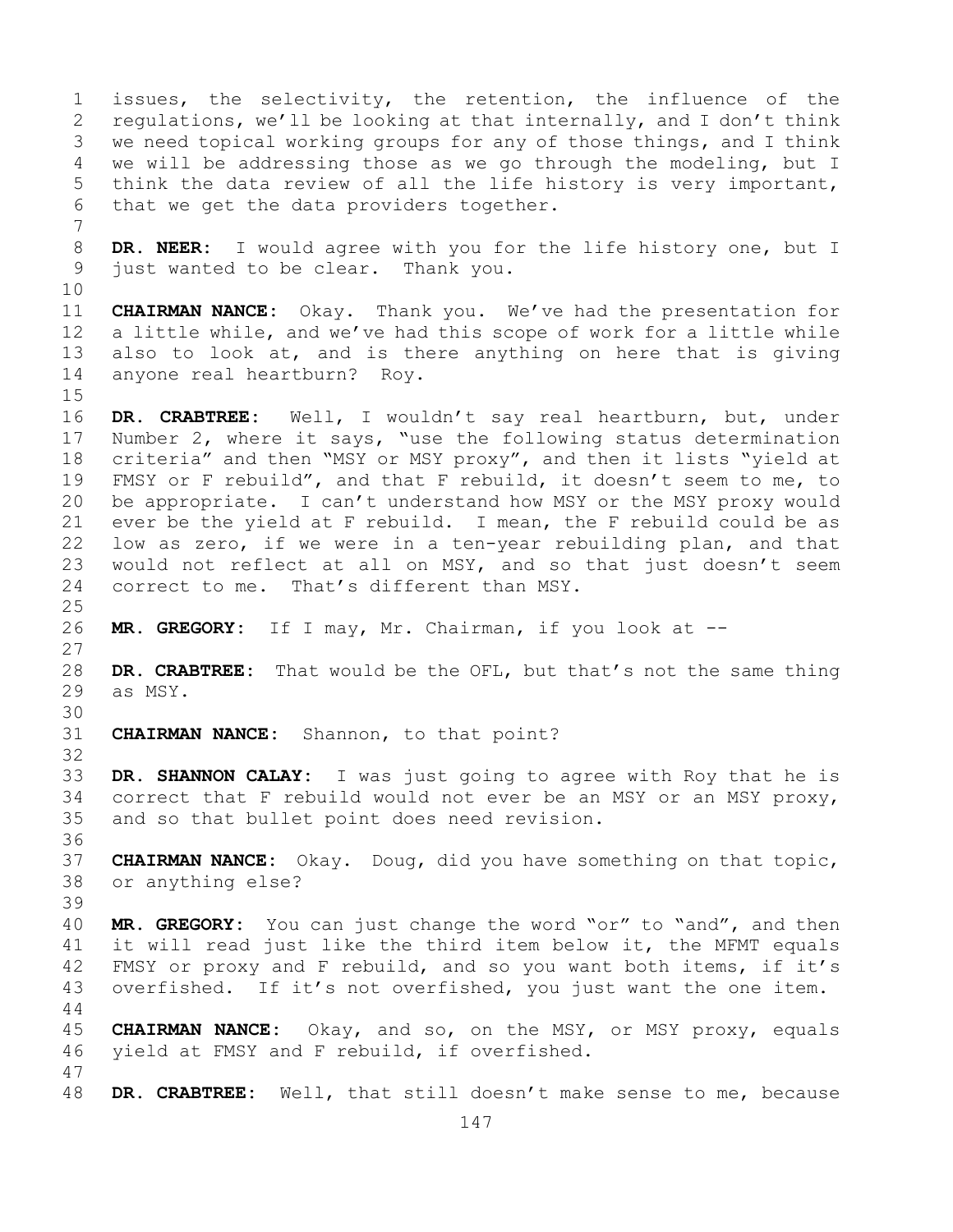1 the yield at FMSY and the yield at F rebuild are not going to be<br>2 the same, and so they're not going to be equal. They're two 2 the same, and so they're not going to be equal.<br>3 different numbers. I mean, if it was saving that OF. 3 different numbers. I mean, if it was saying that OFL could be the<br>4 vield at F rebuild, that makes sense how that could be, but I just yield at F rebuild, that makes sense how that could be, but I just 5 -- We're talking different numbers. 6<br>7 7 **DR. FROESCHKE:** It almost seems like we need a separate bullet to say something like, if overfished, then we need F rebuild. say something like, if overfished, then we need F rebuild.  $\begin{array}{c} 9 \\ 10 \end{array}$ 10 **CHAIRMAN NANCE:** Okay. Why don't we go ahead and just include that? 12 13 **DR. FROESCHKE:** I think that would be for the MFMT as well, or 14 maybe not.  $15$ <br> $16$ **CHAIRMAN NANCE:** Can we change that? Thank you.  $\begin{array}{c} 17 \\ 18 \end{array}$ 18 **DR. CRABTREE:** I tend to agree that the MFMT needs revision,<br>19 because the FMSY proxy and F rebuild are not going to be the same 19 because the FMSY proxy and F rebuild are not going to be the same<br>20 quantity, normally, and so you couldn't equal both of them. quantity, normally, and so you couldn't equal both of them. 21<br>22 22 **DR. FROESCHKE:** Yes, and I think the MFMT should be the yield corresponding to the MSY.  $\frac{24}{25}$ 25 **CHAIRMAN NANCE:** Carrie.  $\frac{26}{27}$ 27 **EXECUTIVE DIRECTOR SIMMONS:** Thank you, Mr. Chair. I don't think 28 the council has anything on the books for scamp for this, since<br>29 this is our first stock assessment, and is that right, John, and 29 this is our first stock assessment, and is that right, John, and<br>30 we just have the generic criteria in the status determination 30 we just have the generic criteria in the status determination<br>31 criteria document, and so we would be looking probably at a range 31 criteria document, and so we would be looking probably at a range<br>32 of this, potentially, since this is the first time we're getting of this, potentially, since this is the first time we're getting 33 yield stream projections and such, like we did for gag, or for gag<br>34 and amberjack, I quess, most recently. and amberjack, I guess, most recently. 35<br>36 36 **DR. FROESCHKE:** I think this is in 48, Reef Fish 48, when it's implemented. 38<br>39 39 **EXECUTIVE DIRECTOR SIMMONS:** What's on the books for scamp for status determination criteria? 41<br>42 42 **DR. FROESCHKE:** I don't know that we have any, and so that's what<br>43 I'm saying, is it's going to have to be in there. Whatever we 43 I'm saying, is it's going to have to be in there. Whatever we<br>44 define in there, when that's implemented, is what we'll have, but define in there, when that's implemented, is what we'll have, but 45 I suspect that, as of this moment, we don't have anything on the 46 books, is what I am guessing. 47 48 **EXECUTIVE DIRECTOR SIMMONS:** Right, and so, I mean, I don't -- The

148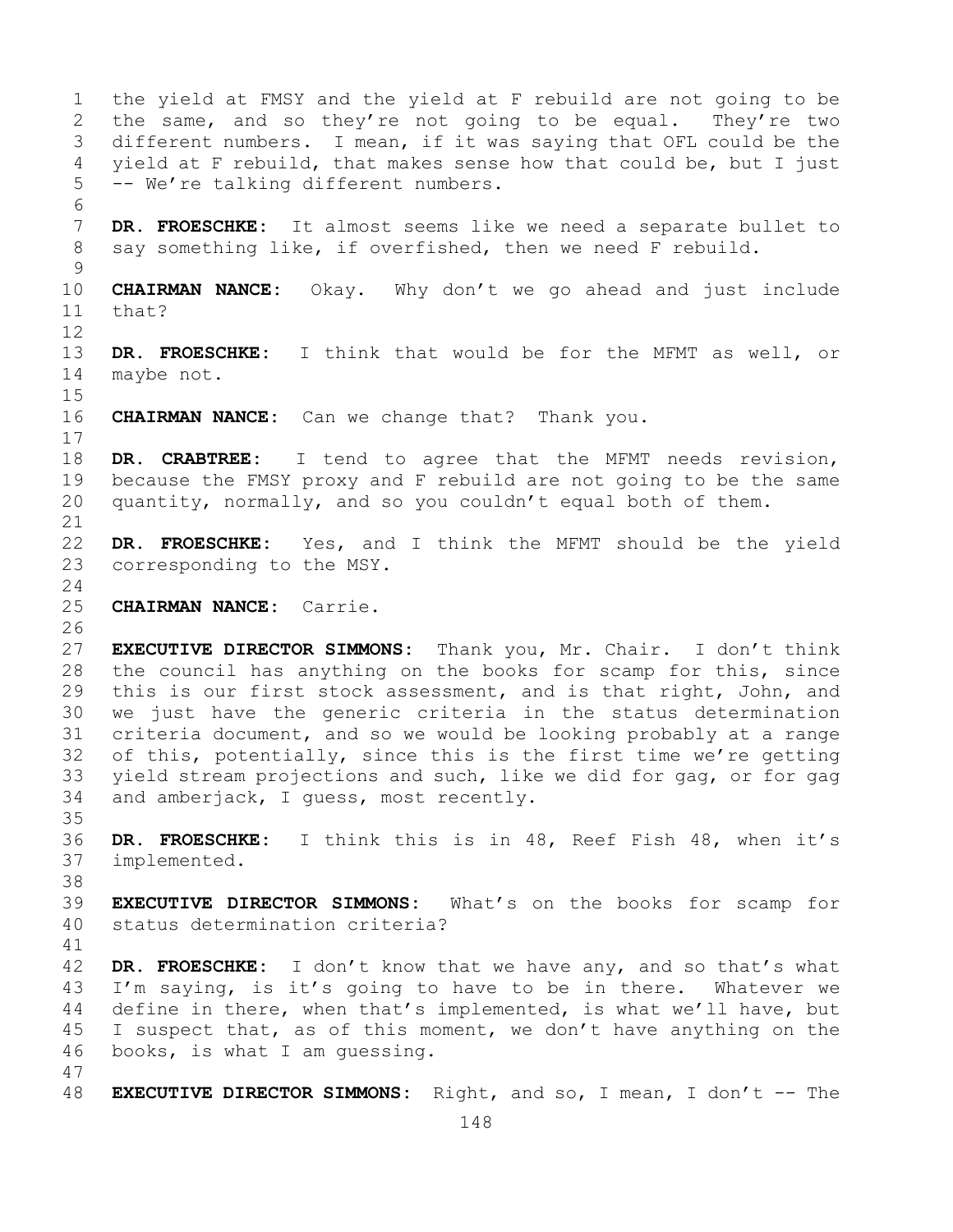1 minimum stock size threshold, for many of the reef fish, we haven't<br>2 used the one minus M. The council changed it to the 50 percent, 2 used the one minus M. The council changed it to the 50 percent,<br>3 I believe, and so I think we may need to take a larger look at 3 I believe, and so I think we may need to take a larger look at<br>4 this and have staff refine it a little bit. this and have staff refine it a little bit. 5 6 **CHAIRMAN NANCE:** This one looks like it's been pulled out of a 7 generic, and it may need to have it a lot more specific for -- Do<br>8 we need to see this again, or -- Let's go ahead, and we'll work on 8 we need to see this again, or -- Let's go ahead, and we'll work on<br>9 revising this. Are there any -- Shannon, is that your hand still 9 revising this. Are there any -- Shannon, is that your hand still<br>10 up? Okav. Julie. Go ahead, Shannon. up? Okay. Julie. Go ahead, Shannon. 11<br>12 12 **DR. CALAY:** Thanks. I'm sorry, but I really only had my hand up from before. My apologies. from before. My apologies.  $\frac{14}{15}$ CHAIRMAN NANCE: That's okay. 16<br>17 17 **DR. CALAY:** I mean, if you would like us to take this back and<br>18 work with the council, the council staff, to correct it, we're 18 work with the council, the council staff, to correct it, we're  $19$  happy to do so. happy to do so. 20<br>21 21 **CHAIRMAN NANCE:** I think that would be the best way to do it,<br>22 Shannon, and, that way, when we come back, we've got it where it's 22 Shannon, and, that way, when we come back, we've got it where it's<br>23 a document that we can look at, but before -- This part needs to 23 a document that we can look at, but before  $-$ - This part needs to 24 be reworked, but we need to  $-$ - If there any other thing in this 24 be reworked, but we need to  $-$  If there any other thing in this  $25$  document that we want to give our questions on, or comments, please 25 document that we want to give our questions on, or comments, please<br>26 do so now, so that, as it's reworked, we can see this in January 26 do so now, so that, as it's reworked, we can see this in January<br>27 and be able to be happy with it. Katie. and be able to be happy with it. 28<br>29 29 **DR. SIEGFRIED:** Thank you, Chair. As Shannon said, we're happy to 30 work with it, and the thing that's most important though, because<br>31 we do want to start data scoping for this operational in January, 31 we do want to start data scoping for this operational in January,<br>32 is we just want to make sure that Number 1 is agreeable, and we is we just want to make sure that Number 1 is agreeable, and we 33 can work with council staff on Number 2. That way, when you see<br>34 it again in January, we're not scoping the wrong data at that 34 it again in January, we're not scoping the wrong data at that<br>35 point. point. 36<br>37 37 **CHAIRMAN NANCE:** Okay. Julie 38<br>39 39 **DR. NEER:** They just didn't take my hand down from before. Sorry, Mr. Chair. 41<br>42 42 **CHAIRMAN NANCE:** Okay. Thank you. Let's specifically look at 43 Number 1 here. Any issue from any SSC member on Topic Number 1? 43 Number 1 here. Any issue from any SSC member on Topic Number 1?<br>44 Seeing no hands raised, it looks like that one is okay. Any Seeing no hands raised, it looks like that one is okay. Any 45 comments or changes on any other aspect of this document? Okay. 46 Thank you. I guess we'll see this again, John, in January. Let's<br>47 ao ahead and go into our public comment section. Is there anvbody 47 go ahead and go into our public comment section. Is there anybody<br>48 online or anybody in the room? Bob. online or anybody in the room? Bob.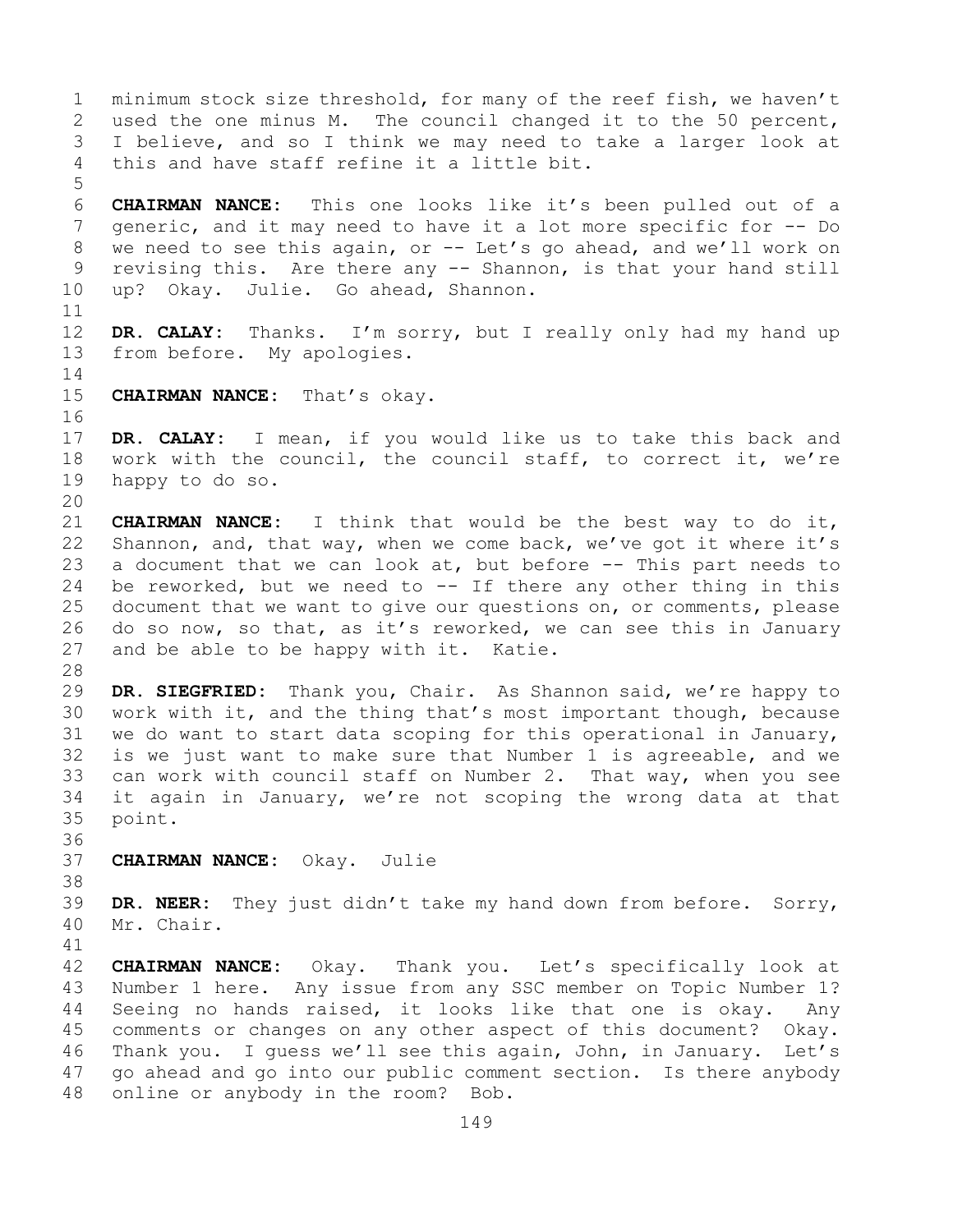## 2 **PUBLIC COMMENT**

3 MR. ZALES: I appreciate you all's discussion today, and I've got 5 a question, and it relates to both amberjack and gag, and it could 6 even go further into other stock assessments, but clearly, and I<br>7 have spoken to several SSC members and others about amberiack, 7 have spoken to several SSC members and others about amberjack,<br>8 because we have been managing amberjack since 1990. because we have been managing amberjack since 1990.

 $\frac{1}{2}$ 

 $\begin{array}{c} 9 \\ 10 \end{array}$ 10 For whatever reason, and even with some recommendations from<br>11 fishermen that have been out there, and I will say that part of 11 fishermen that have been out there, and I will say that part of<br>12 the blame for some of the high catches is going to be a result of the blame for some of the high catches is going to be a result of 13 comments from the recreational sector and the charter sector, and 14 probably even the commercial sector, and so we're partially the<br>15 problem on the high levels of catch, but amberiack hasn't responded 15 problem on the high levels of catch, but amberjack hasn't responded<br>16 at all, pretty much, to any management measures that have been 16 at all, pretty much, to any management measures that have been<br>17 placed on it since day-one, pretty much. placed on it since day-one, pretty much.

18<br>19 19 It should, because it's a relatively fast-growing fish, from what<br>20 we can tell, and the bag limits and seasons and everything that's we can tell, and the bag limits and seasons and everything that's 21 been in there should have constrained catches enough to change and<br>22 allow this fishery to increase, but that hasn't happened. allow this fishery to increase, but that hasn't happened.

23 24 This isn't the first ten-year rebuilding plan that we're in with<br>25 amberjack, and, in prior ten-year rebuilding plans, after the ten-25 amberjack, and, in prior ten-year rebuilding plans, after the ten-<br>26 year plan was done, and nothing happened to benefit the fishery, 26 year plan was done, and nothing happened to benefit the fishery,<br>27 nobody -- Nothing happened, and you didn't get punished for not 27 nobody -- Nothing happened, and you didn't get punished for not 28 complying with the ten-year rebuilding plan, and so now we're into<br>29 qaq, and apparently, from what we're seeing now, in the history of 29 gag, and apparently, from what we're seeing now, in the history of<br>30 gag, this fishery has been in bad shape for years, and I know, in 30 gag, this fishery has been in bad shape for years, and I know, in<br>31 recent years, that, for sure in the charter sector and the private 31 recent years, that, for sure in the charter sector and the private<br>32 sector, in the area that I live, in the Panhandle, we've been sector, in the area that I live, in the Panhandle, we've been 33 wondering where the fish are. On the commercial side, some of<br>34 them have made those questions. them have made those questions.

35<br>36 You have a forty-fathom break area that's closed for four months 37 out of the year to increase spawning activity for gags, and you've 38 got Madison-Swanson and Steamboat closed areas that have been there<br>39 for years to increase spawning for gag groupers. for years to increase spawning for gag groupers.

40 41 Apparently these things are not working, and so the question that<br>42 I have is in these assessments, and I don't know where the -- I'm 42 I have is in these assessments, and I don't know where the  $-- I'm$ <br>43 not going to blame anybody, but there is clearly a problem 43 not going to blame anybody, but there is clearly a problem<br>44 somewhere, and I don't know if it's in modeling, and I don't know somewhere, and I don't know if it's in modeling, and I don't know 45 if it's in the data, the way the data is prosecuted, in quality 46 control, with the council members themselves, because it used to<br>47 be, pre-2007, when stock assessments and the SSC made 47 be, pre-2007, when stock assessments and the SSC made<br>48 recommendations on total allowable catch, the council could exceed recommendations on total allowable catch, the council could exceed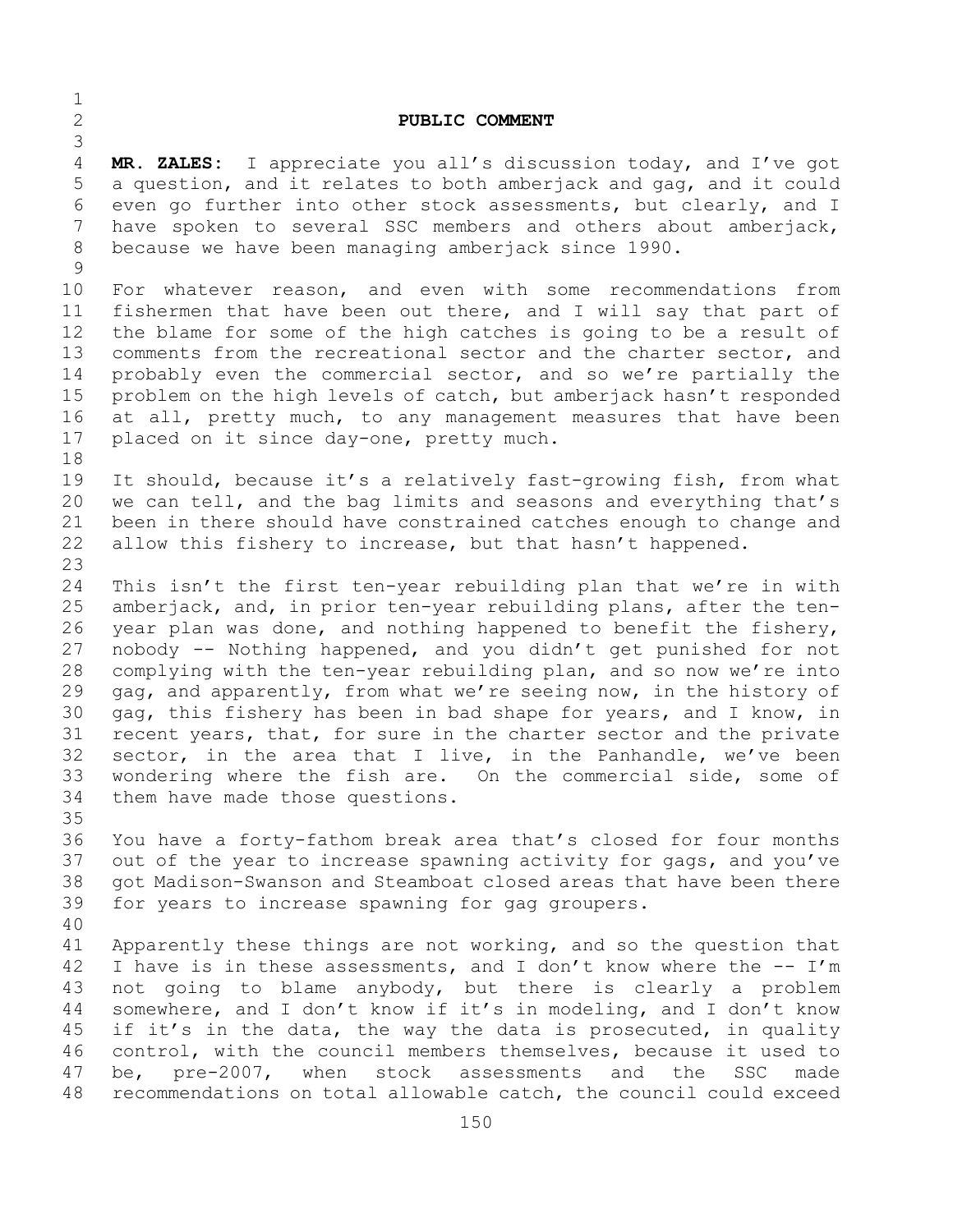1 it, and many times they did that, especially in king mackerel.<br>2 They went above the recommendation that was made. They went above the recommendation that was made. 3 After 2007, Congress gave you all the power to say, okay, when you 5 all say this is the most you can do, that's all you can do. You 6 can do anything less, but, no matter what happens in between you 7 all's discussion and the council discussion, the managers on the<br>8 council couldn't change anything, and so the key question is how 8 council couldn't change anything, and so the key question is how<br>9 did we get here? did we get here? 10<br>11 11 How did we get to the point to where we're going to see such<br>12 drastic reductions in the amberjack harvest for everybody, for all drastic reductions in the amberjack harvest for everybody, for all 13 sectors, and the same thing for gags for all sectors, and I don't 14 know that anyone can answer that question right now, and I don't<br>15 know if mavbe some investigative thing or some review of how these 15 know if maybe some investigative thing or some review of how these<br>16 things operate, to see how we get here, because clearly it's a 16 things operate, to see how we get here, because clearly it's a<br>17 problem, and, when this word really gets out to the stakeholders, 17 problem, and, when this word really gets out to the stakeholders,<br>18 that, okay, you're not catching very many groupers next year, and 18 that, okay, you're not catching very many groupers next year, and<br>19 vou're not going to catch very many jacks next year, and it's going 19 you're not going to catch very many jacks next year, and it's going<br>20 to be a problem for people. to be a problem for people. 21<br>22 22 **CHAIRMAN NANCE:** Thank you, Bob, for that input. Certainly, from<br>23 a discussion standpoint, we'll look at that, but I appreciate that 23 a discussion standpoint, we'll look at that, but I appreciate that<br>24 comment. Eric. It's nice to have you here today. comment. Eric. It's nice to have you here today.  $\frac{25}{26}$ 26 **MR. ERIC SCHMIDT:** Thank you, Mr. Chairman. I will make this My name is Eric Schmidt, and I've been 28 fishing out of Fort Myers for thirty-eight years. I run private<br>29 boats for individuals, and I run charter and headboats, and I also 29 boats for individuals, and I run charter and headboats, and I also<br>30 commercial fish. commercial fish. 31<br>32 In regard to the gag grouper, I have fished a lot of grouper 33 tournaments on the west coast of Florida since 2013, and what we're<br>34 seeing is fewer gags being landed, and the average size of the 34 seeing is fewer gags being landed, and the average size of the<br>35 qags is declining. In 2013, I fished a couple of tournaments where 35 gags is declining. In 2013, I fished a couple of tournaments where<br>36 we saw fifty-pound fish. Last year, I think the biggest fish that we saw fifty-pound fish. Last year, I think the biggest fish that 37 was weighed in one of the tournaments, and I fish against the same 38 guys every year, I think was thirty-one or thirty-two pounds. 39 40 When I commercial fish, I vertical line fish, and we're seeing a<br>41 decrease in gag grouper, and I don't know if it's because there's 41 decrease in gag grouper, and I don't know if it's because there's<br>42 a decrease in the fish or it's because several of the places that 42 a decrease in the fish or it's because several of the places that  $43$  we do catch our gags  $--$  I primarily fish south of the 27 line, 43 we do catch our gags -- I primarily fish south of the 27 line,<br>44 which, if you were to draw a line, is probably around Sarasota, which, if you were to draw a line, is probably around Sarasota, 45 and so I fish from Sarasota south. 46<br>47 47 We have seen a decrease in gags, but, also, we've seen an increase<br>48 in red snapper in the same habitat that we used to catch the gags, in red snapper in the same habitat that we used to catch the gags,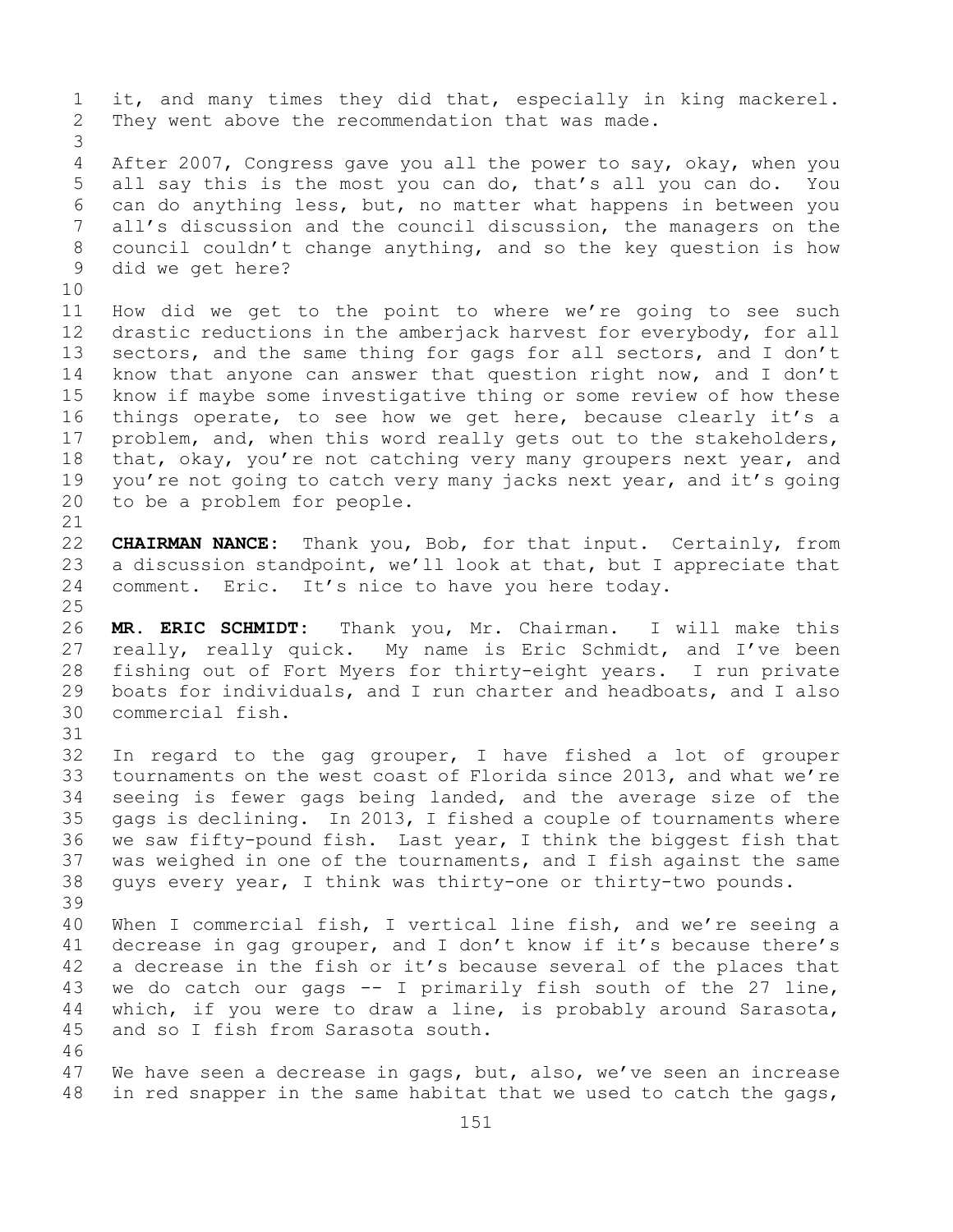1 and charter fishing, for the last two years -- In 2018, we had an<br>2 episodic red tide event in Charlotte Harbor. Charlotte Harbor has 2 episodic red tide event in Charlotte Harbor. Charlotte Harbor has<br>3 been identified as a nursery for juvenile gags, and I personally 3 been identified as a nursery for juvenile gags, and I personally<br>4 witnessed several hundred dead juvenile gag grouper, but, in the witnessed several hundred dead juvenile gag grouper, but, in the 5 last two years, we've had a tremendous abundance of juvenile fish, 6 that I would say are ten to sixteen inches, and we have several<br>7 fish that are right at twentv-one or twentv-two inches. fish that are right at twenty-one or twenty-two inches.

8<br>9 9 That is something that is positive that I see, when I'm on the<br>10 water, but I would really stress to the SSC and the council that 10 water, but I would really stress to the SSC and the council that<br>11 we cannot have this fishery closed for ten years. You've got to 11 we cannot have this fishery closed for ten years. You've got to<br>12 find something to do to keep it open, because we just -- From a 12 find something to do to keep it open, because we just -- From a<br>13 commercial standpoint, from a recreational, and from a charter commercial standpoint, from a recreational, and from a charter 14 standpoint, we cannot have it closed for ten years.

 $15$ <br> $16$ 16 I know for a fact that someone in our area just bought a commercial<br>17 boat, and they went and bought shares and allocation. They spent 17 boat, and they went and bought shares and allocation. They spent<br>18 \$200,000 on gag grouper, and now you're going to tell that person 18 \$200,000 on gag grouper, and now you're going to tell that person<br>19 that they can't harvest those fish for ten years, and they have 19 that they can't harvest those fish for ten years, and they have<br>20 put \$200,000 into the industry, and so that's just something that 20 put \$200,000 into the industry, and so that's just something that<br>21 probably the council will have to figure out, but, anyway, I just 21 probably the council will have to figure out, but, anyway, I just<br>22 wanted to come here in person and let you know how we feel in Fort 22 wanted to come here in person and let you know how we feel in Fort<br>23 Myers. Myers.

 $\frac{24}{25}$ 25 **CHAIRMAN NANCE:** Eric, thank you. I appreciate the comment. Let 26 me ask you a specific question. When you're on the water and<br>27 looking at that, are you seeing something environmentally that has looking at that, are you seeing something environmentally that has 28 changed that you feel would cause a shift or fish moving out of<br>29 that area that you specifically fish in? that area that you specifically fish in?

30<br>31 31 **MR. SCHMIDT:** I don't know if the fish have moved out of the area. I don't know if the fish are still there. When you get to a spot, 33 and say you're fishing the coral in forty-eight fathoms, and you<br>34 pull up on that spot, and you make a stop, and you drop your four 34 pull up on that spot, and you make a stop, and you drop your four<br>35 electric reels down, and the first thing that grabs the bait is 35 electric reels down, and the first thing that grabs the bait is 36 red snapper. red snapper.

37

38 The next thing you know, you've caught fifteen or sixteen or<br>39 eighteen head of red snapper, and you don't have the allocation, 39 eighteen head of red snapper, and you don't have the allocation,<br>40 and so you can't keep the fish, and bait is almost two-dollars a 40 and so you can't keep the fish, and bait is almost two-dollars a<br>41 pound, and so now you pick up and you move to the next spot. The 41 pound, and so now you pick up and you move to the next spot. The<br>42 qaqs might be there, but you can't afford to sit there and try to 42 gags might be there, but you can't afford to sit there and try to<br>43 weed through all these fish and then have dead discards just to 43 weed through all these fish and then have dead discards just to<br>44 catch two or three fish. catch two or three fish.

45

```
46 CHAIRMAN NANCE: Thank you. Roy.
```
47 48 **DR. CRABTREE:** Well, just -- I mean, I'm looking at the yield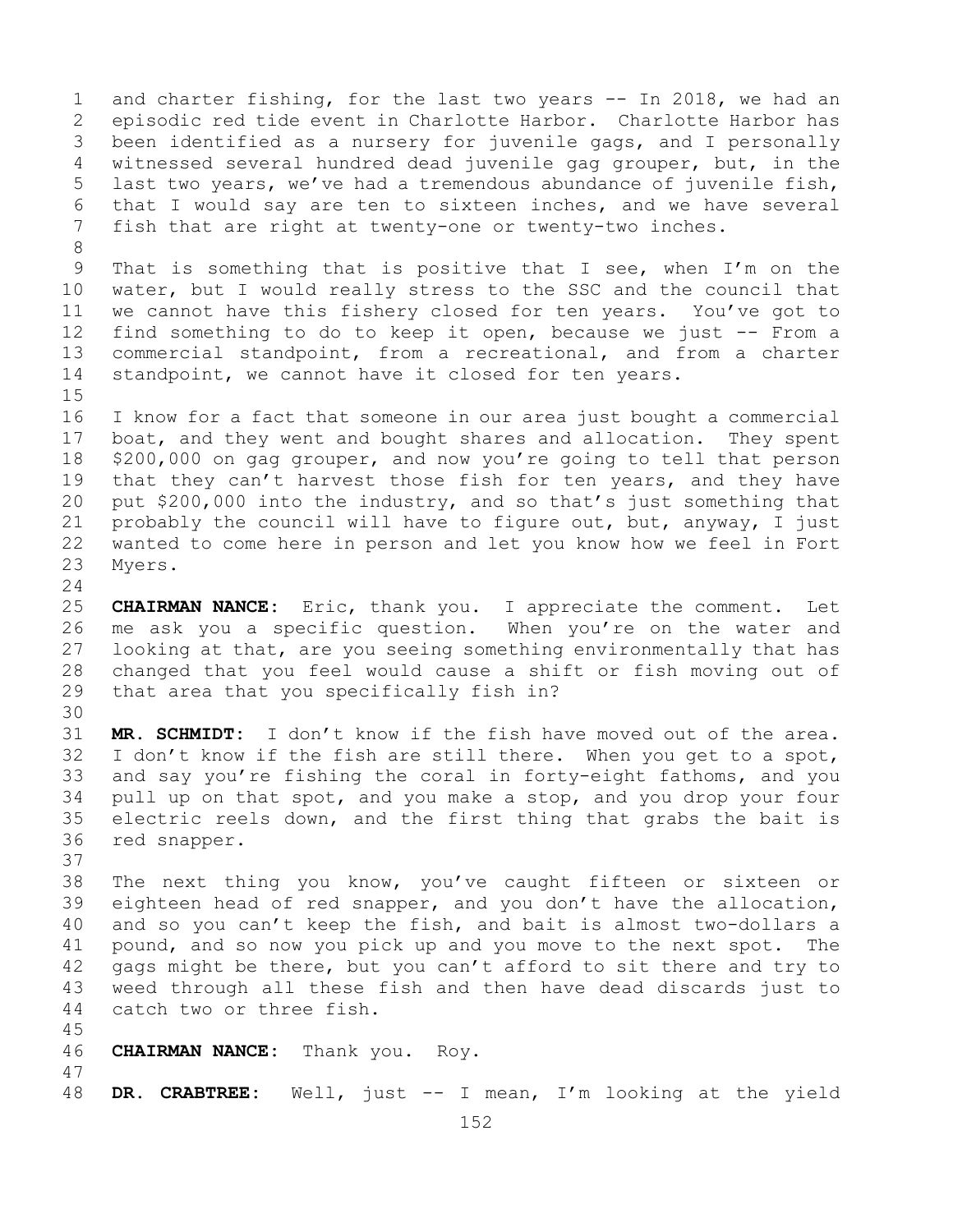1 streams on what I suspect is the most likely place this will end<br>2 up with the council, and I don't really know what they will do, 2 up with the council, and I don't really know what they will do,<br>3 but the fishery doesn't end up closed, but it takes a heck of a 3 but the fishery doesn't end up closed, but it takes a heck of a hit. 5 MR. SCHMIDT: I understand that. 7 8 **DR. CRABTREE:** It looks to me like it takes eight or nine years<br>9 before they get up to where they've been the last few years. Then 9 before they get up to where they've been the last few years.<br>10 they go up higher than they've been, but it takes a while. they go up higher than they've been, but it takes a while. 11<br>12 MR. SCHMIDT: As to Mr. Zales' previous comment, we've had these 13 closed areas for several years, and, I mean, we're going on 14 probably two decades, and it was sold to the fishermen that, if we<br>15 close these areas, vou're going to get the spillover effect, and 15 close these areas, you're going to get the spillover effect, and<br>16 this is going to be so beneficial, and it's like Riley's Hump. this is going to be so beneficial, and it's like Riley's Hump.  $\begin{array}{c} 17 \\ 18 \end{array}$ 18 Riley's Hump has been closed since the 1990s, and the FWC just<br>19 recently made changes to mutton snapper and reduced the bag limit, 19 recently made changes to mutton snapper and reduced the bag limit,<br>20 and so, if these closed areas don't have the beneficial effect of 20 and so, if these closed areas don't have the beneficial effect of<br>21 what they were sold to us as fishermen, then why are they closed 21 what they were sold to us as fishermen, then why are they closed<br>22 to begin with? to begin with?  $\frac{23}{24}$ 24 DR. CRABTREE: Well, I don't have a good answer for that, Eric. I<br>25 mean, I can tell you that I suspect that the closed areas are 25 mean, I can tell you that I suspect that the closed areas are<br>26 beneficial and have contributed some to making things better than 26 beneficial and have contributed some to making things better than<br>27 they otherwise would be, but it's clear that the closed areas we they otherwise would be, but it's clear that the closed areas we 28 have, in and of themselves, have not been sufficient to keep us<br>29 out of trouble. Beyond that, I don't have good answers for those 29 out of trouble. Beyond that, I don't have good answers for those<br>30 questions. questions. 31<br>32 **CHAIRMAN NANCE:** Thank you very much. Any other public comment? 33 Yes, sir. Would you state your name again for me, young man?<br>34 Thank you. Thank you. 35<br>36 MR. RICK WARREN: My name is Rick Warren, and I fish a little bit 37 north of Eric, toward the Boca Grande area, Venice and Englewood. 38 This is the first SSC meeting that I've ever been to, and so it's 39 kind of interesting. kind of interesting. 40 41 I just wanted to give you some of my observations on the gag<br>42 grouper fishery, from what I've seen. I've been fishing for-hire 42 grouper fishery, from what I've seen. I've been fishing for-hire<br>43 for about ten or eleven vears, but I've been fishing in the Gulf, 43 for about ten or eleven years, but I've been fishing in the Gulf,<br>44 in that area, for coming close to twenty years, and I fished a lot in that area, for coming close to twenty years, and I fished a lot 45 prior to some of those big red tide events around 2005, mostly 46 nearshore, fishing in sixty, seventy, eighty foot, and, to me, it<br>47 seemed like our gag grouper fishery definitely was a lot stronger 47 seemed like our gag grouper fishery definitely was a lot stronger<br>48 back then, and I think there was a little bit smaller of a size back then, and I think there was a little bit smaller of a size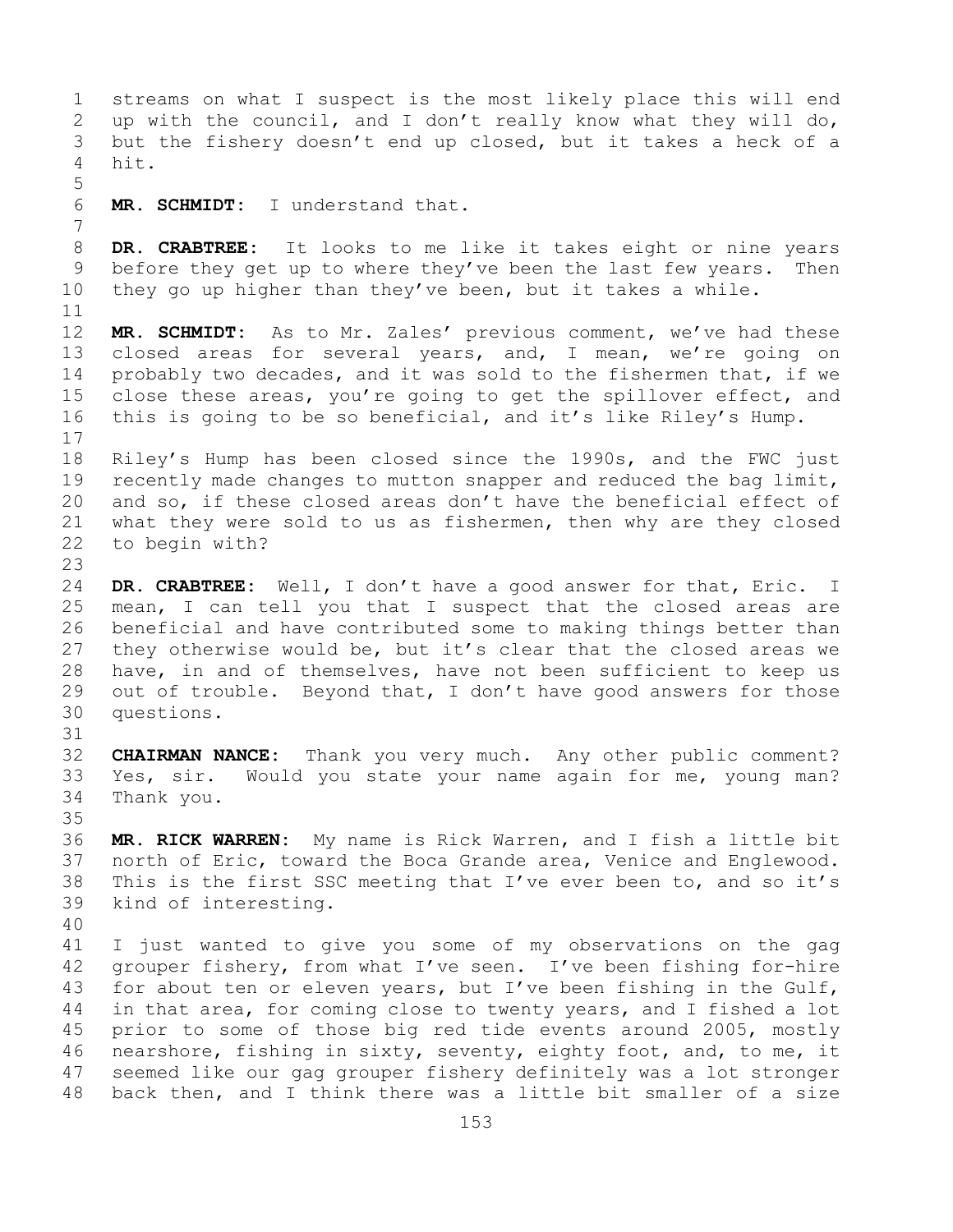1 limit, but it wasn't as hard to get a limit of fish to take home.  $\frac{2}{3}$ 3 Since then, we have had some major red tides, and I think that's<br>4 been a big factor in it, on those nearshore gags, but I am seeing been a big factor in it, on those nearshore gags, but I am seeing 5 the same thing that Eric is seeing, as far as a lot of small fish, 6 sizes anywhere from like twelve or fourteen inches up to low<br>7 twenties, and I fished vesterdav and caught plenty of them, but I 7 twenties, and I fished yesterday and caught plenty of them, but I<br>8 think it's a water quality issue on our nearshore fish. think it's a water quality issue on our nearshore fish.  $\begin{array}{c} 9 \\ 10 \end{array}$ 10 I do know it's a very complex fishery, with having the big males<br>11 offshore, which most anglers never see, and I know that makes 11 offshore, which most anglers never see, and I know that makes<br>12 things a little bit difficult to manage, and I'm just wondering if 12 things a little bit difficult to manage, and I'm just wondering if<br>13 there's any option on maybe making it to where there was a slot there's any option on maybe making it to where there was a slot 14 limit, where you weren't able to keep those bigger fish further<br>15 offshore, to help increase the population on those gag grouper. offshore, to help increase the population on those gag grouper. 16<br>17 17 It's also being -- You know, the Big Bend area north of Tampa,<br>18 they don't -- In my opinion, it doesn't seem to be as affected by 18 they don't -- In my opinion, it doesn't seem to be as affected by<br>19 the red tides that we've seen further south of Tampa, and that 19 the red tides that we've seen further south of Tampa, and that<br>20 might be why we see a lot better of a catch rate up there with gag 20 might be why we see a lot better of a catch rate up there with gag<br>21 qrouper that we don't see in our area on those bigger fish, but 21 grouper that we don't see in our area on those bigger fish, but<br>22 that's all I have. that's all I have. 23 24 **CHAIRMAN NANCE:** Rick, thank you for being here. You're welcome<br>25 at any meeting. Any comments or questions? at any meeting. Any comments or questions? 26<br>27 DR. CRABTREE: A comment I would make, and, I mean, what's 28 troubling is the ecosystem itself is changing, and that's having<br>29 effects on these fisheries that there was no way for management to 29 effects on these fisheries that there was no way for management to<br>30 really control them, because they can't stop some of the changes 30 really control them, because they can't stop some of the changes<br>31 that are happening, and I think that's difficult for people, and 31 that are happening, and I think that's difficult for people, and<br>32 I think that's part of what we're seeing clearly with gag, with I think that's part of what we're seeing clearly with gag, with 33 red tides and the incidence, and maybe that's partly why we've<br>34 seen such poor recruitment in greater amberjack, and it's just 34 seen such poor recruitment in greater amberjack, and it's just<br>35 hard to know what happens in the course of rebuilding these 35 hard to know what happens in the course of rebuilding these<br>36 fisheries when the ecosystem may be different than what the 36 fisheries when the ecosystem may be different than what the<br>37 baseline period we've observed is. baseline period we've observed is. 38<br>39 39 **OTHER BUSINESS** 40 41 **CHAIRMAN NANCE:** Thank you. Just one -- On other business, I had<br>42 that SCS 7 topic. We talked about it last time, and I don't think 42 that SCS 7 topic. We talked about it last time, and I don't think<br>43 I've received any input on that subject. David Chagaris, do you 43 I've received any input on that subject. David Chagaris, do you<br>44 think that red tide would be something that would be possible on think that red tide would be something that would be possible on 45 that one? 46<br>47 DR. CHAGARIS: Are you referring to Item --48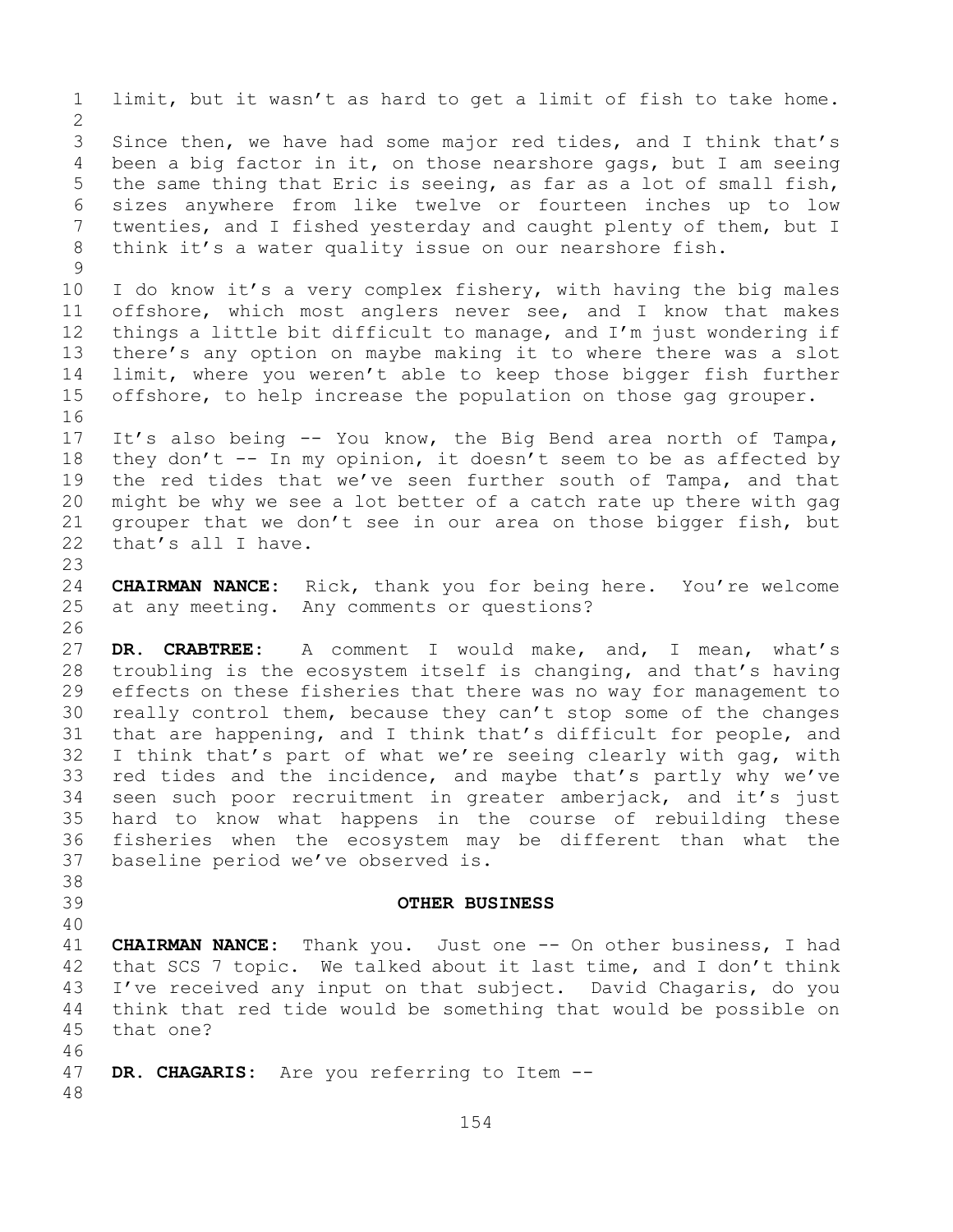1 **CHAIRMAN NANCE:** We talked about it last time, and there's that<br>2 Alaska meeting, and it's being put on next year, and it's looking 2 Alaska meeting, and it's being put on next year, and it's looking<br>3 at environmental effects on fisheries and those types of things. 3 at environmental effects on fisheries and those types of things.<br>4 Ryan sent out a link to look at that, and we were looking for any Ryan sent out a link to look at that, and we were looking for any 5 comments or suggested topics and those types of things. 6<br>7 7 The only thing I can think of that we would be able to input as a<br>8 region would be red tide, and so I would appreciate it if you would 8 region would be red tide, and so I would appreciate it if you would<br>9 look at that, and I'm not telling you to do anything, but I think 9 look at that, and I'm not telling you to do anything, but I think<br>10 it would be something we could do, and, if you think that, if you 10 it would be something we could do, and, if you think that, if you<br>11 would put something in there, so I can discuss that at our next 11 would put something in there, so I can discuss that at our next<br>12 meeting. meeting. 13 14 **DR. CHAGARIS:** Yes, absolutely. I don't know that I have the link,<br>15 but I agree that I think the red tide issue is verv pertinent and 15 but I agree that I think the red tide issue is very pertinent and<br>16 timely, and it's something that we can really sink our teeth into 16 timely, and it's something that we can really sink our teeth into<br>17 right now. I mean, the Gulf is undergoing a lot of changes, I 17 right now. I mean, the Gulf is undergoing a lot of changes, I<br>18 believe, and some we know more about than others, and definitely 18 believe, and some we know more about than others, and definitely<br>19 the red tide would be a good case study to dive into that. the red tide would be a good case study to dive into that. 20<br>21 21 **CHAIRMAN NANCE:** Okay. Ryan, if you're still on, would you send 22 that link to David, please, again? David, if you consider that,<br>23 I would appreciate you letting me know, so we can submit that to 23 I would appreciate you letting me know, so we can submit that to  $24$  the group. the group.  $\frac{25}{26}$ 26 **DR. CHAGARIS:** Absolutely. Sorry that I missed it the first time.  $\begin{array}{c} 27 \\ 28 \end{array}$ 28 **CHAIRMAN NANCE:** That's okay. Thank you very much. Anything else<br>29 for our meeting? Okay. I think, for the January meeting, if there 29 for our meeting? Okay. I think, for the January meeting, if there<br>30 are specific things that you would like to see, you can submit 30 are specific things that you would like to see, you can submit<br>31 those to Dr. Barbieri and I, and or Carrie and John and Ryan, so 31 those to Dr. Barbieri and I, and or Carrie and John and Ryan, so<br>32 we can consider those for our meeting. we can consider those for our meeting. 33<br>34 34 Some of the things we're looking at, we'll have a pretty full<br>35 meeting, and we want to make sure we have everything there to 35 meeting, and we want to make sure we have everything there to 36 consider. Rov. consider. Roy. 37 38 **DR. CRABTREE:** I think the January is going to be an important 39 meeting, and so I would encourage folks to try to attend in-person,<br>40 to the extent they can, and particularly if we have folks down at 40 to the extent they can, and particularly if we have folks down at<br>41 the Center still on, and it would be worth, I think, exploring to 41 the Center still on, and it would be worth, I think, exploring to<br>42 see if, by that point, some travel would be possible, and maybe we 42 see if, by that point, some travel would be possible, and maybe we<br>43 could have some Center representation, because virtual works well 43 could have some Center representation, because virtual works well<br>44 for what it is, but it's not a replacement for having everyone for what it is, but it's not a replacement for having everyone 45 face-to-face. 46<br>47 CHAIRMAN NANCE: Will, please. 48